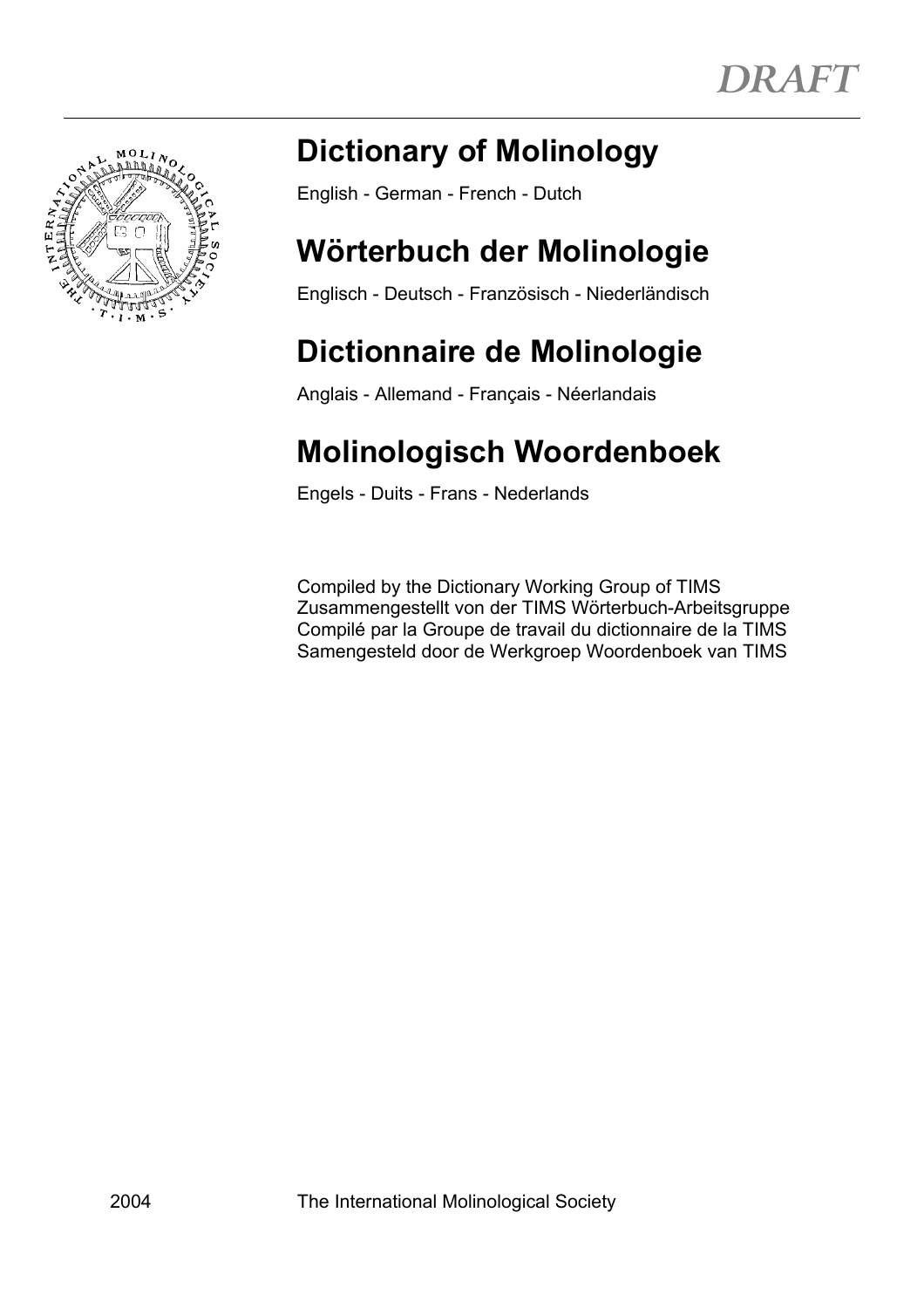Dictionary Working Group of TIMS TIMS Wörterbuch-Arbeitsgruppe Groupe de travail du dictionnaire de la TIMS Werkgroep Woordenboek van TIMS

 Yves Coutant, Bellegem/Kortrijk, Belgium (French – Französisch – Français – Frans)

 Michael Harverson, Watford, England (English – Englisch – Anglais – Engels)

 Yolt IJzerman, Aldeboarn, The Netherlands (Dutch – Niederländisch – Néerlandais – Nederlands)

 Berthold Moog, Binningen, Switzerland (Planning – Konzept – Elaboration – Planning; German – Deutsch – Allemand – Duits)

 2004 by The International Society of Molinology, 125 Parkside Drive, Watford, Herts, WD17 3BA, England All rights reserved. No part of this publication may be reproduced without permission in writing by TIMS.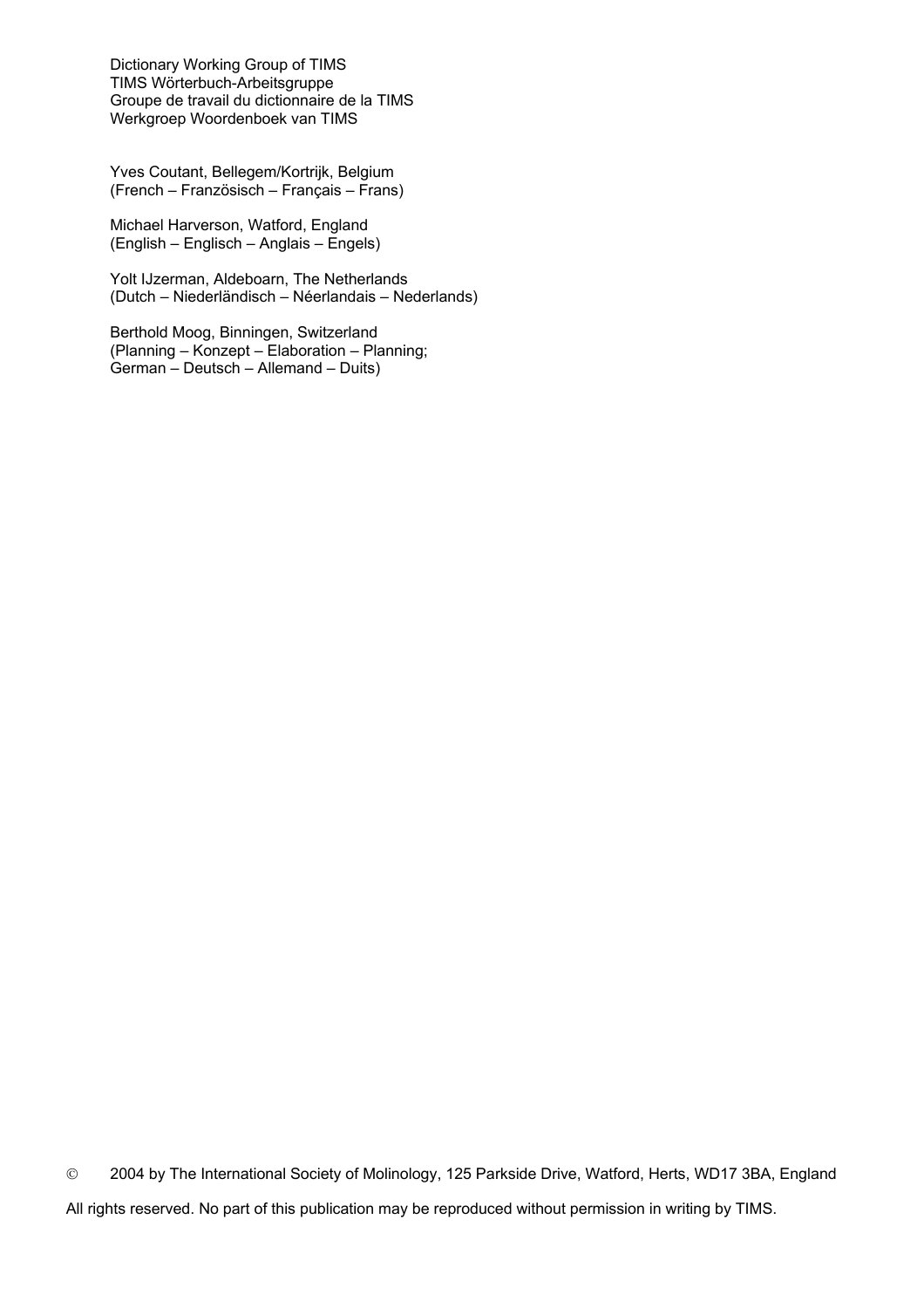**Contents** Inhalt Table des matières Inhoud

|                | Preface<br>Advice to the user                   | <b>Vorwort</b><br>Hinweise für die Benutzung           | <b>Avant-propos</b><br>Notice concernant l'emploi    | Voorwoord<br>Aanwijzingen voor het<br>gebruik              | V<br>V <sub>l</sub> |
|----------------|-------------------------------------------------|--------------------------------------------------------|------------------------------------------------------|------------------------------------------------------------|---------------------|
| 0              | <b>Molinology</b>                               | Molinologie                                            | Molinologie                                          | Molinologie                                                | 1                   |
| 0.1            | General                                         | Allgemeines                                            | Généralités                                          | Algemeen                                                   | 1                   |
| 0.2            | Mill research                                   | Mühlenforschung                                        | Recherche molinologique                              | Molenonderzoek                                             | 1                   |
| 0.3            | Mill preservation and<br>restoration            | Mühlenerhaltung und                                    | Préservation et restauration                         | Molenbehoud en                                             | 4                   |
| 0.4            | Mill societies                                  | -restaurierung<br>Mühlenvereinigungen                  | de moulins<br>Associations des amis des<br>moulins   | -restauratie<br>Molenorganisaties                          | 6                   |
| 1              | <b>Millwrighting</b>                            | Mühlenbau                                              | <b>Construction de moulins</b>                       | <b>Molenbouw</b>                                           | 7                   |
| 1.1            | General                                         | Allgemeines                                            | Généralités                                          | Algemeen                                                   | 7                   |
| $1.2$          | Tools and implements                            | Handwerkszeug und Geräte                               | Outillage                                            | Gereedschap                                                | 7                   |
| 1.3            | Materials and techniques                        | Materialien und Techniken                              | Matériaux et techniques                              | Materialen en technieken                                   | 9                   |
| 1.4<br>1.5     | Mill building<br>Mechanics, machinery, and      | Mühlengebäude<br>Mechanik, Maschinerie und             | Bâtiment du moulin<br>Mécanique, machinerie et       | Molengebouw<br>Mechanica, machineriën en                   | 11<br>12            |
|                | mechanisms                                      | Mechanismen                                            | mécanismes                                           | mechanismen                                                |                     |
| $\mathbf 2$    | Watermills                                      | Wassermühlen                                           | Moulins à eau                                        | Watermolens                                                | 16                  |
| 2.1            | General                                         | Allgemeines                                            | Généralités                                          | Algemeen                                                   | 16                  |
| 2.2            | Watermill types                                 | Wassermühlenarten                                      | Types des moulins à eau                              | Typen watermolens                                          | 18                  |
| 2.3            | Water control structures                        | Wasserbauliche Anlagen                                 | Structures hydrauliques                              | Waterbouwkundige structuur                                 | 20                  |
| 2.4            | Waterwheels                                     | Wasserräder                                            | Roues à eau                                          | Waterraderen                                               | 22                  |
| 2.4.1<br>2.4.2 | Waterwheel types<br>Waterwheel construction     | Wasserradtypen<br>Wasserradbau                         | Types de roues à eau<br>Construction des roues à eau | Typen waterraderen<br>De constructie van water-<br>raderen | 22<br>22            |
| 2.4.3          | Water control                                   | Zuflussregulierung                                     | Régulation de l'amenée d'eau                         | Regulering van de water-<br>toevoer                        | 25                  |
| 2.5            | Other hydraulic machines                        | Andere Wasserkraftmaschinen                            | Autres moteurs hydrauliques                          | Overige hydraulische<br>motoren                            | 26                  |
| 3              | Windmills                                       | Windmühlen                                             | Moulins à vent                                       | Windmolens                                                 | 28                  |
| 3.1            | General                                         | Allgemeines                                            | Généralités                                          | Algemeen                                                   | 28                  |
| 3.2            | Horizontal windmill                             | Horizontalwindmühle                                    | Moulin à vent horizontal                             | Horizontale windmolen                                      | 30                  |
| 3.3            | Vertical windmill                               | Vertikalwindmühle                                      | Moulin à vent vertical                               | Verticale windmolen                                        | 30                  |
| 3.3.1          | Fixed vertical windmill                         | Nichtdrehbare Vertikalwindmühle Moulin à vent vertical | non orientable                                       | Niet-kruibare verticale<br>windmolen                       | 30                  |
| 3.3.2          | Post mill                                       | Bockwindmühle                                          | Moulin sur pivot                                     | Standerdmolen                                              | 30                  |
| 3.3.3          | Paltrok mill                                    | Paltrockmühle                                          | Moulin paltrok                                       | Paltrokmolen                                               | 33                  |
| 3.3.4          | Gyratory windmills                              | Drehwindmühlen                                         | Moulins à vent giratoires                            | Andere molenties met<br>geheel draaibare kast              | 34                  |
| 3.3.5          | Hollow post mill                                | Köcherwindmühle                                        | Moulin à pivot creux                                 | Wipmolen                                                   | 34                  |
| 3.3.6          | Cap winder                                      | Kappenwindmühle                                        | Moulin à vent à calotte<br>tournante                 | Bovenkruier                                                | 35                  |
| 3.4<br>3.4.1   | Winding mechanism<br>Hand winding               | Krühwerk<br>Handvordrehung                             | Système d'orientation<br>Orientation manuelle        | Kruiwerk<br>Handkruiing                                    | 38<br>39            |
| 3.4.2          | Fantail winding                                 | Selbstrichtung                                         | Orientation automatique                              | Zelfkruiing                                                | 40                  |
| 3.5            | Sails, windshaft, and brake                     | Flügel, Flügelwelle, Bremse                            | Ailes, arbre et frein                                | Wieken, wiekenas, vang                                     | 41                  |
| 3.5.1          | Sail cross                                      | Flügelkreuz                                            | Croix des ailes                                      | Wiekenkruis                                                | 41                  |
| 3.5.2          | Windshaft                                       | Flügelwelle                                            | Arbre-moteur                                         | Wiekenas                                                   | 41                  |
| 3.5.3          | Sail types                                      | Flügelformen                                           | Formes des ailes                                     | Wieksystemen                                               | 42                  |
| 3.5.4          | <b>Brake</b>                                    | <b>Bremse</b>                                          | Frein                                                | Vang                                                       | 46                  |
| 3.6<br>3.6.1   | Wind engines<br>American windmill               | Windmotoren<br>Windrad                                 | Eoliennes<br>Eolienne américaine                     | Windmotoren<br>Amerikaanse windmotor                       | 48<br>48            |
| 3.6.2          | Other air-flow engines                          | Andere Windkraftmaschinen                              | Autres moteurs éoliens                               | Andere windmotoren                                         | 49                  |
| 4              | <b>Muscle-power mills</b><br><b>Motor mills</b> | Muskelmühlen<br>Motormühlen                            | Moulins à force musculaire<br>et à moteur            | Hand- en diermolens<br><b>Motormolens</b>                  | 50                  |
| 4.1            | General                                         | Allgemeines                                            | Généralités                                          | Algemeen                                                   | 50                  |
| 4.2            | Muscle-powered machines                         | Muskelkraftmaschinen                                   | Engins mus par la force                              | Door spierkracht gedreven                                  | 50                  |
|                |                                                 |                                                        | musculaire                                           | werktuigen                                                 |                     |
| 4.3            | Motor mill                                      | Motormühle                                             | Moulin à moteur                                      | Motormolen                                                 | 52                  |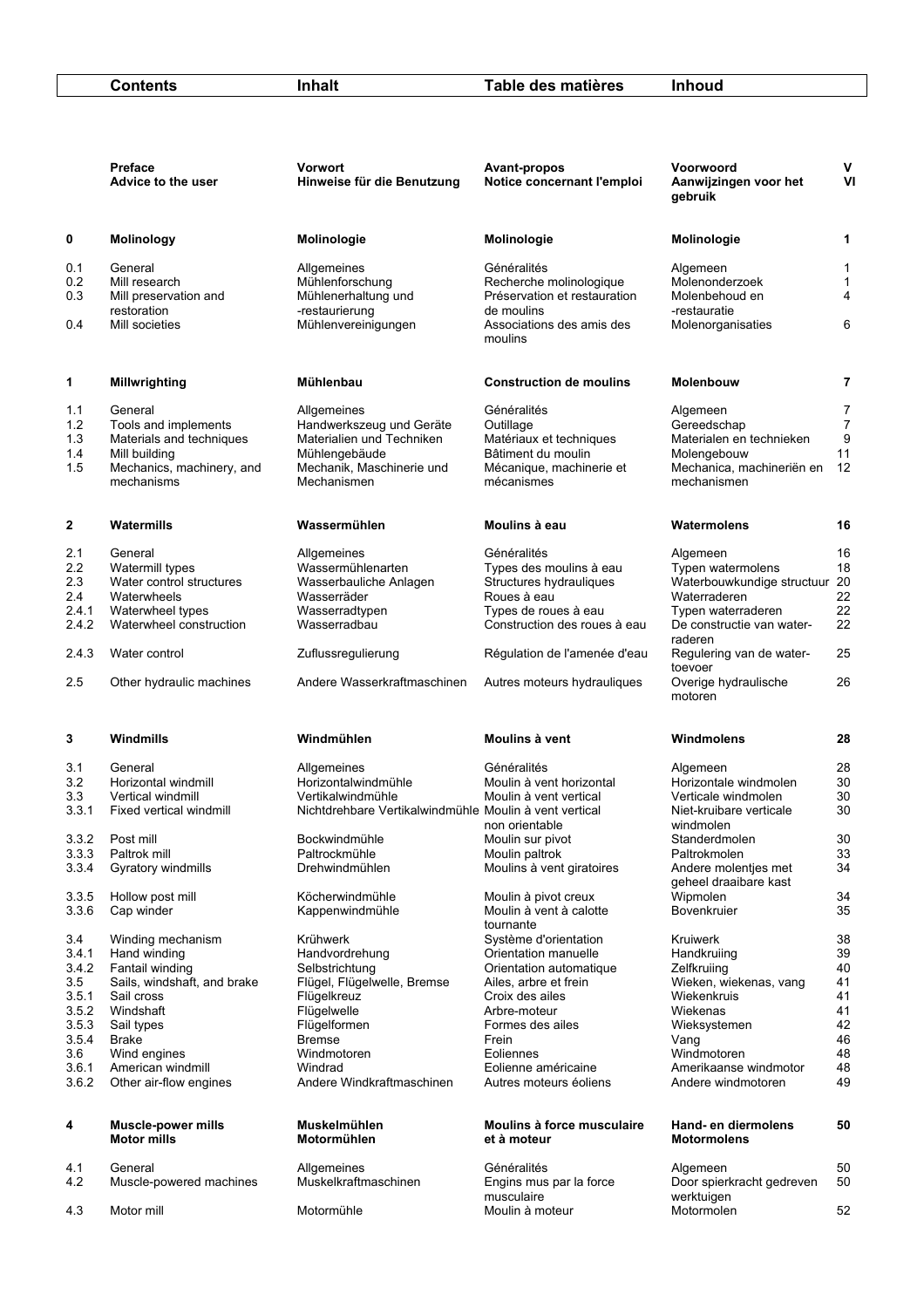| IV           | Contents                             | Inhalt                                 | Table des matières                                                              | Inhoud                                 |          |
|--------------|--------------------------------------|----------------------------------------|---------------------------------------------------------------------------------|----------------------------------------|----------|
| 5            | <b>Transmission</b>                  | <b>Triebwerk</b>                       | <b>Engrenages</b>                                                               | <b>Drijfwerken</b>                     | 53       |
| 5.1          | General                              | Allgemeines                            | Généralités                                                                     | Algemeen                               | 53       |
| 5.2          | Systems of drive                     | Antriebsarten                          | Modes d'entraînement                                                            | Typen drijfwerken                      | 53       |
| 5.3          | Gear wheel configuration             | Getriebekonstruktion                   | Construction des rouages                                                        | Constructie van molenwielen            | 54       |
| 5.4          | Shafting and bearings                | Wellen und Lager                       | Arbres et paliers                                                               | Assen, spillen en lagers               | 57       |
| 5.5          | Gearing layouts                      | Triebwerkanordnungen                   | Dispositions des rouages                                                        | Drijfwerksysteemen                     | 58       |
|              |                                      |                                        |                                                                                 |                                        |          |
| 6            | <b>Grain mill</b>                    | Getreidemühle                          | Moulin à grain                                                                  | Korenmolen                             | 61       |
| 6.1          | General                              | Allgemeines                            | Généralités                                                                     | Algemeen                               | 61       |
| 6.2          | Millstone                            | Mühlstein                              | Meule                                                                           | Molensteen                             | 63       |
| 6.3          | Grinding equipment and<br>machinery  | Vermahlungsgeräte<br>und -maschinen    | Instruments et machines de<br>mouture                                           | Maalwerktuigen                         | 66       |
| 6.3.1        | Hand- and donkey mill                | Hand- und Tiermühle                    | Moulin à main et à animal de<br>trait                                           | Hand- en diermolen                     | 66       |
| 6.3.2        | Pair of stones                       | Mahlgang                               | Tournant                                                                        | Maalstenen                             | 66       |
| 6.3.3        | Roller mill                          | Walzenstuhl                            | Appareil à cylindres                                                            | Walsenstoel                            | 69       |
| 6.3.4        | Other milling machines               | Andere Vermahlungsmaschinen            | Autres machines de moulage                                                      | Andere maalmachines                    | 70       |
| 6.4          | Grain milling                        | Müllerei                               | Meunerie                                                                        | Maalderijtechnologie                   | 70       |
| 6.4.1        | Cleaning and conditioning            | Reinigung und Vorbereitung             | Nettoyage et conditionnement                                                    | Reiniging en voorbewerking             | 70       |
| 6.4.2        | Grinding                             | Vermahlung                             | Mouture                                                                         | Malen                                  | 72       |
| 6.4.3        | Sifting                              | Sichtung                               | Blutage                                                                         | <b>Builen</b>                          | 73       |
| 6.4.4<br>6.5 | Transport and others<br>Hulling mill | Guttransport und Anderes<br>Schälmühle | Transport et autres<br>Moulin à monder                                          | Graantransport<br>Pelmolen             | 74<br>76 |
|              |                                      |                                        |                                                                                 |                                        |          |
| 7            | <b>Industrial mills</b>              | Werkmühlen                             | <b>Moulins industriels</b>                                                      | <b>Industriemolens</b>                 | 77       |
| 7.1          | General                              | Allgemeines                            | Généralités                                                                     | Algemeen                               | 77       |
| 7.2          | Metal industry                       | Metallindustrie                        | Industrie métallurgique                                                         | Metaalindustrie                        | 77       |
| 7.3          | Sawmill                              | Sägemühle                              | Moulin à scier                                                                  | Houtzaagmolen                          | 79       |
| 7.4          | Oil mill                             | Ölmühle                                | Moulin à huile                                                                  | Oliemolen                              | 82       |
| 7.5          | Paper mill                           | Papiermühle                            | Moulin à papier                                                                 | Papiermolen                            | 84       |
| 7.6          | <b>Textile mills</b>                 | Textilmühlen                           | Moulins servant à l'industrie<br>textile                                        | Textielmolens                          | 86       |
| 7.7          | Other mills                          | Andere Mühlen                          | Autres moulins                                                                  | Andere soorten molens                  | 88       |
| 8            | <b>Water engines</b>                 | Wasserhebewerke                        | <b>Machines élévatoires</b>                                                     | Wateropvoermolens                      | 91       |
| 8.1          | General                              | Allgemeines                            | Généralités                                                                     | Algemeen                               | 91       |
| 8.2          | Water-lifting apparatus              | Schöpfwerke                            | Appareils de puisage                                                            | Wateropvoerwerktuigen                  | 91       |
| 8.2.1        | Muscle-operated scooping             | Muskelkraftbetriebe Schöpf-            | Appareils de puisage mus à la                                                   | Door spierkracht gedreven              | 91       |
|              | devices                              | werke                                  | force des muscles                                                               | wateropvoerwerktuigen                  |          |
| 8.2.2        | Noria                                | Noria                                  | Noria                                                                           | Noria                                  | 92       |
| 8.3          | Drainage windmills                   | Poldermühlen                           | Moulins à vent de drainage                                                      | Watermolens                            | 93       |
| 8.4          | Pumps                                | Pumpwerke                              | Pompes                                                                          | Pompen                                 | 94       |
| 9            | <b>Mill matters</b>                  | Mühlenwesen                            | Affaires de moulin                                                              | <b>Molenwezen</b>                      | 96       |
| 9.1          | General                              | Allgemeines                            | Généralités                                                                     | Algemeen                               | 96       |
| 9.2          | Milling trade                        | Müllereigewerbe                        | Meunerie                                                                        | Maalderijbedrijf                       | 96       |
| 9.3          | Miller and miller's craft            | Müller und Müllerhandwerk              | Meunier et métier de meunier                                                    | Molenaar en molenaars-                 | 97       |
|              |                                      |                                        |                                                                                 | ambacht                                |          |
| 9.4<br>9.4.1 | Mill law<br>Soke and astriction      | Mühlenrecht<br>Bann und Zwang          | Droit du moulin                                                                 | Molenrecht                             | 99<br>99 |
| 9.4.2        | Copyhold, tenure, and licence        | Leihe, Pacht und Konzession            | Ban et contrainte<br>Location, fermage et concession Lening, pacht en concessie | Ban en dwang                           | 100      |
| 9.4.3        | Mill regulations                     | Mühlenordnung                          | Réglementation de la meunerie                                                   | Reglementering van het<br>molenbedrijf | 101      |
| 9.5          | Mills in art and folklore            | Mühlen in Kunst und Volksleben         | Le moulin dans l'art et le folklore                                             | Molen in kunst en folklore             | 101      |
| 9.5.1        | Mill motif, allegory and             | Motiv, Allegorie und Symbolik          | Sujet, allegorie et symbole                                                     | Thema, allegorie en                    | 101      |
|              | symbolism                            |                                        |                                                                                 | symboliek                              |          |
| 9.5.2        | Mills in phrases and proverbs        | Mühlen in Redewendungen und            | Moulins dans dictons et                                                         | Molens en gezegden en                  | 102      |
|              |                                      | Sprichwörtern                          | proverbes                                                                       | spreekwoorden                          |          |
| 9.6          | Miscellaneous                        | Verschiedenes                          | Divers                                                                          | Diversen                               | 103      |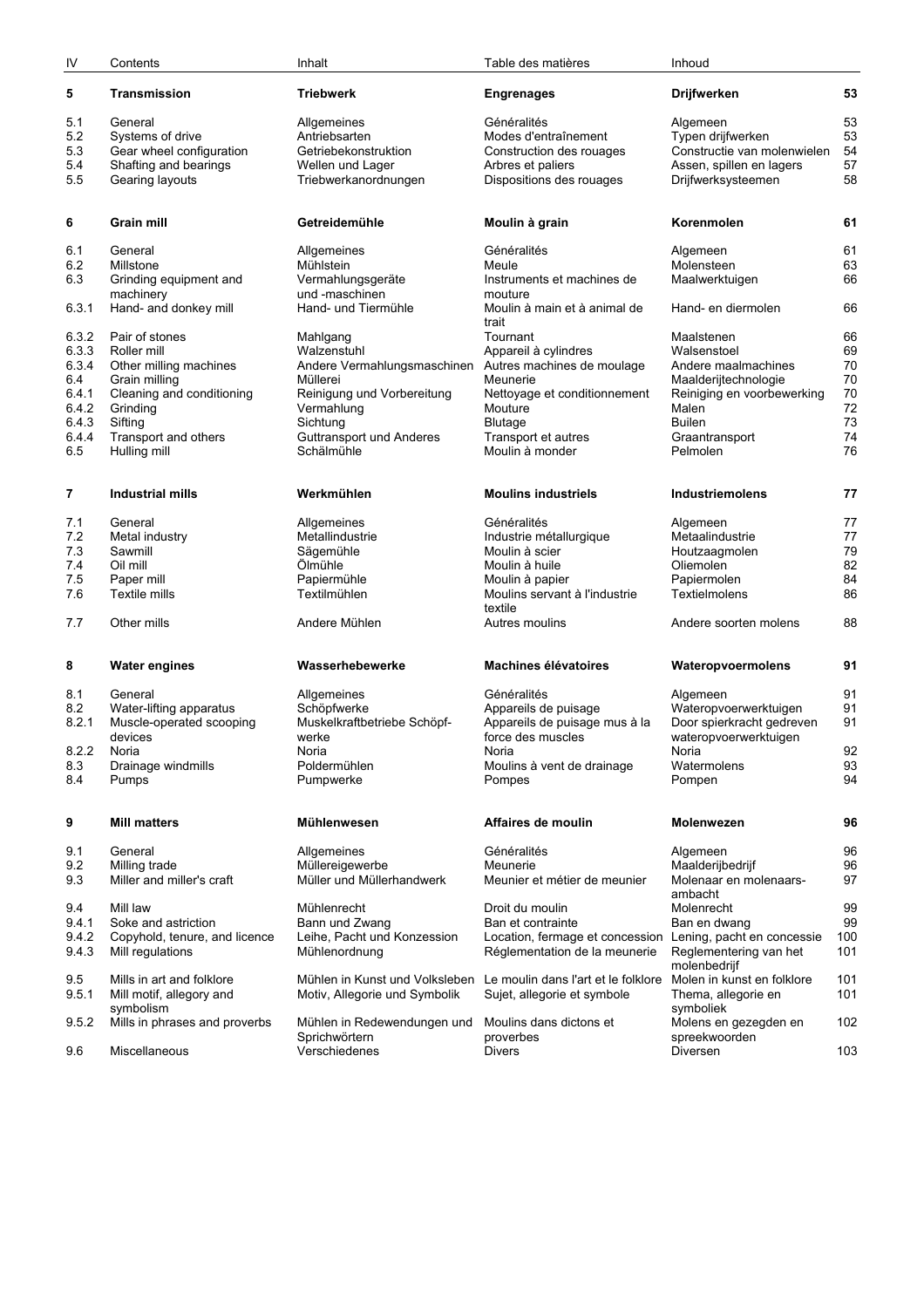|  | <b>Preface</b> | Vorwort | <b>Avant-propos</b> | Voorwoord |  |
|--|----------------|---------|---------------------|-----------|--|
|--|----------------|---------|---------------------|-----------|--|

Mills have a special place in our cultural heritage. With the increasing worldwide interest in the history, technology and preservation of these constructions, driven by wind-, water- or muscle-power, the need has grown for compiling a comprehensive, multilingual survey of their terminology.

 The present *Dictionary of Molinology* in English, German, French and Dutch is an attempt to respond to this need and is designed as a practical research tool for TIMS members and other interested persons. It is also hoped that the realisation of this project, initiated at the TIMS Ninth Symposium in Hungary in 1997, will adequately fulfil an aim set out long ago at the First Symposium in Portugal in 1965.

 In view of the multi-faceted subject matter, the stock of words culled from specialist literature and other sources was deliberately not restricted to purely technical milling concepts. They have been arranged systematically in ten chapters and divided into numerous sections. The first two chapters deal with basic principles. The following seven chapters cover drive, transmission and operations, which correspond to the classic subdivision of the compound machine – whose prototype is here of course the mill – into motor or engine, transmission or gearing, and working machine. The last chapter is devoted to associated aspects of the miller's craft and trade. This arrangement makes it possible for the user to find related concepts without too much hunting around. The principle of interrelatedness also determines to a large extent the order of the individual entries.

 During the time-consuming labour of compilation various limitations became necessary. So, for example, definitions had to be dispensed with and also, with few exceptions, regional terms. Many concepts in one language have no equivalent in the other ones. In those cases a short description or even a blank has had to suffice. For the time being we have had to defer the inclusion of illustrations and of an alphabetical index in the four languages referring to all the material in the systematic chapters. The present publication of the *Dictionary of Molinology* in CD-ROM format should therefore be viewed as a first draft; it lays no claim to completeness.

 The TIMS Dictionary Working Group wishes to thank all those who have contributed to the project by advice or practical help. They will welcome corrections, additions and comments, leading to an improved and revised edition in due course, from those who use this Dictionary.

Mühlen sind besondere Objekte unseres Kulturerbes. Mit dem weltweiten Interesse an der Geschichte, Technik und Erhaltung dieser mit Wind-, Wasser- oder Muskelkraft betriebenen Anlagen ist auch das Bedürfnis nach einer mehrsprachigen umfassenden Zusammenstellung ihrer Terminologie gewachsen.

 Das vorliegende *Wörterbuch der Molinologie* in den vier Sprachen Englisch, Deutsch, Französisch und Niederländisch versucht diesem Bedürfnis nachzukommen. Es soll als praktisches Arbeitsmittel für TIMS-Mitglieder und andere Interessierte dienen.TIMS möchte mit dem 1997 am 9. Symposium in Ungarn begonnenen Projekt zudem eine bereits 1965 beim 1. Symposium in Portugal postulierte Aufgabe erfüllen.

 Das aus der Fachliteratur und anderen Werken gesammelte Wortmaterial wurde angesichts der vielen Aspekte des Themas bewusst nicht auf rein mühlentechnische Begriffe begrenzt. Es ist in 10 Kapiteln systematisch angeordnet und in zahlreiche Abschnitte gegliedert. Die beiden ersten Kapitel behandeln Grundlagen. In den folgenden sieben Kapiteln werden Antrieb, Kraftübertragung und Funktionen dargestellt, was der klassischen Unterteilung der zusammengesetzten Maschine – deren Prototyp die Mühle ja ist – in Motor, Transmission und Arbeitsmaschine entspricht. Das letzte Kapitel ist dem Mühlenwesen gewidmet. Diese Anordnung ermöglicht es, zusammengehörige Begriffe ohne weiteres Suchen aufzufinden. Das Prinzip der Zusammengehörigkeit bestimmt auch weitgehend die Reihenfolge der einzelnen Einträge.

 Während der zeitraubenden Zusammenstellung wurden verschiedene Einschränkungen erforderlich. So war auf Definitionen und mit wenigen Ausnahmen auch auf regionale Ausdrücke zu verzichten. Manche Begriffe in einer Sprache haben zudem keine Entsprechung in den anderen Sprachen. Hier mussten Umschreibungen helfen oder notfalls Leerstellen bleiben. Vorläufig zurückgestellt sind auch die Aufnahme von Illustrationen sowie ein dem systematischen Teil folgender alphabetischer Indexteil für die vier Sprachen. Die vorliegende Ausgabe des Wörterbuches der Molinologie auf CD-ROM ist daher als erste Fassung anzusehen und erhebt keine Ansprüche auf Vollständigkeit.

Die TIMS Wörterbuch-Arbeitsgruppe dankt allen Personen, die bei der Entstehung mit Rat und Tat geholfen haben. Berichtigungen, Ergänzungen und Kritik aus dem Kreis der Benutzer für eine verbesserte Ausgabe werden gerne entgegengenommen.

Les moulins appartiennent à notre patrimoine culturel. Maintenant que se développe un peu partout l'intérêt pour l'histoire, la technique et la préservation de ces engins mus par le vent, l'eau ou la force musculaire, le besoin se fait de plus en plus sentir d'un lexique multilingue des termes qui s'y rapportent.

 Le présent *Dictionnaire de la Molinologie*, en anglais, allemand, français et néerlandais, devrait combler cette lacune. Il se veut un outil pratique destiné aux membres de la TIMS et à tous ceux que le sujet intéresse. Ainsi se réalise un projet qui fut conçu et décidé au 9e Symposium de la TIMS (Hongrie 1997), mais dont on avait déjà formulé le souhait il y a bien longtemps, au tout premier Symposium (Portugal 1965).

 Vu les nombreux aspects de la matière, le vocabulaire, glané aussi bien dans la littérature spécialisée qu'à d'autres sources, ne se limite pas aux seuls termes techniques. Nous l'avons classé en dix chapitres, eux-mêmes divisés en plusieurs sections. Les deux premiers chapitres regroupent les notions de base. Les sept chapitres suivants couvrent les mécanismes de commande et de transmission ainsi que les diverses fonctions, ce qui correspond aux subdivisions traditionnelles de la machine composée – dont le prototype est bien sûr le moulin – en moteur, transmission ou engrenages et mécanisme de travail. Le dernier chapitre est consacré aux affaires du moulin et au folklore. Cette disposition permet à l'utilisateur de trouver assez facilement et assez rapidement les notions apparentées. Ce sont les mêmes principes de corrélation qui déterminent dans une large mesure l'ordre des différentes entrées.

 Au cours de son élaboration, bien longue et bien fastidieuse, le dictionnaire s'est vu imposer de nombreuses restrictions. Ainsi, par exemple, nous avons dû omettre les définitions et, à quelques exceptions près, les tournures régionales. Plusieurs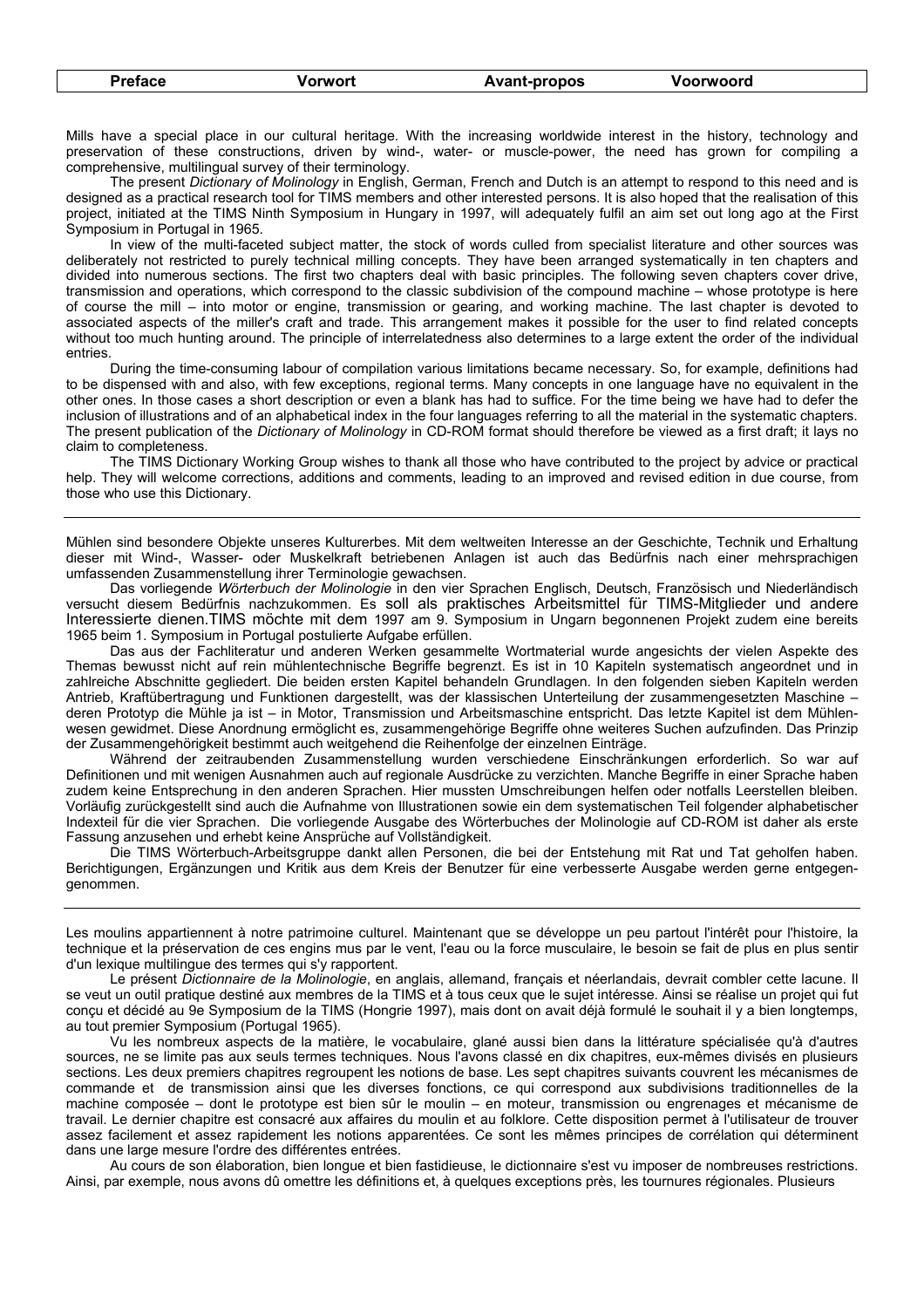| VI<br>Voorwoord<br>Vorwort<br>Avant-propos<br>Preface |  |
|-------------------------------------------------------|--|
|-------------------------------------------------------|--|

termes n'ont pas d'équivalent dans les autres langues: dans ce cas, le lecteur devra se contenter de périphrases ou, plus rarement, de 'blancs'. Pour l'instant il devra aussi se passer d'illustrations et d'un index alphabétique comportant tous les termes des quatres langues. Soyons indulgents: cette édition sur CD-ROM n'est qu'une première ébauche; elle ne se prétend ni exhaustive ni définitive.

 Le groupe de travail du *Dictionnaire de la TIMS* remercie tous ceux qui de près ou de loin ont collaboré à la réalisation de ce projet. Tout commentaire, toute addition, toute critique seront les bienvenus: ainsi seulement, en collaboration avec tous les utilisateurs, s'élaborera une nouvelle version plus complète et plus sûre.

Molens nemen een speciale plaats in in onze culturele erfenis. Met de toenemende wereldwijde belangstelling naar de geschiedenis, de technologie en het behoud van deze door wind, water of spierkracht gedreven werktuigen nam ook de behoefte toe om te kunnen beschikken over een allesomvattend, meertalig overzicht van de molenterminologie.

 Dit *Molinologisch Woordenboek* in de vier talen Engels, Duits, Frans en Nederlands doet een poging in deze behoefte te voorzien. Het is ontworpen als een praktisch hulpmiddel voor TIMS leden en andere molinologisch geïnteresseerden. Het initiatief tot dit project werd genomen tijdens het 9<sup>e</sup> symposium van TIMS in Hongarije in 1997. De samenstellers hopen dat met de realisatie van dit project tevens één van de doelen is gerealiseerd, die al tijdens het eerste TIMS symposium in 1965 in Portugal werd geformuleerd.

 Vanwege de vele aspecten die het thema "molens" omvat zijn de termen, verzameld uit vakliteratuur en vele andere bronnen, bewust niet beperkt tot de strikt technische molentermen. De termen zijn systematisch gerangschikt in een tiental hoofdstukken, welke ieder zijn opgedeeld in een groot aantal secties. De eerste twee hoofdstukken behandelen grondbeginselen en basisprincipes. De volgende zeven hoofdstukken bestrijken steeds achtereenvolgens de aandrijving, de krachtoverbrenging en het werktuig in engere zin. Deze indeling volgt de klassieke indeling van de samengestelde machine, in dit geval uiteraard de molen. Het laatste hoofdstuk heeft betrekking op aansluitende vakgebieden als het molenaarshandwerk en de handel. Deze opzet maakt het voor de gebruiker mogelijk om verwante onderwerpen zonder al te veel moeite te vinden. De onderlinge afhankelijkheid van de termen bepaald ook in sterke mate de volgorde van de individuele termen binnen de secties.

 Gedurende de tijdrovende arbeid die het samenstellen van een dergelijk werk kostte bleek het noodzakelijk beperkingen aan te brengen. Zo zijn bij voorbeeld definities weggelaten. Datzelfde geldt, in verregaande mate, ook voor de vele regionale termen. Veel begrippen in één taal kennen verder geen equivalent in één of meerdere andere talen. In zulke gevallen moest worden volstaan met een korte omschrijving of soms zelfs met het openlaten van de betreffende term. Het was vooreerst onmogelijk illustraties op te nemen. Ook alfabetische lijsten met de termen uit de systematische hoofdstukken in elk van de vier talen zijn in deze versie van het werk achterwege gebleven. De thans voorliggende versie van het *Molinologisch Woordenboek*  in Cd-rom vorm kan dan ook worden gezien als en eerste proeve, het legt geen claim op compleetheid noch op perfectie.

 De Werkgroep Molenwoordenboek dankt de velen die aan het project hebben bijgedragen: door adviezen of door daadwerkelijke ondersteuning. De werkgroep staat ook zeer open voor correcties, aanvullingen en commentaar van de gebruikers van dit woordenboek. Dit soort opmerkingen zal hopelijk kunnen leiden tot een verbeterde en gecorrigeerde nieuwe editie in de toekomst.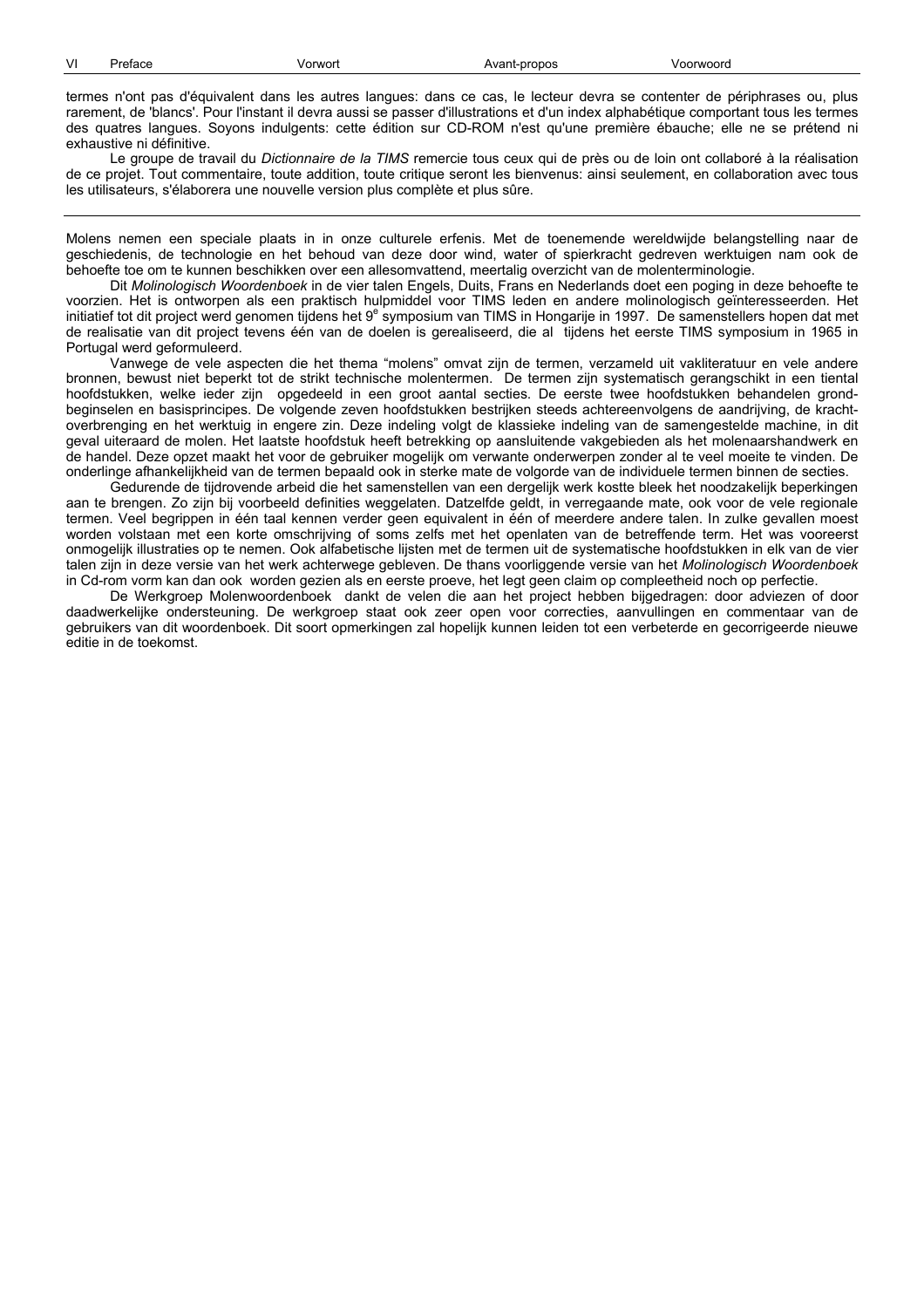| Advice to the user | Hinweise für die | Notice concernant | Aanwijzingen voor |
|--------------------|------------------|-------------------|-------------------|
|                    | <b>Benutzung</b> | l'emploi          | het gebruik       |
|                    |                  |                   |                   |

The following explanatory points should facilitate the use of the Dictionary:

### 1. Subdivisions

The terms are itemised by means of a threefold numbering system (eg 3.1.1) corresponding to chapter, section and subdivision. Within each chapter the entries have a sequential four-figure reference number (eg 3001), to which small letters (a, b, c) may be added for associated terms where relevant. Headings appear in **bold type**. In an individual entry the preferred technical or commonly used term is placed before any synonyms.

### 2. Gender and number of nouns

The gender of French and German nouns is presented by m (masculine), f (feminine) and n (neuter). An oblique stroke (eg m/n) shows that two genders are possible. Where a series of nouns have the same gender, the indication is made just once, at the end. Nouns that re generally only used in the plural are followed by pl (plural).

### 3. Symbols in the text

A comma (,) separates synonyms. In some cases, groups of words may also be divided by a semi-colon (;).

Round brackets ( ) enclose variant spellings or extended ideas (eg record(ing) sheet). Square brackets [ ] enclose explanations, additions or descriptions.

An oblique stroke (/) separates opposited and also concepts which have no entry of their own because of their relatedness and also to save space.

The simple hyphen (-) replaces components of the word or the word itself (eg technical term, - expression). In a compound word a vertical line (¦) is used in combination with a hyphen before or after the other component (eg Bild¦material, -dokument; Gebiets-, Zonen¦forschung). A question mark (?) after a word means that the term is uncertain.

The dash (-) indicates cases where an equivalent is non-existant or unknown. Usually an explanation or description follows in square brackets. Metaphorical expressions (eg 'Holländische Jungfer') and those left in foreign languages (eg 'moinho giratorio' are distinguished by inverted commas.

### 4. Abbreviations

Those indicating usage (eg [Am] = American; [Flem] = Flemish) are placed in square brackets. In some cases of repetition, in order to save space, words have been shortened to an initial letter (eg a. for assemblage).

Die folgenden Hinweise sollen die Benutzung des Wörterbuches erleichtern:

### 1. Gliederung

Das Wortmaterial ist mit einer dreistelligen Ordnungsnummer (z.B. 3.1.1) in Kapitel, Abschnitte und Unterabschnitte gegliedert. Innerhalb eines jeden Kapitels haben die Einträge eine fortlaufende vierstellige Referenznummer (z.B. 3001), wobei Unterbegriffe je nach den Gegebenheiten zur besseren Übersicht mit Kleinbuchstaben (a, b, c) versehen sind. Haupteinträge erscheinen in **Fettdruck**. Im einzelnen Eintrag steht der bevorzugte technische oder gewöhnlich gebrauchte Ausdruck vor den Synonymen.

### 2. Geschlecht der Substantive

Das Geschlecht der deutschen und französischen Substantive wird durch nachgestelltes m (maskulin), f (feminin), n (neutral) angegeben. Ein Schrägstrich zeigt an, dass zwei Geschlechter möglich sind (z.B. m/n). Haben aufeinanderfolgende Substantive das gleiche Geschlecht, so erfolgt die Angabe nur einmal am Ende der Reihe. Substantive, die gewöhnlich nur in der Pluralform verwendet werden, sind durch nachgestelltes pl (plural) bezeichnet.

### 3. Textzeichen

Das Komma (,) trennt Synonyme. In einigen Fällen werden Wortgruppen auch durch Semikolon (;) gegliedert.

In runden Klammern ( ) stehen unterschiedliche Lesarten oder erweiterte Begriffe (z.B. Mühlen(kontakt)tag). In eckigen Klammern [ ] stehen Erklärungen, Zusätze oder Umschreibungen.

Der Schrägstrich (/) trennt Antonyme sowie Begriffe, die wegen ihrer Zusammengehörigkeit und aus Gründen der Platzersparnis keinen eigenen Eintrag erhalten haben.

Der einfache waagerechte Strich (-) ersetzt als Bindestrich Wortteile (z.B. Fachwort, -ausdruck) oder das Wort (z.B. Mark, -röhre), als Wiederholungszeichen das ganze Wort (z.B. typologisches -, konstruktives Merkmal). In Zusammensetzungen zeigt dabei in den meisten Fällen der senkrechte Strich (¦) den durch einen Bindestrich ersetzten vorangehenden oder folgenden Wortteil an (z.B. Bild¦material, -dokument; Gebiets-, Zonen¦forschung).

Das Fragezeichen (?) steht nach Begriffen, die unsicher sind.

Der Gedankenstrich (-) steht in Fällen fehlender oder nicht bekannter Entsprechung. Meist folgt eine Erklärung oder Umschreibung in eckigen Klammern.

In einfachen Anführungszeichen ('...') stehen metaphorische Ausdrücke (z.B. 'Holländische Jungfer') sowie fremdsprachliche Begriffe (z.B. 'moinho giratorio').

### 4. Abkürzungen

Abkürzungen zur Bezeichnung des Gebrauchs (Am = Amerikanisch; Flem = Flämisch) stehen in eckigen Klammern. In einigen Fällen wurden zwecks Platzersparnis in Wiederholungen Wörter auf ihren Anfangsbuchstaben abgekürzt (z.B. a. für assemblage).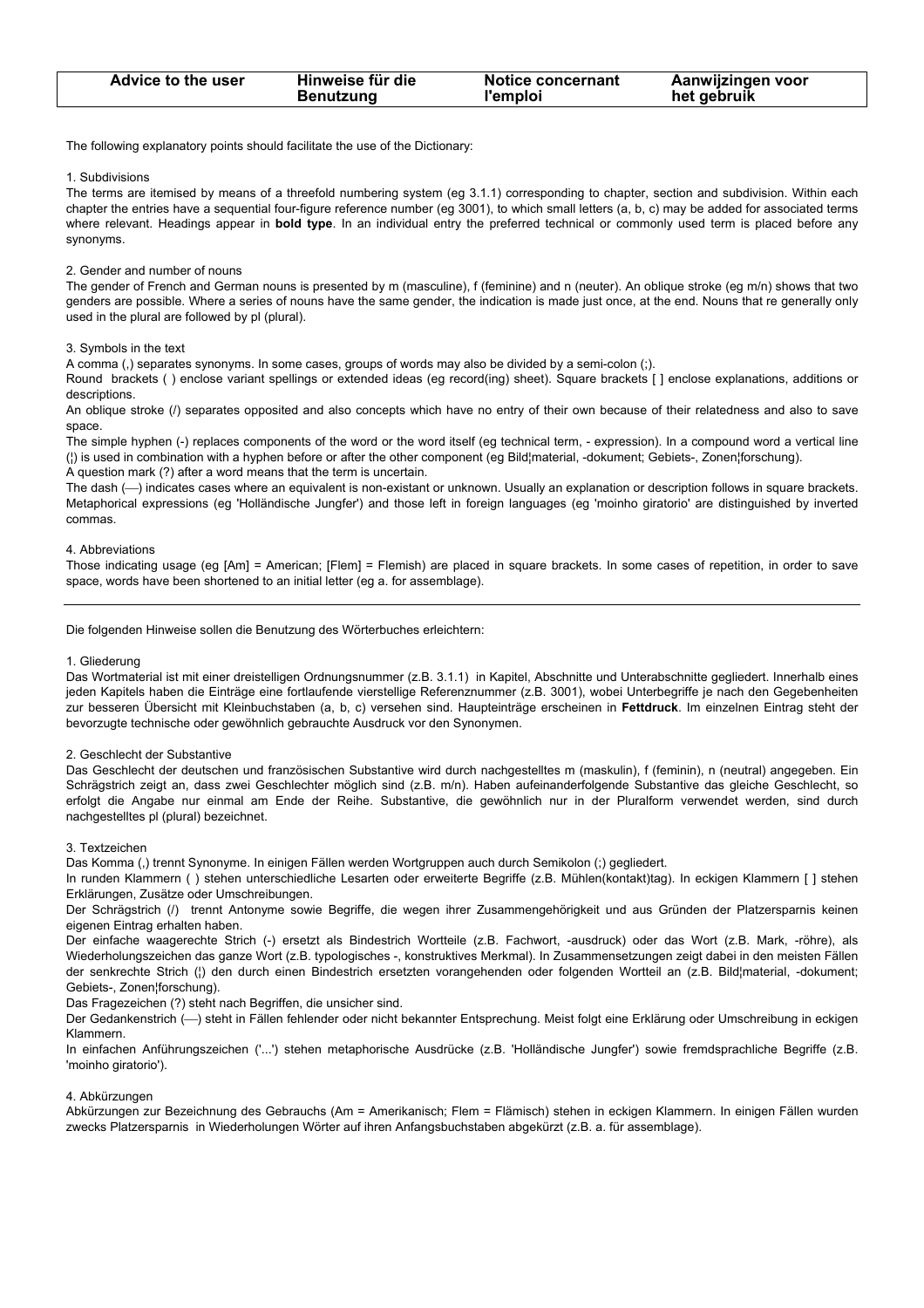### Quelques remarques destinées à faciliter la consultation du dictionnaire:

### 1. Subdivisions

Les termes sont répertoriés selon un système à trois unités (p. ex. 3.1.1) correspondant respectivement au chapitre, à la section et à la subdivision. Dans chaque chapitre les entrées sont précédées d'un nombre de quatre chiffres (p.ex. 3001), auquel des minuscules (a, b, c) s'ajoutent le cas échéant pour des notions subordonnées. Les en-têtes sont en **caractères gras**. A chaque entrée, nous mentionnons en premier, avant les éventuels synonymes, le terme technique ou l'expression auxquels va notre préférence.

### 2. Genre et nombre des noms

Le genre des noms français et allemands est signalé par m (masculin), f (féminin), n (neutre). Une barre oblique indique que deux genres sont admis (p. ex. m/f). Lorsque plusieurs noms qui se suivent ont le même genre, celui-ci n'est noté que pour le dernier nom. Les substantifs qui s'utilisent exclusivement au pluriel sont suivis de pl (pluriel).

### 3. Signes de ponctuation

La virgule (, ) sépare les synonymes. Dans certains cas des ensembles de mots peuvent être distingués par le point-virgule (; ).

Les parenthèses () donnent des variantes graphiques ou des développements (p. ex. pignon m (d'entraînement) à chaîne). Les crochets [] contiennent des explications, des additions ou des descriptions.

La barre oblique ( / ) sépare les antonymes; pour gagner de la place, elle s'emploie aussi pour les termes qui n'ont pas d'entrée propre à cause de leur parenté avec d'autres notions.

Le trait d'union ( - ) remplace des parties de mots ou le mot même (p. ex. transmission par corde, - par câble / - par chaîne). Dans un mot ou une expression composés le trait vertical ( | ) délimite le plus souvent l'élément qui suit ou précède le trait d'union.

Le point d'interrogation ( ? ) accompagne les termes douteux ou conjecturaux.

Le long tiret ( -- ) s'emploie lorsque l'équivalent est inconnu ou inexistant. Dans la plupart des cas, ce tiret est suivi d'une courte explication entre crochets.

Les expressions métaphoriques (p.ex. 'Holländische Jungfer') de même que les termes dans une langue étrangère (p. ex. 'moinho giratorio') sont placés entre apostrophes simples.

### 4. Abréviations

Les abréviations qui concernent l'usage sont placées entre crochets (am = américain, flam. = flamand). Dans certains cas, faute de place, et pour éviter les répétitions, seule l'initiale de certains mots est donnée (p. ex. a. pour assemblage)

De volgende aanwijzingen zullen het gebruik van het Woordenboek vergemakkelijken:

### 1. Onderverdeling

De termen zijn volgens een driecijferige code (bijvoorbeeld 3.1.1) gerangschikt in hoofdstukken, secties en paragrafen. Binnen elk hoofdstuk hebben de individuele termen een doorlopend, viercijferig referentienummer (bijvoorbeeld 3001), waaraan voor zover nodig deelbegrippen met letters (a, b, c) zijn toegevoegd. Hoofdlemna zijn **vet** weergegeven. Bij individuele items staan de geprefereerde technische term of de meest gebruikelijke vorm vooraan.

### 2. Geslacht van de woorden

Het geslacht van de Franse en Duitse zelfstandige naamwoorden is aangegeven met de toevoeging m (mannelijk), f (vrouwelijk) of n (onzijdig). Een deelstreep geeft aan dat twee geslachten mogelijk zijn (b.v. m/n). Wanneer opeenvolgende zelfstandige naamwoorden hetzelfde geslacht hebben is dat pas aan het eind van de opsomming aangegeven. Zelfstandige werkwoorden die in het algemeen alleen in meervoud worden gebruikt hebben de toevoeging "pl".

### 3. Symbolen in de tekst.

Een komma (,) scheidt synoniemen. In sommige gevallen zijn groepen woorden gescheiden door een puntkomma (;).

Ronde haken () bevatten spellingsvarianten of aanvullende begrippen (bijvoorbeeld molen(contact)dag). Rechte haken [] bevatten verklaringen, toevoegingen of toelichtingen.

De deelstreep (/) scheidt tegengestelde begrippen en ook begrippen die niet zelfstandig zijn opgenomen vanwege hun grote verwantschap met wél opgenomen termen; soms wordt de deelstreep ook gebruikt om plaats te besparen.

Het enkele scheidingsteken (-) vervangt worden of delen daarvan (bijvoorbeeld technische term, - uitdrukking). In samengestelde woorden wordt een staande streep (¦) samen met een scheidingsteken gebruikt vóór of na het andere woorddeel, zoals bij beeld¦materiaal, -document, gebieds-, locatie¦onderzoek.

Een vraagteken (?) achter een begrip geeft aan dat er onzekerheid is over de term.

De liggende streep (--) geeft aan dat er geen equivalent is of dat de term onbekend is.

Metaforen ('Holländischen Jüngfer') en begrippen uit andere talen zijn geplaatst tussen enkele aanhalingstekens

### 4. Afkortingen

Afkortingen die de betekenis van het gebruik van een woord aanduiden zijn aangegeven tussen rechte haken: [Am] = Amerikaans, [Flem] = Vlaams. Waar sprake is van herhaling is in sommige gevallen, om ruimte te besparen, alleen de eerste letter gebruikt (b.v. a. voor afkorting).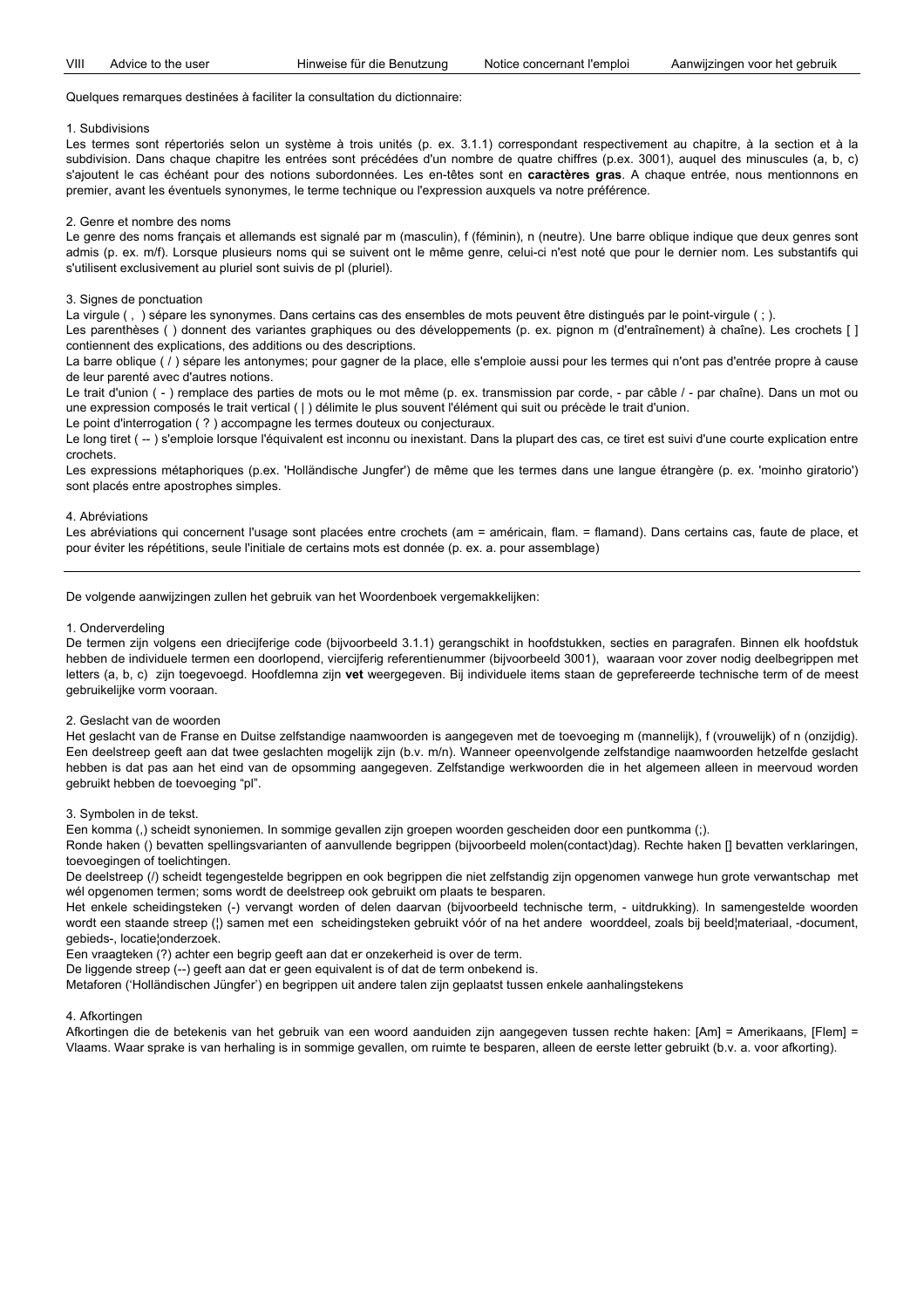| $\mathbf{1}$ | <b>Molinology</b>                                                | Molinologie                                                      | Molinologie                                                                                 | Molinologie                                                                             |
|--------------|------------------------------------------------------------------|------------------------------------------------------------------|---------------------------------------------------------------------------------------------|-----------------------------------------------------------------------------------------|
| 0.1          | General                                                          | Allgemeines                                                      | Généralités                                                                                 | Algemeen                                                                                |
| 0001         | molinology                                                       | Molinologie, Mühlenkunde f                                       | molinologie f                                                                               | molinologie, molenkunde                                                                 |
| 0002<br>0003 | mill / small mill<br>mill heritage                               | Mühle f / Mühlchen n<br>Mühlenerbe n                             | moulin / petit moulin m<br>patrimoine m molinologique                                       | molen / kleine molen<br>molen¦erfgoed, -patrimonium                                     |
| a            | cultural heritage                                                | Kulturerbe n                                                     | bien m culturel                                                                             | cultuurbezit                                                                            |
| b            | material culture                                                 | materielle Kultur, Sachkultur f                                  | culture f matérielle                                                                        | materiële cultuur                                                                       |
| 0004         | molinologist                                                     | Molinologe, Mühlenkundler m                                      | molinologue m                                                                               | molinoloog, molendeskundige,<br>molenkenner                                             |
| 0005         | mill enthusiast                                                  | Mühlenfreund m                                                   | ami -, amateur -, passionné m                                                               | molen¦liefhebber, -vriend,                                                              |
|              |                                                                  |                                                                  | des moulins                                                                                 | -minnaar                                                                                |
| а<br>0006    | interested in -, keen on mills<br>industrial archaeology         | mühlenbegeistert<br>Industriearchäologie f                       | passionné pour les moulins<br>archéologie f industrielle                                    | molenminnend<br>industriële archeologie                                                 |
| 0007         | mill terminology                                                 | Mühlenterminologie f                                             | terminologie f du moulin                                                                    | molen¦terminologie, -taal                                                               |
| a            | technical language, jargon                                       | Fachsprache f                                                    | langage m technique                                                                         | vaktaal, jargon                                                                         |
| b            | (technical) term<br>mill term                                    | Fach¦wort n, -ausdruck m<br>Mühlenfachwort n                     | terme m technique, - de métier<br>terme m du moulin                                         | vakterm                                                                                 |
| c            |                                                                  |                                                                  |                                                                                             | molen-, molenaars-, molen-<br>makers¦term                                               |
| d            | common - / regional term                                         | Gemein- / Regionalwort n                                         | terme m commun / - régional                                                                 | gewone -, leken- / streek¦term                                                          |
| 0008         | typology                                                         | Typologie f                                                      | typologie f                                                                                 | typologie                                                                               |
| а<br>b       | ordering by type, grouping<br>typological - / constructional - / | Typisierung f<br>typologisches - / konstruktives - /             | typage m, caractérisation f<br>caractéristique f typologique /                              | typering, molentypebenaming<br>typologisch - / constructief - /                         |
|              | technical characteristic                                         | technisches Merkmal n                                            | - de la construction / - technique                                                          | technisch kenmerk                                                                       |
| с            | typological distinction                                          | typologische Bestimmung f                                        | distinction f typologique                                                                   | typologische bepaling                                                                   |
| 0009<br>а    | classification<br>class, category / type /                       | Klassifikation f<br>Klasse / Type / (Unter-)Gruppe /             | classification f                                                                            | classificatie<br>classe f / type / (sous-)groupe m klasse / type / (sub-, deel-)groep / |
|              | (sub)group, (sub)division / sort                                 | Sorte f                                                          | / sorte f                                                                                   | soort                                                                                   |
|              |                                                                  |                                                                  |                                                                                             |                                                                                         |
| 0.2          | Mill research                                                    | Mühlenforschung                                                  | Recherche molinologique                                                                     | Molenonderzoek                                                                          |
| 0010         | mill research, - study                                           | Mühlenforschung f                                                | recherche f molinologique                                                                   | molen¦onderzoek, -studie                                                                |
| a<br>b       | area survey<br>survey in depth                                   | Gebiets-, Zonen¦forschung f<br>Einzel-, Objekt¦forschung f       | étude f d'une région<br>étude f en profondeur                                               | gebiedsonderzoek<br>objectonderzoek                                                     |
| 0011         | approach of research                                             | Forschungsansatz m                                               | démarche f                                                                                  | aanpak, benadering                                                                      |
| а            | field of research                                                | Forschungsgebiet n                                               | champ -, domaine m des                                                                      | veld (van onderzoek)                                                                    |
|              | aim of research                                                  |                                                                  | recherches                                                                                  |                                                                                         |
| b<br>С       | scope of research                                                | Forschungsziel n<br>Forschungsbereich m                          | objet -, but m des recherches<br>étendue f des recherches                                   | onderzoeksprogramma<br>onderzoeksgebied                                                 |
| 0012         | method(ology) [e.g. location of                                  |                                                                  | Methode, Methodik f [z.B. Ermitt- méthode, méthodologie f [par ex. onderzoeksmethode [bijv. |                                                                                         |
|              | mill sites]                                                      | lung von Mühlenplätzen]                                          | localisation f d'un site de moulin] exploratie, localisatie]                                |                                                                                         |
| 0013         | point of view, aspect (of the                                    | Gesichtspunkt, Aspekt m (der aspect, point m de vue (de la       |                                                                                             | gezichtspunt, aspect (van het                                                           |
| 0014         | research)<br>traditional mill technology                         | Forschung)<br>traditionale Mühlentechnik f                       | recherche)<br>technique f traditionnelle des                                                | onderzoek)<br>traditionele molentechniek                                                |
|              | [technical aspect]                                               | [technischer Aspekt m]                                           | moulins [aspect m technique]                                                                | [technisch aspect]                                                                      |
| а            | (first) industrial revolution                                    | (erste) industrielle Revolution f                                | révolution f industrielle (du                                                               | (eerste) industriële revolutie                                                          |
|              |                                                                  |                                                                  | Moyen Age)                                                                                  |                                                                                         |
| b            | technological system [e.g. pre-<br>industrial technology]        | technologisches System n [z.B.<br>vorindustrielle Technologie f] | système m technologique [par<br>ex. technologie f préindustrielle]                          | technologisch systeem [bijv.<br>pre-industriële technologie]                            |
| с            | mechanization, industrialization                                 | Mechanisierung, Industrialisie-                                  | mécanisation, industrialisation f                                                           | mechanisatie, industrialisatie                                                          |
|              |                                                                  | rung f                                                           |                                                                                             |                                                                                         |
| d<br>е       | technical innovation<br>technical development                    | technische Innovation f<br>technischer Fortschritt m             | innovation f technique<br>progrès m technique                                               | technische innovatie<br>technische ontwikkeling                                         |
| f            | line or stage of technical                                       | technische Entwicklungs¦linie,                                   | ligne f du développement, stade                                                             | technische ontwikkelings¦lijn of                                                        |
|              | development                                                      | -stufe f                                                         | m de développement technique                                                                | -stadium                                                                                |
| g<br>0015    | technological transfer<br>mill distribution [geographical        | Technologietransfer m<br>Mühlenverbreitung f [geographi-         | transfert m de technologie<br>répartition f des moulins                                     | technologie-overdracht<br>molenspreiding, verspreiding van                              |
|              | aspectl                                                          | scher Aspekt m]                                                  | [aspect m géographique]                                                                     | molens [geograafisch aspect]                                                            |
| 0016         | history of mills (and milling)                                   | Mühlengeschichte f [historischer                                 | histoire f des moulins [aspect m                                                            | molengeschiedenis, -historie                                                            |
| а            | [historical aspect]<br>historical background                     | Aspekt m]<br>geschichtlicher Hintergrund m                       | historique]<br>arrière-plan m historique                                                    | [historisch aspect]<br>historische achtergrond                                          |
| 0017         | economic history [economic                                       | Wirtschaftsgeschichte f [sozio-                                  | histoire f économique [aspect m                                                             | economische geschiedenis                                                                |
|              | aspect]                                                          | ökonomischer Aspekt m]                                           | socioéconomique]                                                                            | [socio-economische aspekt]                                                              |
| а            | economic development<br>demographic growth                       | wirtschaftliche Entwicklung f                                    | évolution f économique<br>évolution f démographique                                         | economische ontwikkeling<br>demografische ontwikkeling                                  |
| b<br>с       | mill density                                                     | demographische Entwicklung f<br>Mühlendichte f                   | densité f des moulins                                                                       | molendichtheid                                                                          |
| 0018         | cultural background [cultural                                    | kultureller Hintergrund                                          | contexte culturel [aspect m                                                                 | culturele achtergrond [culturele                                                        |
|              | aspect]                                                          | [kultureller Aspekt m]                                           | culturel]                                                                                   | aspect]                                                                                 |
| а            | socio-cultural change [e.g.<br>traditional society]              | sozio-kultureller Wandel m<br>[z.B. ländliche Gesellschaft f]    | changement m socioculturel<br>[par ex. société f traditionnelle]                            | sociaal-culturele verandering<br>[bijv. traditionele samenleving]                       |
| 0019         | folklore [folkloric -, folkloristic                              | Volkskunde f [volkskundlicher                                    | folklore [aspect m folklorique]                                                             | folklore [folkloristisch aspect]                                                        |
|              | aspect]                                                          | Aspekt m]                                                        |                                                                                             |                                                                                         |
| 0020         | mill law [legal aspect]                                          | Mühlenrecht n [rechtlicher<br>Aspekt m]                          | réglementation f de la meunerie<br>[aspect m juridique]                                     | molenrecht [juridisch aspect]                                                           |
| 0021         | original research                                                | Quellenforschung f                                               | recherche f des sources                                                                     | bronnenstudie                                                                           |
| 0022         | documentary sources                                              | Quellenmaterial n                                                | sources fpl                                                                                 | bronnenmateriaal                                                                        |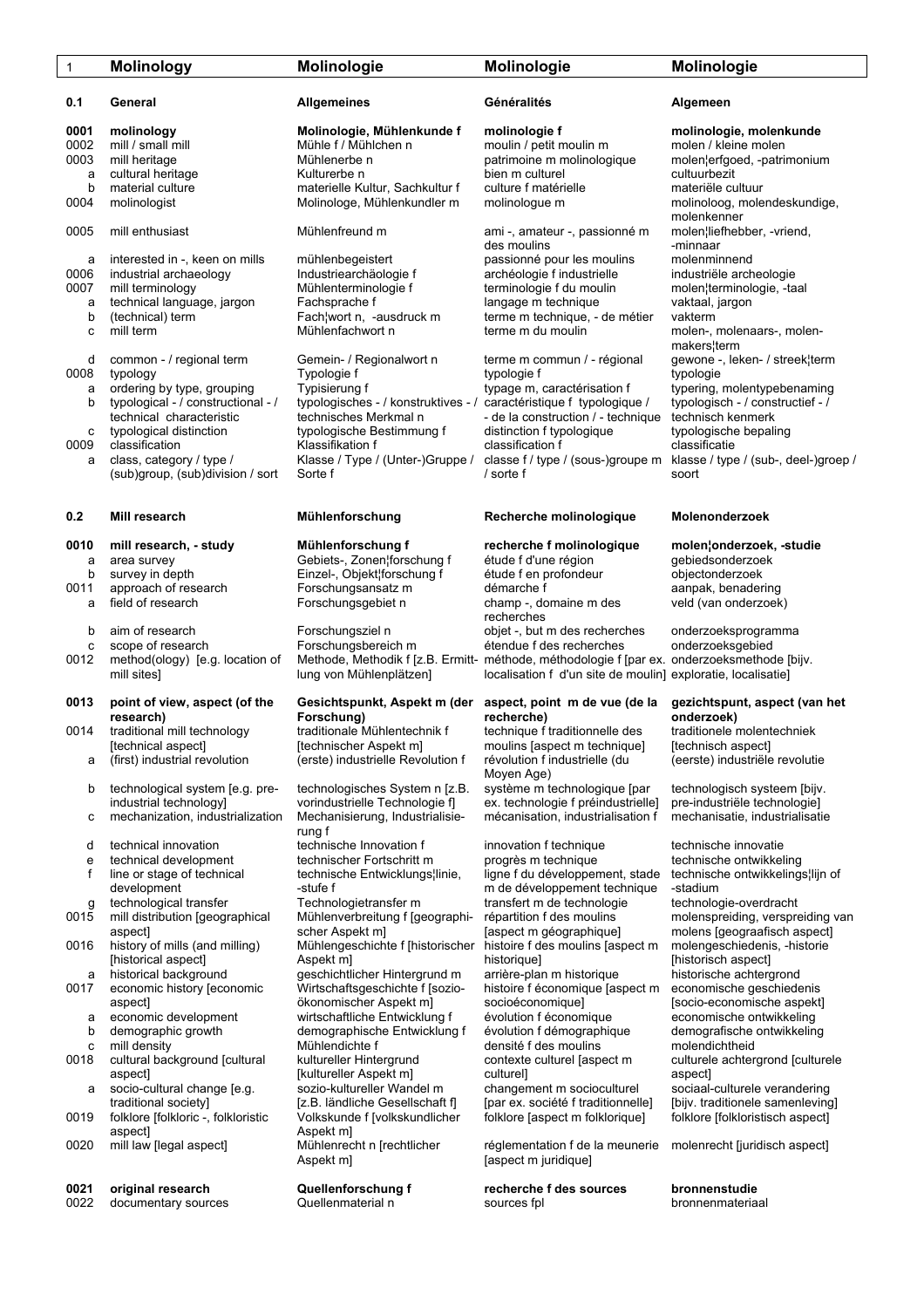| $\overline{2}$ | <b>Molinology</b>                                          | Molinologie                                                                                     | Molinologie                                                                          | Molinologie                                                                              |
|----------------|------------------------------------------------------------|-------------------------------------------------------------------------------------------------|--------------------------------------------------------------------------------------|------------------------------------------------------------------------------------------|
| 0023           | artefact [e.g. industrial monu-                            | Sach-, Primärquelle f, Artefakt n                                                               | source f réelle [par ex. monu-                                                       | zakelijk document [bijv. tech-                                                           |
| 0024           | mentl<br>written - / printed source,                       | [z.B. technisches Denkmal n]<br>schriftliche - / gedruckte - /                                  | ment m industriel]<br>source f écrite / - imprimée /                                 | nisch -, industriëel monument]<br>qeschreven - / gedrukte - /                            |
| 0025           | record / oral -, verbal source<br>verbal information       | mündliche Quelle f<br>mündliche Auskunft f                                                      | - orale<br>renseignement m verbal,                                                   | mondelinge bron<br>mondelinge informatie                                                 |
| a              | inguiry                                                    | Befragung f                                                                                     | information f verbale<br>enquête f                                                   | ondervraging                                                                             |
| b              | informant, authority                                       | Gewährs¦mann m, -person f                                                                       | informateur m                                                                        | zegs¦man, -persoon, informant,<br>bron                                                   |
| 0026           | pictorial source [e.g. drawing,<br>sketch]                 | Bild¦material, -dokument n [z.B.<br>Zeichnung, Skizze f]                                        | document figuré [par ex. dessin,<br>croquis m]                                       | beeld¦materiaal, -document [bijv.<br>tekening, schets]                                   |
| 0027           | cartographic source [Ordnance<br>Survey (map)]             | Kartenmaterial n [topographi-<br>sche Karte f                                                   | matériel m cartographique<br>[carte f topographique]                                 | kaartmateriaal [topografische<br>kaart]                                                  |
| 0028           | study of sources                                           | Quellenkritik f                                                                                 | critique f des sources, examen m bronnen¦onderzoek, -kritiek<br>critique du document |                                                                                          |
| 0029           | archival study                                             | <b>Archivarbeit f</b>                                                                           | dépouillement m d'archives                                                           | archiefonderzoek                                                                         |
| 0030           | record, document                                           | Archivalie f, Aktenstück n                                                                      | document m                                                                           | document, akte                                                                           |
| a              | legal document                                             | notarielle Urkunde f                                                                            | acte m notarié                                                                       | notariële -, authentieke akte                                                            |
| b<br>c         | land register<br>bill of sale                              | Grundbuchakten fol<br>Verkaufsurkunde f, Kaufbrief m                                            | actes mpl fonciers                                                                   | kadasterdocument                                                                         |
| 0031           | cadastral register of water-                               | Wasserkraftkataster n                                                                           | acte m de vente, - d'achat<br>registre m cadastral des                               | (ver) koopakte<br>kadastraal register van water-                                         |
|                | powered installations                                      |                                                                                                 | installations hydrauliques                                                           | krachtinstallaties                                                                       |
| 0032           | trade directory                                            | Handelsadressbuch n                                                                             | annuaire m du commerce                                                               | handeladresboek                                                                          |
| 0033           | parish register [genealogical                              | Kirchenbuch n [Abstammungs-                                                                     | registre m paroissial                                                                | kerkregister [afstammings-,                                                              |
|                | research]                                                  | untersuchung f]                                                                                 | [généalogie f]                                                                       | genealogisch onderzoek]                                                                  |
| 0034<br>0035   | literary research<br>mill literature, - publication        | Literatur¦beschaffung, -suche f recherche f bibliographique<br>Mühlen¦literatur, -publikation f | publications fpl molinologiques                                                      | literatuuronderzoek<br>molenliteratuur, molinologische<br>vakliteratuur, molenpublicatie |
| 0036           | mill (engineering) book                                    | (technisches) Mühlenbuch n                                                                      | livre m (technique) sur les<br>moulins                                               | (technisch) molenboek                                                                    |
| 0037           | millwrighting literature                                   | Mühlenbauliteratur f                                                                            | livres mpl consacrés à la<br>construction des moulins                                | molenbouwliteratuur                                                                      |
| 0038           | milling handbook                                           | Müllereihandbuch n                                                                              | manuel m de meunerie                                                                 | maalderijhandboek                                                                        |
| 0039           | mill bibliography                                          | Mühlenbibliographie f                                                                           | bibliographie f molinologique                                                        | molenbibliografie                                                                        |
| 0040           | fieldwork, field research                                  | <b>Feldarbeit f</b>                                                                             | travail m sur le terrain                                                             | veldwerk                                                                                 |
| 0041<br>0042   | site visit<br>field notes, record(ing) sheet               | (Gelände-, Fluss-)Begehung f<br>Feldnotizen fpl [Notizbuch n]                                   | reconnaissance f du terrain<br>observations fpl faites sur le                        | veldinspectie, -verkenning<br>veldaantekeningen [(veld)aan-                              |
|                | [field notebook]                                           |                                                                                                 | terrain [carnet m de campagne]                                                       | tekeningenboek]                                                                          |
| 0043           | inquiry [questionnaire]                                    | Umfrage f [Fragebogen m]                                                                        | enquête f [questionnaire m]                                                          | enquête [vragenlijst]                                                                    |
| 0044           | structural investigation                                   | bauliche Untersuchung f                                                                         | analyse f architecturale, - du                                                       | bouwkundig onderzoek                                                                     |
| 0045           | architectural description                                  | Baubeschreibung f                                                                               | bâtiment<br>description f, descriptif m du<br>bâtiment                               | bouwkundige beschrijving                                                                 |
| а              | structure                                                  | Baugefüge n                                                                                     | structure f architecturale                                                           | bouwkundige structuur                                                                    |
| b              | spatial organisation                                       | Raumgefüge n                                                                                    | structure f spatiale                                                                 | ruimtelijke indeling                                                                     |
| с              | sketch of the lay-out                                      | Anlageskizze f                                                                                  | croquis m de l'installation, - de<br><b>l'implantation</b>                           | overzichtsschets                                                                         |
| d              | layout diagram                                             | Anlageschema n                                                                                  | plan m d'ensemble                                                                    | overzichtsplan                                                                           |
| 0046           | technical examination                                      | technische Untersuchung f                                                                       | analyse f technique                                                                  | technisch onderzoek                                                                      |
| a              | operational sketch                                         | Funktionsskizze f                                                                               | croquis m du fonctionnement                                                          | functieschets                                                                            |
| b<br>0047      | operational diagram<br>record                              | Funktionsdiagramm n<br>Aufzeichnung, Dokumentation                                              | schéma m du fonctionnement<br>relevé m                                               | functioneel schema<br>documentatie                                                       |
| a              | photographic record                                        |                                                                                                 | photographische Dokumentation f documentation f photographique                       | fotografische documentatie                                                               |
| b              | sound recording                                            | Tonaufnahme f                                                                                   | enregistrement m sonore                                                              | bandopname                                                                               |
| 0048           | structural survey [measurement] Bauaufnahme [Aufmessung f] |                                                                                                 | relevé architectural [mesurage m] bouwopname [opmeting]                              |                                                                                          |
| a              | datum line, - point, base line                             | Grundlinie f, Bezugspunkt m                                                                     | ligne f de base                                                                      | basis, grondlijn                                                                         |
| b              | centre line                                                | Mittellinie f                                                                                   | ligne f médiane                                                                      | middel-, hart¦lijn                                                                       |
| c              | chalk-mark                                                 | Kreidemarkierung f                                                                              | trait m de craie                                                                     | krijtstreep                                                                              |
| d              | measured drawing                                           | Massskizze f                                                                                    | croquis m coté, esquisse f cotée                                                     | maatschets                                                                               |
| 0049           | publication (of results)                                   | <b>Publikation f (der Ergebnisse)</b>                                                           | publication f                                                                        | publicatie (van de resultaten)                                                           |
| 0050           | contribution [in a technical                               | Beitrag m [in einer Fachzeit-                                                                   | contribution f [dans une révue                                                       | bijdrage [in één vaktijdschrift]                                                         |
| 0051           | periodical]<br>technical book [e.g. a mono-                | schrift f]<br>Fachbuch n [z.B. eine Mono-                                                       | spécialisée]<br>livre m spécialisé [par ex. une                                      | vakboek [bijv. één monografie]                                                           |
|                | graphy]                                                    | graphie f                                                                                       | monographie]                                                                         |                                                                                          |
| 0052           | paper, lecture                                             | Referat n, Vortrag m                                                                            | conférence f                                                                         | voordracht, lezing                                                                       |
| a<br>b         | communication<br>illustrated lecture                       | Kurzvortrag m<br>Lichtbilder-, Dia¦vortrag m                                                    | communication f<br>conférence f avec projections                                     | korte -, spreek¦beurt<br>dia¦voordracht, -lezing                                         |
|                |                                                            |                                                                                                 |                                                                                      |                                                                                          |
| 0053           | mill survey(ing), - inventory                              | Mühlen¦inventarisation,<br>-bestandsaufnahme f                                                  | recensement m des moulins                                                            | moleninventarisatie                                                                      |
| 0054<br>0055   | mill inventory<br>mill gazetteer, - index                  | Mühlenbestand m<br>Mühlen(bestands)verzeichnis n                                                | inventaire m des moulins<br>inventaire -, répertoire m des<br>moulins                | molenbestand<br>molen¦inventarislijst, -index                                            |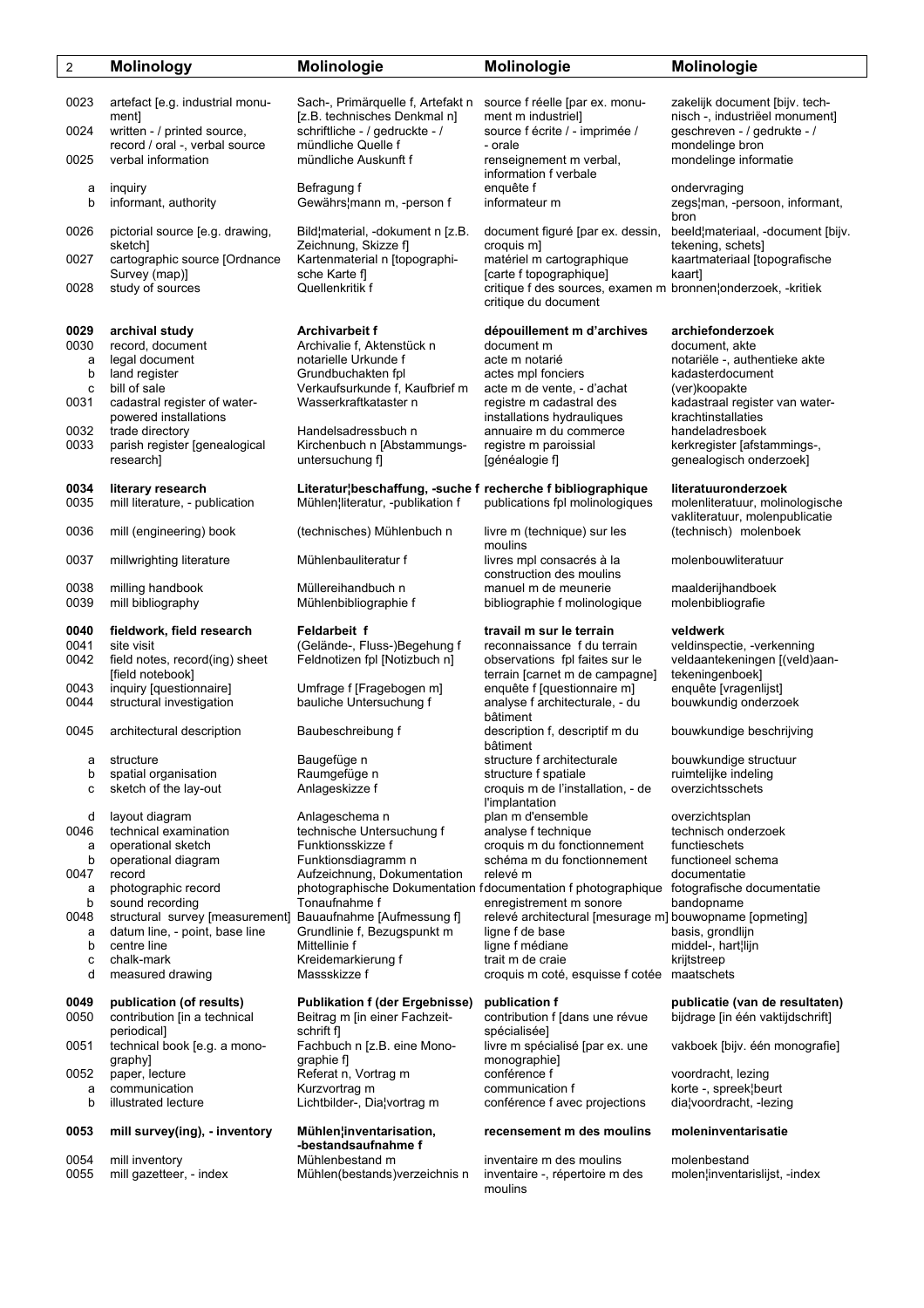| 3            | <b>Molinology</b>                                                   | Molinologie                                                                                                 | Molinologie                                                                        | Molinologie                                                                     |
|--------------|---------------------------------------------------------------------|-------------------------------------------------------------------------------------------------------------|------------------------------------------------------------------------------------|---------------------------------------------------------------------------------|
| 0056         | historical mill survey                                              | (historisches) Mühlenkataster n                                                                             | cadastre m (historique) des<br>moulins                                             | historische moleninventarisatie                                                 |
| 0057         | mill site                                                           | Mühlenstandort, -platz m                                                                                    | emplacement de moulin, site m<br>molinologique                                     | molen¦locatie, -standplaats                                                     |
| 0058<br>0059 | valley of mills<br>mill region                                      | Mühlengrund m, Mühltal n<br>Mühlen¦landschaft, -region f                                                    | vallée f de moulins<br>région f de moulins                                         | molenvallei<br>molen¦landschap, -regio, -gewest,<br>-gebied                     |
| 0060         | group of mills in an open-air<br>museum                             | Mühlenreservat n                                                                                            | parc m à moulins                                                                   | molenreservaat                                                                  |
| 0061         | mill trail                                                          | Mühlen¦strasse f, -wanderweg m route f -, circuit -, parcours m                                             | des moulins                                                                        | molen¦route, -(wandel)pad, -tocht                                               |
| 0062         | series of mills [upper - / middle - / Mühlengruppe [obere - /       |                                                                                                             | groupe de moulins [moulin m d'enmolenconcentratie [bovenste - /                    |                                                                                 |
| 0063         | lower mill]<br>hamlet or farm clustered round<br>a mill             | mittlere - / untere Mühle f]<br>Mühleweiler m, Mühlen¦gehöft n, hameau m -, ferme f à moulin<br>-hofstatt f | haut / - du milieu / - d'en bas]                                                   | middelste - / onderste molen]<br>molen¦buurtschap, -gehucht,<br>-boerderij      |
| 0064         | milling district                                                    | Mühlebezirk m                                                                                               | zone f dépendant du moulin /<br>quartier m à moulins                               | molendistrict                                                                   |
| 0065         | village - / town mill                                               | Dorf- / Stadt¦mühle f                                                                                       | moulin m de village / - de ville                                                   | dorps- / stads-, stedelijke molen                                               |
| 0066         | mill documentation                                                  | Mühlendokumentation f                                                                                       | documentation f sur les<br>moulins                                                 | molendocumentatie                                                               |
| 0067         | mill record card, - survey sheet,<br>survey card [recorder]         | (Mühlen-)Erfassungsblatt, Daten- enquête-questionnaire, fiche f<br>blatt n [Registrator m]                  | de données, - d'observation<br>[enregistreur m]                                    | molenregistratieblad, opname-<br>formulier [opnemer]                            |
| 0068         | general mill data                                                   | Basis-, Objektangaben fpl                                                                                   | données fpl de base                                                                | molengegevens                                                                   |
| a<br>b       | reference numerical<br>International Numerical Index                | Mühlenkennzahl f<br>Internationales Nummern-<br>verzeichnis n                                               | indice m du moulin<br>indice m numérique international internationale nummer index | molen(referentie)nummer                                                         |
| с            | name (of the mill)                                                  | Mühlenname m [Bezeichnung f]                                                                                | dénomination f                                                                     | naam van de molen                                                               |
| d<br>e       | owner / proprietor<br>date of construction                          | Eigentümer / Besitzer m<br>Baujahr n                                                                        | propriétaire / possesseur m<br>année f de construction                             | eigenaar / houder, bezitter<br>bouwjaar                                         |
| f            | grid reference                                                      | Koordinate f                                                                                                | coordonnée f                                                                       | coördinaat                                                                      |
| g            | Universal Transverse Mercator<br>Grid, UTM grid                     | Netz der universalen trans-<br>versalen Mercatorprojektion,<br>UTM-Netz n                                   | grille f (du système) UTM                                                          | UTM ruitennet, net van de<br>universele transversale<br>Mercatorprojectie       |
| 0069         | location                                                            | Ortsangabe f                                                                                                | localisation f                                                                     | plaatsbepaling                                                                  |
| а            | place-name, toponym                                                 | Ortsname m                                                                                                  | nom m de lieu, - de l'endroit                                                      | plaatsnaam                                                                      |
| b<br>с       | town<br>district                                                    | Stadt, Gemeinde f<br>Bezirk, Kreis m                                                                        | commune f<br>district m                                                            | gemeente<br>district                                                            |
| d            | quarter, neighbourhood                                              | Stadtbezirk, -teil m                                                                                        | quartier m                                                                         | (stads)wijk, stadsdeel                                                          |
| е            | parish                                                              | Kirchspiel n, Pfarrgemeinde f                                                                               | paroisse f                                                                         | kerspel, parochie, (kerkelijke)<br>gemeente                                     |
| f<br>g       | point on the ground<br>geodetic altitude, height above<br>sea level | Geländepunkt m<br>Höhenmarke f                                                                              | point m du terrain<br>cote f de niveau, - d'altitude                               | punt in het terrein<br>hoogtemerk, hoogte boven NAP                             |
| 0070         | topography                                                          | Ortsbeschreibung f                                                                                          | topographie f                                                                      | plaatsbeschrijving, topografie                                                  |
| а            | setting, location                                                   | Anlage, Szenerie f                                                                                          | site m                                                                             | entourage, ligging                                                              |
| b<br>c       | surroundings<br>terrain                                             | Umgebung f, Mühlenbiotop m/n<br>biotop m/n<br>Geländeverhältnisse npl                                       | abords mpl<br>situation f topographique                                            | molen¦omgeving, -biotoop<br>topografische kenmerken                             |
| 0071         | general lay-out                                                     | Gesamtanordnung, Situation f                                                                                | structure f générale                                                               | algehele structuur                                                              |
| a            | site plan, location map                                             | Situations-, Lage¦plan m                                                                                    | plan du site, - de situation<br>générale, tracé m                                  | situatieschets                                                                  |
| b            | cadastral plan, - survey map                                        | Katasterplan m                                                                                              | plan m cadastral                                                                   | kadastraale kaart, kadastraal<br>plan                                           |
| с<br>0072    | ground-plan<br>(coded) description                                  | Bauplan m<br>(codierte) Objektbeschreibung f                                                                | plan m de construction<br>description f (codée)                                    | bouwplan<br>(gecodeerde) beschrijving                                           |
| а            | external appearance                                                 | Erscheinungsform f                                                                                          | aspect m                                                                           | (uiterlijke) verschijningsvorm                                                  |
| b            | mill type [hybrid mill type]                                        | Mühlen¦art f, -typ [Mischtyp m]                                                                             | sorte f -, type de moulin<br>[moulin m mixte]                                      | molentype, type molen [meng-<br>type]                                           |
| с            | mill function [special function /<br>multiple functions]            | Mühlenfunktion [Spezial- /<br>Mehrfach¦funktion f]                                                          | fonction f du moulin [- spéciale,<br>- particulière / usages mpl<br>multiples]     | molenfunctie, functie van de<br>molen [bijzondere - / meer-<br>voudige functie] |
| d            | mill with single / several pair(s)<br>of stones                     | ein- / mehr¦gängige Mühle f                                                                                 | moulin m à un seul tournant / - à<br>plusieurs (deux, trois) tournants             | molen met één - / meerdere<br>koppel(s) stenen                                  |
| 0073         | state of preservation, condition                                    | Erhaltungs-, Bauzustand m                                                                                   | état m de conservation                                                             | onderhoudstoestand, staat van<br>onderhoud                                      |
| а            | intact, complete [with or without<br>sails or waterwheel]           | erhalten [mit oder ohne Flügel<br>oder Wasserrad]                                                           | en bon état [possédant ses<br>ailes ou sans ailes]                                 | (volledig) intact, bewaard, com-<br>pleet [met of zonder wieken of<br>waterrad] |
| b            | open to the public                                                  | zu besichtigen                                                                                              | accessible au public (le moulin<br>se visite)                                      | (voor het publiek) opengesteld                                                  |
| с            | restored (to working order)                                         | (betriebsfähig) restauriert                                                                                 | restauré (remis en activité)                                                       | (maalvaardig) gerestaureerd                                                     |
| d<br>e       | converted<br>removed                                                | umgewandelt<br>versetzt, transloziert                                                                       | transformé<br>déplacé, transféré                                                   | getransformeerd, omgebouwd<br>verplaatst                                        |
| f            | shell                                                               | Mühlentorso m                                                                                               | trongué                                                                            | molenromp, stomp                                                                |
| g            | dilapidated / ruinous                                               | baufällig / verfallen [Mühlen-                                                                              | croulant / délabré, en ruine                                                       | bouwvallig / vervallen [ruine,                                                  |
|              |                                                                     | ruine f]                                                                                                    | [ruine f de moulin]                                                                | bouwval]                                                                        |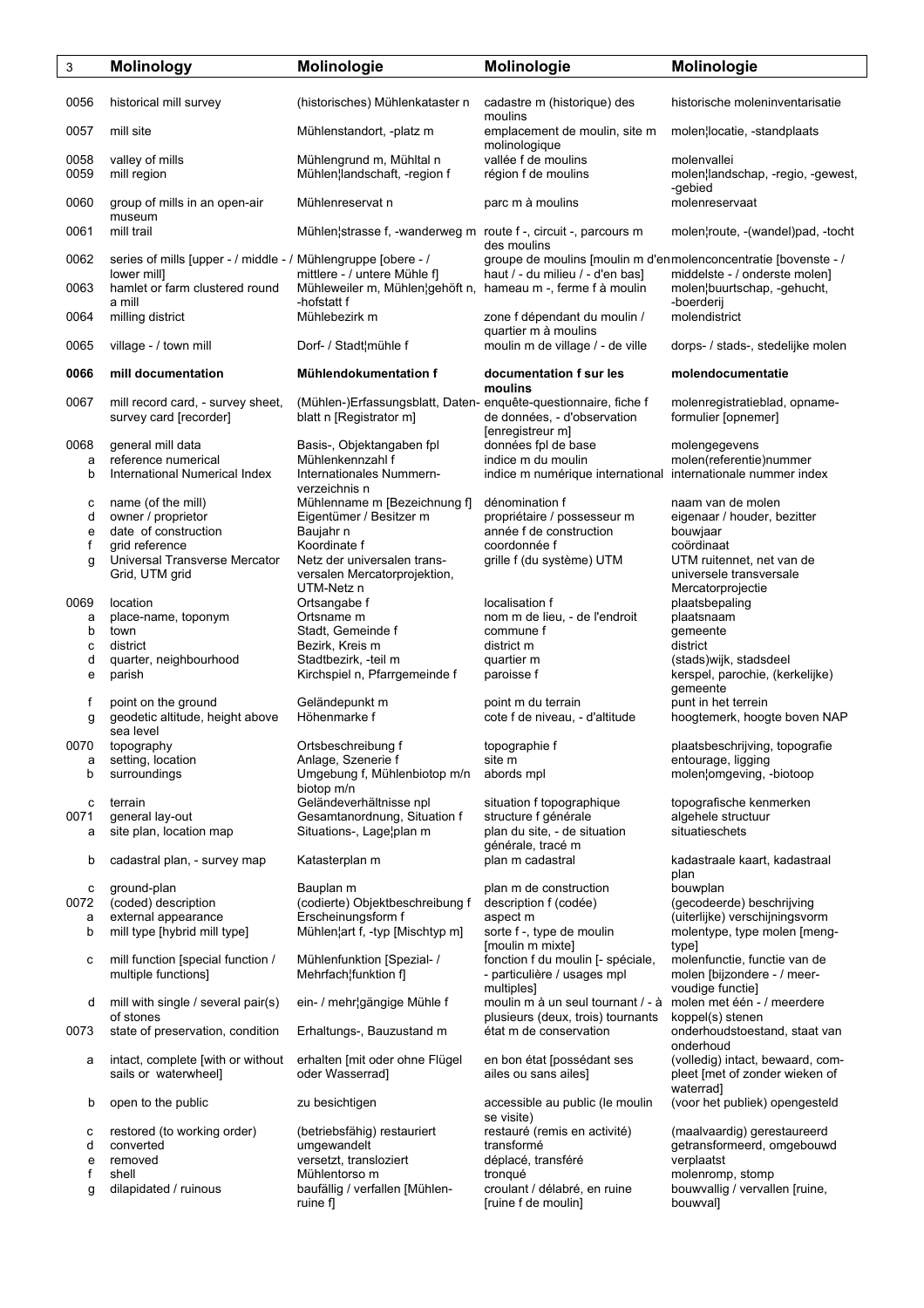| 4              | <b>Molinology</b>                                                                       | Molinologie                                                                               | Molinologie                                                                                                                                 | <b>Molinologie</b>                                                                          |
|----------------|-----------------------------------------------------------------------------------------|-------------------------------------------------------------------------------------------|---------------------------------------------------------------------------------------------------------------------------------------------|---------------------------------------------------------------------------------------------|
| h              | pulled down / burnt                                                                     | abgebrochen / abgebrannt                                                                  | démoli, détruit / incendié                                                                                                                  | gesloopt, afgebroken / afgebrand                                                            |
| Ť              | vanished, lost [site only]                                                              | abgegangen [Mühlenplatz m]                                                                | disparu [dont il ne reste que le<br>sitel                                                                                                   | verdwenen, verloren gegaan [nog<br>slechts standplaats]                                     |
|                | mill remains, no remains                                                                | (ohne) Mühlenüberrest m                                                                   | vestiges mpl de moulin ou<br>qui n'a laissé aucun vestige                                                                                   | molenrestant of geen over-<br>blijfselen                                                    |
| 0074           | surroundings                                                                            | Umgebungszustand m                                                                        | état m de l'environnement                                                                                                                   | omgeving, landschappelijke<br>toestand                                                      |
| 0075           | condition of the hydraulic works                                                        | wasserbaulicher Zustand m                                                                 | état m des constructions<br>hydrauliques                                                                                                    | waterbouwkundige toestand                                                                   |
| 0076<br>a      | technical condition<br>working, in use [wind-, water-<br>powered]                       | technischer Zustand m<br>in Funktion, in Betrieb [wind-<br>gängig, wasserkraftbetrieben]  | état m technique<br>exploité, en exploitation, en<br>marche, en activité ['moulin m<br>vivant', actionné -, mû par le vent<br>ou par l'eau] | technische toestand<br>in bedrijf, in gebruik [in gebruik]<br>met wind- of waterkracht]     |
| b<br>c         | workable, operational<br>out of use                                                     | betriebsfähig<br>stillgelegt, ausser Betrieb                                              | opérationnel<br>hors service                                                                                                                | bedrijfs-, maalvaardig<br>buiten bedrijf, - gebruik                                         |
| d              | abandoned                                                                               | aufgelassen                                                                               | abandonné                                                                                                                                   | verlaten                                                                                    |
| e              | used for other purposes                                                                 | andere Nutzung f                                                                          | affecté à d'autres usages                                                                                                                   | in gebruik voor andere functies                                                             |
| 0077<br>а      | plant, machinery<br>technical data                                                      | maschinelle Ausstattung f<br>technische Daten pl                                          | installations fpl mécaniques<br>données fpl techniques fpl                                                                                  | technische inrichting<br>technische gegevens                                                |
| 0078           | structural data                                                                         | Baudaten pl                                                                               | détails mpl concernant la con-<br>struction                                                                                                 | bouwgegevens                                                                                |
| 0079           | operational data                                                                        | Betriebsdaten pl                                                                          | données fpl d'exploitation                                                                                                                  | bedrijfsgegevens                                                                            |
| 0080<br>0081   | (regional) characteristics<br>historical detail, - data                                 | (regionale) Besonderheit f<br>historisches Detail n, historische<br>Daten pl              | particularité f (régionale)<br>détail m historique, données fpl<br>historiques                                                              | karakteristiek (streek)eigenschap<br>historisch détail, historische<br>gegevens             |
| 0082           | technical drawing                                                                       | technische Zeichnung f                                                                    | dessin m technique                                                                                                                          | technische tekening                                                                         |
| 0083<br>0084   | measured -, scale-drawing<br>scale / dimension                                          | Masszeichnung f<br>Mass¦stab m / -zahl f                                                  | dessin m coté<br>échelle de réduction / cote f                                                                                              | maat-, opmetings¦tekening<br>schaal / maat¦getal, -cijfer                                   |
| 0085           | ground plan                                                                             | Grundriss m                                                                               | plan m au sol                                                                                                                               | plattegrond, horizontale projectie                                                          |
| 0086           | longitudinal section / cross-<br>section                                                | Längs- / Quer¦schnitt m                                                                   | coupe f en long, - longitudinale /<br>- en travers, - transversale                                                                          | lengte-, langs- / dwars¦doorsnede                                                           |
| 0087           | orthographic -, first-angle-<br>projection                                              | Dreitafel-, Orthogonal-<br>projektion f                                                   | projection f orthogonale                                                                                                                    | rechthoekige -, orthogonale<br>projectie                                                    |
| а<br>0088<br>a | projection plan<br>elevation<br>front - $/$ rear -, back - $/$ side -,<br>end elevation | Projektionsebene f<br>Ansicht f, (Auf-)Riss m<br>Vorder- / Rücken- / Seiten-<br>ansicht f | plan m de projection<br>(dessin m en) élévation, vue f<br>vue f de devant, - de face, - de<br>front / - de derrière / - de côté,            | projectievlak<br>aanzicht, opstand<br>voor- / achter- / zij¦aanzicht                        |
| b              | plan view / inverted plan                                                               | Drauf- / Unter¦sicht f                                                                    | profil m]<br>vue f d'en haut, - en plan / - de<br>dessous                                                                                   | boven- / onder¦aanzicht                                                                     |
| 0089           | auxiliary view                                                                          | Hilfsansicht f                                                                            | vue f auxiliaire                                                                                                                            | hulpaanzicht                                                                                |
| 0090           | axonometric [iso- / di- / trimetric] axonometrische [iso- / di- / tri-                  |                                                                                           | perspective f axonométrique                                                                                                                 | axonometrische projectie [iso- /                                                            |
| 0091           | projection<br>oblique projection [cavalier - /<br>cabinet projection]                   | metrische] Darstellung f<br>Schrägbild n [Kavalier- /<br>Kabinett¦projektion f]           | [iso- / di- / trimétrique]<br>projection oblique [perspective f schuine -, scheve projectie<br>cavalière]                                   | di- / trimetrische tekening]                                                                |
| 0092<br>0093   | collection, archive<br>card-index, filing cabinet                                       | Material-, Stoffsammlung f<br>Kartei, Kartothek f [Erfassungs-                            | collecte f des données<br>fichier m [feuille f de notes]                                                                                    | gegevensverzameling<br>kaartsysteem [documentieblad,                                        |
| 0094           | [recording sheet]<br>mill map [to map]                                                  | blatt n]<br>Mühlenkarte f [Kartieren n]                                                   | carte f des moulins [tracer -,<br>dresser la carte des moulins]                                                                             | aantekeningsformulier]<br>landkaart met molenaanduiding-<br>en [karteren, in kaart brengen] |
| 0095<br>0096   | diagram<br>graph, bar chart                                                             | Schaubild f<br>Säulen-, Block¦diagramm n                                                  | représentation f graphique<br>diagramme en bâtons, histo-<br>gramme m à colonnes                                                            | diagram<br>kolommen-, histo¦gram                                                            |
| а              | pie chart                                                                               | Kreisdiagramm n                                                                           | d. circulaire, camembert m                                                                                                                  | sectordiagram                                                                               |
| b              | tree chart                                                                              | Baumdiagramm n                                                                            | d. en arbre                                                                                                                                 | boomdiagram                                                                                 |
| C<br>0097      | flow chart<br>database                                                                  | Flussdiagramm n<br>Datenbank f                                                            | d. des flux<br>banque f de données                                                                                                          | stroomschema, flowsheet<br>database, gegevensbestand                                        |
| 0098           | scale model (of a mill)                                                                 | Mühlenmodell n                                                                            | maquette f (d'un moulin)                                                                                                                    | molenmodel [siermolen]                                                                      |
| 0099<br>0100   | (old) unit of measure<br>imperial unit                                                  | (alte) Masseinheit f<br>gesetzliche (englische) Mass-<br>einheit                          | (ancienne) unité de mesure f<br>unité f de mesure impériale<br>(unité anglaise)                                                             | (oude) maateenheid<br>Britse maateenheid                                                    |
| 0101           | measure of length [e.g. yard /                                                          |                                                                                           | Längenmass n [z.B. Elle f / Fuss, unité de longueur [par ex. aune f lengte-eenheid [bijv. el / voet /                                       |                                                                                             |
| 0102           | foot / inch / line]<br>dry measure                                                      | Schuh m / Zoll m / Linie f]<br>Trockenhohl-, Kornmass n                                   | / pied / pouce m / ligne f<br>mesure f céréalière, - sèche                                                                                  | duim / streep]<br>droge maat, graanmaat                                                     |
| 0103           | weight [e.g. pound / (metric)<br>hundredweight, fifty kilograms]                        | Gewicht [z.B. Pfund n /<br>Zentner m]                                                     | poids m [par ex. livre f / quintal m] gewicht [bijv. pond / centenaar]                                                                      |                                                                                             |
| 0104           | man -, donkey load                                                                      | Trag-, Eselslast f $\left[\approx 200 \text{ kg}\right]$                                  | charge, ânée f                                                                                                                              | draag-, ezellast                                                                            |
| 0.3            | Mill preservation and<br>restoration                                                    | Mühlenerhaltung und<br>-restaurierung                                                     | Préservation et restauration<br>de moulins                                                                                                  | Molenbehoud en<br>-restauratie                                                              |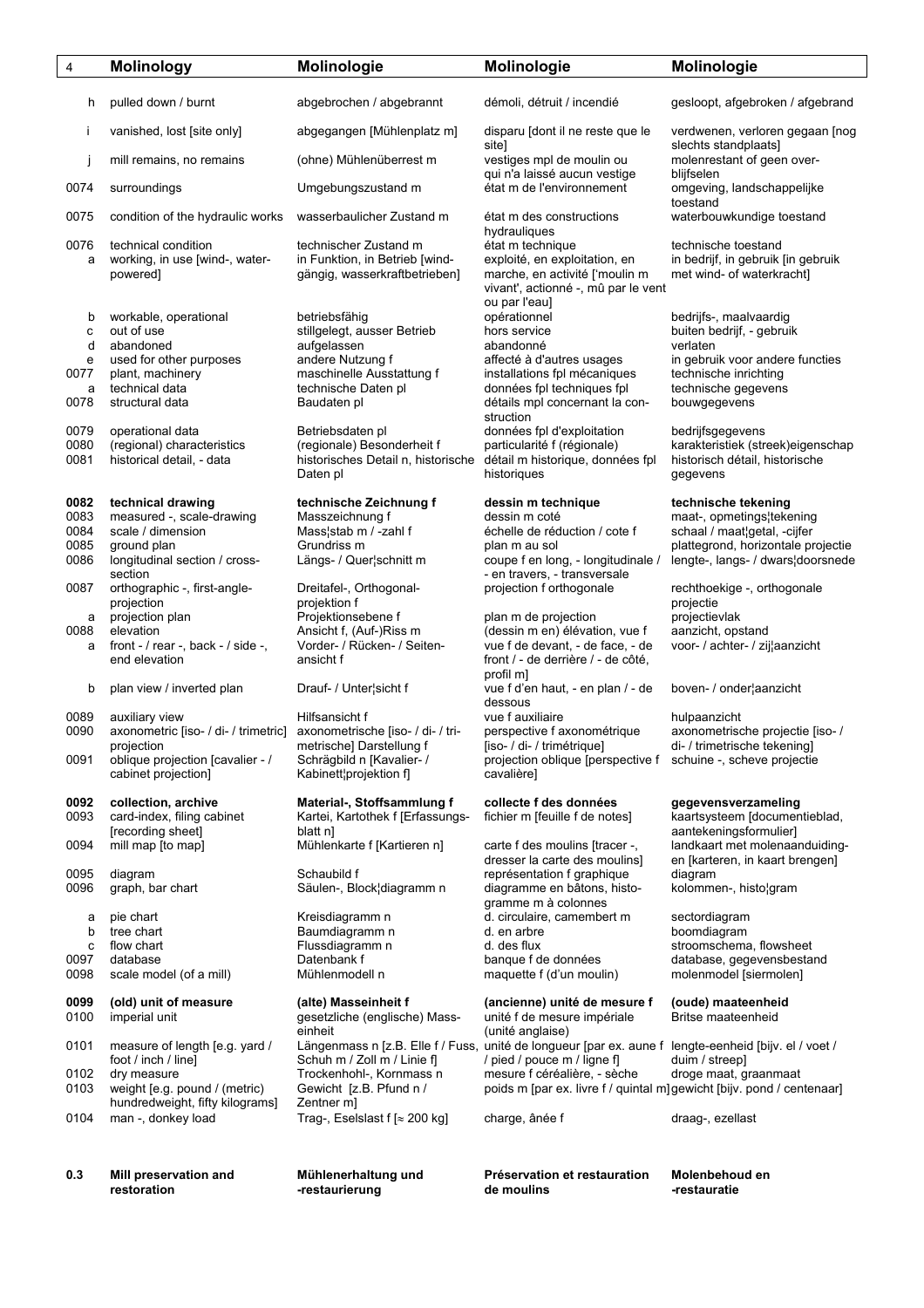| 5            | Molinology                                                                              | Molinologie                                                                                            | Molinologie                                                                                                               | Molinologie                                                                       |
|--------------|-----------------------------------------------------------------------------------------|--------------------------------------------------------------------------------------------------------|---------------------------------------------------------------------------------------------------------------------------|-----------------------------------------------------------------------------------|
| 0105         | protection -, conservation of                                                           | Denkmalschutz m                                                                                        | conservation des monuments                                                                                                | monumenten¦zorg,                                                                  |
| 0106         | ancient monuments<br>listed building                                                    | geschütztes Baudenkmal n                                                                               | (historiques)<br>monument m protégé, - classé                                                                             | -bescherming<br>beschermd -, gerangschikt -,<br>geklasseerd monument              |
| 0107         | protection of the exterior / - of<br>the site (protected site)                          | Aussen- / Umgebungsschutz m<br>[geschützte Landschaft f]                                               | protection f de l'aspect exté-<br>rieur, - de l'extérieur / - du site<br>[site m protégé]                                 | uitwendige bescherming /<br>bescherming van de omgeving<br>[beschermde locatie]   |
| 0108         | listing / listed status [Historic<br><b>Buildings Register]</b>                         | Einschreibung / Unterschutz-<br>stellung f [Denkmalliste f,<br>-buch n]                                | inscription m / protection défini-<br>tive [liste f-, inventaire m des<br>monuments historiques]                          | inschrijving / ingeschreven in het<br>monumentenregister                          |
| 0109         | legislation for the preservation<br>of monuments [legal protection]                     | Denkmalschutzgesetzgebung f<br>[gesetzlicher Schutz m]                                                 | législation sur les monuments<br>historiques [protection f légale;<br>classement m]                                       | monumentwetgeving [wettelijke<br>bescherming; rangschikking,<br>klassering]       |
| 0110         | value                                                                                   | Denkmalwertbegründung f                                                                                | détermination f de la valeur<br>monumentale                                                                               | monumentale waardebepaling,<br>valorisatie                                        |
| a            | value from the point of view of<br>conservation body / scenic value schaftlicher Wert m | denkmalpflegerischer - / land-                                                                         | valeur f monumentale / - du site,<br>- du paysage]                                                                        | monumentale - / landschappelijke<br>waarde                                        |
| 0111<br>0112 | mill preservation<br>mill preservation campaign                                         | Mühlenerhaltung f<br>Mühlenerhaltungsaktion f                                                          | préservation f des moulins<br>campagne f de conservation<br>des moulins                                                   | molen¦behoud, -zorg<br>beschermingscampagne, actie<br>voor molenbehoud            |
| 0113         | protective -, emergency measure Sicherungs-, Notmassnahme f                             |                                                                                                        | mesure f de protection,<br>- d'urgence                                                                                    | veiligheids-, nood¦maatregel                                                      |
| 0114         | mill removal, - relocation<br>[open air museum]                                         | Translozierung, Umsetzung f<br>[Freilichtmuseum n]                                                     | déplacement du moulin [éco-<br>musée, musée m de plein air]                                                               | molenverplaatsing [openlucht-<br>museum]                                          |
| 0115         | institution (of restoration)                                                            | Trägerschaft f                                                                                         | responsable m de la restauration                                                                                          | organisatie (van de restauratie)                                                  |
| 0116<br>0117 | funding<br>preservation policy                                                          | Finanzierung, Mittelbeschaffung f financement m<br>Grundsätze mpl der Objekt-                          | politique f de conservation                                                                                               | financiering<br>beschermingsbeleid                                                |
|              |                                                                                         | erhaltung                                                                                              |                                                                                                                           |                                                                                   |
| 0118<br>a    | concept of usage<br>compatibility with the conser-                                      | Nutzungskonzept n<br>Denkmalverträglichkeit, denkmal-compatibilité f de l'affectation                  | concept m d'affectation                                                                                                   | gebruiksconcept<br>inpasbaarheid van toekomstig                                   |
| b            | vation policy<br>traditional production                                                 | gerechte Nutzung f<br>traditionelle Produktion f                                                       | future<br>(mode m de) production f                                                                                        | gebruik<br>historische -, traditionale                                            |
| с            | own use / change of use /<br>re-use, future use                                         | [produzierendes TD]<br>Eigen- / Um- / Folgenutzung f                                                   | traditionnel(le)<br>exploitation f à usage personnel / eigen gebruik / verandering van<br>transfert m de fonction, recon- | productie (wijze)<br>gebruik / toekomstig gebruik                                 |
| d            | reactivation of waterpower                                                              | Reaktivierung f der Wasserkraft                                                                        | version f / nouvelle affectation f<br>réactivation f de l'énergie<br>hydraulique                                          | heringebruikname van water-<br>kracht                                             |
| 0119<br>0120 | mill turned into a hotel<br>house-converted mill                                        | Mühlenhotel n, -gasthof m<br>zum Ferien- oder Wohnhaus n<br>umgebaute Mühle                            | moulin-auberge, -étape, -hôtel m horeca-, hotellmolen<br>moulin-gîte, moulin-résidence m                                  | als (vakantie) huis gebruikte<br>molen                                            |
| 0121         | mill building used as a cultural<br>centre                                              | Kulturmühle f                                                                                          | moulin m transformé en centre<br>culturel                                                                                 | molen gebruikt als cultureel<br>centrum                                           |
| 0122         |                                                                                         | demonstration mill [mill museum] Schau¦mühle, -anlage f [Mühlen- moulin-musée [musée m du<br>museum nj | moulin                                                                                                                    | museummolen [molenmuseum,<br>op het losse rad J                                   |
| 0123         | mill without machinery                                                                  | Scheinmühle f                                                                                          | faux moulin m [sans mécanisme] schijn-, nep¦molen [zonder                                                                 | binnenwerk]                                                                       |
| 0124         | cultural tourism                                                                        | Kulturtourismus m                                                                                      | tourisme m culturel                                                                                                       | cultuur(historisch) toerisme                                                      |
| 0125         | mill restoration<br>principles of restoration                                           | Mühlenrestaurierung f                                                                                  | restauration f de moulins                                                                                                 | molenrestauratie<br>restauratiebeginsel                                           |
| 0126<br>a    | original state / authenticity                                                           | Restaurierungsgrundsätze mpl<br>Originalität / Authentizität f                                         | principes mpl de restauration<br>originalité / authenticité f                                                             | originaliteit / authenticiteit                                                    |
| b            | non-authentic repair                                                                    | nicht originalgetreue<br>Restaurierung f                                                               | restauration f non conforme à<br>l'original                                                                               | niet-origineel herstel                                                            |
| с<br>d       | 'typical' reconstruction<br>restoration to working order                                | typgerechte Rekonstruktion f<br>betriebsfähige Restaurierung f                                         | reconstruction f selon l'archétype<br>remise f en état et en activité                                                     | typezuivere reconstructie<br>restauratie naar (of tot) maal-<br>vaardige toestand |
| 0127         | restoration -, conservation plan                                                        | Restaurierungskonzept n                                                                                | concept -, projet m de restau-<br>ration                                                                                  | restauratie¦plan, -concept                                                        |
| а            | list of measures [conservation<br>measure]                                              | Massnahmenkatalog m<br>[Erhaltungsmassnahme f]                                                         | liste de mesures [mesure f de<br>conservation]                                                                            | overzicht van maatregel<br>[beschermende maatregelen]                             |
| b<br>0128    | preservation of machinery<br>drawing up an inventory                                    | Maschinenerhaltung f<br>Bestandsaufnahme f [Rest-                                                      | conservation f de la machinerie<br>relevé [restant m, vestiges mpl]                                                       | behoud van de machinerieën<br>inventarisatie [(fysiek) restant]                   |
| а            | [physical remains]<br>graphic - / photographic                                          | bestand m]<br>zeichnerische - / photo-                                                                 | relévé m graphique / - photo-                                                                                             | getekende - / fotografische                                                       |
| b            | recording<br>investigation with a view to res-                                          | graphische Dokumentation f<br>restauratorische Untersuchung                                            | graphique)<br>enquête f en vue de la restau-                                                                              | documentatie<br>restauratieonderzoek                                              |
|              | toration [estimation of damage]                                                         | [(Bau-)Schadensanalyse f]                                                                              | ration                                                                                                                    | [(in)schetting van de schade]                                                     |
| с            | scientific investigation                                                                | naturwissenschaftliche Unter-<br>suchung f                                                             | analyse f scientifique                                                                                                    | wetenschappelijk onderzoek                                                        |
| 0129         | restoration work                                                                        | Sanierungsarbeiten fpl [Bau-<br>sanierung f]                                                           | travaux mpl de restauration                                                                                               | restauratiewerkzaamheden                                                          |
| а            | conservation techniques<br>technical advice                                             | Restaurierungstechniken fpl<br>technische Beratung f                                                   | techniques fpl de conservation<br>conseil m technique                                                                     | conserveringstechnieken<br>technisch advies                                       |
| b<br>с       | official contractor for the<br>restoration                                              | anerkannter Restaurator m                                                                              | entrepreneur-restaurateur<br>autorisé [artisan-restaurateur m]                                                            | goedgekeurde, geautoriseerde<br>aannemer                                          |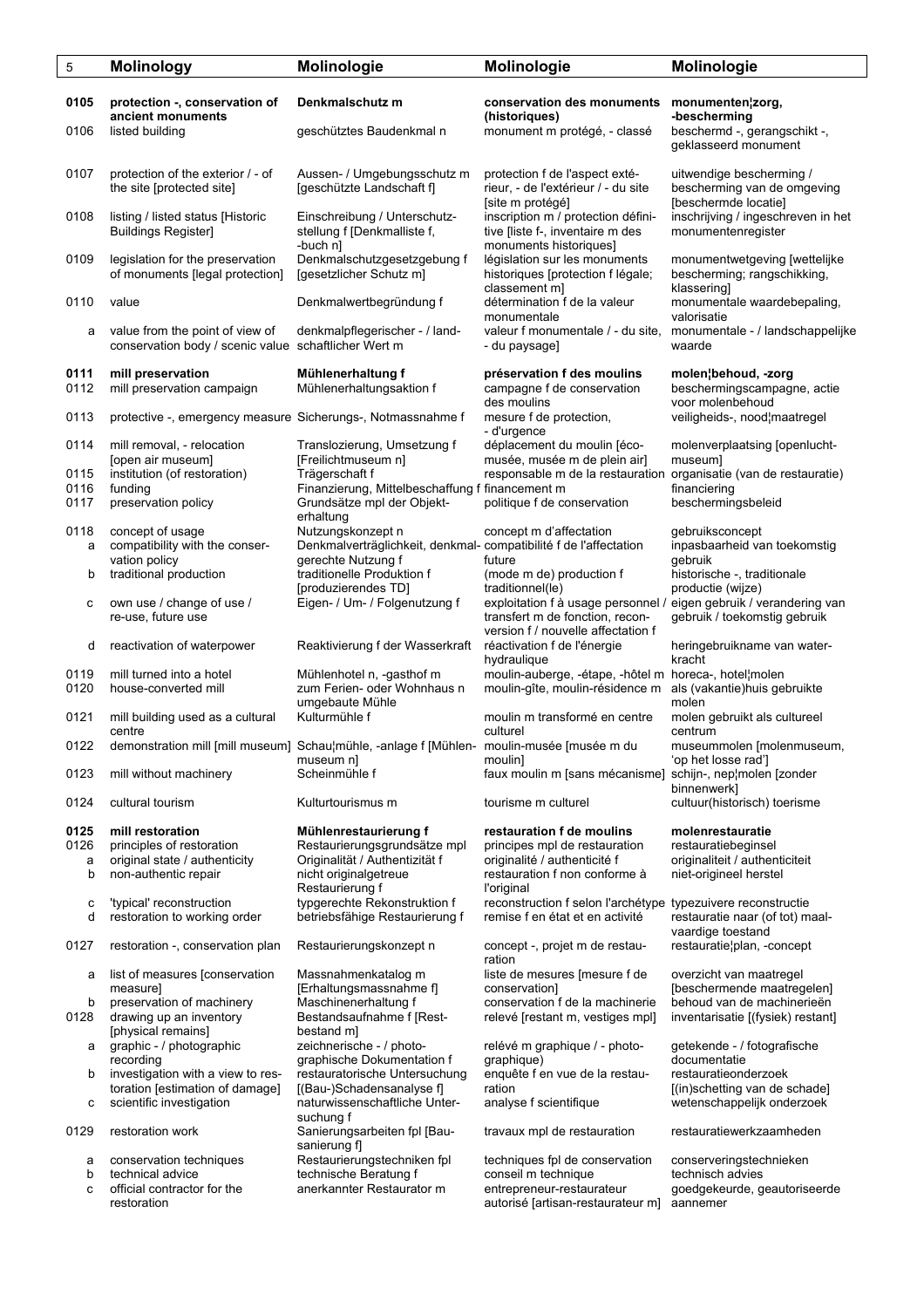| 6            | <b>Molinology</b>                            | Molinologie                                                 | Molinologie                                                    | Molinologie                                 |
|--------------|----------------------------------------------|-------------------------------------------------------------|----------------------------------------------------------------|---------------------------------------------|
|              |                                              |                                                             |                                                                |                                             |
| 0130         | follow-on costs                              | Folgekosten fpl                                             | frais subséquents, coûts mpl<br>induits                        | additionele kosten                          |
| а            | miller in charge                             | bestallter Müller m                                         | meunier m designé par les<br>autorités                         | aangestelde -, benoemde<br>molenaar         |
| b            | mill operation by volunteers                 | Mühlenbetrieb m durch Frei-<br>willige                      | exploitation f (du moulin) par<br>volontaires, - par bénévoles | het werken met molens door<br>vrijwilligens |
| 0131         | public relations                             | Öffentlichkeitsarbeit f                                     | relations fpl publiques                                        | public relations                            |
| 0132         | restoration dossier                          | Restaurierung¦sakte f, -dossier n dossier m de restauration |                                                                | restauratiedossier                          |
| 0133         | restoration report                           | Restaurierungsbericht m                                     | rapport m de restauration                                      | restauratie¦rapport, -document              |
| 0134         | mill maintenance                             | Mühleninstandhaltung f                                      | entretien m du moulin                                          | molenonderhoud                              |
| 0135         | repair -, maintenance works /                | Instandhaltungs¦arbeiten /                                  | travaux - / frais mpl d'entretien                              | onderhouds¦werkzaamheden /                  |
|              | cost of maintenance                          | -kosten fpl                                                 |                                                                | -kosten                                     |
| 0136         | mill insurance                               | Mühlenversicherung f                                        | assurance f de moulin                                          | molen¦assurantie, -verzekering              |
| 0137         | operating instructions [ventila-             | Betriebsvorschriften fpl [z.B.                              | prescriptions fpl pour l'entretien                             | gebruiksvoorschriften [bijv. het            |
|              | tion / lubrication / lowering the            | [Belüftung / Schmierung f /                                 | [par ex. aération f / graissage /                              | beluchten / het smeren / bij-               |
|              | runner onto the bedstone]                    | Blockieren n des Läufers]                                   | blocage m de la meule courante]                                | houden van de loper]                        |
| 0138         | operational safety [safety                   | Betriebssicherheit f [Sicherheits-                          | sécurité f d'exploitation                                      | bedrijfsveiligheid [veiligsheids-           |
|              | instructions]                                | vorschriften fpl]                                           | [consignes fpl de sécurité]                                    | voorschriften]                              |
| a            | path of the sails                            | Flügelbereich m                                             | périmètre m de rotation des ailes loop, bereik van de wieken   |                                             |
| b            | barrier, railed-off area                     | Absperrung f                                                | clôture f                                                      | afzetting                                   |
| с            | screen                                       | Abschirmung f, Schutzgitter n                               | grille f de protection                                         | afscherming, scherm                         |
| 0139         | fire-prevention [no smoking]                 | Brandschutz m [Rauchverbot n]                               | prévention des incendies.                                      | brandpreventie [rookverbod]                 |
|              |                                              |                                                             | - d'incendie [défense f de fumer]                              |                                             |
| 0140         | lightning conductor                          | Blitzschutzanlage f                                         | parafoudre m                                                   | bliksembeveiliging, -afleider               |
| 0141         | tax arrangements                             | fiskalische Bestimmungen fpl                                | exonération f fiscale                                          | fiscale tegemoetkomingen,                   |
|              |                                              |                                                             |                                                                | - voorzieningen                             |
| 0142         | grant application                            | Subventionsbegehren n                                       | demande f de subvention                                        | subsidieaanvrage                            |
| a            | restoration - / maintenance                  | Restaurierungs- / Unterhalts-                               | prime f de restauration /                                      | restauratie- / onderhouds¦premie            |
|              | grant                                        | prämie f                                                    | - d'entretien                                                  | of -subsidie                                |
| b            | - [premium paid for working the Drehprämie f |                                                             | prime f au fonctionnement                                      | draaipremie                                 |
|              | mill]                                        |                                                             |                                                                |                                             |
|              |                                              |                                                             |                                                                |                                             |
| 0.4          | <b>Mill societies</b>                        | Mühlenvereinigungen                                         | Associations des amis des                                      | Molenorganisaties                           |
|              |                                              |                                                             | moulins                                                        |                                             |
| 0143         | mill association, - society,                 | Mühlen¦vereinigung f,                                       | association f des amis des                                     | molen¦vereniging, -organisatie              |
| 0144         | - group<br>federation of mill groups         | -verein m<br>Landesmühlenverband m                          | moulins<br>fédération f départementale des                     | federatie van provinciale molen-            |
| 0145         | umbrella organisation, parent                | Dachverband m                                               | amis des moulins<br>organisation-cadre f, groupe m             | verenigingen<br>overkoepelende organisatie  |
| 0146         | body<br>mill trust                           | Mühlenstiftung f                                            | d'encadrement                                                  |                                             |
| 0147         |                                              | Förderkreis m                                               | fondation f pour le moulin                                     | molenstichting<br>lokale molenstichting     |
|              | friends of the xy mill                       | Mühlenkommission f, Fachaus-                                | société f d'encouragement                                      |                                             |
| 0148         | technical committee                          | schuss m                                                    | commission f technique                                         | molencommissie, technisch<br>commissie      |
| 0149         | working party                                | Arbeits¦kreis m, -gruppe f                                  | groupe m de travail                                            | werkgroep                                   |
| 0150         | work-in                                      | Arbeitstagung f                                             | séance f de travail                                            | workshop, studieconferentie                 |
|              |                                              |                                                             |                                                                |                                             |
| 0151         |                                              | Mühlenveranstaltung f                                       | manifestation f molinologique                                  | molenactiviteit                             |
| 0152         |                                              |                                                             |                                                                |                                             |
|              | mill event                                   |                                                             |                                                                |                                             |
|              | seminar on molinology                        | Mühlenseminar n                                             | séminaire m molinologique                                      | molenseminar                                |
| 0153         | milling course                               | Müllerkurs(us), -lehrgang                                   | cours m de meunerie                                            | molenaarscursus                             |
| а            | voluntary -, volunteer miller                | Freizeitmüller m                                            | meunier m volontaire                                           | vrijwillige molenaar                        |
| b            | - [mill used for miller's                    | Prüfungsmühle f                                             | moulin m servant à l'examen                                    | examenmolen                                 |
|              | examination]                                 |                                                             |                                                                |                                             |
| 0154         | mill excursion                               | Mühlen¦exkursion f, -ausflug m                              | excursion f molinologique                                      | molenexcursie                               |
| 0155         | mill heritage day, national mill             | Mühlen(kontakt)tag m                                        | journée f nationale des moulins,                               | nationale molendag, molen-                  |
|              | day                                          |                                                             | - d'accueil du public                                          | zondag                                      |
| 0156<br>0157 | mill celebration<br>mill symposium           | Mühlenfest n<br>Mühlensymposium n                           | fête f des moulins<br>symposium m de molinologie               | molenfeest<br>molensymposium                |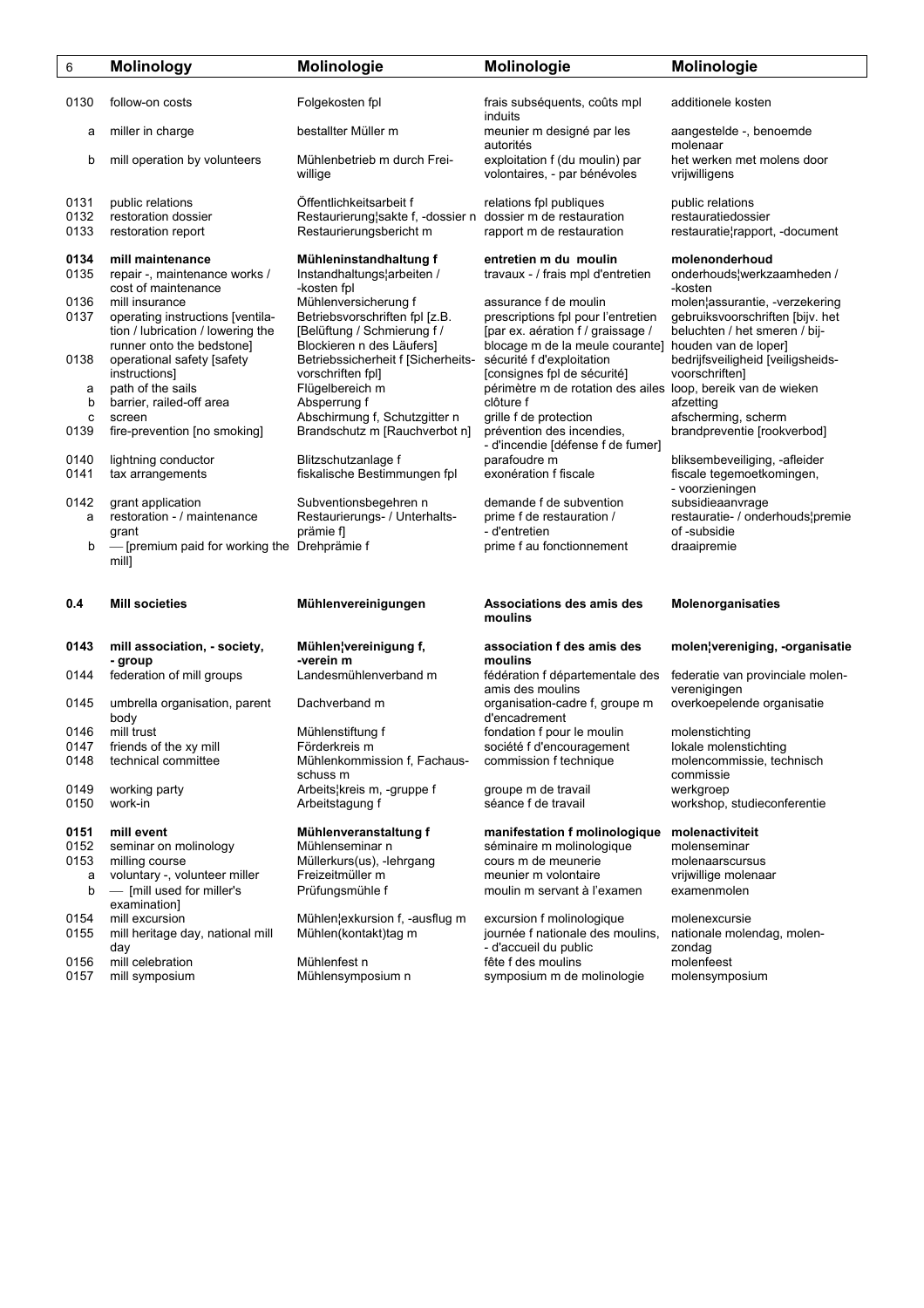## 7 **Millwrighting Mühlenbau Construction de moulins Molenbouw 1.1 General Allgemeines Généralités Algemeen**

1001 millwrighting, mill-building (traditioneller) Mühlenbau m construction f de moulins molenbouw<br>1002 millwright molen¦make Mühlenbauer m charpentier m de moulins molen¦make 1002 millwright Mühlenbauer m charpentier m de moulins molen¦maker, -bouwer 1003 millwright's craft Mühlenbauerhandwerk n métierm du charpentier de molenmakers¦ambacht, -beroep, moulins -vak 1004 millwright's shop Mühlenbau¦betrieb m, -anstalt f entreprise f de construction de molenmakerij, molenmakers moulins bedrijf 1005 millwrighting tradition, - practice Mühlenbautradition f tradition de la construction de molenbouwkundige traditie, moulins ambachtelijke molenbouwtraditie<br>craftsman's approach handwerkliches Denken n manière -, façon f de penser ambachtelijk denken a craftsman's approach handwerkliches Denken n manière -, façon f de penser

b rule of thumb, general rule Faust-, Daumen¦regel f règle f empirique vuist-, grond¦regel<br>c expedient, dodge [trade secret] Kunst¦griff, -kniff m [Berufs- secret m de métier [- profes- kneep(ie) (van het vak), molenc expedient, dodge [trade secret]

### **1.2 Tools and implements Handwerkszeug und Geräte Outillage Gereedschap**

1007 (millwright's) tool-bag, tool box Werkzeug¦kiste f, -kasten, boîte -, caisse f à outils werktuig-, gereedschaps¦kist<br>1008 ioiner's - bench hammer Schreinerhammer m marteau m marteau m timmermanshamer joiner's -, bench hammer a claw hammer Splitt-, Klauen¦hammer m marteau m à arrache-clous, klauwhamer

- nation of the tension of the tension pincers for the tension of the tension of the tension of the tension of te<br>
and the tension of the tension of the tension of the tension of the tension of the tension of the tension of
- 
- 
- b screw -, Swedish wrench Rollgabelschlüssel m clé f à molette
- 
- 

a broad -, flatting -, side axe

- 
- 
- 1018 beveled firmer chisel, firmer Stechbeitel m ciseau m à bois, biseauté steekbeitel a gouge extending the Hohlbeitel metal of gouge for the gouge for the guts
- 
- 
- 
- 
- 
- 
- 

- 
- 
- 
- 
- e rabbet -, rebate plane, fillister<br>f grooving plane
- 
- 
- 
- 
- a (T-handled) auger / shell auger, Stangen- / Lotell<sub>i</sub>bohrer m tarière f / en cuillere, creuse
- 
- 
- 
- d wood-boring machine<br>1023 (wood-turning) lathe
	-

artisanale

 - de chantier b (carpenter's) mallet Holzhammer, Klöpfel m maillet m maillet m houten hamer, klopper<br>1009 pincers mailles houten beiss-. Kneif!zange f m tenailles fol mintang mintang 1010 screw driver eine Schrauben¦dreher, -zieher muit durnevis muit dur der schroevedraaier<br>1011 wrench schroef¦sleutel Schraubenschlüssel muit de -, clef f à écrou moer-, schroef¦sleutel 1011 wrench schraubenschlüssel m clé -, clef f à écrou moet clé -, clef f à écrou moet control de Schraubenschlüssel m<br>Clé f plate à fourche a fixed spanner **Maul-, Gabel¦schlüssel m** clé f plate à fourche moersleutel (met één bek)<br>
b screw -, Swedish wrench Rollgabelschlüssel m clé f à molette **moetie** kraagschroefsleutel 1012 screw clamp, cramp, holdfast Schraubzwinge f serre-joint, sergent m lijm<sup>i</sup>schroef, -klem, sergeant m serre-joint, sergent m lijm<sup>i</sup>schroef, -klem, sergeant m served met start med met sergent met met met met met met m câble m de sûreté, défense f

Axt f / Beil n<br>
1115 achette f de charpentier bijl [lange - / korte steel]<br>
1215 Breit-, Schlicht¦beil n hachette f de charpentier slecht-, bree¦bijl b mortise axe Bund-, Stoss-, Stich¦axt f hache f de taille steekbijl, snik, snek c twibill, twybill **Kreuzaxt f** besaiguë, bisaiguë f kruisbijl<br>d adze **bisaiguë f besaiguë f kruisbijl** d adze f aisseau m dissel kantbijl d adze Dechsel f, Dachs-, Quer¦beil n (h)erminette,aissette f,aisseau m dissel, kantbijl<br>e hollowing -, gouge adze Hohldechsel f (h)erminette f creuse gootdissel, holle dissel e hollowing -, gouge adze Hohldechsel f (h)erminette f creuse<br>1016 draw¦knife, -shave Zugmesser n blane f, couteau m à plane f, couteau m à deux mains, trek-, haal¦mes - à deux manches<br>1017 shaving horse **1017 shaving horse** Schneid-, Schnitz¦bank f<sup>2</sup> établi m 1017 shaving horse Schneid-, Schnitz¦bank f établi m snijbank b mortising -, mortise chisel Lochbeitel m bédane (à bois), bec-d'âne m hakbeitel<br>1019 wood rasp (Holz-)Raspel f ape f râpe f rasp(vijl), 1019 wood rasp (Holz-)Raspel f râpe f rasp(vijl), houtrasp scie f (à bois)<br>scie f à refendre a bowsaw Hand(spann)-, Gestell¦säge f scie f à refendre spanzaag b hand saw Fuchsschwanz m (scie f) égoïne f handzaag, 'poepenzaag' c compass saw Stich-, Loch¦säge f scie f à guichet schrobzaag schrobzaag d frame saw **Rahmensäge f** scie f à cadre, - à châssis raamzaag de ress-cut saw Bund-, Schrot-, Zug¦säge f (scie f) passe-partout m boom-, schulp¦zaag e cross-cut saw Bund-, Schrot-, Zug¦säge f (scie f) pass<br>f back -, tenon saw Rückensäge f scie f à dos f back -, tenon saw Rückensäge f scie få dos kap-, rug¦zaag kap-, rug¦zaag 1021 plane (Hand-)Hobel m rabot m (à main) (hand)schaaf a jack plane Schrupphobel m riflard m r (ruwe)blokschaaf, roffel(schaaf)<br>
b smoothing -, trying plane Schlicht-, Putz¦hobel m rabot m à aplanir blok-, zoet-, vlak¦schaaf b smoothing -, trying plane Schlicht-, Putz¦hobel m rabot m à aplanir blok-, zoet-, vlak¦schaaf c iointer (plane) Lang-, Richthobel m, Rauhbank f rabot m long, varlope f voorloper, riischaaf c jointer (plane) Lang-, Richthobel m, Rauhbank f rabot m long, varlope f voorloper, rijschaaf voorloper, rijs<br>d router plane Grundhobel m guimbarde f grondschaaf d router plane and Grundhobel m and guimbarde f grondschaaf grondschaaf grondschaaf grondschaaf grondschaaf grondschaaf grondschaaf grondschaaf grondschaaf grondschaaf grondschaaf grondschaaf grondschaaf grondschaaf gronds f grooving plane **Nuthobel m** bouvet (à approfondir), gorget m groefschaaf g moulding plane **m** Profilhobel m bouvet (à approfondir), gorget m groefschaaf g moulding plane **Profilhobel m** tarabiscot, rabot m à moulure h compass plane [convex sole]] Rundhobel m rabot m concave boogschaaf<br>
1022 boring tool Bohrwerkzeug n boor boor boor boring tool **1022** boring tool Bohrwerkzeug n outil m à percer boor boor<br>(T-handled) auger / shell auger, Stangen- / Löffel¦bohrer m tarière f / - en cuiller, - en avegaar, auger, schroefboor spoon bit<br>b cuillère, - creuse lepelboor, lepelvormige avegaar<br>b cuillère, - creuse lepelboor, lepelvormige avegaar<br>b cuillère, - creuse lepelboor, lepelvormige avegaar<br>b coromslag, omslagboor [met Brustleier, Bohrwinde f [mit Bohr- vilebrequin m [avec mèche f, wimble [with brace bit, e.g. a einsatz m, -eisen n, z.B. par ex. tarière torse, mèche f boor(ijzer), bijv. slangen-, rams screw -, spiral auger] Schlangen-, Douglasbohrer m] hélicoïdale] hoorn-, spiraal¦boor]<br>
bow -, fiddle drill sogen-, Fiedelbohrer m foret m à archet fiedelboor fiedelboor c bow -, fiddle drill  $\overline{\phantom{a}}$  Bogen-, Fiedelbohrer m foret m à archet fiedelboor<br>d wood-boring machine Ständerbohrer m fierceuse f sur colonne kolomboor (wood-turning) lathe Drechselbank f tour m tour m draaibank turning chisel<br>turning chisel Drechslerbeitel, Drehmeissel m ciseau m de tourneur draaibeitel a turning chisel Drechslerbeitel, Drehmeissel m ciseau m de tourneur

geheimnis n] sionnel] makersrecept [beroepsgeheim] 1006 mill machinery **1006 mill machinery** metal mühlwerk n mecanisme m du moulin molen¦mechanisme, -werk, metal<br>gaande werk gaande werk is die 19de eeu n.C. In 19de eeu n.C. In 19de eeu n.C. In 19de eeu n.C. In 19de eeu n.C. In 19de e

c monkey -, coach wrench Engländer m clé f anglaise Clé f anglaise Engelse sleutel<br>1012 screw clamp, cramp, holdfast Schraubzwinge f serre-joint, sergent m lijm, schroef, -klem, sergeant

**1014 woodworking tool holzbearbeitungswerkzeug n outils mpl à travailler le bois houtbewerkingsgereedschap <br>1015 axe / hatchet bijl [lange - / korte steel]**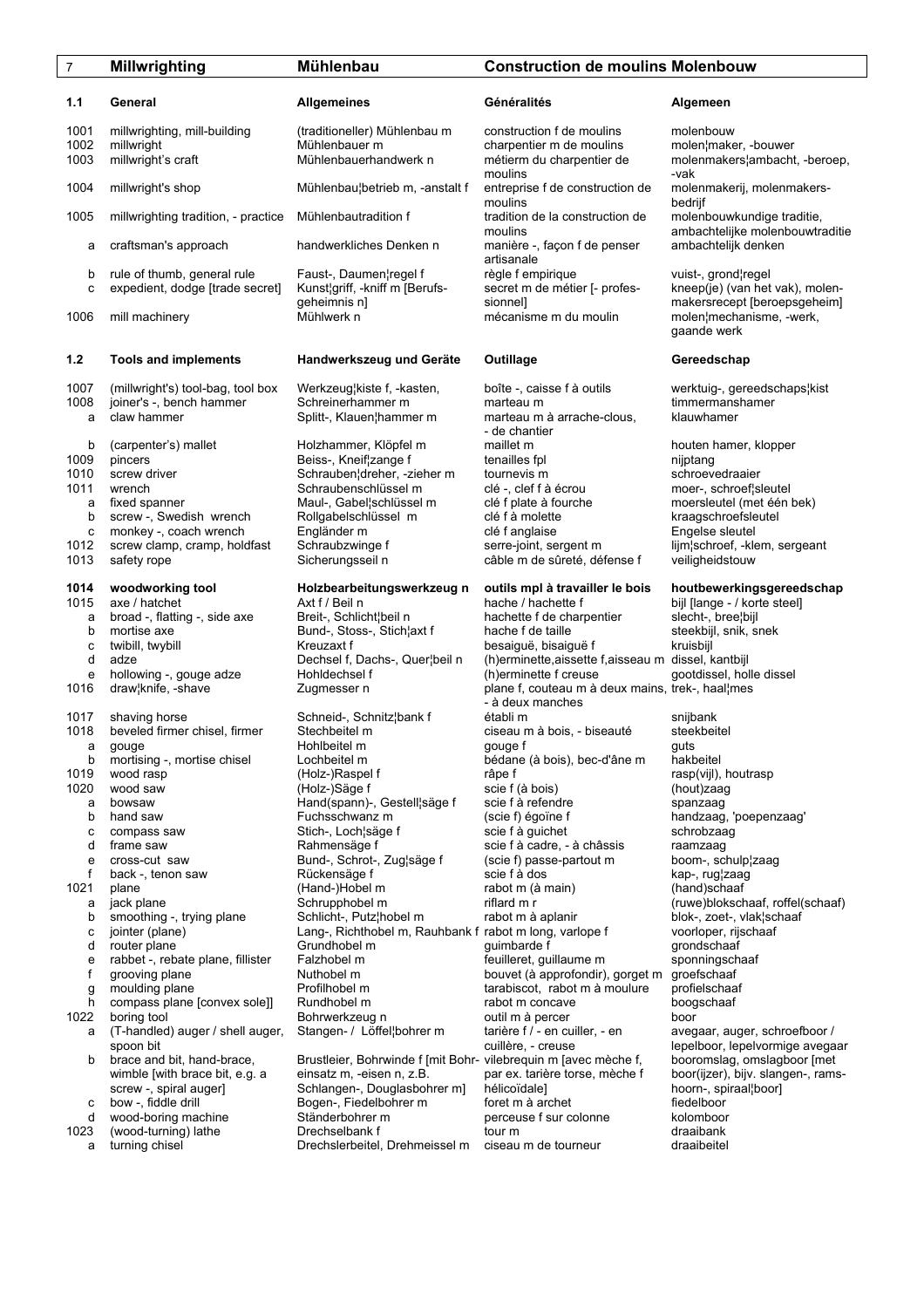| 8            | Millwrighting                                 | Munienbau                                                  | <b>Construction de moulins Molenbou</b>                       |                              |
|--------------|-----------------------------------------------|------------------------------------------------------------|---------------------------------------------------------------|------------------------------|
| 1024         |                                               |                                                            |                                                               |                              |
| 1025         | measuring tool<br>folding -, carpenter's rule | Messgerät n<br>Zollstock, Gliedermasstab m                 | outils mpl à mesurer<br>mètre m pliant                        | meetgerei<br>duim-, maat¦st  |
| 1026         | calliper gauge                                | Schieb-, Schub¦lehre f                                     | calibre à coulisse m                                          | schuifmaat                   |
| 1027         | outside - / inside calliper                   | Greif-, Tast¦zirkel / Lochtaster;                          | compas m d'épaisseur /                                        | krom-, dikte-/               |
|              |                                               | Aussen- / Innen¦taster m                                   | - d'ouverture                                                 |                              |
| a            | hole and socket -, inside and                 | Innen- und Aussen¦taster m                                 | maître à danser [compas m                                     | dansmeester                  |
|              | outside calliper (compasses)                  |                                                            | d'épaisseur à branches croisées]                              |                              |
|              |                                               |                                                            |                                                               |                              |
| 1028         | marking -, tracing tool                       | Markier-, Anreiss¦gerät n                                  | outils mpl à tracer                                           | krasgerei                    |
| 1029         | tracer, scriber [to scribe, trace]            | Reissnadel f, Vorreisser m [an-                            | traceret, tracelet, traçoir m,                                | kraspen, afscl               |
|              |                                               | reissenl                                                   | pointe f à tracer [tracer]                                    |                              |
| 1030         | marking -, mortice gauge                      | Streichmass n                                              | trusquin m                                                    | krasblok                     |
| 1031         | (iron -, try -) square                        | (Flach-)Winkel m                                           | équerre f (métallique)                                        | winkelhaak                   |
| a            | set square, joiner's try square               | Anschlagwinkel m                                           | équerre f à lame d'acier                                      | (aanslag-, blo               |
| b            | mitre square                                  | Gehrungswinkel m, Gehrmass n                               | équerre f à onglet                                            | verstekhaak                  |
| C            | bevel -, adjustable square                    | (Stell-)Schmiege f, Stellmass n                            | sauterelle, fausse-équerre f                                  | zwei, zwaaiha                |
| d            | centre -, radial square                       | Zentrumwinkel m                                            | équerre f de centrage, - à centrer centerhaak                 |                              |
| 1032         | adjustable scribing arc, scribe               | Kammkopflehre f                                            | arc de cercle m à traceret pour                               | instelbaare ka               |
|              |                                               |                                                            | les engrenages                                                |                              |
| 1033         | fangle iron, millwright's gauge               | Teilkreis-Vorreisser m                                     | calibre m à traceret pour les                                 | molenmakers                  |
|              |                                               |                                                            | cercles                                                       |                              |
| 1034         | striking iron                                 | Kopflinien-Markiereisen n                                  | calibre m métallique à traceret                               | kamkopmal                    |
|              |                                               | Zimmermannsbleistift m                                     | pour les alluchons                                            |                              |
| 1035<br>1036 | carpenter's pencil<br>template                | Schablone f                                                | crayon m de charpentier<br>qabarit m                          | timmermansp<br>mal, sjabloon |
| 1037         | mortise jig                                   | Bohrlehre f [für Scheidenlöcher]                           | support m à mortaiser                                         | boorstand                    |
| 1038         | chalk-line                                    | Schlagschnur f                                             | cordeau m à tracer                                            | slaglijn                     |
| 1039         | dividers                                      | Stechzirkel m                                              | compas m à pointes sèches                                     | steek-, meet¦p               |
| a            | beam-compass, trammel                         | Stangenzirkel m                                            | compas m à verge                                              | stok-, stang-,               |
| b            | millwright's -, wing compass                  | Zirkel m mit Führungsbügel                                 | compas m à quart de cercle                                    | scharnierpass                |
|              |                                               |                                                            |                                                               |                              |
| 1040         | testing -, checking tool                      | Prüfgerät n                                                | outils mpl de contrôle                                        | pasgerei                     |
| 1041         | winding -, trying sticks pl                   | Fluchthölzer npl                                           | mire f                                                        |                              |
| 1042         | straight edge                                 | Visier-, Richt¦latte f, Richtscheit n latte f d'alignement |                                                               | zicht-, richt¦lat            |
| 1043         | gable, level [A-, T-level]                    | Setzwaage f                                                | règle f d'aplomb [en A, en T],                                | loodrei                      |
|              | spirit -, bubble level                        | Wasser-, Richt¦waage f                                     | niveau m à fil à plomb<br>niveau m à bulle (d'air), nivelle f | waterwaag                    |
| а<br>1044    | plumb-line, lead, plummet                     | (Schnur-)Lot, Senkblei, -lot n                             | fil m à plomb                                                 | schietlood                   |
| 1045         | bevel board                                   | Schmiegenbrett n                                           | planchette f chanfrainée                                      |                              |
|              |                                               |                                                            | d'équerrage                                                   |                              |
|              |                                               |                                                            |                                                               |                              |
| 1046         | lifting -, hoisting tackle                    | Hebezeug n                                                 | appareil m de levage                                          | hijstoestel, ta              |
| 1047         | hoist, block and tackle                       | Flaschenzug m                                              | moufle f/m, palan m                                           | takel, talie, hij            |
| a            | chain-tackle, block                           | Kettenflaschenzug m                                        | palan m à chaîne                                              | kettingtakel                 |
| 1048         | timber -, rack-and-pinion jack                | Hebe-, Stock¦winde f                                       | cric m                                                        | dommekracht.                 |
| 1049         | screw jack                                    | Schraubenwinde f                                           | vérin m                                                       | schroefvijzel                |
| 1050         | crow-bar, pinch bar                           | Brecheisen n, Kuhfuss m                                    | pied-de-biche, pied-de-chèvre m koevoet                       |                              |
| 1051         | (pole -, standing -) derrick,                 | Richte¦baum, -mast m                                       | bigue, chèvre f, mât de levage,                               | schalk, recht-,              |
|              | trace-pole, gin pole                          |                                                            | derrick m                                                     | tui¦mast                     |
| 1052         | gin tackle, rope pulley hoist                 | Seilzug, Seilrollenaufzug m                                | poulie, caliorne f, palan m                                   | katrol                       |
| а            | pulley block [with sheave, pulley             | Rolle [mit Seilscheibe f / Block,                          | poulie f [avec réa m / chape f                                | katrol [met tou              |
|              | / block]<br>rootstock, stump                  | Rollenbügel m, Schere f]                                   | (de poulie)]<br>souche f                                      |                              |
| b            | derrick beam, - pole, - leg                   | Baumstubben, Wurzelstock m<br>Hebebaum m                   | branche f, montant m de la bigue bak-, tui¦staak              | stob(be)                     |
| с<br>d       | stay - / hoisting - / control rope            | Abspann- / Aufzugs-, Hebe- /                               | hauban / câble m / - de                                       | tui¦reep, -touw              |
|              | control rope                                  | Steuer¦seil n                                              | commande                                                      | loper / stuurto              |
| е            | capstan                                       | Spill n                                                    | cabestan m                                                    | kaapstander,                 |
| f            | bowline knot                                  | Pa(h) stek m                                               | noeud m de chaise simple                                      | paalsteek                    |
|              |                                               |                                                            |                                                               |                              |
| 1053         | assembly tools                                | Montagegerät n                                             | outillage m de montage,                                       | montagegere                  |
|              |                                               |                                                            | -d'assemblage                                                 |                              |
| 1054         | work -, wheel stand                           | Radstuhl m                                                 | jantier m de roue à eau                                       | — [bok voor d                |
|              |                                               | Radzirkel m                                                |                                                               | waterrad]                    |
| а<br>b       | fangle<br>centre post [with centre pin]       | Mönch [mit Zentrierstift m]                                | compas m à verge<br>mouillet m [avec cheville f de            | stangpasser<br>koning, midde |
|              |                                               |                                                            | centrage]                                                     | centreerpen]                 |
| с            | holdfast                                      | Steckbolzen m                                              | cheville f de fixation                                        | steekbout                    |
| 1055         | carpenter's horse                             | Abrichtböcke mpl                                           | tréteaux mpl à équarrir                                       | strijkbokken                 |
| 1056         | carpenter's stool, trestle horse              | Zimmerbock m                                               | baudet, tréteau, chevalet m                                   | draag-, steuns               |
| 1057         | drawing floor                                 | Reissboden m, -bühne f                                     | plate-forme f de travail                                      | werkvloer                    |
|              |                                               |                                                            |                                                               |                              |

## 8 **Millwrighting Mühlenbau Construction de moulins Molenbouw**

**1024 measuring tool Messgerät n outils mpl à mesurer meetgerei**  1025 foliedermasstab m indictie metre metre metre metre m metre m metre duim-, maat¦stok<br>1025 folyient duim-, maat¦stok, calibre a coulisse m metre m schuifmaat Schub¦lehre f calibre à coulisse m<br>ast¦zirkel / Lochtaster; compas m d'épaisse compas m d'épaisseur / krom-, dikte- / binnen¦passer / Innen¦taster m - d'ouverture nd Aussen¦taster m maître à danser [compas m dansmeester d'épaisseur à branches croisées]

**1028 Mareiss¦gerät netter-outils mpl à tracer fracer de lance de lance et lance de lance et antissaire et anti**<br>del f, Vorreisser m [an-bitraceret, tracelet, traçoir m, bitraspen, a pointe f à tracer [tracer] 1031 Vinkel m in the squerre f (métallique) winkelhaak a set spuare fra spuare d'acier (aanslag-, blok-)winkelhaak **iswinkel m, Gehrmass n** équerre f à onglet verstekhaak chmiege f, Stellmass n sauterelle, fausse-équerre f zwei, zwaaihaak winkel m <sup>équerre f de centrage, - à centrer centerhaak de centrage, - à centrer centerhaak<br>Alterne fille sanc de cercle m à traceret pour dinstelbaare kamkopmal</sup> arc de cercle m à traceret pour les engrenages 1033 Vorreisser million, millione m à traceret pour les immolenmakerspasser n-Markiereisen n in calibre m métallique à traceret i kamkopmal pour les alluchons<br>nannsbleistift mannsbleistift m crayon m de charpentier timmermanspotlood e f Ifür Scheidenlöcher] support m à mortaiser boorstand 1039 chalk-line Schlag cordeau m à tracer slaglijn<br>1038 compas m à pointes sèches steek-, meet¦passer 1039 kel m compas m à pointes sèches<br>1939 dividers stechart steek-, meet pointes seches a beam-compass, trammel Stangenzirkel m compas m à verge stok-, stang-, staaf¦passer compas m à quart de cercle scharnierpasser

### **1040 testing -, checking tool Prüfgerät n outils mpl de contrôle pasgerei**

### **1046 lifting -, hoisting tackle Hebezeug n appareil m de levage hijstoestel, takel**

12ug m 1047 moufle f/m, palan m 1047 hoistel, talie, hijsblok<br>1047 hoistenzug m 1047 hoisten m a chaîne 1047 hoistettingtakel palan m à chaîne kettingtakel 1105 tock¦winde f cric mode is took-and-pinion in the dommekracht, blokvijzel<br>11 the verin m dommetracht, blokvijzel 1050 crow-bar, pinch bar Brecheisen n, Kuhfuss m pied-de-biche, pied-de-chèvre m koevoet 1051 (pole -, standing -) derrick, Richte¦baum, -mast m bigue, chèvre f, mât de levage, schalk, recht-, zwaai-, hijs-, Seilrollenaufzug m poulie, caliorne f, palan m katrol it Seilscheibe f / Block, poulie f [avec réa m / chape f katrol [met touwschijf / blok] igel m, Schere f] (de poulie)]<br>ubben\_Wurzelstock m souche f b rootstock music is the souche f studies of stob(be) stob(be) im m com, or deram, or deram, or anche f, montant m de la bigue bak-, tui¦staak, tuipaal<br>In Aufzugs-, Hebe- / cable m / - de cabi¦reep, -touw / (over) cabestan m kaapstander, koe, gangspil k m noeud m de chaise simple paalsteek

## **-d'assemblage**

mouillet m [avec cheville f de centrage] cheville f de fixation cheville f de fixation cheville steekhout zen m cheville f de fixation 1055 ocke mpl<br>1055 carpenter's horse tréteaux mpl à équarrir strijkbokken<br>1055 carpenter de la draag-, steunstoel bouwdter tréteau, chevalet m baudet, tréteau, chevalet m 1057 den m, -bühne f metal plate-forme f de travail werkvloer

kraspen, afschrijver [afschrijven]

d stating - / Aufzugs-, Hebe- / hauban / câble m / - de tui¦reep, -touw / (over)haalreep, -touw / (over)haalreep, -touw / (over)haalreep, loper / stuurtouw

### **1053 assembly tools Montagegerät n outillage m de montage, montagegereedschap**

m intier m de roue à eau  $-$  [bok voor de bouw van een el m in the compas m à verge in the stangpasser<br>All mit Zentrierstift m in the mouillet m [avec cheville f de koning, middenpost [met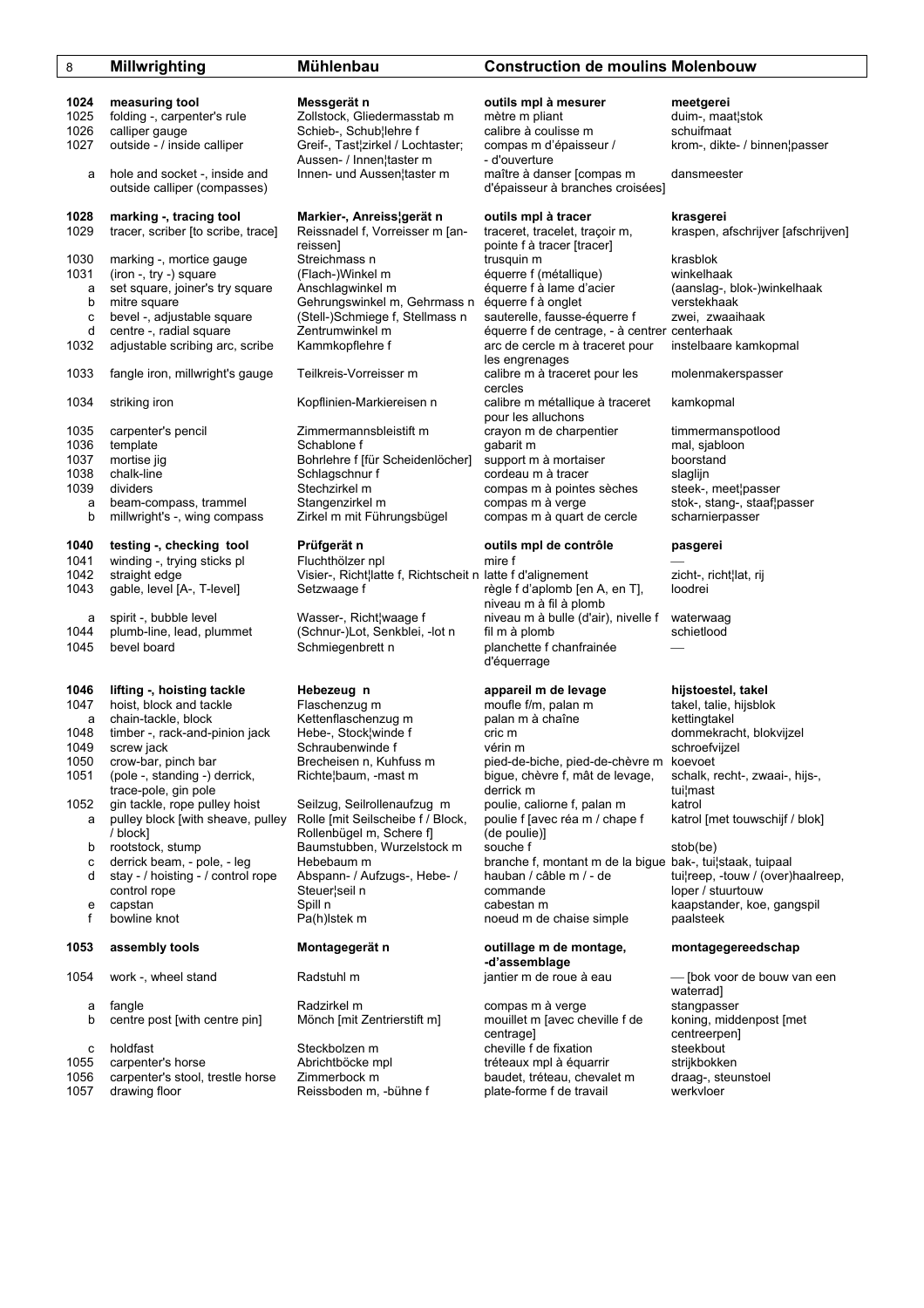| 9                                          | Millwrighting                                                                                                                                                                                                                                                              | <b>Mühlenbau</b>                                                                                                                                                                                | <b>Construction de moulins Molenbouw</b>                                                                                                                                                                                           |                                                                                                                                                       |
|--------------------------------------------|----------------------------------------------------------------------------------------------------------------------------------------------------------------------------------------------------------------------------------------------------------------------------|-------------------------------------------------------------------------------------------------------------------------------------------------------------------------------------------------|------------------------------------------------------------------------------------------------------------------------------------------------------------------------------------------------------------------------------------|-------------------------------------------------------------------------------------------------------------------------------------------------------|
| 1.3                                        | <b>Materials and techniques</b>                                                                                                                                                                                                                                            | <b>Materialien und Techniken</b>                                                                                                                                                                | Matériaux et techniques                                                                                                                                                                                                            | Materialen en technieken                                                                                                                              |
| 1058<br>1059                               | timber building<br>building timber, lumber [Am]                                                                                                                                                                                                                            | Holzbau m [Holzkunde f]<br>Bauholz n                                                                                                                                                            | construction f en bois<br>bois m de construction, - de                                                                                                                                                                             | houtbouw, -constructie<br>timmer-, bouwhout                                                                                                           |
| 1060<br>a<br>b<br>C<br>d                   | cross section<br>bark<br>cambium<br>sapwood, sap, alburnum<br>heartwood, duramen [with pith]                                                                                                                                                                               | Hirnschnitt [Aufbau m]<br>Borke, Rinde f [mit Bast m]<br>Kambium n, Wachstumsschicht f cambium m<br>Splintholz n<br>Kernholz [mit Mark n, -röhre f]                                             | charpente, - d'oeuvre<br>coupe du tronc [structure f]<br>écorce f<br>aubier, bois imparfait, faux-bois m spint(hout)<br>coeur du bois, bois parfait, - de<br>coeur, duramen m [avec moelle f]                                      | dwarsdoorsnede<br>schors<br>cambium<br>kernhout [met merg]                                                                                            |
| е<br>f<br>1061<br>a<br>b<br>C<br>d<br>1062 | annual ring<br>medullary ray<br>working of the wood<br>warping<br>cracking [heart cracking]<br>shrinkage<br>swelling<br>heart - / outside plank                                                                                                                            | Jahresring m<br>Markstrahl m<br>Arbeiten n des Holzes<br>Werfen, Verziehen n<br>Reissen n [Trockenriss m]<br>Schwinden n<br>Quellen n<br>Kern-, Herz- / Seiten¦brett n                          | cerne m<br>rayon m médullaire, - ligneux<br>travail m du bois<br>gauchissement m [gauchir]<br>fissuration f [se fendre, fente f]<br>retrait m [se rétracter]<br>gonflement m [gonfler]<br>planche de coeur / - de côte,<br>dosse f | jaarring<br>mergstraal<br>werken van het hout<br>trekken<br>scheuren [droogscheur]<br>het krimpen<br>het zwellen<br>hartplank / dosse                 |
| a                                          | bark - / heart side                                                                                                                                                                                                                                                        | linke -, hohle - / rechte -, ge-<br>wölbte Seite f                                                                                                                                              | côté m de l'aubier / - du coeur                                                                                                                                                                                                    | spint- / hart¦kant; holle -, arme - /<br>bolle -, rijke zijde, hartzijde                                                                              |
| 1063<br>a<br>b<br>с<br>1064                | species of wood<br>hard- / softwood<br>heartwood - / sapwood - / ripe-<br>wood tree / tree having heart-,<br>tree having heart-, ripe-, and<br>sapwood<br>non-coniferous wood [deciduous Laubholz n [-baum m]                                                              | <b>Holzart f</b><br>Hart- / Weich¦holz n<br>Kernholz- / Splintholz- / Reif-<br>holz¦baum m<br>Reifkernholzbaum m                                                                                | espèce f de bois<br>bois m dur / - tendre<br>arbre m à coeur sec / - sans<br>duramen / - à duramen<br>arbre m à coeur clair<br>bois de feuillu [feuillu m]                                                                         | houtsoort<br>hard- / week-, zacht¦hout<br>kernhout- / spinthout- / rijphout-<br>boom<br>rijp- en kernhout¦boom<br>loofhout [-boom]                    |
| а                                          | tree, softwood]<br>oak [Quercus spp.]                                                                                                                                                                                                                                      | Eiche f                                                                                                                                                                                         | chêne m                                                                                                                                                                                                                            | eik [eikehout]                                                                                                                                        |
| b<br>с<br>d<br>e<br>f                      | beech [Fagus sylvatica]<br>elm [Ulmus carpinifolia]<br>ash [Fraxinus excelsior]<br>alder [Alnus glutinosa]<br>common -, field -, hedge maple                                                                                                                               | Rotbuche f [Buchenholz n]<br>(Feld-)Ulme, Rüster f<br>Esche f<br>(Schwarz-)Erle f<br>(Feld-)Ahorn m                                                                                             | hêtre m<br>orme m<br>frêne m<br>au(I)ne, vergne m<br>érable m champêtre                                                                                                                                                            | (gewone) beuk<br>iep, olm<br>es [essehout]<br>els<br>(veld)esdoorn, ahorn                                                                             |
| g<br>h<br>т                                | [Acer campestre; maple wood]<br>birch [Betula spp.]<br>plane-tree [Platanus acerifolia]<br>white poplar [Populus alba] /<br>asp(en) [P. tremula]                                                                                                                           | Birke f<br>Platane f<br>Weisspappel / Espe, Zitter-<br>pappel f [Pappelholz n]                                                                                                                  | bouleau m<br>platane m<br>peuplier blanc / tremble m                                                                                                                                                                               | berk<br>plataan<br>witte abeel, zilverpopulier / esp,<br>peppel [peppel-, populiere]hout]                                                             |
| k                                          | box [Buxus sempervirens]<br>chestnut [Castanea vulgaris] /<br>horse - [Aesculus hippocastaneum]                                                                                                                                                                            | Buchs(baum) m<br>Kastanie [Echte - / Ross- f]                                                                                                                                                   | buis m<br>châtaignier / marronnier m d'Inde Europese -, tamme - / paarde-                                                                                                                                                          | buksboom [buks-, palm¦hout]<br>kastanje [kastanjehout]                                                                                                |
| m<br>n                                     | cherry [Cerasus vulgaris]<br>bird-cherry [Prunus avium]<br>lignum vitae [Guaiacum<br>officinale]                                                                                                                                                                           | Kirschbaum m<br>Vogelkirschbaum m<br>Guajakbaum m [Pock-, Guajak-<br>holz n]                                                                                                                    | cerisier m<br>merisier m<br>gaïac m                                                                                                                                                                                                | kerseboom [kersenhout]<br>amerikaanse vogelkers, bospest<br>Guajacboom [pokhout]                                                                      |
| 1065<br>a<br>b                             | coniferous wood [conifer]<br>pine [Pinus sylvestris] / pitch-<br>pine [P. palustris]<br>redwood [Sequoia semper-                                                                                                                                                           | Nadel¦holz n [-baum m]<br>Kiefer / Pechkiefer, Pitchpine f<br>Rot-, Kalifornia¦holz n, Küsten-                                                                                                  | bois m de résineux<br>pin / pitchpin m<br>séquoia, redwood m                                                                                                                                                                       | naald¦hout [-boom]<br>grove den, pijnboom [grenehout] /<br>pitch pine [Amerikaans grenehout<br>sequoia, redwood                                       |
| с                                          | virens]<br>larch [Larix decidua]                                                                                                                                                                                                                                           | Seguoia f, Redwood n<br>Lärche f                                                                                                                                                                | mélèze m                                                                                                                                                                                                                           | lariks, lork [larikshout]                                                                                                                             |
| d<br>е                                     | fir, deal [Abies alba] / spruce, fir<br>[Picea abies,- excelsa]<br>Douglas fir [Pseudotsuga men-                                                                                                                                                                           | Tanne / Rottanne f [Tannen-,<br>Fichten¦holz n]<br>Douglastanne, Douglasie f                                                                                                                    | sapin / épicéa m<br>(pin) douglas, pin m d'Oregon                                                                                                                                                                                  | zilver¦den, -spar / gewone spar<br>[denne-, vure-, sparre¦hout]<br>Douglas¦spar, -den [oregon pine]                                                   |
| f<br>1066                                  | ziesii, P. douglasii], Oregon pine<br>yew [Taxus baccata]<br>wood suitable for making cogs                                                                                                                                                                                 | Eibe f<br>Kammholz n [für Kämme]                                                                                                                                                                | if m<br>bois m dont on fait les                                                                                                                                                                                                    | taxus<br>kammenhout                                                                                                                                   |
| а<br>b<br>с<br>d<br>е<br>f<br>g            | hornbeam [Carpinus betulus]<br>apple-tree [Malus sylvestris]]<br>plum-tree [Prunus spinosa]<br>holm-oak [Quercus ilex]<br>locust-tree [Robinia pseudo-<br>acacia; acacia wood]<br>cornel, dogwood [Cornus mas]<br>rowan, mountain ash [Sorbus<br>aucuparia] / service tree | Weiss-, Hain¦buche f<br>Apfelbaum m<br>Pflaumenbaum m<br>Steineiche f [Essigholz n]<br>unechte Akazie, Robinie f<br>Kornelbaum m<br>Eberesche f, Vogelbeerbaum /<br>Sp(e)ierling, Sperberbaum m | engrenages<br>charme m<br>pommier m<br>prunier m<br>yeuse f, chêne m vert<br>robinier, faux acacia [bois m<br>d'acacia]<br>cornouiller m<br>cormier / sorbier m domestique                                                         | haag-, steen¦beuk<br>appel(boom)<br>pruim(enboom)<br>steeneik [azijnhout]<br>robinia, acacia [acaciahout]<br>kornoelje<br>lijsterbes / peerlijsterbes |
| h                                          | [S. domestica]<br>medlar [Mespilus germanica]                                                                                                                                                                                                                              | Mispel f                                                                                                                                                                                        | néflier m                                                                                                                                                                                                                          | mispel                                                                                                                                                |
| 1067                                       | timber joint [jointing]                                                                                                                                                                                                                                                    | Holzverbindung f, -verband m                                                                                                                                                                    | assemblage m en bois [- de<br>charpente, - de menuiserie]                                                                                                                                                                          | houtverbinding                                                                                                                                        |
| 1068                                       | end-, heading -, lengthening<br>joint(ing)                                                                                                                                                                                                                                 | Längsverbindung [Verlän-<br>gerung f]                                                                                                                                                           | assemblage bout à bout,<br>aboutement m, enture f                                                                                                                                                                                  | overlangse verbinding                                                                                                                                 |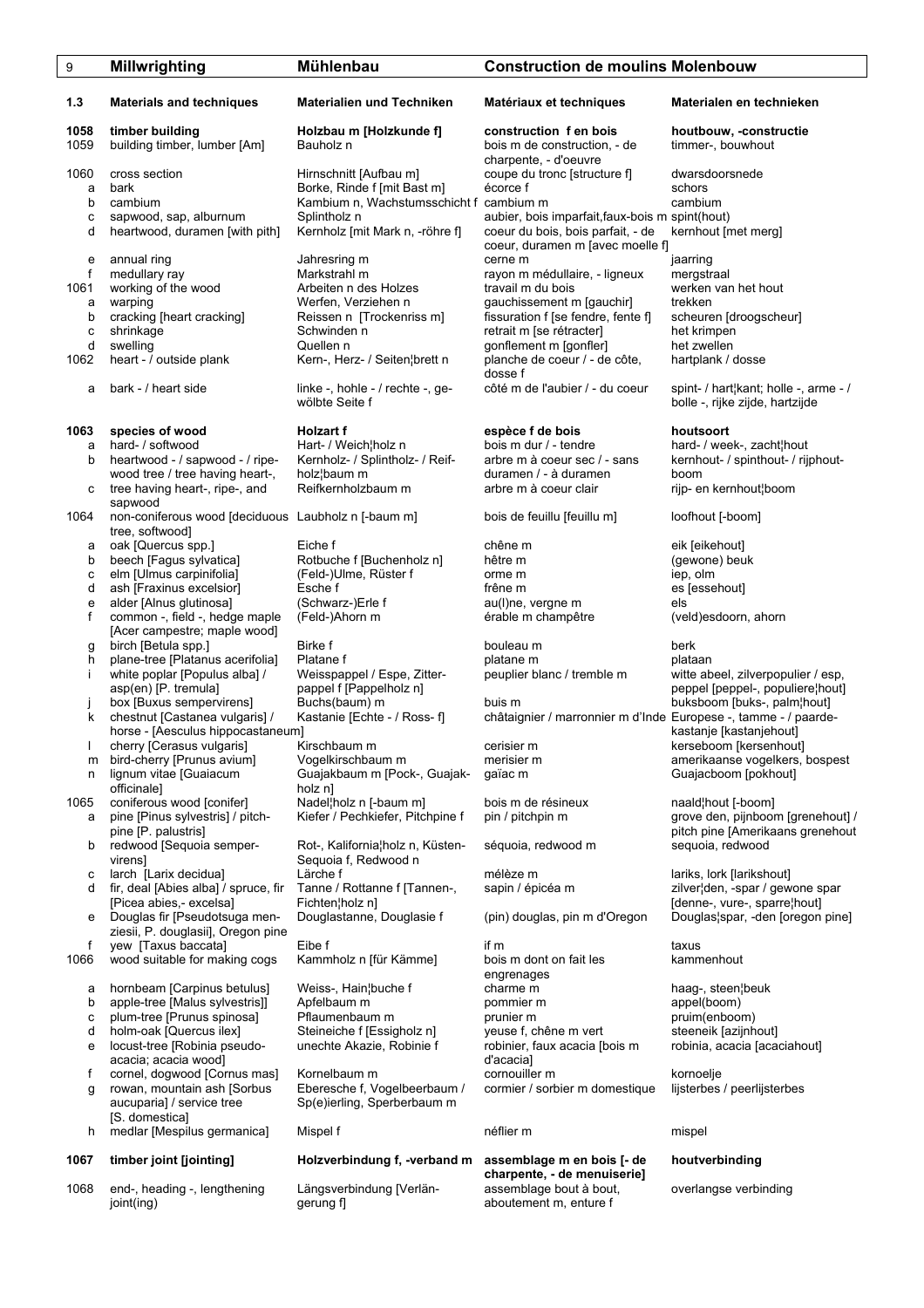| 10           | <b>Millwrighting</b>                             | <b>Mühlenbau</b>                                                 | <b>Construction de moulins Molenbouw</b>                      |                                                                       |
|--------------|--------------------------------------------------|------------------------------------------------------------------|---------------------------------------------------------------|-----------------------------------------------------------------------|
|              |                                                  |                                                                  |                                                               |                                                                       |
| а            | (butt -, end-to-end) joint                       | (stumpfer) Stoss m                                               | assemblage m à joints (plats, vifs) (stompe) las              |                                                                       |
| b            | half-edged scarf (scarf(ed) joint,               | (gerades) Blatt n, Blattstoss m                                  | enture f à mi-bois -, - à paume                               | (rechtse) liplas [(halfhoutse)                                        |
|              | scarfing                                         | [Blattung f]                                                     | droite                                                        | liplas]                                                               |
| 1069         | angle joint(ing)                                 | Winkel-, Quer¦verbindung                                         | a. angulaire et par embranche-                                | dwars- en hoek¦verbinding                                             |
|              |                                                  | [Verknüpfung f]                                                  | ment, a. d'angle                                              |                                                                       |
| а            | housed joint                                     | eingelassener stumpfer Stoss m                                   | embrèvement m carré                                           | ingelaten stompe las                                                  |
| b            | mitre joint                                      | Gehrstoss m                                                      | a. à onglet                                                   | geerlas                                                               |
| с            | half lap joint, square halving                   | gerade Überblattung f                                            | a. à entaille à mi-bois droit                                 | rechte loefverbinding                                                 |
| d            | dovetail lap joint, - halving                    | Schwalbenschwanzblatt n                                          | a. à queue d'aronde                                           | zwaluwstaart                                                          |
| e            | corner -, angle halving                          | Ecküberblattung f, Eckblatt n                                    | a. d'angle à mi-bois                                          | overkeping, rechte hoeklip                                            |
| f            | pegged lapped joint                              | An-, Gegen¦blattung f                                            | a. à paume carrée                                             | inlating, inkeping                                                    |
| g            | cross-lapped -, cross-halved                     | Überschneidung, Kreuzüber-                                       | a. croisé à entailles                                         | halfhoutse kruising                                                   |
|              | joint                                            | blattung f                                                       |                                                               |                                                                       |
| 1070         | cogged -, notched joint                          | Verkämmung f [ein Aufverband]                                    | trave f [a. en superposition]                                 | vertanding                                                            |
| 1071         | mortise and tenon joint                          | Verzapfung f                                                     | a. à tenon et (à) mortaise                                    | pen-en-gatverbinding                                                  |
| a            | mortise / through-, slot mortise                 | Zapfenloch n / Schlitz m                                         |                                                               | mortaise / - traversante, entaille f pengat / doorgaand pengat, sleuf |
| b            | (through -, passing -) tenon                     | (durchgehender) Zapfen m                                         | tenon m (- passant, - traversant)                             | (doorstekende) pen, pin                                               |
| 1072         | bridle joint, forked mortise and                 | Schlitzverbindung f [Scher- /                                    | a. (à tenon et mortaise) par                                  | slisverbinding, open pen-en-                                          |
|              | tenon joint                                      | Zinken¦zapfen m]                                                 | enfourchement m simple                                        | gatverbinding                                                         |
| 1073<br>1074 | collared joint<br>housing [skew notch with tail] | Einhälsung f                                                     | a. en gargouille<br>embrèvement m [a. oblique                 | overgeschoven slisverbinding<br>asteling, okseling                    |
|              |                                                  | Versatzung f [Schrägverband;<br>(Stirn-)Versatz m mit Vorholz n] | avec avant-bois m]                                            |                                                                       |
| 1075         | toe-jointing, birdsmouth joint                   |                                                                  |                                                               | visbek                                                                |
| 1076         | shifting / birdsmouth joint                      | Aufklauung [Klaue f]                                             | a. à grain d'orge [fourche f]<br>embranchement m (par adosse- |                                                                       |
|              |                                                  | (An- / Auf-, Klauen-)Schiftung f                                 | ment / à fourche)                                             | verschuiving                                                          |
| 1077         | pin joint [notched - / dovetail -]               | Verzinkung [Finger- / Schwalben- a. à tenons croisés à entailles |                                                               | penverbinding [slis-, tand-/                                          |
|              |                                                  | schwanz¦zinkung f]                                               | carrées / - à queue d'aronde                                  | zwaluwstaart¦verbinding]                                              |
| 1078         | strengthening [e.g. saw-toothed                  | Verstärkung [Verzahnung, ver-                                    | renforcement [assemblage m                                    | versterking [meervoudige                                              |
|              | scarf joint, serrated joint]                     | zahnte Verschränkung fl                                          | à entailles multiples]                                        | tandverbinding                                                        |
| 1079         | broadening joint                                 | Breitenverband m                                                 | a. côte à côte [jumelage m]                                   | koppeling                                                             |
| a            | butt-edged joint                                 | stumpfe Fuge f                                                   | joint m à plat                                                | voeg                                                                  |
| b            | rabbet -, rebated joint                          | Überfälzung f, Wechselfalz m                                     | a. à feuillure / - à rainure et                               | sponning, potdekseling                                                |
| с            | tongue-and-groove joint                          | Spundung, Nut- und Federver-                                     | a. à rainure et languette                                     | messing en groef                                                      |
|              |                                                  | bindung f                                                        |                                                               |                                                                       |
| d            | tongue and feather, feather joint                | Federung f                                                       | a. à fausse languette                                         | veerverbinding                                                        |
| e            | mortise -, tenon dowel joint                     | Verdübelung, Dübelverbindung f                                   | a. à goujons, - chevillé                                      | deuvelverbinding                                                      |
| f            | - [dovetail batten]                              | Gratverbindung [Gratleiste f]                                    | a. à traverse en queue d'aronde                               | lange zwaluwstaartverbinding                                          |
| 1080         | fastenings, fixings                              | Befestigungsmittel n                                             | moyen m de fixation                                           | bevestigingsmiddel                                                    |
| a            | wire nail / treenail, wooden nail                | Draht- / Holz¦nagel m                                            | pointe à tête conique / cheville f                            | draadnagel / houten nagel, pen                                        |
|              |                                                  | [Nagelung f]                                                     | de bois                                                       |                                                                       |
| b            | peg, dowel [doweling]                            | Dübel m [Verdübelung f]                                          | goujon [goujonnage m]                                         | deuvel, dol, pop                                                      |
| с            | cramp, (timber) dog                              | Klammer [-verbindung f]                                          | clameau m (à deux pointes)                                    | mastkram                                                              |
|              |                                                  |                                                                  | [a. à clameaux]                                               |                                                                       |
| d            | strap / stirrup [strapped -, lap - /             | Band / Hänge¦eisen n                                             | bande f / étrier [raccord m à                                 | strip, band / hanger                                                  |
|              | stirrup joint]                                   |                                                                  | étrier]                                                       |                                                                       |
| е            | screw - / cotter -, wedge -, jack                | Schrauben- / Keil-, Schliess-                                    | boulon m fileté / - à clavette                                | schroef-, moer- / spiebout                                            |
|              | bolt [bolted joint]                              | bolzen m [Verbolzung f]                                          | [assemblage m boulonné]                                       | [schroef- / spieboutverbinding]                                       |
| f            | wood screw                                       | Holzschraube f<br>Verleimung, Leimverbindung f                   | vis f à bois                                                  | houtschroef<br>lijm-, verlijmde verbinding                            |
| g            | glued joint                                      |                                                                  | collage m                                                     |                                                                       |
| 1081         | (traditional) carpentry                          | Zimmerwerk n                                                     | charpenterie f                                                | timmerwerk                                                            |
| 1082         | framing, framework                               | Gebinde n, Holzverband m                                         | charpente f                                                   | geraamte, raamwerk, gebint(e)                                         |
| a            | joint, assembly [assembling]                     | Abbund m [Abbinden n]                                            | assemblage m de bois équarri                                  | legeren                                                               |
| b            | carpenters' -, assembly mark                     | Bundzeichen n, Abbundziffer f                                    | marque f d'assemblage                                         | timmermansmerk, merk-,                                                |
|              |                                                  |                                                                  |                                                               | parings¦teken                                                         |
| 1083         | beam, girder [with edge / face]                  | (Trag-)Balken m [mit Schmal- /                                   | poutre f [avec chant m / face f]                              | balk [met kant / zijde]                                               |
|              |                                                  | Breit¦seite f]                                                   |                                                               |                                                                       |
| а            | longitudinal beam, - girder /                    | Längs- / Quer¦balken m                                           | poutre longitudinale, longrine f,                             | langs- / dwars¦balk                                                   |
|              | cross-beam, -piece, -girder,                     |                                                                  | longeron m / poutre transversale,                             |                                                                       |
|              | transom, transversal girder                      |                                                                  | traverse f                                                    |                                                                       |
| b            | cantilever (beam)                                | fliegender Balken, Ausleger m                                    | cantilever m, poutre f en porte-<br>à-faux                    | vrijdragende balk                                                     |
| с            | summer (beam)                                    | Unterzug m                                                       | sous-poutre f, longeron m                                     | onderslagbalk                                                         |
| 1084         | post                                             | Posten, Stiel m                                                  | poteau m                                                      | stijl                                                                 |
| 1085         | support, prop, puncheon                          | Stützbalken m, Stütze f                                          | pointal m                                                     | steun(balk), stut, stempel                                            |
| 1086         | horizontal brace, - strut                        | Spannriegel m                                                    | entretoise f                                                  | dwarsverstijving                                                      |
| 1087         | (diagonal) strut, brace                          | Strebe f                                                         | contre-fiche, contrefiche,                                    | schoor(balk, -hout)                                                   |
|              |                                                  |                                                                  | décharge, guette f                                            |                                                                       |
| 1088         | bolster [long], pillow [short]                   | Sattel-, Joch¦holz n                                             | chapeau, racinal m, sous-poutre f sloof, slof, krommer        |                                                                       |
| 1089         | up - / down -, foot brace                        | Kopf- / Fuss¦band n                                              | aisselier / gousset m                                         | korbeel, karbeel, steekschoor                                         |
| 1090         | cross bracing                                    | Andreaskreuz n                                                   | croix f de Saint-André                                        | sint-andrieskruis                                                     |
| 1091         | strut, (angle) brace                             | Bug m                                                            | aisselier m                                                   | korbeel                                                               |
| 1092         | tie-beam truss [anchor beam]                     | Ankerbalkengebinde n [Anker-,                                    | ferme-tirant [poutre f d'ancrage,                             | ankerbalkgebint [ankerbalk]                                           |
|              |                                                  | Zug¦balken m]                                                    | entrait m]                                                    |                                                                       |
| 1093         | log building, log-work, horizontal               | Blockbau [beidseitig verkämmt:                                   | construction f en bois pièce sur                              | blokbouw                                                              |
|              | log construction                                 | Strickbau m]                                                     | pièce, - en rondins, - en grumes                              |                                                                       |
| 1094         | stud framing / post and plank                    | Ständer¦bau / -bohlenbau m                                       | construction f à poteaux / - à                                | stijlwerk / $-$                                                       |
|              | construction                                     |                                                                  | poteaux à revêtement de planches                              |                                                                       |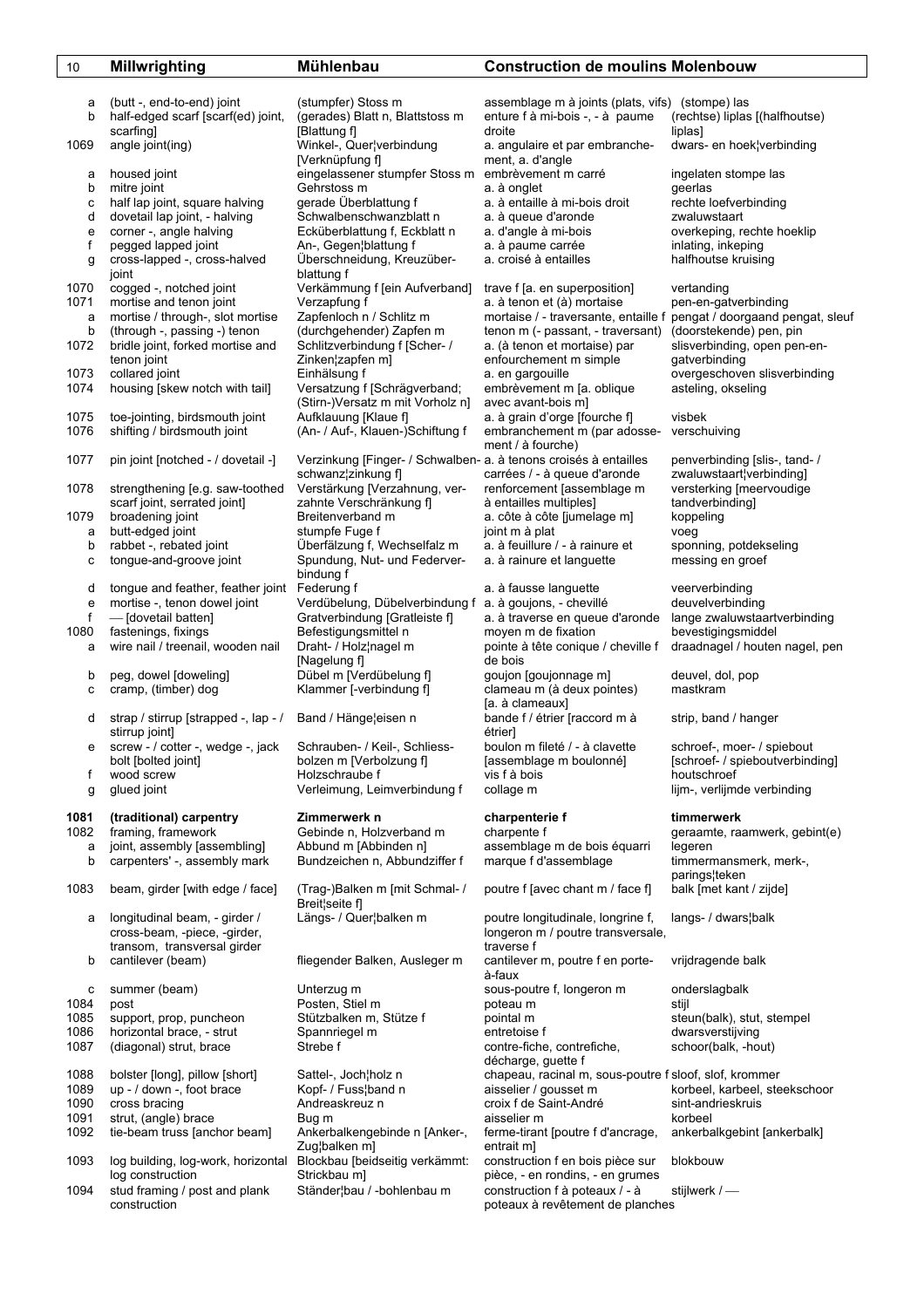| 11                                    | <b>Millwrighting</b>                                                                                                                                                                                         | <b>Mühlenbau</b>                                                                                                                                                                    | <b>Construction de moulins Molenbouw</b>                                                                                                                                                      |                                                                                                                                                          |
|---------------------------------------|--------------------------------------------------------------------------------------------------------------------------------------------------------------------------------------------------------------|-------------------------------------------------------------------------------------------------------------------------------------------------------------------------------------|-----------------------------------------------------------------------------------------------------------------------------------------------------------------------------------------------|----------------------------------------------------------------------------------------------------------------------------------------------------------|
| 1095                                  | half-timber construction, timber<br>framing [bay, pan(el) with<br>(in)filling, nogging]                                                                                                                      | Fachwerk-, Riegelbau m<br>[(Ge-)Fach n mit Ausfachung f]                                                                                                                            | colombage [pan à hourdage,<br>- à remplissage m]                                                                                                                                              | vakwerkbouw [vak met<br>vulling]                                                                                                                         |
| 1096<br>1097                          | metal work<br>wrought-iron / cast-iron / steel                                                                                                                                                               | Metallbau m<br>Schmiede- / Guss¦eisen n /                                                                                                                                           | charpente f métallique<br>fer m forgé / fonte f / acier m                                                                                                                                     | metaalbouw<br>smeedijzer / gietijzer / staal                                                                                                             |
| 1098<br>a<br>b<br>С<br>d              | sectional (structural) iron<br>angle-iron<br>(double) T-iron / U-iron<br>rod iron / squared bar<br>flat-bar                                                                                                  | Stahl m<br>Profileisen n<br>Winkeleisen n<br>(Doppel-)T-Eisen / U-Eisen n<br>Rund- /Vierkant¦eisen n<br>Flach-, Band¦eisen n                                                        | fer m profilé<br>cornière f<br>fer m en T, poutre f en double T<br>fer m rond / - carré<br>fer plat, feuillard m                                                                              | profielstaal<br>hoekijzer<br>T-, I- / U-ijzer<br>rond-, staaf- / vierkant¦ijzer<br>bandijzer                                                             |
| 1.4                                   | <b>Mill building</b>                                                                                                                                                                                         | Mühlengebäude                                                                                                                                                                       | Bâtiment du moulin                                                                                                                                                                            | Molengebouw                                                                                                                                              |
| 1099                                  | traditional mill [with working and<br>living areas]                                                                                                                                                          | handwerkliche Mühle f [mit<br>Arbeits- und Wohnraum m]                                                                                                                              | moulin m artisanal traditionnel<br>(combinant le lieu de travail et<br>le logement]                                                                                                           | (traditionele) molen [met<br>molenaarswoning]                                                                                                            |
| 1100                                  | design, type of construction,<br>structure                                                                                                                                                                   | Gebäudeausführung, Bauart f                                                                                                                                                         | technique f -, mode m de con-<br>struction                                                                                                                                                    | bouwwijze                                                                                                                                                |
| а                                     | vernacular architecture                                                                                                                                                                                      | regionale traditionelle Bau-<br>weise f<br>Zweckbau m                                                                                                                               | architecture f traditionnelle<br>bâtiment m fonctionnel                                                                                                                                       | volksarchitectuur, traditionale<br>bouwkunst                                                                                                             |
| b<br>c<br>1101<br>а                   | utilitarian -, functional structure<br>industrial architecture<br>building layout<br>main building / outbuilding,<br>adjacent building                                                                       | Industriearchitektur f<br>Gebäudeanlage f<br>Haupt- / Neben¦gebäude n [frei-<br>stehend]                                                                                            | architecture f industrielle<br>plan m du bâtiment<br>bâtiment principal, corps m du<br>bâtiment / dépendance f                                                                                | monofunctioneel gebouw<br>industriële architectuur<br>gebouwencomplex<br>hoofd- / bij¦gebouw                                                             |
| b<br>с                                | annexe<br>approach road, mill lane                                                                                                                                                                           | Anbau m<br>Zufahrt f, Zufahrts-, Stich¦weg m                                                                                                                                        | annexe f<br>(voie f d') accès m, chemin m du toegangsweg, molen¦weg, -pad,<br>moulin                                                                                                          | aanbouw<br>oprit                                                                                                                                         |
| d<br>e<br>f<br>1102<br>а<br>b         | ramp, loading-platform<br>weather side (of a building)<br>undercroft, basement, cellar<br>storey, floor [full - / hanging - /<br>mezzanine floor]<br>floor space<br>one-storey building [one-storey<br>mill] | (Lade-)Rampe f<br>Wetterseite f<br>Kellergewölbe n<br>Stockwerk, Geschoss [Voll- /<br>Halb- / Zwischen¦geschoss n]<br>Geschosshöhe f<br>einstöckiges Gebäude n<br>[Einbodenmühle f] | rampe f (de chargement)<br>côté m du vent, - de la pluie<br>cave f<br>étage [plancher plein / demi-<br>plancher / entresol m]<br>hauteur f d'étage<br>bâtiment m sans étage, - à un<br>niveau | laadperron<br>wind-, weer¦zijde<br>kelder<br>verdieping [volledige - / halve - /<br>tussen¦verdieping]<br>verdiepingshoogte<br>gebouw van één verdieping |
| с                                     | hurst floor / cart level floor                                                                                                                                                                               | Mühlstuhl- / Lade¦boden m                                                                                                                                                           | étage m du beffroi / - de charge- maalstoel- / laad¦zolder<br>ment                                                                                                                            |                                                                                                                                                          |
| d<br>е<br>f<br>g<br>h                 | (mill)stone -, roller-mill floor<br>pipe floor<br>purifier - / dresser floor<br>bin loft, storage -, garner floor<br>attic                                                                                   | Stein-, Walzen¦boden m<br>Rohrboden m<br>Putz- / Sichter¦boden m<br>Kornboden, Speicher m<br>Dach¦raum m, -kammer f                                                                 | e. des meules, - des cylindres<br>e. de l'anche<br>e. des sasseurs / - de la bluterie<br>grenier m à blé<br>(étage-)attique, étage m sous<br>les combles                                      | steen-, maal-, wals¦zolder<br>stortkokerzolder<br>poets- / buil¦zolder<br>graan-, koren¦zolder<br>vliering, dakverdieping                                |
| 1103<br>a<br>b<br>C<br>d<br>е<br>1104 | walling, masonry<br>dressed-stone masonry<br>ashlar -, rubble masonry<br>brick-work masonry<br>combined masonry<br>dry-stone walling<br>building stone, walling material                                     | Mauerwerk n<br>Quader-, Haustein¦mauerwerk n<br>Schicht -, Bruchstein¦mauerwerk<br>Ziegelmauerwerk n<br>gemischtes Mauerwerk n<br>Trockenmauerwerk n<br>Bau-, Mauer¦stein m         | maçonnerie f<br>maçonnerie f de pierres de taille<br>m. de moellons [limousinage m]<br>m. de briques [briquetage m]<br>m. mixte<br>m. sèche<br>pierre f (de construction),                    | metselwerk<br>natuursteenmetselwerk<br>breuksteenmetselwerk<br>baksteenmetselwerk<br>gemengd metselwerk<br>stapelmetselwerk<br>bouwsteen                 |
| 1105                                  | semicircular -, round - / seg-<br>mented - pointed - / elliptical<br>arch                                                                                                                                    | Rund- / Flach-, Segment- /<br>Spitz- / Korb¦bogen m                                                                                                                                 | moellon m<br>arc m en plein cintre / - bombé,<br>- segmentaire / - brisé / - en anse boog<br>de panier, - surbaissé                                                                           | rond- / segment- / spits- / korf-                                                                                                                        |
| а<br>1106                             | corbel arch<br>outside - / partition wall                                                                                                                                                                    | falscher Bogen m<br>Aussen- / Zwischen¦mauer,<br>-wand f                                                                                                                            | arc m à encorbellement<br>murm extérieur / - mitoyen,<br>cloison f                                                                                                                            | buiten- / tussen¦muur                                                                                                                                    |
| а<br>b<br>c<br>1107                   | eave- / gable-wall<br>water wall<br>wooden - / timber-framed -,<br>stud partition<br>bay [window -, door opening]                                                                                            | Trauf- / Giebel¦wand f<br>Wasserwand f<br>Bretter- / Ständer¦wand f<br>Mauer¦öffnung f [Fenster-, Tür-]                                                                             | murm gouttereau / - pignon<br>façade f donnant sur l'eau<br>paroi f en planches / - en<br>colombage<br>baie, embrasure f                                                                      | druip- / gevel¦muur<br>watermuur<br>(planken) beschot / scheidings-<br>wand met regelwerk<br>muur¦opening [venster-, deur-]                              |
| 1108<br>1109                          | stable -, Dutch door<br>window                                                                                                                                                                               | geteilte Tür f<br>Fenster n                                                                                                                                                         | porte f hollandaise<br>fenêtre f                                                                                                                                                              | onder- en bovendeur<br>venster                                                                                                                           |
| 1110<br>а<br>b<br>с<br>d<br>е         | stairs<br>string stairs<br>saddled steps<br>blockstairs<br>housed treads<br>spiral staircase, winding stairs                                                                                                 | Treppe f<br>Wangen-, gestemmte Treppe f<br>Sattel-, aufgesattelte Treppe f<br>Blocktreppe f<br>Leiter-, eingeschobene Treppe f<br>Wendeltreppe f                                    | escalier m<br>escalier m à limons (droits)<br>e. à (limons en) crémaiillère<br>e. à marches massives<br>échelle-de-meunier f<br>escalier m tournant, - en spirale,<br>- en colimaçon          | trap<br>trap met trapbomen<br>trap met keepbomen<br>bloktrap<br>laddertrap<br>wentel-, spilltrap                                                         |

1111 landing (of a staircase) (Treppen-)Absatz, Podest m palier m (d'escalier, de repos) trap¦portaal, -bordes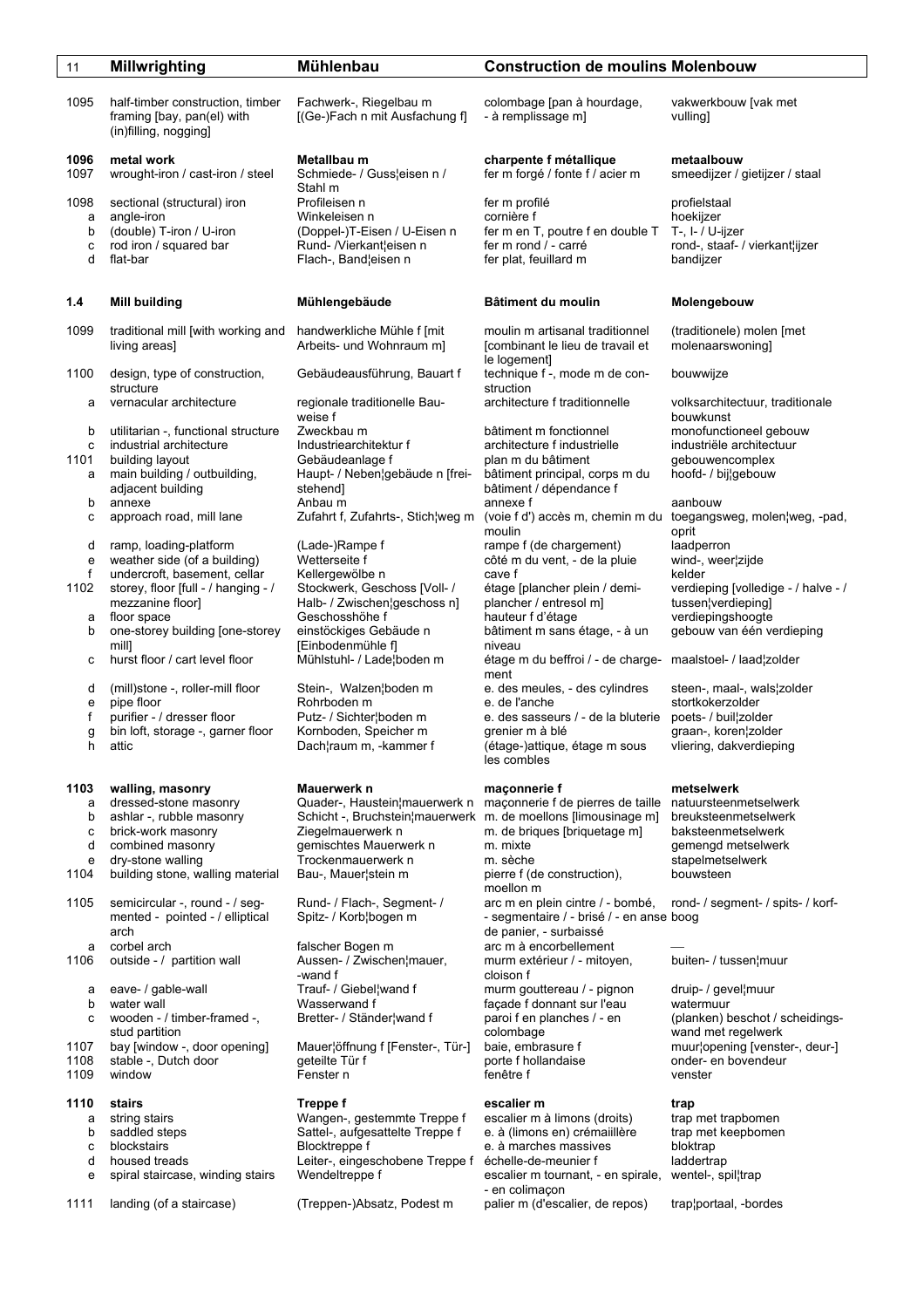| 12           | <b>Millwrighting</b>                                    | Mühlenbau                                                                               | <b>Construction de moulins Molenbouw</b>                                                            |                                                  |
|--------------|---------------------------------------------------------|-----------------------------------------------------------------------------------------|-----------------------------------------------------------------------------------------------------|--------------------------------------------------|
| 1112         |                                                         | Treppengeländer n                                                                       | main-courante f                                                                                     | trapleuning                                      |
| 1113         | railing, balustrade, banisters<br>well (of a staircase) | Treppenhaus n                                                                           | cage f d'escalier                                                                                   | trappenhuis, trapkoker                           |
| 1114         | floor                                                   | Boden <sub>n</sub>                                                                      | plancher m                                                                                          | zolder                                           |
| 1115         | concrete floor / raftered ceiling                       | Massiv- / Balken¦decke f                                                                | plancher m en béton / - à solives betonvloer / balkenzoldering                                      |                                                  |
| 1116         | flooring, beam layout                                   | Balkenlage f                                                                            | solivage, poutrage m, poutraison f balklaag                                                         |                                                  |
| 1117         | (floor, ceiling) joist, floor beam                      | Geschoss-, Decken¦balken                                                                | solive f [solin, intervalle m entre                                                                 | vloerbalk, rib, vloerbint, kinder-               |
| 1118         | [joist spacing, spacing of joists]<br>floorboard        | [Balkenabstand m]<br>Bodendiele f                                                       | deux solives]<br>planche f                                                                          | balk [vloerbalkafstaand]<br>vloer¦deel, -plank   |
| 1119         | roof                                                    | Dach n                                                                                  | toit m                                                                                              | dak                                              |
| 1120         | roof parts                                              | Dachteile npl                                                                           | éléments mpl du toit                                                                                | dakonderdelen                                    |
| a            | roof area [with sky-, rooflight]                        | Dachfläche [mit Dachluke f]                                                             | versant, pan m [avec tabatière f]                                                                   | dakvlak [met dak¦raam, -luik]                    |
| b            | roof slope, - pitch [rise to run;<br>low-, high-pitched | Dachneigung f [flaches - / steiles<br>Dach]                                             | pente, inclinaison f [toit m à<br>faible pente / - en pente]                                        | dakhelling [plat - / hellend dak]                |
| с            | ridge                                                   | (Dach-)First m, Firstlinie f                                                            | faîte m                                                                                             | nok, dakvorst                                    |
| d            | hip / valley                                            | Grat m / Kehle f                                                                        | arête / noue f                                                                                      | hoek / keel, kil, lies                           |
| е            | eave(s)                                                 | Traufe f, Dachfuss m [Trauf-                                                            | corniche / saillie f (du toit)                                                                      | druipkant, dakvoet / dakoverstek                 |
|              |                                                         | Längsseite f] / Dachüberstand m                                                         |                                                                                                     |                                                  |
| f            | barge, verge / gable end                                | Ort m, (Dach-)Bord n [Ort-,<br>Giebelseite f] / Giebel m                                | bordure [façade f à pignon] /<br>pignon m                                                           | - [gevelzijde] / topgevel                        |
| 1121         | lean-to - / gabled - / hipped                           | Schlepp - / Sattel- / Walm-                                                             | lucarne f rampante / - à pignon,                                                                    | dakkapel met lessenaarsdak /                     |
|              | dormer                                                  | gaube, -gaupe f                                                                         | - en bâtière / - à croupe                                                                           | - met zadeldak / met wolfdak                     |
| 1122         | lucam                                                   | Aufzuggiebel m                                                                          | toit m du tire-sac                                                                                  | lukap(je)                                        |
| 1123         | roof shape [flat - / sloping - /                        | Dachform f [Flach- / Schräg- /                                                          | forme f du toit [toit m plat / -                                                                    | dakvorm [platdak / hellend - /                   |
|              | curb roof                                               | Knick¦dach n]                                                                           | incliné, rampant m / - brisé]                                                                       | gebroken dak]                                    |
| а            | pent -, lean-to -, shed roof                            | Pultdach n                                                                              | toit m en appentis                                                                                  | lessenaars-, lezenaars¦dak                       |
| b            | saddle -, gabled -, ridged roof                         | Sattel-, Giebel¦dach n                                                                  | toit m en bâtière, - à pignon                                                                       | zadeldak                                         |
| с            | hipped - / half-hipped roof                             | Walm- / Krüppelwalm¦dach n                                                              | toit m à croupe, - à pans coupés<br>/ - à demi-croupe                                               | schild-, wolf¦dak / zadeldak met<br>wolfeind     |
| d            | gambrel -, mansard - / hipped                           | Mansard- / gewalmtes Mansard-, toit m brisé, - à la Mansart /                           |                                                                                                     | mansardedak / geknikt schild-                    |
|              | mansard roof                                            | geknicktes Walm¦dach n                                                                  | - brisé à croupe                                                                                    | dak                                              |
| е            | conical broach roof / tent-roof,                        |                                                                                         | Kegel- / Zelt-, Pyramiden¦dach n toit m conique, - en poivrière, - à punt- / tent¦dak               |                                                  |
|              | broach -, tower -, pavilion roof                        |                                                                                         | cône / - en pavillon, - en pyramide                                                                 |                                                  |
| f            | catslide roof                                           | Schleppdach n                                                                           | toit m en continu couvrant deux lessenaarsdak<br>unités séparées                                    |                                                  |
| g            | pentice roof                                            | Vor-, Wetter¦dach n                                                                     | auvent, (toit en) appentis m                                                                        | luifel, afdak                                    |
| h.           | pitched roof with returned end                          | Kehlen-, Wiederkehr¦dach n                                                              | toit m avec retour                                                                                  | snijdend dak met gelijke hoogte                  |
|              | [cross-gabled or -hipped]                               |                                                                                         |                                                                                                     |                                                  |
| 1124         | roof construction, - truss                              | Dachstuhl m                                                                             | comble m, charpente f de toit                                                                       | dakstoel, kapgebint                              |
| a            | purlin roof [king-post - / queen-                       | Pfetten-, Rafen¦dach n [ein- /                                                          | toit à pannes [comble à poinçon                                                                     | gordingenkap [met staande - /                    |
|              | post truss / roof structure with                        | zweifachstehender - / liegender                                                         | unique / - à poinçons latéraux /                                                                    | dubbele staande - / liggende                     |
|              | crown post]                                             | Stuhl m                                                                                 | chevalet, comble m polygonal]                                                                       | stoel]                                           |
| b<br>1125    | rafter(ed) roof<br>roof covering, roofing material      | Sparrendach n<br>Dacheindeckung, Bedachung,                                             | toit m à chevrons<br>couverture f                                                                   | spar(en)dak<br>dakbedekking                      |
|              |                                                         | Dachhaut f                                                                              |                                                                                                     |                                                  |
| а            | tiled roof                                              | Ziegeldach n                                                                            | toit m en tuiles                                                                                    | pannendak                                        |
| b            | slate roof                                              | Schieferdach n                                                                          | toit m en ardoise                                                                                   | lei(en)-, schalie-, schaliëndak                  |
| с            | slab roof                                               | Steindach n                                                                             | toit m (en carreaux) de pierre                                                                      | stenen dak                                       |
| d            | shingle roof                                            | Schindeldach n                                                                          | toit m de bardeaux                                                                                  | spaandak                                         |
| е            | thatch - / reed thatch roof                             | Stroh- / Schilf¦dach n                                                                  | toit m de paille / - de chaume                                                                      | strodak / rieten dak                             |
| f            | iron -/ bituminous felt roof                            | Blech- / (Teer-)Papp¦dach n<br>dach nl                                                  | toit m de tôle / - en carton<br>bituminé                                                            | dak met plaatbekleding / - met<br>dakleer        |
| 1.5          | Mechanics, machinery, and<br>mechanisms                 | Mechanik, Maschinerie,<br>und Mechanismen                                               | Mécanique, machinerie,                                                                              | Mechanica, machinerieën                          |
|              |                                                         |                                                                                         | et mécanismes                                                                                       | en mechanismen                                   |
| 1126         | mechanics                                               | Mechanik f                                                                              | mécanique f                                                                                         | mechanica                                        |
| 1127<br>1128 | golden rule of mechanics<br>action / reaction           | Goldene Regel f der Mechanik<br>Aktions- / Reaktions¦kraft;<br>Wirkung / Gegenwirkung f | règle f d'or de la mécanique<br>action m / réaction f [principe m<br>de l'action et de la réaction] | gulden regel van de mechanica<br>actie / reactie |

- 1129 law of the lever, equation of Hebelgesetz n, Momenten- principe des leviers, équation f hefboomwet, momentenstelling
- a one- / two- [(un)equally] armed ein- / zweiseitiger [(un)gleich- levier m à bras unique / à deux een-, tweearmige [(on)gelijk lever armiger] Hebel m bras [égaux, différents] armige] hefboom ande 1 armiger] Hebel m<br>b first- [second-, third-] class lever Hebel m der 1. [2., 3.] Art levier m du 1<sup>er</sup> [2<sup>e</sup>, 3<sup>e</sup>] genre hefboom van de 1
	- lever armiger] Hebel m<br>b first- [second-, third-] class lever Hebel m der 1. [2., 3.] Art<br>c lever arm [effort / load arm Hebelarm [Kraft- / Last¦arm] c lever arm [effort - / load arm Hebelarm [Kraft- / Last¦arm] bras m de levier [puissance / hefboomarm [kracht- / last¦arm]
	-
	-
	- e leverage, purchase [moment of force] **[statisches Moment m]** moment] moment]

- **1130 kinetics Kinetik, Bewegungslehre f cinétique f kinetica kinetica 1131** uniform / uniformly accelerated gleichförmige / gleichmässig mouvement m uniforme / uni- eenparig motion beschleunigte Bewegung f formément accéléré beweging
- 

## or - distance] résistance f] d fulcrum, prop **Dreh-, Hebel**¦punkt m point m d'appui steunpunt steunpunt<br>
e leverage, purchase [moment of Hebel¦kraft, -wirkung f storce f du levier [moment m] hefboomwerking [statisch

des moments

hefboom van de 1e [2e, 3e] soort

eenparige - / eenparig versnelde

1132 velocity **Geschwindigkeit f** vitesse f snelheid snelheid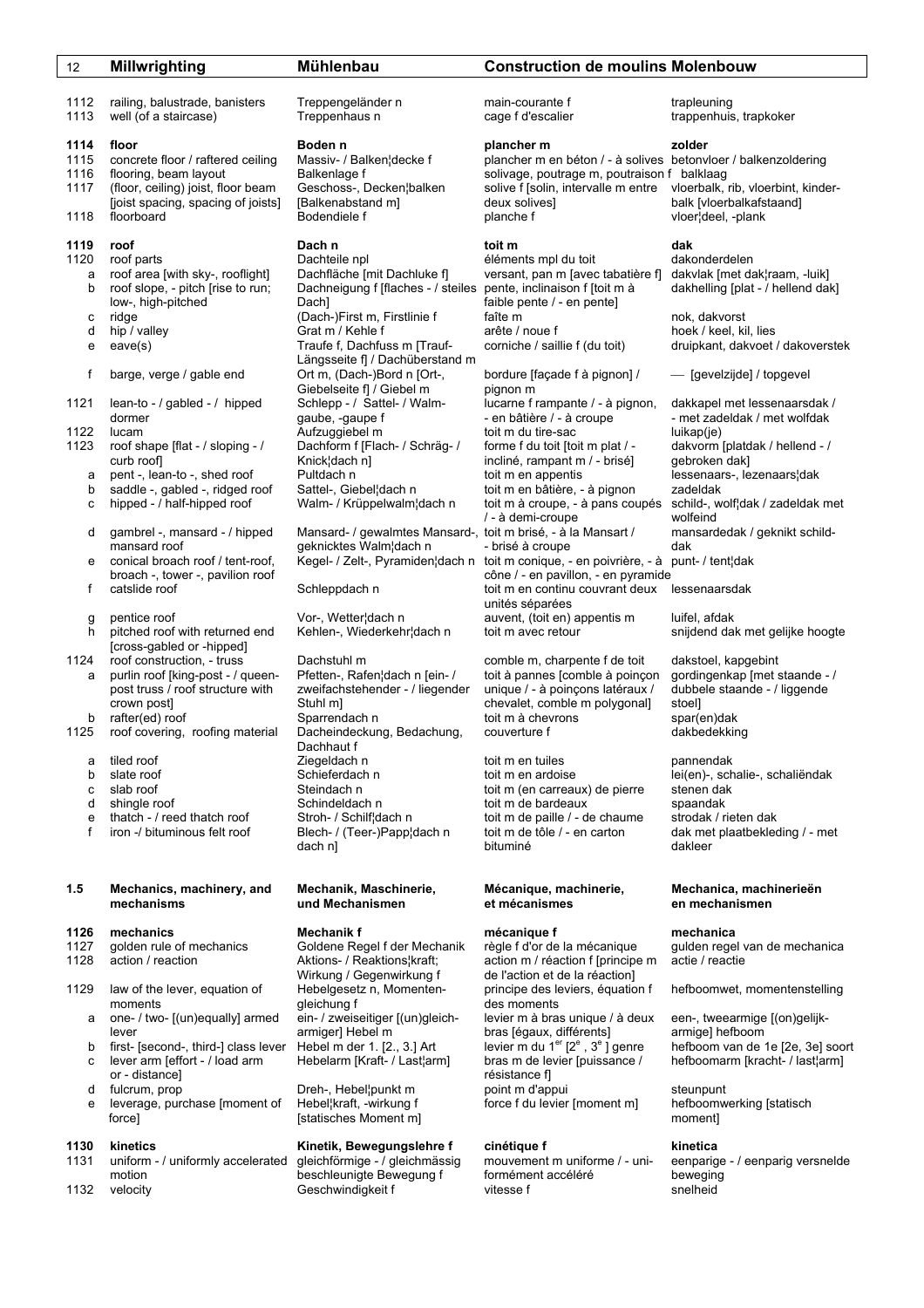| 13           | <b>Millwrighting</b>                                                                   | Mühlenbau                                                                                                                                               | <b>Construction de moulins Molenbouw</b>                                                                                              |                                                                                     |
|--------------|----------------------------------------------------------------------------------------|---------------------------------------------------------------------------------------------------------------------------------------------------------|---------------------------------------------------------------------------------------------------------------------------------------|-------------------------------------------------------------------------------------|
| 1133         | acceleration of gravity                                                                | Fallbeschleunigung f                                                                                                                                    | accélération due à la (force de) versnelling van de zwaartekracht<br>pesanteur                                                        |                                                                                     |
| 1134<br>1135 | falling speed / height of fall<br>translatory motion                                   | Fall¦geschwindigkeit / -höhe f<br>Translations-, Längs¦bewegung f                                                                                       | vitesse - / hauteur f de chute<br>mouvement m translatoire, - de<br>translation                                                       | valsnelheid / valhoogte<br>langsbeweging                                            |
| 1136         | rota(to)ry motion [rotation]                                                           | Rotations-, Dreh¦bewegung<br>[Drehung f]                                                                                                                | mouvement m rotatif, - giratoire<br>[rotation, giration f]                                                                            | draaibeweging [rotatie]                                                             |
| а<br>b       | axis -, centre of rotation<br>direction of rotation [clockwise /<br>counter-clockwise] | Drehachse f<br>Dreh¦sinn m, -richtung f [rechts- / sens m de rotation [tourner à<br>linksdrehend; im Uhrzeigersinn /<br>im Gegenuhrzeigersinn]          | axe f de rotation<br>droite / - à gauche; - dans le sens volgens - / tegen de wijzers van<br>(inverse) des aiguilles d'une<br>montrel | draai(ings)as<br>draairichting [rechts- / links¦om;<br>de klok]                     |
| с            | number of revolutions<br>[revolutions per minute, rpm]                                 | Drehzahl f [Umdrehungen/<br>Minute, U/min]                                                                                                              | nombre m de tours, vitesse f de<br>rotation                                                                                           | toerental [toeren per minuut]                                                       |
| d            | angular velocity / peripheral<br>speed                                                 | Winkel- / Bahn-, Umfangs-<br>geschwindigkeit f                                                                                                          | vitesse f angulaire / - périphe-<br>rique                                                                                             | hoek- / omtreksnelheid                                                              |
| 1137         | dynamics                                                                               | Dynamik, Kraftlehre f                                                                                                                                   | dynamique f                                                                                                                           | krachtenleer                                                                        |
| 1138         | gravitational - / elastic - /<br>frictional - / centrifugal force                      | Schwer- / Feder- / Reibungs- /<br>Zentrifugal¦kraft f                                                                                                   | force de pesanteur, - de gravi-<br>tation / élasticité / force f de<br>frottement / - centrifuge                                      | zwaarte- / veer- / wrijvings- /<br>centrifugaal¦kracht                              |
| 1139         | dynamical equation, equation of<br>motion                                              | Dynamisches Grundgesetz,<br>Kraftwirkungsgesetz n                                                                                                       | loi f du mouvement, - fonda-<br>mentale (de la mécanique)                                                                             | bewegingsvergelijking, 2e Wet<br>van Newton                                         |
| 1140         | mass                                                                                   | Masse f                                                                                                                                                 | masse, quantité f de matière                                                                                                          | massa                                                                               |
| a<br>b       | moment of inertia<br>weight                                                            | Trägheitsmoment n, Inertie f<br>Gewicht n [Gewichtskraft f]                                                                                             | moment m d'inertie<br>poids m [force f de la pesanteur]                                                                               | inertie<br>zwaarte(kracht)                                                          |
| C            | momentum                                                                               | Impuls m, Bewegungsgrösse f                                                                                                                             | quantité de mouvement /                                                                                                               | impuls                                                                              |
| d            | impulsion [momentum change]                                                            | Kraftstoss m [Impulsänderung f]                                                                                                                         | impulsion f                                                                                                                           | impulsverandering                                                                   |
| 1141         | torque                                                                                 | (Dreh-, Kraft-)Moment n                                                                                                                                 | moment m de torsion                                                                                                                   | koppel                                                                              |
| 1142         | composition of forces                                                                  | Zusammensetzung f der Kräfte                                                                                                                            | composition f des forces                                                                                                              | samenstelling van krachten                                                          |
| a            | parallelogram of forces                                                                | Kräfte¦parallelogramm / -eck,<br>-polygon n                                                                                                             | parallélogramme - / polygone m<br>des forces                                                                                          | parallelogram van krachten,<br>krachten¦diagram, -driehoek                          |
| b            | force component [normal /                                                              | Kraftkomponente f [senkrechte -,                                                                                                                        | composante f                                                                                                                          | krachtcomponent [normale /                                                          |
|              | parallel]                                                                              | Normal- / parallele Komponente]                                                                                                                         |                                                                                                                                       | parallele component]                                                                |
| с            | resultant                                                                              | (Kraft-)Resultierende f                                                                                                                                 | résultante f                                                                                                                          | resultante                                                                          |
| d            | force couple                                                                           | Kräftepaar n                                                                                                                                            | couple m de forces                                                                                                                    | koppel van krachten                                                                 |
| е            | line of force, force vector                                                            | Kraftwirkungslinie f                                                                                                                                    | ligne f de force                                                                                                                      | krachtlijn                                                                          |
| 1143         | mechanical energy [capacity<br>for performing work]                                    | mechanische Energie f [Arbeits-<br>vermögen n]                                                                                                          | énergie f mécanique                                                                                                                   | mechanische energie [arbeids-<br>vermogen]                                          |
| а            | kinetic - / gravitational potential<br>energy                                          | kinetische - / potentielle Energie énergie f cinétique / - potentielle<br>[Bewegungs- / Lage energie f]                                                 |                                                                                                                                       | kinetische - / potentiële energie<br>[arbeidsvermogen van beweging /<br>van plaats] |
| 1144         | work                                                                                   | (mechanische) Arbeit f                                                                                                                                  | travail m                                                                                                                             | arbeid                                                                              |
| 1145         | power                                                                                  | Leistung f                                                                                                                                              | puissance f                                                                                                                           | vermogen                                                                            |
| 1146<br>a    | (mechanical) efficiency $[P_0: P_1]$<br>(power) output, effective power                | (mechanischer) Wirkungsgrad m rendement m (du moteur)<br>abgegebene -, effektive -, Nutz- puissance f effective, - utile<br>leistung, Leistungsabgabe f |                                                                                                                                       | (mechanisch) rendement<br>nuttig -, afgegeven vermogen                              |
| b            | (power) input, incoming power                                                          | aufgenommene -, indizierte<br>Leistung, Leistungsaufnahme f                                                                                             | puissance f absorbée                                                                                                                  | gëindiceerd vermogen                                                                |
| с<br>d       | normal output, - efficiency<br>power loading                                           | Nennleistung f<br>Leistungsbelastung f                                                                                                                  | puissance f nominale<br>charge f (par unité de puissance) belasting                                                                   | nominaal vermogen                                                                   |
| е            | gross -, over-all efficiency                                                           | Gesamtwirkungsgrad m                                                                                                                                    | rendement m total                                                                                                                     | totaal rendement                                                                    |
| 1147<br>a    | (sliding / rolling) friction<br>coefficient of friction                                | (Gleit- / Roll-)Reibung f<br>Reibungs¦zahl f, - koeffizient m                                                                                           | frottement (glissant / roulant)<br>coefficient m de frottement                                                                        | (glijdende / rollende) wrijving<br>wrijvingscoëfficiënt                             |
| 1148         | stress [tension / pression /                                                           | Beanspruchung f [Zug / Druck /                                                                                                                          | effort m [- de traction / pression /                                                                                                  | belasting [trek- / druk- / stuw - /                                                 |
|              | thrust / shearing / bending /<br>torsion]                                              | Schub m / Abscherung /<br>Biegung / Verdrehung, Torsion f] flexion / torsion f]                                                                         | poussée f / cisaillement m /                                                                                                          | afschuivings- / buigings- /<br>torsie¦belasting]                                    |
|              |                                                                                        |                                                                                                                                                         |                                                                                                                                       |                                                                                     |
| 1149<br>a    | machinery<br>(so-called) simple machines<br>[lever, pulley, inclined plane,            | <b>Maschinerie f</b><br>(sog.) einfache Maschinen fpl<br>[Hebel, Rolle, schiefe Ebene,                                                                  | machinerie f<br>machine f simple [levier, poulie,<br>plan incliné, vis, treuil]                                                       | machinerie<br>de vijf enkelvoudige werktuigen<br>[hefboom, takel, wig, schroef,     |
|              | screw, wheel and axle]                                                                 | Schraube, Wellrad]                                                                                                                                      |                                                                                                                                       | windas]                                                                             |
| b<br>1150    | compound machine<br>engine, prime mover                                                | zusammengesetzte Maschine f<br>Kraftmaschine f, Motor m                                                                                                 | machine f composée<br>machine f motrice, moteur, engin, krachtwerktuig, motor<br>récepteur m                                          | samengestelde machine                                                               |
| а            | reciprocating - / rotary engine                                                        | Kolben- / Kreisel¦maschine f,<br>Umlaufmotor m                                                                                                          | moteur m à piston / - rotatoire,<br>- rotatif                                                                                         | zuigermotor / roterende motor                                                       |
| 1151         | transmission [power -]                                                                 | Transmission [Kraftüber-<br>tragung f]                                                                                                                  | communicateur m [transmission f transmissie<br>de force (motrice)]                                                                    |                                                                                     |
| 1152         | transformer, converter, modifier<br>[force- or form-locking]                           | (Um-)Wandler m [kraft- oder<br>form¦schlüssig]                                                                                                          | modificateur m [par adhérence<br>ou par engrenage]                                                                                    | omvormer, omzetter [-                                                               |
| 1153         | switching - / regulating system                                                        | Schalt- / Regelsystem m                                                                                                                                 | régulateur m                                                                                                                          | regelsysteem                                                                        |
| 1154         | processing machine, operator                                                           | (Arbeits-)Maschine f [mit Kraft-                                                                                                                        | machine f, opérateur m [- à force machine                                                                                             |                                                                                     |
| а            | [power-driven machine]<br>power requirement                                            | antrieb m]<br>Kraftbedarf m                                                                                                                             | motricel<br>puissance f necessaire                                                                                                    | benodigd vermogen                                                                   |
| 1155<br>1156 | auxiliary machinery<br>machine part                                                    | Hilfsmaschine f<br>Maschinenteil n                                                                                                                      | machine f auxiliaire<br>pièce f -, organe m de machine                                                                                | hulp¦machine, -werktuig<br>machineonderdeel                                         |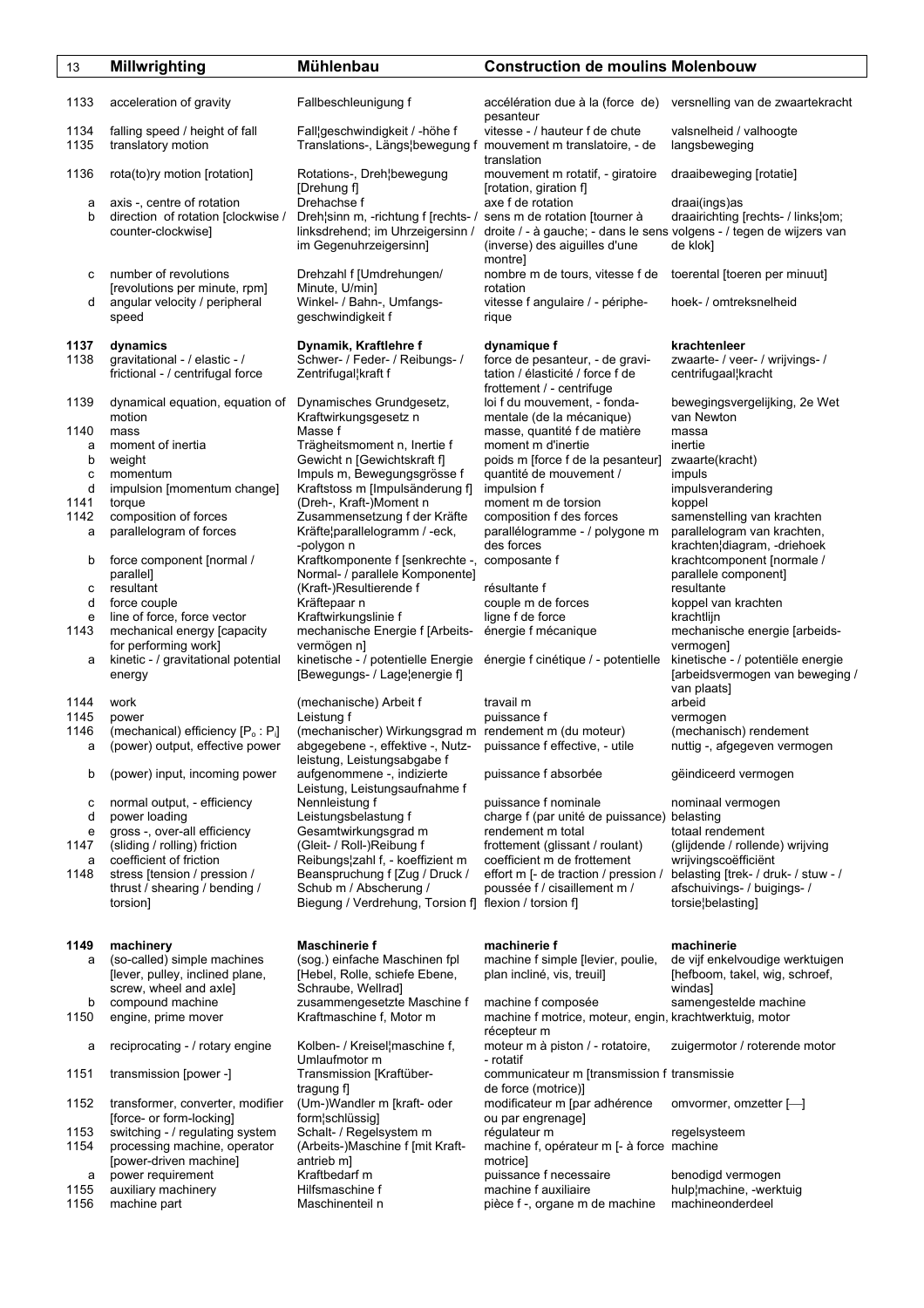| 14           | <b>Millwrighting</b>                                                                           | <b>Mühlenbau</b>                                                                                 | <b>Construction de moulins Molenbouw</b>                                                                                                 |                                                          |
|--------------|------------------------------------------------------------------------------------------------|--------------------------------------------------------------------------------------------------|------------------------------------------------------------------------------------------------------------------------------------------|----------------------------------------------------------|
|              |                                                                                                |                                                                                                  |                                                                                                                                          |                                                          |
| а            | bed-, base-plate [with stone -,<br>anchor -, foundation bolt]                                  | Gestell n, Grundplatte [mit]<br>Fundamentschraube f]                                             | assise f, support [avec boulon m bodemplaat [met steenanker,<br>de scellement, - d'ancrage]                                              | verankerings-, fundatie¦bout]                            |
| b<br>C       | housing<br>adapter                                                                             | Gehäuse n<br>Zwischenstück n                                                                     | carter m<br>pièce f intermédiaire                                                                                                        | carter<br>koppel-, verbindings-, tussen¦stuk             |
| d            | wear, abrasion                                                                                 | Abrieb m. Abnutzung f                                                                            | usure f                                                                                                                                  | slijtage                                                 |
| е            | grease cup, - box [black grease]                                                               | Schmier-, Stauffer¦buchse<br>[Schmiere f, Schmierfett n]                                         | graisseur m [graisse f]                                                                                                                  | smeerbus, vetpot [smeervet]                              |
| 1157         | smooth running                                                                                 | (ruhiger -, leichter -) Gang m                                                                   | jeu m [manquer de jeu]                                                                                                                   | (rustige, regelmatige) loop                              |
| 1158<br>1159 | mechanism (of the machine)<br>kinematics [amplification of<br>force or modification of motion] | Mechanismus m<br>(technische) Kinematik, Getriebe- cinématique f<br>lehre f                      | mécanisme m (de la machine)                                                                                                              | mechanisme<br>kinematica, bewegingsleer                  |
| а            | rectilinear - / curvilinear - / reci-<br>procating -, alternating motion                       | geradlinige - / krummlinige - /<br>alternierende [Hin- und Her- /                                | mouvement m rectiligne / -curvi- rechtlijnige - / kromlijnige - /<br>ligne / - alternatif [- de va-et-vient heen-en-weer- / op- en neer- |                                                          |
| b            | [to-and-fro -, up-and-down -]<br>pendular motion                                               | Auf- und Ab-] Bewegung f<br>Pendel-, Schaukelbewegung f                                          | / - de haut en bas]<br>mouvement m pendulaire                                                                                            | gaande beweging<br>zwaaibeweging                         |
| C            | oscillatory motion                                                                             | Schwingbewegung f                                                                                | mouvement m oscillatoire                                                                                                                 | slingerbeweging                                          |
| d<br>е       | circular motion, gyration<br>constrained -, positive motion                                    | Kreisbewegung f<br>zwangsläufige Bewegung f                                                      | mouvement m circulaire<br>mouvement m par contrainte                                                                                     | cirkelvormige beweging<br>gedwongen beweging             |
| f            | train                                                                                          | kinematische Kette f                                                                             | chaîne f cinématique                                                                                                                     | kinematische ketting                                     |
| 1160         | screw -, spindle drive                                                                         | Schraubengetriebe n, Spindel-<br>antrieb m, Bewegungsspindel f                                   | commande f par arbre fileté                                                                                                              | schroef-en-moertransmissie                               |
| 1161         | linkage drive, four bar linkage<br>[link quadrangle]                                           | Kuppel-, Gestänge¦trieb m<br>[Gelenkviereck n]                                                   | commande f par tringlage<br>[quadrilatère m articulé]                                                                                    | kruiskoppeling [kruishoofd]                              |
| 1162         | crank drive, - arrangement                                                                     | Kurbel¦trieb m [-gestänge n]                                                                     | commande f à (bielle-)manivelle<br>[embiellage m]                                                                                        | krukmechanisme                                           |
| а            | hand crank [with handle]                                                                       | Handkurbel f [mit Kurbel-, Hand-<br>griff m]                                                     | manivelle f [avec manche m,<br>poignée, nille f]                                                                                         | zwengel, slinger, handkruk<br>[met (hand)greep, handvat] |
| b            | overhung -, front crank [with<br>crank arm / crankpin]                                         | Stirn-, End¦kurbel f [mit Kurbel-<br>$arm / -zapfen$ m]                                          | manivelle f frontale [avec bras<br>de manivelle / maneton m]                                                                             | kruk [met kruk¦arm / -tap, -pen]                         |
| с            | crank disk                                                                                     | Kurbelscheibe f                                                                                  | plateau m de manivelle                                                                                                                   | krukschijf                                               |
| d            | crankshaft [crank (-throw)                                                                     | gekröpfte Kurbel, - Welle<br>[(Wellen-)Kröpfung f]                                               | vilebrequin, arbre coudé, arbre-<br>manivelle [coude (d'arbre) m]                                                                        | krukas, verkropte as [kruk(elle-<br>boog)]               |
| e            | crank web                                                                                      | Kurbelwange f                                                                                    | flasque f                                                                                                                                | krukwang                                                 |
| f<br>1163    | eccentric crank<br>coupling piece                                                              | Exzenter n, -kurbel, -scheibe f<br>Kuppelstück n                                                 | excentrique m<br>accouplement m                                                                                                          | excentriekschijf<br>koppelstuk                           |
| a            | connecting rod [with head                                                                      | Kurbel-, Pleuel¦stange f [mit                                                                    | bielle f [avec tête f à chape]                                                                                                           | krukstang                                                |
|              | bearing                                                                                        | Lagerkopf m]                                                                                     |                                                                                                                                          |                                                          |
| b            | eccentric rod [with eccentric<br>collar strap]                                                 | Exzenter¦stange f [mit -bügel,<br>-ring m]                                                       | tringle f de l'excentrique<br>[avec collier m]                                                                                           | excentriek¦stang [met -ring]                             |
| с            | coupling rod                                                                                   | Kuppelstange f                                                                                   | bielle f d'accouplement                                                                                                                  | koppelstang]                                             |
| 1164<br>1165 | pawl drive<br>cam gear, - drive [disk cam,                                                     | Sperrgetriebe, Gesperre n<br>Kurven-, Nocken¦trieb m                                             | commande f à rochet<br>commande à cames [disque à                                                                                        | palmechanisme<br>nokkenmechanisme [nokken-               |
|              | cam plate / cam, tappet]                                                                       | [Kurvenscheibe f / Nocken m]                                                                     | came / came f]                                                                                                                           | schijf / nok]                                            |
|              | [torque converter see ch. 5]                                                                   | [Drehmomentumwandler<br>s. Kap. 5]                                                               | [convertisseur de couple voir<br>cn. 5]                                                                                                  | [koppelomvormer zie hfdst. 5]                            |
| 1166<br>1167 | machine component<br>(un)detachable connection                                                 | Maschinenelement n<br>(un)lösbare Verbindung f                                                   | élément m de machine<br>assemblage m permanent /                                                                                         | machineonderdeel<br>vaste - / afneembare verbinding      |
| 1168         | riveted - / welded joint                                                                       | Niet- / Schweiss¦verbindung f                                                                    | - amovible, - détachable<br>assemblage m riveté / - soudé                                                                                | klinknagel- / las¦verbinding                             |
| 1169         | heat assembly                                                                                  | Schrumpfverbindung f                                                                             | assemblage m fretté, - à chaud                                                                                                           | krimpverbinding                                          |
| 1170<br>а    | wedged joint<br>fastening key / forelock, pin                                                  | Keilverbindung f<br>Befestigungs- / Sicherungs¦keil m clavette f d'assemblage / - de             | assemblage m à clavette<br>sûreté                                                                                                        | spieverbinding<br>bevestigings- / borg¦spie              |
| b            | cotter / (longitudinal) key                                                                    | Quer- / Längs¦keil m                                                                             | c. transversale / - longitudinale                                                                                                        | dwars- / langs-, tapse¦spie                              |
| с<br>1171    | folding wedges<br>bolted -, screw joint                                                        | Doppeltreibkeil m<br>Schraubenverbindung f                                                       | clavette f et contre-clavette<br>assemblage m à vis                                                                                      | spie en tegenspie<br>schroefverbinding                   |
| а            | through bolt, hexagon-head -,                                                                  | Durchgangs-, Mutter-, Sechs-                                                                     | boulon m à tête hexagonale                                                                                                               | slot-, zeskant¦schroef                                   |
| b            | machine screw<br>set bolt                                                                      | kant-, Maschinen¦schraube f<br>Kopfschraube f                                                    | vis f à tête                                                                                                                             | kopschroef                                               |
| 1172         | (angle) flange                                                                                 | (Winkel-)Flansch f                                                                               | bride f (à cornière)                                                                                                                     | (haakse) flens                                           |
| 1173<br>1174 | connecting -, coupling sleeve<br>cover plate, fishplate [fishing]                              | Muffe f<br>Lasche f                                                                              | douille f, manchon m<br>couvre-joint m                                                                                                   | verbindingsmof, sok<br>strip, las-, verbindings plaat    |
| 1175         | articulated joint                                                                              | Gelenkverbindung f                                                                               | assemblage m articulé                                                                                                                    | schakelverbinding                                        |
| a            | hinged -, pin joint                                                                            | Achs-, Scharnier¦verbindung f                                                                    | articulation f à pivot                                                                                                                   | scharnierverbinding                                      |
| b<br>с       | fork coupling / ball-and-<br>ball-and-socket joint                                             | Gabelverbindung f<br>Kugelgelenkverbindung f                                                     | articulation f à fourchette<br>articulation f à rotule                                                                                   | vorkverbinding<br>verbinding met kogelgewricht           |
| d            | universal joint                                                                                | Kardan-, Universal-, Kreuz-                                                                      | articulation f à croisillon, - à                                                                                                         | cardankoppeling                                          |
| 1176         | (flexible) coupling                                                                            | gelenk n<br>(lösbare) Kupplung f                                                                 | cardan, joint m universel<br>couplage, accouplement m<br>(flexible)                                                                      | koppeling                                                |
| а            | friction clutch                                                                                | Reibungs-, Friktions¦kupplung f                                                                  | accouplement m à friction                                                                                                                | wrijvings-, frictie¦koppeling                            |
| b<br>1177    | jaw clutch<br>tension - / compression - /                                                      | Klauen-, Zahn¦kupplung f<br>Zug- / Druck- / Torsions- / Blatt- / ressort m à traction / - à com- | clabotage m de prise directe                                                                                                             | klauwkoppeling<br>trek-, span- / druk- / torsie- /       |
|              | torsion - / leaf - / coil - / spiral<br>spring                                                 | Band- / Schrauben¦feder f                                                                        | pression / - à torsion / - à lames / blad- / spring- / spiraal¦veer<br>- à boudin / - à volute, - en spirale                             |                                                          |
|              |                                                                                                |                                                                                                  |                                                                                                                                          |                                                          |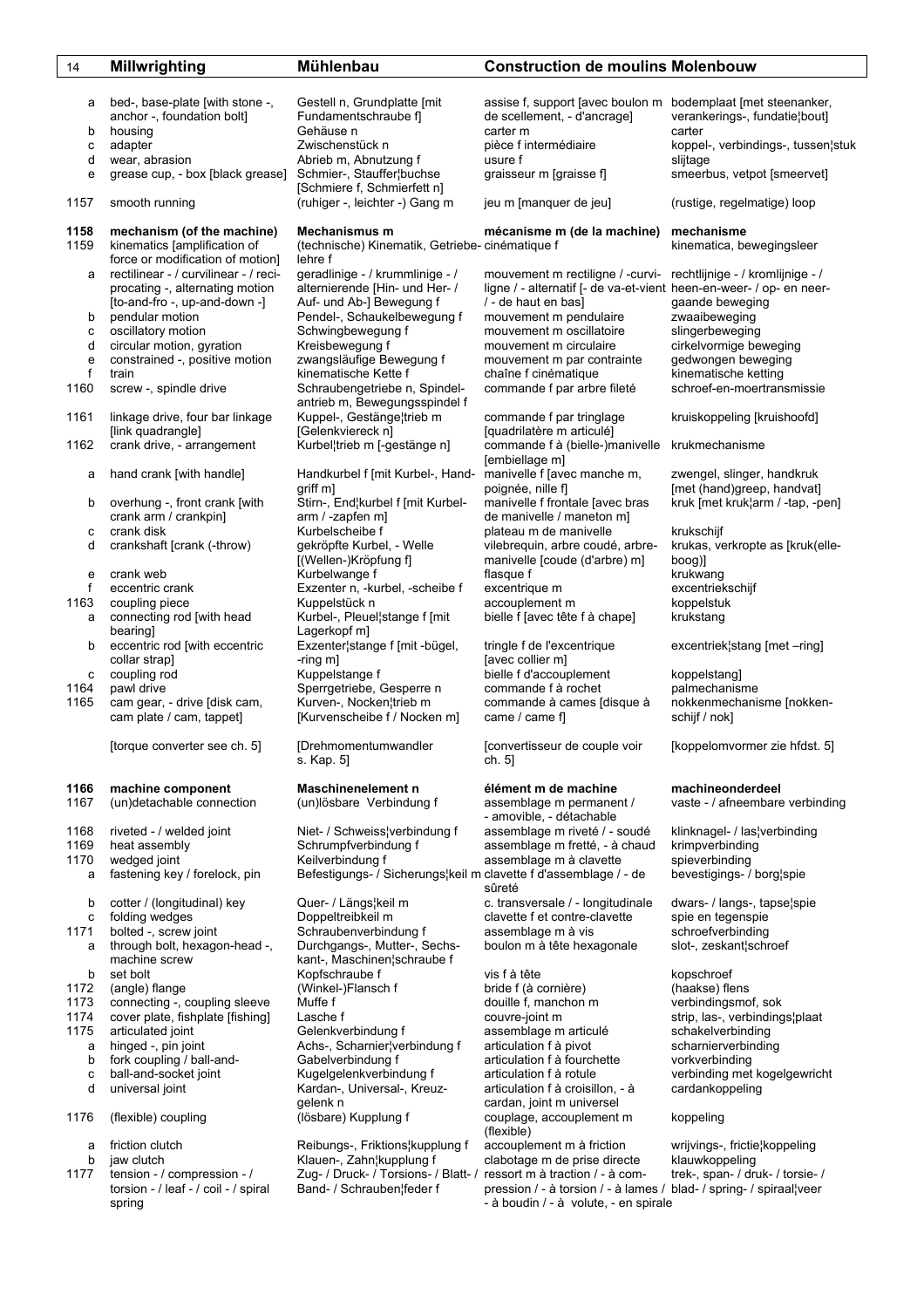| 15                  | <b>Millwrighting</b>                                                                                        | <b>Mühlenbau</b>                                                                                | <b>Construction de moulins Molenbouw</b>                                                                                                            |                                                                                                        |
|---------------------|-------------------------------------------------------------------------------------------------------------|-------------------------------------------------------------------------------------------------|-----------------------------------------------------------------------------------------------------------------------------------------------------|--------------------------------------------------------------------------------------------------------|
| 1178<br>a<br>b<br>c | wheel / small wheel<br>solid wheel [with solid centre]<br>fly-wheel<br>roll / carrying roll, caster, castor | Rad / Rädchen n<br>Voll-, Scheiben¦rad n<br>Schwungrad n<br>Rolle / Laufrolle f [mit Rollen-    | roue / petite roue f<br>roue f pleine<br>volant m (d'inertie)<br>rouleau / galet m [avec chape f                                                    | wiel / wieltje<br>massief -, schijf-, plaat¦wiel<br>vliegwiel<br>rolwiel(tje) / looprol [met rollen-   |
| 1179<br>a<br>b<br>c | with roller chuck]<br>lever<br>bent lever, bellcrank<br>balance beam<br>rocker lever                        | futter n]<br>Hebel m<br>Knie-, Winkel¦hebel m<br>Schwingbaum m<br>Schwinghebel m                | de galets]<br>levier m [petit: manette f]<br>levier m coudé, - de renvoi<br>balancier m<br>va-et-vient m                                            | stoel]<br>hefboom<br>kniehefboom, tuimelaar<br>tuimelaar, draaibare balk<br>schommelhefboom, tuimelaar |
|                     | [shaft and bearing see ch. 5]                                                                               | [Welle und Lager s. Kapitel 5]                                                                  | [arbre et palier voir ch. 5]                                                                                                                        | [as en lager zie hfdst. 5]                                                                             |
| 1180<br>1181        | gadget, contrivance<br>top(ping) / disengaging device                                                       | Vorrichtung f<br>Abstell- / Ausrück¦vorrichtung f                                               | dispositif, mécanisme m<br>dispositif m d'arrêt / - de<br>débrayage                                                                                 | toestel, inrichting, installatie<br>afzet-, uitschakel¦inrichting                                      |
| a                   | control lever, handle [starting - /<br>release - / change lever]                                            | Bedienungs¦hebel, -griff [Ein- /<br>Aus- / Um¦schalthebel m]                                    | levier m de commande, manette f bedienings¦hefboom, -handel<br>[- de mise en marche / - d'arrêt / [schakelhefboom, omzethandel]<br>- de changement] |                                                                                                        |
| b<br>с              | handwheel<br>disengaging -, clutch lever<br>[disconnecting clutch]                                          | Handrad n<br>Ausrück¦hebel m [-kupplung f]                                                      | volant m de manoeuvre, - à main handwiel<br>levier m de débrayage m                                                                                 | ontkoppelingshefboom                                                                                   |
| d<br>1182<br>a      | locking-lever, check-lever<br>shut-off device<br>slide -, gate valve, slider                                | Sperrhebel m<br>Absperrorgan n<br>Schieber m                                                    | levier m de verrouillage<br>dispositif m de retenue<br>soupape f à coulisse, - à tiroir                                                             | sluit-, vang-, grendel¦hefboom<br>afsluitvoorziening<br>schuif¦klep, -afsluiter                        |
| b<br>c              | flap, trap<br>valve / stopcock                                                                              | Klappe f<br>Ventil n / Hahn m                                                                   | clapet m<br>valve f / robinet m                                                                                                                     | klep<br>ventiel / kraan                                                                                |
| 1183<br>a           | adjusting -, setting device<br>adjusting arm / adjustment knob                                              | Stell-, Regel¦vorrichtung f<br>Stell¦hebel / -knopf m                                           | dispositif m de contrôle<br>bras de réglage / bouton m de<br>commande                                                                               | regelmechanisme<br>regelhefboom / bedieningsknop                                                       |
| b                   | set-screw, adjusting screw /<br>adjusting key / set collar                                                  | Stell¦schraube f / -keil / -ring m                                                              | vis - / clavette de réglage /<br>bague f d'arrêt                                                                                                    | stel¦schroef / -spie, -wig / -ring                                                                     |
| с                   | adjusting spindle / - rack                                                                                  | Stell¦spindel / -zahnstange f                                                                   | tige - / crémaillère f de réglage                                                                                                                   | regel(schroef)spil / regeltand-<br>stang                                                               |
| d<br>1184           | stop pin<br>ratched device [ratched -, pawl<br>wheel / click, pawl]                                         | Anschlag(stift), -zapfen m<br>Sperrklinkenvorrichtung f<br>[Sperr¦rad n / -klinke f]            | (pion m de) butée f, butoir m<br>dispositif m d'immobilisation<br>[roue f à rochet / cliquet m]                                                     | aanslag¦pen, -stift, -bout<br>palwerk [pal¦rad, -wiel / pal]                                           |
| 1185<br>a           | tensioning device<br>clamp(ing) nut, tensioning screw                                                       | (Nach-)Spannvorrichtung f<br>Spannschraube f                                                    | (dispositif) tendeur m<br>écrou m tendeur, - de tension                                                                                             | (na)spaninrichting, spantoestel<br>spanschroef, aanzetbout                                             |
| 1186<br>a           | small parts<br>bolt, peg, gib [U- / hook - / eye-<br>bolt]                                                  | Kleinteile npl<br>Bolzen [U- / Haken¦bolzen m /<br>Ring-, Augen¦schraube f]<br>Eckversteifung f | petites pièces fpl<br>goujon m, cheville f, boulon m<br>[- en U / - à crochet / - à oeil]                                                           | kleinere onderdelen<br>bout, pen, pin [U- / haak- /<br>oog¦bout]<br>okselstuk, hoekplaat               |
| b<br>c<br>d         | gusset<br>cleat, holding<br>lug, bracket                                                                    | Halterung f<br>Knagge f                                                                         | gousset m<br>attache f<br>taquet m                                                                                                                  | houder<br>schoor                                                                                       |
| е<br>f              | stirrup<br>clamp, clip, clamping collar                                                                     | Hängeeisen n<br>Schelle f                                                                       | étrier m<br>collier m                                                                                                                               | beugel<br>klem, beugel                                                                                 |
| g<br>h              | bracing<br>angle bracket, -piece, knee                                                                      | Spannriegel m<br>Winkelstütze f                                                                 | bride f<br>équerre f                                                                                                                                | koppelbalk, verbandstaaf<br>hoeksteun                                                                  |
| 1187                | bandage [hoop, ring, brace,<br>collar, ferrule / shrunk ring]                                               | Umreifung f [Band n, Reifen,<br>Ring / Schrumpfring m]                                          | cerclage [cerceau m / frette f]                                                                                                                     | hoepels en banden [hoepel, ring,<br>band / krimpring]                                                  |
| 1188                | hinge [e.g. door furniture, hook-<br>and-eye -, gate hinge]                                                 | Band n [z.B. Tür-]                                                                              | penture [par ex. ferrure de porte,<br>fiche f à gond]                                                                                               | hangwerk [bijv. hang- en sluit-<br>werk, deurbeslag, duimgeheng]                                       |
| 1189                | fitting                                                                                                     | Beschlag m                                                                                      | ferrure f                                                                                                                                           | beslag                                                                                                 |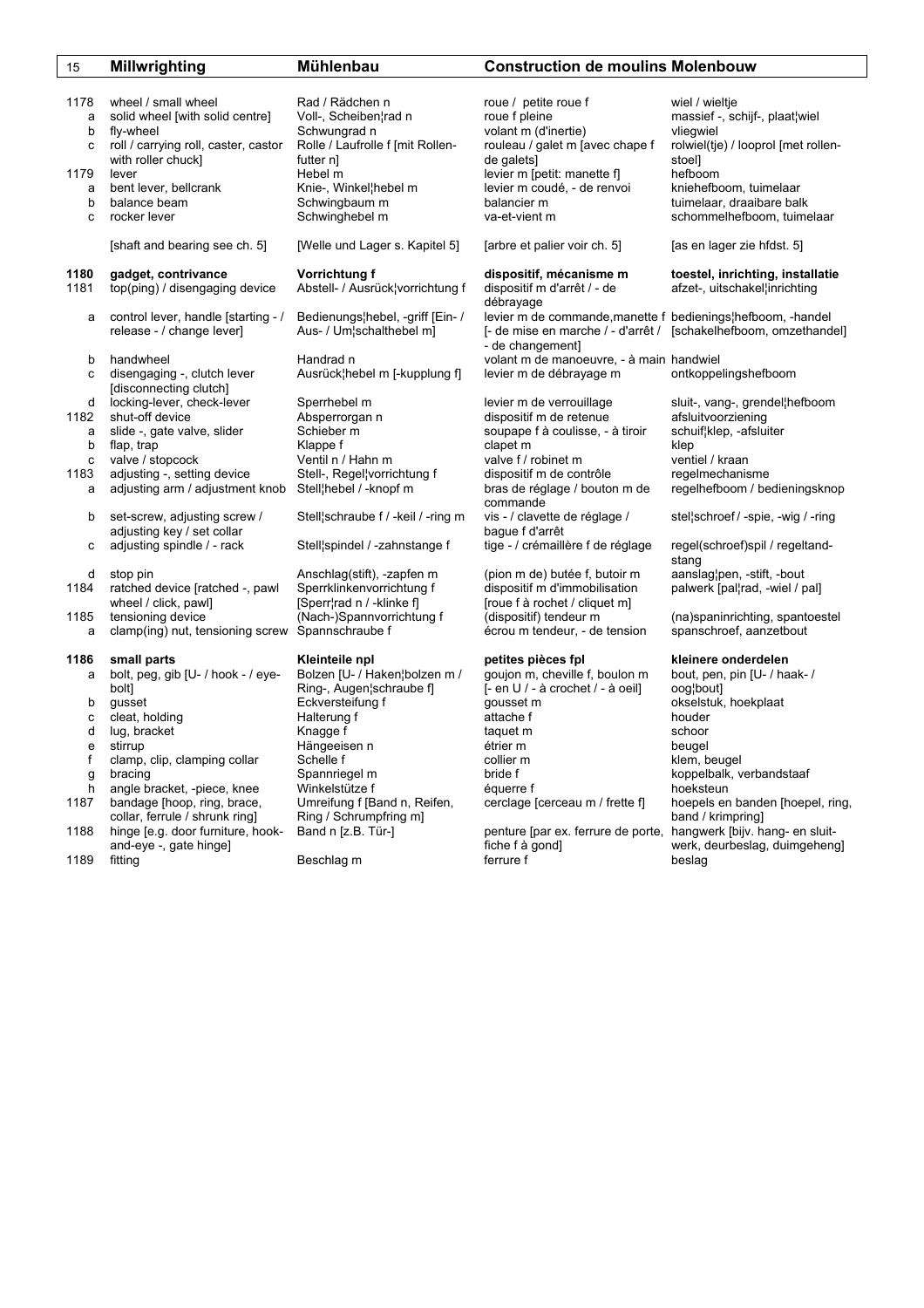| 16           | Watermills                                                               | Wassermühlen                                                       | Moulins à eau                                                                     | Watermolens                                      |
|--------------|--------------------------------------------------------------------------|--------------------------------------------------------------------|-----------------------------------------------------------------------------------|--------------------------------------------------|
| 2.1          | General                                                                  | <b>Allgemeines</b>                                                 | Généralités                                                                       | Algemeen                                         |
| 2001         | use of hydropower                                                        | Wasserkraftnutzung f                                               | exploitation f de l'eau, - de<br>l'énergie hydraulique                            | benutting van waterkracht                        |
| 2002<br>2003 | hydropower plant<br>watermill                                            | Wasserkraftanlage f<br>Wassermühle f                               | installation f hydraulique, - à eau<br>moulin m à eau, - hydraulique              | waterkracht¦installatie, -centrale<br>watermolen |
| 2004         | turbine mill                                                             | Turbinenmühle f                                                    | moulin m à turbine hydraulique                                                    | turbinemolen                                     |
| 2005         | hydraulic engine                                                         | Wasserkraftmaschine f,                                             | moteur m hydraulique                                                              | hydraulische motor                               |
|              |                                                                          | hydraulischer Motor m                                              |                                                                                   |                                                  |
| 2006<br>2007 | hydromechanics<br>hydrostatics / hydrodynamics                           | Hydromechanik f<br>Hydrostatik / Hydrodynamik,<br>Strömungslehre f | mécanique f hydraulique<br>hydrostatique / hydrodynami-<br>que f                  | hydromechanica<br>hydrostatica / hydrodynamica   |
| а            | hydrostatic pressure                                                     | hydrostatischer -, Gewichts-,<br>Wasser¦druck m                    | pression f hydrostatique                                                          | hydrostatische druk                              |
| b            | hydrodynamic pressure                                                    | hydrodynamischer -, Geschwin-<br>digkeits-, Stau¦druck m           | pression f hydrodynamique                                                         | hydrodynamische druk                             |
| с            | Bernoulli's equation, - law,                                             | Gleichung f -, Theorem n von                                       | équation f -, théorème m de                                                       | formule -, theorema van de                       |
|              | theorem of Bernoulli                                                     | Bernoulli                                                          | Bernoulli                                                                         | Bernoulli                                        |
| 2008<br>a    | energy equation<br>total head                                            | Energiegleichung f<br>Energie¦höhe f, -horizont m                  | équation f d'énergie<br>charge f totale                                           | energievergelijking<br>hydraulische potentiaal   |
| b            | elevation head [above datum                                              | Ortshöhe [über Bezugsebene f]                                      | plan m de charge [au-dessus                                                       | plaatshoogte [boven                              |
|              | level]                                                                   |                                                                    | du plan de référence]                                                             | vergelijkingsvlak]                               |
| с            | pressure -, static - / velocity<br>head                                  | Druck- / Geschwindigkeits-<br>höhe f                               | hauteur réprésentative de la<br>pression / - de la vitesse;                       | druk- / snelheids¦hoogte                         |
| d            | total energy -, head line [energy                                        | Energiel¦inie f [-gefälle n,                                       | charge f statique / - dynamique<br>ligne de charge [perte f de                    | energie¦lijn [-gradiënt, -verlies]               |
|              | gradient, - loss]                                                        | -verlust m]                                                        | charge]                                                                           |                                                  |
| е            | hydraulic grade -, pressure -,<br>piezometric line                       | Drucklinie f                                                       | ligne f piézométrique                                                             | druklijn                                         |
| 2009         | flow                                                                     | Strömung f                                                         | écoulement m                                                                      | stroming                                         |
| а            | stream tube                                                              | Stromröhre f                                                       | tube m de courant                                                                 | stroombuis                                       |
| b            | continuity equation, equation -,<br>law of continuity                    | Kontinuitäts¦bedingung,<br>-gleichung f                            | équation f -, principe m de<br>continuité                                         | continuïteitsprincipe                            |
| с            | (mean, average) flow velocity                                            | (mittlere) Strömungs-, Fliess-<br>geschwindigkeit f                | vitesse f (moyenne) d'écoule-<br>ment                                             | (gemiddelde) stroomsnelheid                      |
| 2010         | friction -, head loss, loss of head                                      | Reibungsverlust m [Reibungs-                                       | perte f de charge due à la                                                        | wrijvings¦verlies [-hoogte]                      |
|              | [friction head]                                                          | verlust-, Widerstands¦höhe f]                                      | friction, - par frottement                                                        |                                                  |
| а            | friction factor / coefficient of -,                                      | Reibungs- / Rauhigkeits-                                           | coefficient m de frottement /                                                     | wrijvings- / ruwheids¦coëfficient                |
| b            | relative roughness<br>gradient, slope                                    | koeffizient m<br>Gefälle n                                         | - de rugosité<br>pente f longitudinale                                            | verhang, helling                                 |
| c            | hydraulic radius [cross sectional                                        | Hydraulischer Radius m [benetz- rayon m hydraulique [section f     |                                                                                   | hydraulische radius, - straal                    |
|              | area : wetted perimeter]                                                 | te Fläche : benetzter Umfang]                                      | mouillée : périmètre m mouillé]                                                   | [natte doorsnede : natte omtrek]                 |
| 2011         | discharge [Toricelli's theorem]                                          | Ausfluss m [-gesetz n, Torricelli-                                 | décharge f, écoulement                                                            | uitstroming [wet -, formule van                  |
|              | discharge velocity                                                       | sche Formel fl<br>Aussflussgeschwindigkeit f                       | [théorème m de Torricelli]<br>vitesse f d'écoulement                              | Torricelli]<br>uitstromings-, vloei¦snelheid     |
| а<br>b       | free - / submerged orifice                                               | freie - / unter Spiegel liegende                                   | orifice m libre / - noyé                                                          | mondstuk                                         |
|              |                                                                          | Ausflussöffnung f                                                  |                                                                                   |                                                  |
| c            | coefficient of discharge / - of<br>contraction                           | Ausfluss- / Kontraktions-<br>koeffizient m                         | coefficient m d'écoulement / - de afvoer- / contractielcoefficient<br>contraction |                                                  |
| 2012         | total discharge [continuity                                              | Ausflusswassermenge f [Durch-                                      | débit m [formule f du débit]                                                      | debiet [debietformule]                           |
|              | equation, $Q = Av$ ]                                                     | flussgleichung f]                                                  |                                                                                   |                                                  |
| 2013         | watercourse                                                              | Fliessgewässer n                                                   | cours m d'eau                                                                     | waterloop                                        |
| 2014         | drainage pattern [- density]                                             | Gewässernetz n [Flussdichte f]                                     | réseau m hydrographique                                                           | riviernet [dichtheid van het -]                  |
| a            | hydrographical map                                                       | Gewässerkarte f                                                    | carte f hydrographique                                                            | hydrografische kaart                             |
| b            | mill stream                                                              | (Mühl-)Bach m, Bächlein n                                          | ruisseau, ruisselet m                                                             | (molen)beek<br>bronbeek                          |
| с<br>2015    | spring-fed mill<br>hydrological cycle                                    | Quellspeisung f, -bach m<br>Wasserkreislauf m                      | source f (karstique)<br>cycle m hydrologique, - de l'eau                          | waterkringloop                                   |
| a            | evaporation / precipitation /                                            | Verdunstung f / Niederschlag /                                     | évaporation / précipitation f /                                                   | verdamping / neerslag / afvoer                   |
|              | run-off                                                                  | Abfluss m                                                          | écoulement m                                                                      |                                                  |
| b            | hydrological year                                                        | Wasserjahr n                                                       | année f hydrologique                                                              | afvoerjaar                                       |
| 2016         | catchment area                                                           | Einzugsgebiet n                                                    | bassin m hydrographique                                                           | stroomgebied                                     |
| a<br>b       | watershed<br>specific discharge [m <sup>3</sup> /s per km <sup>2</sup> ] | Wasserscheide f<br>Abfluss-, Wasserspende f,                       | ligne f de partage des eaux<br>débit m spécifique                                 | waterscheiding<br>specifieke afvoer              |
|              |                                                                          | spezifischer Abfluss m                                             |                                                                                   |                                                  |
| 2017         | river, stream [with tributary]                                           | Fluss, Strom [mit Zufluss m]                                       | rivière f, fleuve [avec affluent m]                                               | rivier, stroom [met zijbeek]                     |
| a            | longitudinal stream profile                                              | Gefällsverhältnisse mpl, Längen-                                   | profil en long, - longitudinal                                                    | lengteprofiel [boven- / middel- /                |
|              | [upper- / middle - / lower course]                                       | schnitt [Ober- / Mittel- / Unter-                                  | [cours m supérieur / - moyen /                                                    | beneden¦loop]                                    |
| b            | downstream / upstream                                                    | lauf m]<br>stromabwärts / stromaufwärts                            | - inférieur]<br>en aval / en amont                                                | stroomaf- / stroomop¦waards                      |
| с            | river bed, bed of the channel                                            | Flussbett n                                                        | lit m                                                                             | rivierbed(ding), stroombed                       |
| d            | thalweg, valley line / line of                                           | Talweg / Stromstrich m                                             | t(h)alweg m / ligne f principale                                                  | geul / stroomdraad                               |
|              | maximum flow velocity                                                    |                                                                    | du courant                                                                        |                                                  |
| е            | inside / outside bend                                                    | ein- / ausbuchtendes Ufer n                                        | rive f concave / - convexe                                                        | binnen- / buiten bocht                           |
|              |                                                                          |                                                                    |                                                                                   |                                                  |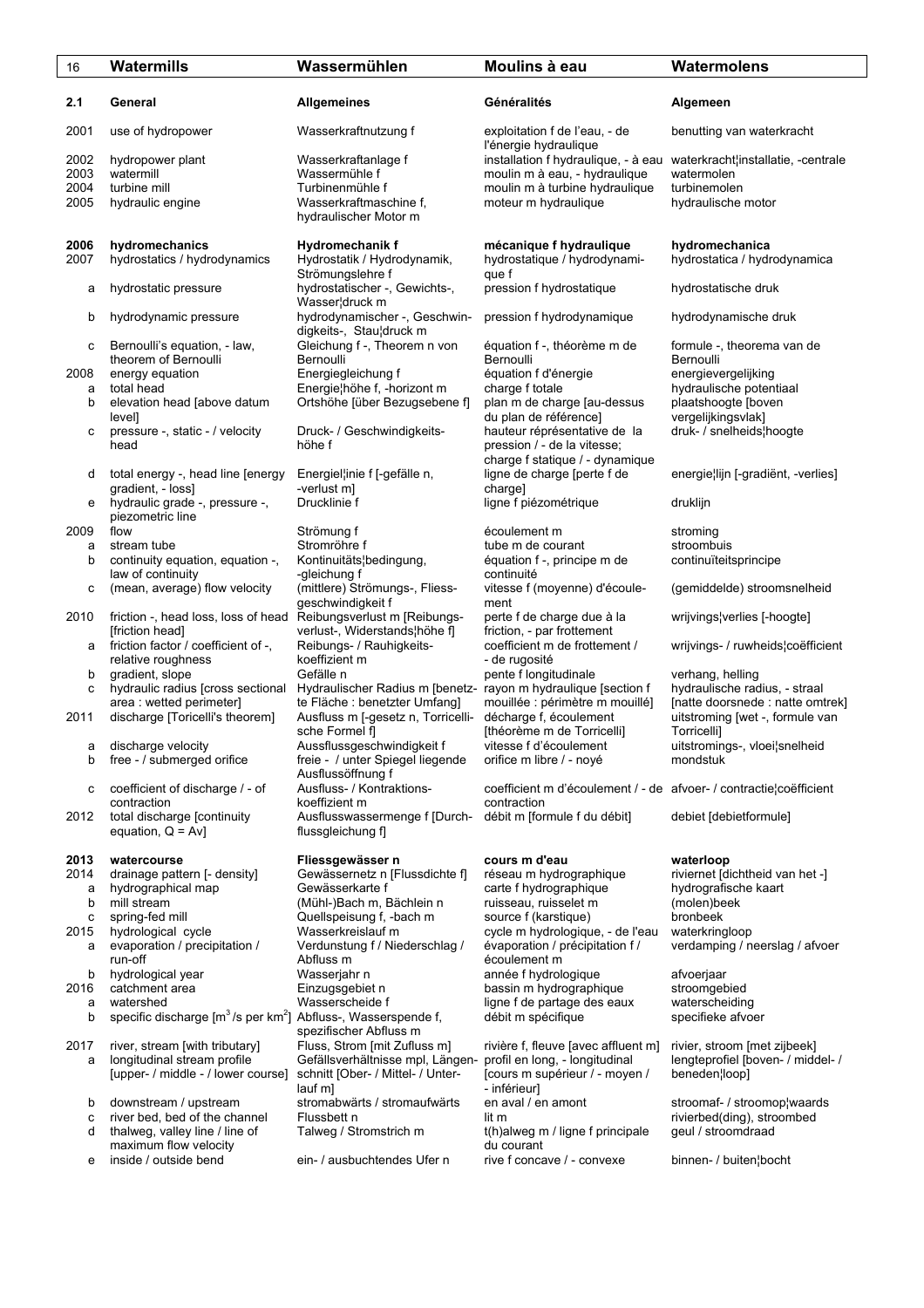| 2018         | available inflow, - energy<br>supply                                                                        | Wasserdargebot n                                                                                                            | apport m en eau, force f<br>motrice disponible                                                                           | (potentieel) debiet                                                                |
|--------------|-------------------------------------------------------------------------------------------------------------|-----------------------------------------------------------------------------------------------------------------------------|--------------------------------------------------------------------------------------------------------------------------|------------------------------------------------------------------------------------|
| 2019         | flow [low - / sufficient - / high - /<br>(ir) regular -]                                                    | Wasserführung f [geringe - /<br>ausreichende - / starke - / (un)-<br>regelmässige -]                                        | débit m [faible - / - suffisant /<br>- abondant / - (ir) régulier]                                                       | debiet [gering, laag / voldoende<br>(groot) / groot / (on) regelmatig<br>debiet]   |
| 2020<br>а    | flow rate [minimum / maximum /<br>average daily flow]<br>stage-discharge -, discharge-                      | Abfluss-, Wasser¦menge f<br>[Mindest- / Höchst- / Tagesmittel-] - moyen journalier]<br>Abflussmengenlinie, Schlüssel-       | débit m [- minimal / - maximal /<br>courbe f d'étalonage, - de                                                           | debiet [minimaal - / maximaal - /<br>gemiddelte dagelijkse afvoer]<br>afvoerkromme |
|              | rating -, rating curve                                                                                      | kurve f                                                                                                                     | tarage, - hauteur-débit                                                                                                  |                                                                                    |
| b<br>с       | water-level<br>hydrograph                                                                                   | Pegelhöhe f, Wasserstand m<br>(Abflussmengen-)Ganglinie f                                                                   | niveau m (d'eau)<br>hydrogramme m, courbe f des<br>débits, - débit-temps                                                 | peilhoogte, waterstand<br>afvoerlijn, hydrograaf                                   |
| d            | flow duration curve                                                                                         | Abflussmengendauerlinie,<br>Dauerkurve f                                                                                    | courbe f des débits classés                                                                                              | debietduurlijn                                                                     |
| 2021         | designed -, rated capacity, de-<br>sign flow, maximum normal flow                                           | Ausbau¦grösse f, -wasser-<br>strom m                                                                                        | débit m équipé, - d'équipement,<br>- maximum normal                                                                      | maximaal normaal debiet,<br>ontwerpcapaciteit                                      |
| а            | available flow                                                                                              | ausnutzbarer Wasserstrom m                                                                                                  | débit m disponible                                                                                                       | beschikbaar debiet                                                                 |
| b<br>c       | excess flow, surplus water<br>water shortage                                                                | Uberschusswasser n<br>Wassermangel m                                                                                        | trop-plein m d'eau<br>manque m d'eau                                                                                     | (water) overschot<br>water¦gebrek, -tekort                                         |
| 2022         | flow -, discharge<br>measurement                                                                            | Hydrometrie, Wasser(strom)-,<br>Abflussmengen¦messung f                                                                     | jaugeage m du -, mesure de<br>débit, hydro-, débimétrie f                                                                | water-, debiet¦meting, hydro-<br>metrie                                            |
| 2023         | gauging, volumetric method of<br>measuring discharge                                                        | Eichung, Behältermessung f                                                                                                  | jaugeage m volumétrique                                                                                                  | inhoudsmeting                                                                      |
| 2024         | weir method                                                                                                 | Überfallmessung f                                                                                                           | jaugeage m à déversoir                                                                                                   | overlaat-, overstroommeting                                                        |
| a            | measuring weir [rectangular<br>notch / Vee-notch -, Thomson<br>weir]                                        | Messüberfall [rechteckiger Über- déversoir m de mesure<br>fall m / Notch-, Thomsonwehr n] [- à échancrure / - triangulaire] |                                                                                                                          | meetstuw [meetoverlaat met<br>contractie / V-vormige meetstuw]                     |
| b            | overfall - / submerged -,                                                                                   | vollkommener / unvollkommener déversoir m dénoyé / - noyé                                                                   |                                                                                                                          | overlaat / - met gestuwde                                                          |
| с            | drowned weir<br>width of the notch, - of the weir                                                           | Überfall m<br>Überfallbreite f                                                                                              | [nappe f libre / - noyée]<br>longueur f du déversoir                                                                     | afvoer<br>overlaatbreedte                                                          |
| d            | head over the weir                                                                                          | Überfall-, Überströmungs¦höhe f charge f sur le déversoir                                                                   |                                                                                                                          | overlaathoggte                                                                     |
| 2025         | propeller gauge                                                                                             | Flügelmessung f                                                                                                             | jaugeage m au moulinet                                                                                                   | vleugelradmeting                                                                   |
| a            | turbine -, current meter                                                                                    | Messflügel, hydrometrischer -,<br>Woltmann-Flügel m                                                                         | moulinet m de Woltmann, - hélic- vleugelrad-, Woltmann¦meter<br>- oïdal, ailettes fpl hydrométriques                     |                                                                                    |
| b            | area of measuring section<br>[at the gauging station]                                                       | Abflussmessquerschnitt m<br>[an der Abflussmessstelle f]                                                                    | profil de jaugeage [à l'emplace-<br>ment m du jaugeage]                                                                  | meetdoorsnede [bij het meet-<br>station]                                           |
| с            | vertical-velocity curve, velocity<br>profile / discharge section area                                       | Geschwindigkeits- / Abfluss-<br>mengenfläche f                                                                              | champ m -, surface f des<br>vitesses / - des débits                                                                      | $-1-$                                                                              |
| 2026         | float method, - gauging                                                                                     | Schwimmermessung f                                                                                                          | jaugeage m à -, méthode f du<br>flotteur                                                                                 | drijvermeting                                                                      |
| a            | float                                                                                                       | Stabschwimmer m                                                                                                             | flotteur m                                                                                                               | drijver, hydrometrische -,<br>Cabeose staaf                                        |
| 2027         | measurement of flow by dis-<br>charge under a sluice                                                        | Messung f mittels Stau-, Spann- jaugeage m à vanne<br>schütze [Grundablass m]                                               |                                                                                                                          | meting door middel van doorlaat-<br>opening                                        |
| 2028         | waterpower, hydraulic power, Wasserkraft f<br>hydropower, 'white coal'                                      | [eine erneuerbare Energie f]                                                                                                | force -, énergie hydraulique,<br>'houille f blanche'                                                                     | waterkracht<br>[een duurzame energiebron]                                          |
| 2029         | [a renewable energy source]<br>energy transformation                                                        | Energieumsatz m                                                                                                             | [une énergie renouvelable]<br>transformation f d'énergie                                                                 | energieomzetting                                                                   |
| 2030         | volumetric flow, quantity [m <sup>3</sup> /s] /<br>throughput [kg/s]                                        | Volumen- / Massen¦durchsatz,<br>-strom m                                                                                    | débit m volumique / - massique                                                                                           | debiet / massiek debiet                                                            |
| 2031         | head (of water), fall                                                                                       | Fallhöhe f                                                                                                                  | (hauteur de) chute, charge f<br>motrice                                                                                  | valhoogte, verval                                                                  |
| а            | gross -, available head<br>[difference of head- and tail-<br>water level]                                   | Nenn(fall)-, Betriebshöhe<br>[Spiegeldifferenz f zwischen<br>Ober- und Unter¦wasser n]                                      | hauteur nominale, (hauteur de)<br>chute brute [différence f entre<br>les niveaux d'eau supérieur et<br>inférieur]        | nominaalhoogte [verschil van het<br>niveau tussen de boven- en<br>benedenloop]     |
| b            | head loss                                                                                                   | Verlusthöhe f                                                                                                               | hauteur équivalente des pertes,<br>perte f de charge                                                                     | verlieshoogte                                                                      |
| с<br>2032    | net -, rated -, effective head<br>potential -, available -, theoretical Ausbauleistung, verfügbare<br>power | Nutz-, Netto(fall)höhe f<br>Leistung f (der Wasserkraft)                                                                    | hauteur utile, chute f nette, - utile nuttige hoogte<br>puissance f disponible (de la<br>force hydraulique, de la chute) | beschikbaar -, theoretisch<br>vermogen (van de waterkracht)                        |
| а            | optimum load [on a water wheel] optimale Last / - Umfangs-                                                  |                                                                                                                             | charge optimale / vitesse f                                                                                              | optimale belasting / - omtrek-                                                     |
| b            | / - velocity [of the water wheel]<br>part-load - / full-load efficiency                                     | geschwindigkeit f<br>Teil- / Voll¦last-Wirkungsgrad m                                                                       | circonférentielle optimale<br>rendement m de charge partielle rendement bij deel- / vol¦last<br>/ pleine                 | snelheid                                                                           |
| 2033<br>2034 | mode of action<br>action by gravity                                                                         | Wirkungsweise f (des Wassers)<br>Gewichts-, Schwerkraftwirkung f                                                            | mode m d'action (de l'eau)<br>action f par gravité                                                                       | werkwijze<br>werking gebaseerd op potentiële<br>energie                            |
| 2035         | action by impact [perpendicular<br>or oblique impact]                                                       | Stosswirkung f [Normalstoss,<br>schiefer Stoss m]                                                                           | action f par impact, choc<br>[impact m normal, - oblique]                                                                | werking gebaseerd op kinetische<br>energie                                         |
| а            | impact loss                                                                                                 | Stossverlust m                                                                                                              | perte f de charge par choc                                                                                               | schokverlies                                                                       |
| 2036<br>2037 | action by gravity and impulse<br>action by impulse [jet deflection]                                         | kombinierte Wirkung f<br>Aktionswirkung [Strahlablenk-                                                                      | action f par impact et gravité<br>action par impulsion [déflexion f                                                      | gecombineerde werking<br>actie [afbuiging van de straal,                           |
| 2038         | reaction [acceleration due to                                                                               | ung, Umlenkung, Schaufelkraft f]<br>Reaktionswirkung f [Beschleu-                                                           | du jet d'eau]<br>réaction [accéleration f par sur-                                                                       | straalafbuiging<br>reactie [versnelling door over-                                 |
|              |                                                                                                             |                                                                                                                             |                                                                                                                          |                                                                                    |

17 **Watermills Wassermühlen Moulins à eau Watermolens**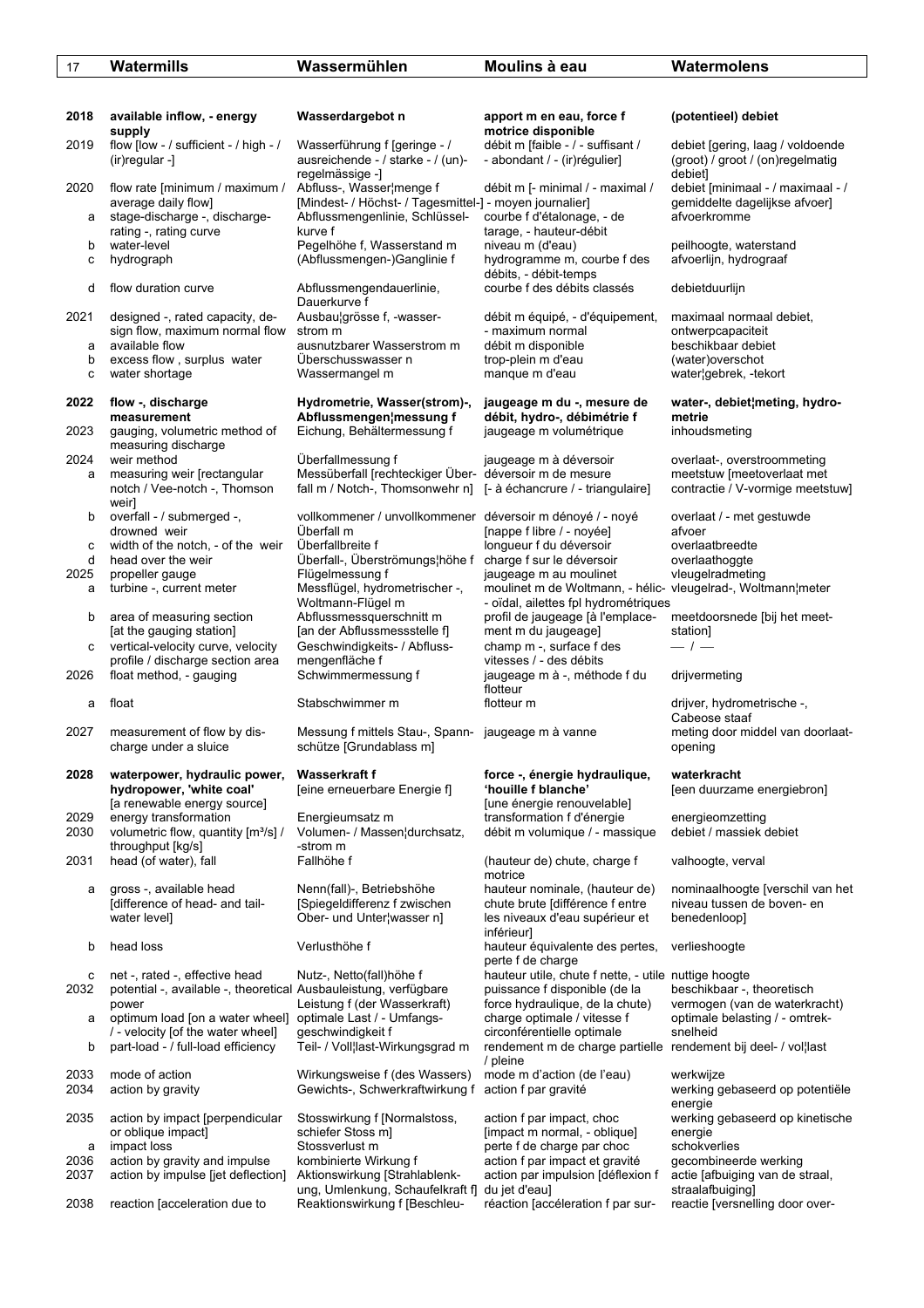| 18           | Watermills                                                                              | Wassermühlen                                                                                       | Moulins à eau                                                                                       | Watermolens                                                 |
|--------------|-----------------------------------------------------------------------------------------|----------------------------------------------------------------------------------------------------|-----------------------------------------------------------------------------------------------------|-------------------------------------------------------------|
|              |                                                                                         |                                                                                                    |                                                                                                     |                                                             |
|              | excess pressure]                                                                        | nigung durch Überdruck]                                                                            | charge]                                                                                             | druk]                                                       |
| 2039         | parallelogram of velocities,                                                            | Ein- / Aus¦trittsdreieck, Ge-                                                                      | triangle m des vitesses à                                                                           | parallelogram van snelheden                                 |
| а            | velocity diagram<br>(absolute / relative) velocity                                      | schwindigkeitsparallelogramm n<br>(absolute / relative) Wasser-                                    | l'entrée / - à la sortie<br>vitesse f (absolue / relative)                                          | (absolute / relatieve) snelheid                             |
| b            | inlet - / outlet - / peripheral                                                         | geschwindigkeit f<br>Eintritts- / Austritts- / Umfang-,                                            | vitesse f d'entrée / - de sortie /                                                                  | inlaat- / uitlaat- / omtrek-                                |
|              | velocity                                                                                | Schaufel¦geschwindigkeit f                                                                         | - d'entraînement                                                                                    | snelheid                                                    |
| с            | tangential -, peripheral<br>component                                                   | Umfangs-, Transport-<br>komponente f                                                               | composante f tangentielle                                                                           | tangentiële component                                       |
| 2040         | angle of inlet / - of outlet                                                            | Ein- / Aus¦trittswinkel m                                                                          | angle m d'entrée / - de sortie                                                                      | in- / uit¦stroomhoek                                        |
| 2041         | flow angle [shockless entry,                                                            | Strömungswinkel m [stossfreier                                                                     | angle m relatif du fluide à                                                                         | stromingshoek [stootvrije in-                               |
|              | vertical outlet]                                                                        | Eintritt, senkrechter Austritt]                                                                    | l'entrée / - à la sortie [entrée<br>sans choc, sortie f verticale]                                  | stroming, vertikale uitstroming]                            |
| 2042         | Euler's turbine equation                                                                | (Turbinen-)Hauptgleichung,<br>Arbeitsgleichung f                                                   | équation f fondamentale des<br>turbo-machines, - d'Euler                                            | vergelijking van Euler                                      |
|              |                                                                                         |                                                                                                    |                                                                                                     |                                                             |
| 2.2          | <b>Watermill types</b>                                                                  | Wassermühlenarten                                                                                  | Types des moulins à eau                                                                             | <b>Typen watermolens</b>                                    |
| 2043         | boat -, floating mill                                                                   | Schiffmühle f                                                                                      | moulin-bateau m, - flottant                                                                         | schipmolen                                                  |
| 2044         | double-hull mill [one wheel]                                                            | zweirümpfige -, Einrad-Schiff-                                                                     | moulin m catamaran, - à deux                                                                        | schipmolen met twee schepen.                                |
| а            | main hull / pontoon                                                                     | mühle f<br>Haus- / Well-, Weitschiff n                                                             | nefs, - à roue unique<br>grande - / petite nef f                                                    | - met een enkel rad<br>het grote - / kleine schip           |
| b            | connecting beam, tie-beam                                                               | Spannbaum m                                                                                        | poutre f de liaison, entrait m                                                                      | trek-, koppelbalk                                           |
| с            | service bridge [with sluice]                                                            | Bedienungssteg m [mit Schütz-                                                                      | passerelle de service [avec                                                                         | loopbrug [met schuif]                                       |
| d            | gangway, -plank                                                                         | brett nl<br>Laufgang m, Gangway f                                                                  | vanne fl<br>passerelle f                                                                            | loopbrug, -plank                                            |
| 2045         | single-hull mill [two wheels]                                                           | einrümpfige -, Radschiffmühle f                                                                    | moulin m monocoque à deux                                                                           | schipmolen met één schip.                                   |
|              |                                                                                         |                                                                                                    | roues                                                                                               | - met twee raderen                                          |
| 2046<br>2047 | twin(-hulled) boat mill<br>boat mill with stern wheel                                   | Doppel-Schiffmühle f<br>Heckrad-Schiffmühle f                                                      | moulins-bateaux mpl jumelés<br>moulin m à queue, - comète                                           | dubbele schipmolen<br>schipmolen met hekrad                 |
| 2048         | mooring                                                                                 | Ankerplatz m                                                                                       | ancrage m                                                                                           | ankerplaats                                                 |
| a            | moorings pl / bow anchor                                                                | Halte-, Verbindungstau n /                                                                         | câble m, amarre f / ancre m de                                                                      | kabel, ankertouw / boeganker,                               |
| b            | mooring posts, dolphin                                                                  | Stromanker m<br>Dalbe f, Dalben m                                                                  | proue<br>duc d'albe m                                                                               | anker aan de voorplecht<br>dukdalf                          |
| c            | berth                                                                                   | Winterstand, Liegeplatz m                                                                          | mouillage m                                                                                         | ligplaats                                                   |
| 2049         | boat mill moored under a bridge<br>arch [bridge mill]                                   | Brückenschiffmühle f                                                                               | moulin-bateau pendant,<br>moulin-pont m                                                             | schipmolen onder een boog-<br>brug                          |
| 2050         | fixed watermills [installation                                                          | landgebundene Wasser-                                                                              | moulins fixes [schémas mpl                                                                          | op het land gebouwde water-                                 |
|              | patterns]                                                                               | mühlen [Anlageformen fpl]                                                                          | de l'installation]                                                                                  | molens [bouwijzen]                                          |
| 2051         | horizontal watermill, watermill                                                         | Horizontalwassermühle, prä-                                                                        | moulin (à eau) à roue horizontale, horizontale watermolen, water-                                   |                                                             |
|              | with horizontal wheel, turbine-<br>mill, Greek -, Norse -, gig mill                     | vitruvische Mühle, Griechische -,<br>Nordische Wassermühle, Stock-, moulin-toupie, moulin m à roue | - prévitruvien, - grec, - nordique,                                                                 | molen met horizontaal rad,<br>Griekse -, Noor(d)se molen    |
|              |                                                                                         | Fussmühle f<br>Wasserhaus n [mit Untergraben- salle basse, chambre f de la                         | à pied                                                                                              |                                                             |
| а            | wheel-house [with tailrace<br>arch]                                                     | bogen m                                                                                            | roue [avec arche -, voûte f d'aval] loopgewelf]                                                     | onderhuis [met benedenwater-                                |
| b            | mill                                                                                    | Mehlhaus n                                                                                         | salle f haute                                                                                       | maalruimte                                                  |
| с            | arrangement in series / - in<br>parallel                                                | Stufen-, Staffel- / Reihen¦aus-<br>bau m                                                           | disposition f en série / - en<br>parrallèle [moulins étagés /                                       | seriegewijze - / parallele rang-<br>schikking               |
|              |                                                                                         |                                                                                                    | - échelonnés]                                                                                       |                                                             |
| 2052         | vertical -, Vitruvian watermill,                                                        | Vertikalwassermühle, Vitruv-                                                                       | moulin (à eau) à roue verticale,                                                                    | watermolen met vertikaal -,                                 |
|              | watermill with vertical wheel                                                           | Mühle, römische Wassermühle,<br>Radmühle f                                                         | moulin m de Vitruve                                                                                 | staand (water)rad                                           |
| а            | internal - / external wheel                                                             | Innen- / Aussen¦rad n                                                                              | roue f intégrée dans le volume du waterrad in - / buiten de molen                                   |                                                             |
| b            | staggered -, offset wheels                                                              | gestaffelte Räder npl                                                                              | moulin, - intérieure / - extérieure<br>roues fpl étagées [décrochement trapsgewijs parallel gerang- |                                                             |
|              |                                                                                         |                                                                                                    | m des arbres]                                                                                       | schikte raderen                                             |
| с<br>2053    | seasonally flooded watermill<br>river mill                                              | überströmbare Wassermühle f<br>Fluss-, Bach¦mühle f                                                | moulin m submersible, - noyé<br>moulin m de rivière, - de                                           | overstroombare watermolen<br>rivier-, beek¦molen            |
|              |                                                                                         |                                                                                                    | ruisseau                                                                                            |                                                             |
| а            | mill with weir                                                                          | reine Flussmühle f                                                                                 | moulin m à barrage, - à digue,<br>- à retenue                                                       | riviermolen                                                 |
| b            | two mills with a common weir                                                            | aufgeteilte Flussmühle f                                                                           | moulins mpl (disposées) en<br>vis-à-vis, - doubles                                                  | dubbele watermolen                                          |
| с            | mill with a sluice weir                                                                 | Schützenwehr-Flussmühle f                                                                          | moulin m à ventelles                                                                                | molen met stuw en schuiven                                  |
| d            | mill built across a stream                                                              | über den Wasserlauf gebaute<br>Mühle f                                                             | moulin m enjambant le cours<br>d'eau, - bâti à cheval                                               | over de beek -, over het<br>water gebouwde molen            |
| 2054         | mill fed by a race                                                                      | Kanal-, Graben¦mühle f                                                                             | moulin m à bief, - à dérivation                                                                     | molen aaan een afgeleide                                    |
|              |                                                                                         |                                                                                                    |                                                                                                     | beek [omleidingskanaalmolen]<br>$-$ [stuwpand $/ -$ / $-$ ] |
| а            | development reach [backwater -/ Ausbaustrecke [Stau- / Um-<br>diversion - / drop reach] | leitungs- / Senk¦strecke f]                                                                        | zone d'aménagement, emprise f<br>de l'usine [remous m / section f                                   |                                                             |
|              |                                                                                         |                                                                                                    | de déviation / - de restitution]                                                                    |                                                             |
| b            | take-off - / return -, discharge<br>point                                               | Entnahme- / Rückgabe¦stelle f                                                                      | point m de prélèvement / - de<br>restitution                                                        | waterafnamepunt /-                                          |
| с            | ox-bow lake [minimum flow]                                                              | Altwasser n, Altwasserarm m                                                                        | bras des eaux perdues, - mort,                                                                      | oude -, afgesneden rivier- of                               |
|              |                                                                                         | [Restwassermenge f]                                                                                | méandre recoupé [débit m                                                                            | beekarm [restwater, overschot]                              |
|              |                                                                                         |                                                                                                    |                                                                                                     |                                                             |
|              |                                                                                         |                                                                                                    |                                                                                                     |                                                             |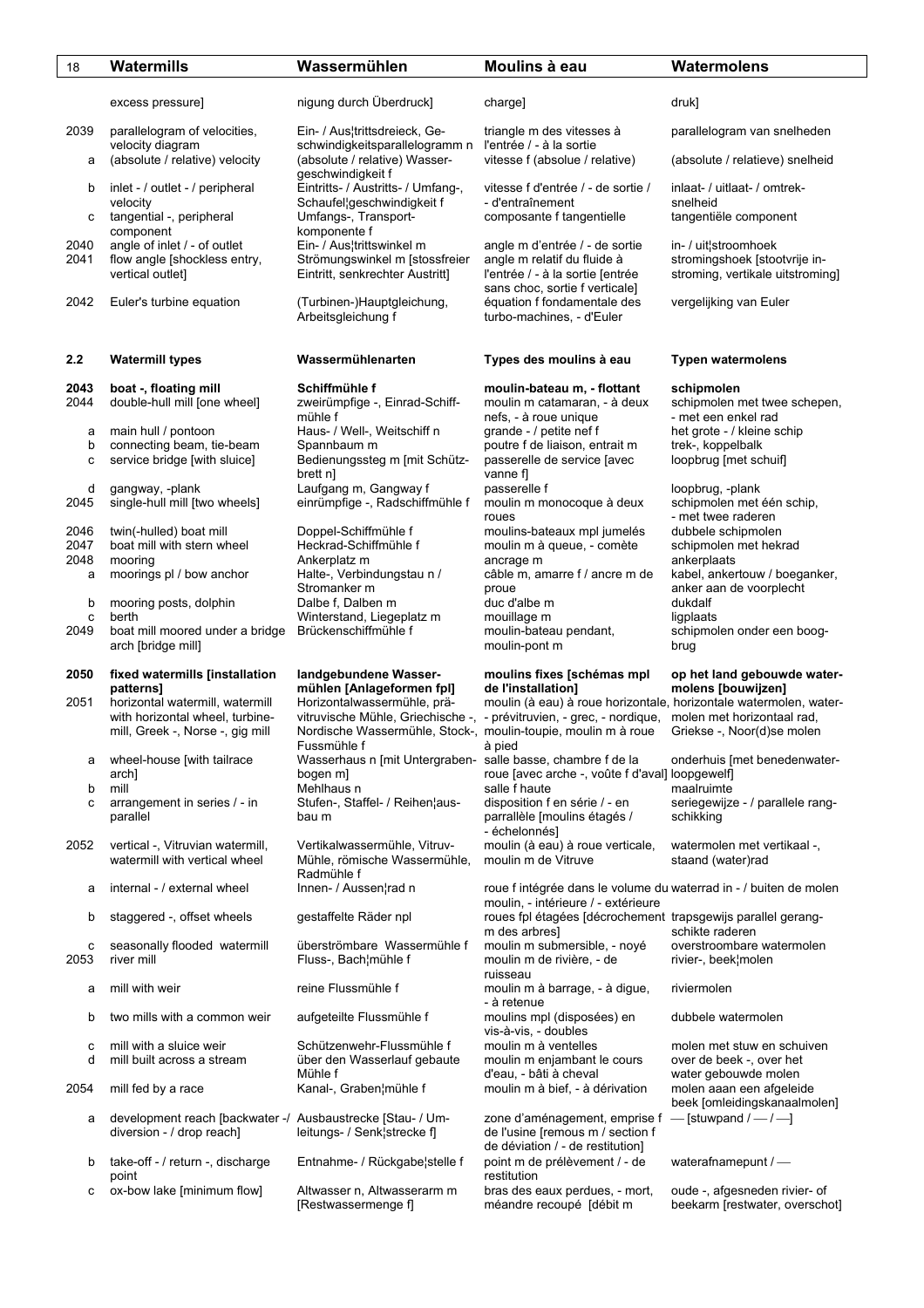| 19     | Watermills                                                    | Wassermühlen                                                    | Moulins à eau                                                                                   | Watermolens                                                        |
|--------|---------------------------------------------------------------|-----------------------------------------------------------------|-------------------------------------------------------------------------------------------------|--------------------------------------------------------------------|
|        |                                                               |                                                                 |                                                                                                 |                                                                    |
|        |                                                               |                                                                 | réservé]                                                                                        |                                                                    |
| d      | eyot, island, islet                                           | Werder m, Wert(h), Wörth n                                      | îlot m                                                                                          | eiland in de rivier                                                |
|        |                                                               |                                                                 |                                                                                                 |                                                                    |
| 2055   | mill with pond<br>reservoir, mill pond                        | Teichmühle f<br>Mühl-, Spann-, Sammel¦teich                     | moulin m à étang<br>étang m (du moulin, - de retenue, stuwbekken, (stuw-, molen-,               | molen met een stuwvijver                                           |
| а      |                                                               | [Bergbau: Kunst-, Hütten¦teich m] - de réserve)                 |                                                                                                 | spaar-, maal-)vijver, weier                                        |
| b      | dam with earth -, rock fill                                   | Stein-, Erd¦damm m                                              | barrage m -, digue f en pierre,                                                                 | stenen dam, gronddam                                               |
|        |                                                               |                                                                 | - en terre                                                                                      |                                                                    |
| с      | revetment, bank consolidation                                 | Uferbefestigung f                                               | consolidation f des rives                                                                       | oeverversteving                                                    |
| d      | (bottom -, low level-, scour -)                               | (Grund-)Ablass m                                                | bonde, vanne f de fond, - de                                                                    | aflaat-, verlaatsluis                                              |
| e      | outlet, bottom -, outlet gate<br>culvert [with plug]          | (Weiher-)Do(h)le f [Kämpfel,                                    | vidange, pertuis m<br>conduit m souterrain [bonde f,                                            | zinker, duiker [met spon]                                          |
|        |                                                               | Plunger m]                                                      | péton, clapet m de vidange]                                                                     |                                                                    |
| f      | drainage / filling (of the mill                               | Ablassen, Abmahlen / Stauen,                                    | décharge, vidange f / refoul-                                                                   | aflaten, aftappen / (op)stuwen,                                    |
|        | pond)                                                         | Schwellen, Sammeln n                                            | ement, remplissage, stockage m vullen (van de molenvijver)                                      |                                                                    |
|        |                                                               |                                                                 | (de l'eau) [vider, débonder /                                                                   |                                                                    |
| g      | cleaning out the mill pond                                    | Teichsäuberung f                                                | remplir l'étang]<br>curage m de l'étang [curer,                                                 | het schoonmaken van de molen-                                      |
|        |                                                               |                                                                 | rigoler l'étang]                                                                                | vijver                                                             |
|        |                                                               |                                                                 |                                                                                                 |                                                                    |
| 2056   | mills with lifting waterwheels                                | Mühlen mit Ausheberädern                                        | moulins mpl à roue relevable                                                                    | molens met ophaalraderen                                           |
| 2057   | 'moulin pendant' [on stone piers                              | Hängemühle f [auf Mauern oder                                   | moulin m pendant [sur piliers de                                                                | molen met hangend waterrad                                         |
| а      | or wooden piles]<br>hanging frame                             | Pfählen1<br>Hängerahmen m                                       | maçonnerie ou pilotis de bois]<br>châssis pendant, - suspendu                                   | [op muren of palen]<br>hangend frame                               |
| b      | lifting bar                                                   | Hubgestänge n                                                   | tirant m de relevée, barre f de                                                                 | vertikale trekbalk                                                 |
|        |                                                               |                                                                 | levage                                                                                          |                                                                    |
| c      | (wooden) screw -, lifting jacks                               | Windwerk n                                                      | vérins mpl de levage                                                                            | stel blokvijzels                                                   |
| d      | sluice gate                                                   | Schütze f                                                       | (pelle de la) vanne f                                                                           | schuif van de watertoevoer                                         |
| 2058   | panstermill [lifting -, suspended<br>waterwheel]              | Panstermühle f [Pansterrad n]                                   | moulin m à roue suspendue                                                                       | - [in hoogte verstelbaar onder-<br>slagrad]                        |
| а      | panster lifting tackle [panstermill                           | Zieh-, Ketten¦pansterwerk                                       | dispositif m de guindage à cadre ophaalraamwerk                                                 |                                                                    |
|        | equipment]                                                    | [Pansterzeug n]                                                 |                                                                                                 |                                                                    |
| b      | lifting bay                                                   | Zieherker m                                                     | protection f du dispositif de                                                                   | afdak over het ophaalraamwerk                                      |
| с      | outer - / inner uprights of the                               | äussere - / innere Gatter-                                      | guindage et de la roue<br>montants mpl extérieurs /                                             | buiten- / binnen¦geleider van het                                  |
|        | lifting bay                                                   | säulen fpl                                                      | intérieurs                                                                                      | ophaalwerk                                                         |
| d      | lifting frame                                                 | Ziehgatter n                                                    | cadre m de guindage                                                                             | ophaalraam                                                         |
| e      | lifting gear / - shaft [with chain]                           | Zieh¦zeug n / -welle f                                          | engrenage - / arbre m de                                                                        | ophaal¦werk / -as [met ophaal-                                     |
| f      |                                                               | [mit Pansterkette f]                                            | guindage [avec chaîine f]                                                                       | ketting]                                                           |
|        | lifting mechanism using levers<br>[lever beam]                | Hänge-, Knie¦pansterwerk n<br>[Hängebaum m]                     | dispositif m de guindage à levier<br>[bras m de levier]                                         | ophaalwerk met hefbomen<br>[hefboom]                               |
| 2059   | mill with end-lifting waterwheel                              | Wipprad-Mühle f                                                 | moulin m à roue basculante                                                                      |                                                                    |
| a      | balance beam                                                  | Steigwerk n, Wippe f                                            | balançoire f                                                                                    | hefboom                                                            |
| b      | swing arm                                                     | Schwingarm <sub>m</sub>                                         | epée f de la balançoire<br>balancier m, bascule f de la                                         | balans                                                             |
| C      | lifting beam [with counter-<br>weight]                        | Hebelbalken, -baum m [mit<br>Gegengewicht n]                    | balançoire [avec contrepoids m]                                                                 | boom [met contragewicht]                                           |
| d      | winch                                                         | Winde f                                                         | treuil m                                                                                        | haspel                                                             |
|        |                                                               |                                                                 |                                                                                                 |                                                                    |
| 2060   | tide mill (with simple / double                               | (einfache / doppelte) Flut-,                                    | moulin m à marée, - maré-                                                                       | (enkele / dubbelwerkende)                                          |
|        | acting operation)<br>tide mill with continuous                | Gezeitenmühle f<br>kontinuierlich arbeitende Gezei-             | moteur (à effet simple / double) getijdemolen<br>moulin m à marée fonctionnant                  | getijdemolen met continubedrijf                                    |
| а      | operation [double-pond mill]                                  | tenmühle [Doppelteichmühle f]                                   | en continu                                                                                      |                                                                    |
| b      | tidal-assisted mill                                           | gezeitenunterstützte Fluss-                                     | moulin m mixte [fonctionnant                                                                    | gecombineerde rivier- en                                           |
|        |                                                               | mühle f                                                         | partiellement sur la marée]                                                                     | getijdemolen                                                       |
| 2061   | wheel house, pit / stone floor<br>[with seaward loading door] | Getriebe- / Mahl¦raum m [mit]<br>seeseitiger Ladepforte f]      | caveau / cours m [avec aire et<br>estrade, porte haute f]                                       | radkelder / steen¦zolder, -vloer<br>[met laaddeur]                 |
| 2062   | tidal bay, - creek, - moat /                                  | Bucht f / Mündungstrichter,                                     | baie f / estuaire m                                                                             | baai / estuarium, wijde rivier-                                    |
|        | estuary                                                       | Astuar m                                                        |                                                                                                 | monding                                                            |
| 2063   | mill dyke, - dam [with causeway]                              | Mühlendamm [mit Dammweg m]                                      | digue, 'chaussee' f, barrage m                                                                  | molen¦dam, -dijk [met pad]                                         |
| а<br>b | pond - / seaward side<br>inlet -, flood - / outlet gate       | Teich- / Meer¦seite f<br>Flut-, Stemm¦tor n / Mühlen-           | côté f bassin / - mer<br>porte à flot, - busquée, vanne                                         | bassin- / zee¦zijde<br>vloed-, sluis¦deur / maalsluis              |
|        | sea hatches pl                                                | schütze f                                                       | entrante / vanne f motrice,                                                                     |                                                                    |
|        |                                                               |                                                                 | - molleresse, - mouleresse                                                                      |                                                                    |
| 2064   | (tidal) pond, pond bay [filling - /                           | Speicherbecken [Füllen / Ent-                                   | étang marin, bassin                                                                             | houwer, potpolder, waterspaar-                                     |
|        | emptying of the pond]                                         | leeren n]                                                       | [remplissage m / vidange f]                                                                     | bekken, spaar¦vijver, -bassin<br>[vol-/ leeg lopen van het bassin] |
| 2065   | tidal power                                                   | Gezeitenenergie f                                               | énergie marémotrice, 'houille f                                                                 | getijdeënergie                                                     |
|        |                                                               |                                                                 | bleue'                                                                                          |                                                                    |
| а      | tides [high - / low tide]                                     | Gezeiten, Tiden fpl [Flut / Ebbe f] marées fpl [marée f haute / |                                                                                                 | getijden, (ge)tij [vloed / eb(be);                                 |
|        |                                                               |                                                                 | - bassel                                                                                        | hoog / laag tij of -water]                                         |
| b<br>с | tidal range<br>tidal current [flood -/ ebb tide]              | Gezeiten-, Tiden¦hub m<br>Gezeiten-, Tiden¦strom [Flut - /      | amplitude f de la marée<br>courant m de marée [marée f                                          | (ge)tijverschil<br>(ge)tijstroom [vloed- / ebb¦stroom;             |
|        |                                                               | Ebb¦strom m]                                                    | montante / - descendante; flux /                                                                | opkomend - / vallend -, afgaand                                    |
|        |                                                               |                                                                 | jusant m]                                                                                       | tij]                                                               |
| с      | turn of the tide ['stand' of the                              |                                                                 | Gezeitenwechsel m [Still-, Stau- changement de marée [étale m/f kentering, keer (van het getij) |                                                                    |
| d      | tide, slack water]<br>tide-table, tidal chart                 | wasser n]<br>Gezeiten¦tafel, -tabelle f                         | (de pleine mer, - de basse mer)]<br>indicateur -, annuaire m des                                | [doodtij]<br>(ge)tijtafel                                          |
|        |                                                               |                                                                 | marées                                                                                          |                                                                    |
|        |                                                               |                                                                 |                                                                                                 |                                                                    |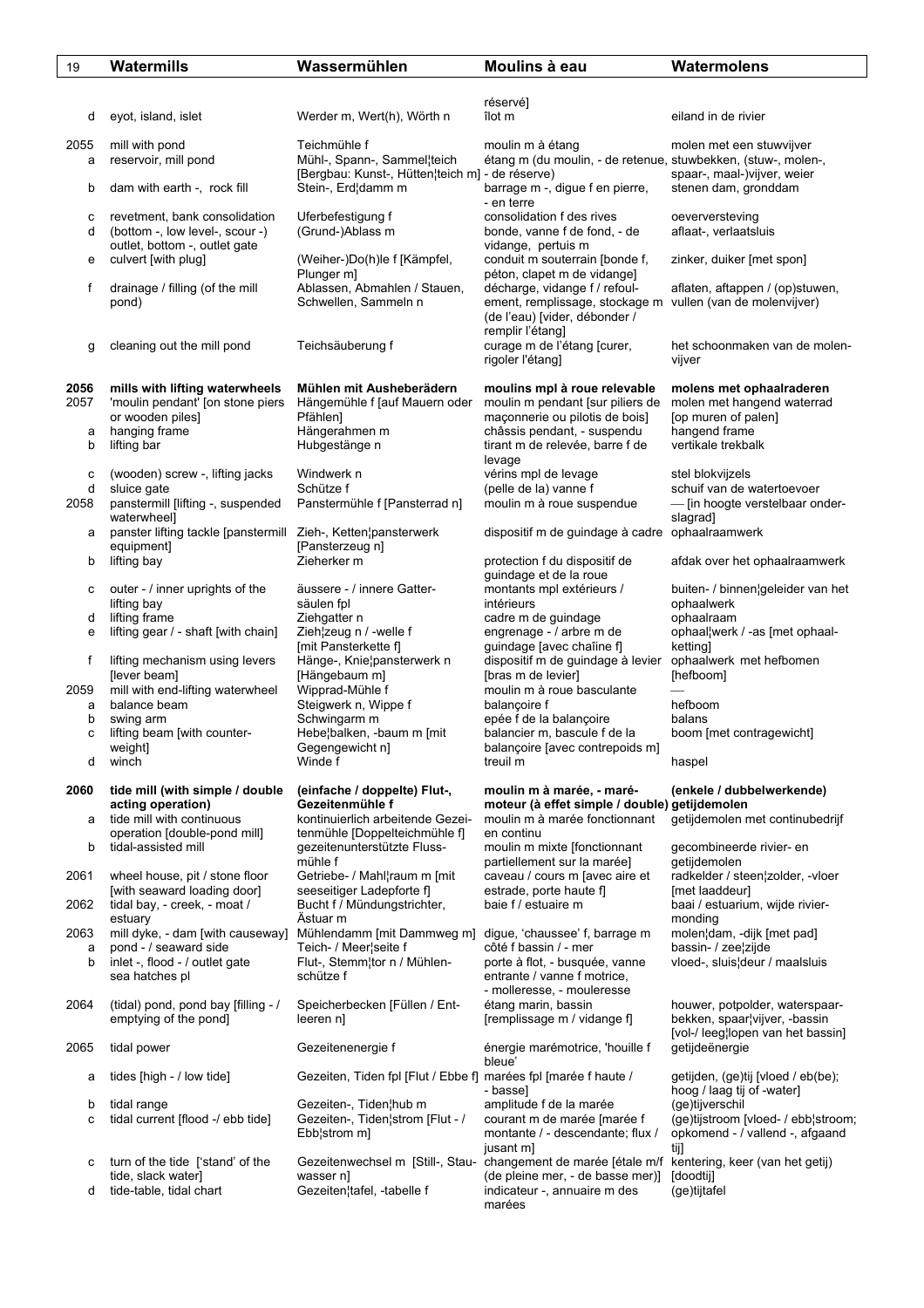| 20                   | Watermills                                                                                            | Wassermühlen                                                                                                       | Moulins à eau                                                                                 | Watermolens                                                                                      |
|----------------------|-------------------------------------------------------------------------------------------------------|--------------------------------------------------------------------------------------------------------------------|-----------------------------------------------------------------------------------------------|--------------------------------------------------------------------------------------------------|
| 2.3                  | <b>Water control structures</b>                                                                       | <b>Wasserbauliche Anlagen</b>                                                                                      | <b>Structures hydrauliques</b>                                                                | Waterbouwkundige structuur                                                                       |
| 2066                 | work on the water course<br>[channelization of the stream to                                          | Flussausbau m [Ausbau-<br>arbeiten fpl, äusseres Mühl-                                                             | aménagement m de la rivière<br>[travaux mpl d'aménagement]                                    | waterbouwkundige aanpassingen<br>aan de rivier [grond-, buiten¦werk]                             |
| 2067<br>2068         | feed the mill race]<br>barrage, dam<br>stored water [to dam up,                                       | werk nl<br>Stau¦anlage f, -bauwerk n<br>Aufstau m [Aufstauung f]                                                   | ouvrage de retenue, barrage m<br>retenue f [refoulement_m]                                    | stuw(werk), waterkering<br>(op)stuwing [(op)stuwen]                                              |
| 2069                 | damming, backing up, storage]<br>reservoir                                                            | Staubecken n                                                                                                       | (bassin m de) retenue f, réserve                                                              | stuw-, spaar¦bekken                                                                              |
| а                    | storage capacity                                                                                      | Staukapazität f                                                                                                    | (d'eau), 'grenier m d'eau'<br>capacité f utile (- de l'étang,<br>- de la retenue)             | stuwcapaciteit, capaciteit van<br>het spaarbekken                                                |
| b                    | (maximum) water level                                                                                 | (zulässige) Stauhöhe f                                                                                             | niveau (légal) de la retenue,<br>- autorisé de la prise d'eau                                 | maximaal toelaatbare stuwhoogte                                                                  |
| с                    | depth gauge                                                                                           | Eich-, Wehr-, Mahl¦pfahl m                                                                                         | jauge]                                                                                        | (pieu de) repère [avec clou m de hoogte-, peil-, pegelmerk, pegel,<br>peilschaal [met peilnagel] |
| d<br>2070            | reservoir level<br>length of stored water                                                             | Stauwasserspiegel m<br>Stauweite f                                                                                 | niveau m du plan d'eau<br>amplitude -, étendue f de<br>retenue, - du remous                   | waterpeil (in het spaarbekken)<br>stuwlengte                                                     |
| 2071                 | backwater curve                                                                                       | Stau¦linie, -kurve f                                                                                               | ligne -, courbe f de retenue, - du stuwllijn, -kromme<br>remous                               |                                                                                                  |
| 2072<br>2073<br>2074 | control of the reservoir level<br>deposition of silt<br>water seepage, percolation /<br>water leakage | Stauregelung f<br>Geschiebeablagerung f<br>Umläufigkeit / Unterläufigkeit,<br>Sickerung f                          | réglage m de la décharge<br>dépôt m de sédiments<br>infiltration / percolation f              | stuwregime<br>slibafzetting<br>zijdelingse kwel, zijloopsheid /<br>kwel, onderloopsheid          |
| 2075<br>2076         | weir<br>transverse - / oblique - / side<br>weir                                                       | Wehr n<br>gerades - / schiefes Wehr /<br>Streichwehr n                                                             | barrage m à déversoir<br>barrage m à déversoir droit /<br>- oblique / - latéral, longitudinal | stuwdam<br>rechte - / scheve stuw / kartel                                                       |
| a                    | upstream - / downstream face                                                                          | Vor- / Abschuss¦decke f                                                                                            | parement m amont / aval                                                                       | boven- / beneden¦stroomse<br>bekleding                                                           |
| b<br>c               | (weir) crest [with caplog]<br>apron / stilling basin                                                  | Wehrsattel m, Krone f<br>Sturzbett / Tosbecken n                                                                   | crête f<br>radier / bassin m d'amortisse-<br>ment, - de repos, - de dissipation               | kruin<br>stortbed / woel; kelder, -bak, -kom                                                     |
| d<br>2077            | abutment sidewall / wing wall<br>fixed(-crest) -, uncontrolled weir, festes Wehr n<br>diversion dam   | (Wehr-)Wange f / Flügel m                                                                                          | bajoyer m / aile f<br>déversoir -, barrage m fixe                                             | zijmuur / vleugelwand<br>over¦laat, -loop, (vaste) stuw,<br>keerdam                              |
| a                    | low -, overflow - / drowned weir                                                                      | Überfall- / Grund¦wehr n                                                                                           | déversoir m dénoyé / - noyé;<br>- à nappe libre / - noyée                                     | overlaat / - met gestuwde afvoer                                                                 |
| b                    | weir with sloping downstream<br>profile / free overfall -, straight<br>drop - / stepped weir          | Schuss- / Sturz- / Stufen-,<br>Kaskaden¦wehr n                                                                     | déversoir m à plan incliné / - en<br>chute libre / - en gradins                               | hellende stuw / stuw met vrije val<br>/ getrapte stuw                                            |
| 2078<br>2079         | pile weir, - dam<br>solid weir [concrete -, stone -,<br>masonry weir]                                 | hölzernes Spundwandwehr n<br>massives Wehr [Beton-, Stein-<br>wehr nl                                              | barrage m en palplanches<br>barrage m solide [- en béton,<br>- en maçonnerie]                 | damwandstuw<br>betonnen -, stenen stuw                                                           |
| 2080<br>2081         | timber dam<br>coffer -, composite dam, rubble                                                         | hölzernes Wehr n<br>Blockbau-, Steinfüll¦damm m,                                                                   | barrage m en bois<br>barrage m en enrochement(s),                                             | houten stuw<br>dam opgebouw uit (steen)-                                                         |
| 2082                 | and timber dam<br>weir combined with a bridge                                                         | Steinkiste f<br>Brückenwehr n                                                                                      | - en gabions<br>pont-digue, pont-barrage m                                                    | koffers<br>stuwbrug                                                                              |
| 2083                 | wooden weir of the Eytelwein<br>type                                                                  | Eytelweinsches Wehr n                                                                                              | barrage m Eytelwein                                                                           | Eytelwein-stuw                                                                                   |
| a<br>b               | pile [piling]<br>mud -, gate sill                                                                     | Spitz-, Grund¦pfahl [Pfahlrost m]<br>Grundbalken, Holm m, Schwelle f seuil m                                       | pilot [pilotis m]                                                                             | heipaal [heiwerk]<br>kesp, slikhout                                                              |
| с<br>d               | planking<br>main sheet piling                                                                         | Bohlen¦belag m, -bekleidung f<br>Hauptspundwand f                                                                  | planchéiage, platelage m<br>paroi f en palplanches                                            | (planken) vloer, bevloering<br>hoofddamwand                                                      |
| e<br>f               | sill<br>abutment sidewall                                                                             | Fachbaum m<br>Seitenwand, Wange f                                                                                  | seuil m<br>bajoyer, mur m de culée                                                            | zuil, kloosterhout<br>zijmuur, vleugel                                                           |
| 2084                 | fixed weir with flashboard                                                                            | festes Wehr n mit beweglichem<br>Aufsatz m                                                                         | barrage m à (re)hausses fpl                                                                   | stuw met schot¦plank, -balk                                                                      |
| 2085                 | fixed weir with spillway, - with<br>emergency gate, compound<br>weir                                  | festes Wehr n mit Zwischen-<br>satz m, - mit Frei-, Flut¦schleuse, - à vanne f de grue, déversoir m<br>Freiarche f | barrage m à passe de chasse,<br>composite                                                     | stuw met lossuis                                                                                 |
| a<br>b               | pier<br>fish ladder, - pass                                                                           | Wehr-, Trennungs¦pfeiler m<br>Fisch¦treppe, -leiter f, -pass m                                                     | piédroit, pied-droit m<br>échelle -, passe f à poissons                                       | peiler<br>vistrap                                                                                |
| с                    | raft channel, - passage                                                                               | Flossgasse f                                                                                                       | pertuis m (à radeaux)                                                                         | doorvlotbare opening                                                                             |
| 2086<br>a            | movable -, controlled weir<br>service bridge                                                          | bewegliches Wehr n<br>Laufbrücke f, Bedienungssteg m                                                               | barrage m mobile<br>passerelle f (d'entretien), pont m stuw-, molen-, loop-)brug(je)          | beweegbare stuw                                                                                  |
| b                    | sluice -, stanch weir                                                                                 | Schleusen-, Schützen-, Aufzieh-<br>wehr n                                                                          | barrage-vannes, déversoir à<br>vannes levantes                                                | sluiswerk                                                                                        |
| с<br>d               | weir opening, passage<br>sill                                                                         | Wehröffnung f<br>Wehrschwelle f                                                                                    | pertuis m<br>seuil m                                                                          | stuw-, doorstroom¦opening<br>dorpel, drempel                                                     |
| e                    | weir gate                                                                                             | Wehr¦verschluss m, -schütze f                                                                                      | vanne f                                                                                       | stuwsluis                                                                                        |
| f                    | scouring sluice                                                                                       | Grund-, Geschiebe¦ablass m                                                                                         | pertuis m de fond, - de chasse,<br>vanne f de fond                                            | spui-, los¦sluis                                                                                 |
| 2087<br>2088         | needle weir, - dam<br>stoplog weir                                                                    | Nadelwehr n<br>Dammbalkenwehr n                                                                                    | barrage m à aiguilles<br>déversoir m en batardeaux                                            | naaldstuw<br>schotbalkenstuw                                                                     |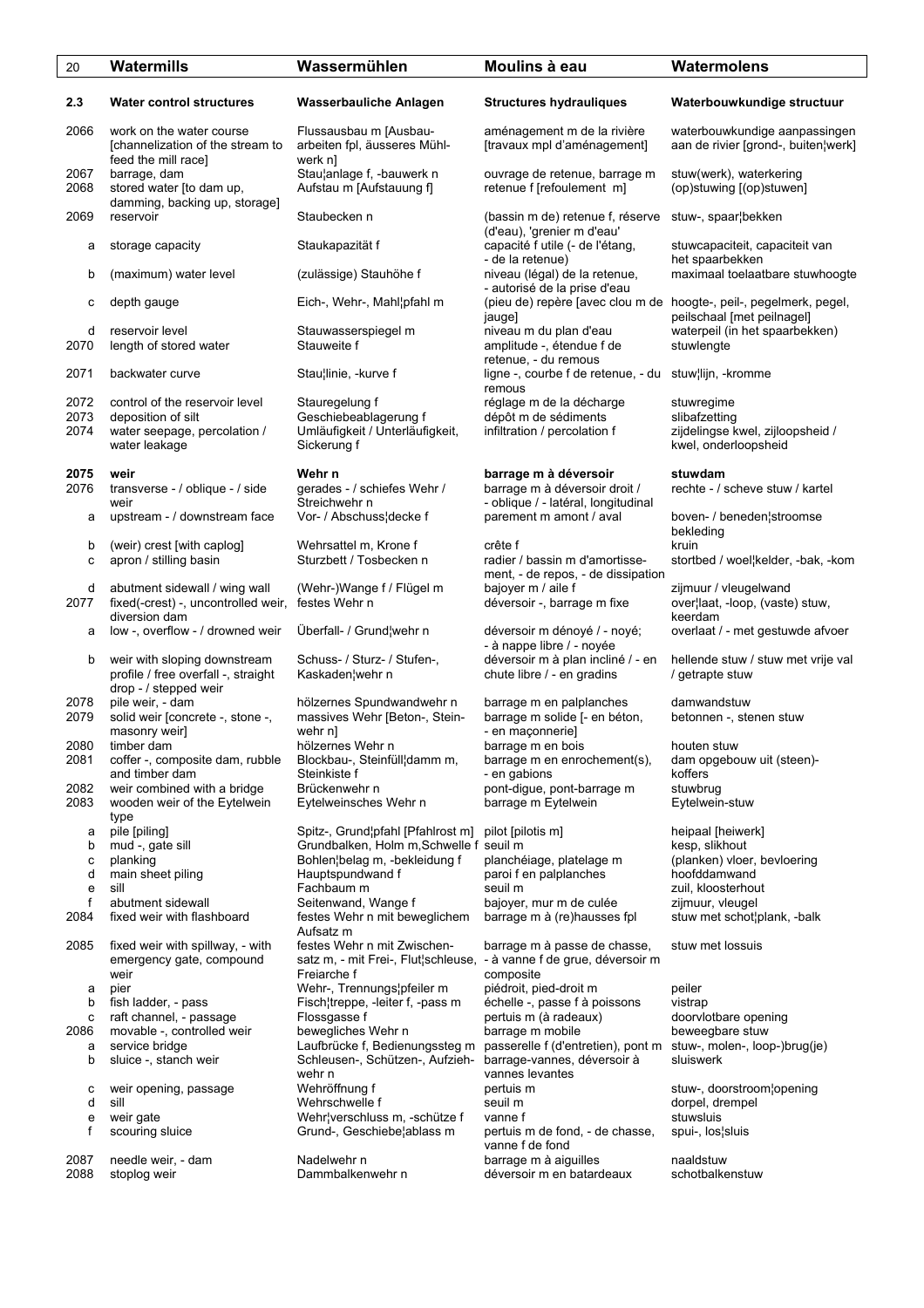| 21           | Watermills                                  | Wassermühlen                                                  | Moulins à eau                                                                                | Watermolens                                                |
|--------------|---------------------------------------------|---------------------------------------------------------------|----------------------------------------------------------------------------------------------|------------------------------------------------------------|
|              |                                             |                                                               |                                                                                              |                                                            |
| 2089         | water conduit                               | Wasserzuführung f                                             | amenée f d'eau                                                                               | watertoevoer                                               |
| a            | intake, inlet                               | Wasserfassung f                                               | prise d'eau, dérivation f                                                                    | waterinlaat                                                |
| b            | mill race, watercourse                      | Triebwasserleitung f                                          | chenal m du moulin                                                                           | toevoerkanaal                                              |
| 2090         | grating, debris grille, weed rack           | Grob-, Eis¦rechen m                                           | râtelier m, grille f à barreaux                                                              | krooshek                                                   |
| a            | floating debris, trash, flotsam             | (Ge-)Schwemmsel n                                             | détritus mpl flottants                                                                       | drijvend afval                                             |
| b            | boom                                        | Schwimmbalken m                                               | barrière f flottante                                                                         | drijvende keerbalk                                         |
| 2091         | inlet sluice, - gate, intake gate           | Haupteinlass-, Graben¦schütze f vanne f d'entrée, - de garde, | - de prise d'eau                                                                             | inlaatsluis                                                |
| 2092         | sand-trap [with flushing-channel,           | Spülanlage f, Entsander, Sand-,                               | dessableur m [avec passe f de                                                                | zandvang [met spui-, los¦sluis]                            |
|              | flushing-outlet]                            | Kies¦fang [mit Spülkanal m]                                   | chassel                                                                                      |                                                            |
| 2093         | power canal, open -, diversion              | Werk-, Freispiegel-, Umleitungs-                              | canal m d'amenée (à ciel ouvert), ombeek, omleidingskanaal,                                  |                                                            |
|              | channel                                     | kanal [Bergbau: Kunstgraben] /                                | - d'alimentation                                                                             | molen¦tak, -beek /                                         |
| 2094         | contour canal                               | Hangkanal m                                                   | canal m d'amenée suivant les                                                                 | kanaal langs de hoogtelijn                                 |
|              |                                             |                                                               | courbes de niveau                                                                            |                                                            |
| 2095<br>2096 | pressure pipe, closed conduit               | Druckleitung f, -rohr n                                       | conduite f forcée                                                                            | druk-, pijpleiding                                         |
| 2097         | inverted siphon<br>aqueduct                 | Aquädukt m/n                                                  | siphon m inversé<br>aqueduc m                                                                | omgekeerd syphon<br>aquaduct                               |
| 2098         | (un)revetted mill race, leat                | (un) befestigter Mühlgraben m                                 | bief (- en terre / - revêtu, - en                                                            | (on)beschoeide molen-, boven-                              |
|              |                                             |                                                               | béton), fossé m (du moulin)                                                                  | beek                                                       |
| а            | head race, forebay [Am]                     | Obergraben, Vorderteich m,                                    | bief amont, eaux d'amont,                                                                    | boven¦loop, -water, -beek, molen-                          |
|              |                                             | Vorarche f                                                    | canal m d'amenée                                                                             | tak                                                        |
| b            | tail race, afterbay [Am]                    | Untergraben, Hinterteich m,                                   | bief aval, eaux d'aval, canal m                                                              | beneden¦loop, -beek, onderbeek                             |
|              | bay [Am]                                    | Hinterarche f                                                 | de fuite                                                                                     |                                                            |
| с            | depth                                       | Wassertiefe f                                                 | profondeur f -, tirant m d'eau                                                               | waterdiepte                                                |
| d            | (channel) freeboard                         | Freibord n, Freibordhöhe f                                    | franc-bord m                                                                                 | vrijbord                                                   |
| е            | bed profile [width at water level /         | Graben-, Kanal¦profil n                                       | profil m en travers [largeur f au                                                            | natte doorsnede [breedte aan de                            |
| f            | - at bottom]<br>permissible -, safe -, non- | [Spiegel- / Sohlenbreite f]<br>Zulaufgeschwindigkeit f        | miroir / - au plafond]<br>vitesse f admissible                                               | oppervlakte / - op de bodem<br>toelaatbare stroomsnelheid  |
|              | eroding velocity                            |                                                               |                                                                                              |                                                            |
| 2099         | overflow, (controlled) spillway             | Entlastungsbauwerk n                                          | ouvrage m de décharge                                                                        | overloop                                                   |
| a            | bypass channel, spillway                    | Ablassgraben, Leerlauf m, Frei-                               | (canal -, bras m de) décharge f,                                                             | ombeek, bijpas                                             |
|              |                                             | gerinne, wüstes Gerinne n                                     | canal m de contournement                                                                     |                                                            |
| b            | overflow                                    | Über¦lauf,-reich m, Streichwehr n déversoir m de sécurité     |                                                                                              | (zijdelingse) over¦loop, -laat                             |
| 2100         | eel trap                                    | Aalreuse f                                                    | nasse à anguilles, pêcherie f,                                                               | paling-, aal¦vang                                          |
|              |                                             |                                                               | garde-pêche m                                                                                |                                                            |
| 2101         | sluices                                     | Grundwerk n                                                   | ventellerie f                                                                                | grond-, sluis¦werk                                         |
| 2102         | apron                                       | Herd m, Vorgesenke n, Mühlen- radier m                        |                                                                                              | ark, dorpel, stort(e)bed, vlotwerk,                        |
|              |                                             | arche f                                                       |                                                                                              | vloer                                                      |
| 2103         | sluice frame                                | Grieswerk n                                                   | ventellerie f, vannage, portique m sluiswerk, verlaat                                        |                                                            |
|              |                                             |                                                               | à ventelles levantes, - à [deux]                                                             |                                                            |
|              |                                             |                                                               | portes [ou vannes]                                                                           |                                                            |
| а            | sill                                        | Fachbaum m                                                    | seuil m (de la vanne)                                                                        | (sluis)drempel                                             |
| b            | sluice post                                 | Gries¦säule f, -ständer m                                     | montant (de la vanne), poteau m, sluis-, schot¦stijl<br>potille, guide f vertical, piédroit, |                                                            |
|              |                                             |                                                               | pied-droit m                                                                                 |                                                            |
| с            | cross-beam                                  | Griesholm, Stirn-, Oberbaum m                                 | traverse f, tablier m                                                                        | borst-, leiboom, sluisbalk                                 |
| 2104         | run-, raceway, wheel race                   | Mahl-, Rad¦gerinne                                            | coursier, noc m                                                                              | maalbeek                                                   |
| 2105         | (trash-)rack, mill-grate, screen            | (Mühl-)Rechen, Krautfang m                                    | râteau m, grille f (de protection)                                                           | krooshek                                                   |
| a            | rack cleaner                                | Rechenreiniger m                                              | dégrilleur m                                                                                 | krooshekreiniger                                           |
| 2106         | (flat) runway                               | Schussbett, Schnurgerinne n                                   | coursier m plan                                                                              | vloetbaan                                                  |
| 2107         | (masonry) breast, apron                     | Kropf m, Kropfgerinne n                                       | coursier circulaire, radier m                                                                | krop                                                       |
| 2108<br>a    | bed (of the runway)<br>break, drop          | Gerinneboden m<br>Absatz, Gerinneabfall m                     | lit -, fond du coursier<br>ressaut m                                                         | bedding, vloer<br>vloerbreuk                               |
| 2109         | wall of the wheel race, side wall           | Wasserbank f                                                  | bajoyer m (en palplanche)                                                                    | geleidewand                                                |
| 2110         | head stock [on head stock]                  | Weidebank f, Gerinneholm m                                    | coussinet exterieur [sur support]                                                            | aslagerstoel                                               |
|              | support]                                    | [auf Archenstielen mpl]                                       |                                                                                              |                                                            |
| 2111         | wall between wheel race and                 | Wassermauer f                                                 | contre-mur, contrefort m de                                                                  | as(lager)muur                                              |
|              | spillway                                    |                                                               | maçonnerie                                                                                   |                                                            |
| 2112         | wheel house                                 | Rad¦stube f, -haus n                                          | chambre f de la roue                                                                         | radkamer                                                   |
| a            | wheel pit                                   | Kett, Schrot n                                                | fossé m du moulin                                                                            | kelder voor het waterrad                                   |
| b            | roof [protecting an external<br>wheel]      | Schutzdach n [gegen Aus-                                      | auvent, appentis m [contre le                                                                | beschermdak, luifel [uitdroging,                           |
| 2113         | water wall [with hole for the               | trocknen n, Vereisung f]<br>radseitige Aussenwand f           | dessèchement ou le givrage]<br>bajoyer [avec oeillard m]                                     | ijsvorming of -aanzetting]<br>waterradgevel (van de molen) |
|              | wheel shaft]                                | [mit Wellbaumloch n]                                          |                                                                                              |                                                            |
|              |                                             |                                                               |                                                                                              |                                                            |
| 2114         | trough, launder, lade, flume                | (Aufschlag-, Zufluss-)Ge-                                     | chéneau, coursier, conduit m,                                                                | molen-, maal goot                                          |
|              |                                             | rinne n, Kännel, Kähner m                                     | conduite, buse, gouttière, auge f,                                                           |                                                            |
|              |                                             |                                                               | chenal m (d'amenée) suspendu                                                                 |                                                            |
| 2115         | trestle                                     | Tragbock m, Pfostenwerk [auf-<br>geständertes Gerinne n]      | tréteau, support m (de pierre,<br>de bois)                                                   | bok                                                        |
| 2116         | pentrough                                   | Staugerinne n                                                 | tête f d'eau                                                                                 | goot met stuw                                              |
| 2117         | penstock, starter box                       | Staukasten, Wasserbehälter m                                  | cabinet m d'eau                                                                              | stuwkast [boven een gesloten                               |
|              |                                             |                                                               |                                                                                              | maalgoot]                                                  |
| 2118         | open slanting [tapering] chute,             | Schuss¦gerinne n, -rinne f                                    | goulotte f, noc, chenal m à                                                                  | open maalgoot                                              |
|              | inclined chute [chute mill]                 |                                                               | écoulement rapide, - incliné                                                                 |                                                            |
| 2119         | spiral-shaped conduit, volute               | Spiraleinlauf m                                               | conduite f en spirale                                                                        | spiraalvormige inlaat                                      |
|              |                                             |                                                               |                                                                                              |                                                            |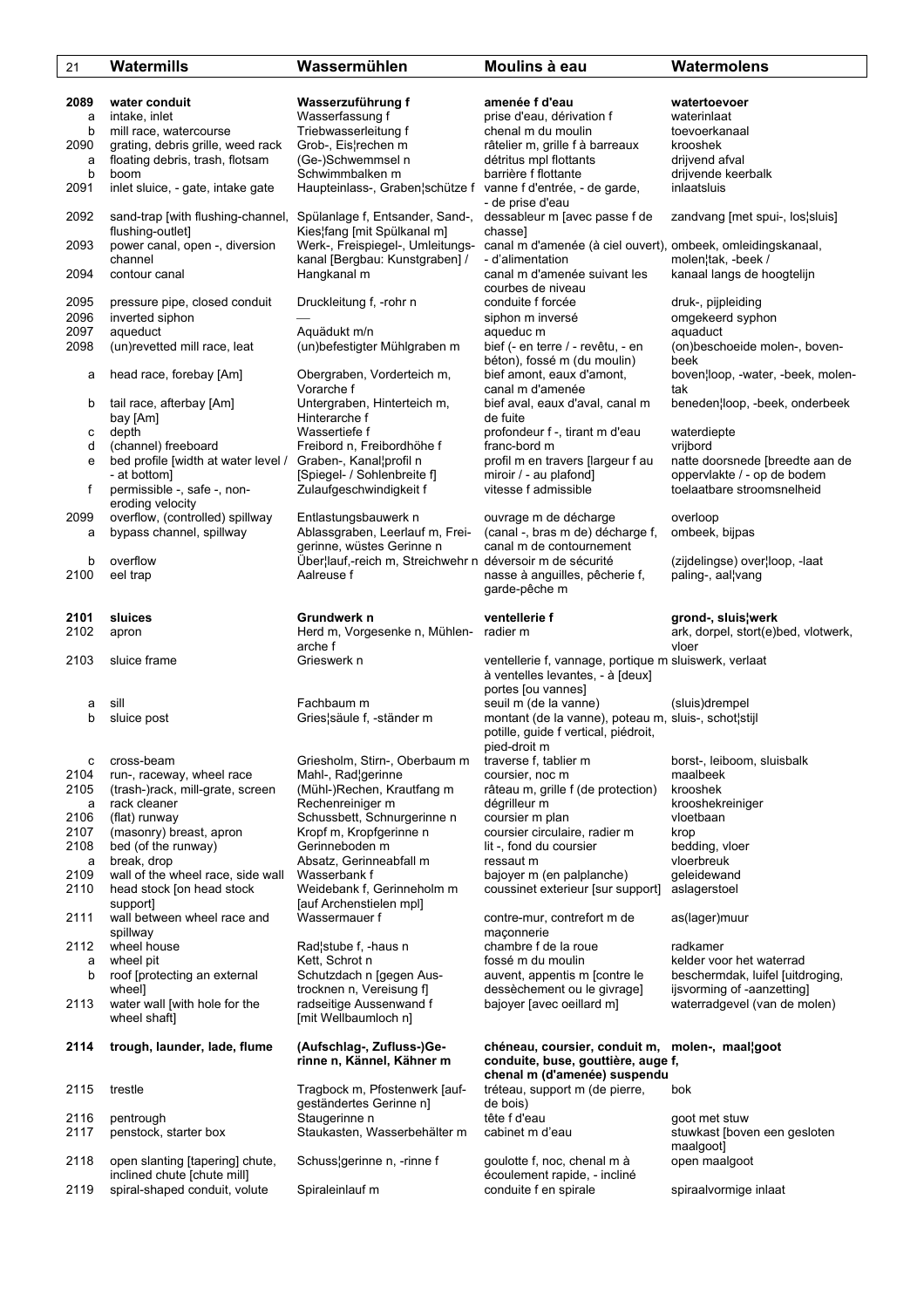| 22           | Watermills                                                      | Wassermühlen                                                                        | Moulins à eau                                                                              | Watermolens                                             |
|--------------|-----------------------------------------------------------------|-------------------------------------------------------------------------------------|--------------------------------------------------------------------------------------------|---------------------------------------------------------|
| 2120         | funnel-intake, bell-mouthed                                     | Trichtereinlauf m, Einlauf-                                                         | trompe (d'entrée), buse f pyrami- tapse gesloten maalgoot                                  |                                                         |
|              | entry                                                           | trompete [mit Tülle f]                                                              | dale, canon [avec boisseau m]                                                              |                                                         |
| 2121         | Aruba penstock, droptower                                       | Druckschacht m [Arubah-                                                             | puits m réservoir [moulin m à                                                              | druktoren [Aruba-molen, molen                           |
| a            | [Aruba-, well -, droptower mill]<br>(replaceable) nozzle        | Mühle fl<br>(auswechselbare) Düse f                                                 | trompel<br>tuyère f (amovible)                                                             | met een druktoren]<br>(verwisselbare) straalpijp, mond- |
|              |                                                                 |                                                                                     |                                                                                            | stuk                                                    |
| 2122         | wheel pit, cylindrical (wheel)<br>chamber [Regolfo -, Basacle   | Radschacht m [Regolfo-,<br>Basacle-Mühle f]                                         | cuve, tonnelle f [moulin m à<br>cuve, - à puits]                                           | radput [Regolfo-molen]<br>[Regolfo-molen]               |
| a            | mill]<br>tapering penstock, - inlet                             | konvergenter Zu-, Einlauf m                                                         | coursier m à parois verticales<br>convergentes                                             | taps toelopende inlaat                                  |
|              |                                                                 |                                                                                     |                                                                                            |                                                         |
| 2.4          | Waterwheels                                                     | Wasserräder                                                                         | Roues à eau                                                                                | Waterraderen                                            |
| 2.4.1        | <b>Waterwheel types</b>                                         | Wasseradtypen                                                                       | Types de roues à eau                                                                       | Typen waterraderen                                      |
| 2123<br>a    | waterwheel<br>pure gravity wheel                                | Wasserrad n<br>Schwerkraft-, Gravitations¦rad n                                     | roue f à eau<br>roue f à eau à poids, - à                                                  | waterrad<br>waterrad werkend op de zwaarte-             |
|              |                                                                 |                                                                                     | pesanteur                                                                                  | kracht                                                  |
| b            | impact wheel                                                    | Stossrad n                                                                          | roue f à eau à choc                                                                        | waterrad werkend op de                                  |
| b<br>2124    | impulse wheel<br>waterwheel with horizontal /                   | Impulsrad n<br>horizontal- / vertikal¦achsiges                                      | roue f à eau à impulsion]<br>roue f à axe horizontal / vertical                            | kinetische energie<br>waterrad met horizontale /        |
|              | vertical shaft [axis of rotation]                               | Wasserrad n [Drehachse f]                                                           | [axe m de rotation]                                                                        | vertikale as [draaiingsas]                              |
| 2125         | clockwise - / anti-clockwise                                    | rechts- / links läufiges Wasser-                                                    | rotation f avant / arrière; tourner                                                        | vooruit / achteruit [draairichting]                     |
|              | waterwheel; running in direction                                | rad n [Drehrichtung f]                                                              | dans le sens des eaux d'amont /                                                            |                                                         |
| 2126         | of the headstream / downstream<br>free hanging - / breast wheel | freihängendes Rad / Kropfrad n                                                      | d'aval [sens m de rotation]<br>roue à suspension libre / - de                              | vrijhangend rad / krop-, kolk¦rad                       |
|              | [arrangement]                                                   | [Anordnung f]                                                                       | côté [disposition f de la roue]                                                            | [positionering van het rad]                             |
| 2127         | wheel with paddles / - with                                     | Schaufel- / Kübel- / Zellen¦rad n                                                   | roue à aubes / - à aubes entre                                                             | schoepen-, schoffel¦rad / rad met                       |
|              | blades between shrouds /                                        | [Bauart f]                                                                          | jantes / - à augets [mode f de                                                             | schoepen tussen velgen /-                               |
|              | bucket wheel [construction]                                     |                                                                                     | construction]                                                                              | [bouwwijze]                                             |
| 2128         | vertical waterwheel                                             | Vertikalwasserrad n                                                                 | roue (hydraulique) verticale                                                               | vertikaal waterrad                                      |
| 2129         | admission [- at  o'clock]                                       | Beaufschlagung f [Eintritts-                                                        | alimentation, admission f                                                                  | admissie [inlaatpunt]                                   |
| 2130         | (gravity-, slow) overshot wheel                                 | punkt m]<br>oberschlächtiges Rad n                                                  | [point m d'admission]<br>roue f en dessus                                                  | bovenslagrad                                            |
| a            | mixed overshot wheel                                            | mischförmiges oberschlächtiges                                                      | roue f en dessus mixte                                                                     | gemengd bovenslagrad                                    |
|              |                                                                 | Rad n                                                                               |                                                                                            |                                                         |
| b<br>2131    | Alpine overshot wheel                                           | alpines oberschlächtiges Rad n<br>rückenschlächtiges Rad n                          | roue f en dessus alpine<br>roue f de poitrine                                              | alpien bovenslagrad                                     |
| 2132         | (pitch-)backshot wheel<br>breastshot wheel                      | Brust-, Kropf¦rad, halb-, mittel-                                                   | roue f de côté, - latérale                                                                 | terugslagrad<br>middenslagrad                           |
|              |                                                                 | schlächtiges Rad n                                                                  |                                                                                            |                                                         |
| 2133         | low-breastshot wheel                                            | tiefschlächtiges Rad n                                                              | roue f de côté basse                                                                       | laag middenslagrad                                      |
| 2134<br>a    | undershot wheel<br>Alpine undershot wheel                       | unterschlächtiges Rad n<br>alpines unterschlächtiges Rad n roue f en dessous alpine | roue f en dessous                                                                          | onderslagrad<br>alpien onderslagrad                     |
| 2135         | composite wheel [over-, back-                                   | Kompositrad n [ober-, rücken-                                                       | roue f composite [- en dessus                                                              | boven- / terug¦slagrad met krop                         |
|              | shot wheel with breast]                                         | schlächtiges Rad mit Kropf                                                          | ou - de poitrine tournant dans                                                             |                                                         |
| 2136         | industrial wheel                                                | industrielles Wasserrad n                                                           | un coursier circulaire]<br>roue f perfectionnée, - améliorée industriël ontworpen waterrad |                                                         |
| a            | Fairbairn ventilated bucket                                     | Fairbairn-Rad mit ventilierten                                                      | roue f de Fairbairn à augets                                                               | Fairbairnrad                                            |
|              | wheel                                                           | Zellen                                                                              | ventilés                                                                                   |                                                         |
| b            | Zuppinger (low-head) wheel                                      | Zuppinger-(Niedergefälle-)rad n                                                     | roue f de Zuppinger                                                                        | Zuppingerrad                                            |
| c            | Millot wheel [internal admission]                               | Millotrad n [Innenbeauf-<br>schlagung fl                                            | roue f de Millot [admission par<br>l'intérieur]                                            | Millotrad [admissie van binnen]                         |
| d            | Poncelet - / Sagebien wheel                                     | Poncelet- / Sagebien¦rad n                                                          | roue f (de) Poncelet / - Sagebien Poncelet- / Sagebien¦rad                                 |                                                         |
| 2137         | flutter-wheel                                                   | Walzen-, Sack¦rad n                                                                 | roue f cylindrique                                                                         | 'flutter wheel'                                         |
| 2138         | stream wheel, current-operated<br>wheel                         | Stromrad, Schiffmühlenrad n                                                         | roue f suspendue des bateaux,<br>- pendante                                                | stroomrad, door de stroom<br>gedreven rad               |
| 2139         | horizontal waterwheel,                                          | Horizontalwasserrad, Kreisel-                                                       | roue (hydraulique) horizontale, horizontaal waterrad                                       |                                                         |
|              | side-shot wheel                                                 | rad, seitenschlächtiges Rad,                                                        | - tangentielle f, rodet m                                                                  |                                                         |
|              |                                                                 | Tangentialrad n                                                                     |                                                                                            |                                                         |
| 2140<br>2141 | open wheel<br>vortex wheel                                      | Strahlrad n<br>Schachtrad n                                                         | roue f volante, rodet m (libre)<br>roue f à cuve, - à tine(tte),                           | open (horizontaal) waterrad<br>wervelrad                |
|              |                                                                 |                                                                                     | - noyée, rouet m horizontal en cuve                                                        |                                                         |
|              |                                                                 |                                                                                     | [moulin m à cuve]                                                                          |                                                         |
| 2142         | tub wheel [tub mill]                                            | Kesselrad n                                                                         | roue f à cuve americaine                                                                   | - [rad in een (houten) ton]                             |
| 2.4.2        | <b>Waterwheel construction</b>                                  | Wasserradbau                                                                        | Construction des roues à eau                                                               | De constructie van water-                               |
|              |                                                                 |                                                                                     |                                                                                            | raderen                                                 |
| 2143         | wheel design                                                    | Bau¦art, -ausführung f                                                              | mode f de construction                                                                     | bouwwijze                                               |
| a            | all-wooden - / all-iron wheel                                   | hölzernes - / eisernes Wasser-                                                      | roue f en bois / - en fer, - metal-                                                        | geheel houten - / ijzeren rad                           |
|              |                                                                 | rad n                                                                               | lique                                                                                      |                                                         |
| b            | hybrid -, composite wheel<br>giant iron (vertical) wheel        | Hybridrad, Holz-Eisenrad n<br>Riesenrad n                                           | roue f hybride, - mixte<br>grande roue f                                                   | gemengd (houten-ijzeren) rad<br>(zeer) groot rad        |
| с            |                                                                 |                                                                                     |                                                                                            |                                                         |
|              |                                                                 |                                                                                     |                                                                                            |                                                         |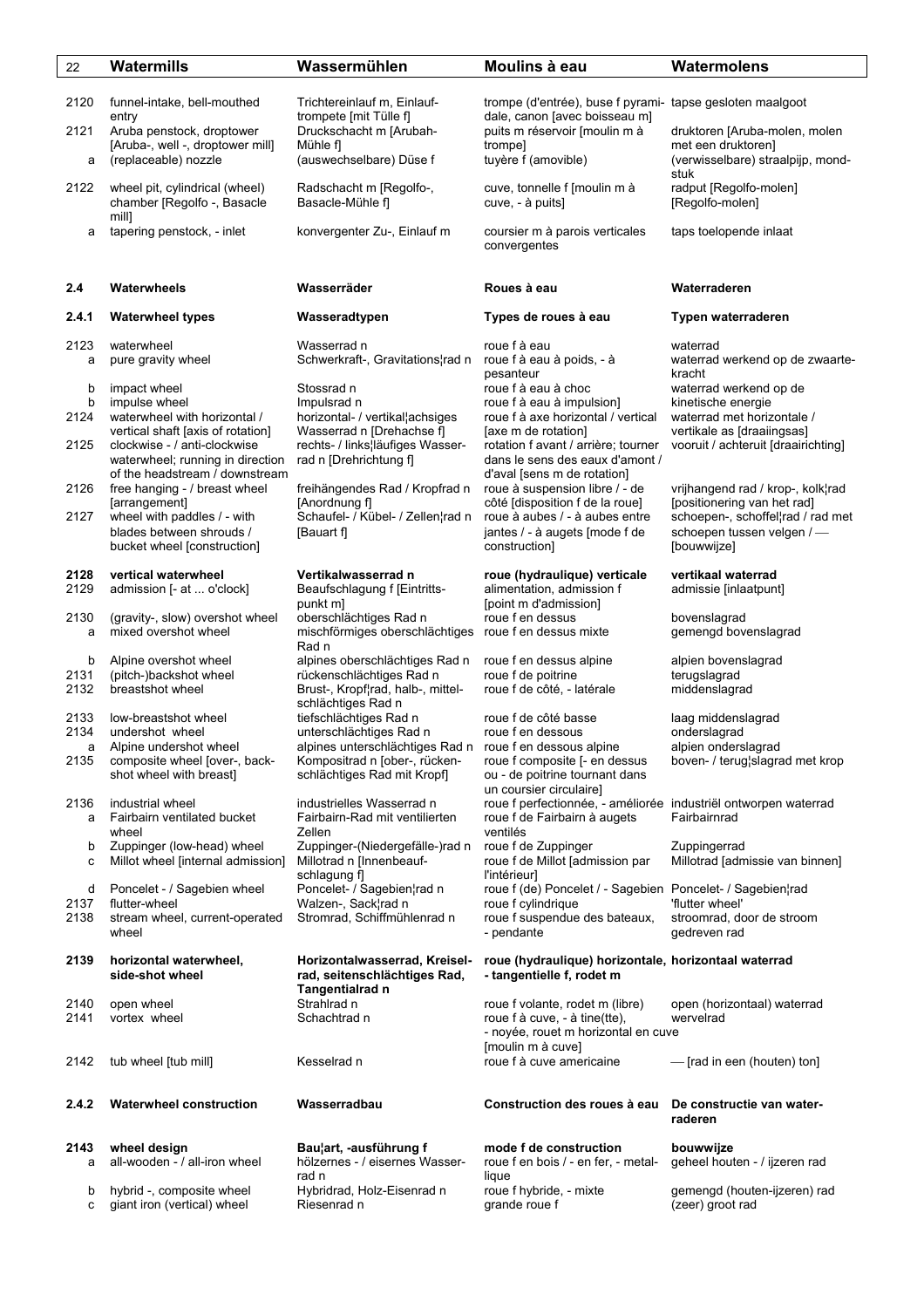| 23           | Watermills                                                      | Wassermühlen                                                                                | Moulins à eau                                                    | Watermolens                                       |
|--------------|-----------------------------------------------------------------|---------------------------------------------------------------------------------------------|------------------------------------------------------------------|---------------------------------------------------|
|              |                                                                 |                                                                                             |                                                                  |                                                   |
| 2144         | wheel with floats                                               | Schaufelrad n                                                                               | roue f à aubes (planes)                                          | schoepen-, schoffelrad                            |
| a            | Venafro wheel                                                   | Venafro-Rad n                                                                               | roue f de Venafro                                                | Venafrorad                                        |
| b            | - [undershot wheel where the                                    | 'heraldisches' Wasserrad n                                                                  | roue f en dessous aux bras                                       | waterrad waar de armen vier                       |
|              | arms form four of the blades]                                   |                                                                                             | servant de pales                                                 | van de schoepen vormen                            |
| с            | shroud-and-float wheel                                          | Staberrad n                                                                                 | roue f à pales entre jantes                                      | rad met schoepen tussen velgen                    |
| d            | start-and-float wheel                                           | Strauberrad n                                                                               | roue f à pales sur jante(s)                                      | rad met schoepen op een velg                      |
|              |                                                                 |                                                                                             |                                                                  | (of dubbele velgen)                               |
| 2145         | paddle wheel with concentric                                    | Eisenringrad n                                                                              | roue f à deux cordons (ou:                                       | waterrad met concentrische                        |
|              | iron rings                                                      |                                                                                             | couronnes) métalliques                                           | ringen als velgen                                 |
| а            | flange                                                          | Gurtung f                                                                                   | consolidation f (entre les                                       | versterking                                       |
|              |                                                                 |                                                                                             | couronnes)                                                       |                                                   |
| b            | gusset plate                                                    | Knotenblech n<br>Winkeleisen n                                                              | gousset m<br>cornière f                                          | draagklamp, schetsplat<br>hoekijzer               |
| с<br>2146    | angle iron<br>bucket wheel                                      | Zellenrad n                                                                                 | roue f à augets                                                  |                                                   |
| а            | bucket wheel with rim                                           | Felgenrad n                                                                                 | roue f à augets à jante unique,                                  | smal bovenslagrad met velg                        |
|              |                                                                 |                                                                                             | - à une seule jante                                              |                                                   |
| b            | wheel with intermediate rim                                     | Rad n mit Mittelkranz                                                                       | roue f (en fer) à triple jante,                                  | waterrad met middelvelg                           |
|              |                                                                 |                                                                                             | - doublée [jante f intermédiaire]                                |                                                   |
| с            | wheel with staggered buckets                                    | Rad n mit versetzten Schaufeln                                                              | roue f doublée à augets décalés                                  | bovenslagrad met verspringend                     |
|              |                                                                 |                                                                                             |                                                                  | geplaatste schoepen                               |
| d            | Alpine wheel without soleboards Schaufelbodenrad n              |                                                                                             | roue f à pales et fonçure,                                       | bovenslagrad met V-vormige                        |
|              |                                                                 |                                                                                             | - à foncure à pales                                              | bakken                                            |
| 2147         | reversible waterwheel                                           | Kehrrad n                                                                                   | roue f (à mouvement) réversible                                  | keerrad                                           |
| 2148         | horizontal waterwheel                                           | horizontales Schaufelrad n                                                                  | roue f horizontale à palettes,                                   | horizontaal waterrad                              |
|              |                                                                 |                                                                                             | rodet m à palettes                                               |                                                   |
| а            | solid wheel [stone, wood]                                       | Einblockrad, einteiliges Rad n                                                              | roue f -, rodet m monobloc                                       | massief rad                                       |
| b            | stock wheel, open Shetland-                                     | Stockrad n [Radstock m] /                                                                   | toupie f                                                         | stamrad                                           |
| с            | type wheel<br>'mushroom-wheel', umbrella-                       | Schirm-, Pilz-, Kelch¦rad n                                                                 | roue f -, rodet m à parapluie                                    | paraplu-, kelk¦rad                                |
|              | type wheel                                                      |                                                                                             |                                                                  |                                                   |
| d            | hub-wheel, Irish-, Alpine-type                                  | Naben- / Flansch- / Mantel-                                                                 | roue f -, rodet m à moyeu, - à                                   | naaf- / flens- / mantel¦rad                       |
|              | wheel / flange-wheel / shrouded                                 | rad n                                                                                       | tambour / - à flasques, - à brides                               |                                                   |
|              | wheel                                                           |                                                                                             | / - à manteau, - à jantes, - cerclé(e)                           |                                                   |
| e            | rose-wheel                                                      |                                                                                             | rodet m en rosace                                                | roosvormig rad                                    |
| f            | spoke -, 'waggon' - / crown - /                                 | Speichen- / Kranz- / Wangen- /                                                              | roue f -, rodet m à rayons / - à                                 | spaken- / kroon- / velg- / ring-                  |
|              | rim - / (all-metal) annular wheel                               | Ring¦rad n                                                                                  | couronne / - à jante interne /                                   | rad                                               |
|              |                                                                 |                                                                                             | - annulaire                                                      |                                                   |
| g            | conical wheel                                                   | Kegelwasserrad n                                                                            | roue f -, rodet m conique,                                       | conische rotor                                    |
|              |                                                                 |                                                                                             | - piriforme                                                      |                                                   |
| h            | grid wheel                                                      | Gitterrad n                                                                                 | roue f -, rodet m à grille                                       | roosterrad                                        |
|              |                                                                 |                                                                                             |                                                                  |                                                   |
| 2149<br>2150 | characteristic values<br>wheel dimensions                       | Kenngrössen fpl<br>Radabmessungen fpl                                                       | valeurs fpl caractéristiques<br>dimensions fpl de la roue        | karakteristieke waarden<br>afmetingen van het rad |
| a            | wheel diameter / effective radius Raddurchmesser / wirksamer -, |                                                                                             | diamètre m de la roue / - effectif, raddiameter / nuttige straal |                                                   |
|              |                                                                 | mechanischer Radius m                                                                       | médian                                                           |                                                   |
| b            |                                                                 | breadth, width (between shrouds) (lichte) Rad-, (freie) Kranz¦breite f largeur f de la roue |                                                                  | (binnen)breedte van het rad                       |
| с            | rim depth, depth of shroud                                      | (freie) Kranztiefe f                                                                        | hauteur f de la couronne, - de la diepte -, breedte van de velg  |                                                   |
|              |                                                                 |                                                                                             | jante                                                            |                                                   |
| d            | depth of the break circle                                       | Knickkreistiefe f                                                                           | largeur f du cercle moyen                                        | diepte van de middelcirkel                        |
| е            | spacing of blades                                               | Schaufelteilung f                                                                           | espacement m péripherique                                        | afstand tussen de schoepen                        |
|              |                                                                 |                                                                                             | (entre les palettes)                                             |                                                   |
| 2151         | wheel proportions [ratio of width                               | Radproportion f                                                                             | proportions fpl de la roue                                       | verhoudingen van het rad                          |
|              | to diameter]                                                    |                                                                                             | [roue f étroite / - trapue]                                      | [ratio van breedte tot diameter]                  |
| 2152         | blade speed ratio                                               | Belastungskoeffizient m                                                                     | coefficient m de charge                                          | verhouding tussen omtreksnel-                     |
|              |                                                                 |                                                                                             |                                                                  | heid en snelheid van het water                    |
| 2153         | revolutions per minute (rpm)                                    | Umlauf-, Drehzahl, -frequenz f<br>[n/min]                                                   | nombre m de tours par minute,<br>vitesse f de rotation           | aantal omwentelingen, toeren per<br>minuut        |
| а            | peripheral speed                                                | Umfangsgeschwindigkeit f                                                                    | vitesse f circonférentielle                                      | omtreksnelheid                                    |
| 2154         | filling coefficient                                             | Füllungskoeffizient m                                                                       | coefficient m de remplissage                                     | mate van vulling (van het rad)                    |
| а            | (wheel) capacity                                                | Radvolumen n                                                                                | espace f annulaire                                               | volume van het rad                                |
| b            | load                                                            | (Schaufel-)Füllung f                                                                        | charge f d'eau, remplissage m                                    | vulling                                           |
| c            | flow capacity                                                   | Schluckvermögen n                                                                           | capacité f des augets                                            | disponibel volume van het rad                     |
| 2155         | conditions at entrance                                          | Einlaufverhältnisse npl                                                                     | conditions fpl d'admission                                       | inlaatomstandigheden                              |
| a            | jet thickness / - width / - dia-                                | Strahl¦stärke / -breite f / -durch-                                                         | épaisseur - / largeur f de la                                    | dikte - / breedte - / diameter van                |
|              | meter                                                           | messer m                                                                                    | veine, - de la lame d'eau                                        | de straal                                         |
|              |                                                                 |                                                                                             | diamètre m du jet                                                |                                                   |
| b            | jet velocity                                                    | Strahlgeschwindigkeit f                                                                     | vitesse f du jet                                                 | snelheid van de straal                            |
| с            | velocity - / admission head                                     | Stoss- / Einlauf¦höhe f                                                                     | hauteur f d'impact, - de chute /                                 | impact- / inlaat¦hoogte                           |
|              |                                                                 |                                                                                             | - d'admission                                                    |                                                   |
| d            | trajectory of inlet stream                                      | Ausfluss-, Einlauf¦parabel f                                                                | trajectoire f (de la veine d'eau                                 | inlaat-, stroom¦parabool                          |
| e            | arc of admission                                                | Einlaufbogen m                                                                              | entrante)<br>courbe f du filet moyen                             | instromingssegment                                |
| f            | working head                                                    | Druckhöhe f                                                                                 | hauteur f de gravité                                             | netto werkhoogte                                  |
| g            | loaded side [between top and                                    | wasserhaltender Bogen m [vom                                                                | secteur m des augets actifs                                      | het belaste deel van het rad                      |
|              | bottom of the wheel]                                            | Rad¦scheitel m bis -tiefste f]                                                              | [sommet / bas m (de la roue)]                                    | [boven- / onder¦kant van het rad]                 |
| g            | splashing [due to air locking]                                  | Spritzen n [behinderter Eintritt m] gaspillage m [perte f d'eau par                         |                                                                  | turbulentie [doordat zich nog                     |
|              |                                                                 |                                                                                             | éjection centrifuge prématurée,<br>par débordement]              | lucht in het rad bevindt]                         |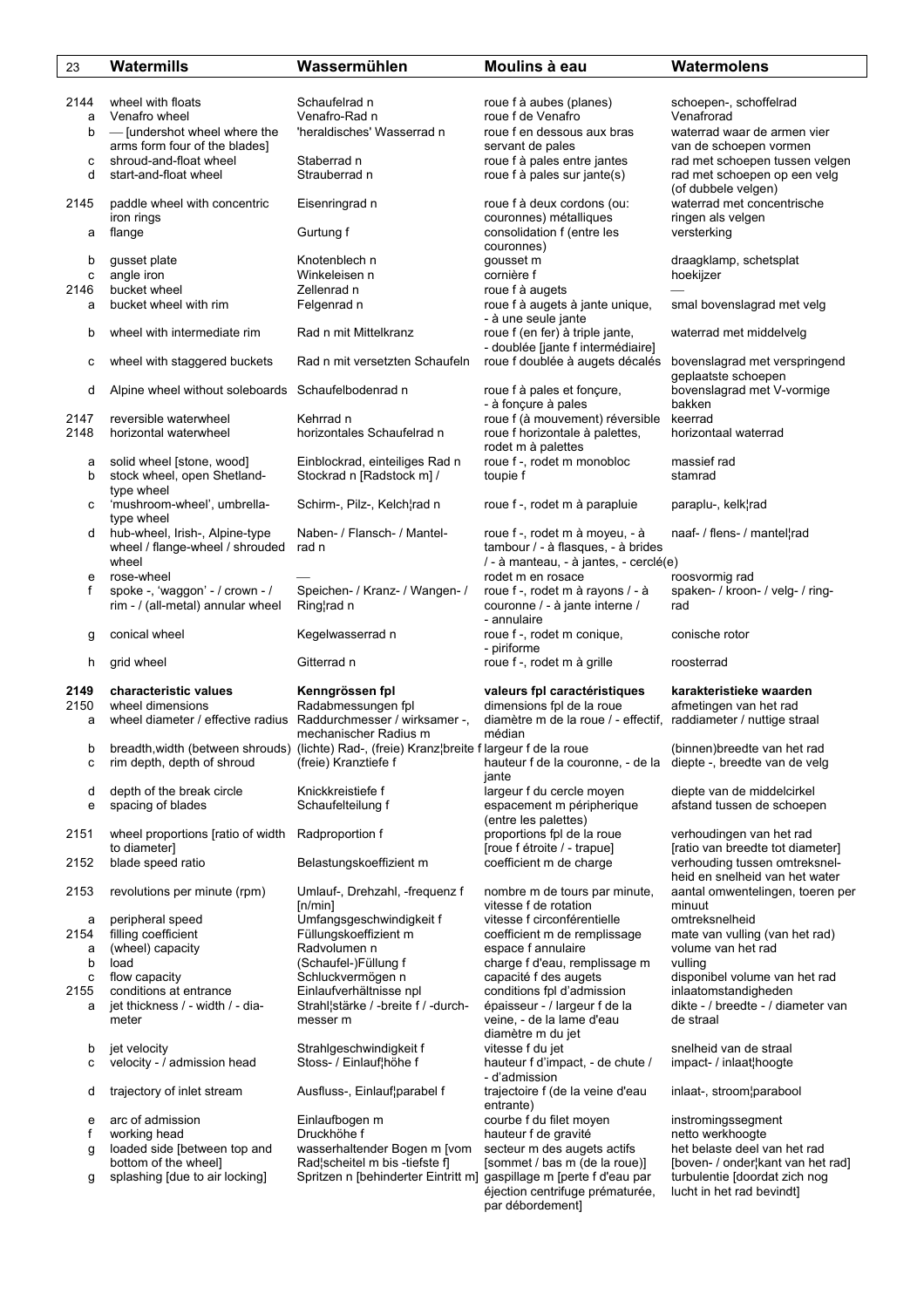| 24                          | Watermills                                                                                                                                | Wassermühlen                                                                                                                                             | Moulins à eau                                                                                                                                                                               | Watermolens                                                                                                                      |
|-----------------------------|-------------------------------------------------------------------------------------------------------------------------------------------|----------------------------------------------------------------------------------------------------------------------------------------------------------|---------------------------------------------------------------------------------------------------------------------------------------------------------------------------------------------|----------------------------------------------------------------------------------------------------------------------------------|
| 2156                        | spillage                                                                                                                                  | Ausfluss, Austritt m                                                                                                                                     | versement [point m de déverse-<br>ment], évacuation f                                                                                                                                       | storting                                                                                                                         |
| а<br>b                      | impeded spillage                                                                                                                          | behinderter Austritt m<br>Hochziehen, Mitnehmen n<br>[von Wasser]                                                                                        | pajotage m<br>soulèvement m d'eau                                                                                                                                                           | belemmerde storting<br>meenemen (van water)                                                                                      |
| c<br>d                      | loss of power<br>depth of immersion                                                                                                       | Leistungsabfall m<br>Eintauchtiefe, Tauchung f                                                                                                           | diminution f de puissance<br>enfoncement m, immersion f<br>(de la roue)                                                                                                                     | verlies aan vermogen<br>tasting                                                                                                  |
| e<br>f                      | shock-free exit<br>back watering [drowned wheel]                                                                                          | lotrechtes Austauchen n<br>Waten n (im Rückstau m)                                                                                                       | sortie -, émersion f verticale<br>moulin engorgé, gaffage, patau-<br>geage m [patouiller, pajoter],<br>roue f immergée                                                                      | vertikale, schokvrije lozing<br>draaien in het onderwater                                                                        |
| g                           | clearance                                                                                                                                 | Freihang m, Freihanghöhe f                                                                                                                               | hauteur f libre (sous la roue)                                                                                                                                                              | vrijhang (van het waterrad)                                                                                                      |
| 2157                        | (wooden) wheel-shaft,<br>axle-tree                                                                                                        | Wellbaum m                                                                                                                                               | arbre m (moteur), - tournant,<br>- de couche                                                                                                                                                | (houten) wateras                                                                                                                 |
| 2158<br>2159<br>a<br>b<br>C | neck [with iron ring]<br>gudgeon<br>'laid-in' gudgeon [with cylindrical<br>part]<br>hooked gudgeon<br>tail gudgeon                        | Hals [mit Stirnring m]<br>Achszapfen m<br>Spitz-, Eintreib¦zapfen m [mit<br>Walze fl<br>Hak(en)zapfen m<br>Blatt-, Spaten¦zapfen m                       | col, collet m [avec frette f]<br>tourillon m<br>tourillon m droit [avec partie f<br>cylindrique et queue f conique]<br>tourillon m à crochet, - coudé<br>tourillon m à ailette, - à 2 ailes | hals [met ijzeren ring, band]<br>pen, tap<br>(lager)pen [met pin]<br>haakvormige pen<br>bladvormige pen                          |
| d                           | cross-tail(ed) -, cross head -,<br>wing gudgeon                                                                                           | Kreuzblattzapfen m,                                                                                                                                      | tourillon m cruciforme, - à 4 ailes                                                                                                                                                         | vleugeltaats, kruis(blad)pen                                                                                                     |
| e<br>f<br>2160              | wing gudgeon with collar<br>sleeved gudgeon with bolts<br>pivot journal                                                                   | Muffzapfen m, Spannhülse f<br>Hutzapfen m<br>Spurzapfen m                                                                                                | tourillon m à manchon, - à<br>4 ailes avec frettes<br>tourillon m à 4 tiges filetées<br>pivot m                                                                                             | muts, mofpen<br>mofpen met schroefbouten<br>taats                                                                                |
| 2161<br>а                   | bearing support<br>pillow block [with bearing]                                                                                            | Zapfengerüst n, Radstuhl m<br>Angewänge, Angewelle n, Well-<br>klotz m [mit Zapfenlager n]                                                               | chaise f, chevressier m<br>jumelle f, plumeau m<br>[avec coussinet m]                                                                                                                       | schaargebint, draagstoel<br>draagblok van het lager [met<br>askussen]                                                            |
| b                           | beam beneath pillow block                                                                                                                 | Strack-, Streck¦holz n                                                                                                                                   | sommier, palier m du coussinet                                                                                                                                                              | blok onder het askussen                                                                                                          |
| 2162                        | iron axle, - shaft [tubular cast-<br>iron - / fishbellied -, solid ribbed<br>cast-iron axle, Fairbairn shaft]                             | Eisenwelle, eiserne Welle f<br>[Hohl- / Fischbauch-, Fasson-<br>welle f                                                                                  | arbre en fer, tube plein [arbre m<br>creux, - en tube / - pisciforme]                                                                                                                       | ijzeren as [holle (ijzeren) as /<br>visbuikas]                                                                                   |
| 2163<br>2164<br>2165        | spoke, arm<br>crossed arms [simple / double<br>set of arms]<br>mortised arms [with flange,<br>flanch, flaunch]                            | Radarm m<br>Arm¦gevier, -kreuz n [einfaches / croix m de bras [bras mpl<br>doppeltes Armsystem n]<br>Einsteckarme mpl [mit Arm-,<br>Verstärkungs¦ring m] | bras m de la roue<br>simples / doubles]<br>bras mpl à tenons, - mortaisés<br>[avec flasque f]                                                                                               | (rad)arm, spaak<br>kruis van (rad) armen [enkel /<br>dubbel stel armen]<br>insteekarmen [met flens]                              |
| 2166                        | compass arms [compass-arm<br>wheel]                                                                                                       | Durchsteckarme mpl [Kreuz- /<br>Stern¦arme; "aufs Kreuz - / auf<br>den Stern gebaut"]                                                                    | bras mpl en simple croix<br>[roue f à simple croix]                                                                                                                                         | kruisarmen                                                                                                                       |
| a<br>2167                   | folding wedges pl<br>clasp arms [clasp-arm wheel]                                                                                         | Schlosskeile mpl<br>Sattel-, Umlege¦arme mpl,<br>holländischer Armverband m                                                                              | coins mpl<br>bras mpl en double croix [roue f stroparmen [stropwiel]<br>à double croix]                                                                                                     | wiggen pl                                                                                                                        |
| а                           | support, reinforcement<br>[reinforced arms]                                                                                               | Absteifung f                                                                                                                                             | étançon [étançonnement m]                                                                                                                                                                   | stut, schoor                                                                                                                     |
| 2168<br>2169                | flange-arms [hub, flange, arm<br>housing with socket]<br>suspension wheel [radial - /<br>diagonal arm, diagonal (cross)<br>brace, - stay] | Rosettenarmverband m<br>[Rosette f mit Armschuh m]<br>Suspensionsrad n [Umfangs-/<br>Diagonal¦stange f]                                                  | bras mpl en rosace [rosace,<br>rosette f, tourteau avec patin m]<br>roue à suspension [barre f de<br>raccordement / - diagonale]                                                            | flensarmen [naaf(krans) met<br>schoen]<br>suspensierad, opgespannen rad<br>[radiale - / diagonale stang of<br>versteviging       |
| 2170<br>2171                | set of floats<br>blading [wooden - / sheet-iron<br>blading]                                                                               | Schaufelkranz m<br>Schaufelung f [Holz- / Blech-<br>verschaufelung f                                                                                     | couronne f de pales<br>aubage m [- en bois / - en tôle]                                                                                                                                     | schoepenkrans<br>- [houten - / plaatijzeren krans<br>van schoepen]                                                               |
| 2172                        | rim / - of layered boards                                                                                                                 | (Rad-, Felgen-)Kranz, Reifen m,<br>Felge f / Zweischichtenfelge f                                                                                        | cordon m, couronne f (de la<br>roue) / jante f en couches                                                                                                                                   | velg, ring / tweelagige velling                                                                                                  |
| а<br>b                      | felloe, 'felly'<br>rim segment                                                                                                            | Felge f<br>Kranzsegment n [Segment-<br>bauweise f                                                                                                        | arceau, cintre m, courbe f<br>segment m de la jante                                                                                                                                         | velg<br>velgstuk                                                                                                                 |
| 2173<br>2174<br>2175        | start<br>(radial / tangential) floatboard,<br>paddle [with breast board]<br>bracing rod                                                   | Pföstchen n, (Schaufel-)Stiel m<br>(radiale / tangentiale) Schaufel<br>[mit Rückschaufel f]<br>Riegel, Abstandhalter m                                   | coyau, bracon m<br>aube, jantille, pale [avec contre-<br>aube f]<br>barre f                                                                                                                 | steker, duim, vuist<br>(radiale / tangentiale) schoep,<br>schoffel $[met-]$<br>revel, ringveer, reppel(hout),<br>verbindingsstuk |
| 2176<br>а                   | shroud<br>joint [with fish-plate]                                                                                                         | Radwange f, Seitengetäfel n<br>Wangenstoss m [mit Verbin-<br>dungs¦lasche, -platte f]                                                                    | jante, couronne f<br>joint [avec plaque m de renfort]                                                                                                                                       | velg, velling<br>las [met koppelingslas]                                                                                         |
| b<br>c                      | encircling band [with turnbuckle]<br>tie-rod                                                                                              | Beschlag, Reifen m [mit Spann-<br>schloss n]<br>Zugstange f                                                                                              | cercle m en fer, - de la roue,<br>bandage m [avec tendeur m]<br>tirant m                                                                                                                    | hoepel, band [met spanner]<br>trek¦bout, -stang                                                                                  |
| d<br>2177                   | cross-piece<br>blade shape [- section]                                                                                                    | Steg m, Traverse f<br>Schaufel¦form f [-profil n]                                                                                                        | traverse f<br>forme f [profil m] de l'aube                                                                                                                                                  | dwarshout<br>vorm [profiel] van de schoepen                                                                                      |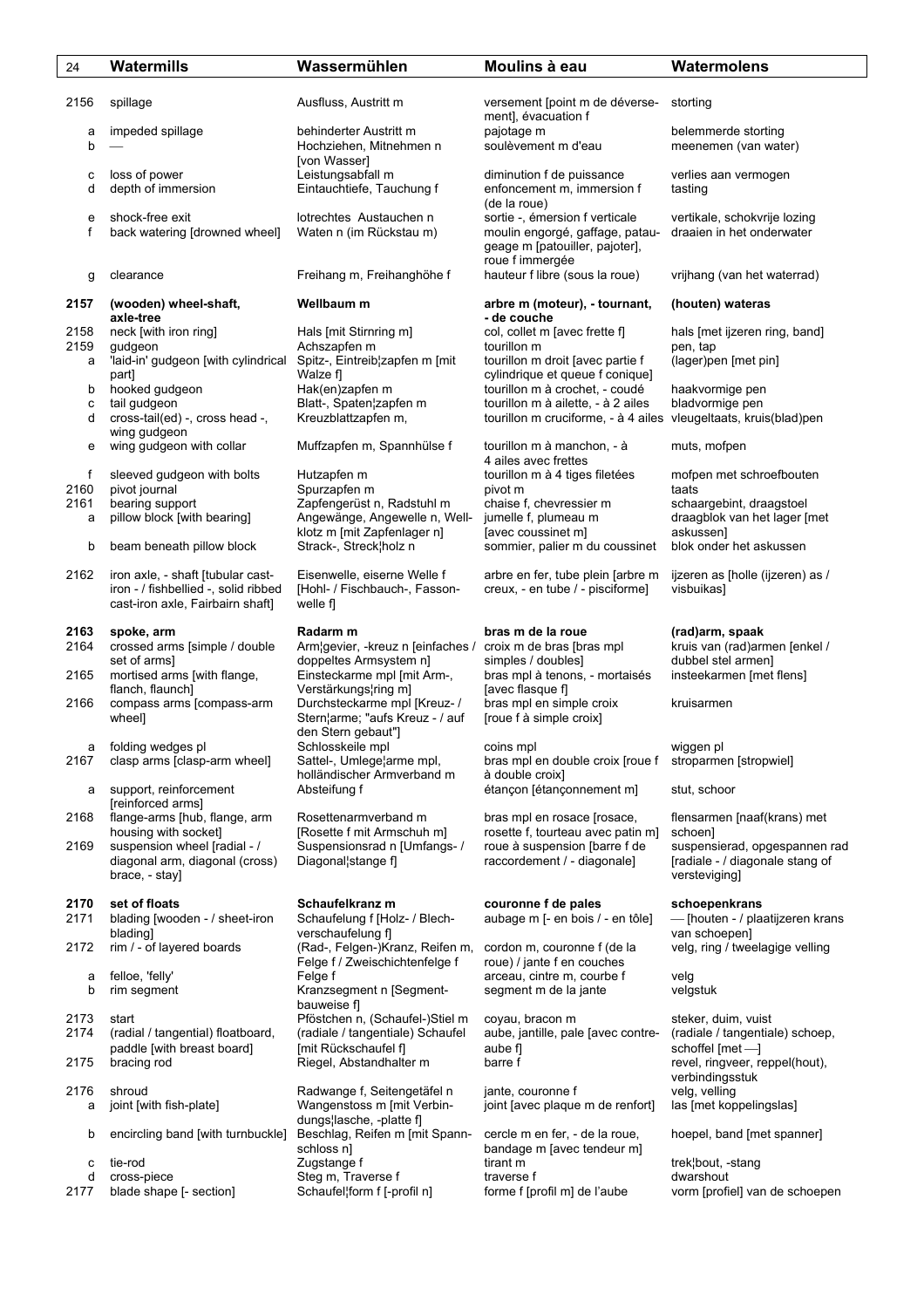| 25           | Watermills                                         | Wassermühlen                                            | Moulins à eau                                                               | Watermolens                                                      |
|--------------|----------------------------------------------------|---------------------------------------------------------|-----------------------------------------------------------------------------|------------------------------------------------------------------|
|              |                                                    |                                                         |                                                                             |                                                                  |
| а            | back of blade / blade concavity /                  | Schaufel¦rücken / -bauch m /                            | dos m - / creux - / bout m de                                               | rug - / holte - / tip -, punt van de                             |
| b            | - tip<br>(upright / oblique) flat blade            | -spitze f<br>(gerade / schräge) Schaufel f              | l'aube<br>aube f plane (droite / oblique)                                   | schoep<br>(loodrechte / schuine) vlakke                          |
|              |                                                    |                                                         |                                                                             | schoep                                                           |
| с            | elbow blade                                        | Knickschaufel f                                         | aube f coudée, - brisée                                                     | geknikte schoep                                                  |
| d            | twisted blade [blade twist]                        | verwundene Schaufel [Schaufel-<br>verwindung f]         | aube f gauchie [gauche -,<br>vrillage m de l'aube]                          | getordeerte schoep [verdraaing<br>van de schoep]                 |
| e            | blade with radial - / axial - /                    | radial - / axial - / doppelt ge-                        | aube f courbée, - à courbure                                                | schoep met radiale - / axiale - /                                |
|              | double curvature [blade                            | krümmmte Schaufel [Schaufel-                            | radiale / - à courbure axiale / - à                                         | dubbele kromming [kromming                                       |
|              | curvature]                                         | krümmung f]                                             | double courbure [courbure f de<br>l'aube]                                   | van de schoep]                                                   |
| 2178         | cup-shaped blade                                   | Sackschaufel f                                          | aube f creusée                                                              | uitgeholde schoep                                                |
| a            | spoon-shaped blade [spoon                          | löffelförmige Schaufel f [Löffel-,                      | aube f en forme de cuiller -, de                                            | lepelvormige schoep [rad met                                     |
|              | wheel]                                             | Muschel¦rad n]                                          | cuillère [roue f à cuillers, - à<br>cuillères                               | lepelvormige schoepen]                                           |
| b            | semicircular-, almond-shaped                       | schalen-, mandel¦förmige                                | godet m à creux sphérique, - à                                              | halfcircel-, amandel¦vormige                                     |
|              | scoop [scoop wheel]                                | Schaufel f [Becherrad n]                                | creux en amande [roue f à                                                   | schoep [rad met uitgeholde                                       |
|              |                                                    |                                                         | godets, - à coquilles]                                                      | schoepen]                                                        |
| 2179         | helicoidal blade [impeller,                        | schraubenförmige -, Flügel-                             | - à coquilles]<br>aube hélicoïdale [roue f à hélice] schroefvormige schoep  |                                                                  |
|              | Basacle wheel]                                     | schaufel f [Basacle-Rad, Flügel-                        |                                                                             |                                                                  |
|              |                                                    | rad n, Impeller m]                                      |                                                                             |                                                                  |
| 2180         | set of buckets                                     | Zellenkranz m                                           | couronne f d'augets                                                         | bakkenkrans                                                      |
| 2181         | bucket                                             | Zelle f [Wasserkasten m, Zellen-                        | auget m [travée f d'augets]                                                 | bak(je), water-, schoepen¦bak                                    |
| 2182         | inclined (flat) bucket(board)                      | fach n]<br>schräge Schaufel f                           | cloison f d'aube f oblique                                                  | schuin geplaatste schoep                                         |
| 2183         | elbow bucket                                       | Knickschaufel f                                         | cloison f d'aube coudée, - brisée                                           | elleboogbakje, geknikte schoep                                   |
| a            | bucket board [with chamfer]                        | Setz-, Stoss-, Vor-, Wasser-                            | planche f d'aube [chanfrein m],                                             | tangentiële schoep [met af-                                      |
| b            | radial board                                       | schaufel [mit Schärfung f]<br>Riegel-, Kropf¦schaufel f | cloison f d'aube oblique<br>contre-auget m, cloison f d'aube radiale schoep | schuining]                                                       |
|              |                                                    |                                                         | radiale                                                                     |                                                                  |
| 2184         | curved sheet-iron bucket                           | gekrümmte Blechschaufel f                               | cloison f d'aube courbe en tôle                                             | gekromde plaatijzeren schoep                                     |
| 2185<br>2186 | ventilated bucket<br>- [angle between bucket board | ventilierte Zelle f<br>Dockung f [Setzschaufel- /       | auget m ventilé<br>tracé (des augets) [angle m de                           | geventileerte schoep<br>- [hoek van de tangentiële - /           |
|              | and tangent / angle between                        | Dockungs winkel m]                                      | la cloison d'aube / - de l'arrière                                          | radiale schoep]                                                  |
|              | bucket board and rising or radial                  |                                                         | d'aube]                                                                     |                                                                  |
|              | board]<br>stagger                                  | Überdeckung f                                           | recouvrement m                                                              | overlapping (van de schoepen)                                    |
| а<br>b       | opening                                            | Schluckweite f, 'Schluck' m                             | pas m des augets                                                            | mond                                                             |
| 2187         | spacer                                             | Stütze f, Distanzstück n,                               | entretoise f                                                                | afstandshouder, midden-                                          |
| 2188         | soleboard, 'sole'                                  | Abstandhalter m<br>Rad-, Kranz¦boden m                  | fond, fonçage m                                                             | versterking<br>binnenbeplanking, trommel (van                    |
|              |                                                    |                                                         |                                                                             | het waterrad)                                                    |
| 2.4.3        | <b>Water control</b>                               | Zuflussregulierung                                      | Régulation de l'amenée d'eau                                                | Regulering van de<br>watertoevoer                                |
|              |                                                    |                                                         |                                                                             |                                                                  |
| 2189         | hatch, gate, mill sluice                           | Schütze, Falle f, Schütz n                              | vanne (d'arrêt), hausse f                                                   | (molen) sluis, schuif                                            |
| 2190         | main - / bypass stream                             | Aufschlag-, Mahl- / Frei¦wasser n                       | eau f motrice, - à moudre /<br>- perdue                                     | maal-, aandrijf¦water / overtollig<br>water                      |
| 2191         | inlet sluice, control gate, shut                   | Einlauf-, Rad-, Stell-, Mühlen-                         | vanne f motrice, - ouvrière,                                                | maalsluis                                                        |
|              |                                                    | schütze, Arbeitsfalle f                                 | -moleresse, - de travail, - du                                              |                                                                  |
| 2192         | spillway gate, by-pass sluice                      | Entlastungsschütze, Leer-                               | moulin, - des eaux à moudre<br>vanne f de décharge, - des eaux              | los-, lozings-, spil¦sluis                                       |
|              |                                                    | schussfalle f                                           | perdues                                                                     |                                                                  |
| 2193<br>а    | aperture<br>lift -, height of opening              | Schützenöffnung f<br>Schützenöffnungshöhe f             | abée, section f de passage<br>(hauteur de) levée f                          | sluisopening<br>hoogte van de sluisopening                       |
| b            | to lift -, to raise - / to lower the               | die Schütze heben, - ziehen /                           | lever / abaisser la vanne                                                   | optrekken / neerlaten van de                                     |
|              | gate<br>to discharge                               | - senken<br>ablassen, abführen                          | [levage / abaissement m]<br>décharger                                       | sluisdeur [openen / sluiten]<br>lozen, water aflaten             |
| с<br>2194    | slide -, sliding gate                              | Hub-, Gleit-, Tafel-, Spann-                            | vanne f glissante, - à glissières                                           | ophaalsluis                                                      |
|              |                                                    | schütze f                                               |                                                                             |                                                                  |
| а<br>b       | guideways<br>sluice board                          | Schützen¦gestell n, -rahmen m<br>Schützentafel f        | rails mpl de guidage<br>porte (de bois), hausse,                            | sluis-, verdeel¦werk<br>schuif, schut, verlaat-, sluis-,         |
|              |                                                    |                                                         | cloison f, opercule m                                                       | schot¦plank                                                      |
| с            | double gate [top - / bottom gate]                  | Doppel-, zweiteilige Schütze f                          | vanne f à deux étages                                                       | dubbele lossluis [bovenste - /                                   |
| d            | (inclined) sluice gate / Poncelet                  | [Ober-, Unterschütz n]<br>(schräge) Spannschütze /      | vanne f (inclinée) / - motrice                                              | onderste deel van de schuif]<br>(schuine) maalsluis / sluis voor |
|              | sluice                                             | Ponceletschütze f                                       | d'une roue Poncelet                                                         | een Ponceletrad                                                  |
| 2195         | overflow (sluice) gate, sliding                    | Überfall¦einlauf m, -schütze f                          | vanne f déversoir                                                           | overlaatsluis                                                    |
| а            | hatch<br>guide plate                               | Leit¦blech n, -schaufel f                               | directrice f                                                                | geleider                                                         |
| 2196         | sliding hatch with slats [slots]                   | Kulisseneinlauf m [Kulisse,                             | vanne f à (coulisses) directrices                                           | overlaatsluis met stroom-                                        |
|              | and 'shuttle'                                      | Leitschaufel f / Kulissenkanal m]                       |                                                                             | geleiders                                                        |
| 2197         | shuttle                                            | Zungeneinlauf, Lutten m                                 | vanne f à persiennes                                                        | klep (in de bodem van de rad-<br>goot)                           |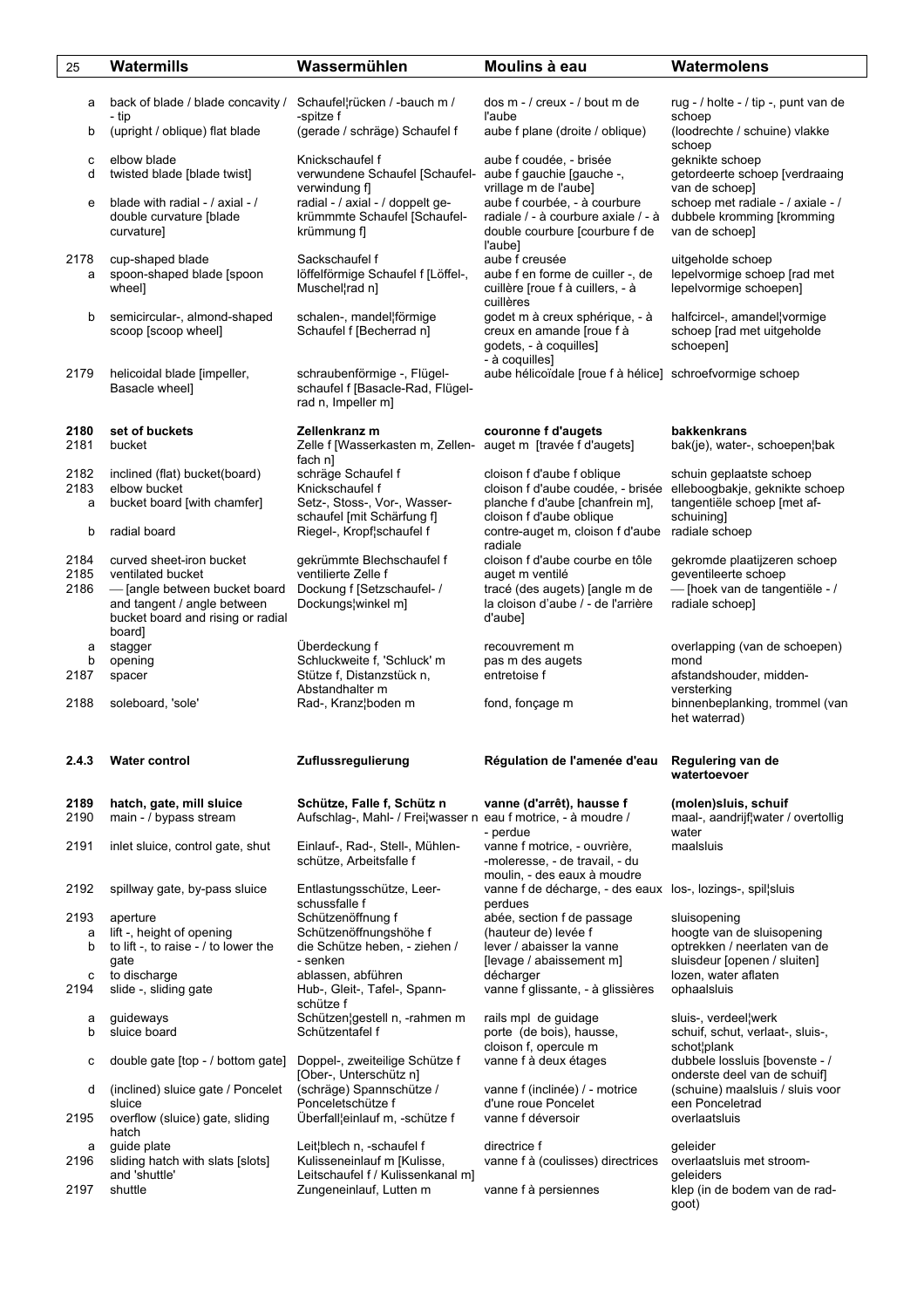| 26   | Watermills                               | Wassermühlen                                            | Moulins à eau                                                                                        | Watermolens                        |
|------|------------------------------------------|---------------------------------------------------------|------------------------------------------------------------------------------------------------------|------------------------------------|
|      |                                          |                                                         |                                                                                                      |                                    |
| 2198 | sluice operating mechanism               | Schützenzug m, Windwerk n                               | mécanisme m de levage                                                                                | windwerk (voor de sluizen)         |
| 2199 | draw-board, gate pulled by hand          | Handschütze f mit Schützstiel m                         | vanne f à traction directe                                                                           | met de hand optrekbare sluis       |
| 2200 |                                          | Leiterschütze f [mit Wuchte-                            | vanne f à échelons                                                                                   | sluis met wrikhout                 |
|      |                                          | baum m]                                                 |                                                                                                      |                                    |
| 2201 | lever-controlled gate                    | Hebelschützenzug m                                      | vanne f à levier droit interappui /                                                                  | sluis met hefboom                  |
|      |                                          |                                                         | - à levier interrésistant                                                                            |                                    |
| 2202 | winch operated gate                      | Kettenschützenzug m                                     | vanne f à chaîne(s)                                                                                  | sluis met haspel en ketting        |
| a    | winch drum with winch lever              | Winde¦welle f mit -knüppel m                            | tambour m avec poignée f                                                                             | windas met windspaak               |
| 2203 | screw-controlled gate                    | Spindelschützenzug m                                    | vanne f à vis                                                                                        | sluis bediend met een schroef-     |
|      |                                          |                                                         |                                                                                                      | spil                               |
| 2204 | rack and pinion-controlled gate          | Zahnstangenwindwerk n                                   | vanne f à crémaillère [- simple /                                                                    | sluis met tandheugeldrijfwerk      |
|      | governor-controlled gate                 |                                                         | - à deux crémaillères latérales]                                                                     | sluis bediend door regulateur      |
| 2205 |                                          | Schütze f mit indirekt<br>wirkendem Regulator           | vanne f à régulateur à boules                                                                        |                                    |
|      |                                          |                                                         |                                                                                                      |                                    |
| 2206 | control device                           | Stellvorrichtung f                                      | dispositif m de réglage                                                                              | controlemechanisme                 |
| 2207 | flood hatch                              | (Gerinne-)Klappe, Brettfalle f                          | clapet m, trappe(-déchargeoir) f,                                                                    | klep                               |
|      |                                          |                                                         | - de décharge                                                                                        |                                    |
| а    | trap-door                                | Schlundloch n                                           | trappe f                                                                                             | val¦deur, -luik                    |
| b    | waste pipe                               | Fallschacht m                                           | tuyau m de descente, chéminée f val¦pijp, -schacht [met losklep]                                     |                                    |
| c    | swinging hatch                           | Flügelklappe f                                          | volet m mobile                                                                                       | vleugelklep                        |
| 2208 | draw-trough                              | Hubrinne f                                              | chéneau -, noc m basculant                                                                           | optrekbare goot                    |
| 2209 | slide-trough                             | Schieberinne f [Stellkähner m]                          | chéneau -, noc m pivotant                                                                            | wegschuifbare goot                 |
| 2210 | swing-trough                             | Schub-, Schwenkstellrinne f                             | chéneau -, noc m orientable                                                                          | wegdraaibare goot                  |
| 2211 | swinging chute [with swing prop,         | Pendel¦gerinne n [mit -stütze f]                        | chéneau -, noc m pendulaire                                                                          | slingergoot [met slingersteun]     |
|      | - support, - stay]                       |                                                         | [poteau m pendulaire]                                                                                |                                    |
| 2212 | trough with lateral overflow             |                                                         | Endrinne f mit seitlichem Auslass gouttière f d'échappement latéral molengoot met zijwaardse uitlaat |                                    |
|      |                                          | Überlaufgerinne n                                       |                                                                                                      |                                    |
| 2213 | inlet gate / sliding shutter             | Einlass- / Sperrschieber m                              | vanne f d'admission / serrazine,<br>vanne f d'arrêt à glissière                                      | inlaatsluis / schuif               |
| 2214 | jet deflector, deflector plank           | Strahlablenker m                                        | palanque f, déflecteur / éjecteur                                                                    | afleider van de waterstraal        |
| 2215 | deflector [bascule - / 'tongue'          | Strahlauswerfer [Klappen- /                             | éjecteur m [- à bascule / - à                                                                        | straaluitwerper, ejector [klep- /  |
|      | deflector]                               | Zungen¦auswerfer m]                                     | langue]                                                                                              | tong¦uitwerper]                    |
| 2216 | pendulum-chute                           | Pendelgerinne n                                         | chéneau m pendulaire, reillère f                                                                     | zwenkgoot                          |
|      |                                          |                                                         | orientable                                                                                           |                                    |
| а    | pendulum rod                             | Pendelstange f                                          | perche f de suspension                                                                               | hangstijl                          |
| b    | control - / trip -, release lever        | Stell- / Auslöse¦hebel m                                | levier de commande / - de                                                                            | bedienings- / uitschakel¦hefboom   |
|      |                                          |                                                         | déclenchement, déclencheur m                                                                         |                                    |
| с    | falling weight, monkey, tup              | Fall¦klotz m, -gewicht n                                | mouton, lest m                                                                                       | gewicht, valblok                   |
| d    | hopper flap                              | Trichterklappe f                                        | trappe f de la trémie                                                                                | kaarplankje                        |
| 2217 | control pole                             | Stellstange f                                           | tringle f de commande                                                                                | stuurstok                          |
| a    | trigger                                  | Fallhebel, 'Abschläger' m                               | déclencheur m                                                                                        | uitschakelhefboom                  |
|      |                                          |                                                         |                                                                                                      |                                    |
| 2.5  | Other hydraulic machines                 | Andere Wasserkraftmaschinen Autres moteurs hydrauliques |                                                                                                      | Overige hydraulische motoren       |
|      |                                          |                                                         |                                                                                                      |                                    |
| 2218 | water turbine                            | Wasserturbine f                                         | turbine f hydraulique, - à eau                                                                       | waterturbine                       |
| а    | axial-flow turbine                       | Axialturbine f                                          | turbine f axiale, - à flux axial                                                                     | axiale turbine                     |
| b    | radial (inward-flow ['centre vent']      | (zentripetale / zentrifugale,                           | turbine f radiale (centripète /                                                                      | radiale (centripedale / centri-    |
|      | / outward-flow) turbine                  | aussen- / innen¦beaufschlagte)                          | centrifuge), - à flux centripète /                                                                   | fugale) turbine [radiaalturbine]   |
|      |                                          | Radialturbine f                                         | - à flux centrifuge                                                                                  |                                    |
| с    | mixed-flow turbine                       | radial-axiale Turbine, Misch-                           | turbine f (à flux) mixte                                                                             | gemengde turbine                   |
|      |                                          | turbine f                                               |                                                                                                      |                                    |
| d    | full- / partial-admission turbine        | Voll- / Partial¦turbine f [voll- /                      | turbine f à injection (ou:                                                                           | turbine met gehele / gedeeltelijke |
|      | [full / part gate]<br>absorbing capacity | teil¦beaufschlagt]<br>Schluckvermögen, Durchsatz-       | admission) totale / partielle<br>débit m absorbé                                                     | injectie                           |
| е    |                                          | volumen n                                               |                                                                                                      | aanzuigcapaciteit                  |
| 2219 | guide ring                               | Leitvorrichtung f, Leitrad n                            | distributeur m à ailettes                                                                            | geleidering                        |
| а    | stay vane / (adjustable) guide           | Stützschaufel / (verstellbare)                          | aube f avant-directrice / (aube)                                                                     | steunblad / (bestuurbaar) geleide- |
|      | vane                                     | Leitschaufel f                                          | directrice f mobile                                                                                  | blad                               |
| b    | wicket gate / regulating ring            | Drehschaufelregulierung f /                             | distributeur m réglable, - à aubes regulatiekleppen / stelring                                       |                                    |
|      |                                          | Regel-, Verstellring m                                  | pivotantes / couronne f annulaire                                                                    |                                    |
| с    | speed governor                           | Turbinenregler m                                        | régulateur m de vitesse                                                                              | snelheidsregulateur                |
| 2220 | runner                                   | Laufrad n                                               | rotor m, roue f mobile                                                                               | rotor, loopwiel                    |
| а    | rim                                      | Kranz m                                                 | couronne f                                                                                           | ring, krans                        |
| b    | (runner) blade                           | (Laufrad-)Schaufel f                                    | aube, ailette f                                                                                      | (loop)schoep                       |
| 2221 | reaction wheel                           | Reaktionsrad n                                          | roue f à reaction                                                                                    | reactiewiel                        |
| а    | Segner wheel                             | Segnersches Reaktionsrad,                               | roue f (de) Segner/                                                                                  | turbine naar Segner                |
|      |                                          | Segner-Rad n                                            |                                                                                                      |                                    |
| b    | Barker's mill                            | Barker-Rad n                                            | tourniquet m hydraulique, turbine turbine naar Barker                                                |                                    |
| с    | Whitelaw's Scotch turbine, - mill        | Schottische Turbine f                                   | (de) Barker f<br>turbine f écossaise, - (de)                                                         | turbine naar Whitelaw              |
|      |                                          |                                                         | Whitelaw                                                                                             |                                    |
| 2222 | reaction turbine                         | Reaktions-, Uberdruck¦turbine f                         | turbine f à réaction, - à veine                                                                      | reactieturbine                     |
|      |                                          |                                                         | forcée                                                                                               |                                    |
| 2223 | Francis turbine                          | Francisturbine f                                        | turbine f (de) Francis                                                                               | Francis-turbine                    |
| а    | scroll -, spiral casing turbine          | Spiralturbine [mit Einlauf-                             | turbine f à bâche en spirale,                                                                        | spiraalturbine [met inlaatspiraal] |
|      |                                          | spirale f                                               | turbine-spirale f                                                                                    |                                    |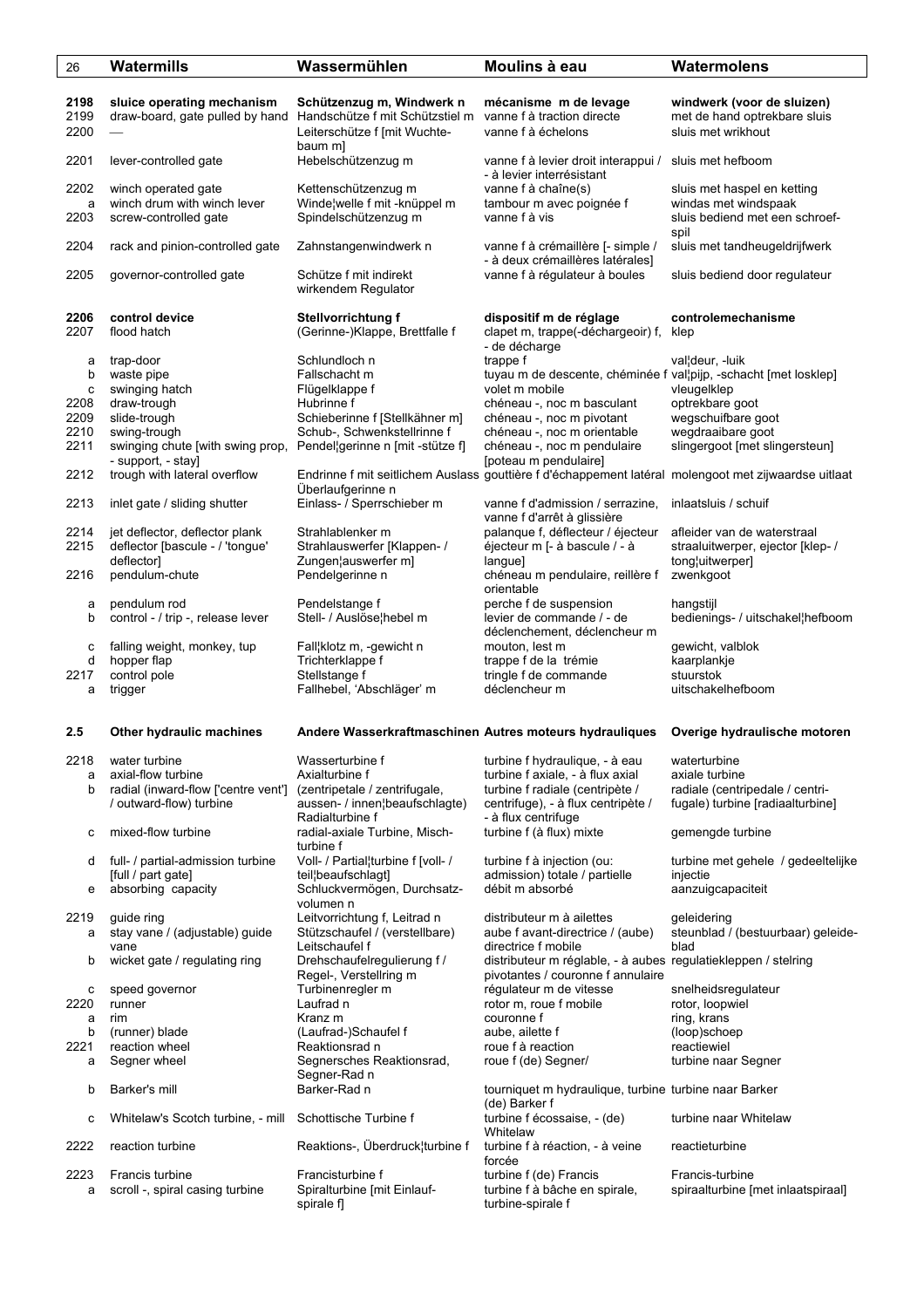| 27   | Watermills                          | Wassermühlen                                                         | Moulins à eau                                                                                    | Watermolens                                                            |
|------|-------------------------------------|----------------------------------------------------------------------|--------------------------------------------------------------------------------------------------|------------------------------------------------------------------------|
|      |                                     |                                                                      |                                                                                                  |                                                                        |
| b    | pit turbine [with admission         | Schachtturbine [mit Wasser-,                                         | turbine-puits f [avec chambre f                                                                  | schachtturbine [met inlaatkamer]                                       |
|      | admission chamber]                  | Eintritts¦kammer fl                                                  | d'eau, - d'admission]                                                                            |                                                                        |
| C    | axial diffuser                      | Axialdiffusor m                                                      | diffuseur m axial                                                                                | axiale diffusor                                                        |
| 2224 | Fourneyron turbine [with Boyden     | Fourneyronturbine f [mit Boyden-                                     | turbine f (de) Fourneyron [- à                                                                   | turbine naar Fourneyron [met                                           |
|      | diffuser1                           | Radialdiffusor m]                                                    | diffuseur m radial]                                                                              | radiale diffusor]                                                      |
| 2225 | Henschel-Jonval turbine             | Henschel-Jonvalturbine f                                             | turbine f (de) Henschel-Jonval                                                                   | turbine naar Henschel-Jonval                                           |
| 2226 | propeller turbine [fixed-blade      | Propellerturbine f                                                   | turbine f (à) hélice, - à aubes                                                                  | propellerturbine                                                       |
|      | turbinel                            |                                                                      | fixes                                                                                            |                                                                        |
| 2227 | Kaplan turbine [with adjustable     | Kaplanturbine f [mit Verstell-                                       | turbine f (de) Kaplan [à pale f                                                                  | Kaplan-turbine [met verstelbare                                        |
|      | blades and diffuser]                | schaufel f und Nabendiffusor m]                                      | réglable et diffuseur m]                                                                         | schoep en naafdiffusor]                                                |
| 2228 | Deriaz turbine                      | Diagonal-, Konus¦turbine f                                           | turbine f conique                                                                                | conusvormige turbine                                                   |
| 2229 | draft tube [suction head]           | Saugkrümmer m, Kniesaugrohr n aspirateur m (cylindrique)             |                                                                                                  | zuigbuis [zuighoogte]                                                  |
|      |                                     | [Saughöhe f]                                                         | [hauteur f statique d'aspiration]                                                                |                                                                        |
| 2230 | impulse turbine                     | Aktions-, Strahl-, (Gleich-)Druck- turbine f à action, - à impulsion |                                                                                                  | actie-, impuls¦turbine                                                 |
|      |                                     | turbine f                                                            |                                                                                                  |                                                                        |
| a    | Girard turbine [with cylinder gate] | Girardturbine f [mit Zylinder-,<br>Spalt¦schieber m]                 | turbine (de) Girard Javec vanne f turbine naar Girard Jmet cilinder-<br>cylindrique, registre m] | afsluiter]                                                             |
| b    | Schwamkrug turbine [slide - /       | Schwamkrug-Turbine f                                                 | turbine f (de) Schwamkrug                                                                        | turbine naar Schwamkrug [schuif-                                       |
|      | tongue regulation]                  | [Schieber- / Zungen¦regulierung]                                     | [tuyère (de) Schwamkrug]                                                                         | / tonglafsluiter]                                                      |
| c    | tangential turbine, Zuppinger's     | Tangentialturbine f                                                  |                                                                                                  | turbine f (à injection) tangentielle tangentiaal-, dwarsstroom¦turbine |
|      | tangent wheel                       |                                                                      |                                                                                                  |                                                                        |
| d    | through-flow -, cross-flow -,       | Durchström-, Bánki-, Ossberger- turbine f à tambour de Bánki,        |                                                                                                  | doorstroomturbine                                                      |
|      | Bánki turbine                       | Turbine f                                                            | - d'Ossberger, - à flux traversant                                                               |                                                                        |
| 2231 | free jet (impulse) turbine, Pelton  | Freistrahl-, Pelton¦turbine f                                        | turbine f à veine libre, - (de)                                                                  | impulsturbine, Pelton-turbine                                          |
|      | wheel                               |                                                                      | Pelton                                                                                           |                                                                        |
| a    | needle -, spear nozzle              | Nadeldüse f                                                          | injecteur m à aiguille, tuyère                                                                   | naaldspuistuk                                                          |
|      |                                     |                                                                      | réglable, buse f d'injection                                                                     |                                                                        |
| b    | (jet) deflector [jet deflection]    | Strahl¦ablenker m [-ablenkung f]                                     | déflecteur m [déflection f de jet]                                                               | straal¦afleider [-afbuiging]                                           |
| C    | (central partition) -, ellipsoidal  | Pelton-, Ellipsoid¦schaufel f                                        | auget m semi-ellipsoïdal                                                                         | semi-ellipsoïde schoep                                                 |
|      | cut-away bucket                     |                                                                      |                                                                                                  |                                                                        |
| d    | runner jet ratio [jet centre line : | Strahlverhältnis n [Strahlkreis-:                                    | rapport m du jet [diamètre de la                                                                 | rotor-straal ratio [diameter van de                                    |
|      | jet diameter]                       | Strahl¦durchmesser]                                                  | roue : diamètre du jet]                                                                          | rotor : diameter van de straal]                                        |
| 2232 | lazy jim, flop-jack, water lever    | Gnepfe, Wasseranke f                                                 | pilon m à eau, bascule f                                                                         | door water gedreven hefboom                                            |
| 2233 | screw mill                          | Schrauben-Wasserrad n                                                | moulin m à vis d'Archimède                                                                       | vijzelvormig waterrad                                                  |
| 2234 | water-pressure engine               | Wassersäulenmaschine f                                               | machine f à colonne d'eau                                                                        | waterzuilmaschine                                                      |
| 2235 | hydraulic motor, reciprocating      | Wassermotor m                                                        | moteur m à eau                                                                                   | watermotor, hydraulische motor                                         |
|      | hydraulic engine                    |                                                                      |                                                                                                  |                                                                        |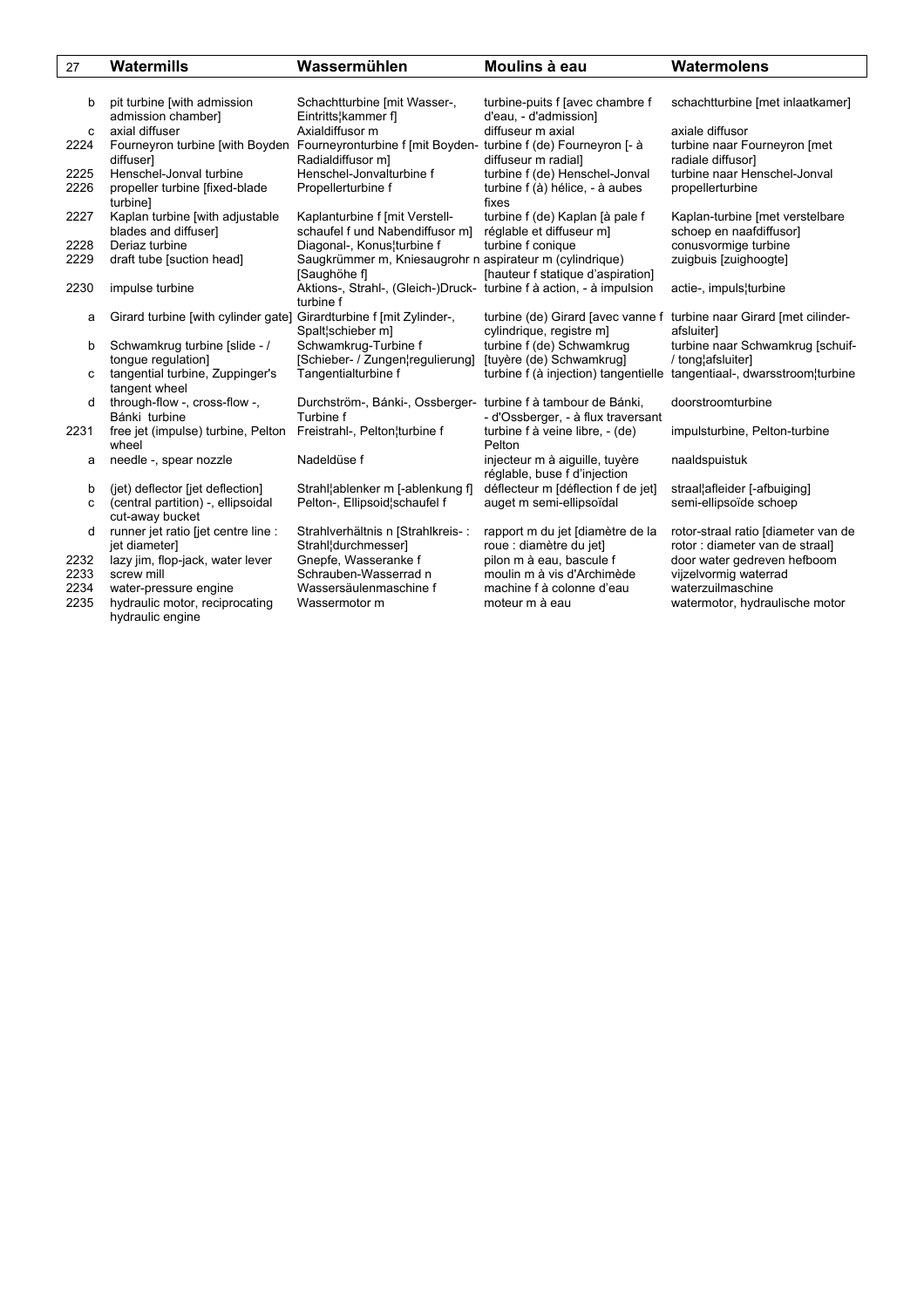| 28                  | Windmills                                                                                                                                                                                                  | Windmühlen                                                                                                                                                                                                                                          | Moulins à vent                                                                                                                                                                                                              | Windmolens                                                                                                                                                                                                       |
|---------------------|------------------------------------------------------------------------------------------------------------------------------------------------------------------------------------------------------------|-----------------------------------------------------------------------------------------------------------------------------------------------------------------------------------------------------------------------------------------------------|-----------------------------------------------------------------------------------------------------------------------------------------------------------------------------------------------------------------------------|------------------------------------------------------------------------------------------------------------------------------------------------------------------------------------------------------------------|
| 3.1                 | General                                                                                                                                                                                                    | <b>Allgemeines</b>                                                                                                                                                                                                                                  | Généralités                                                                                                                                                                                                                 | Algemeen                                                                                                                                                                                                         |
| 3001<br>3002        | horizontal windmill<br>fixed vertical windmill                                                                                                                                                             | Horizontalwindmühle f<br>nichtdrehbare Vertikalwind-<br>mühle f                                                                                                                                                                                     | moulin m à vent horizontal<br>moulin m à vent vertical non<br>orientable                                                                                                                                                    | horizontale windmolen<br>niet-kruibare verticale windmolen                                                                                                                                                       |
| 3003                | vertical windmill                                                                                                                                                                                          | drehbare Vertikalwindmühle f                                                                                                                                                                                                                        | moulin m à vent vertical<br>orientable                                                                                                                                                                                      | draai-, krui¦bare verticale wind-<br>molen                                                                                                                                                                       |
| а                   | vertical windmill with body                                                                                                                                                                                | Vertikalwindmühle f mit dreh-<br>barem Gehäuse                                                                                                                                                                                                      | moulin m à vent à cage<br>orientable                                                                                                                                                                                        | verticale windmolen met draai-<br>bare kast                                                                                                                                                                      |
| b                   | vertical windmill with cap                                                                                                                                                                                 | Vertikalwindmühle f mit dreh-<br>barer Haube [Haubendreher m]                                                                                                                                                                                       | moulin m à vent à toit -, - à<br>calotte mobile, - orientable                                                                                                                                                               | verticale windmolen met draai-<br>bare kap [bovenkruier]                                                                                                                                                         |
| 3004<br>3005        | mill building and machinery<br>combined wind- and watermill                                                                                                                                                | stehendes und laufendes Werk n éléments mpl fixes et mobiles<br>Wind- und Wassermühle f                                                                                                                                                             | moulin m mixte                                                                                                                                                                                                              | staand en gaand werk<br>watervluchtmolen                                                                                                                                                                         |
| 3006<br>3007        | wind<br>local wind system [e.g. sea - /<br>land breeze; on- / offshore wind;<br>'the hundred-and-twenty-day                                                                                                | Wind m<br>system n [z.B. See- und Land-<br>wind; auf- / ablandiger Wind;                                                                                                                                                                            | vent m<br>tagesperiodisches (lokales) Wind-vent local [par éx.vent m -, brise f locale wind [bijv. zee- / land-<br>de mer / - de terre; 'vent m des<br>cent vingt jours']                                                   | wind<br>wind; aan- / af¦landige wind;<br>'honderdtwintig dagenwind']                                                                                                                                             |
| 3008<br>а<br>b<br>с | wind']<br>wind conditions pl<br>lull / calm<br>gentle -, light - / strong - / drop-<br>ping wind, wind calming down /<br>strengthening -, freshening wind<br>fair -, steady - / fitful -, unsteady<br>wind | 'Wind m der 120 Tage']<br>Windverhältnisse npl<br>Windflaute / Windstille, Stillte f<br>schwacher - / starker - / nach-<br>lassender - / zunehmender -,<br>auffrischender Wind m<br>guter -, beständiger Wind, Mahl-<br>wind / unbeständiger Wind m | régime m du vent<br>accalmie f / calme m plat<br>qui faiblit (mollit, tombe) / - qui<br>fraîchit (augmente, forcit)<br>bon vent, vent m constant,<br>- régulier / - variable,- changeant, goede maalwind / veranderlijke -, | windsituatie<br>windstilte, luwte / langdurige windstilte<br>vent faible, - léger / - fort / vent m zwakke - / harde - / afnemende - /<br>toenemende -, aanwakkerende<br>wind<br>bestendige -, regelmatige wind, |
| d                   | shifting wind                                                                                                                                                                                              | umspringender Wind m                                                                                                                                                                                                                                | - irrégulier<br>vent m qui saute, - qui tourne<br>[saute f de vent]                                                                                                                                                         | onbestendige -,wisselvallige wind<br>draaiende -, verlopende wind                                                                                                                                                |
| е<br>f<br>3009      | gusty -, squally wind [gust,<br>squall]<br>whirlwind, tornado<br>disturbance of the wind [turbu-                                                                                                           | böiger Wind m [Böe f, Wind-<br>stoss m<br>Trombe f, Wirbelwind m<br>Windstörung f [Verwirbeln n                                                                                                                                                     | vent m en rafales [bourrasque,<br>rafale f, coup m de vent]<br>tourbillon m, tornade f<br>perturbation f [tourbillonnement m (ver)storing van de wind [wind-                                                                | stormachtige wind, rukwind [wind-<br>vlaag, -stoot, -bui]<br>windhoos                                                                                                                                            |
| 3010                | lence caused by an obstacle to<br>the wind]<br>direction of the wind [wind rose,                                                                                                                           | durch Windhindernis]<br>Windrichtung [Windrose f]                                                                                                                                                                                                   | par obstacle au vent]<br>direction du vent [rose f des                                                                                                                                                                      | turbulentie door hindernis]<br>windrichting [windroos]                                                                                                                                                           |
| a                   | compass-card, rhumb-card]<br>weather-side / lee side,<br>sheltered side                                                                                                                                    | Wind¦seite f / -schatten m; Luv /<br>Lee $f/n$                                                                                                                                                                                                      | ventsl<br>côté m du vent / - sous le vent                                                                                                                                                                                   | loef-, wind- / lij-, luw¦zijde                                                                                                                                                                                   |
| b<br>с              | tail wind [tail-, back¦winded mill]<br>veering - / backing wind                                                                                                                                            | achterlicher Wind m<br>um- / rück¦laufender -; recht- /<br>rück¦drehender Wind m                                                                                                                                                                    | vent arrière [cul m au vent]<br>vent m fraîchissant / - descend-<br>ant, - reculant                                                                                                                                         | achter-inkomende wind<br>ruimende - / krimpende wind                                                                                                                                                             |
| d<br>3011           | prevailing wind<br>anemometry, wind-speed<br>measurement [(revolving-cup)<br>anemometer, wind gauge]                                                                                                       | vorherrschender Wind m<br>Windmessung f [Windmesser m, anémométrie f [anémomètre m]<br>(Schalenkreuz-)Anemometer n]                                                                                                                                 | vent m dominant                                                                                                                                                                                                             | overheersende wind<br>windmeting [(cup-)anemo-<br>meter, windmeter]                                                                                                                                              |
| а<br>b              | wind frequency (curve)<br>days of good -, steady wind                                                                                                                                                      | Windhäufigkeit f<br>Windtage mpl                                                                                                                                                                                                                    | fréquence f de vent<br>jours mpl de bon vent                                                                                                                                                                                | windfrequentie(verdeling)<br>winddagen                                                                                                                                                                           |
| С<br>d              | wind (speed) profile<br>wind force [Beaufort scale]                                                                                                                                                        | Windgeschwindigkeitsprofil n<br>Windstärke [Beaufort-Skala f]                                                                                                                                                                                       | profil m du vent<br>intensité -, force du vent<br>[échelle f de Beaufort]                                                                                                                                                   | wind(snelheids)profiel<br>windsterkte [schaal van Beaufort]                                                                                                                                                      |
| е                   | gale protection [sails 'on the<br>cross / St Andrews cross]                                                                                                                                                | Sturmsicherung f ['im Kreuz - /<br>im Bock stehen']                                                                                                                                                                                                 | mesure f de sécurité contre la<br>tempête ['bout au pied' / 'en<br>quartier']                                                                                                                                               | stormbeveiliging<br>[rechtstand / overhek]                                                                                                                                                                       |
| 3012<br>3013        | weather<br>meteorology                                                                                                                                                                                     | Wetter n<br>Meteorologie, Wetterkunde f                                                                                                                                                                                                             | météo m<br>météorologie f                                                                                                                                                                                                   | weer<br>meteorologie, weerkunde                                                                                                                                                                                  |
| a                   | barometric pressure [- gradient,<br>pressure gradient / isobar]                                                                                                                                            | Luftdruck m [Druckgefälle n,<br>Gradient m / Isobare f                                                                                                                                                                                              | pression f atmosphérique, - baro-luchtdruk, atmosferische druk<br>métrique [gradient m / isobare,<br>ligne (courbe) f isobare]                                                                                              | [druk-, barometrische gradient /<br>isobaar]                                                                                                                                                                     |
| b                   | low - / high pressure<br>[low- / high-pressure area]                                                                                                                                                       | Tief- / Hochdruck m [Tief- / Hoch- dépression f / anticyclone m<br>druckgebiet n; Zyklone / Anti-<br>zyklone f]                                                                                                                                     | [(zone f de) basse - / - haute<br>pression f                                                                                                                                                                                | depressie, cycloon/ anticycloon<br>[lage- / hoge-drukgebied]                                                                                                                                                     |
| с                   | warm - / cold air mass [warm - /<br>cold front]                                                                                                                                                            | Warm- / Kalt¦luftmasse [Warm- /<br>Kalt¦front f]                                                                                                                                                                                                    | masse f d'air chaud / - froid<br>[front m chaud / - froid]                                                                                                                                                                  | warme / koude luchtmassa<br>[warmte- / kou(de)front]                                                                                                                                                             |
| 3014                | sign of fine weather / - of storm                                                                                                                                                                          | Wetterzeichen n                                                                                                                                                                                                                                     | signe météorologique, présage m weerteken, voorteken van goed<br>de bon ou de mauvais temps                                                                                                                                 | of slecht weer                                                                                                                                                                                                   |
| 3015                | [sudden] change of weather<br>[Wetter umschlag, -sturz m]                                                                                                                                                  | Witterungs-, Wetterwechsel<br>temps                                                                                                                                                                                                                 | [brusque] changement m de                                                                                                                                                                                                   | [plotselinge] weersverandering                                                                                                                                                                                   |
| 3016<br>а           | meteorological report<br>weather chart                                                                                                                                                                     | Wetterbericht m<br>(Boden-)Wetterkarte f                                                                                                                                                                                                            | bulletin m du temps, - météorolo- weer¦bericht, -overzicht<br>gique, météo f<br>carte f météorologique                                                                                                                      | weerkart                                                                                                                                                                                                         |
| b                   | weather conditions pl                                                                                                                                                                                      | Wetterlage f<br>situation f météorologique                                                                                                                                                                                                          | conditions fpl atmosphériques,<br>heden, -toestand                                                                                                                                                                          | weers¦gesteldheid, -omstandig-                                                                                                                                                                                   |
| с                   | (long range) weather forecast                                                                                                                                                                              | (langfristige) Wetter¦vorhersage, prévision f du temps, - météoro-<br>-prognose f                                                                                                                                                                   | logique (à long terme)                                                                                                                                                                                                      | (lange-termijn) weersverwachting                                                                                                                                                                                 |
| d                   | weather prospects [improve-<br>ment - / deterioration of weather]                                                                                                                                          | Wetteraussichten fpl [Wetter-<br>besserung / -verschlechterung f]                                                                                                                                                                                   | aggravation f du temps]                                                                                                                                                                                                     | temps m probable [amélioration / weersvooruitzichten [verbetering /<br>verslechtering]                                                                                                                           |
|                     |                                                                                                                                                                                                            |                                                                                                                                                                                                                                                     |                                                                                                                                                                                                                             |                                                                                                                                                                                                                  |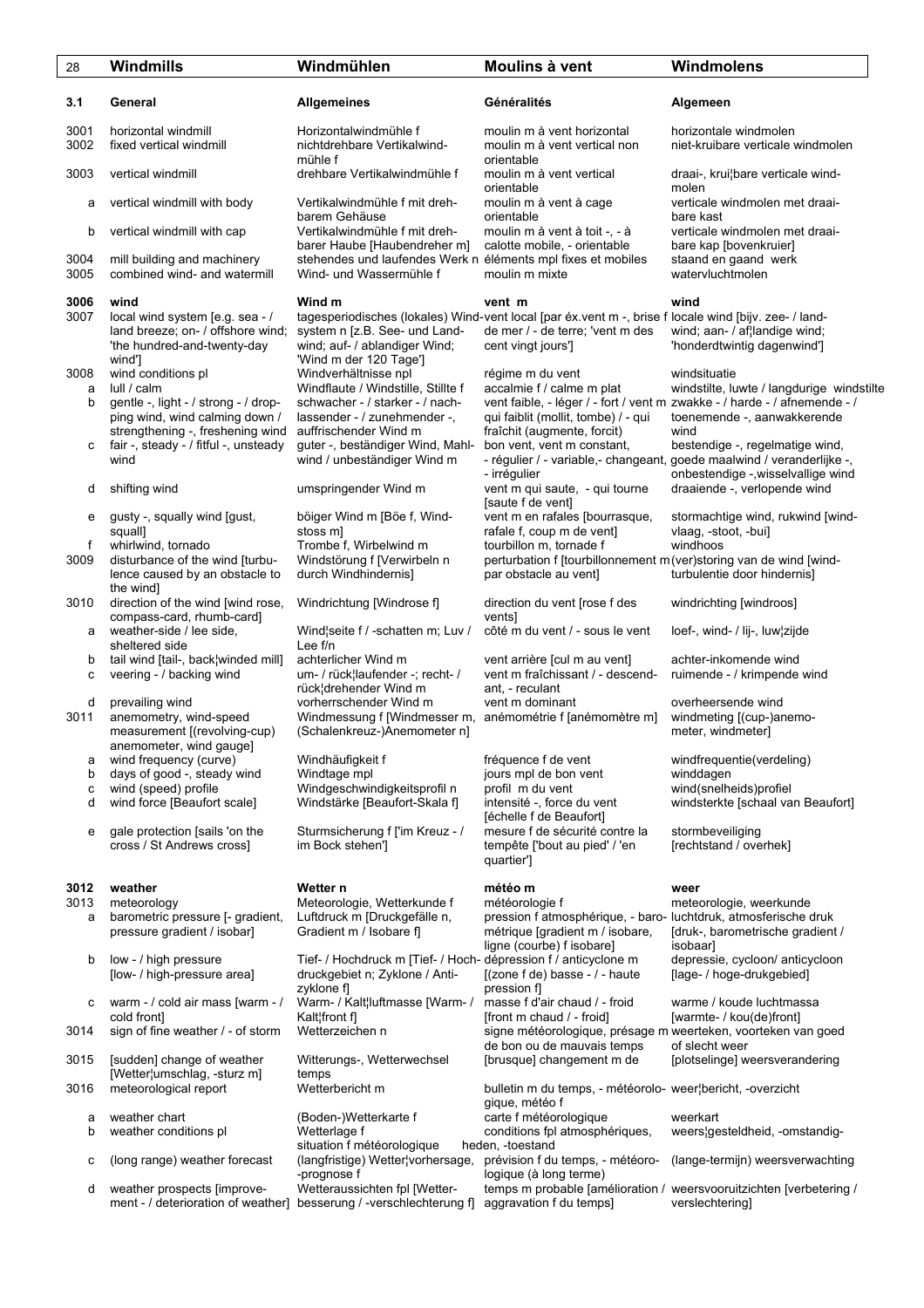| 29           | Windmills                                                                                                                                                                                | Windmühlen                                                                                                                                                | Moulins à vent                                                                                                                                                                    | Windmolens                                                                                                                                                                                                           |
|--------------|------------------------------------------------------------------------------------------------------------------------------------------------------------------------------------------|-----------------------------------------------------------------------------------------------------------------------------------------------------------|-----------------------------------------------------------------------------------------------------------------------------------------------------------------------------------|----------------------------------------------------------------------------------------------------------------------------------------------------------------------------------------------------------------------|
| 3017         | disturbance / clearing up                                                                                                                                                                | Störung / Aufklärung f                                                                                                                                    | perturbation / éclaircie f                                                                                                                                                        | storing / opklaring, opheldering                                                                                                                                                                                     |
| 3018<br>3019 | visibility<br>cloud types [high -, middle -,                                                                                                                                             | Sicht(igkeit) f<br>Wolkengattungen fpl [oberes -,                                                                                                         | visibilité f<br>genres mpl de nuages                                                                                                                                              | zicht<br>wolkensoorten [hoge -, middel-                                                                                                                                                                              |
|              | low ceiling]                                                                                                                                                                             | mittleres -, unteres Stockwerk n]                                                                                                                         | [- élevés, - moyens, -bas]                                                                                                                                                        | bare -, lage wolken]                                                                                                                                                                                                 |
| a            | cirrus [Ci] / cirro-cumulus [Cc],<br>fleecy cloud / cirro-stratus [Cs]                                                                                                                   | Zirrus / Zirrokumulus / Zirro-<br>stratus m; Feder- / feine Schäf-<br>chen- / Schleierwolke f                                                             | cirrus / cirrocumulus, nuage<br>moutonné / cirrostratus m                                                                                                                         | cirrus, vederwolk / cirrocumulus,<br>schapenwolkjes / cirrostratus,<br>lichte sluierbewolking                                                                                                                        |
| b            | alto-cumulus [Ac] / alto-stratus<br>[As]                                                                                                                                                 | Altokumulus / Altostratus m;<br>grobe Schäfchen- / mittlere<br>Schichtwolke f                                                                             | altocumulus, ciel pommelé /<br>altostratus m                                                                                                                                      | altocumulus, grote schapen-<br>wolken / altostratus, dichte sluier-<br>bewolking                                                                                                                                     |
| с            | nimbo-stratus [Ns] / strato-cumu- Nimbostratus / Stratokumulus /<br>lus [Sc] / stratus [St], stratiform -,<br>layered cloud / cumulus [Cu],<br>cumuliform cloud / cumulo-<br>nimbus [Cb] | Stratus / Kumulus / Kumulo-<br>nimbus m; Regen- / Haufen-<br>schicht- / tiefe Schicht -/ Haufen-, nappe épaisse et uniforme /<br>Quell- / Schauer¦wolke f | nimbostratus, nuage de pluie /<br>stratocumulus, nuage en banc,<br>en nappe / stratus, nuage en<br>cumulus, nuage de beau temps /<br>cumulonimbus, nuage m de<br>grêle et d'orage | nimbostratus, laaghangend,<br>egaal donker wolkendek / strato-<br>cumulus, wolkenbanken / stratus,<br>egale laaghangende wolken-<br>massa / cumulus, stapelwolk /<br>cumulonimbus, zware wolken-<br>massa, buienwolk |
| 3020         | windpower, wind energy                                                                                                                                                                   | Wind¦kraft, -energie, -leistung f force du vent, force -,                                                                                                 | énérgie f éolienne                                                                                                                                                                | wind¦kracht, -energie                                                                                                                                                                                                |
| 3021<br>a    | exploitation of windpower<br>power                                                                                                                                                       | Wind(energie) ausnutzung f<br>absolute - / us(e)able - / effective absolute - / nutzbare - / effektive<br>Leistung (Nutzleistung) f                       | utilisation f des vents<br>puissance f absolue / - théorique absoluut - / theoretisch -,<br>/ - effective, utile                                                                  | benutting van windenergie<br>maximum - / effectief -,<br>afgegeven vermogen                                                                                                                                          |
| b            | air density<br>flow of air, air current                                                                                                                                                  | Luftdichte f<br>Luftstrom m                                                                                                                               | densité f de l'air<br>courant m atmosphérique                                                                                                                                     | luchtdichtheid<br>luchtstroom                                                                                                                                                                                        |
| c<br>d       | wind pressure                                                                                                                                                                            | Wind-, Stau¦druck m                                                                                                                                       | pression f du vent                                                                                                                                                                | winddruk                                                                                                                                                                                                             |
| e            | wind speed [frontal -, free-air - /<br>air flow - / outflow speed]                                                                                                                       | Windgeschwindigkeit [An- /<br>Durch- / Ab¦strömgeschwindig-<br>keit f]                                                                                    | vitesse f du vent [- incident / - de windsnelheid [aan- / door- / af-<br>l'écoulement / - d'échappement]                                                                          | stroomsnelheid]                                                                                                                                                                                                      |
| 3022<br>а    | energy extraction<br>lift- / drag-type wind turbine                                                                                                                                      | Energieentnahme f                                                                                                                                         | prise f de force<br>Auftriebs- / Widerstands¦läufer m capteur m à poussée / - à traînée lift(kracht)- / weerstands¦molen                                                          | energie-omzetting, -onttrekking                                                                                                                                                                                      |
| b            | maximum efficiency                                                                                                                                                                       | Leistungsgrad m                                                                                                                                           | (taux de) rendement m                                                                                                                                                             | rendement                                                                                                                                                                                                            |
| С<br>d       | mechanical efficiency<br>coefficient of performance                                                                                                                                      | mechanischer Wirkungsgrad m<br>Leistungs¦beiwert m, -ziffer f                                                                                             | rendement m mécanique<br>coefficient m de puissance                                                                                                                               | mechanisch rendement<br>vermogenscoëfficiënt                                                                                                                                                                         |
| e            | power duration curve [wind<br>velocity-duration curve]                                                                                                                                   | Leistungsdauerlinie [Geschwin-<br>digkeitsdauerlinie f (des Windes)] sance [- vitesse-durée du vent]                                                      | courbe f de distribution de puis-                                                                                                                                                 | opbrengstverdeling [wind-<br>snelheidsduurkromme]                                                                                                                                                                    |
| 3023<br>a    | rotor [sail]<br>sail length / - width [aspect -,<br>length to width ratio]                                                                                                               | Rotor [Flügel m]<br>Flügel¦länge / -breite, Profiltiefe<br>[Streckung f]                                                                                  | rotor m [aile f]<br>longueur de l'aile / largeur f du<br>profil [rapport m longueur-<br>largeur]                                                                                  | rotor [wiek]<br>wiek¦lengte / -breedte [lengte-<br>breedte verhouding]                                                                                                                                               |
| b            | sail area                                                                                                                                                                                | Flügelfläche f                                                                                                                                            | surface f d'entoilage, - entoilée                                                                                                                                                 | wiek(en)oppervlak                                                                                                                                                                                                    |
| c<br>d       | plane of rotation, tip-path plane<br>[lee- / wind¦ward]<br>number of sails / sail interval                                                                                               | Dreh-, Wind¦ebene f [vor dem -,<br>durch den - / unter dem Wind]<br>Flügel¦zahl f / -abstand m                                                            | plan m de rotation, - du vent<br>[sous le vent / au vent]<br>nombre d'ailes / écartement m                                                                                        | draaivlak [lij- / loef¦waarts;<br>luw-, lij- / loef¦zijde]<br>aantal wieken / wiekenafstand                                                                                                                          |
| е            | interval<br>(effective) rotor diameter                                                                                                                                                   | (wirksamer) Flügeldurch-                                                                                                                                  | des ailes<br>diamètre m (utile)                                                                                                                                                   | (effectieve, nuttige) rotor-, wiek-                                                                                                                                                                                  |
| 3024         | airofoil                                                                                                                                                                                 | messer m<br>Flügelprofil n                                                                                                                                | profil m de l'aile                                                                                                                                                                | diameter<br>vleugel-, wiekprofiel                                                                                                                                                                                    |
| a            | aerodynamic chord                                                                                                                                                                        | Profilsehne f                                                                                                                                             | corde f aérodynamique, - du<br>profil                                                                                                                                             | aërodynamische koorde, profiel-<br>koorde, basislijn van de wiek                                                                                                                                                     |
| b<br>с       | windward - / leeward side<br>pressure - / suction side                                                                                                                                   | äussere - / innere Flügelseite<br>Druck- / Sog¦seite f                                                                                                    | bord m du vent / - sous le vent<br>côté m de pression / de succion<br>[bouchon m d'air / succion f]                                                                               | wind- / lij¦zijde van de wiek<br>over- / onder¦drukzone [overdruk /<br>zuiging, onderdruk]                                                                                                                           |
| d            | angle of weather [twist]                                                                                                                                                                 | Flügeleinstellungswinkel m<br>[Verwindung, Schrägstellung f]                                                                                              | angle du volant, - de l'aile<br>[gauchissement m]                                                                                                                                 | spoed van de wiek [zeeg]                                                                                                                                                                                             |
| 3025         | solidity (ratio) [ratio of effective<br>swept area : swept (circular)<br>area, captured wind area]                                                                                       | Völligkeitsgrad m, Flügeldichte f<br>[wirksame Flügelfläche: Flügel-<br>kreisfläche, bestrichene Fläche f]                                                | coefficient de plénitude, solidité<br>[rapport m surface utile : balayée] graad [nuttige oppervlak :                                                                              | vullings-, volheids-, bestrijkings-<br>bestreken -, doorstroomde<br>oppervlak of maalvlak(te)]                                                                                                                       |
| 3026         | tip-speed (to wind-speed) ratio                                                                                                                                                          | Schnell¦laufzahl, -läufigkeit f                                                                                                                           | vitesse f spécifique de la roue                                                                                                                                                   | snellopendheid [langzaam- / snel-                                                                                                                                                                                    |
| a            | [low / high speed wind turbine]<br>rotor speed, speed of rotation of<br>sails, sail rotational speed [rpm;                                                                               | [Langsam - / Schnell¦läufer m]<br>Flügeldrehzahl f [Umdrehungen/<br>Minute, U/min; Enden/min]                                                             | [éolienne f lente / - rapide]<br>vitesse f du rotor [tours/min]                                                                                                                   | loper]<br>wieksnelheid, draai-, rotatie-<br>snelheid van het wiekenkruis                                                                                                                                             |
| b            | number of sails passing/minute]<br>(sail) tip speed / peripheral                                                                                                                         | (Flügel-)Spitzen- / Umfangs-                                                                                                                              | vitesse f de l'extrémité de l'aile /                                                                                                                                              | [aantal toeren, einden/minuut]<br>tip- / omtrek¦snelheid                                                                                                                                                             |
| с            | speed [m/s]<br>true - / relative wind                                                                                                                                                    | geschwindigkeit f<br>wahrer - / scheinbarer Wind m                                                                                                        | - périphérique<br>vent m vrai / - relatif                                                                                                                                         | werkelijke - / schijnbare -,                                                                                                                                                                                         |
| d            | effective wind speed                                                                                                                                                                     | Relativgeschwindigkeit f                                                                                                                                  | vitesse f du vent résultant                                                                                                                                                       | relatieve wind<br>effectieve -, resulterende -,                                                                                                                                                                      |
| 3027         | aerodynamic qualities of the sail                                                                                                                                                        | Flügeleigenschaften fpl                                                                                                                                   | qualités fpl aérodynamiques de<br>l'aile                                                                                                                                          | relatieve windsnelheid<br>aerodynamische eigenschappen<br>van het profiel, - - van de wiek                                                                                                                           |
| а            | angle of attack                                                                                                                                                                          | Anstell-, Anström¦winkel m                                                                                                                                | angle m d'attaque                                                                                                                                                                 | aanstroomhoek                                                                                                                                                                                                        |
| b<br>С<br>d  | lift [coefficient of lift]<br>drag [coefficient of drag]<br>lift : drag ratio, L : D ratio                                                                                               | Auftrieb m [Auftriebsziffer f]<br>Widerstand m [-sziffer f]<br>Gleitzahl f                                                                                | poussée f [coefficient m de la -]<br>traînée f [coefficient m de la -]<br>rapport m poussée/traînée                                                                               | liftkracht, drift [liftcoëfficient]<br>weerstands¦kracht [-coëfficient]<br>glij-, weerstands¦verhouding                                                                                                              |
|              |                                                                                                                                                                                          |                                                                                                                                                           |                                                                                                                                                                                   |                                                                                                                                                                                                                      |

٦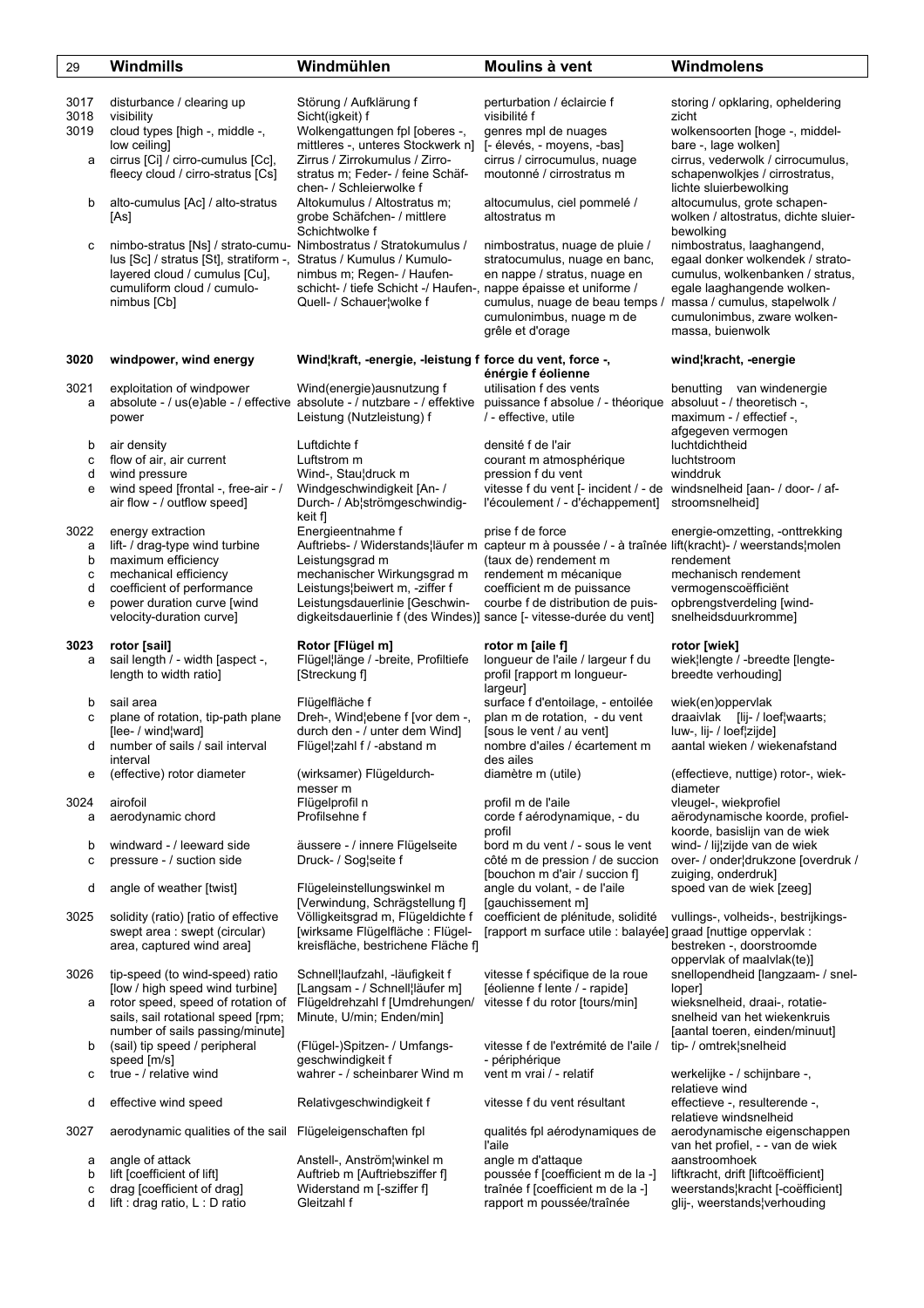| 30                   | Windmills                                                                                                                | Windmühlen                                                                                                                                              | Moulins à vent                                                                                                                                                    | Windmolens                                                                                                     |
|----------------------|--------------------------------------------------------------------------------------------------------------------------|---------------------------------------------------------------------------------------------------------------------------------------------------------|-------------------------------------------------------------------------------------------------------------------------------------------------------------------|----------------------------------------------------------------------------------------------------------------|
| e<br>f<br>g          | tangential force<br>axial thrust, thrust load<br>efficiency of the rotor                                                 | Tangentialkraft f<br>Axialkraft f<br>Flügelwirkungsgrad m                                                                                               | force f tangentielle<br>poussée f axiale<br>rendement m aérodynamique,                                                                                            | tangentiaal-, trek-, stuw¦kracht<br>axiaalkracht, axiale drukbelasting<br>aerodynamisch -, rotor-              |
| 3028<br>a<br>b<br>C  | starting, start-up<br>moment of starting<br>start-up wind speed<br>self-starting                                         | Anlauf m<br>Anlaufmoment n<br>Anlaufwindgeschwindigkeit f<br>selbsttätiger Anlauf m                                                                     | - du rotor<br>démarrage m<br>couple m de démarrage<br>vitesse f de démarrage<br>autodémarrage m                                                                   | rendement<br>aanlopen, start<br>aanloopkoppel<br>windsnelheid bij het aanlopen<br>zelfstartend                 |
| 3.2                  | Horizontal windmill                                                                                                      | Horizontalwindmühle                                                                                                                                     | Moulin à vent horizontal                                                                                                                                          | Horizontale windmolen                                                                                          |
| 3029                 | omni- / uni¦directional horizontal<br>windmill                                                                           | All-Richtungs- / Ein-Richtungs-<br>Horizontalwindmühle f                                                                                                | capteur m à poussée sans - /<br>- avec fentes                                                                                                                     | panemone / horizontale wind-<br>molen die vanuit één windrichting<br>kan werken                                |
| 3030<br>a            | windwheel with fixed vanes<br>['anemometer' sails]<br>prismatic vane                                                     | Horizontalwindrad n mit festen<br>Flügeln<br>Knick-, Dreieck¦flügel m                                                                                   | roue f éolienne (horizontale) à<br>pales fixes<br>pale f triangulaire                                                                                             | panemoon-windrad met vaste<br>bladen, panemone<br>driehoeckige schoep                                          |
| b                    | curved vane / S-shaped sail                                                                                              | gekrümmte - / S-fömige<br>Schaufel f                                                                                                                    | pale f courbée / - en S                                                                                                                                           | gekromde schoep / gesloten<br>Savoniusmolentje                                                                 |
| 3031                 | articulated windwheel, feathering Horizontalwindrad n mit beweg-<br>wheel                                                | lichen Flügeln                                                                                                                                          | roue f éolienne (horizontale) à<br>pales articulées                                                                                                               | panemoon-windrad met verstel-<br>bare bladen                                                                   |
| а                    | folding - / hinged vane                                                                                                  | Schwing- / Dreh-, Türen¦flügel m clapet m battant / pale f à                                                                                            | charnières                                                                                                                                                        | klapbord / scharniervleugel                                                                                    |
| b                    | pivot - / hinged shutter vane                                                                                            | Wende- / Klappen¦flügel m                                                                                                                               | pale f à pivots désaxés / volet m                                                                                                                                 | vleugel met decentrale pen /<br>windklep                                                                       |
| 3032<br>3033<br>3034 | merry-go-round (mill)<br>inverted Persian windmill<br>shrouded wind wheel [wind<br>opening / slit, shield, wind<br>wind] | Karussellwindmühle f<br>Dimashqi-Windmühle f<br>Horizontalwindrad n mit Wind-<br>leitwerk [Wind¦öffnung f / -leit-<br>fang, -schirm, -laden, -mantel m] | moulin-carrousel m à vent<br>moulin m (à vent) de Dimashqi<br>roue f éolienne horizontale à<br>écran, - à cache orienté, moulin<br>m polonais [fente f / écran m] | Damaski-windmolen<br>windrad met windscherm<br>[windopening / windscherm]                                      |
| 3035<br>а            | (perfected) louver [louvre] type<br>wind wheel<br>sliding - / hinged shutter                                             | Horizontalwindrad n mit festen - / roue f éolienne horizontale à<br>regulierbaren Windöffnungen<br>Gleit- / Scharnier-Windladen m                       | fentes fixes / - orientables<br>panneau à glissière / écran m à<br>charnières                                                                                     | windrad met vaste - / verstelbare<br>windsleuven of windgeleiding<br>glijdend - / scharnierend wind-<br>scherm |
| b                    | revolving shroud with rudder,<br>shrouded wind wheel                                                                     | Schiebe-Windschirm m mit Wind- écran m orientable à gouvernail<br>fahne<br>Windschirm mit Rollos                                                        |                                                                                                                                                                   | verschuifbaar windscherm met<br>windvaan                                                                       |
| c<br>3036            | screen with roller blinds<br>horizontal turbine mill, turbine<br>shutter mill [fixed guide vane]                         | Horizontal-Windturbine f [festes<br>Windleitwerk n]                                                                                                     | écran m à store<br>turbine f éolienne horizontale<br>[panneau m directeur fixe]                                                                                   | windscherm met rolgordijn<br>horizontale windturbine [vaste<br>windgeleiding]                                  |
| 3037<br>a            | draught mill, Persian windmill<br>windwheel tower [with front wall,                                                      | Persische Horizontalwind-<br>mühle f<br>Windradturm m [mit Front-,                                                                                      | moulin m à vent oriental<br>(moderne), - afghan<br>tour f aux pales [avec mur m de                                                                                | Perzische -, Seistaanse wind-<br>molen<br>toren voor het windrad [met voor-                                    |
|                      | weather face (of the tower) /<br>slit, wind aperture / curtain of<br>reeds / side wall]                                  | Stirn¦wand f / Windspalt / Wind-<br>schirm m / Seitenwand f]                                                                                            | protection, - frontal / créneau m,<br>fente f / paravent, brise-vent /<br>mur m latéral]                                                                          | muur, -wand / windsleuf, (wind-)<br>spleet / windscherm / zijwand]                                             |
| b                    | mill house [with winnowing inlet / Mühlenhaus [mit Wind loch n /<br>- tunnel, - passage]                                 | -kanal m]                                                                                                                                               | chambre des meules [avec<br>ventouse f / conduit m du vent]                                                                                                       | maalruimte, molen¦huis, -gebouw<br>[met wind gat / -tunnel]                                                    |
| с<br>d               | (horizontal) windwheel<br>windshaft, upright pole [with<br>stayed spokes, arms]                                          | (Horizontal-)Windrad n<br>Wellbaum m [mit verspannten<br>Armen mpl]                                                                                     | roue f à vent (horizontale)<br>arbre-moteur m [avec bras mpl<br>haubanés]                                                                                         | (horizontaal) windrad, rotor<br>spil [met spaken, armen]                                                       |
| е                    | vane, wing, paddle, 'sail' [reed<br>mat or wooden-slatted sail]                                                          | Schaufel [Riedmatte oder Tür f]                                                                                                                         | pale [natte f de roseaux]                                                                                                                                         | vleugel, schoep [rietmat of hout-<br>spaanvleugel]                                                             |
| f<br>g<br>h          | top crossbeam<br>forked -, braking stick<br>row of horizontal windmills                                                  | Lagerbalken m<br>Feststeller m, Arretiergabel f<br>Horizontalwindmühlen-Reihe f                                                                         | traverse f<br>béquille f de blocage<br>moulins mpl en batteries,<br>rangée f de moulins                                                                           | boven-, dwars-, lager¦balk<br>blokkerings¦stok, -hout<br>rij horizontale windmolens                            |
| 3.3                  | <b>Vertical windmill</b>                                                                                                 | Vertikalwindmühle                                                                                                                                       | Moulin à vent vertical                                                                                                                                            | Verticale windmolen                                                                                            |
| 3.3.1                | <b>Fixed vertical windmill</b>                                                                                           | Nichtdrehbare Vertikal-<br>windmühle                                                                                                                    | Moulin à vent vertical<br>non orientable                                                                                                                          | Niet-kruibare verticale<br>windmolen                                                                           |
| 3038                 | Jumbo windmill, 'Go-devil' [with<br>Jumbo box, wind guard]                                                               | Jumbo-Windmühle f [mit Wind-<br>schirmkasten m]                                                                                                         | gros moulin m de prairie [avec<br>caisse-contrevent f                                                                                                             | tangentiale windmolen [met wind-<br>schermkast                                                                 |
| 3039                 | unidirectional windmill with<br>vertical paddle wheel                                                                    | nichtdrehbare Windmühle f mit<br>Schaufelrad                                                                                                            | moulin m à vent non orientable<br>avec roue f à aubes                                                                                                             | niet-kruibare (tangentiale) wind-<br>molen met verticaal schoepenrad                                           |
| а<br>3040            | wind inlet, - intake<br>unidirectional (horse-shoe<br>shaped) tower mill                                                 | Windleitkanal m<br>nichtdrehbare (hufeisenförmige)<br>Turmwindmühle f                                                                                   | canal m d'amenée du vent<br>moulin-tour m non orientable,<br>- fixe (en forme de fer à cheval)                                                                    | windtoevoerkanaal<br>(hoefijzervormige) niet-kruibare<br>torenmolen                                            |
| 3041                 | tower mill with sets of jib sails<br>at either end of the windshaft                                                      | Turmwindmühle f mit doppel-<br>seitigen Segelstangenflügeln                                                                                             | moulin-tour m à voiles latines<br>des deux côtés (de la vergue)                                                                                                   | torenmolen met mediterrane<br>zeiltjes aan beide zijden van de<br>wiekenas                                     |
| 3.3.2                | Post mill                                                                                                                | Bockwindmühle                                                                                                                                           | Moulin sur pivot                                                                                                                                                  | Standerdmolen                                                                                                  |

- 3042 (trestle) post mill, post-and- Bock-, Kasten-, Ständer¦wind- moulin sur pivot, moulin-pivot, standerd-, standaard¦molen, trestle mill mühle, 'Deutsche Windmühle' f moulin m de bois houten molen
	-

a sunk post mill 'versunkene' Bockwindmühle f moulin m à pivot enfoui molen met verzonken standerd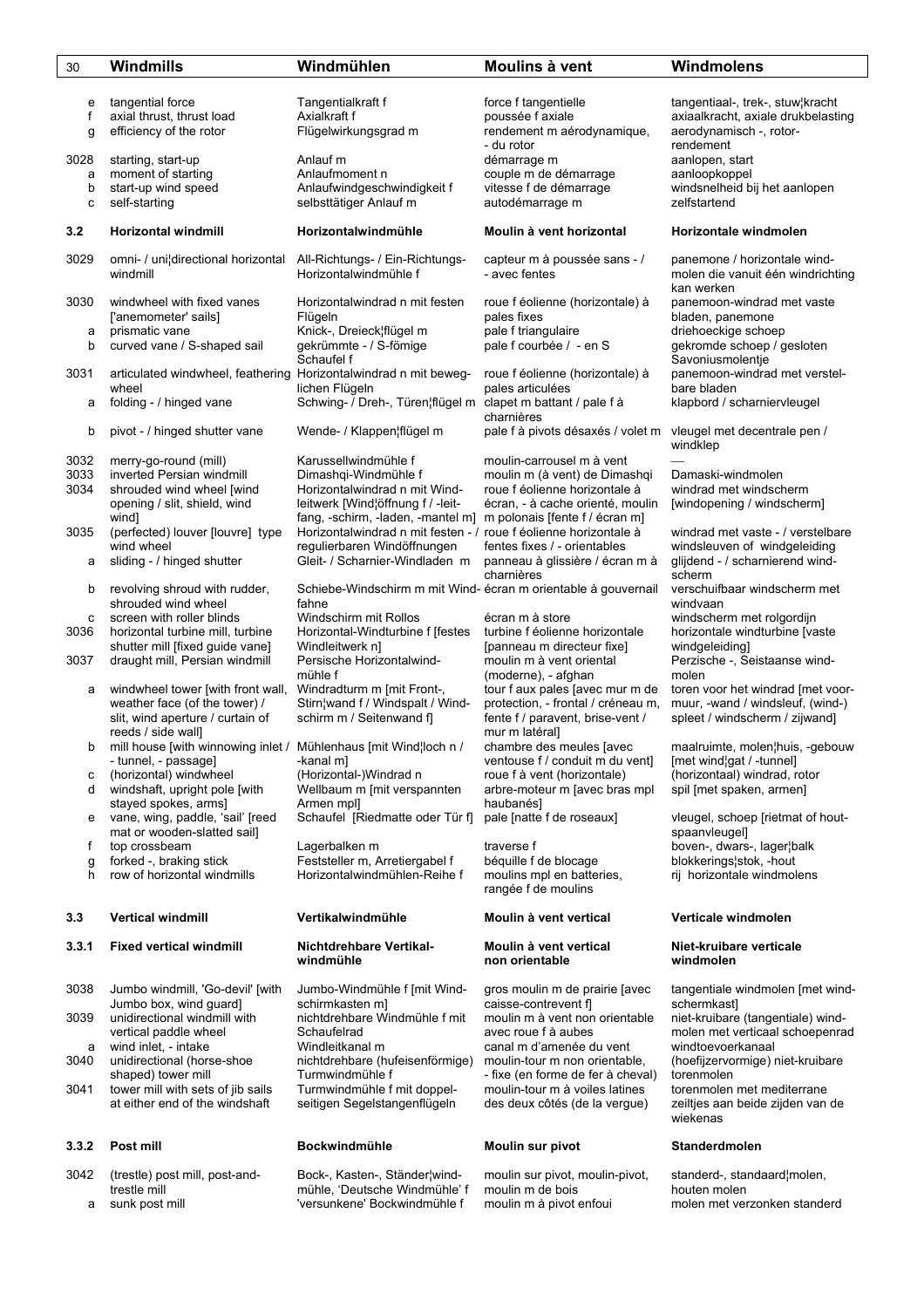| 31                     | Windmills                                                                                                                                                          | Windmühlen                                                                                                                                                                                                  | Moulins à vent                                                                                                                                                                         | Windmolens                                                                                                                                                                                                                        |
|------------------------|--------------------------------------------------------------------------------------------------------------------------------------------------------------------|-------------------------------------------------------------------------------------------------------------------------------------------------------------------------------------------------------------|----------------------------------------------------------------------------------------------------------------------------------------------------------------------------------------|-----------------------------------------------------------------------------------------------------------------------------------------------------------------------------------------------------------------------------------|
| b<br>с<br>d<br>3043    | open - / partly enclosed - /<br>enclosed post mill<br>roof<br>roundhouse<br>post mill with a tall roundhouse                                                       | offene - / halbgeschlossene - /<br>geschlossene Bockwindmühle f<br>Schutzdach n<br>Schutzhäuschen n<br>Torenkot-, Turmkofen¦mühle f                                                                         | moulin m sur pivot à socle<br>ouvert / - mi-fermé / - fermé<br>auvent, abrivent m<br>cavette, tourelle f<br>moulin m à chandelier [Anjou]                                              | open - / halfgesloten - / gesloten<br>standerdmolen<br>paraplu<br>ombouwde teerlingen<br>standerdmolen op torenkot.                                                                                                               |
| a<br>b<br>3044<br>3045 | turret, roundhouse<br>hanging reefing stage<br>composite (wind)mill [track, curb<br>and castors, rollers]<br>head-and-tail mill [head -,<br>grist - / tail stones] | turmförmiger Unterbau, Kofen m<br>'fliegende' Galerie f<br>Rollbockwindmühle f [Rollbock m, moulin bâtard, - composite<br>Laufrädchen n]<br>zweigängige Bockwindmühle f<br>[Neben-, Schrot- / Haupt-, Mahl- | - sur cavette, - sur tourelle<br>cavette, tourelle f<br>plate-forme f suspendue<br>[chemin m dormant avec galets]<br>moulin m sur pivot à meule à<br>l'avant et à l'arrière, - à tour- | torenkotmolen [Flem]<br>torenkot [Flem], ondermolen<br>vliegende -, hangende gaanderij<br>'composite mill' [standerdmolen<br>met ondersteunende loopwieltjes]<br>standerdmolen met voor- en<br>achter¦molen [voorste -/ achterste |
| 3046                   | double header, 'spur-gear mill'                                                                                                                                    | gang; kleiner - / grosser Gang m] nant m antérieur et posterieur<br>Bockwindmühle f mit zwei Mahl-<br>gängen auf der Sturmseite                                                                             | moulin m sur pivot à deux<br>tournants disposés à l'anglaise                                                                                                                           | koppel stenen]<br>standerdmolen met twee dwars-<br>gelegde steenkoppels                                                                                                                                                           |
| 3047                   | post mill with hurst frame                                                                                                                                         | Bockwindmühle f mit zweitem<br>Mahlgang auf dem Mehlboden                                                                                                                                                   | moulin m sur pivot à tournant<br>sur beffroi                                                                                                                                           | standerdmolen met steenkoppel<br>op een maalstoel                                                                                                                                                                                 |
| 3048                   | substructure, trestle                                                                                                                                              | <b>Bockstuhl</b> m                                                                                                                                                                                          | piédestal, soubassement,<br>support, socle m                                                                                                                                           | voet, onderstel, stoel, onder-<br>bouw, gebinte                                                                                                                                                                                   |
| а<br>b                 | (artificial) mound<br>substructure built up of beams<br>in a clasp-arm clamp                                                                                       | (künstlicher) Mühlenhügel m<br>Bockstuhl m aus doppelreihigen<br>Kreuzhölzern                                                                                                                               | butte, motte f (de moulin)<br>soubassement m constitué de<br>poutres horizontales en double<br>croix                                                                                   | molen¦berg, -wal, -motte<br>onderbouw met gepaarde kruis-<br>platen                                                                                                                                                               |
| 3049<br>а<br>b<br>3050 | (high - / low -) [brick] pier [with<br>coping, cope-stone]<br>pier plank<br>template, templet<br>- [crosstrees / quarterbars]                                      | (hohe - / niedrige -) Kreuzmauer<br>[mit Deckplatte f]<br>Mauerbrett n<br>Mauerklotz m, 'Kissen' n<br>Kreuzwerk [Schwellenkreuz n /                                                                         | dé (haut / - bas), pilier (de<br>support) [avec chaperon m]<br>planche f sur le dé<br>lambourde f, bloc m<br>croisure f [croisée f, soles fpl /                                        | (hoge - / lage -) teerling, stiep,<br>pilaar, kruismuur [met afdekplaat]<br>teerling   plaat, -plank<br>zonne-, teerling¦blok<br>kruis¦werk, -gebint [kruis /                                                                     |
| а                      | upper - / lower cross-tree                                                                                                                                         | Kreuzstützen fpl]<br>obere - / untere Kreuzschwelle f                                                                                                                                                       | liens mpl]<br>sole f supérieure / - inférieure                                                                                                                                         | (steek)banden, standvinken]<br>bovenste - / onderste kruisplaat;<br>opper- / onder plaat                                                                                                                                          |
| b                      | outer - / inner quarterbar<br>[with retaining strap]                                                                                                               | äussere -, grosse - / innere -,<br>kleine Kreuzstütze f [mit<br>Sicherungsband n]                                                                                                                           | maître-lien, grand lien, lien m<br>extérieur / petit lien, lien intérieur [met storm¦band, -beugel]<br>[avec bande f (étrier m) de securité]                                           | buiten- / binnen(steek)band                                                                                                                                                                                                       |
| с<br>d                 | ground strut<br>(protective) trestle boarding                                                                                                                      | Erdstütze f<br>'Mantel' m                                                                                                                                                                                   | faux-lien m<br>manteau m                                                                                                                                                               | leugenschoor<br>bescherming over de steek-<br>banden, mantel(hout)                                                                                                                                                                |
| 3051<br>а              | (main) post<br>horns (of main post)                                                                                                                                | Ständer, Haus-, Königs¦baum m<br>Kreuz-, Klauen¦zapfen mpl<br>[Finger m, Ecke f]                                                                                                                            | pivot m<br>base f du pivot [fourchon m]                                                                                                                                                | standerd, standaard, staander<br>klauw [pen]                                                                                                                                                                                      |
| b<br>C                 | cross-tree wedge<br>cramp, bridle iron                                                                                                                             | Fixierkeil m<br>Joch n                                                                                                                                                                                      | cheville f (de croisure)<br>frette f à clavettes, collier m de<br>fer                                                                                                                  | (kruisplaat) sleutel, opsluitklos<br>(knuppel)strop                                                                                                                                                                               |
| d                      | neck of the post                                                                                                                                                   | Ständerhals m                                                                                                                                                                                               | partie f arrondie -, col m du pivot hals om de standerd<br>[avec anneau m]                                                                                                             |                                                                                                                                                                                                                                   |
| e                      | shoulder [with pintle]                                                                                                                                             | Ständerkopf [mit Nocken m]                                                                                                                                                                                  | tête f -, collier m du pivot [avec<br>tourillon du pivot, téton m]                                                                                                                     | kop van de standerd [met storm-<br>pen, -pin, nok]                                                                                                                                                                                |
| f<br>g<br>h<br>3052    | Samson head<br>lubrication opening<br>cast-iron casing / - flange<br>(wooden) collar [collar piece]                                                                | Drehpfanne f<br>Schmieröffnung f<br>Pfanne f / Kapsel f, Hut m<br>Sattel, 'Schling' m [Sattelstück n<br>mit schwalbenschwanzförmigem<br>Ausschnitt]                                                         | couronne f<br>ouverture f de graissage<br>poêle f / chapeau m<br>chaise f, siège, fauteuil m<br>[élément m -, pièce f de la chaise met slot]<br>avec mortaise en queue d'aronde]       | maan, muts, pan<br>smeeropening, -gleuf<br>pan / hoed<br>zetel, raam, stoel [zetelstuk                                                                                                                                            |
| 3053                   | body, carcass, buck                                                                                                                                                | Kasten, Rumpf m, (Mühlen-)<br>Gehäuse n                                                                                                                                                                     | corps m, cage, cabine f                                                                                                                                                                | (molen)kast, kas, kot                                                                                                                                                                                                             |
| а<br>b                 | log-work body<br>head, breast / tail [eccentricity]                                                                                                                | Blockwand-Kasten m<br>Vorder- / Achter¦mühle                                                                                                                                                                | cage f en rondins<br>partie f avant / - arrière                                                                                                                                        | standerdmolen in blokhutbouw<br>gedeelte voor - / - achter de                                                                                                                                                                     |
| 3054                   | breast                                                                                                                                                             | [Exzentrizität f]<br>Sturm-, Wind¦seite, -wand f,<br>Sturmende n                                                                                                                                            | [excentricité f]<br>façade du vent, (face f) avant m<br>[Nord: (façade -, face f - ) arrière windgespan<br>m                                                                           | standerd [excentriciteit]<br>borst(eind), wind-, voor¦zijde,                                                                                                                                                                      |
| 3055                   | tail, rear                                                                                                                                                         | Hinter-, Rück¦wand f, Mond-<br>ende n                                                                                                                                                                       | (face f) arrière m [Nord: (face f)<br>avant m]                                                                                                                                         | staarteind, deur-, achter-, staart-<br>zijde                                                                                                                                                                                      |
| 3056                   | (right / left) side [seen from the<br>breast]                                                                                                                      | (rechte / linke) Seitenwand;<br>'auf- / abgehende Seite' f<br>- du frein                                                                                                                                    | flanc m (droit / gauche) [vue 'dos zij weeg, -wand [vooraanweeg,<br>au vent]; côté m du contrefrein /<br>weeg, vang-, linker¦zijde]                                                    | (steen)rechterzijde / achteraan-                                                                                                                                                                                                  |
| а<br>b                 | bulge<br>beard                                                                                                                                                     | Ausbuchtung f<br>Bretterschürze f                                                                                                                                                                           | ventre m<br>tablier m, barbe f                                                                                                                                                         | buik<br>voorschoot, schort, buik, baard                                                                                                                                                                                           |
| c                      | pannier                                                                                                                                                            | Anbau m, Kombüse / Feise<br>[Müllerstube f]                                                                                                                                                                 | cambuse f, appentis m /<br>chambrette f                                                                                                                                                | kombuis / kantoortje in of aan<br>de molen                                                                                                                                                                                        |
| d<br>e                 | loop-, peep-, eye-hole [with]<br>wind indicator]<br>loading -, sack door                                                                                           | Guckloch n [mit Windanzeiger m] hublot m [rond], lucarne f [rect-<br>Windetür f                                                                                                                             | angulaire] [avec moulinette f]<br>porte f d'en haut                                                                                                                                    | kijk-, wind¦gat, loerhol [met<br>molentje, waaiertje]<br>koren-, luideur                                                                                                                                                          |
| f                      | rear extension                                                                                                                                                     | (rückseitiger) Anbau m                                                                                                                                                                                      | annexe f à l'arrière [Nord: - à<br>l'avant]                                                                                                                                            | achterwaardse uitbouw                                                                                                                                                                                                             |
| 3057                   | floor, storey [three- / one-storey                                                                                                                                 | Boden m, Etage [dreietagige                                                                                                                                                                                 | étage [moulin m sur pivot à trois zolder [drie- / een  zolder(molen)]                                                                                                                  |                                                                                                                                                                                                                                   |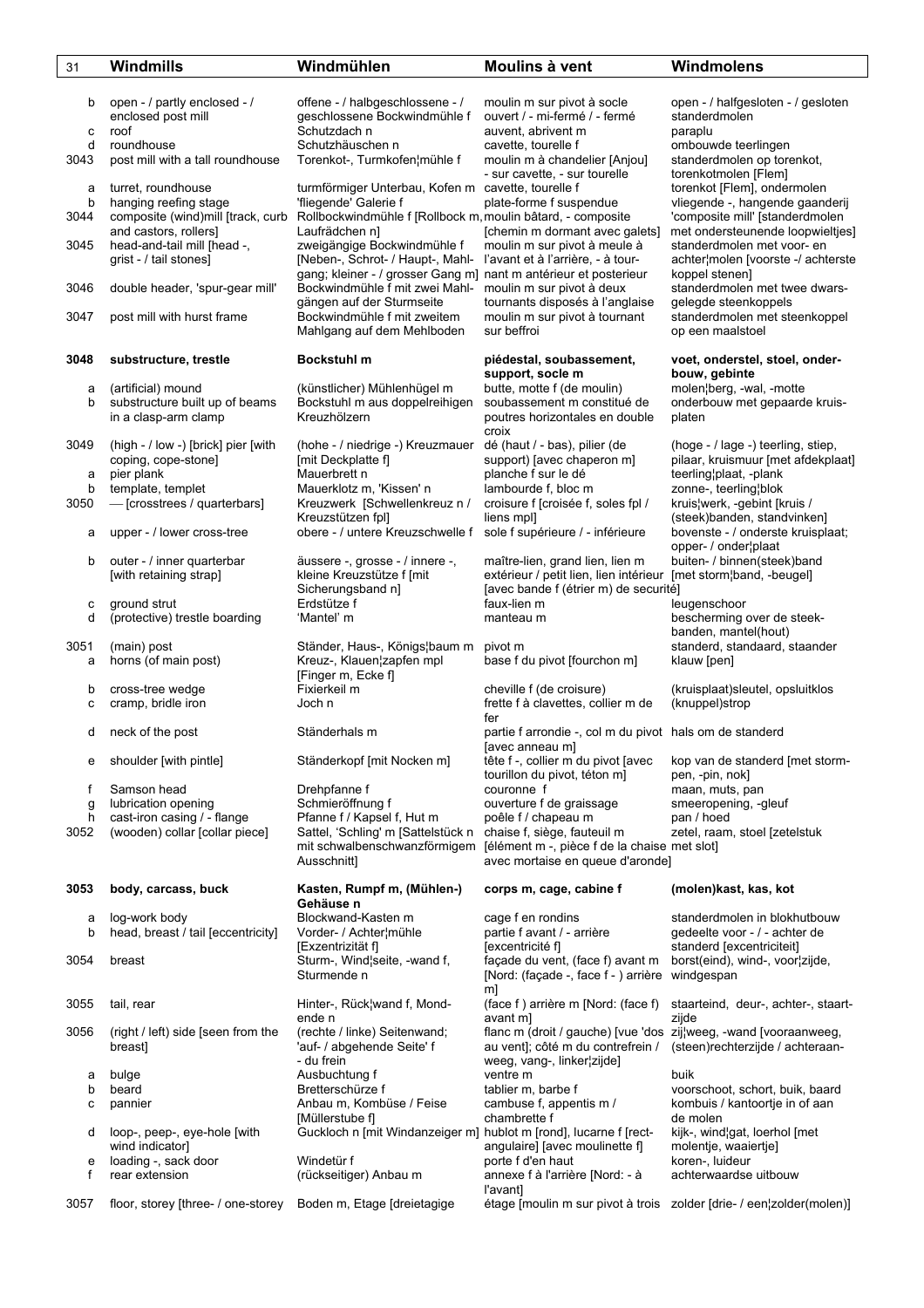| 32           | Windmills                                                        | Windmühlen                                                           | Moulins à vent                                                                    | Windmolens                                                                |
|--------------|------------------------------------------------------------------|----------------------------------------------------------------------|-----------------------------------------------------------------------------------|---------------------------------------------------------------------------|
|              |                                                                  |                                                                      |                                                                                   |                                                                           |
|              | post mill]                                                       | Mühle / Einbodenmühle f]                                             | étages / - à un seul étage]                                                       |                                                                           |
| а            | meal -, spout floor / staircase                                  | Mehl-, Trag-, Absack¦boden m /                                       |                                                                                   | grenier m à farine, salle f du bas meel-, onder   zolder / binnen   trap, |
|              |                                                                  | Stiege f                                                             | / escalier m                                                                      | -steiger, steen(zolder)trap                                               |
| b            | stone floor                                                      | Steinboden m                                                         | étage m -, chambre f des meules, steen-, maal-, opper aolder                      |                                                                           |
|              |                                                                  |                                                                      | grenier m aux meules<br>étage inférieur, dépôt m                                  |                                                                           |
| с<br>d       | basement storage space<br>floor-joist                            | 'Hell' f<br>(Fuss-)Bodenbalken m                                     | solive f du plancher, doubleau                                                    | hel, ondermolen, derde zolder<br>vloer-, roosterings¦balk [maal-          |
|              |                                                                  |                                                                      | [plancher m]                                                                      | zolder], rib [steenzolder]                                                |
|              |                                                                  |                                                                      |                                                                                   | [vloer, zoldering, roostering]                                            |
| 3058         | crowntree                                                        | Mahl-, Mehl-, Stein-, Trag-,                                         | poutre f meulière, maître-                                                        | steenbalk                                                                 |
|              |                                                                  | Haupt-, Hammer¦balken m                                              | sommier [Nord]                                                                    |                                                                           |
| а            | - [timber under crowntree;                                       | Unterblattung f [mit Zapfen-                                         | faux-ventre m, clef f de poutre                                                   | brasem [met stormpen-, nok-,                                              |
|              | with (pintle) socket]                                            | local n<br>Sturmband n                                               | [avec logement m du téton]                                                        | pin¦gat]<br>stormband                                                     |
| b<br>3059    | safety strap<br>steady bearing, - collar, girdle                 | Schleifrahmen m                                                      | ferrure f antirenversement<br>civière f                                           | burrie, berrie                                                            |
| a            | sheer (beam), shuttle tree                                       | Sattel-, Fug¦balken m, Wende-                                        | tratte f, sommier m de civière                                                    | voeg¦hout, -burrie(balk), langs-                                          |
|              | [with sole piece]                                                | leiste f [mit Sohlstück n]                                           | [avec semelle f]                                                                  | burrie, lange burriebalk [met                                             |
|              |                                                                  |                                                                      |                                                                                   | slek(hout), sleep¦stuk, -hout]                                            |
| b            | collar pad                                                       | Tafelwerk n, Schleifscheibe f                                        | disque m de frottement, - de                                                      | sleepschijf                                                               |
|              | trimmer, spacer [rear trimmer                                    | Quer(balken)stück n, Kalver m                                        | glissement<br>couillard m [avec mortaise f                                        | (voor- / achter-)kalf [achterkalf                                         |
| с            | with tail pole socket]                                           | [mit Zapfenloch für den Stert]                                       | (pour la queue)]                                                                  | met pengat]                                                               |
| d            | wood wear, block                                                 | Schleifklotz m                                                       | bloc m évidé                                                                      | spoorblok                                                                 |
| е            | joist                                                            | Loshalter m                                                          | petite tratte f                                                                   | dwarsburrie(balk), korte burrie-                                          |
|              |                                                                  |                                                                      |                                                                                   | balk, zaal-, zadelbalk                                                    |
| 3060         | body framing [side - / breast - /                                | Verband m der Umfassungs-                                            | charpente f des parois [- du côté                                                 | bintwerk van de kast [zijgebint /                                         |
|              | tail framing]                                                    | wände [Seiten- / Sturm- /                                            | / - de la façade du vent / - du<br>panneau arrière]                               | storm(ge)bint, borstbint / trap-,                                         |
| а            | side girt, 'bressumer'                                           | Treppen¦wandgebälk n]<br>Mehl-, Stein-, Trag¦leiste f                | panne f meulière                                                                  | achter¦bint, waaispant]<br>steen-, midden-, middel¦lijst                  |
| b            | vertical member                                                  | Jungfernsäule f                                                      | pendant, éperon m                                                                 | spoor-, klauw-, hangsel-, midden-,                                        |
|              |                                                                  |                                                                      |                                                                                   | middel¦stijl, hangereel(balk)                                             |
| с            | lower side girt, bottom (side) rail                              | Wasserleiste, Saumschwelle /                                         | basse-panne / petite panne f,                                                     | water-, onder¦lijst / roklijst, onder-                                    |
|              | / inter-tie                                                      | Rock-, Zwischen¦leiste f                                             | seuillet m                                                                        | regel                                                                     |
| d            | intermediate upright, stud                                       | Zwischenpfosten m, Kronsäule f<br>Dachleiste f, Rähm n               | poteau m de rempl(iss)age                                                         | kroon-, recht-, moer-, priem¦stijl e                                      |
| f            | upper side girt, head -, side rail<br>raking stud, angled strut, | Band n, Schracke f [(Eck-)Kopf-,                                     | sablière, haute-panne f [Nord]<br>guette f, lien m / décharge f en                | daklijst<br>weegband, bandbalk, karbeel,                                  |
|              | diagonal brace / cross-brace                                     | Fuss¦band] / Andreaskreuz n                                          | croix de Saint-André                                                              | korbeel / kruis                                                           |
| g            | forward corner post [with                                        | vorderer Eckstiel, Ortständer m                                      | poteau m cornier avant [Nord:                                                     | voorste hoekstijl [met consool,                                           |
|              | console]                                                         | [mit Konsole, Knagge f]                                              | arrière] [avec console f decorative] console, (daklijst)klos]                     |                                                                           |
| h            | rear corner post                                                 | hinterer Eckstiel m                                                  | poteau m cornier arrière [Nord:                                                   | achterste hoekstijl                                                       |
| Ť            | prick -, breast -, prow post                                     | Sturm-, Krohn¦säule f, Prehn-,                                       | - avant]<br>aiguille f [avec (decoration f en                                     | (borst)naald, graat, naaldbalk                                            |
|              | [with acorn]                                                     | Mittel¦ständer m [mit Eichel f]                                      | forme de) gland m]                                                                | [met eikel]                                                               |
| $\mathbf{I}$ | prick post brace / - - transom,                                  | Bartstrebe f, -schwert n / riegel m soutien - / collier m de la jupe |                                                                                   | baardschoor / baard-, onderregel                                          |
|              | --crosspiece                                                     |                                                                      |                                                                                   |                                                                           |
| k.           | upper cross beam                                                 | oberer Spannriegel m                                                 | travon m avant [Nord: arrière]                                                    | tempelbalk                                                                |
|              |                                                                  | Kopf-, Knopf¦balken m                                                | supérieur<br>collier m                                                            | kopbalk                                                                   |
| m            | anchor beam, - plate<br>meal beam                                | mittlerer Spannriegel m                                              | collier m du plancher des meules steenbed(de)balk                                 |                                                                           |
| n            | cross beam                                                       | Zwischenriegel m                                                     | travon m avant [Nord: arrière]                                                    | (dwars) regel                                                             |
|              |                                                                  |                                                                      | de mi-hauteur                                                                     |                                                                           |
| о            | forward sill                                                     | End-, Vorder¦balken, vorderer                                        | travon m bas avant [Nord:                                                         | voorzomer                                                                 |
|              |                                                                  | Fussbodenbalken m                                                    | arrière], collier m avant [Nord:                                                  |                                                                           |
| p            | rear -, bottom sill                                              | Hinterbalken, hinterer Fuss-                                         | arrière] du 1er plancher<br>travon m bas arrière [Nord:                           | achterzomer                                                               |
|              |                                                                  | bodenbalken m                                                        | avant]                                                                            |                                                                           |
| q            | wind prop                                                        | Sturmständer m                                                       | étançon de sécurité, étai m                                                       | stormstijl                                                                |
| r            | upper tail beam                                                  | hinterer Giebelbalken m                                              | travon m arrière [Nord: avant]                                                    | boven-, achter(span)balk                                                  |
|              |                                                                  |                                                                      | supérieur                                                                         |                                                                           |
| s<br>3061    | tail beam<br>weather -, breast beam [with                        | (Stert-)Riegel m<br>Wetterbalken, vorderer, grosser                  | travon m porte-queue<br>poutre f marbrière, palier du                             | staart-, steert¦balk<br>wind¦peluw, -peuling, -pulm                       |
|              | support / swan neck iron]                                        | Wellbalken m [mit Stützklotz m /                                     | grand marbre, joug [Nord] [avec                                                   | [met steunder / zwanehals]                                                |
|              |                                                                  | Zugeisen n, 'Schwanenhals' m]                                        | support / (tirant en) col m de cygne]                                             |                                                                           |
| 3062         | spindle - / tie- / tail beam                                     | Eisen-, Eiser- / Zug- / Pinn-,                                       | palier du gros fer, - haut / tirant /                                             | ijzer-, bus-, slot- / koppel-, trek-,                                     |
|              |                                                                  | hinterer Well-, Ahnwell¦balken m                                     | palier du petit collet                                                            | span-, midden- / pen-, pin¦balk                                           |
| 3063         | weather-boarding, cladding                                       | Bekleidung, Eindeckung f,                                            | bardage, revêtement m, robe f                                                     | beplanking, beschot, bedekking,                                           |
|              | petticoat, skirt [with cut-out]                                  | Bretterwerk n<br>kurzer / langer Überstand m                         | du moulin<br>jupette / jupe [avec échancrure f] korte - / lange rok [kort-, lang- | bekleding, kleedhout                                                      |
| а            |                                                                  | [mit Ausschweifung f]                                                |                                                                                   | gerokte molen] [met uitsparing]                                           |
| b            | boarding near the ground,                                        | bodenlange Eindeckung f                                              | robe f affleurant le sol                                                          | beschot tot aan het maaiveld,                                             |
|              | - with small clearance                                           |                                                                      |                                                                                   | doorlopend kleedhout                                                      |
| с            | lapped -, strip-lap -, overlap                                   | überlappende Bretterverkleidung, bardage m à clins, - à planches     |                                                                                   | potdeksel¦werk, -bekleding                                                |
|              | weather-boarding                                                 | Stülpschalung f                                                      | chevauchantes                                                                     |                                                                           |
| d            | butt weather-boarding [with<br>covering lath]                    | Bretterverkleidung [mit Fugen-<br>deckleiste f]                      | bardage à plat-joint [avec<br>couvre-joint m]                                     | koud kleedhout [met latten<br>of tengels]                                 |
| е            | herring-bone boarding                                            | Fischgräteneindeckung f                                              | bardage m en arête de poisson                                                     | visgraatvormig kleedhout                                                  |
| f            | shingle boarding, - cladding                                     | Schindeldeckung f [Windwand]                                         | revêtement m en essentes, - en                                                    | schalie(bekleding), schaliën,                                             |
|              |                                                                  |                                                                      | bardeaux                                                                          | spaan                                                                     |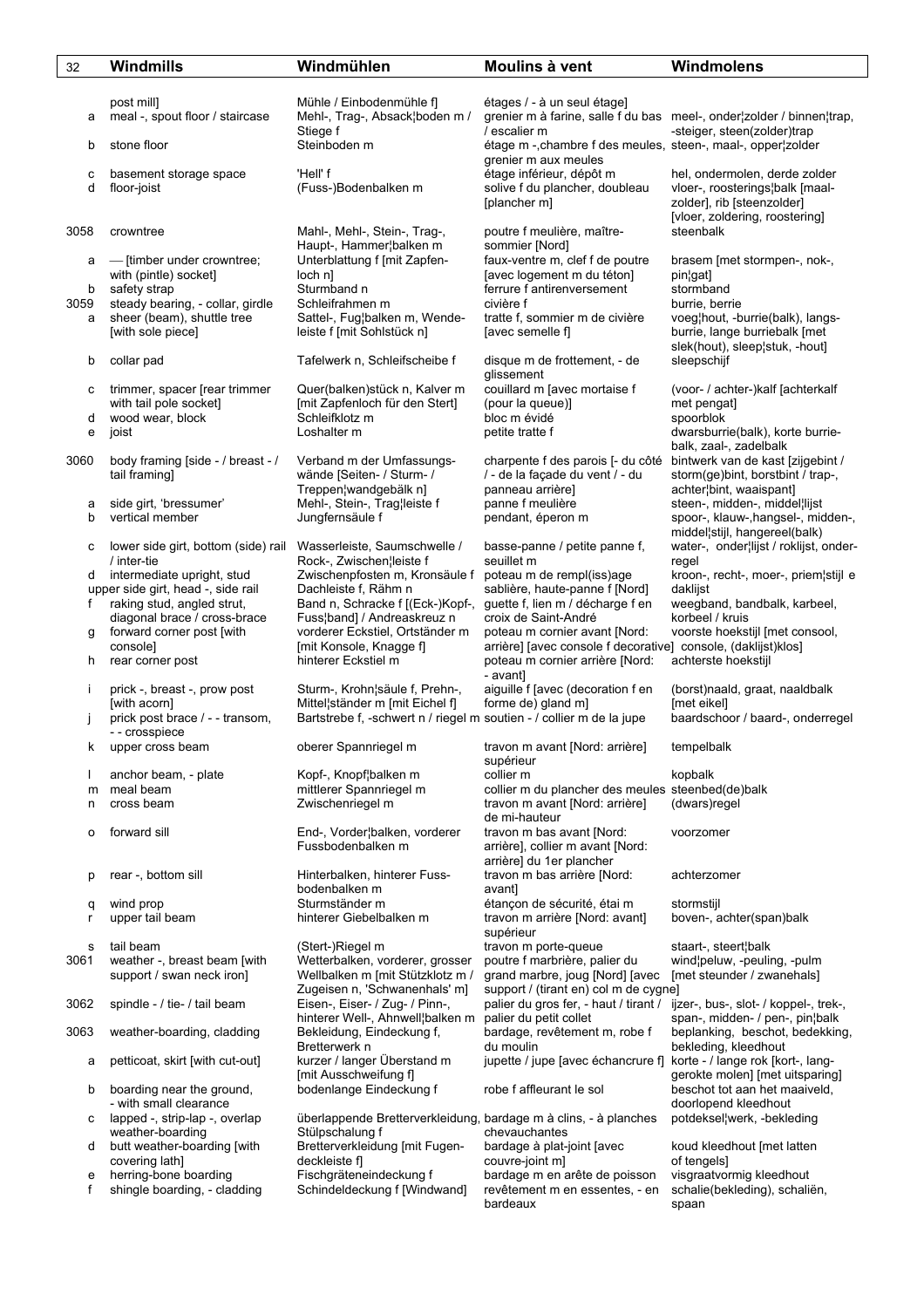| 33        | Windmills                                             | Windmühlen                                                                         | Moulins à vent                                                   | Windmolens                                                    |
|-----------|-------------------------------------------------------|------------------------------------------------------------------------------------|------------------------------------------------------------------|---------------------------------------------------------------|
|           |                                                       |                                                                                    |                                                                  |                                                               |
|           |                                                       |                                                                                    |                                                                  |                                                               |
| 3064      | roof                                                  | Dach n [Dachverband m]                                                             | toit m                                                           | kap, dak                                                      |
| a         | [broken] saddle roof [with dor-                       | [gebrochenes] Satteldach n                                                         | toit m en bâtière, - à deux pans                                 | zadel-, wolf¦dak [met knik, schoot]                           |
|           | mer, extension for the brake                          | [mit Bremsradgaube f]                                                              | droits [à deux pans droits à coyaux] [met koffer, dakuitsparing] |                                                               |
| b         | wheel]<br>wag(g)on roof                               | Walfischrücken-Dach n                                                              | [avec passage m du rouet]<br>toit m à deux pans incurvés         | kap met gebogen spantbenen                                    |
| c         | [broken] mansard roof                                 | [gebrochenes] Mansard-, Knick-                                                     | toit m à la mansarde, - à la                                     | mansardekap, gebroken kap                                     |
|           |                                                       | dach n                                                                             | Mansart [à coyaux]                                               | [knik, schoot]                                                |
| d         | barrel-shaped roof                                    | Tonnendach n                                                                       | toit m en berceau                                                | tonvormige kap                                                |
| е         | [pointed] bell-shaped roof                            | [spitzes] Glockendach n                                                            | toit m à l'impériale [avec flèche f]                             | klokvormige kap [met spits]                                   |
| 3065      | front gable [with half hip]                           | Vordergiebel [mit Halbwalm m]<br>schräger Stiel, Gratsparren /                     | croupe [avec demi-croupe f]                                      | voorkeuvelens [met schild]                                    |
| а         | slanting - / upright stud                             | gerader Stiel m                                                                    | arêtier m de croupe / jambette f                                 | hoekstijltje / onderkeper, venster-<br>balk, -stijl           |
| b         | weather -, neck studs pl                              | Kehr- / Wehr¦stiel m                                                               | potelet de croupe, luton, luon m                                 | keer- / weer¦stijl; vaste / losse stijl                       |
| c         | head rail, roof-tree                                  | Kehlbalken m                                                                       | panne f de croupe                                                | (voor)keuvelensbalk, 'wolf'                                   |
| d         | shutter                                               | Windluke f                                                                         | volet m de croupe                                                | wind-, storm-, water-, weer¦luik,                             |
|           |                                                       |                                                                                    |                                                                  | windvenster, water-, weer¦deur                                |
| e         | spar, rafter, cap-rib [with<br>trimming rafter        | Sparren [mit Aufschiebling m]                                                      | chevron [avec coyau m]                                           | (kap) spant, spantbeen [met uit-<br>breker]                   |
| f         | console                                               | Konsole f                                                                          | modillon, blochet m                                              | blokkel                                                       |
| g         | ridge-piece, roof-ridge                               | First¦balken m, -pfette, -bohle f                                                  | faîte, faîtage m                                                 | nokbalk, vorst, -balk, -plank, -hout                          |
| 3066      | tail -, rear gable                                    | Rückgiebel m                                                                       | pignon m arrière [Nord: avant]                                   | trap-, achter¦gevel                                           |
| a         | gable-, barge-, vergeboard                            | Windbrett n                                                                        | planche de pignon, bordure f                                     | windveer, gevellijst                                          |
| b         | finial [with weather-vane]                            | Firstzeichen n, Spitzsäule f                                                       | poinçon m (de gâble) [avec                                       | makelaar, gevelspits, priem-,                                 |
|           | overhanging roof                                      | [mit Windfahne f]<br>ausladende Verdachung f                                       | girouette f<br>toit m allongé                                    | punt¦stijl [met (wind)vaan]<br>doorlopende -, overstekende -, |
| с         |                                                       |                                                                                    |                                                                  | verlengde kap                                                 |
| d         | protruding gable ridge                                | vorstehender First m                                                               | saillie f de rive                                                | doorlopende dakspits, kap-                                    |
|           |                                                       |                                                                                    |                                                                  | uitbouw                                                       |
| е         | lucam                                                 | Sackaufzug-Vordach n                                                               | auvent m, bâtière f du tire-sac,                                 | luikap(je), luifeltje                                         |
|           |                                                       |                                                                                    | - du monte-sac                                                   |                                                               |
| 3067      | access to the body                                    | Zugang m                                                                           | accès à la cage                                                  |                                                               |
| 3068      | tail pole                                             | Sterz, Vordrehbaum m                                                               | queue, perche, guivre f [Ouest]                                  | trap en balkon<br>(krui)staart [zonder windas:                |
|           |                                                       |                                                                                    |                                                                  | steekstaart]                                                  |
| 3069      | (tail) ladder, steps                                  | Treppe f                                                                           | escalier m, échelle (de meunier),                                | trap                                                          |
|           |                                                       |                                                                                    | montée f                                                         |                                                               |
| а         | steps on the tailpole                                 | Treppe f auf dem Krühstert                                                         | marches fpl sur la queue                                         | trap op -, over de staart                                     |
| b         | transverse - / side-ladder /<br>trolley steps         | Quer- / Seiten¦treppe / Treppe f escalier m transversal / - sur le<br>mit Fahrwerk | côté / - à roulettes                                             | dwarsgeplaatste trap / zijtrap /<br>trap met loopwiel(en)     |
| с         | string(er) / intermediate string                      | Treppen¦wange f, -baum m /                                                         | limon / faux-limon, limon m                                      | trapboom, steiger¦balk, - boom /                              |
|           |                                                       | Zwischenwange f                                                                    | intermédiaire                                                    | korte trapwang                                                |
| d         | tread, step / bottom step                             | Trittstufe f / Schleifbrett n                                                      | marche / première marche f                                       | (trap)trede / sleep¦trede, -tree                              |
| e         | platform for the capstan                              | Schleifplatte f                                                                    | plancher m du treuil                                             | slof                                                          |
| f<br>3070 | handrail<br>ladder hangers                            | Handlauf m, Treppengeländer n<br>Treppenaufhängung f                               | rampe, main courante f<br>suspension f de l'escalier             | (trap)leuning<br>trapophanging                                |
| а         | hinged strut                                          | Hängesäule f                                                                       | pendant m du chevalet,potence f hangboom, kandelaar, non         |                                                               |
| b         | tiller, talthur, cocking lever                        | Treppenhebevorrichtung f                                                           | dispositif m pour soulever                                       | traplicht(werk) [met (traplicht)-                             |
|           |                                                       | [mit Hebel m, Pinne f]                                                             | l'escalier [avec levier m]                                       | hefboom]                                                      |
| с         | ladder -, diagonal brace                              | Treppenschwert n                                                                   | bracon m de l'escalier                                           | staart-, trapschoor, zwaard                                   |
| 3071      | platform / balcony, porch [with]                      | Eingangspodest n / Balkon [mit                                                     | palier / balcon [avec siège m]                                   | bordes / balkon, platform [met<br>buiten-, balkon¦zitie]      |
| а         | outside seat]<br>platform bearer / stay-, tie-rod     | Freisitz m]<br>Balkonträger m / Zugstange f                                        | solive du balcon / tirant m                                      | galerij-, balkon¦balk / trekstang                             |
| b         | guard-rail                                            | Podest-, Balkon¦geländer n                                                         | garde-corps, garde-fou m                                         | qalerijhek                                                    |
| с         | porch canopy, - roof [sheltered                       | Vordach n [überdachter                                                             | appentis, auvent [balcon m                                       | afdak, luifel, portaaltje [overdekt                           |
|           | porch]                                                | Balkon m]                                                                          | couvert]                                                         | balkon]                                                       |
| 3072      | sack slide                                            | Sackrutsche f                                                                      | glissière f à sacs                                               | zakken-, glij¦goot, zakkenglijbaan                            |
| 3073      | sack rest                                             | Sackbank f                                                                         | planche f à sacs                                                 | zakkenezel                                                    |
|           | Winding mechanism see ch. 3.4 Krühwerk siehe Kap. 3.4 |                                                                                    | système d'orientation voir ch. 3.4 kruiwerk zie hfdst. 3.4       |                                                               |
|           | Sack hoist see ch. 6                                  | Sackaufzug s. Kap. 6                                                               | tire-sac voir ch. 6                                              | luiwerk zie hfdst. 6                                          |
|           |                                                       |                                                                                    |                                                                  |                                                               |
|           |                                                       |                                                                                    |                                                                  |                                                               |
| 3.3.3     | <b>Paltrok mill</b>                                   | Paltrockmühle                                                                      | <b>Moulin paltrok</b>                                            | Paltrokmolen                                                  |
| 3074      | paltrok mill                                          | Paltrock(wind)mühle f, Paltrock,                                                   | moulin m paltrok                                                 | paltrok(molen), onderkruier                                   |
|           |                                                       | Fussholländer m                                                                    |                                                                  |                                                               |
|           |                                                       |                                                                                    |                                                                  |                                                               |
| 3075      | paltrok sawmill                                       | Paltrocksägemühle f                                                                | moulin paltrok m à scier                                         | paltrok(hout)zaagmolen                                        |
| а         | spit (of land)                                        | Mühlenwarft, Wurt f                                                                | flèche f                                                         | ronde werf, schiereiland                                      |
| 3076      | supporting structure<br>masonry base, circular brick  | Tragsystem n<br>Mauersockel, Fundamentmauer- mur m de soubassement                 | construction f portante                                          | draagsysteem<br>ringmuur, voet                                |
| а         | wall                                                  | ring m                                                                             |                                                                  |                                                               |
| b         | king -, central pier [brickwork]                      | Königspfeiler m                                                                    | pilier m central                                                 | koningsstiep, penant                                          |
| c         | king [with pintle] / cross-tree                       | Ständer [mit Zapfen] / Kreuz-                                                      | pivot [avec tourillon m] / sole f                                | koning [met pen] / kruisbalk                                  |
|           |                                                       | balken m                                                                           |                                                                  |                                                               |
| d         | winding track                                         | Flurkranz, Mauerring m                                                             | chemin m dormant                                                 | krui-, rol¦vloer                                              |
| e         | roller-ring, roller carriage [with                    | Zirkelwagen, Roll¦ring, -kranz m                                                   | chapelet à rouleaux, rouleau m                                   | rolring [met schaar-, spoor-                                  |
|           |                                                       |                                                                                    |                                                                  |                                                               |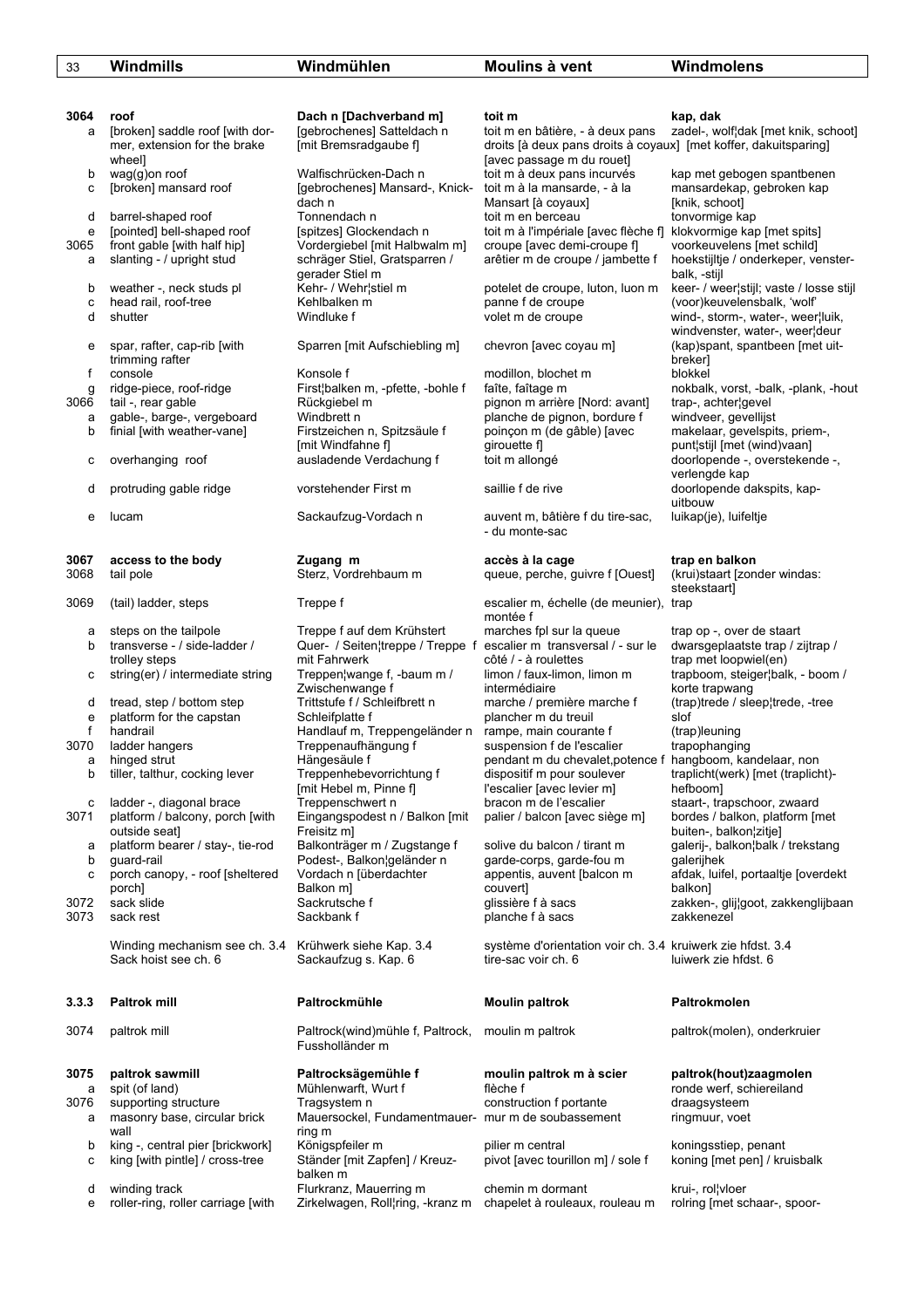| 34     | Windmills                                                           | Windmühlen                                                                  | Moulins à vent                                                                    | Windmolens                                                                |
|--------|---------------------------------------------------------------------|-----------------------------------------------------------------------------|-----------------------------------------------------------------------------------|---------------------------------------------------------------------------|
|        |                                                                     |                                                                             |                                                                                   |                                                                           |
|        | tracking beams and collar]                                          | [mit Speichen fpl und Kragen m]                                             | d'orientation [avec rayons mpl<br>et collet m]                                    | stokken en kraag(stuk)]                                                   |
| f      | curb [with tail pole / shear]                                       | Trag-, Ober¦ring [mit Schlüssel-,<br>Haupt-, Stert- / Trag¦balken m]        | chemin m roulant [avec queue /<br>basse panne fl                                  | overring [met sleutelbalk,<br>staart(balk) / kotbalk]                     |
| g      | king-post, main post [with<br>adjustment wedge]                     | Königsstil [mit Stellkeil m]                                                | poteau central [avec tasseau m]                                                   | koningsstijl [met opzetwig]                                               |
| h      | king beam                                                           | Mehlbalken m                                                                | maître-sommier m                                                                  | koningsbalk                                                               |
| 3077   | square body [with pannier]                                          | Vierkantrumpf [mit Anbau m]                                                 |                                                                                   | tour f carrée, carré m [avec aile f] vierkant, molenlijf [met zijvleugel] |
| а      | bottom rig floor [saw pit]                                          | unterer Maschinenboden [Säge-                                               | plancher m inférieur [fosse f des kotvloer [(zaag)kot]                            |                                                                           |
| b      | sawing -, working floor                                             | keller m]<br>Sägeboden m                                                    | scies]<br>étage m du sciage                                                       | zaag-, werk¦vloer, zaag¦grond,                                            |
| с      | saw jig -, head rig -, jig overrun -, oberer Maschinenboden         |                                                                             | étage m des châssis                                                               | -zolder<br>raamzolder                                                     |
| d      | sawing frame floor<br>empty floor, - space                          | Zwischenboden m                                                             | entresol, étage m intermédiaire                                                   | legezolder                                                                |
| e      | crank floor                                                         | Kurbelwellenboden m                                                         | étage m du vilebrequin                                                            | krukzolder                                                                |
| f      | stage, platform                                                     | Galerie f                                                                   | galerie f                                                                         | schavot, zwichtstelling, balie                                            |
| g      | cantilever / crane                                                  | Kragträger, Ausleger / Kran m                                               | cantilever m / grue f                                                             | uitlegger, kraag¦ligger, -balk /<br>kraan                                 |
| h      | rear platform                                                       | hintere Plattform f                                                         | plancher m sous l'échelle                                                         | achtergrond                                                               |
| 3078   | saw - / dummy frame                                                 | Gatter n / Gegenrahmen m                                                    | cadre / faux-cadre m                                                              | zaag- / pomp-, loos¦raam                                                  |
| 3079   | paltrok grain mill                                                  | Paltrock-Getreidemühle f                                                    | moulin paltrok m à grain                                                          | paltrok korenmolen                                                        |
| а      | track rail ring                                                     | Laufring, Flurkranz m                                                       | (cercle à) rail m inférieur                                                       | onderring                                                                 |
| b      | roller wagon, cage                                                  | Rollenkranz m                                                               | anneau m à rouleaux                                                               | rolring, rollenwagen                                                      |
| c      | rail ring                                                           | Wanderkranz m                                                               | (cercle à) rail m supérieur                                                       | bovenring                                                                 |
| 3080   | 'rail windmill' [paltrok mill with<br>castors underneath supporting | Eisenbahn-Windmühle f<br>[Laufräder unter Eckpfosten]                       | moulin m paltrok à galets sous<br>les poteaux corniers                            | paltrokmolen met wieltjes onder<br>de hoekstijlen                         |
|        | corner posts]                                                       |                                                                             |                                                                                   |                                                                           |
| 3081   | paltrok mill conversion                                             | Mühlenumbau m (von Bock-<br>windmühle zu Paltrockmühle)                     | transformation f (d'un moulin                                                     | ombouw van standerdmolen                                                  |
|        |                                                                     |                                                                             | sur pivot en moulin paltrok)                                                      | tot paltrok                                                               |
|        |                                                                     |                                                                             |                                                                                   |                                                                           |
| 3.3.4  | <b>Gyratory windmills</b>                                           | Drehwindmühlen                                                              | Moulins à vent giratoires<br>draaibare kast                                       | Andere molentjes met geheel                                               |
|        |                                                                     |                                                                             |                                                                                   |                                                                           |
| 3082   | 'chandelier' mill [circular or                                      | paltrockartige Drehwindmühle f                                              | (moulin) chandelier m                                                             | kleine paltrokachtige molen [met                                          |
|        | rectangular wooden body]                                            |                                                                             |                                                                                   | ronde of rechthoekige kast]                                               |
| а      | solid stone base [with curb ring]                                   | Sockel m [mit Mauerring m,<br>Sternbalkenlage f]                            | socle, piédestal maçonné [avec<br>chemin m dormant, sablière f                    | sokkel, onderbouw [met<br>'onderring']                                    |
| b      | nave, hub [with iron pin]                                           | Nabe f [mit eisernem Zapfen m]                                              | dormante]<br>moyeu [avec goujon m]                                                | naaf [met ijzeren pen]                                                    |
| c      | radial arms [with iron wear                                         | Sternarme [mit Gleitblöcken mpl] rayons de bois [avec patins mpl            |                                                                                   | 'spaken' [met ijzeren neuten]                                             |
|        | strips]                                                             |                                                                             | de fer]                                                                           |                                                                           |
| d      | base of the body                                                    | Kastenbasis f                                                               | base f de la cabine, chemin m                                                     | basis, onderkant van de kast                                              |
|        |                                                                     |                                                                             | tournant                                                                          |                                                                           |
| е      | bearing ring [with iron track]                                      | Tragring m [mit Gleitschiene f]                                             | couronne f de bois [avec cercle -, 'bovenring' [met glijring]<br>chemin m de fer] |                                                                           |
| f      | base - / cross beam                                                 | Trag- / Quer¦balken m                                                       | poutre sommière / traverse f                                                      | hoofddraagbalk / dwarsbalk                                                |
| 3083   | pivot -, peg mill                                                   | Pfahlwindmühle f                                                            | en croix<br>moulin m à [ou: sur] pivot fixe                                       | 'taatsmolen'                                                              |
| a      | stone socle base / wooden                                           | Stein- / Holz¦fundament n [mit                                              | soubassement [avec chemin m                                                       | stenen - / houten onderbouw [met                                          |
|        | support [with bearing ring]                                         | Gleit-, Trag¦ring m]                                                        | dormant]                                                                          | glijvloer]                                                                |
| b      | central post                                                        | Ständer m                                                                   | pivot m central                                                                   | 'koning'                                                                  |
| c      | saddle frame [with tail pole]                                       | Schleifrahmen [mit Stert m]                                                 | civière [avec queue f]                                                            | berrie [met staart]                                                       |
| 3084   | inverted windmill                                                   | Windmühle f mit untenliegender                                              | moulin m à vent à arbre-moteur                                                    | windmolen met beneden de                                                  |
| 3085   | windmill with rotating post                                         | Flügelwelle<br>Drehständerwindmühle f                                       | en bas<br>moulin à pivot tournant, 'moulin m windmolen met meedraaiende           | stenen liggende wiekenas                                                  |
|        |                                                                     |                                                                             | turquois'                                                                         | standerd                                                                  |
| 3086   | tower mill with internal pivot<br>mounting                          | Turmwindmühle f mit autonomen moulin-tour m à charpente<br>Innendrehgestell | intérieure tournante                                                              | torenmolen met meekruiend<br>binnenwerk                                   |
| 3087   | gyratory windmill with (wooden)                                     | Drehwindmühle f mit prismati-                                               | moulin m à vent giratoire à cage                                                  | kleine paltrokachtige molen met                                           |
|        | triangular body [moinho giratorio] schem Kasten                     |                                                                             | triangulaire                                                                      | driehoekige kast                                                          |
|        |                                                                     |                                                                             |                                                                                   |                                                                           |
| 3.3.5  | Hollow post mill                                                    | Köcherwindmühle                                                             | Moulin à pivot creux                                                              | Wipmolen                                                                  |
| 3088   | hollow post mill, wip mill                                          | Köcherwindmühle, Wipp-<br>mühle, 'Holländische Jungfer' f                   | moulin m à pivot creux                                                            | wip-, kokermolen                                                          |
| 3089   | brick base [with quarter wall /<br>lower sill, wall plate]          | Sockel m [mit Feldmauer /<br>Mauerlatte f                                   | soubassement [avec muret m /<br>sablière f basse]                                 | stenen voet [met veldmuur /<br>muur-, onderplaat]                         |
| 3090   | substructure                                                        | Unterbau m                                                                  | structure f basse                                                                 | ondertoren                                                                |
| 3091   | hollow-post [post side, - check /                                   | Koker, Köcher m [Koker-, Haupt-                                             | pivot creux, fût [élément m                                                       | koker [kokerstuk / koker-                                                 |
|        | chamfer]                                                            | stück / Schluss-, Füll¦stück n]                                             | principal / pièce f de remplissage] plank, vul-, rolling¦stuk]                    |                                                                           |
| а<br>b | vertical -, upright -, main shaft<br>centering frame, cross tree /  | Königs¦welle, -achse f, König m<br>Kokerbalken / loser -, oberer            | arbre vertical, étendard m<br>croisée f / - libre                                 | koningsspil<br>kokerbalk / losse -, bovenste                              |
|        | crown tree                                                          | Kokerbalken m                                                               |                                                                                   | kokerbalk                                                                 |
| 3093   | lower - / upper collar                                              | unterer - / oberer Sattel m                                                 | chaise f inférieure / - supérieure                                                | onder- / boven¦zetel                                                      |
|        |                                                                     |                                                                             |                                                                                   |                                                                           |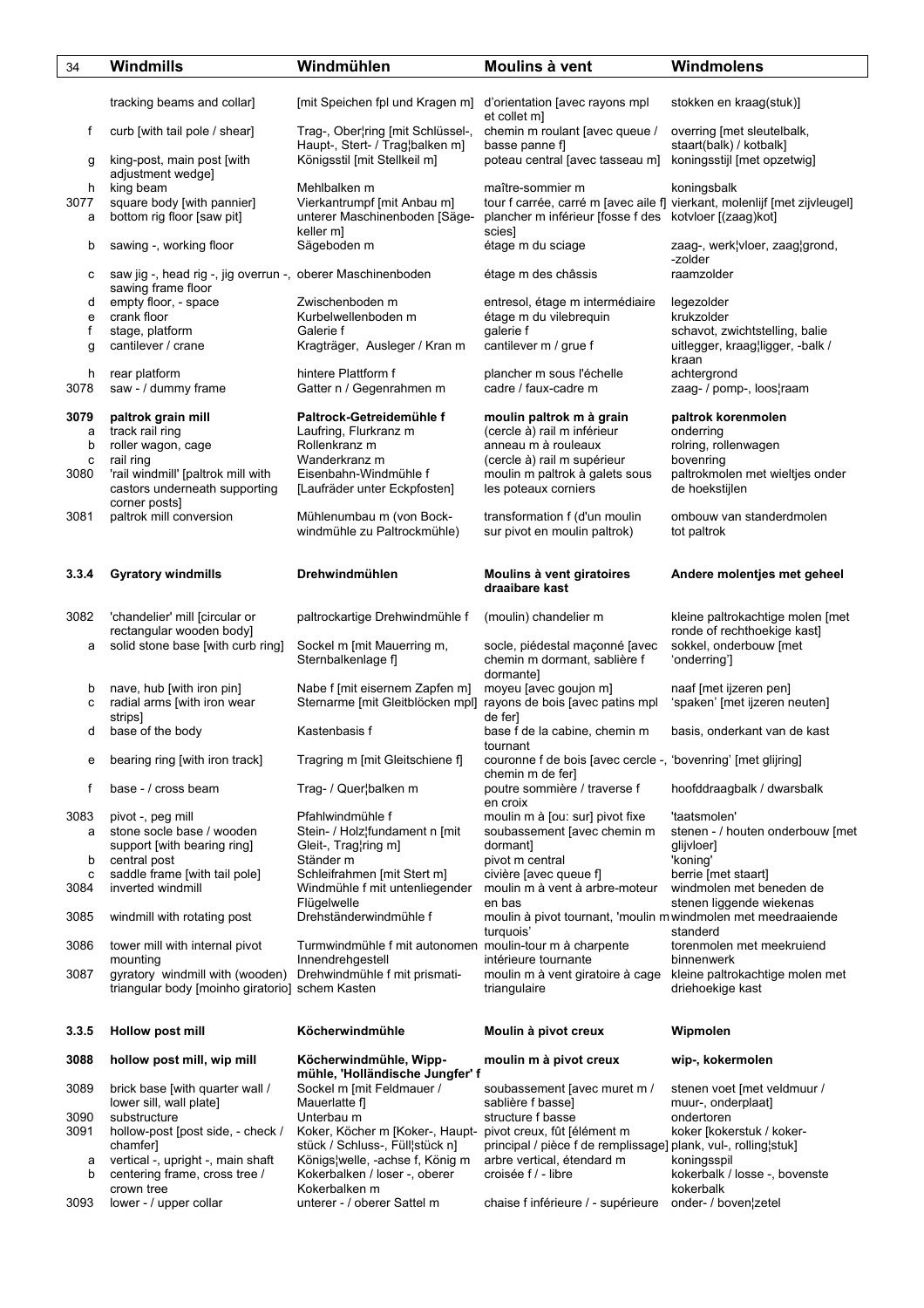| 35    | Windmills                         | Windmühlen                                                         | Moulins à vent                                                 | Windmolens                          |
|-------|-----------------------------------|--------------------------------------------------------------------|----------------------------------------------------------------|-------------------------------------|
|       |                                   |                                                                    |                                                                |                                     |
| а     | support                           | Knagge f, Tragklotz m                                              | console f                                                      | console, klos                       |
| b     | carter / filling piece            | Flöte f / Füllstück n                                              | patin m / pièce f de remplissage                               | neut / vulstuk, dam                 |
| 3094  | body                              | Oberhaus n, Kasten m                                               | cage f                                                         | bovenhuis, kop                      |
| a     | lower girdle / collar             | unterer - / oberer Tragring f                                      | civière f inférieure / - supérieure                            | voeg- / steen¦burrie                |
| b     | sheer / spacer [with lubrication  | Fugbalken m / Querstück [mit                                       | tratte f basse / haute; sommier                                | voeg-, (steen-)burriebalk, voeg-    |
|       | hole]                             | Schmierloch n]                                                     | de civière / couillard [avec trou m hout / kalf [met smeergat] |                                     |
|       |                                   |                                                                    | de graissage]                                                  |                                     |
| с     | front - / middle - / rear joist   | Vorder- / Mittel- / Hinter¦balken m travon m avant / solive f du   |                                                                | voor- / midden- / achter¦zomer      |
|       |                                   |                                                                    | milieu / - arrière                                             |                                     |
| e     | tail beam                         | hinterer Giebelbalken m                                            | butée f                                                        | wolfs-, achter¦balk                 |
| f     | tie beam / tie beam               | mittlerer Spannbalken / Spann-                                     | travon m de mi-hauteur / - avant                               | midden-, kruis- / tempel-,          |
|       |                                   | riegel m                                                           | supérieur                                                      | stefel¦balk                         |
| g     | cross-brace                       | Kreuzverband m, Schwertung f                                       | croisillon, étai m en croix                                    | kruisschoor                         |
| h     | tie-beam                          | Zugbalken m                                                        | tirant, entrait m                                              | koppel-, achtertempel-, trek¦balk   |
| Ť     | finial                            | Firstzeichen n                                                     | poinçon m décoratif                                            | makelaar                            |
| 3095  | tail construction                 | Stertkonstruktion f                                                | construction f de la queue                                     | staartconstructie                   |
| a     | cross beam / bottom sill, - rail  | (grosser - / kleiner -) Spreut-                                    | traverse d'orientation longue /                                | spruitbalk / achterzomer            |
|       |                                   | balken m                                                           | solive f d'orientation, seuillet m                             |                                     |
| b     | ladder brace                      | Treppenschwert n                                                   | bracon m de l'escalier                                         | lange schoor                        |
| с     | hanger                            | Hängesäule f                                                       | pendant m du chevalet,                                         | hangboom                            |
|       |                                   |                                                                    | suspension f de l'escalier                                     |                                     |
|       |                                   |                                                                    |                                                                |                                     |
| 3096  | caviere mill, cavier-mill,        | Französische Kokermühle f                                          | (moulin à vent) cavier, cavier                                 | (Franse) wipmolen van het           |
|       | French hollow post mill           |                                                                    | angevin, moulin-cavier m                                       | 'cavier'-type, keldermolen          |
| а     | cavier-mill with cellar under - / | tiefliegende - / ebenerdige - /                                    | cavier m à masse enterrée / - à                                | gedeeltelijk ondergrondse - /       |
|       | - above ground level / - without  | freistehende Französische                                          | masse pleine / - sans masse                                    | bovengrondse 'cavier' / 'cavier'    |
|       | mound                             | Kokermühle f                                                       |                                                                | met vrijstaande ondertoren          |
| b     | cavier-mill including             | Französische Kokermühle f mit                                      | moulin-maison m                                                | 'cavier' met woonruimte             |
|       | accomodation for the miller       | Wohnteil                                                           | [masse f aménagée]                                             |                                     |
| c     | semi-troglodytic cavier mill      |                                                                    | cavier m semi-troglodytique                                    | 'cavier' met grotwoning             |
| 3097  | mound                             | Mühlenhügel m                                                      | masse, motte, cave f [Anjou]                                   | aardenheuvel, belt                  |
| a     | supporting -, retaining wall      | Brustmauer f [Stützpfeiler m /                                     | mur de soutènement [contre-                                    | steunmuur [steunpijler / muurtrap]  |
|       | [buttress, abutment / staircase]  | Mauertreppe f                                                      | fort / escalier m]                                             |                                     |
| b     | earth fill / platform             | Erdaufschüttung f / Terrasse f                                     | remblai m / terrasse f                                         | opvulling, grondaanvulling / terras |
| с     | cellar, cave [with vaulted roof]  | Keller m, -gewölbe n                                               | cave f (voûtée), tunnel voûté,                                 | kelder [met gewelfde ruimte]        |
|       |                                   |                                                                    | demi-tunnel m                                                  |                                     |
| 3098  | cylindrical part of stone tower,  | zylinderförmige Basis f                                            | base -, tour f cylindrique [avec                               | cilindrische toren [met maal-       |
|       | tower [with mill house]           | [mit Mahlraum m]                                                   | chambre de la meule centrale,                                  | ruimte]                             |
|       |                                   |                                                                    | - des meules, cave f centrale]                                 |                                     |
| 3099  | conical stone tower, cone         | konischer Unterbau m                                               | massereau conique, cône,                                       | conische toren [met koepel-         |
|       | [with cupola]                     | [mit Kuppel f]                                                     | cavier m, tour [avec coupole f]                                | gewelf]                             |
| а     | truncated conical - / conoid(al)  | kegelstumpfförmiger - / kegeliger cavier m tronconique, - en tronc |                                                                | afgeknotte-kegel-ondertoren /       |
|       | tower                             | Unterbau m                                                         | de cône / - en obus, - conoïde                                 | conoïde ondertoren                  |
| b     | bottle-shaped tower               | flaschenförmiger Unterbau m                                        | cavier m en forme de bouteille                                 | flesvormige toren                   |
| c     | battered tower on vertical base   | zylindrisch-kegelstumpfförmiger                                    | cavier m en cylindre et tronc                                  | kegelvormige toren met              |
|       |                                   | Unterbau m                                                         | de cône                                                        | cilindrische basis                  |
| d     | double-conical tower              | Doppelkegel-Unterbau m                                             | cavier m en double tronc de                                    | dubbelconische ondertoren           |
|       |                                   |                                                                    | cône [cône m à pente coupée]                                   |                                     |
| e     | timber-framed conical tower       | Unterbau m in Zimmerwerk                                           | cavier m avec cône en                                          | ondertoren bestaand uit bintwerk    |
|       |                                   |                                                                    | charpente, - en bois                                           |                                     |
| f     | roofed vertical tower             | zylindrischer Unterbau m mit                                       | cavier m en cylindre à toiture                                 | cilindrische ondertoren met dak     |
|       |                                   | Bedachung                                                          |                                                                |                                     |
| 3100  | trestle (of the hollow post)      | Stützsystem n                                                      | système m de support                                           | steunsysteem (van de koker)         |
| a     | cross trees, double crosstree,    | Koker-, Trag¦balken [auf Krag-                                     | soles, 'campagnes' fpl                                         | kokerbalk [op kraagsteen]           |
|       | timber frame [on corbel]          | stein m]                                                           | [sur corbeau m (de pierre)]                                    |                                     |
| b     | quarter-bars                      | Streben fpl                                                        | liens obliques, 'racineaux' mpl                                | schoren, schoorpalen pl             |
| 3101  | hollow post [with upper neck]     | Koker, Köcher [mit Kokerhals m]                                    | pivot m creux, 'huse' f [Anjou]                                | koker [met kokerhals]               |
|       |                                   |                                                                    | [avec évidement m]                                             |                                     |
| 3102  | cabin                             | Kasten m                                                           | cabine, hucherolle, charpente,                                 | bovenhuis, kast                     |
|       |                                   |                                                                    | chandelle f [Anjou]                                            |                                     |
| а     | tail ladder                       | Leiter f                                                           | échelle-queue f (d'orientation)                                | ladder                              |
| b     | lower girdle / collar             | unterer - / oberer Tragring m                                      | civière f inférieure / - moyenne                               | voeg- / steen¦burrie                |
|       |                                   |                                                                    |                                                                |                                     |
| 3.3.6 | Cap winder                        | Kappenwindmühle                                                    | Moulin à vent à calotte                                        | <b>Bovenkruier</b>                  |
|       |                                   |                                                                    | tournante                                                      |                                     |
|       |                                   |                                                                    |                                                                |                                     |
| 3103  | vertical windmill with cap,       | Vertikalwindmühle mit drehbarer moulin m à vent à calotte          |                                                                | verticale windmolen met draai-      |

- 
- 
- 
- 

Haubendreher m<br>Feld-, Boden¦mühle f, Boden a ground-sail mill, groundsailer Feld-, Boden¦mühle f, Boden- moulin m à ailes rasant le sol grondzeiler segler m<br>b mill on a mound, mound mill, Bergmühle f [(künstlicher) bergmühle f [(künstlicher) moulin m sur butte, - sur tertre, berg-, belt¦molen [(molen)berg, Mühlenhügel m] - à motte, - butté belt, (molen)wal] mill-in-a-mound [mill mound] - Mühlenhügel m]<br>- mill with wagon entrance - burchfahrtmühle f

c mill with wagon entrance Durchfahrtmühle f moulin-tour m à porte cochère beltmolen met invaart<br>d town-, city-wall mill wallmühle f moulin m sur rempart, - des walmolen d town-, city-wall mill Wallmühle f moulin m sur rempart, - des walmolen remparts

cap winder Haube, Kappenwindmühle f, tournante bare kap, bovenkruier, kapmolen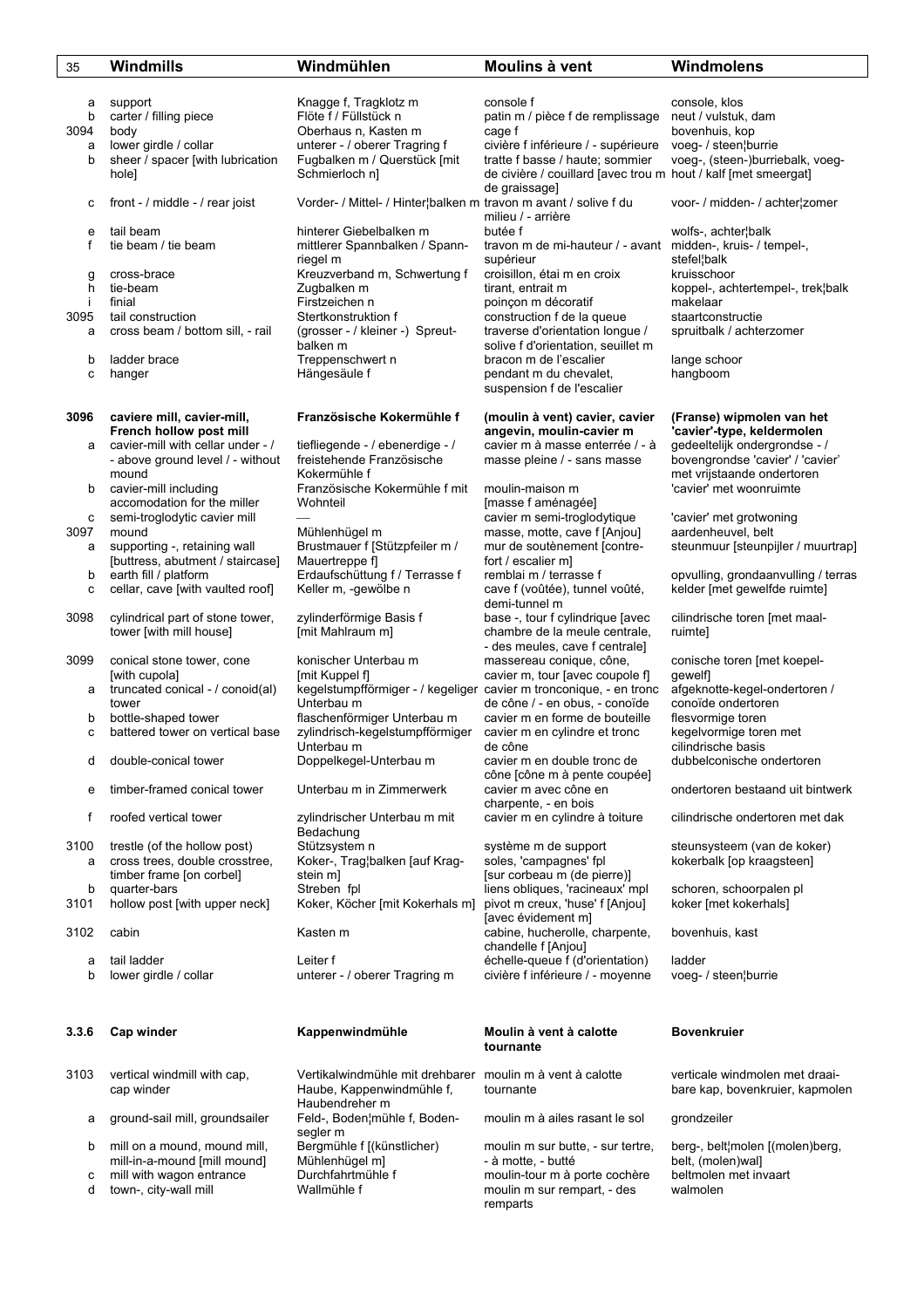| 36     | Windmills                                                                             | Windmühlen                                            | Moulins à vent                                                                      | Windmolens                                                                                                                                           |
|--------|---------------------------------------------------------------------------------------|-------------------------------------------------------|-------------------------------------------------------------------------------------|------------------------------------------------------------------------------------------------------------------------------------------------------|
| е      | (reefing-)stage mill, gallery mill                                                    | Galerie-, Laufsteg-, Zwickstell-<br>mühle f           | moulin m à galerie                                                                  | stelling-, balie¦molen                                                                                                                               |
| 3104   | tower mill, stone-mill                                                                | Turmwindmühle, massive<br>Mühle f                     | moulin-tour, moulin m de<br>pierre                                                  | torenmolen, (ronde) stenen -,                                                                                                                        |
| а      | parallel-sided or -walled - /<br>battered -, conical -, sloping-<br>walled tower mill | zylindrische - / konische Turm-<br>windmühle f        | / - (tron)conique                                                                   | gemetselde molen<br>moulin-tour m cylindrique, - droit cilindrisch gemetselde molen (of<br>toren) / conische torenmolen,<br>conisch gemetselde molen |
| b      | bottle-shaped -, bellied -, flared<br>tower mill                                      | flaschenförmige -, bauchige<br>Turmwindmühle f        | moulin-tour m ventru, - bombé<br>- bombé                                            | flesvormige torenmolen                                                                                                                               |
| с      | 'petit pied' mill [eggcup-shaped]                                                     | Turmwindmühle f mit vor-<br>kragendem Obergeschoss    | (moulin m) 'petit-pied' m, petit-<br>pied m breton, 'coquille f d'oeuf'             | 'petit pied' molen [met kleine<br>stenen voet en boven uitkragend<br>metselwerk]                                                                     |
| 3105   | body, tower [with (brick) base]                                                       | Rumpf, Turm [mit Fuss m]                              | fût, corps m du moulin, tour f<br>[avec soubassement m]                             | (molen)romp, molentoren<br>[met voet]                                                                                                                |
| а<br>b | wall plate<br>gutter                                                                  | Mauerring m<br>Regenrinne f                           | bahut m<br>gouttière f                                                              | bovenste steenlaag, rolbaan<br>regenwatergeul                                                                                                        |
| c      | putlog-hole                                                                           | Rüstloch n                                            | trou m de boulin                                                                    | stelling-, steiger¦gat                                                                                                                               |
| d      | main - / secondary door                                                               | grosse - / kleine Mühlentür f                         | grande - / petite porte f                                                           | grote - / kleine molendeur                                                                                                                           |
| e      | outside - / inside staircase                                                          | Aussen- / Innen¦treppe f                              | escalier m extérieur / - intérieur                                                  | buiten- / binnen¦trap                                                                                                                                |
| f      | light-opening                                                                         | Lichtloch n                                           | baie f, regard m                                                                    | lichtopening                                                                                                                                         |
| 3106   | floor                                                                                 | Etage f, Boden m                                      | étage m                                                                             | zolder                                                                                                                                               |
| a<br>b | ground -, loading floor<br>meal -, sack -, grinding -, spout-,                        | Ladeboden m<br>Mehl-, Absack¦boden m                  | rez-de-chaussée m<br>étage de la farine, grenier m                                  | begane grond, laadvloer<br>maal-, meel¦zolder                                                                                                        |
| с      | bridge floor<br>dresser floor                                                         | Sichterboden m                                        | à farine                                                                            | builzolder                                                                                                                                           |
| d      | stone floor                                                                           | Steinboden m                                          | étage -, grenier m de la bluterie<br>étage -, grenier m des meules,<br>- aux meules | steenzolder                                                                                                                                          |
| e      | (spur)wheel floor                                                                     | Stirnradboden m                                       | étage du -, grenier m au hérisson spoorwielzolder                                   |                                                                                                                                                      |
| f      | sack floor, garner                                                                    | Kornboden m                                           | étage des -, grenier m aux sacs                                                     | graan-, stapel¦zolder                                                                                                                                |
| g<br>h | sack hoist floor, hoisting floor<br>bin floor                                         | Aufzugboden m<br>Schütt-, Speicherboden m             | étage -, grenier m du tire-sac<br>plancher m de la réserve                          | luizolder<br>stortzolder                                                                                                                             |
|        | dust -, top -, cap -, lantern -,                                                      | Kappboden m                                           | plancher sous la toiture,                                                           | kap-, smeer zolder                                                                                                                                   |
|        | gear floor                                                                            |                                                       | grenier m sous la calotte                                                           |                                                                                                                                                      |
| 3107   | (octagonal, hexagonal) smock                                                          | (Acht-, Sechskant-)Holländer-                         | moulin-tour m (octogonal,                                                           | (houten) achtkant(e) /                                                                                                                               |
|        | mill, frock-mill, Dutch mill                                                          | windmühle f, 'Holländer' m                            | hexagonal) en bois                                                                  | zeskant(e) molen                                                                                                                                     |
| а      | battered smock mill [curve,                                                           | tailliertes Achtkant n ['Sprung' m]                   | moulin-tour m octogonal cintré                                                      | getailleerde romp [zeeg]                                                                                                                             |
|        | concavity (of the side)]                                                              |                                                       | [courbure, concavité f]                                                             |                                                                                                                                                      |
| b      | smock mill on stone or brick<br>base                                                  | Sockelgeschossholländer m                             | moulin-tour octogonal sur<br>soubassement en pierre                                 | achtkante houten molen op<br>stenen onderbouw                                                                                                        |
| с      | high base [in stone, brick, or                                                        | mehretagiger Unterbau m                               | haut soubassement m                                                                 | hoge voet [gemetselde hoge voet                                                                                                                      |
|        | [wood                                                                                 | [Hochholländer(wind)mühle f]                          | [maçonné ou en bois]                                                                | of houten voet]                                                                                                                                      |
| d      | small smock mill                                                                      | kleiner Erdholländer m                                | petit moulin-tour m en bois                                                         | boeren-, mount-, monniks¦molen                                                                                                                       |
| 3108   | foundation                                                                            | Fundament n, Fundation f                              | fondation f                                                                         | fundering, fundament                                                                                                                                 |
| 3109   | pile foundation                                                                       | Pfahlgründung f                                       | fondation f sur pilotis                                                             | paalfundering                                                                                                                                        |
| а      | foundation pile                                                                       | Ptahl m                                               | $pilot(1s)$ m                                                                       | (hei-, funderings-)paal                                                                                                                              |
| b<br>c | pile capping, cap piece, raft<br>raft floor                                           | Holm m, Schwellholz n<br>Fundamentdiele f             | racinal m<br>planche de fondation, plate-                                           | kesp, slikhout<br>vloer(plaat, -deel), funderings-                                                                                                   |
|        |                                                                                       |                                                       | forme f, radier m                                                                   | vloer                                                                                                                                                |
| d      | longitudinal member                                                                   | Längsschwelle f                                       | longrine f                                                                          | koppel-, klooster-, schuif¦hout                                                                                                                      |
| 3110   | pillar foundation                                                                     | Pfeilerfundament n                                    | fondation f sur piliers                                                             | penantfundering                                                                                                                                      |
| а      | foundation brickwork, brick                                                           | Fundierungsmauerwerk n;                               | maçonnerie de fondation;                                                            | funderingsmetselwerk; getrapte                                                                                                                       |
|        | footing; stepped footing                                                              | abgetreppte Fundierung f<br>Pfeiler m                 | fondation f à redans                                                                | fundering                                                                                                                                            |
| b<br>с | pillar, (brick) pier<br>base wall with sparing arch                                   | Fundamentmauer f mit Spar-,                           | pilier m<br>muret m de fondation avec                                               | penant, teerling, pilaar, stiep<br>funderingsmuur met spaar-,                                                                                        |
|        |                                                                                       | Erd¦bogen m                                           | voûte f de décharge                                                                 | aard¦boog                                                                                                                                            |
| 3111   | brick - / timber base,                                                                | massiver - / hölzerner Unter-                         | structure f basse                                                                   | stenen onderbouw / onder-                                                                                                                            |
|        | sub-structure, roundel                                                                | bau m, Sockelgeschoss n                               |                                                                                     | achtkant                                                                                                                                             |
| а      | sprocketed eave                                                                       | Aufschiebling m, 'Eselsohr' n                         | coyau m                                                                             | uitbreker, hoekkeper                                                                                                                                 |
| b<br>с | bracket<br>thatch plank                                                               | Konsole, 'Hundezunge' f<br>Riedplanke f               | console f<br>bardeau m (à chaume)                                                   | kardoes(hout), anker<br>rietplank, duis(plank)                                                                                                       |
| 3112   | octagon (frame), smock tower                                                          | (Holz-)Achtkant n                                     | octogone m                                                                          | (houten) achtkant                                                                                                                                    |
| а      | undersill, ground sill, sole plate /                                                  | unteres - / oberes Tafelment n                        | sablière f basse / - haute                                                          | onder- / boven¦tafelment                                                                                                                             |
|        | uppersill, upperplate, key plank                                                      |                                                       |                                                                                     |                                                                                                                                                      |
| b      | solepiece, keyhead                                                                    | Zange f                                               | blochet m                                                                           | blokkeel [- -boventafelment]                                                                                                                         |
| C      | sprocket, firring piece                                                               | Knagge f                                              | coin m                                                                              | scheg, vulstuk                                                                                                                                       |
| d      | panel, side [fixed - / octagonal]<br>side]                                            | Wand [Voll- / Eck¦wand f]                             | pan [vrai - / faux pan m]                                                           | veld, zijde [waar - / vals veld]                                                                                                                     |
| е      | solid - / loose frame                                                                 | Bund- / Feld¦wand f                                   | châssis m assemblé en premier / vast - / los bint<br>- en second                    |                                                                                                                                                      |
| f      | cant -, corner post                                                                   | Ecksäule f, Ortständer, Pfosten m poteau m d'angle    |                                                                                     | (acht)kantstijl, hoekstijl                                                                                                                           |
| g      | tie beams pl [fixed / loose                                                           | Kreuzgebinde n [fester, unterer /                     | poutrage en croix [entrait m                                                        | bintlaag [vaste / losse bintbalk,                                                                                                                    |
|        | binder; tie beam]                                                                     | loser, oberer Spannriegel m]                          | inférieur / supérieur]                                                              | leger(ings)balk]                                                                                                                                     |
| h      | corbel, knee -, beam brace                                                            | Stütze, Strebe f                                      | lien m                                                                              | korbeel, karbeel                                                                                                                                     |
|        | 'dog ear', brace                                                                      | Winkelband, 'Hundeohr' n                              | aisselier m                                                                         | honds¦oor, -hoofd, houtsoor                                                                                                                          |
|        | cross-brace                                                                           | Kreuzverband m, Andreaskreuz n croix f de Saint-André |                                                                                     | (veld)kruis                                                                                                                                          |
| k      | girder, transom, girt [top -,                                                         | Gurtband n, Riegelverband m                           | traverse, lisse f [haute, médiane]                                                  | gording, veldregel, legerbalk                                                                                                                        |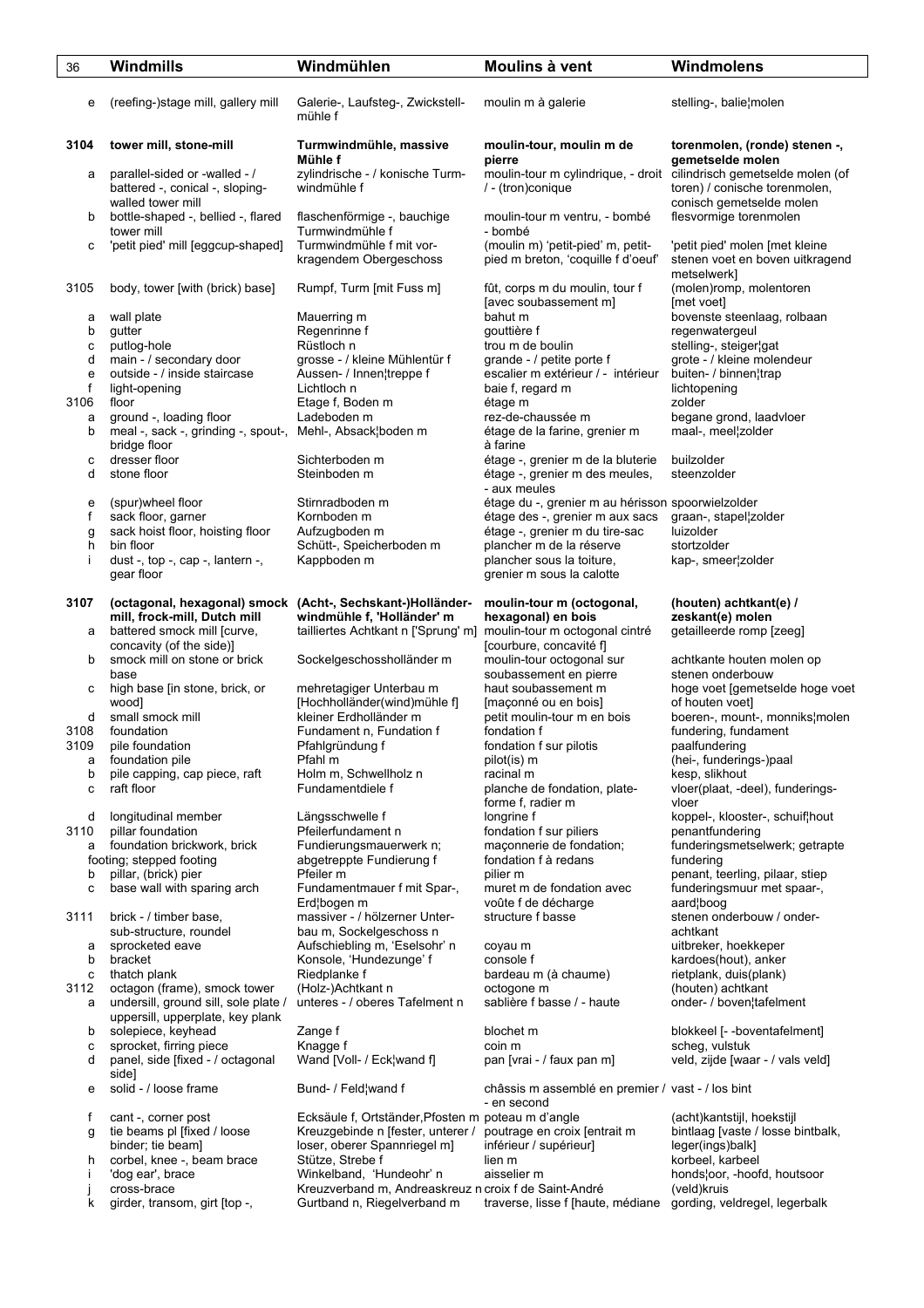| 37                       | <b>Windmills</b>                                                                                                      | Windmühlen                                                                                                                | Moulins à vent                                                                                                                     | Windmolens                                                                                                                                                                              |
|--------------------------|-----------------------------------------------------------------------------------------------------------------------|---------------------------------------------------------------------------------------------------------------------------|------------------------------------------------------------------------------------------------------------------------------------|-----------------------------------------------------------------------------------------------------------------------------------------------------------------------------------------|
|                          | middle -, bottom girt]<br>stud, intermediate upright<br>m main bridge-tree, lower spindle<br>beam                     | Mittelstiel m<br>Brücken-, Haupttrag-, Dunst-,<br>Pott¦balken m                                                           | (du milieu), basse]<br>poteau m médian<br>sommier m                                                                                | [boven- / middel- / onder¦regel]<br>veld-, mandel-, mander¦stijl<br>draag-, stoel-, dons¦balk                                                                                           |
| n<br>3113                | (floor) joist<br>- [curved tie beam]<br>[hexagonal framing]<br>$a$ -[with short tie beam /<br>straddle beam]          | Bodenbalken m<br>Königsgebinde n [loser Spann-<br>riegel m aus Krummholz]<br>Gebinde n mit Stich- und<br>Wechsel¦balken m | solive f<br>châssis assemblé en second<br>[entrait m courbe]<br>châssis assemblé en second<br>avec demi-entrait et chevêtre m      | zolderbalk<br>koningsgebint [(kromme) losse<br>bint-, koningbalk, koningsbint]<br>half koningsgebint [met kort -,<br>half koningsbint, onderbroken                                      |
| 3114                     | thatch / weather-boarding                                                                                             | Riedbedeckung / Bretter-<br>eindeckung f                                                                                  | revêtement m en chaume / - en<br>planches                                                                                          | losse bintbalk / ravel(ings)balk]<br>rietbedekking, rietdek, rieten<br>bekleding / houtbedekking                                                                                        |
| 3115                     | (reefing) stage, gallery,<br>balcony                                                                                  | Galerie f                                                                                                                 | plate-forme, galerie f,<br>balcon m                                                                                                | (zwicht)stelling, balie, galerij,<br>gaanderij, omloop                                                                                                                                  |
| а<br>b                   | stage with vertical supports<br>stone-built stage                                                                     | Stielwerkgalerie f<br>gemauerte Galerie f                                                                                 | galerie f sur poteaux<br>galerie f maçonnée                                                                                        | stelling met staande schoren<br>gemetselde gaanderij, omgangs-<br>muur                                                                                                                  |
| с<br>3116                | reefing stage door<br>braced gallery, - stage                                                                         | Galerietür f<br>schwebende Galerie f                                                                                      | porte f de galerie<br>galerie f suspendue à liens<br>obliques                                                                      | stellingdeur<br>stelling met schuine schoren                                                                                                                                            |
| а<br>b<br>с              | putlog<br>main shore, bracket, brace<br>[with support shore] / drip plate<br>corbel                                   | Flurbalken m<br>Strebe f [mit Band n] / Tropf-<br>leiste f<br>Konsole f, Kragstein m                                      | solive f du plancher<br>étai oblique (principal / second-<br>aire) / tasseau m anti-humidité<br>console f                          | ligger, slaper<br>stellingschoor, steker / leklatje<br>console, kraagsteen, steun-,                                                                                                     |
| d                        | outer - / inner ring of purlins                                                                                       | äusserer - / innerer Balken-<br>kranz m                                                                                   | couronne (d'appui) f extérieure /<br>- intérieure                                                                                  | keer¦blok, sleutelstuk<br>buiten- / binnen¦sluitring; sluiting                                                                                                                          |
| е                        | tie beam                                                                                                              | Verbindungsbalken, Unterzug m raccord m                                                                                   |                                                                                                                                    | buitensluiting, koppelings-,<br>omtrek¦balk                                                                                                                                             |
| f<br>g                   | floor boarding, planking<br>stage railing, parapet [hand-rail /<br>baluster, handrail post with<br>brace]             | Flurbelag m<br>Geländer n [Galeriebalken m,<br>Griffleiste f / Galeriepfosten m,<br>Geländersäule mit Strebe f]           | planchéiage m<br>balustrade f, garde-corps m<br>rambarde, barre f d'appui<br>balustre m [avec lien m]                              | stelling¦vloer, -dek<br>stellinghek, reling, balie [balie-<br>plank / -lat, stijltje, baluster,<br>mannetje met schoor]                                                                 |
| 3117                     | curb                                                                                                                  | Kranz m, Drehbahn f,<br>Rollwerk n                                                                                        | courbant, chemin -, système m (rollen)kruiwerk<br>de roulement                                                                     |                                                                                                                                                                                         |
| 3118                     | (curb) track, curb ring [with -                                                                                       | Flur, Mauerring m [mit Rollen-<br>schleuse f]                                                                             | chemin m dormant, sablière f<br>dormante [avec pertuis m à<br><i>rouleaul</i>                                                      | krui-, rolvloer, onderring,<br>liggende ring [met rollensluis]                                                                                                                          |
| а                        | curb railing [with carters]                                                                                           | Kiep-, Kyp¦ring m, Kiepe f<br>[mit Flöten fpl]                                                                            | bordure f d'encuvement [avec<br>patins mpl]                                                                                        | (keer)kuip [met keerneuten pl]                                                                                                                                                          |
| b                        | soffit (board)                                                                                                        | Ort- / Sims¦brett n                                                                                                       | tablette f de recouvrement                                                                                                         | (boven)rietplank, weerplank /<br>spreeuwenbord                                                                                                                                          |
| 3119<br>а                | dead curb<br>skid (plate), (bearing) block,                                                                           | Gleitwerk n, Schleifkranz m<br>[streichende Haube f]<br>Streichklotz m, 'Flöte' f                                         | sablière f dormante avec patins<br>patin m                                                                                         | neut(en)-, sleep-, klos-, slof-,<br>glij¦kruiwerk, sleepkap<br>neut, sleper, slek, slak                                                                                                 |
| b                        | 'carter', sliding plate<br>dead curb with cap sliding on<br>sheers                                                    | Fugbalken-Gleitwerk n                                                                                                     | sablière f dormante à calotte<br>dépourvue de chemin de rou-<br>lement                                                             | voeghouten(glij)kruiwerk,<br>schuifkruiwerk                                                                                                                                             |
| 3120<br>а                | live curb<br>(cap) roller [outer - / inner ring<br>with spacer]                                                       | Rollwerk n, Rollenkranz m<br>Rollring [Aussen- / Innen¦ring m<br>mit Zwischenstück]                                       | chemin m de roulement à galets rollenkruiwerk<br>rouleau d'orientation [cercle m<br>extérieur / - intérieur avec entre-<br>toise f | rolring, rol(len)wagen [buiten- /<br>binnen¦rolring met tussenkalf                                                                                                                      |
| b<br>3121                | (cap) roll, trolley wheel [with pin]<br>live curb with rollers in chairs                                              | (konische) Rolle f [mit Bolzen m]<br>Rollwerk n mit Stuhlrollen                                                           | galet m [avec cheville f]<br>système m Baerdeman                                                                                   | (krui)rol [met rolpen]<br>kruisysteem met gietijzeren<br>rollen in bakken, - Baerdeman                                                                                                  |
| 3122<br>а                | shot curb<br>(upper - / lower -) track, track<br>plate                                                                | Englisches Rollwerk n<br>(obere / untere) (Roll-)Schiene f                                                                | chemin m de roulement anglais<br>rail m (supérieur / - inférieur)                                                                  | Engels kruiwerk, rollenkruiwerk<br>(boven- / onder-)rail, baan, spoor,<br>rolring                                                                                                       |
| b<br>с                   | flanged roll / cage<br>truck -, centering -, steady wheel, Führungs-, Leitrolle f<br>truckle, sheave                  | Bundrolle f / Käfig m                                                                                                     | rouleau m à collet / cage f<br>galet de guidage, rouleau de<br>centrage                                                            | flensrol / rollenwagen<br>keerschijf                                                                                                                                                    |
| d<br>е<br>3123<br>а<br>b | keep flange<br>centering -, well frame<br>collar cap<br>fixed collar<br>fixed - / rotating -, carrying<br>collar ring | Pufferband n<br>Zentrierrahmen m<br>Sattelhaube f<br>fester Sattel m<br>fester - / beweglicher Unterlags-<br>ring m       | boudin m -, joue f de garde<br>charpente f de centrage<br>calotte f à chaise<br>civière f<br>anneau m mâle / - femelle             | keerkuip<br>centreerraam<br>zetelkap, -kruiwerk [zetelkruier]<br>onderzetel, vaste berrie<br>vaste -, mannelijke ring, ligger<br>[opstaande rand] / losse -,<br>vrouwelijke ring, loper |
| с<br>d                   | collar<br>short - / long supporting beam                                                                              | Drehsattel m<br>kurzer - / langer Stuhlbalken<br>[mit Verbindungsbalken m]                                                | chaise f<br>longue - / petite tratte f de la<br>chaise                                                                             | bovenzetel, draaiende berrie<br>korte - / lange berriebalk [met ver-<br>bindingslijst]; onder- / boven¦lijst                                                                            |
| е                        | collar upright [with wedge]                                                                                           | Stuhlpfosten [mit Keil m]                                                                                                 | poteau de la chaise [avec coin m] (zetel)stijl [met spie]                                                                          |                                                                                                                                                                                         |
| 3124                     | cap                                                                                                                   | Haube, Kappe f, Kappwerk n                                                                                                | calotte f (hollandaise),<br>chapeau m, toiture, coiffe f                                                                           | kap                                                                                                                                                                                     |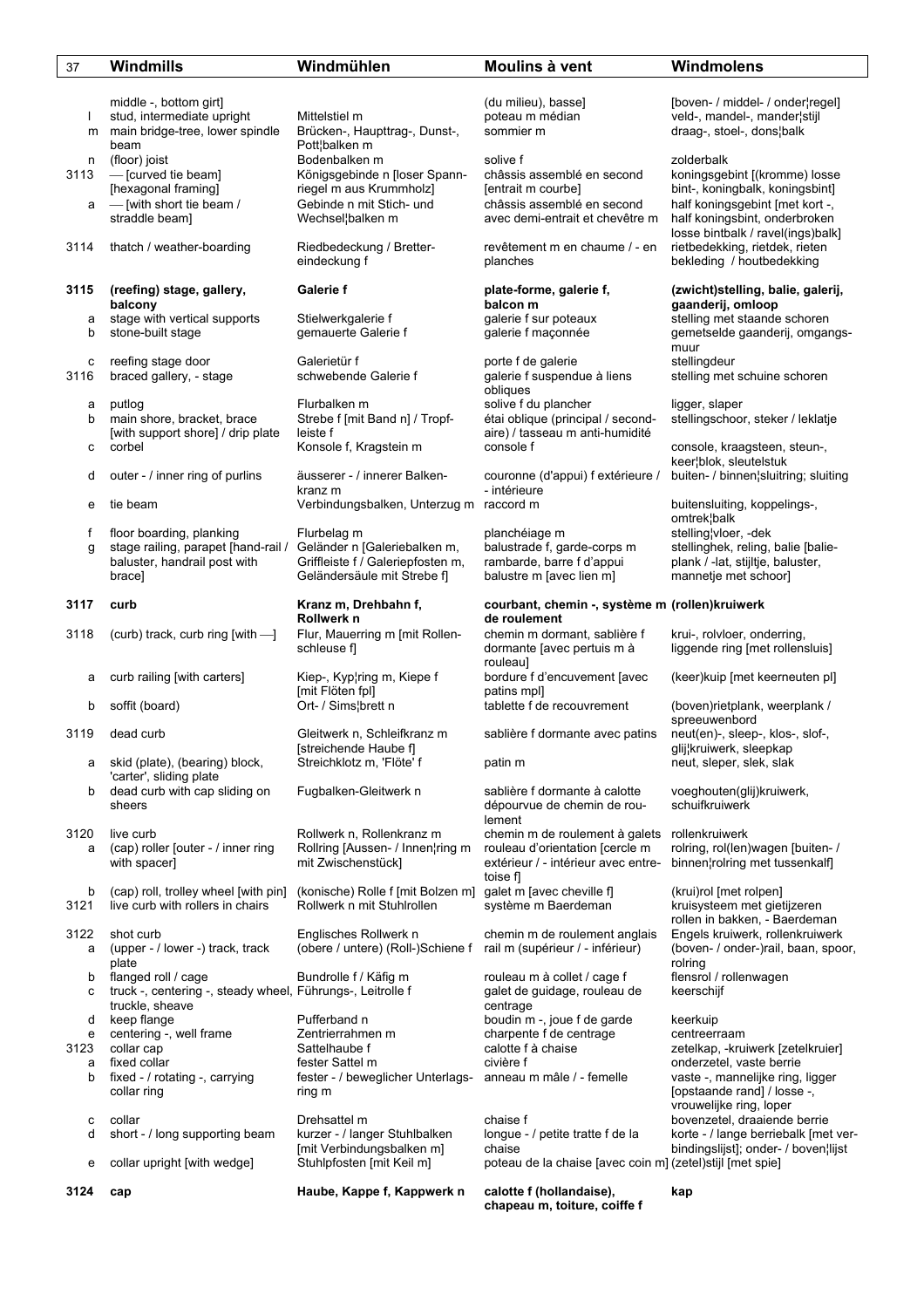| 38        | Windmills                                        | Windmühlen                                                                                        | Moulins à vent                                                                               | Windmolens                                                             |
|-----------|--------------------------------------------------|---------------------------------------------------------------------------------------------------|----------------------------------------------------------------------------------------------|------------------------------------------------------------------------|
|           |                                                  |                                                                                                   |                                                                                              |                                                                        |
| 3125      | cap shape                                        | Dach-, Hauben¦form f                                                                              | forme f de la calotte                                                                        | kapvorm                                                                |
| a         | conical cap [with pent gabled                    | Kegelhaube n [mit Gaube(n) f]                                                                     | toiture en poivrière, calotte                                                                | kegel-, punt¦kap [met (twee)                                           |
|           | extensions fore and aft, over                    |                                                                                                   | conique [avec lucarne(s) f]                                                                  | dakkapel(en)]                                                          |
|           | poll end]<br>double pitch cone-shaped cap        | Doppelkegelhaube f                                                                                | toiture en cône à deux pans,                                                                 | kegelkap met twee dakschilden                                          |
| b         |                                                  |                                                                                                   | calotte f conique à deux pans                                                                |                                                                        |
| с         |                                                  | dome-shaped cap [hemisperical - (halbkugelförmige - / konische - /                                | calotte f en forme de dôme                                                                   | (halfronde - / conische, kegel-                                        |
|           | / conical domed -, pepperpot - /                 | flache) Kuppelhaube f                                                                             | (- hémisphérique / - conique /                                                               | vormige - / platte -) koepelkap                                        |
|           | shallow dome-shaped cap]                         |                                                                                                   | - aplati, - déprimé)                                                                         |                                                                        |
| d         | ogee(-shaped) cap [with ball -,                  | Zwiebelhaube f [mit Hauben-                                                                       | calotte en forme de bulbe [avec                                                              | uivormige kap [met knop]                                               |
|           | acorn-shaped finial, knob, 'dolly']              | knopf m]                                                                                          | pignon m rond]                                                                               |                                                                        |
| e<br>f    | wag(g)on cap<br>gable cap                        | Tonnenhaube f<br>Giebelhaube f                                                                    | calotte f en berceau<br>calotte f à pignons                                                  | tonvormige kap<br>kap met topgevels                                    |
| g         | (inverted, tapering) boat-shaped                 | bootsförmige Haube f, Hauben-                                                                     | calotte f en carène, - en coque                                                              | bootvormige -, Nederlandse kap                                         |
|           | cap, bonnet                                      | dach n                                                                                            | de navire                                                                                    |                                                                        |
| h         | mansard cap                                      | Belgische Mansardenhaube                                                                          | toiture f à la Mansart, - à la                                                               | Belgische (mansarde)kap                                                |
|           |                                                  | [untere - / obere Dachfläche f]                                                                   | mansarde [brisis / terrasson m]                                                              | [onder- / boven¦kap]                                                   |
| Ť         |                                                  | vorkragende Haube f                                                                               | calotte f à avant-toit                                                                       | overstekende kap                                                       |
| 3126      | cap frame<br>cap circle [with strengthening      | Haubenbasis f                                                                                     | base f de la calotte                                                                         | basis van de kap<br>over-, boven¦ring, gaande ring                     |
| a         | piece]                                           | Trag-, Ober¦ring m<br>[mit Verstärkungsstück n]                                                   | chemin m tournant, sablière f<br>tournante, courbant m mobile                                | [met slagstuk, rusthout]                                               |
|           |                                                  |                                                                                                   | [avec pièce f de consolidation]                                                              |                                                                        |
| b         | (cap) sheer, shear (tree)                        | Fug-, Haus-, Kapp¦balken m                                                                        | longeron m, haute-panne f                                                                    | voeghout, voegberrie(balk),                                            |
|           |                                                  |                                                                                                   | [Nord], palimonière f [Beauce]                                                               | voegburrie(balk), lange berriebalk                                     |
| с         | headstock [with horn, outrigger                  |                                                                                                   | Sturmbalken, Wechsel, Riegel m entretoise f de la console du joug steunder-, storm¦balk [met |                                                                        |
|           | beam, puncheon]                                  | [mit Nadel f, Kopfbalken m]                                                                       | [avec console f du joug, - de la                                                             | steunder, burgemeester, steun-,                                        |
| d         | puncheon, (ring beam) outrigger                  | Stichbalken m, Trag-, Rost¦holz n coyer m, enrayure f                                             | poutre marbrière]                                                                            | tempel-, stefel balk]<br>roosterhout, spruit, zonnestraal              |
| e         | cap frame, cap rafter circle                     | Kapp-, Spann¦ring m                                                                               | sablière courbe, civière f                                                                   | span(t)ring                                                            |
| 3127      | shaft support                                    | Wellenträger m                                                                                    | support m de l'arbre                                                                         | hoofddraagbalken van de kap                                            |
| а         | weather -, breast beam, rode                     | Wetterbalken, grosser Well-                                                                       | joug, 'jeu', sommier m du grand                                                              | wind¦peluw, -peul, -pulm                                               |
|           | baulk [with projection]                          | balken m [mit Ausladung f]                                                                        | marbre, poutre-marbrière                                                                     | [met oversteek]                                                        |
|           |                                                  |                                                                                                   | [avec saillie f]                                                                             |                                                                        |
| b         | tail beam, tail baulk                            | Pinnbalken, kleiner Wellbalken m porte-pont, sommier m du petit                                   |                                                                                              | penbalk                                                                |
| с         | centre -, binding -, winding beam Mittelbalken m |                                                                                                   | marbre, - du tourillon<br>traverse f médiane                                                 | middel-, midden¦balk                                                   |
| d         | sprattle -, spindle beam                         | Eisen-, Eiser-, Königsbalken m                                                                    | palier m du gros fer                                                                         | ijzer-, bus-, spil-, slot¦balk                                         |
| 3128      | rear beam [with hen-roost,                       | hinterer Giebel-, kurzer Spreut-                                                                  | traverse f de la queue [avec                                                                 | achter-, wolfs¦balk, korte spruit                                      |
|           | peg ladder]                                      | balken m [mit Hühner¦leiter,                                                                      | échelle f de poulailler]                                                                     | [met hanen¦trap(je), -tree, kippen-                                    |
|           |                                                  | -stiege f]                                                                                        |                                                                                              | ladder]                                                                |
| 3129      | front - / rear gable                             | Kräpel, vorderer - / hinterer                                                                     | pignon m avant / - arrière                                                                   | voor- / achter¦keuvelen, -keuvel-<br>eind(e), vane-, kreupel¦gespan    |
| а         | front - / rear hip end                           | Topp m<br>vorderer - / hinterer Kräpel m                                                          | croupe f avant / - arrière                                                                   | storm¦schild, -weeg, schild(je),                                       |
|           |                                                  |                                                                                                   |                                                                                              | voor¦wolf, -schild / achterwolf                                        |
| b         |                                                  | neck-, weather stud [with angled Kehr- / Wehr¦stiel m [mit Strebe f] luon m [avec contre-fiche f] |                                                                                              | keer-, vaste -, maal¦stijl, mannetje                                   |
|           | strut]                                           |                                                                                                   |                                                                                              | / weer-, losse stijl [met korbeel]                                     |
| с         | (front - / rear -) corner stud                   | (vorderer - / hinterer -) Eckstiel m arêtier m de croupe                                          |                                                                                              | zwaard-, hoek¦stijl / hoekstijl                                        |
| d         | (front - / rear -) gable beam                    | (vorderes - / hinteres - ) Rahmen- panne f de croupe (- avant /                                   | - arrière)                                                                                   | (voor- / achter-)keuvelensbalk                                         |
| e         | angle-rafter                                     | holz n, Sturzriegel m<br>Gratsparren m                                                            | chevron m de la demi-croupe                                                                  | wolfskeper, hoekstijltje                                               |
| f         | middle stud                                      | Spitzsäule f                                                                                      | potelet m de la demi-croupe                                                                  | middenstijltje                                                         |
| g         | ridge-piece                                      | Firstpfette f                                                                                     | pièce f faîtière                                                                             | nokgording                                                             |
| h         | window post                                      | Fensterstiel m                                                                                    | dormant m de fenêtre                                                                         | kozijn, vensterbalk, middenstijl                                       |
| Ť         | storm hatch, weather shutter /                   | Sturmluke $f$ / $-$                                                                               |                                                                                              | trappe de la croupe, - du pignon / storm-, zwaard-, wind luik, storm-, |
|           | side board [beside the storm                     |                                                                                                   | planche f verticale bordant la                                                               | water-, wind deur / zwaard (plank)                                     |
| k         | hatch]<br>beard, date board                      | Bart m, Schnee-, Zier¦brett n                                                                     | trappe de croupe<br>planche d'ornement, barbe f                                              | baard                                                                  |
| 3130      | rafters pl [front - / rear rib frame]            | Gespärre [vorderes - / hinteres                                                                   | chevrons mpl, chevronnage m                                                                  | spanten pl [voor- / achter spant]                                      |
|           |                                                  | Gebund, Gebinde n]                                                                                | [couple m avant / - arrière]                                                                 |                                                                        |
| а         | cap spar, - rib                                  | Sparren m                                                                                         | chevron m                                                                                    | (kap-, dak-)spant, spantbeen                                           |
| b         | span piece                                       | Hahnenbalken m                                                                                    | faux-entrait m                                                                               | hanenbalk(je)                                                          |
| с<br>d    | nog, nogging piece, purlin<br>middle purlin      | Querriegel m<br>Mittelpfette f                                                                    | arbalétrier m<br>panne f intermédiaire                                                       | gording<br>middengording                                               |
| e         | spire mast, central vertical                     | Firstständer m                                                                                    | chandelle f, poinçon m                                                                       | makelaar                                                               |
| f         | ridge pole, collar tree / ridge                  | First m, Nadel / Firstbohle f                                                                     | faîtage, faîte m / planche f du                                                              | vorst-, nok balk, naaldvorst /                                         |
|           | board                                            |                                                                                                   | faîte                                                                                        | huig-, vorst¦plank                                                     |
| g         | thatch-lath                                      | Dachlatte [Lattung f]                                                                             | latte f horizontale pour la                                                                  | rinkellat, rietlat                                                     |
|           |                                                  |                                                                                                   | fixation des javelles de chaume                                                              |                                                                        |
| 3131      | gallery                                          | Galerie, Plattform f, Umgang m                                                                    | galerie, plate-forme f<br>lucarne f de sortie                                                | gaanderij, omloop om de kap<br>spruitluik                              |
| a<br>3132 | penthouse door<br>finial                         | Ausstiegsluke f<br>Giebelsäule f                                                                  | poinçon, saillant, épi m                                                                     | makelaar                                                               |
|           |                                                  |                                                                                                   |                                                                                              |                                                                        |
|           |                                                  |                                                                                                   |                                                                                              |                                                                        |
| 3.4       | <b>Winding mechanism</b>                         | Krühwerk                                                                                          | Système d'orientation                                                                        | Kruiwerk                                                               |
| 3133      | winding mechanism, winding -,                    | Krüh-, Vordreh¦werk n                                                                             | système m d'orientation, - de                                                                | kruiwerk                                                               |
|           | luffing gear                                     |                                                                                                   | mise au vent                                                                                 |                                                                        |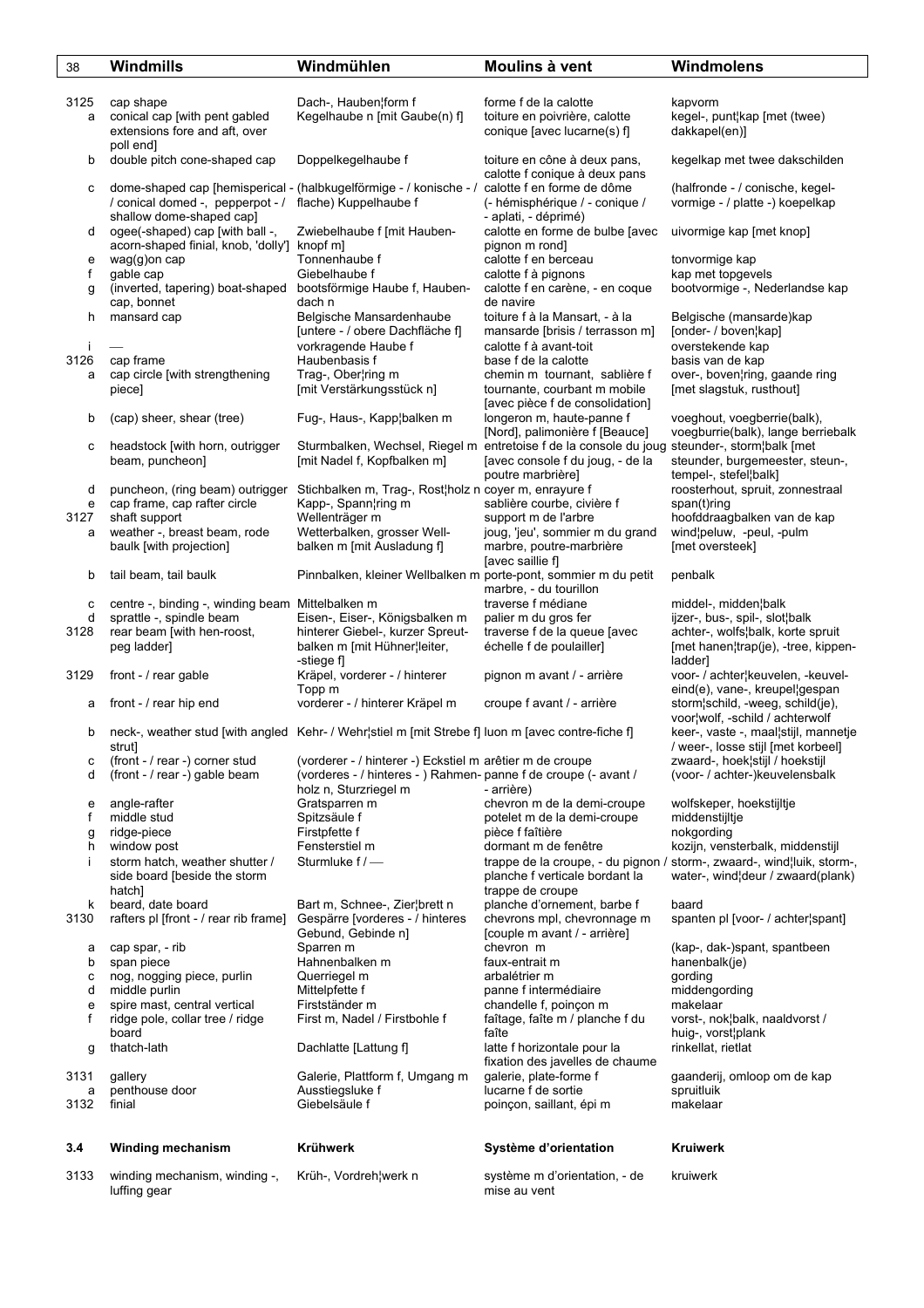| 39        | Windmills                                                                                              | Windmühlen                                                                                  | Moulins à vent                                                                                                     | Windmolens                                                                                          |
|-----------|--------------------------------------------------------------------------------------------------------|---------------------------------------------------------------------------------------------|--------------------------------------------------------------------------------------------------------------------|-----------------------------------------------------------------------------------------------------|
| a         | (clockwise / anti-clockwise)<br>winding, luffing [to wind, luff]                                       | (Rechts- / Links-)Krühen, Vor-<br>drehen n [krühen, vordrehen]                              | orientation f, virage, virement m<br>(à droite / à gauche) [mettre au<br>vent, orienter, virer]                    | (ruimend, rechtsom / krimpend,<br>linksom) kruien, winden, steken;<br>'bijkruien' / 'terugkruien'   |
| b         | to face the wind, facing [to<br>turn into] the eye of the wind                                         | in (günstige) Windrichtung f<br>bringen                                                     | mettre -, orienter face au vent                                                                                    | op de wind zetten, in de wind<br>steken                                                             |
| с         | quartering                                                                                             | Herausdrehen n [aus dem Wind<br>drehen]                                                     | déventage m, mise f hors vent<br>[tourner le moulin d'un quart]                                                    | uit de wind zetten                                                                                  |
| 3134      | wind indicator [- vane / - rattle,<br>- chimes, wind-bells / wind<br>direction indicator]              | Windanzeiger m [Wind fahne f /<br>-klappern fpl / -rädchen n]                               | girouette [girouette f / écailles<br>d'alerte, 'demoiselles' fpl /<br>moulinet m]                                  | windwijzer [(wind)vaan /<br>kleppertjes / molentje, waaiertje]                                      |
| 3.4.1     | <b>Hand winding</b>                                                                                    | Handvordrehung                                                                              | <b>Orientation manuelle</b>                                                                                        | Handkruiing                                                                                         |
| 3135      | hand winding, manual luffing                                                                           | Handvordrehung f                                                                            | orientation f manuelle, - à la main handkruiing, met de hand kruien,                                               | handbediend kruiwerk                                                                                |
| 3136      | external winding [with forked<br>rod / pulley, tackle]                                                 | Flügelwellenvordrehung [mit]<br>Krühgabel / mit loser Rolle f]                              | orientation f de l'arbre moteur à<br>la fourche / à la poulie, au palan                                            | molenaskruiing [met kruistang /<br>katrol, takel]                                                   |
| 3137<br>a | ground winder<br>levering                                                                              | Bodendreher m<br>hebeln, wriggen, wricken                                                   | moulin m orientable d'en bas<br>orientation f extérieure par levier wrikken<br>[orienter à l'extérieur par levier] | onder-, benedenkruier                                                                               |
| 3138<br>a | tailpole winding, - method<br>[beam winder]<br>tail pole, tail -, turning beam,                        | Stertkrühwerk n [Stert-<br>dreher m]<br>Krühsterz, Stert, Vordrehbaum m queue f             | orientation f à queue [moulin<br>orientable à queue]                                                               | staartkruiing [staartkruier]<br>staart                                                              |
| 3139      | tiller-beam [also with cart wheel]<br>winding by pushing (the shot<br>shoulder, shoulder yoke, collar) | Vordrehen n durch Drücken<br>(gegen ein Joch)                                               | orientation f par poussée<br>(contre le joug)                                                                      | kruien door middel van duwen<br>(tegen het kruijuk)                                                 |
| a<br>3140 | winding path, - track<br>capstan, winch, winding cart                                                  | Krühpfad m<br>Gang-, Erd-, Stock¦winde f                                                    | chemin m de plots enterrés<br>cabestan -, vindas mobile,<br>treuil m vertical mobile, chèvre f                     | kruipad<br>(verplaatsbaar) kruispil, kaap-<br>staander                                              |
| 3141      | capstan wheel, windlass, hand<br>winch [with spoke]                                                    | Sterthaspel m [mit Hand-<br>speiche, Spake f]                                               | treuil m de queue, - à bras,<br>- d'orientation [avec poignée f]                                                   | kruihaspel, windkoppel [met<br>(hand)spaak]                                                         |
| а         | bollard, (chain) barrel / barrel<br>hanger                                                             | Winde¦baum m / -lager n                                                                     | tambour (de treuil) / palier m du<br>tambour                                                                       | krui-, windas, monnik, kruiklos /<br>monniklager                                                    |
| b<br>с    | winding -, luffing chain [with<br>chain loop or - ring]<br>winding bollard, chain -, winch -,          | Krüh-, Winde¦kette [mit Ketten-<br>schlaufe f oder -ring m]<br>Krüh-, Winde¦pfahl, Poller m | chaîne d'orientation [avec<br>boucle f ou anneau m]<br>poteau -, plot -, pieu m                                    | kruiketting [met ketting lus of<br>-ring]<br>kruipaal                                               |
| 3142      | anchor post<br>geared winch                                                                            | Stertwinde f                                                                                | d'orientation<br>treuil m à manivelle                                                                              | kruilier met (krui)zwengel                                                                          |
| 3143<br>a | anchoring<br>anchor chain                                                                              | Verankerung f<br>Sturmkette f                                                               | ancrage m<br>chaîne f d'ancrage                                                                                    | bezetten<br>bezet-, keer-, tui-, spring-, storm-,<br>rechtketting                                   |
| b<br>c    | crutch<br>bracing pole, shore / shore rest                                                             | Schrick m, Stützgabel f<br>Stützholz n / Halter m                                           | chèvre f<br>béquille, dame, échasse f /<br>étrier porte-échasse m                                                  | juk, bok<br>loopschoor / loopschoorbeugel,<br>klamp                                                 |
| 3144      | cap winding [cap winder]                                                                               | Haubenkrühwerk n [Hauben-<br>dreher m]                                                      | orientation f à calotte tour-<br>nante [moulin m à toit mobile,<br>- à calotte tournante]                          | boven-, kapkruiing<br>[bovenkruier]                                                                 |
| а         | inside - / outside winding<br>[inside - / outside winder]                                              | Innen- / Aussen¦krühwerk n<br>[Binnen- / Aussen dreher m]                                   | - interne / - extérieur, - externe<br>Imoulin m orientable de l'intérieur<br>/ de l'extérieur]                     | système m d'orientation intérieur, binnen- / buiten¦kruiing, -kruiwerk<br>[binnen- / buiten¦kruier] |
| 3145      | internal peg and lever winding,<br>hand lever winding                                                  | Hebelkrühwerk n                                                                             | système m d'orientation intéri-<br>eur (interne) par levier                                                        | binnenkruiwerk met hefboom                                                                          |
| а<br>b    | fixed - / moving rack with pegs<br>fulcrum / iron ring                                                 | Kranz- / Krüh¦gitter n<br>Hebelstütze f / Ring m                                            | râtelier m dormant /- d'orientation rek van de onderring / kruirek<br>appui / anneau m de fer                      | kruistut / ijzeren ring                                                                             |
| с         | winding lever [with S-hook]                                                                            | Krühhebel m, Handspake f<br>[mit S-Haken m]                                                 | levier m à crochet [avec esse f]                                                                                   | kruihout, hefboom [met S-haak]                                                                      |
| 3146<br>а | windlass<br>windlass frame                                                                             | (Hand-)Haspel [Kreuz- / Spillen-<br>haspel m]<br>Krührahmen m                               | treuil m [- à bras en croix / - à<br>poignées]<br>chevalet m de treuil                                             | windkoppel, windas, (krui)haspel<br>[spaken- / krui¦rad]<br>hangenier                               |
| b         | hanger                                                                                                 | Hängedocke, Haspelsäule f                                                                   | pendant m du chevalet                                                                                              | kruipol                                                                                             |
| с<br>d    | barrel, bollard<br>winding rope                                                                        | Winde¦welle f, -baum m<br>Krühtau n                                                         | tambour m de treuil<br>câble m                                                                                     | monnik, kruias, windas, kruiklos<br>krui¦touw, -reep                                                |
| е         | pulley block [with hook]                                                                               | (lose) Rolle f [mit Hakenblock m]                                                           | poulie f d'orientation, palan<br>[avec crochet m]                                                                  | katrol [met haak], kruiblok                                                                         |
| f         | winding hook                                                                                           | Krühkrampe f                                                                                | crampon m -, crampe f<br>d'orientation                                                                             | (krui)kram, kruioog                                                                                 |
| g<br>h    | anchor chain / - grapple<br>ratched wheel                                                              | Sturmkette f / Kreuz n<br>Sperrrad n [mit Sperrklinke f]                                    | chaîne d'ancrage / croix f<br>rochet (et cliquet m)                                                                | bezetketting, tuiketting / kruis<br>palrad                                                          |
| 3147      | sprag<br>internal Y-wheel winding gear                                                                 | Sperre f [mit Führung f]<br>Ziehscheiben-, Gaffelrad-                                       | cliquet [avec guidage m]<br>système m d'orientation (inté-                                                         | schuifpal [met leidertje]<br>(binnen) kruiwerk met gaffelrad                                        |
| а         | Y-wheel                                                                                                | krühwerk n<br>Gaffel-, Sporn¦rad n, Zieh-                                                   | rieur, interne) à rouet à fourches<br>rouet f à fourches                                                           | gaffel-, klauw¦rad                                                                                  |
| b         | endless hand rope                                                                                      | scheibe f<br>Gaffelseil n                                                                   | corde f sans fin                                                                                                   | gaffeltouw                                                                                          |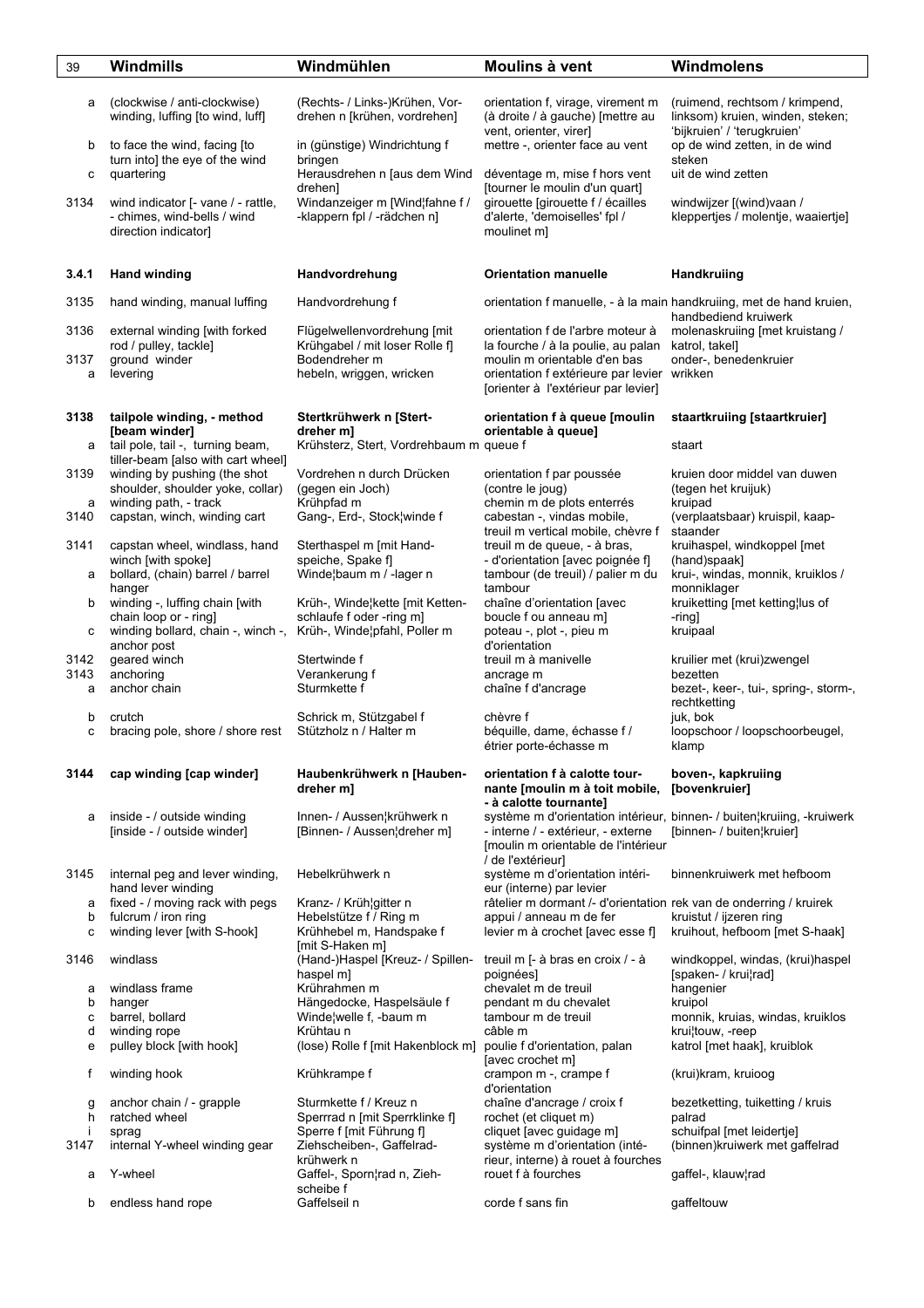| 40        | Windmills                                                                                | Windmühlen                                                                  | Moulins à vent                                                                                                                          | Windmolens                                                                                  |
|-----------|------------------------------------------------------------------------------------------|-----------------------------------------------------------------------------|-----------------------------------------------------------------------------------------------------------------------------------------|---------------------------------------------------------------------------------------------|
|           |                                                                                          |                                                                             |                                                                                                                                         |                                                                                             |
| с         | cog rail, - ring                                                                         | Krüh-, Dreh¦kranz m                                                         | cremaillère f circulaire à denture kruiring<br>supérieure                                                                               |                                                                                             |
| 3148      | internal hand-cranked winding<br>gear, internal winding winch<br>[with winding platform] | Kurbel-Windewerk n [mit Krüh-<br>bank, Bedienungsplattform f]               | système m d'orientation à mani-<br>velle, orientation f à engrenage<br>et crémaillère [avec plate-forme<br>d'orientation, passerelle f] | enkelvoudig binnenkruiwerk met<br>slinger [met kruibank]                                    |
| 3149      | internal capstan winding gear                                                            | Tummelwerk n [mit Tummel-<br>baum ml                                        | système m d'orientation inté-<br>rieur (interne) à cabestan                                                                             | binnenkruiwerk met staand<br>kruispil                                                       |
| 3150<br>a | tail pole winding<br>tail pole [Y-shaped - / unbraced<br>tail pole]                      | Stertkrühwerk n<br>Stert [gabelförmiger - / nicht-<br>abgestrebter Stert m] | orientation f à queue<br>queue f, gouvernail m [queue<br>en Y / perche f]                                                               | staartkruiing [bovenkruier]<br>staart(balk) [vorkvormige staart /<br>staart zonder schoren] |
| 3151      | tail [with simple - / two braces]                                                        | Krühwerk [einfaches / doppeltes<br>Schwert n]                               | queue f [à deux - / à quatre<br>bracons]                                                                                                | staart [met enkele / dubbele<br>schoren]                                                    |
| а         | long / short stretcher;<br>front / rear tie beam                                         | langer, grosser / kurzer, kleiner<br>Schwertbalken m                        | traverse f longue / courte                                                                                                              | lange / korte spruit(balk)<br>[korte ook: wolfsbalk]                                        |
| b         | long / short sword; long / short<br>brace, tail pole brace                               | langes, grosses / kurzes, kleines bracon m long / court<br>Schwert n        |                                                                                                                                         | lange / korte schoor                                                                        |
| с         | coping                                                                                   | Schutzkappe, Abdeckung f                                                    | chaperon m                                                                                                                              | klapmuts                                                                                    |
| d         | drip lath                                                                                | Tropflatte f                                                                | égouttoir m                                                                                                                             | druiplat                                                                                    |
| e         | strut, strutting                                                                         | Sattelstück n                                                               | potence f                                                                                                                               | galghout                                                                                    |
| 3152      | sagging (of the tail pole)                                                               | Sacken n                                                                    | affaissement m                                                                                                                          | (door)zakken (van de staart)                                                                |
| a         | tie rod, link -, tie chain                                                               | Zug¦stange, -kette f                                                        | tirant m                                                                                                                                | trekstang, ketting                                                                          |
| b         | cantilever beam                                                                          | Streckholz n                                                                | herse-support f [Flandre]                                                                                                               | eg, ede [Flem]                                                                              |
| c         | horizontal wheeled stay                                                                  | Absteifung f (mit Stertrolle f)                                             | galet m d'appui de la queue                                                                                                             | rolstelling                                                                                 |
| d         | stone ring                                                                               |                                                                             | chemin m de roulement                                                                                                                   | rol(len)baan                                                                                |
| 3153      | windlass                                                                                 | Krühhaspel m                                                                | treuil m de queue, - d'orientation, windkoppel<br>- de mise au vent                                                                     |                                                                                             |
| а         | barrel, bollard, drum                                                                    | Nabe f, Haspel m                                                            | tambour m                                                                                                                               | kruias [met kraag]                                                                          |
| b         | capstan wheel / spoke [with grip] Krührad n / Speiche f [mit Hand-                       |                                                                             | roue f du treuil / rayon [avec                                                                                                          | krui¦rad, -wiel / spaak [met hand-                                                          |
|           | $/$ ring                                                                                 | griff m, Spake f] / Ring m                                                  | manche m, poignée f] / anneau m greep] / steunring                                                                                      |                                                                                             |
| с         | spoke chain                                                                              | Speichensicherungskette f                                                   | chaîne f de retenue                                                                                                                     | spaakketting, 'molenaartje'                                                                 |
| d         | anchor platform                                                                          | Krühbank f                                                                  | plate-forme f du treuil                                                                                                                 | kruibank                                                                                    |
| e         | grappling hook, sail nock, sail                                                          | Winde¦bolzen, -haken m / -öse f                                             | crochet - / oeillet m d'orientation stelling¦haak / -oog                                                                                |                                                                                             |
|           | (luffing) hook / winding eye                                                             |                                                                             |                                                                                                                                         |                                                                                             |
| f         | anchor chain                                                                             | Sturmkette f                                                                | chaîne f d'ancrage                                                                                                                      | bezet-, keer-, storm-, recht¦ketting                                                        |
| g         | cleat                                                                                    | Sturmkettenklampe f                                                         | taquet m                                                                                                                                | kieft                                                                                       |
| 3154      | geared hand winch [with crank]                                                           | Krühwinde f, Windewerk n                                                    | treuil m (de queue, - d'orientation, kruilier [met zwengel]                                                                             |                                                                                             |
|           |                                                                                          | [mit Handkurbel f]                                                          | - de mise au vent) à engrenages<br>[avec manivelle]                                                                                     |                                                                                             |
| а         | (rope) barrel, drum                                                                      | Windetrommel, Walze f                                                       | tambour, cylindre m enrouleur                                                                                                           | lier¦trommel, -rol                                                                          |
| b         | forked stanchion / winch frame,                                                          | Gabelstütze f / Krührahmen m.                                               | fourche f / chevalet m de treuil                                                                                                        | gaffel / raamwerk [ligger / kruipol]                                                        |
|           | - stand                                                                                  | Windengestell n                                                             |                                                                                                                                         |                                                                                             |
| с         | winch with endless winding                                                               | Windewerk n mit durchgehender treuil m à chaîne continue                    |                                                                                                                                         | kruiwerk met doorgaande ketting                                                             |
|           | chain                                                                                    | Krühkette                                                                   |                                                                                                                                         |                                                                                             |
| 3155      | wheel-and-chain winding (gear),                                                          | Ketten¦krühwerk n [-krüher m]                                               | orientation f à chaîne sans fin                                                                                                         | kettingkruiing [kettingskruier]                                                             |
|           | hand chain winding [pulley winder]                                                       |                                                                             |                                                                                                                                         |                                                                                             |
| а         | Y wheel [with endless chain]                                                             | Gaffelrad n [mit endloser Kette f] roue à fourches [avec chaîne f           | sans fin]                                                                                                                               | ketting-, klauw-, gaffelwiel [met<br>eindeloze ketting]                                     |
| b         | tail box, hand-chain gear                                                                | Getriebekasten m                                                            | carter m                                                                                                                                | transmissiebak                                                                              |
| с         | rack, cog ring [with pinion]                                                             | Zahn-, Hauben¦kranz m                                                       | crémaillère f circulaire                                                                                                                | tandkrans [met rondsel]                                                                     |
|           |                                                                                          | [mit Ritzel n]                                                              | [et pignon m]                                                                                                                           |                                                                                             |
| 3.4.2     | <b>Fantail winding</b>                                                                   | Selbstrichtung                                                              | <b>Orientation automatique</b>                                                                                                          | Zelfkruiïng                                                                                 |
|           |                                                                                          |                                                                             |                                                                                                                                         |                                                                                             |
| 3156      | fantail winding, self-winding,<br>automatic luffing [fantail -,                          | Selbst¦richtung f, -vordrehen n<br>[Selbst¦dreher, -krüher m]               | orientation automatique, mise f<br>au vent automatique [moulin m à                                                                      | zelfkruiing [zelfkruier]                                                                    |
|           | automatic winder, self-winder]                                                           |                                                                             | moulinet d'orientation automatique]                                                                                                     |                                                                                             |
| 3157      | fantail, fly, fan (wheel), winding                                                       | Windrose f, Wind-, Direktions-                                              | papillon, moulinet (d'orientation) / windroos, -rozet / dubbele wind-                                                                   |                                                                                             |
|           | wheel / double fan, twin fans,                                                           | rad n / Zwillingswindrose f                                                 | double papillon m, papillons mpl roos                                                                                                   |                                                                                             |
|           | twin fantail                                                                             |                                                                             | jumelés                                                                                                                                 |                                                                                             |
| а         | vane, (fan) blade                                                                        | Flügel m, -platte f                                                         | pale f                                                                                                                                  | blad                                                                                        |
| b         | fan -, fly stock                                                                         | Flügelholm, Arm m                                                           | rayon m, verge f                                                                                                                        | arm                                                                                         |
| с         | star wheel, fan star, hub box                                                            | Rosette f                                                                   | étoile f du papillon, moyeu m                                                                                                           | naaf van de windroos                                                                        |
| 3158      | fan -, fly frame, staging                                                                | Windrosenstuhl, Bock m                                                      | support -, bâti m du papillon                                                                                                           | stoel van de windroos                                                                       |
| а         | outrigger                                                                                | Ausleger m                                                                  | cantilever m                                                                                                                            | uithouder, uitrigger                                                                        |
| b         | fan -, fly spar, fan upright, fly                                                        | Bockbalken, Pfosten m [mit                                                  | poteau m vertical [avec contre-                                                                                                         | stijl van de windroosstoel [met                                                             |
|           | post [with fan brace]                                                                    | Bockstrebe f                                                                | fiche f $\vert$                                                                                                                         | schoorbalk]                                                                                 |
| с         | fan -, fly stage                                                                         | Windrosenplattform f                                                        | plate-forme f du papillon                                                                                                               | gaanderij voor de windroos                                                                  |
|           |                                                                                          |                                                                             |                                                                                                                                         |                                                                                             |
| 3159      | fan -, fly tackle, fan driving gear                                                      | Vordrehgetriebe n [Räder- /                                                 | démultiplicateur m [commande f                                                                                                          | drijfwerk van de windroos [tand-                                                            |
|           | [gear - / chain drive]                                                                   | Ketten¦antrieb m]                                                           | par engrenage / - par chaîne]                                                                                                           | wiel- / ketting¦aandrijving]                                                                |
| а         | fan spindle to curb gear ratio                                                           | Untersetzungsverhältnis n                                                   | rapport m de démultiplication                                                                                                           | vertragingsverhouding                                                                       |
| b         | dog clutch                                                                               | Klauenkupplung f                                                            | clabotage m de prise directe                                                                                                            | klauwkoppeling                                                                              |
| с         | fan -, fly spindle, fan staff /                                                          | Windrosen- / Haupt- / Zwischen-                                             | arbre m du papillon / - principal /                                                                                                     | windroos- / hoofd- / koppel¦as                                                              |
|           | long main shaft / layshaft                                                               | welle f                                                                     | secondaire                                                                                                                              |                                                                                             |
| d         | pinion shaft                                                                             | Ritzelwelle f                                                               | arbre m de pignon                                                                                                                       | rondselas, kruiwielas                                                                       |
| е         | rack [upper - / inner - / outer                                                          | Zahnkranz m [Oben- / Innen- /                                               | crémaillère f circulaire [à denture tandkrans [boven- / binnen- /                                                                       |                                                                                             |
|           | toothing]                                                                                | Aussen¦verzahnung]                                                          | supérieure / - intérieure /                                                                                                             | buiten, vertanding                                                                          |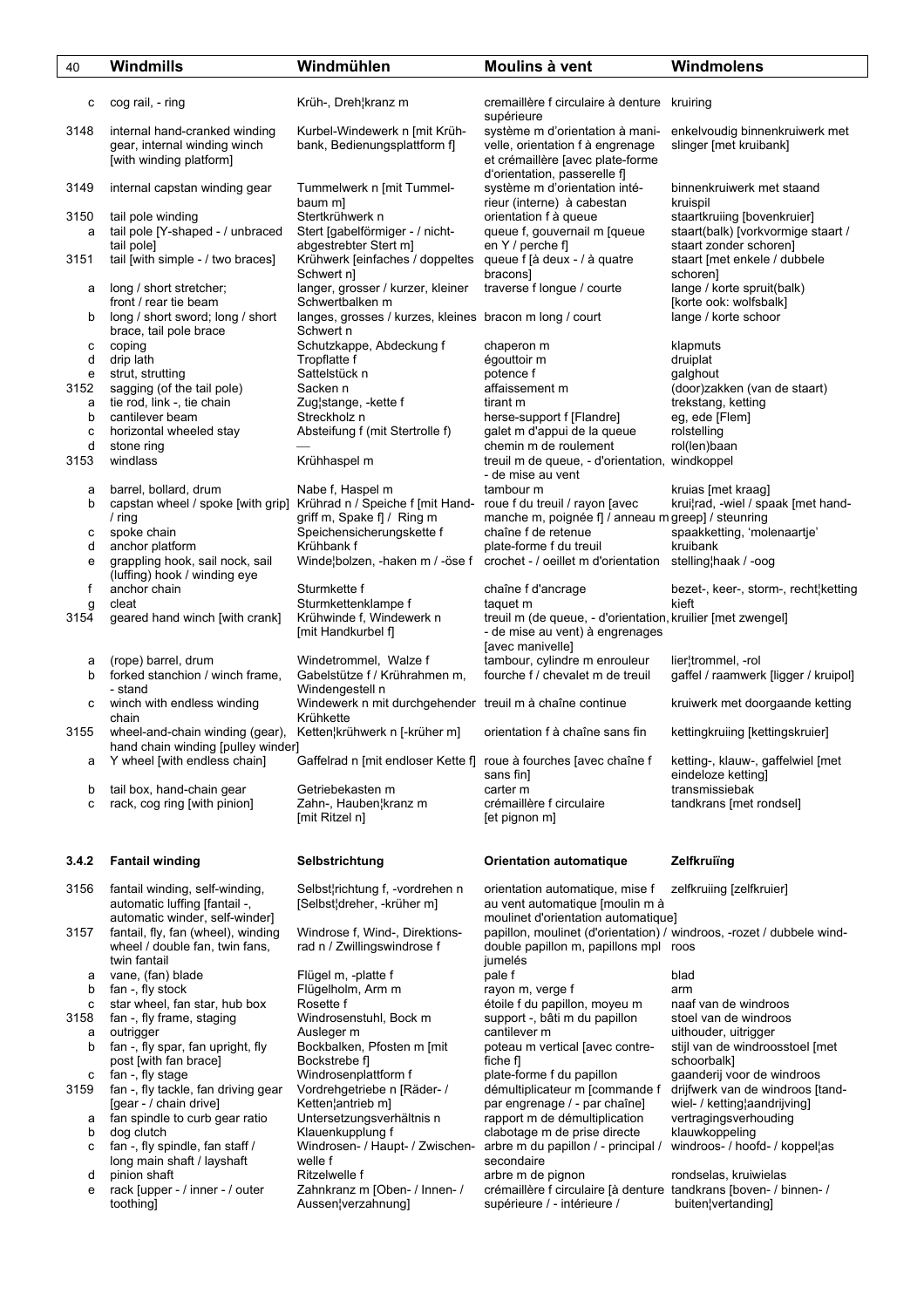| 41                     | <b>Windmills</b>                                                                                  | Windmühlen                                                                                            | Moulins à vent                                                                                                                               | Windmolens                                                                                                                            |
|------------------------|---------------------------------------------------------------------------------------------------|-------------------------------------------------------------------------------------------------------|----------------------------------------------------------------------------------------------------------------------------------------------|---------------------------------------------------------------------------------------------------------------------------------------|
|                        |                                                                                                   |                                                                                                       |                                                                                                                                              |                                                                                                                                       |
| f<br>g<br>3160         | remote lubrication<br>fan-chain gearing<br>ladder fantail [post mill]                             | Fernschmierung f<br>Kettenzug m<br>Treppen-Windrose f [Bockwind-<br>mühlel                            | - extérieure<br>graissage m à distance<br>engrenage m à chaîne<br>papillon m sur (l')escalier, - sur                                         | smering op afstand<br>kettingdrijfwerk<br>windroos boven de trap                                                                      |
| а<br>b                 | tramway, track<br>fantail carriage, travelling -, tram Fahrwerk [mit Treibrad n]                  | Krüh-, Lauf¦bahn f                                                                                    | (l')échelle [moulin sur pivot]<br>chemin m d'orientation<br>chariot m roulant [avec roue f                                                   | [standerdmolen]<br>kruipad<br>loopwagen [met drijfwiel]                                                                               |
| 3161<br>3162           | frame [with track wheel]<br>tailpole fantail<br>roof-mounted fantail                              | Stert-Windrose f<br>Dach-Windrose f                                                                   | motrice<br>papillon m en bout de queue<br>papillon m sur (le) toit                                                                           | windroos boven de staart<br>windroos op de kap                                                                                        |
|                        |                                                                                                   |                                                                                                       |                                                                                                                                              |                                                                                                                                       |
| 3.5                    | Sails, windshaft, and brake                                                                       | Flügel, Flügelwelle, Bremse                                                                           | Ailes, arbre et frein                                                                                                                        | Wieken, wiekenas, vang                                                                                                                |
| 3.5.1                  | Sail cross                                                                                        | Flügelkreuz                                                                                           | Croix des ailes                                                                                                                              | Wiekenkruis                                                                                                                           |
| 3163<br>3164<br>a<br>b | sail cross ['one set']<br>sail, swift, sweep<br>tip, point / heel<br>leading - / trailing side    | Flügelkreuz n, (Ge-)Flucht f<br>Flügel m<br>Spitze f, Topp m/Ende n, Wurzel f<br>Bord- / Heck¦seite f | croix f des ailes<br>aile f, volant m, pale f de l'aile<br>pointe f, bout m / talon m<br>côté m droit / - gauche<br>bras m / paire f d'ailes | (wieken)kruis, gevlucht<br>wiek, eind<br>top / hiel<br>bord- / wiek¦zijde<br>eind, wiek / paar wieken                                 |
| c                      | (sail-)arm, one sail / one pair                                                                   | Flügel m / -paar n, 'Schlag-<br>baum' m                                                               |                                                                                                                                              |                                                                                                                                       |
| d<br>3165<br>a         | sail diameter, sail span<br>sail type, - design, type of sail<br>anti-clock / clockwise sails     | Flügelspannweite, Flucht f<br>Flügel¦typ m, -form f<br>links- / rechts¦läufige Flügel mpl             | volée, envergure f<br>forme f des ailes<br>ailes fpl tournant en sens<br>inverse - / dans le sens des<br>aiquilles d'une montre              | vlucht<br>wieksysteem, wiekvorm<br>linksom - / rechtsom draaiende<br>wieken; wieken die draaien tegen<br>/ met de wijzers van de klok |
| b                      | four-sailer, cruciform sailed mill /<br>multi-sailed mill [e.g. five-sailer,<br>five-sailed mill] | vierflügelige Mühle / Mehrflügel-<br>mühle [fünfflügelige Mühle f]                                    | moulin m à quatre ailes / - à ailes molen met wiekenkruis / meer-<br>multiples                                                               | wieker [vijf-wieken molen]                                                                                                            |
| C                      | cloth - / shuttered - / board<br>sails / hybrid sail                                              | Flügel mit Segel- / Jalousie- /<br>Türen¦zeug / Hybridflügel m                                        | ailes fpl à toile, - entoilées / - à<br>volets / - à quarterons / aile f<br>hybride                                                          | zeil- / jaloezie- / borden¦wieken /<br>hybride wiek                                                                                   |
| 3166<br>3167           | flapping<br>sail speed, bouts, ends                                                               | Flattern, Schlottern, Schlagen n<br>Enden npl                                                         | les ailes fpl claquent<br>pointes fpl [- par minute]                                                                                         | zeilslag, slaan, klapperen<br>einden [- per minuut]                                                                                   |
| 3.5.2                  | Windshaft                                                                                         | Flügelwelle                                                                                           | Arbre moteur                                                                                                                                 | Wiekenas                                                                                                                              |
| 3168                   | windshaft                                                                                         | Flügel-, Ruten¦welle f                                                                                | arbre m moteur, - tournant,<br>- des ailes                                                                                                   | wieken-, molen¦as, as                                                                                                                 |
| 3169                   | tilt, angle of windshaft / to tilt                                                                | Neigung f (der Flügelwelle) /<br>Auftempeln n                                                         | inclinaison f, obliquité m / donner stapeling, ashelling /<br>de l'inclinaison                                                               | opstempelen                                                                                                                           |
| 3170                   | (wooden) mortised windshaft,<br>- with mortised sail stocks                                       | hölzerne Flügelwelle f                                                                                | arbre m moteur percé, - à tête houten wiekenas<br>en bois                                                                                    |                                                                                                                                       |
| 3171<br>a              | poll (end), sail box [head with<br>spear-point]<br>eye, mortise, socket                           | Well-, Achsen¦kopf m [Vorder-<br>kante $f$ mit $\Box$<br>Achsenkopfloch n                             | tête f (de l'arbre, d'arbre) [bout m (as) kop [spiegel met ster-<br>avec pointe f de diamant]<br>lumière, mortaise f des verges              | vormige beschildering]<br>$roe(d)$ gat                                                                                                |
| b                      | grappling-iron / - with wedges /<br>bent grapple                                                  | / gekröpftes Joch n                                                                                   | Schraubenband, Joch / Keilband frette f à écrous, - à bâtonnières / (knuppel)strop / spiestrop /<br>- à clavettes / - coudée                 | haaks gebogen asband                                                                                                                  |
| 3172                   | neck, front journal [with battens,<br>fillets pl / strips / iron band]                            | (Dreh-)Hals m [mit Schienen,<br>Schlecken fpl / Zwischenstäbe<br>mpl / Schlossring m]                 | (grand) collet m [avec alumelles<br>/ joues fpl intermédiaires / frette f band om de schenen]<br>des alumelles]                              | hals [met schenen / dammen /                                                                                                          |
| 3173<br>3174           | shaft<br>tail bearing [tail bearing cap /<br>tail gudgeon, - pin]                                 | Schaft <sub>m</sub><br>Pinnlager n [Lagerkopf / Well-<br>zapfen, hinterer Zapfen m]                   | fût, arbre m<br>petit collet [chapeau / tourillon m<br>de l'arbre]                                                                           | as<br>penlager [muts, hoed / aspin,<br>astap, pentaats]                                                                               |
| 3175                   | cast iron poll end, can(n)ister, gusseiserner Wellkopf m                                          |                                                                                                       | tête f (d'arbe) en fonte                                                                                                                     | gietijzeren askop                                                                                                                     |
| 3176                   | cast-iron canister-head, cross-eye<br>canister [with pin, knob]                                   | Kreuzkopf [mit Zapfen m]                                                                              | tête f [avec téton m]                                                                                                                        | askop met roedgaten [met                                                                                                              |
| а                      | front wall of canister                                                                            | Keilseite f                                                                                           | paroi f antérieure de la lumière                                                                                                             | walpen, walpin, pin]<br>wig-, spie¦kant, voorzijde van het<br>roedgat                                                                 |
| b                      | fixing - / adjustment wedge                                                                       | Ruten- / Ausgleichs¦keil m                                                                            | coin m antérieur, - principal /<br>- latéral                                                                                                 | roed-, paal-, hoofd- / lies¦wig                                                                                                       |
| с<br>3176              | collar plate groove<br>tail, fin [with bolt-hole]                                                 | Schutzscheibennute f<br>Blattzapfen, Spaten m<br>[mit Bolzenloch n]                                   | rainure f de collerette<br>ailette f [avec trou m à boulon]                                                                                  | waterhol<br>vleugel [met boutgat]                                                                                                     |
| а                      | web [cross-tail]                                                                                  | Halterücken, Steg [Kreuzblatt-<br>zapfen m]                                                           | arête f [- en croix]                                                                                                                         | rib                                                                                                                                   |
| b<br>c                 | corner fillet<br>cross-bolt, through-bolt / strap                                                 | Eckstück n<br>Bolzen f / Band n                                                                       | pièce f intercalaire<br>boulon m fileté / collier m de fer                                                                                   | kaak, koonstuk<br>bout / asband                                                                                                       |
| 3177                   | canister with partitions                                                                          | geteilter Kreuzkopf m                                                                                 | tête f cloisonnée                                                                                                                            | haspelkruisaskop                                                                                                                      |
| 3178<br>3179           | scuttle canister<br>(iron) cross, coffin cross                                                    | Muffe f                                                                                               | croisillon m à joues<br>croisillon m de fer                                                                                                  | askop met kaken<br>askop met vier armen                                                                                               |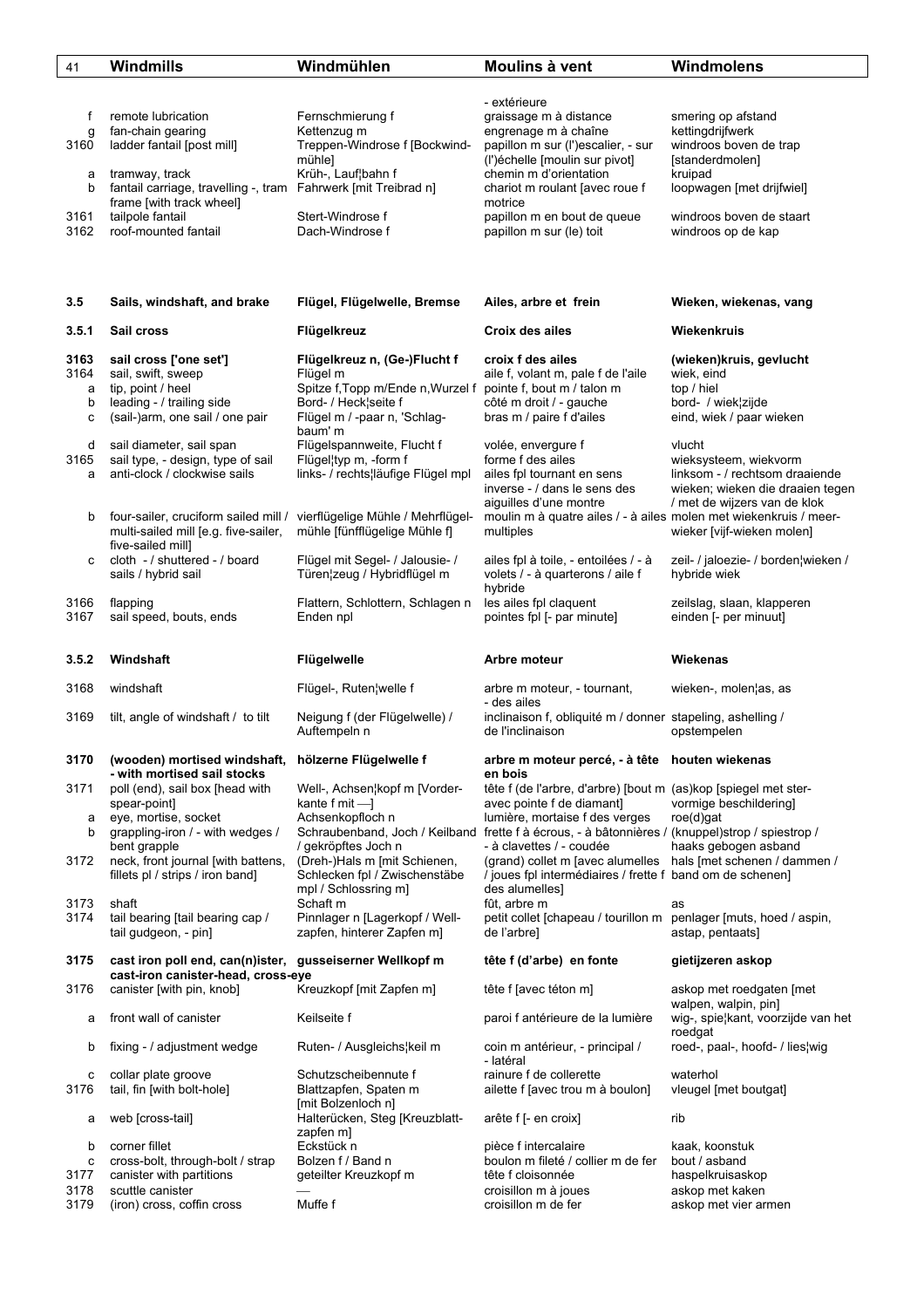| 42                   | Windmills                                                                                      | Windmühlen                                                                                                                                   | Moulins à vent                                                                                                                                        | Windmolens                                                                              |
|----------------------|------------------------------------------------------------------------------------------------|----------------------------------------------------------------------------------------------------------------------------------------------|-------------------------------------------------------------------------------------------------------------------------------------------------------|-----------------------------------------------------------------------------------------|
|                      |                                                                                                |                                                                                                                                              |                                                                                                                                                       |                                                                                         |
| а<br>3180            | clamp irons<br>canister, poll end                                                              | Schraubenjoch n, Schelle f<br>Aufsteckwellkopf m                                                                                             | bride, frette f à écrous<br>tête f à raccord creux                                                                                                    | strop<br>askop die over de (houten)                                                     |
| 3181                 | iron windshaft                                                                                 | eiserne Flügelwelle f                                                                                                                        | arbre m moteur en fonte                                                                                                                               | as steekt<br>gietijzeren as                                                             |
| 3182<br>3183         | neck bearing<br>neck brass [Belgian bluestone /<br>stinkstone, anthraconite]                   | Vorder-, Achs-, Hals¦lager n<br>Dreh-, Achsen-, Lager¦stein<br>[Namurer Blaustein, Belgischer<br>Granit / Katzen-, Stink-, Fett-<br>stein m] | coussinet m du grand collet<br>coussinet, grand marbre,<br>marbreau m [écaussine, pierre f<br>bleue / calcaire m fétide, anthra- steen]<br>conite fl  | hals-, steen¦lager<br>hals-, baan¦steen [arduin, hard-<br>steen, blauwe steen / katten- |
| 3184<br>3185         | chair block, bolster<br>neck bearing board / iron brace                                        | Wellklotz m, Steinkissen n<br>Steinbrett / Halteeisen n                                                                                      | plumard m<br>tablette f de recouvrement /<br>étrier m du grand marbre                                                                                 | steenbed<br>steen¦bord, -plank / -anker,<br>gespel                                      |
| 3186<br>3187         | cheek<br>neck board                                                                            | Kehr¦stein, -klotz m                                                                                                                         | coussinet m du luton (ou luon)<br>chapeau m (du collet)                                                                                               | hals-, smeer¦klos, smeerkussen<br>steenhout                                             |
| 3188<br>3189         | collar plate                                                                                   | Kragen m, Regen-, Schutz-,<br>Wetter¦scheibe f                                                                                               | collerette f                                                                                                                                          | kraag                                                                                   |
| 3190<br>3191<br>3192 | neck bearing with rolls<br>swing pot (bearing)<br>pockwood neck bearing<br>outboard bearing    | Dekkerlager n<br>Balancierlager n<br>[Pock-]Holzlager n<br>Aussenlager n                                                                     | palier m à billes cylindriques<br>palier m oscillant<br>palier m en bois dur [- en gaîac]<br>palier m extérieur                                       | rollen-, dekker¦lager<br>balanceerlager<br>pokhouten halslager<br>buitenlagering        |
| 3193<br>3194         | tail bearing<br>simple tail bearing [tail brass in<br>the pit of the tail beam]                | Achter-, Pinn¦lager n<br>einfaches Pinnlager n [Pinnstein<br>in der Lagergrube fl                                                            | palier m du petit bout de l'arbre penlager<br>coussinet du tourillon [dans le<br>logement du coussinet]                                               | penlager met broeksteen                                                                 |
| a                    | tail brass                                                                                     | Pinnstein m                                                                                                                                  | petit marbre, marbre m du petit<br>collet                                                                                                             | pen-, pin(ne)steen                                                                      |
| b<br>3195            | keep (irons), iron hoop<br>thrust bearing, - pad                                               | Schutz-, Spring¦bügel m<br>Druck-, Wider¦lager n                                                                                             | chapeau m de palier, ferrure f<br>de maintien, étrier m d'arrêt<br>palier m à butée                                                                   | (spring)beugel<br>druklager [penlager met broek]                                        |
| а<br>b               | thrust-block                                                                                   | kurzer Wechselbalken m                                                                                                                       | paroi f latérale du palier<br>butée f coulissante                                                                                                     | broekstuk<br>schuif, kalf                                                               |
| С<br>d               | thrust ring, - flange<br>thrust plate, - washer                                                | Anschlag m<br>Spurplatte f                                                                                                                   | rondelle f de butée<br>heurtoir m, butée f                                                                                                            | taats-, slijt¦plaat<br>keerplaat (of -steen)                                            |
| е                    | journal, pintle, pin [small oil-chain Zapfen m [Schmierkettchen n /<br>/ oil-box, oil-cup]     | Schmierbehälter m]                                                                                                                           | tourillon m [chaînette - / boîte f<br>de graissage]                                                                                                   | taats [smeerkettinkje /<br>oliebakje, smeerbak]                                         |
| 3.5.3                | Sail types                                                                                     | Flügelfomen                                                                                                                                  | <b>Formes des ailes</b>                                                                                                                               | Wieksystemen                                                                            |
|                      |                                                                                                |                                                                                                                                              |                                                                                                                                                       |                                                                                         |
| 3196                 | jib sails, lateen sail                                                                         | Segelstangenflügel m                                                                                                                         | aile f latine                                                                                                                                         | mediterrane wieken, drie-<br>hoekige zeilwieken                                         |
| 3197                 | arm, sail rod, pole                                                                            | (forward / rear) sail stock, spoke, (vordere / hintere) Segelstange f                                                                        | bras m, verge f (antérieure /<br>- postérieure)                                                                                                       | zeilstang, (buiten- / binnen-)<br>roede                                                 |
| 3198                 | extended windshaft [with<br>bowsprit]                                                          | verlängerte Rutenwelle f [mit<br>Bugspriet n]                                                                                                | arbre m allongé [avec<br>beaupré m, (r) allonge f]                                                                                                    | verlengde wiekenas [met boeg-<br>spriet]                                                |
| 3199                 | rigging [collar / bracing - / guy -,<br>stay rope]                                             | Takelung f [Haltering m, Schelle f haubanage m [frette f / étai /<br>/ Spannseil / Haltetau n]                                               | hauban m]                                                                                                                                             | tuidraden<br>[-/ spantouw / kabel]                                                      |
| a<br>3200            | (hollow) clay whistle, windpipe<br>triangular sail [with bolt-, luff- /<br>leech- / foot-rope] | Windpfeife f<br>Dreiecksegel n [mit Anschlag-<br>leine f, Vorliek n / Achter-,<br>Hinter- / Unterliek n]                                     | jarre f sifflante<br>voile f triangulaire, - latine, foc m driehoekig zeil [met voor- /<br>[avec ralingue f de têtière / - de<br>chute $/$ - de fond] | fluitpotje, windpot, 'buzio'<br>achter- / onder¦lijk]                                   |
| a                    | clew (of sail) [with cringle, rope<br>eyelet, eye / thimble / sheet]                           | Segel-, Schot¦horn [mit Auge n /<br>Kausche / Schote, Segelleine f]                                                                          | point d'écoute [avec oeil m /<br>cosse / écoute fl                                                                                                    | punt van het zeil [met oog / kous<br>/ schoot]                                          |
| 3201                 | frame sail, latticed cloth sail                                                                | Segelgatterflügel                                                                                                                            | aile à barreaux et cotrets,<br>- à lattis                                                                                                             | gewone zeilwiek                                                                         |
| а                    | double (framed) sail, double-<br>sweep sail, square-rigged sail,                               | symmetrischer Flügel m,<br>deutsches Rutenzeug n                                                                                             | aile f symétrique, - commune,<br>- traditionnelle à barreaux                                                                                          | dwarsgetuigde -, symmetrische<br>wiek                                                   |
| b                    | double-side sail<br>double sail with alternate sail<br>bars                                    | symmetrischer Flügel mit alter-<br>nierender Heckscheidenstellung                                                                            | symétriques<br>aile f à demi-barreaux m alternés dwarsgetuigde wiek met                                                                               | afwisselende heklatten                                                                  |
| с                    | common sail, 'commons', single-<br>sided -, cloth (spread) -,                                  | Segel(gatter)flügel m, holländi-<br>sches Rutenzeug n                                                                                        | aile f dissymétrique, - flamande,<br>- hollandaise                                                                                                    | Vlaamse -, oudhollandse -,<br>traditionele wiek                                         |
| 3202<br>3203         | cloth-rigged sail<br>stock<br>stock [outside - / inside stock]                                 | Rutenzeug n<br>(durchgehende) Rute f, Ruten-<br>baum m [Feld- / Haus¦rute f]                                                                 | verg(u)e f<br>verg(u)e f [éxterieure / intérieure; roede<br>avant / arrière; de campagne /<br>de maison]                                              | [oudhollands opgehekt]<br>roede<br>[buiten- / binnen¦roede]                             |
| 3204<br>a<br>b       | stock made in 3 parts<br>(sail) stock                                                          | zusammengesetzte Rute f<br>Bruststück n                                                                                                      | verge f composée, - tripartite<br>entrebut m, verge f [Beauce]                                                                                        | borstroede [driedelige roede]<br>borst                                                  |
|                      | (sail) whip, backbone, arm,<br>sail-shaft                                                      | Ende n, Spitze, Flügelrute f                                                                                                                 | pointe f, ente, scion m [Beauce],<br>bras m                                                                                                           | end, opligger, oplanger,<br>ophanger, las                                               |
| с                    | breaking zone / - point                                                                        | Bruch¦zone f / -punkt m                                                                                                                      | zone f - / point m de rupture                                                                                                                         | breukzone / breekpunt [roede-<br>breuk]                                                 |
| d<br>е               | through - / key bolt<br>U-clamp, strap                                                         | Schrauben- / Keil-, Spie¦bolzen m boulon m fileté / - à clavette<br>U-Klampe, Schelle f, Schrauben- bride f<br>joch n                        |                                                                                                                                                       | moer- / spie-, scheers-, drillbout<br>roedeband, strop, broek                           |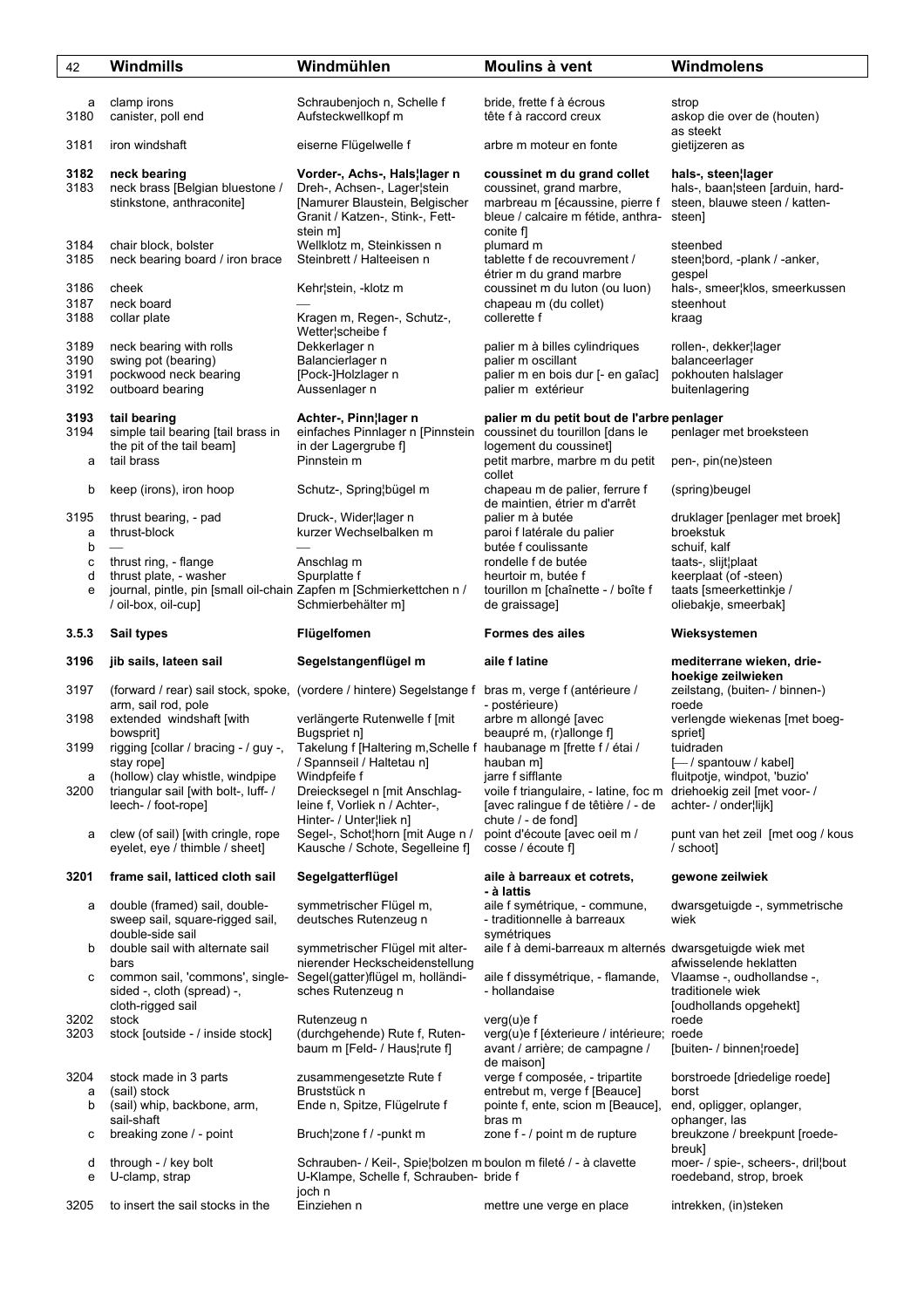| 43           | Windmills                                                           | Windmühlen                                                              | Moulins à vent                                                     | Windmolens                                                       |
|--------------|---------------------------------------------------------------------|-------------------------------------------------------------------------|--------------------------------------------------------------------|------------------------------------------------------------------|
|              |                                                                     |                                                                         |                                                                    |                                                                  |
|              | poll end                                                            |                                                                         |                                                                    |                                                                  |
| а            | slippage                                                            | Durchrutschen n                                                         | glissement f de la verge                                           | doorschieten (van de roede)                                      |
| b<br>c       | (sail) clamp, side cheek                                            | Feder f<br>Kierklotz m, Knagge f                                        | noix f<br>échantignole, chantignole f                              | noot, neut<br>keerklos, bezethout                                |
| d            | poll wedge [with 'stop']                                            | Rutenkeil m                                                             | cale (des ailes), clef f de verge                                  | (keer)klamp, roedwig                                             |
| 3206         | sail system with 4 stocks bolted                                    | Haspelkreuz n [halbe Rute f]                                            | croix f des ailes composée de                                      | haspelwiek                                                       |
|              | around windshaft                                                    |                                                                         | quatre demi-verges                                                 |                                                                  |
| 3207         | cross fixing                                                        |                                                                         | boulonnage m sur croisillon                                        | (vier halve roeden) vastgebout<br>op een (gietijzeren) kruis     |
| а            | (sail) back [with counterbacks]                                     | halbe Rute f                                                            | pointe f [avec renforcement m                                      | halve roede                                                      |
|              |                                                                     |                                                                         | arrière]                                                           |                                                                  |
| b            | half stock                                                          | halbes Bruststück n                                                     | demi-entrebut m                                                    | halve borst                                                      |
| 3208<br>3209 | (riveted) iron stock<br>(welded) steel rod                          | (vernietete) Eisenrute f<br>(geschweisste) Stahlrute f                  | verge f en fer (rivetée)<br>verge f en acier (soudée)              | (geklonken) ijzeren roede<br>(gelaste) stalen roede              |
| a            | taper                                                               | Verjüngung, Schmiege f                                                  | amincissement m                                                    | verjonging                                                       |
| b            | chamfering, bevelling, feather                                      | Abfasung, Abkantung f                                                   | chanfrein, biseau m                                                | biljoening, afschuining, biljoen                                 |
| c<br>d       | dish<br>(galvanized) sail bar sheat                                 | Höhlung f<br>(verzinkte) Scheidenbüchse f                               | évidement m<br>boîte f à barreaux (zinguée)                        | porring, spanning, uitholling<br>(verzinkte) schedebus, scheibus |
|              |                                                                     |                                                                         |                                                                    |                                                                  |
| 3210         | sail -, lattice frame                                               | Heckzeug n, Heckerie f                                                  | lattis m                                                           | hek(werk), hekken                                                |
| 3211         | leading edge                                                        | Vorheck, Vorder-, Bord-, Wind-                                          | côté m droit                                                       | voorhek                                                          |
| 3212         | trailing edge, - side, driving side                                 | brett, Vorderzeug n<br>Achter-, Hinter¦heck n, Heck-                    | côté m gauche                                                      | achterhek                                                        |
|              |                                                                     | seite f, Hinterzeug n                                                   |                                                                    |                                                                  |
| 3213         | leading board, wind-board                                           | Windbrett [Oberbrett n,                                                 | échandole, planche à vent, - de                                    | wind{bord, -plank $[-/$ / steek-,                                |
|              | [inner - / middle - / storm board]                                  | 'Jungfer' f / Mittel- / Sturmbrett n] vent [planche f inférieure / - du | milieu / - pour la tempête,                                        | storm¦bord of -plank]                                            |
|              |                                                                     |                                                                         | - amovible, 'hollandaise' f                                        |                                                                  |
| а            | cleat                                                               | Brücke, Leiste f                                                        | tenon m de l'échandolle                                            | klamp                                                            |
| b            | button                                                              | Wirbel, Vorreiber m                                                     | tourniquet m                                                       | wervel(ing)                                                      |
| с<br>d       | catch(er), latch, catch spring<br>to shingle $-$ / to unshingle the | Holzfeder f, Schnäpper m<br>ein- / aus¦türen                            | lame f de l'échandole<br>couvrir d'échandoles, mettre - /          | bordveer<br>windborden insteken / - weg-                         |
|              | sails                                                               |                                                                         | enlever -, ôter les échandoles                                     | nemen                                                            |
| 3214         | (sail) bar                                                          | Heckscheit n, Scheide, Sprosse,                                         | barreau m                                                          | heklat, hekschede, (hek)schei                                    |
| а            | sail bar mortise                                                    | Hecke f<br>Scheidenloch n, Heckscheide f                                | lumière f du barreau                                               | schei-, schede-, hek-, scheelgat                                 |
| b            | number of sail bars /                                               | Scheiden¦zahl / -weite f, Heck-                                         | nombre - / écartement m des                                        | aantal heklatten / afstand tussen                                |
|              | sail bar gap                                                        | scheidenabstand m                                                       | barreaux                                                           | de heklatten                                                     |
| с            | backstay<br>wind bound bracket, wedge                               | Strebe f<br>Bock m, Schräge, Knagge f                                   | soutien m du barreau                                               | steun(hek)lat                                                    |
| d<br>e       | (simple- / double-) stepped heel                                    | (einfache / doppelte) Ab-                                               | tasseau m de l'échandole<br>(simple / double) redan m,             | kluft, schoen, klamp(je)<br>(enkele / dubbele) wafel             |
|              | of sail frame                                                       | treppung f                                                              | redent m                                                           |                                                                  |
| 3215         | leading hemlath [with rabbet]                                       | Vorsaum [mit Falz m]                                                    | cotret m antérieur [avec rainure f] voorzoom [met sponning]        |                                                                  |
| 3216<br>3217 | hemlath, outside rule<br>uplong, lath                               | Saumlatte f<br>Folgelatte f                                             | cotret m extérieur<br>latte f (longitudinale), longeron,           | achter-, buiten zoom<br>midden-, binnen¦zoom                     |
|              |                                                                     |                                                                         | cotret m                                                           |                                                                  |
|              |                                                                     |                                                                         |                                                                    |                                                                  |
| 3218<br>3219 | (angle of) weather, twist, drift<br>(varying) angle of weather      | Windschiefe, Verwindung f<br>Heck-, Schräg-, Winkel¦stellung,           | vrillage m. obliquité f<br>inclinaison, obliquité f des            | zeeg<br>variable zeeg                                            |
|              | weather                                                             | Scheidenschiefe f                                                       | barreaux, airage m                                                 |                                                                  |
| а            | main angle (of weather)                                             | Hauptwinkel m                                                           | angle m principal                                                  | hoofdopstand, hoofdhoek                                          |
| b<br>c       | camber<br>tip with negative angle                                   | Busen, Sack m, Scheppung f<br>Topp m                                    | courbure, tournure f<br>pointe f à angle négatif                   | zeeg<br>top met negatieve zeeg                                   |
| 3220         | constant pitch sail, constant                                       | unveränderliche Heckstellung f                                          | aile f droite                                                      | wiek met vaste zeeg                                              |
|              | (angle of) weather                                                  |                                                                         |                                                                    |                                                                  |
| 3221         | weather module                                                      | Scheiden-, Ruten¦mass n                                                 | module f de vrillage                                               |                                                                  |
| a<br>b       | weather template                                                    | Scheerstock m, Messlatte f<br>Schablone f                               | barreau m de référence<br>gabarit de vrillage, calibre m           | paalschede<br>roe(d)mal                                          |
| 3222         | to insert the sail bars (with the                                   |                                                                         | airage m [airer]                                                   | ophekken, optafelen                                              |
|              | correct weather)                                                    |                                                                         |                                                                    |                                                                  |
| 3223         |                                                                     |                                                                         |                                                                    |                                                                  |
|              | sail [inside - / outside sail]                                      | Segel [Haus- / Feld¦segel n]                                            | voile, toile f (carrée, rectangu-<br>laire) [de maison / campagne] | zeil [binnen- / buiten¦zeil]                                     |
| 3224         | sail maker                                                          | Segelmacher m                                                           | voilier m                                                          | zeilmaker                                                        |
| 3225         | canvas / synthetic sail                                             | Segeltuch / synthetisches                                               | canevas m, toile à voiles / voile f zeildoek / kunststofzeilen     |                                                                  |
| 3226         | protective coating, impregnation                                    | Segel n<br>Schutzanstrich m [Bol(us) m,                                 | synthétique<br>enduit de protection [bolus m,                      | kleur [bolus, rode-bolus-                                        |
|              | [coarse red clay, bole]                                             | Siegelerde fl                                                           | poudre f rouge foncé]                                              | mengsel]                                                         |
| 3227         | curve in the upper part of the                                      | Gilling, Gillung f [Lang- / Kurz-                                       | bec m [pointe f extérieure /                                       | bek [linkerbovenhoek / rechter-                                  |
|              | sail [stockside - / left side sail<br>tip]                          | hals m]                                                                 | - intérieure de l'échancrure]                                      | top; lange - / korte hals]                                       |
| 3228         | selvedge / bolt-rope, (sail cloth)                                  | Saum m / Liek n [Vorder- /                                              | lisière f, ourlet m / ralingue f                                   | zoom / lijk [voor- / achter-,                                    |
|              | roped hem [front - / rear - /                                       | Achter-, Hinter- / Ober- / Unter-]                                      | [- de têtière / - de chute /                                       | linker- / boven- / onder¦lijk]                                   |
| 3229         | $inner - / outer -]$                                                |                                                                         | - supérieure / - inférieure]<br>voile f tendue sur le lattis /     | zeilen op - / door de hekkens                                    |
|              | spreaded - / threaded sails                                         | aufgelegte - / durchgezogene<br>Segel npl                               | - entrelacée                                                       | gevlochten                                                       |
| 3230         | setting the sail                                                    | Segelaufhängung f                                                       | fixation f des ailes                                               | zeilophanging                                                    |
| a            | iron rod, iron rail [with rings]                                    | Segel-, Gleit¦stange f                                                  | tringle f [avec anneaux]                                           | zeilrail, glij-, schuif¦stang [met                               |
|              |                                                                     |                                                                         |                                                                    |                                                                  |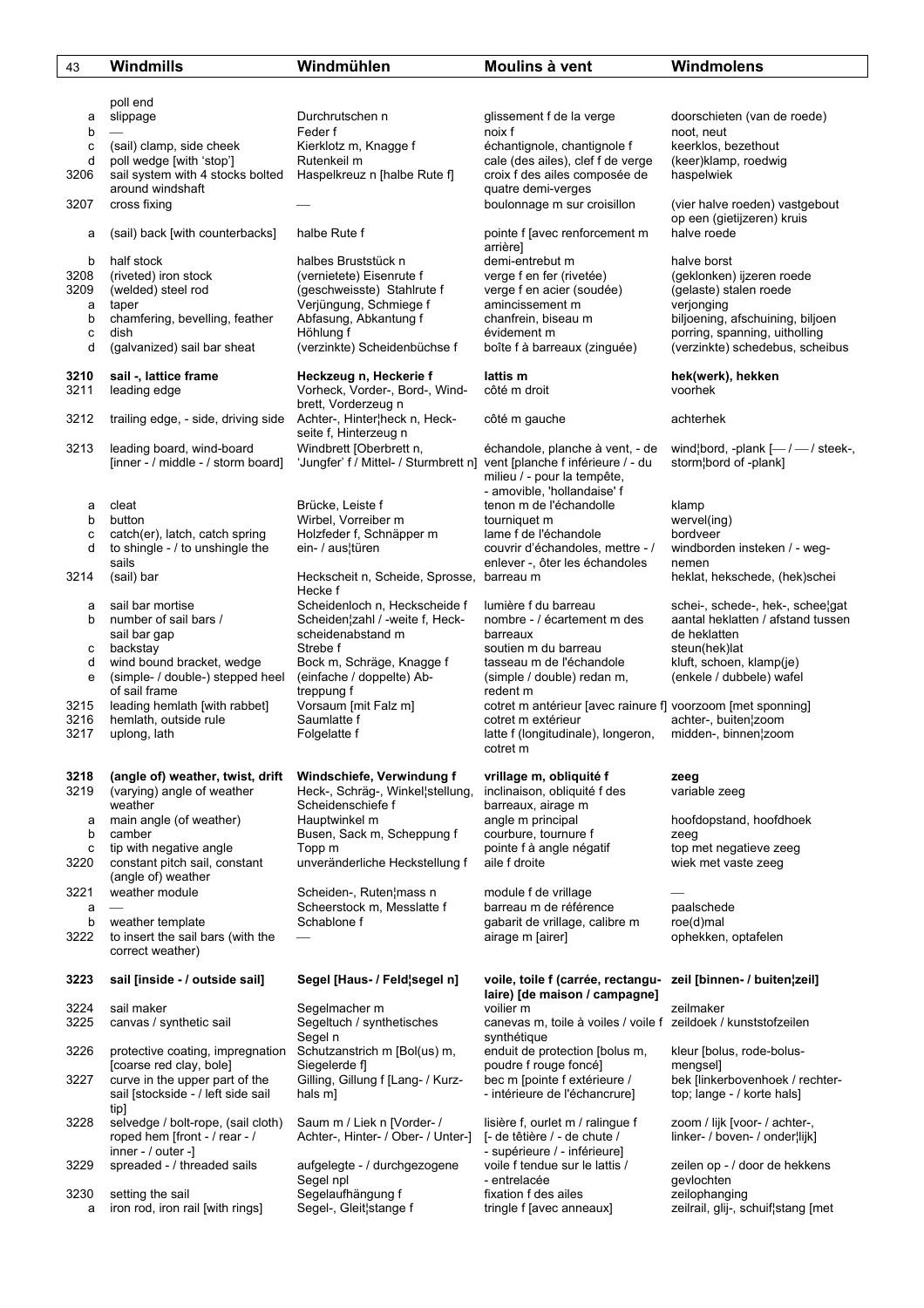| 44           | Windmills                                                    | Windmühlen                                              | Moulins à vent                                                  | Windmolens                                                            |
|--------------|--------------------------------------------------------------|---------------------------------------------------------|-----------------------------------------------------------------|-----------------------------------------------------------------------|
|              |                                                              |                                                         |                                                                 |                                                                       |
|              |                                                              |                                                         |                                                                 | ringen, schuifogen]                                                   |
| b            |                                                              | Segelarm m                                              | attache f de la corde du bec                                    | zeilarm                                                               |
| c<br>d       | extension of the hemlath                                     | verlängerte Saumlatte f<br>Bindetau, Bändsel n [mit     | prolongement m du cotret                                        | schieter                                                              |
|              | tie rope [with eyelet]                                       | Schlinge, Öhr, Auge n, Öse f]                           | corde du bec [avec ganse f,<br>oeillet m]                       | boven-, kort - / lang hoektouw<br>[met oog, top, hangsel]             |
| е            | sail cloth chain                                             | Segelkette f                                            | chaînette f du bec                                              | zeilketting                                                           |
| 3231         | sail attachment, - fastening                                 | Segelbefestigung f                                      | fixation f de la voile                                          | zeilbevestiging                                                       |
| а            | thin cord                                                    | Bindetau n                                              | cordelette f                                                    | onderhoektouw, staartlijn                                             |
| b            | braided cord / thin chain                                    | Hecktau n, Kikkerleine f                                | cordelle f [avec ganse f /                                      | litsen, kikkerlijn [met zeiloog, lus,                                 |
|              |                                                              | [mit Schlingen fpl / Kettchen n]                        | chaînettes fpl]                                                 | vesteling / kettinkjes]                                               |
| с<br>d       | (single -, sail -) cleat<br>pointing line, - rope, sail rope | Knagge f, 'Frosch' m<br>Schwung-, Zwicht-, Schlag¦leine | taquet, 'grenouille' m, agrafe f<br>cordeau m                   | kikker<br>slag-, zwicht¦lijn                                          |
| e            |                                                              |                                                         | noeud m du meunier                                              | mulders-, molenaars¦knoop                                             |
| f            | sail cleat                                                   | Segelklampe f                                           | latte f de fixation du cordeau                                  | zwichtlat, zwichthek(ken)                                             |
| g            | sail cleat                                                   | Segelhalter m                                           | taquet, crochet m, agrafe                                       | zeilhaak, zeil-, slinger¦klamp                                        |
| 3232         | pull wire                                                    | Handzug m                                               | système m à tirette                                             |                                                                       |
| а            | winding sail bar                                             | Drehstab m [mit Stiften mpl]                            | barreau tournant, faux-barreau m -                              |                                                                       |
| b            | detent [with pull cord, - chain]                             | Klinke [mit Zug schnur, -kette f]                       | [à pointes fpl]<br>loquet m [avec tirette -,                    | klink, pal [met trek¦koord,                                           |
|              |                                                              |                                                         | chaînette f du loquet]                                          | -ketting]                                                             |
|              |                                                              |                                                         |                                                                 |                                                                       |
| 3233         | sail settings                                                | <b>Besegelung f</b>                                     | voilure f                                                       | zeilvoering                                                           |
| a            | full sail                                                    | mit vollen Segeln                                       | à pleines voiles, à pleine toile<br>[moulin m vêtu, - entoilé]  | met volle zeilen, vol zeil [vol<br>opgezeilde molen]                  |
| b            | first reef                                                   | 'Purzelmann' m, Spitze f                                | en pointes, à bouts degarnis                                    | duikers, duiker(tje)                                                  |
|              |                                                              | [Spitzenmachen n]                                       | [appointer la toile]                                            |                                                                       |
| с            | three quarters                                               |                                                         | aux trois quarts, serré au quart                                | hogelijn                                                              |
| d            | dagger -, short point                                        | halbe Segel                                             | à demi, serré à demi                                            | halve (zeilen), half zeil                                             |
| f            | sword -, long point                                          | lange halbe Segel                                       | à demi et sur long                                              | lange halve (zeilen)                                                  |
| g<br>h       | quartered<br>furled sail                                     | 'mit blossen Knochen'                                   | au quart, serré aux trois quarts<br>sans voiles                 | stormeind<br>met blote benen, bloot, zonder                           |
|              |                                                              |                                                         |                                                                 | zeil, met lege hekken                                                 |
| 3234         | clothing, setting of the sails                               | Ein-, Auf¦segeln, Segelsetzen,                          | entoilage, habillage m [entoiler,                               | opzeilen, (be)zeilen [(op)zeilen,                                     |
|              | [set clothe, spread]                                         | Aufziehen n                                             | vêtir, garnir, habiller les ailes]                              | zeil voorleggen, inspannen]                                           |
| 3235         | to unfurl                                                    |                                                         | augmenter la voilure                                            | (zeil) bijleggen                                                      |
| 3236<br>3237 | climbing the sails<br>furl(ing), reef(ing) [furl, reef]      | in den Flügel steigen<br>Einbinden, Kürzen, Reffen n    | escalader les ailes<br>diminuer la voilure [carguer,            | in de wieken klimmen<br>zwichten [zeil minderen]                      |
|              |                                                              |                                                         | serrer, ramener les voiles]                                     |                                                                       |
| 3238         | to roll up the cloth, to twist up                            | das Segel eindrehen, einrollen                          | tordre -, enrouler la voile                                     | oprollen van het zeil                                                 |
| 3239         | to remove -, take down the                                   | Aus-, Ab¦segeln, Abspannen,                             | détoilage, déshabillage, désen-                                 | afzeilen, uitspannen                                                  |
|              | sails                                                        | Abziehen n                                              | toilage m [enlever les voiles, dé-                              |                                                                       |
|              |                                                              |                                                         | toiler, dégarnir, dévêtir, désentoiler<br>le moulin]            |                                                                       |
| 3240         | sail reef                                                    | Abspannhaken m                                          | croc m du meunier                                               | zeil-, stelling¦haak                                                  |
|              |                                                              |                                                         |                                                                 |                                                                       |
| 3241         | boarded sail, wood-framed<br>sail                            | Holzgatter-, Türenflügel m,<br>'Deutsches Rutenzeug' n, | ailes fpl à quarterons,<br>voilure f de bois                    | wiek met borden(tuig),<br>bordwiek                                    |
|              |                                                              | Flügel m mit Türenzeug                                  |                                                                 |                                                                       |
| 3242         | trapezoidal-shaped - / paddle-                               | trapez- / paddel¦förmiger                               | aile f à quarterons trapézoïdale / trapeziumvormige - / peddel- |                                                                       |
|              | shaped board sail                                            | Flügel m                                                | - en forme de pagaie                                            | vormige bordwiek                                                      |
| 3243<br>3244 | (trailing - / leading -) bay                                 | Feld n                                                  | baie f                                                          | vak                                                                   |
|              | sail board, boarding                                         | Tür f [Unter- / Mittel- / Sturm- /<br>Jungfern¦tür]     | quarteron m                                                     | (wiek)bord                                                            |
| а            | thin board                                                   | Brettchen n, Spletten, Spliess m                        | planchette f                                                    | plankje                                                               |
| b            | laths                                                        | Türenleisten fpl, Spange f                              | traverse f                                                      | bordlatten                                                            |
| c            | catch, lock                                                  | Knagge f                                                | verrou m                                                        | slot, sluiting                                                        |
| d<br>3245    | button<br>to shingle the wings / to take                     | Vorreiber, Wirbel m<br>Ein- / Aus¦türen n               | tourniquet m<br>couvrir de -, enchâsser de - /                  | wervel<br>de borden op de wieken leggen /                             |
|              | down the boards                                              |                                                         | enlever des bardeaux                                            | de borden afnemen                                                     |
| 3246         | mixed sail covering [boards and                              |                                                         | entoilage m mixte                                               | gecombineerde 'zeilvoering'                                           |
|              | canvas]                                                      |                                                         |                                                                 |                                                                       |
|              |                                                              |                                                         |                                                                 |                                                                       |
| 3247<br>3248 | shuttered sails<br>(single) shuttered sails / double-        | Jalousiezeug n<br>(einfacher) Jalousieflügel / Voll-,   | ailes fpl à volets<br>ailes fpl à jalousies, - à volets         | jaloeziewieken<br>(enkele) jaloeziewiek /                             |
|              | shuttered sails, La Cour sail                                | doppelter Jalousieflügel,                               | (simples) / - à jalousies doubles,                              | dubbele jaloeziewiek, La Cour-                                        |
|              |                                                              | La Cour-Flügel m                                        | - La Cour                                                       | wiek                                                                  |
| 3249         | dead lead                                                    |                                                         | échandole f                                                     | - [borden in plaats van een                                           |
|              |                                                              |                                                         |                                                                 | aantal jaloezieën]                                                    |
| 3250         | sail out / sail in, clothing / to<br>spill the wind          | 'Austüren', Öffnen / 'Eintüren',<br>Dichtmachen n /-    | ouvrir - / fermer les volets /<br>entrouvrir les volets         | kleppen open- / dichttrekken / de<br>wind doorlaten, - door de wieken |
|              |                                                              |                                                         |                                                                 | laten gaan                                                            |
| 3251         | patent (self-reefing) sail                                   | Patentflügel m                                          | ailes fpl brevetées                                             | wieksysteem met zelfzwichting                                         |
| 3252         | self-regulation, self-reefing,                               | Selbstregulierung, selbsttätige                         | autorégulation f                                                | zelfzwichtsysteem, (jaloezie-)                                        |
|              | self-regulating sails                                        | Jalousieregulierung f                                   |                                                                 | zelfzwichting<br>zwichtinstallatie met zwichtstok                     |
| 3253         | lever-type reefing tackle                                    | Kipphebel-Stellvorrichtung f                            | dispositif (système m) d'auto-<br>régulation à levier basculant |                                                                       |
| а            | holding device, support, fixture                             | Halterung [mit Kettenrolle f]                           | support m [avec poulie f]                                       | 'david', bazaanbalk [met katrol]                                      |

[with chain sheave]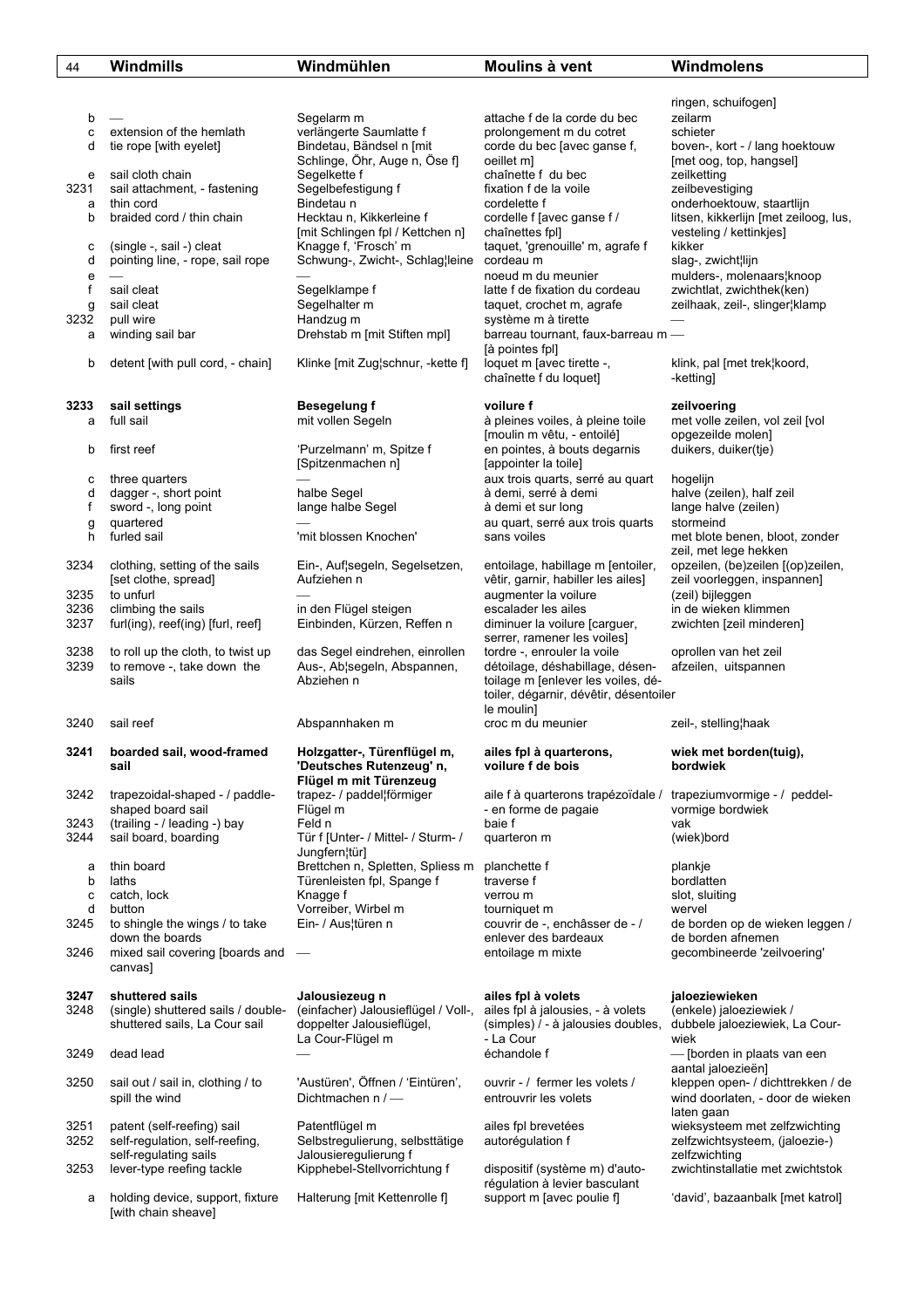| 45           | Windmills                                                                                               | Windmühlen                                                           | Moulins à vent                                                                                                                                                             | Windmolens                                                                                        |
|--------------|---------------------------------------------------------------------------------------------------------|----------------------------------------------------------------------|----------------------------------------------------------------------------------------------------------------------------------------------------------------------------|---------------------------------------------------------------------------------------------------|
| b            | striking -, weight chain [with<br>weights]                                                              | Zug-, Glieder-, Jalousie¦kette f<br>[mit Gewichten npl]              | chaîne f sans fin [avec poids m]                                                                                                                                           | zwichtketting [met regel-<br>gewichten]                                                           |
| с            | (rocking) lever [with shift fork]                                                                       | Zug-, Jalousie¦hebel m<br>[mit Verstellgabel f]                      | levier basculant, - à bascule,<br>balancier m [avec fourchette f<br>de réglage]                                                                                            | zwichtstok [met verplaatsings-<br>vork, hefboom [met<br>kruiskoppeling]                           |
| 3254         | rack and pinion-type reefing<br>tackle                                                                  | Zahnstangen-Stellvorrichtung f                                       | dispositif (système m) d'auto-<br>régulation à crémaillère et pignon                                                                                                       | zwichtinstallatie met tandheugel                                                                  |
| a            | purchase -, striking -, weight<br>wheel                                                                 | Kettenrad n                                                          | grande poulie f                                                                                                                                                            | kettingwiel                                                                                       |
| 3255         | rear striking gear [pull- / push-<br>rod striking gear]                                                 | (Zug- / Schub-)Stellgetriebe n                                       | commande f postérieure,<br>- arrière                                                                                                                                       | zwichtinstallatie aan de staart-<br>zijde [met trek- / druk¦stang]                                |
| a<br>b       | pinion<br>(geared) quadrant                                                                             | Ritzel n<br>Quadrant m, Zahnsegment n                                | pignon m<br>quadrant m                                                                                                                                                     | rondsel<br>(tandwiel) kwadrant                                                                    |
| c<br>d       | rack<br>striking rod                                                                                    | Zahnstange f<br>Stellstange f                                        | crémaillère f<br>tringle -, tige f de commande                                                                                                                             | tandheugel<br>zwichtstang                                                                         |
| 3256<br>а    | front striking gear<br>spider (coupling), cross iron                                                    | vorderes Verstellzeug n<br>(Zugstangen-, Winkel-, Stell-)<br>Kreuz n | commande f antérieure, - avant<br>(croix f en) araignée f                                                                                                                  | zwichtinstallatie aan de voorzijde<br>spin                                                        |
| b<br>С       | bridle iron, rein iron, sling<br>stump iron, standard                                                   | Kreuzhebel m<br>Ständer, Steg m, Halteeisen n                        | tringle f de liaison<br>support m du triangle                                                                                                                              | trekstang<br>hefboom-, stijgbeugel¦steun                                                          |
| d            | triangle, crank lever, elbow,<br>bell-crank, harp(-iron)                                                | Winkelhebel, Stellwinkel m                                           | triangle m                                                                                                                                                                 | tuimelaar, (zwicht)kniehefboom,<br>winkel-, zwicht¦haak                                           |
| e            | fork-iron                                                                                               | Ausgleichstück n, Gabel f                                            | fourchette f                                                                                                                                                               | lange koppel-, trek¦stang                                                                         |
| f<br>g       | lug<br>shutter bar, sail rod, striking                                                                  | Winkelstück n<br>Zug¦stange, -latte f, Verstell-                     | ferrure f d'attache<br>barre f de liaison, - de commande trek-, kleppen¦lat, zwichtstang                                                                                   | spanner                                                                                           |
| 3257         | rule, - slide, working uplong<br>shutter                                                                | eisen n<br>Klappe, Jalousie(klappe) f                                | jalousie f, volet m                                                                                                                                                        | zwichtklep(je), (jaloezie)klep                                                                    |
| а            | bay                                                                                                     | Fach n                                                               | baie f                                                                                                                                                                     | vak                                                                                               |
| b<br>c       | shutter - / strengthening ledge<br>shutter board [also wood or iron<br>wire frame with canvas covering] | Jalousiebrettchen n [auch Holz-<br>oder Drahtrahmen m mit Segel-     | Jalousie- / Stabilisierungs¦leiste f liteau m du volet/- de stabilisation kleprib / verstevigingslatje<br>planchette f du volet [aussi<br>cadre m en bois ou en fil de fer | klep¦deeltje, -plankje [ook houten<br>raam of draadraam met zeildoek-                             |
| d            | pivot, hinge, fulcrum pin<br>[with casting]                                                             | tuchbezug m]<br>Drehstift m [mit Befestigungs-<br>klaue fl           | avec couverture f de canevas]<br>gond [avec étrier m]                                                                                                                      | bespanning]<br>klepaspen [met klepbeugel]                                                         |
| е<br>f       | lift, lever, crank                                                                                      | Drehhebel m                                                          | levier m du volet                                                                                                                                                          | klephefboom                                                                                       |
| g<br>h       | thimble, flat<br>outer - / inner uplong, thimble bar äussere - / innere Saumlatte f<br>safety hook      | Lager n<br>Sicherungshaken m                                         | palier m du volet<br>cotret m extérieur / - intérieur<br>crochet m de sûreté                                                                                               | klepaslagering [met borgplaatje]<br>buiten- / binnen¦looplat,roedzoom<br>borghaak                 |
| 3258<br>3259 | spring patent sail<br>air brake, spoiler, brake -,<br>longitudinal shutter                              | Luftbremse f                                                         | aile f anglaise à volets et ressort<br>aérofrein m de gauche, volets<br>mpl longitudinaux à gauche de<br>la verge                                                          | 'springsail'-systeem<br>remklep                                                                   |
| 3260         | skyscraper                                                                                              | Bremsklappe f                                                        | aérofrein de droite, volet m<br>longitudinal à droite de la verge                                                                                                          | neusremklep                                                                                       |
| 3261         | spring sail                                                                                             | Federjalousieflügel m                                                | aile f à ressort                                                                                                                                                           | 'springsail' jaloeziesysteem                                                                      |
| 3262<br>3263 | (laminated) spring<br>striking rod [with striking rod                                                   | (Blatt-)Feder f<br>Zugstange [mit Zugstangen-                        | ressort m (à lames multiples)<br>tige f [avec guidage m de la tige] trekstang [met geleider voor                                                                           | (samengestelde) bladveer                                                                          |
| 3264         | guide]<br>shutter bar [with coupling]                                                                   | führung f<br>Zuglatte f [mit Koppelungs-<br>bügel m]                 | barre f de liaison, - de commande trek-, kleppen¦lat [met<br>[avec accouplement m]                                                                                         | trekstangl<br>koppelbeugel]                                                                       |
| 3265         | leading edge shutter                                                                                    | Vorheckklappe f                                                      | volet m du côté droit                                                                                                                                                      | klep aan de bordzijde van de<br>wiek                                                              |
| 3266<br>3267 | tensioner<br>Hecht's spring centrifugal<br>shutters, half-moon patent sail                              | Federspanner m<br>Hechtsche (Zug-)Feder-<br>jalousie f               | tendeur m (de ressort)<br>aile f à jalousie de Hecht,<br>ailes fpl brevetées demi-lune                                                                                     | veerspanner<br>jaloeziesysteem van Hecht<br>[Duits jaloeziesysteem zonder<br>doorboorde wiekenas] |
| 3268         | roller-reefing -, roller blind sail                                                                     | Rollo-Flügel m                                                       | ailes fpl à rouleaux                                                                                                                                                       | 'roller reefing' wieksysteem                                                                      |
| a<br>b       | air poles<br>roller frame                                                                               | V-förmige Zugstange f<br>Rollo-Rahmen m                              | barre f d'accouplement en V<br>cadre m du rouleau                                                                                                                          | triangel<br>rollerframe [voor- / achterzoomlat<br>/ koppellatten]                                 |
| с            | blind, roller-blind [with listing,<br>selvage, webbing strap]                                           | Rouleau, Rollo [mit Salband n]                                       | rouleau m [avec bande f]                                                                                                                                                   | zeilrolletje [met trekbandje]                                                                     |
| 3269         | <b>Berton sails</b>                                                                                     | Berton-Flügel m                                                      | aile f (système m) Berton,<br>- à planches (de voilure),<br>régulateur m Berton, volée f<br>parisienne, - en planches                                                      | Bertonwiek, wieksysteem<br>Berton                                                                 |
| а            | unfolding / folding (of the<br>Berton sail)                                                             | Spreizen - / Zusammenlegen n<br>des Flügels                          | déployer, étendre / resserrer,<br>détendre (la voilure); donner / ôter<br>de la planche                                                                                    | openen - / sluiten van de wiek                                                                    |
| b            | opened - / half-opened - / closed entfalteter - / halbentfalteter - /<br>Berton sail                    | geschlossener Flügel m                                               | aile f ouverte, - à pleine planche / geopend - / halfgeopend - /<br>- semi-ouverte, - à mi-planche /<br>- fermée, - en bâton                                               | gesloten wiek                                                                                     |
| 3270         | cross arm [on pivot]                                                                                    | Querstange f [auf Lager-,<br>Tragklotz m]                            | barre f tournante, - porteuse,<br>- pivotante, verron, rateau m<br>[sur palier, 'tasseau' m]                                                                               | dwarsarm [op draaiklos]                                                                           |
| 3271         | board [with flat iron clip]                                                                             | Jalousie f [mit Bandeisen n]                                         | volige, planche f [avec feuillard m,zeilplank [met ijzeren strip]                                                                                                          |                                                                                                   |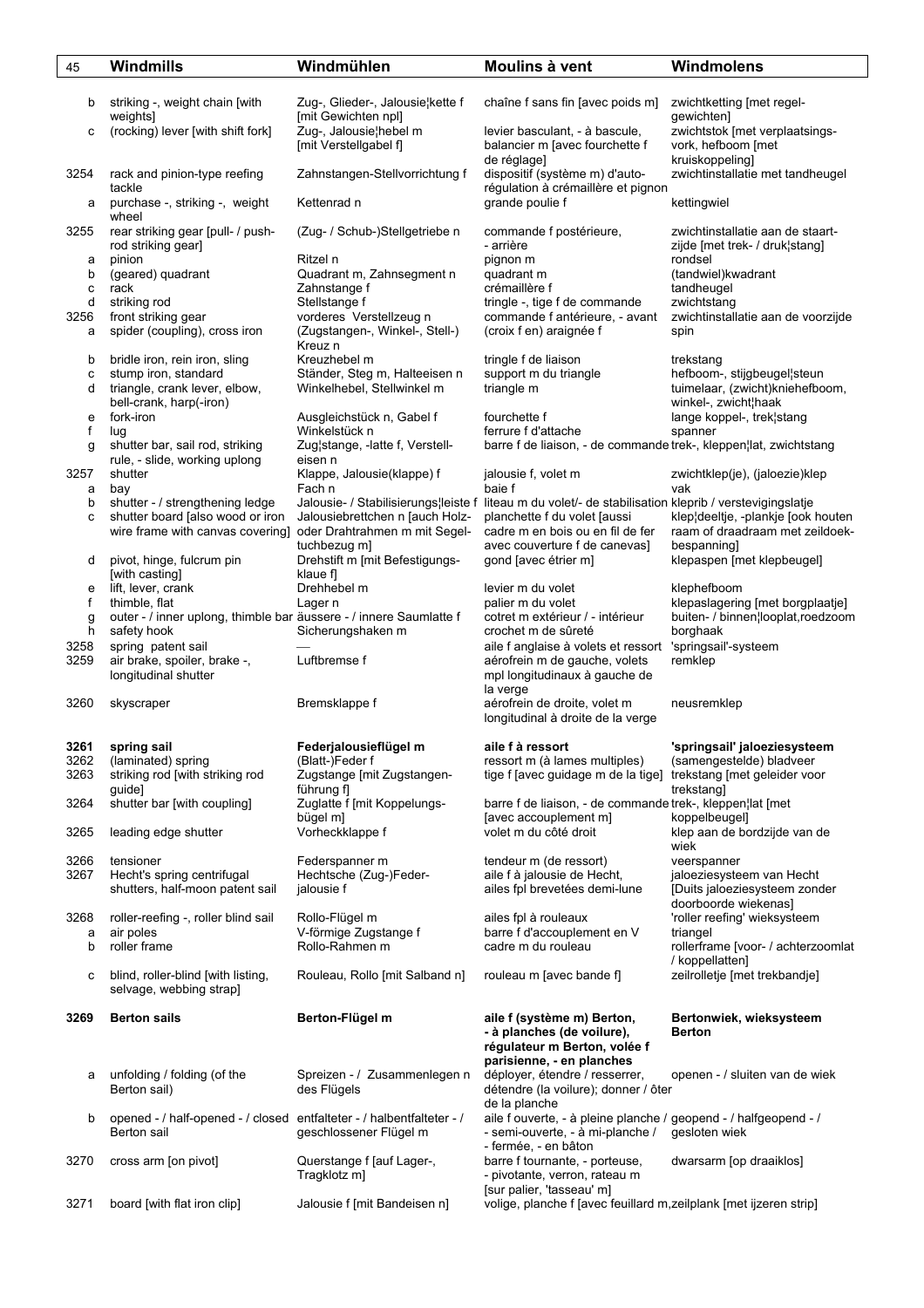| 46     | <b>Windmills</b>                                               | Windmühlen                                                          | Moulins à vent                                                     | Windmolens                                                     |
|--------|----------------------------------------------------------------|---------------------------------------------------------------------|--------------------------------------------------------------------|----------------------------------------------------------------|
|        |                                                                |                                                                     |                                                                    |                                                                |
|        |                                                                |                                                                     | 'pincette' f]                                                      |                                                                |
| 3272   | spider                                                         | Stellkreuz n                                                        | 'araignée' f                                                       | zwichtkruis, spin                                              |
| a      | tangential rod                                                 | Stellstange f<br>Innenzahnkranz m / Ritzel n                        | tringle f de commande<br>couronne f à denture intérieure /         | zwicht-, bedienings¦stang                                      |
| b      | internal gear-ring / spur pinion                               |                                                                     | pignon m d'attaque                                                 | binnentandkrans, zwichtring /<br>klein tandrad                 |
| с      | weighshaft, central spindle                                    | Stellwelle f                                                        | arbre m de renversement                                            | centrale zwichtstang, zwichtas                                 |
| 3273   | differential                                                   | Stellgetriebe, Differential n                                       | différentiel m                                                     | differentieel                                                  |
| а      | worm wheel / worm / bevel pinion Schneckenrad n / Schnecke f / |                                                                     | roue hélicoïdale / vis f sans fin /                                | wormwiel / worm / kegelrad                                     |
|        |                                                                | Kegelrädchen n                                                      | pignon m conique                                                   |                                                                |
| b      | front - / rear bevel                                           | vorderer - / hinterer Zahnkranz                                     | couronne f antérieure /                                            | voorste - / achterste conisch                                  |
|        |                                                                |                                                                     | - postérieure                                                      | kranswiel                                                      |
| с      | control levers                                                 | Stellarme mpl                                                       | 'quatre-bras' m, manettes méca- hefboom, handel                    |                                                                |
|        |                                                                |                                                                     | niques, poignées fpl d'arrêt                                       |                                                                |
| d      | movable stop [with control cord]                               | Arretierhebel m [mit Steuerseil n]                                  | levier m, bascule [avec corde f                                    | bedieningshefboom [met                                         |
|        |                                                                |                                                                     | de commande]                                                       | bedieningstouw]                                                |
| 3274   | annular -, circular -, wheel sail Radflügel m                  |                                                                     | ailes fpl circulaires                                              | windroos                                                       |
|        |                                                                |                                                                     |                                                                    |                                                                |
| 3275   | sail improvements                                              | Flügelverbesserungen fpl                                            | améliorations de l'aile                                            | wiekverbeteringen                                              |
| 3276   | improved streamlined sails                                     | Stromlinien-, Profil¦flügel m                                       | aile f aérodynamique                                               | stroomlijnwiek, gestroomlijnde                                 |
|        |                                                                |                                                                     |                                                                    | wiek                                                           |
| a      | Dekker sails / half-dekkerised                                 | Dekker-Flügel / halbverdekkerter aile f Dekker / - demi- ou - semi- |                                                                    | Dekkerwiek, wieksysteem Dekker                                 |
|        | sails [to dekkerise]                                           | Flügel m                                                            | Dekker [transformation f en aile                                   | / halfverdekkerd wiek                                          |
|        |                                                                |                                                                     | Dekker]                                                            | [verdekkeren]                                                  |
| b      | Dekker - / Bremer streamlined                                  | Dekker-Anströmkante, Strom-                                         | bec d'attaque Dekker / - Bremer Dekker- / Bremer-stroomlijnneus    |                                                                |
|        | leading edge [Bremer: with air                                 | linienrute / Bremer-Anström-                                        | [avec aérofrein m]                                                 | [met neus-remklep]                                             |
|        | brake]                                                         | kante [mit Bremsklappe f]                                           |                                                                    |                                                                |
| C      | Von Baumhauer - / Van Bussel-<br>/ Van Riet - / Ten Have sails | Von Baumhauer- / Van Bussel- /<br>Van Riet - / Ten Have-Flügel m    | aile f Baumhauer / - Van Bussel<br>/ - Van Riet / - Ten Have       | wieksysteem 'Von Baumhauer' /<br>stroomlijnsysteem Van Bussel, |
|        |                                                                |                                                                     |                                                                    | Van Busselwiek / wieksysteem                                   |
|        |                                                                |                                                                     |                                                                    | Van Riet / Ten Have kleppen,                                   |
|        |                                                                |                                                                     |                                                                    | systeem Ten Have                                               |
| 3277   | jib sails                                                      | Fockflügel m                                                        | aile f à foc, système m Fauël                                      | fokwiek(systeem), Fauëlwiek                                    |
| а      | curved wind-board                                              | gekrümmtes Windbrett n                                              | planche f de vent courbe                                           | fokkebord, gekromd windbord                                    |
| b      | slot [slot effect]                                             | Spalt [Staustrahleffekt m]                                          | fente f [effet m de fente]                                         | fokspleet [spleetwerking]                                      |
| с      | air brake                                                      | Bremsklappe f                                                       | aérofrein m                                                        | remklep                                                        |
| 3278   | Bilau sails                                                    | Bilau-, Drehheck-, Ventikanten-                                     | aile f Bilau                                                       | Bilauwiek(en), Bilausysteem                                    |
|        |                                                                | flügel, Flügel m mit Drehheck                                       |                                                                    |                                                                |
| а<br>b | streamlined leading edge<br>aerofoil section                   | Ventikante f<br>Profilstück n                                       | bec m d'attaque aérodynamique<br>pièce f du profil                 | stroomlijnneus<br>neusprofiel                                  |
| с      | stringer                                                       | Längsträger, Stringer, Gurt m                                       | longeron m                                                         | langsligger                                                    |
| d      | coating                                                        | Metallverkleidung f                                                 | revêtement m en tôle                                               | metalen bekleding                                              |
| e      | flap [with ledge / flap section /                              | Drehheck n [mit Nasen- und                                          | volet [avec arêtier / profil du                                    | klep [met neus- en voor lijst /                                |
|        | coating / shaft]                                               | Vor¦leiste f / Klappenprofil n /                                    | volet / arbre m du volet]                                          | klepprofiel / klepas]                                          |
|        |                                                                | Drehheckwelle fl                                                    |                                                                    |                                                                |
| f      | flap support                                                   | Drehheck-, Klappen¦stuhl m                                          | support m du volet                                                 | klepstoel                                                      |
| g      | regulating device, regulator                                   | Reguliervorrichtung f                                               | régulateur m                                                       | regulateur                                                     |
| h      | triangular tumbler                                             | Dreieck-Kipphebel m                                                 | basculateur m triangulaire                                         | driehoekige tuimelaar                                          |
|        | regulator rod [with guide / safety                             | Regulierstange [mit Führung f /                                     | tige f de réglage [avec guidage m regelstang [met geleiding /      |                                                                |
|        | peg / regulator weight]                                        | Sicherungsstift m / Regulier-<br>qewicht n]                         | / goupille f de sûreté / poids m<br>de réglage]                    | borgpen / regulateur-,<br>centrifugaal¦gewicht]                |
| Ĵ      | regulation spring [with spring                                 | Regulierfeder f [mit Federhaken / ressort m de réglage              |                                                                    | regulateurveer [met veerhaak /                                 |
|        | hook / adjustable spring bow]                                  | verstellbarem Federbügel m]                                         | [avec griffe f / étrier m ajustable]                               | verstelbare veerbeugel]                                        |
|        |                                                                |                                                                     |                                                                    |                                                                |
| 3.5.4  | <b>Brake</b>                                                   | <b>Bremse</b>                                                       | Frein                                                              | Vang                                                           |
| 3279   | brake                                                          | Bremse, Presse f, Fang m                                            | frein m                                                            | vang                                                           |
| 3280   | braking [to put on -, apply the                                | Festsetzen, Anziehen, Ab-                                           | freinage m [freiner, serrer le frein, vangen [de molen vangen]     |                                                                |
|        | brake, retard]                                                 |                                                                     | bremsen n [bremsen, pra(h)men] donner de la corde, - de la chaîne] |                                                                |
| а      | jerk (on the brake rope)                                       | Ruck m (am Bremsseil)                                               | secousse f, coup m sec (sur la                                     | korte ruk (aan het vangtouw)                                   |
|        |                                                                |                                                                     | corde du frein)                                                    |                                                                |
| 3281   | stopping the mill [to brake the                                | Stillsetzen n                                                       | mise f à l'arrêt du moulin [arrêter de molen stillzetten           |                                                                |
|        | mill]                                                          |                                                                     | le moulin, mettre le moulin à                                      |                                                                |
|        |                                                                |                                                                     | joc [Nord]]                                                        |                                                                |
| 3282   | release [to release, take the                                  | Lösen n [lösen]                                                     | déblocage m -, mise f en marche de vang optrekken, de vang         |                                                                |
|        | brake off, pull the brake off]                                 |                                                                     | du moulin [débloquer, mettre le                                    | lossen                                                         |
|        |                                                                |                                                                     | moulin en marche, desserrer,<br>libérer le frein]                  |                                                                |
| 3283   | to run away, to go out of hand,                                | Durchgehen n [die Mühle geht                                        | s'affoler                                                          | op hol slaan, doordraaien                                      |
|        | to run out of control                                          | durch]                                                              |                                                                    |                                                                |
| 3284   | to ride out the storm                                          |                                                                     | ne pas freiner malgré la tempête de molen laten gaan (in een       |                                                                |
|        |                                                                |                                                                     |                                                                    | harde wind)                                                    |
| 3285   | to choke with grain                                            |                                                                     | ajouter du grain pour freiner                                      | graan toevoeren om te vangen                                   |
| 3286   | braking effect [by dry friction]                               | Bremswirkung [durch trockene                                        | effet de freinage [par frottement                                  | remwerking [door droge                                         |
|        |                                                                | Reibung fl                                                          | m à secl                                                           | wrijving]                                                      |
| a      | friction                                                       | Reibungs widerstand m, -kraft f                                     | résistance f de frottement                                         | wrijvingsweerstand, remkracht                                  |
| b      | brake -, braking pressure                                      | Normalkraft f, Bremsdruck m                                         | force d'appui, pression f normale vangdruk, vangkracht<br>du frein |                                                                |
|        |                                                                |                                                                     |                                                                    |                                                                |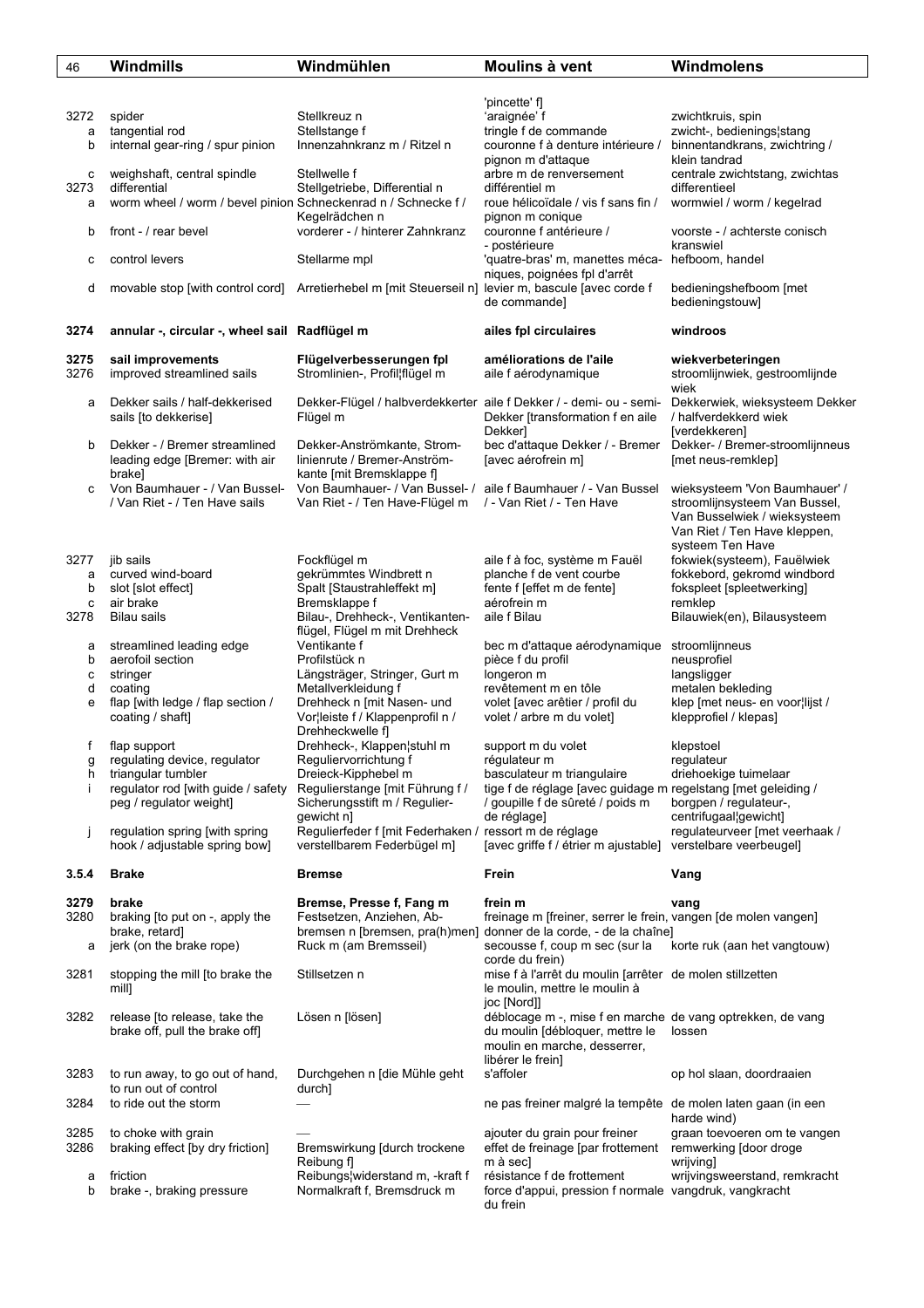| 47             | Windmills                                                                                                                       | Windmühlen                                                                                                | Moulins à vent                                                                                                                      | Windmolens                                                                                    |
|----------------|---------------------------------------------------------------------------------------------------------------------------------|-----------------------------------------------------------------------------------------------------------|-------------------------------------------------------------------------------------------------------------------------------------|-----------------------------------------------------------------------------------------------|
| с<br>d<br>e    | friction coefficient<br>frictional heat<br>self wrapping effect                                                                 | Reibungsziffer f, -koeffizient m<br>Reibungswärme f<br>Selbstblockierungseffekt m                         | coefficient m de frottement<br>chaleur f frictionnelle<br>effet m d'autoblocage                                                     | wrijvingscoëfficiënt<br>wrijvingswarmte<br>zelfblokkered effect                               |
| f<br>3287      | angle of wrapping<br>brake wheel [with rim lining]                                                                              | Anschmiegungswinkel m<br>Bremsrad [mit Schützholz n]                                                      | angle m d'embrassement<br>grand rouet, rouet m de frein<br>[avec semelle f de frein]                                                | omvattingshoek<br>boven-, as-, vang¦wiel [met<br>(vang)beleg, (slijt)voering]                 |
| 3288<br>a      | band brake<br>iron (brake) band [with brake<br>lining]                                                                          | Bandbremse f<br>Brems-, Eisen-, Klemm¦band n<br>[mit Bremsbelag m, Pappelholz-<br>futter nl               | frein m à bande, - à ceinture<br>bande f -, feuillard m de frein<br>[avec semelle, garniture f de<br>friction]                      | hoepel-, band¦vang<br>ijzeren vang [met vangbeleg]                                            |
| b              | wooden band brake                                                                                                               | hölzerne Bandbremse f                                                                                     | frein m à bande de bois                                                                                                             | (houten) plankvang, houten<br>hoepelvang                                                      |
| 3289<br>3290   | block -, Flemish brake<br>brake, 'hoop'                                                                                         | Block¦bremse f, -fang m<br>Pressring m                                                                    | frein m à patins, - flamand<br>cerceau m [ceinture f] de patins,<br>- de sabots                                                     | blokvang, Vlaamse vang<br>vang                                                                |
| а              | brake block, - segment                                                                                                          | Felgen-, Fang¦stück n [Schlepp- /<br>Bauch- / Fuss- / Schulter- /<br>Kopf- / Säbel¦stück n]               | patin, sabot m [- inférieur, talon /<br>- central, - intermédiaire /<br>- supérieur]                                                | vangstuk [sleep- / buik- / teen- /<br>schouder- / kop- / sabel¦stuk]                          |
| b<br>c         | fishplate, iron strapwork<br>positioning -, stay chain / brake<br>guide                                                         | Seitenschiene f, Mondeisen n<br>Halte¦kette / - gabel f                                                   | accouplement m de patins<br>chaînettes fpl - / fourche f de<br>maintien                                                             | maan¦stuk, -ijzer, beslag<br>vangbroek / vorkstut                                             |
| d              | brake catch [with bed]                                                                                                          | Halteknaggen m, Reit¦klampe f,<br>-klotz, Freisetzer [mit Ruhe-<br>klotz m, Auflager n]                   | tasseau [avec appui m]                                                                                                              | rijklamp [met rust(hout)]                                                                     |
| 3291<br>3292   | eyelet, eye<br>eye bolt, brake anchor, swan<br>neck iron                                                                        | Öse f<br>Halteschiene f                                                                                   | oeil, anneau m<br>étrier m, ancre f du frein                                                                                        | vangoog<br>ruiter, vang¦haak, -anker                                                          |
| 3293           | sword iron                                                                                                                      | Zugeisen n, Press¦schiene<br>[-stange f], langes Säbeleisen n                                             | épée f                                                                                                                              | sabelijzer                                                                                    |
| а<br>3294<br>а | sword iron bolt<br>brake beam, - staff, - lever<br>[with weight]<br>hanger                                                      | Zugeisenbolzen m<br>Brems-, Press-, Pram-, Fang-<br>balken m [mit Gewicht n]<br>Hänge¦balken m, -docke f, | cheville f de l'épée<br>bascule f, levier m de commande vangbalk [met ballast]<br>du frein [avec poids m]<br>poteau m de la bascule | sabelpen, vangbout<br>vang¦hanger, -hoofd,                                                    |
| b              |                                                                                                                                 | 'Esel' m<br>Gleitstock m                                                                                  | accotoir m du frein                                                                                                                 | (vang)ezele, hangereel<br>lende(n)stut                                                        |
| 3295<br>a      | shoe brake<br>stud                                                                                                              | Stielpresse f<br>Pressstiel, Ständer m                                                                    | frein m à patin, - à sabot,- à lèvre schoen-, lipvang<br>poteau m de fixation                                                       | stut                                                                                          |
| b              | brake shoe with tie, coupling,<br>connecting link]                                                                              | Pressschuh m mit Verbindungs-<br>stück n                                                                  | patin, sabot m, lèvre f avec<br>raccord m                                                                                           | schoen met koppelstuk                                                                         |
| 3296<br>a      | stud brake                                                                                                                      | Stützfang m<br>Stützenklampe f                                                                            | frein m à appui<br>cale f de l'appui                                                                                                | stutvang, Hollandse vang<br>stutklamp                                                         |
| 3297<br>a      | calliper brake<br>brake support beam                                                                                            | Backen-, Doppelklotz¦bremse f<br>Bremsbalkenträger m                                                      | frein m à mâchoires<br>support m du frein                                                                                           | blokkenvang<br>steunbalk van de vang                                                          |
| b              | brake rod / - shoe, - check,                                                                                                    | Brems¦hebel m, -stange f                                                                                  | levier m du frein                                                                                                                   | vang¦hefboom, -stang                                                                          |
| C              | brake shoe, - check, - block                                                                                                    | Brems¦backe f, -klotz m                                                                                   | mâchoire f                                                                                                                          | vanf¦blok, -schoen                                                                            |
| d<br>3298      | brake tackle<br>windshaft braking [brake rope /<br>strap brake]                                                                 | Bremstakel n<br>Flügelwellenbremsung f<br>[Bremstau n / Gurtbremse f]                                     | palan m<br>freinage sur l'abre m moteur<br>[câble de freinage / frein m à<br>sangle, - à collier]                                   | vangtakel<br>het vangen van de molen met<br>een touw om de bovenas [vang-<br>touw / bandvang] |
| 3299           | brake lever tackle, brake<br>system                                                                                             | Bremsbalkenaufzieh-<br>vorrichtung f<br>Aufziehen n (der Bremse)                                          | système m de commande du<br>frein                                                                                                   | ophaal-, lichtsysteem van de<br>vangbalk                                                      |
| а<br>3300      | to pull up -, to raise the brake<br>pulley system [trestle with pulley<br>/ brake rope]                                         | Seilrollensystem n [Rollenbrücke<br>mit Seilrolle f / Bremsseil n]                                        | soulever / suspendre la bascule<br>système à poulie [porte-poulie m<br>avec poulie / corde f de<br>commande, - du frein]            | ophalen, ophangen<br>katrolsysteem [brug met katrol /<br>vang¦touw, -reep, -koord]            |
| 3301           | brake barrel [drag -, hauling rope Trommelwinde f [Hand-, Zug-<br>/ brake chain]                                                | seil / Press¦tau n, -kette f]                                                                             | tambour m du frein [corde (du<br>tambour) du frein / chaîne f de<br>commande]                                                       | vangtrommel [trommelvang;<br>vangtouw / vangketting]                                          |
| 3302           | fang staff, brake handle, - lever<br>[snap -, hand - / control rope /<br>interior fang staff, indoor -, inside<br>brake handle] | Fangstock m, Wippe f [Hand- /<br>Steuer¦seil n / Innenfangstock m]                                        | fléau du frein, palonnier m<br>[corde f du fléau du frein / - de<br>commande / fléau m de frein<br>intérieur]                       | vang-, wip¦stok<br>[vang- / stuur touw / binnen-<br>vangstok, -wipstok]                       |
| 3303           | swinging catch brake [brake=<br>catch, swinging (iron or wooden)<br>catch / peg, (brake) pin]                                   | Klinkenbremse [Klinke f, kurzes<br>Säbeleisen n, Schnäpper m /<br>Bolzen m]                               | frein m à crochet et cheville<br>floquet, crochet de la bascule<br>du frein, 'bec de canard' m /<br>cheville f (du levier)]         | klinkvang [vanghaak / klinkpen,<br>hakkel-, vang¦bout]                                        |
| 3304           | hook and eye brake [brake                                                                                                       | Haken-, Daumenbremse f                                                                                    | frein m à crochet et crampon                                                                                                        | duimvang [ophanging met duim /                                                                |
| 3305           | hook / eye, cramp-iron]<br>clamp brake                                                                                          | [Bremshaken m / -krampe f]<br>Klampenbremse f                                                             | frein m à ergot                                                                                                                     | vangkram]<br>klampvang [ophanging met<br>klamp, vangklos]                                     |
| 3306<br>3307   | pawl brake, safety pawl<br>backward running, - rotation                                                                         | Rückbremse f<br>Rückwärtsdrehen n                                                                         | contrevent, frein m de retour<br>recul m des ailes, marche f en<br>arrière [tourner à l'envers]                                     | keer-, konter¦vang, klep, klip<br>achteruitdraaien                                            |
| 3308           | pawl [with pawl cog] / stepped<br>pawl                                                                                          | Sperr¦pfosten [mit -zahn] /<br>Stufen-Sperrpfosten m                                                      | cliquet m [avec alluchons mpl<br>d'arrêt] / cliquet m à redans                                                                      | stut, pal [met palkam] / getrapte<br>blokpal                                                  |
| 3309           | pawl brake rope / counterweight  Palseil / Gegengewicht n                                                                       |                                                                                                           | corde f du contrevent /                                                                                                             | paltouw / contra-, tegen¦gewicht                                                              |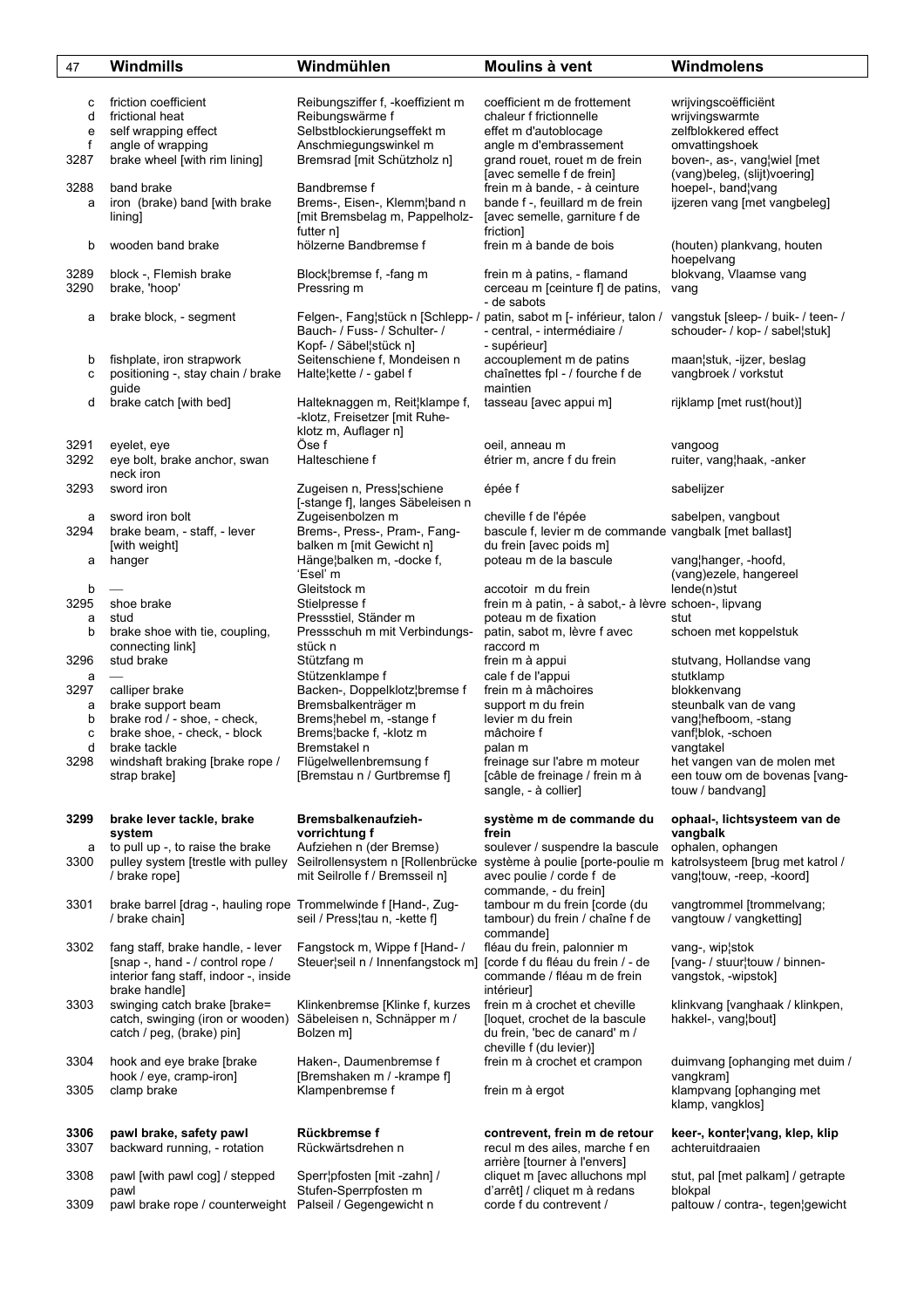| 48           | Windmills                                                                                                                                 | Windmühlen                                                                                                                         | Moulins à vent                                                                                                       | Windmolens                                                                                                                           |
|--------------|-------------------------------------------------------------------------------------------------------------------------------------------|------------------------------------------------------------------------------------------------------------------------------------|----------------------------------------------------------------------------------------------------------------------|--------------------------------------------------------------------------------------------------------------------------------------|
|              |                                                                                                                                           |                                                                                                                                    | contrepoids m                                                                                                        |                                                                                                                                      |
| 3.6          | Wind engines                                                                                                                              | Windmotoren                                                                                                                        | <b>Eoliennes</b>                                                                                                     | Windmotoren                                                                                                                          |
| 3.6.1        | American windmill                                                                                                                         | Windrad n                                                                                                                          | <b>Eolienne</b>                                                                                                      | Amerikaanse windmotor                                                                                                                |
| 3310         | wind engine, American windmill,<br>windmill [Am]                                                                                          | Wind¦rad n, -motor, Vielblatt-<br>Rotor m, Amerikanische Wind-<br>mühle f                                                          | (roue) éolienne f (multipale)                                                                                        | (Amerikaanse) windmotor                                                                                                              |
| а            | power windmill [with foot gear]                                                                                                           | Kraft-Windmühle f [mit Fuss-<br>getriebe n]                                                                                        | moteur éolien, aéromoteur [avec windmotor om werktuigen aan te<br>renvoi m d'angle]                                  | drijven [met haakse over-<br>brenging]                                                                                               |
| b            | self-regulating windmill                                                                                                                  | Windrad n mit Selbstrichtung                                                                                                       | éolienne f à orientation auto-<br>matique                                                                            | windmotor met zelfkruiing                                                                                                            |
| с<br>d       | vaneless windmill [with<br>(counter)balance weight]<br>direct-stroke -, ungeared - /<br>(back-)geared windmill;<br>direct / geared engine | leitfahnenloses Windrad [mit]<br>Gegen-, Ausgleichsgewicht n]<br>Windrad n mit direktem Schlag /<br>- mit Untersetzungsgetriebe    | éolienne f sans gouvernail<br>[avec contrepoids m]<br>éolienne f à commande directe /<br>- avec réducteur            | windmotor zonder windvaan<br>[met contragewicht]<br>(pomp) wind motor zonder / met<br>overbrenging (tussen wiekenas<br>en pompstang) |
| е            | open-geared windmill                                                                                                                      | Windrad n mit offenem Getriebe                                                                                                     | éolienne f à engrenage à décou-<br>vert                                                                              | (pomp)windmotor met open over-<br>brenging                                                                                           |
| f            | oil-bath -, self-oiling windmill                                                                                                          | Windrad n mit Selbstschmierung                                                                                                     | éolienne f à graissage auto-<br>matique                                                                              | (pomp)windmotor met zelf-<br>smering, zelfsmerende windmotor                                                                         |
| 3311         | (lattice, skeletal) tower<br>[with four legs], derrick                                                                                    | Gittermast, (Mühlen-)Turm m                                                                                                        | tour f [à quatre jambes, - à<br>quatre poteaux]                                                                      | (windmotor)toren, vakwerk-<br>mast [vierpotig]                                                                                       |
| 3312         | anchor post / - plate / corner<br>post                                                                                                    | Ankerpfosten m / -platte f /<br>Eckpfosten m                                                                                       | poteau m d'ancrage / plaque f - /<br>poteau m cornier                                                                | ankerstijl / funderingsplaat /<br>hoekstijl                                                                                          |
| 3313<br>3314 | belt, girt<br>brace wire / brace rod                                                                                                      | Gurtung f, Band n<br>Spanndraht m / Aussteifung,<br>Versteifungsstange f                                                           | entretoise f<br>fil m tenseur / tige f de<br>consolidation, hauban m                                                 | verbindingsstrip<br>spandraad / spanstang                                                                                            |
| 3315<br>3316 | ladder                                                                                                                                    | Leiter f<br>Turmplatte, Bedienungsplatt-                                                                                           | échelle f<br>plate-forme f de service / - de                                                                         | ladder                                                                                                                               |
|              | (service -, lookout -) platform,<br>table / stub -, oiling platform                                                                       | form / Schmierplattform f                                                                                                          | graissage                                                                                                            | bedienings- / smeer platform                                                                                                         |
| 3317<br>3318 | storm stay<br>bed plate, tower cap, turntable                                                                                             | Sturmstütze f<br>Grundplatte f, Drehtisch m                                                                                        | croisillon m de tempête<br>plaque f de fond                                                                          | stormsteun<br>grondplaat, draaitafel                                                                                                 |
| 3319<br>3320 | wind wheel<br>fixed-bladed wind wheel, solid -,<br>rigid -, rosette wheel                                                                 | Windrad n<br>Windrad n mit starren Flügeln                                                                                         | roue f éolienne<br>roue f éolienne à pales fixes                                                                     | windrad<br>windrad met vaste (wind)bladen                                                                                            |
| а            | (wheel / brace) spider, hub,<br>sprocket                                                                                                  | Stern m                                                                                                                            | moyeu m (de roue / d'attache)                                                                                        | naaf (van het windrad)                                                                                                               |
| b            | arms and rims ((wheel) arm,<br>wheel fan plate, wheel clip]                                                                               | Stützwerk n [Arm m, Speiche f /<br>spoke / outer -, inner ring / chair, äusserer -, innerer Eisenring m /<br>Befestigungslasche f] | support des pales [bras de roue<br>avec étrésillon / cercle m long,<br>- court (de roue) / plaque f<br>d'assemblage] | armen en velgen [arm, spaak /<br>buiten-, binnen¦ring / opsluitplaat]                                                                |
|              | sail, fan (blade), wheel fan,<br>paddle, feather, slat                                                                                    | Flügel m                                                                                                                           | pale, aile f de roue                                                                                                 | (wind)blad                                                                                                                           |
| 3321         | shuttered sail wind engine                                                                                                                | Windrad n mit Klappflügeln                                                                                                         | (roue) éolienne f à volets                                                                                           | windmotor met bewegbare [ver-<br>stelbare] bladen                                                                                    |
| а            | sectional wheel, Halladay-style<br>windwheel                                                                                              | Halladay-Windrad n                                                                                                                 | roue f à segments mobiles,<br>- Halladay                                                                             | windrad systeem Halladay                                                                                                             |
| b            | section                                                                                                                                   | Flügelelement n, Sektor m                                                                                                          | secteur m de roue                                                                                                    | sector van het windrad                                                                                                               |
| c<br>d       | truss rod<br>governor weight                                                                                                              | Querachse f<br>Schleudergewicht n                                                                                                  | tige f charnière<br>poids m centrifuge                                                                               | dwarsstang<br>centrifugaalgewicht                                                                                                    |
| 3322         | side vane governor wind engine,<br>Eclipse-type windwheel                                                                                 | Corcoranwindrad [Eclipse-<br>system n]                                                                                             | (roue) éolienne f à régulation par windmotor met ecliptische<br>deux gouvernails                                     |                                                                                                                                      |
| а            | vane / side vane                                                                                                                          | Haupt- / Seiten¦fahne f                                                                                                            | gouvernail m principal / latéral                                                                                     | regeling<br>grote - / kleine vaan;<br>hoofd- / hulp-, zij¦vaan                                                                       |
| b<br>3323    | tension spring<br>adjustable-blade wind engine                                                                                            | Zugfeder f<br>Ultra-Standardrad n                                                                                                  | ressort m de réglage<br>(roue) éolienne f à pales orien-<br>tables                                                   | trekveer [zijvaan: schokveer]<br>windmotor met instelbare<br>bladen                                                                  |
| а<br>b       | guide ring<br>governor rod [with regulating<br>weight, governing ball]                                                                    | Führungs-, Stell¦ring m<br>Regulierstange f mit Schwung-<br>gewicht n                                                              | bague f de réglage<br>tringle f de réglage                                                                           | stelring<br>reguleerstang met centrifugaal-<br>gewicht                                                                               |
| 3324         | (mill) head, engine, motor                                                                                                                | Kopf m                                                                                                                             | moteur m                                                                                                             | (molen-, motor-) turbine-<br>lichaam                                                                                                 |
| 3325         | main casting, - frame [with crank Hauptgestell n [mit Kurbel-<br>case, (oil) bowl, oil reservoir]                                         | wanne f]                                                                                                                           | bâti du moteur [avec carter m]                                                                                       | turbinelichaam [met oliecarter]                                                                                                      |
| 3326         | tube, (pipe) stem                                                                                                                         | Hülse f, Röhrenmast m                                                                                                              | tuyau m de tige                                                                                                      | centrale krui-pijp                                                                                                                   |
| 3327<br>3328 | hood, helmet<br>main -, wheel shaft, axis / pinion Welle f / Ritzel n                                                                     | Hut m                                                                                                                              | capuchon m<br>arbre / pignon m                                                                                       | (molen-)beschermkap<br>motoras / kamwiel                                                                                             |
| 3329         | crank wheel, crank -, face plate / Kurbelscheibe f / Treibrad n<br>gearwheel and pinion                                                   |                                                                                                                                    | disque m (ou roue f) de manivelle krukschijf / groot kamwiel op<br>/ grande roue f d'entraînement                    | krukas                                                                                                                               |
| 3330<br>3331 | pitman (arm), connecting rod<br>crosshead                                                                                                 | Kurbelstange f, Schwengel m<br>Kreuzkopf m                                                                                         | bielle f<br>tête f de bielle                                                                                         | krukstang<br>kruiskop                                                                                                                |
| 3332         | guide rod, pitman guide [with                                                                                                             | Führungs-, Gleit¦stange f                                                                                                          | guide [avec joug m]                                                                                                  | glijstang [met geleider]                                                                                                             |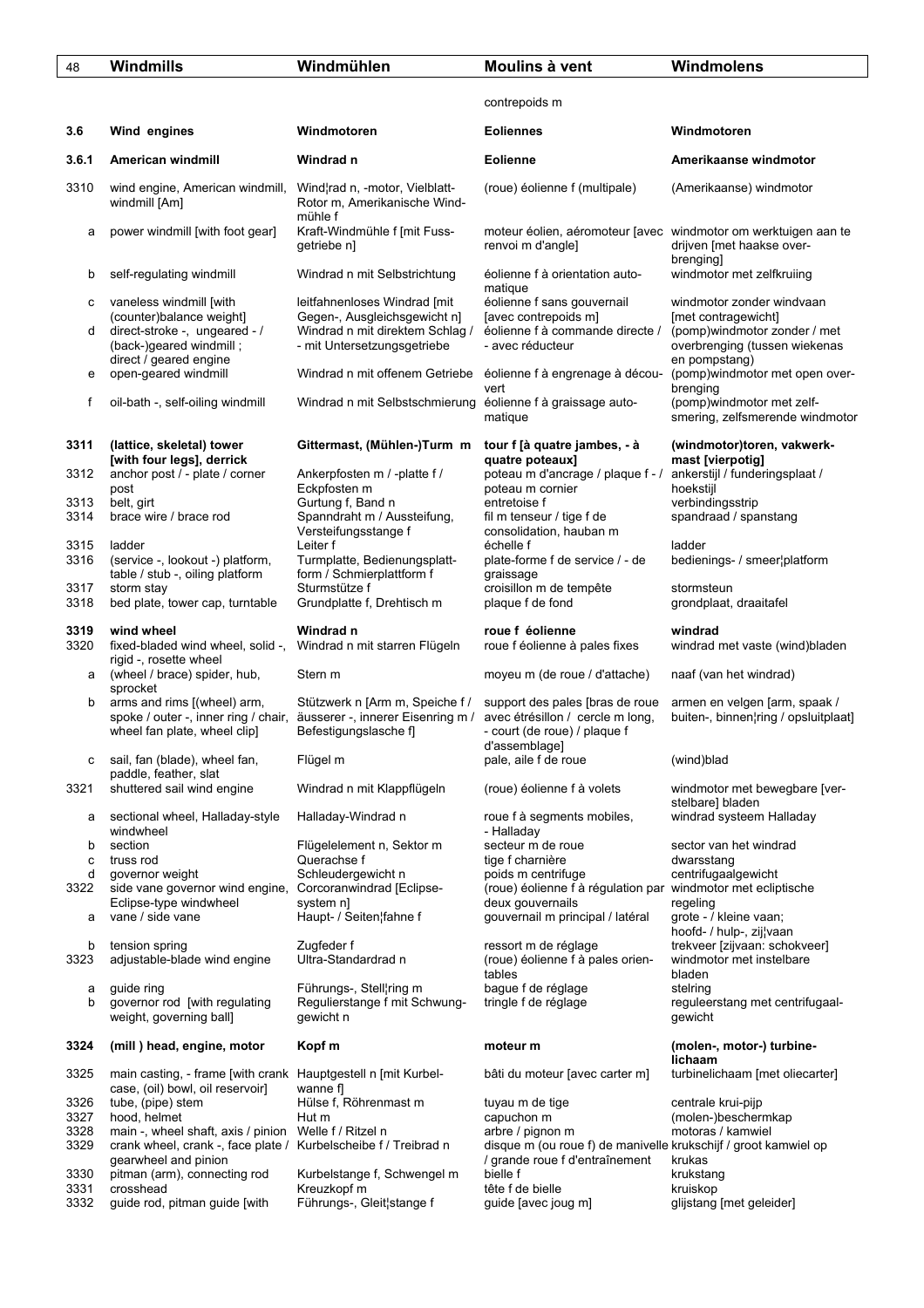| 49        | Windmills                                                             | Windmühlen                                                       | Moulins à vent                                                | Windmolens                                          |
|-----------|-----------------------------------------------------------------------|------------------------------------------------------------------|---------------------------------------------------------------|-----------------------------------------------------|
|           |                                                                       |                                                                  |                                                               |                                                     |
|           | yoke, guide rod spacer]                                               | [mit Joch n]                                                     |                                                               |                                                     |
| 3333      | pump rod carrier [with cotter pin] Pumpenstangenträger [mit Ver-      |                                                                  | support m de la tige de pompe                                 | steunder van de pompstang                           |
|           |                                                                       | bindungskeil m]                                                  | [avec clavette f]                                             | [met spie]                                          |
|           |                                                                       |                                                                  |                                                               |                                                     |
| 3334      | pullout, cut off, shut -, furling                                     | Ausrückvorrichtung f                                             | dispositif m de débrayage                                     | uitzetmechanisme                                    |
|           | device, furling apparatus                                             |                                                                  |                                                               |                                                     |
| 3335      | (wind -, tail -) vane, tail piece                                     | Windfahne f, Leitflügel m                                        | gouvernail m d'orientation                                    | wind-, staart¦vaan                                  |
| a<br>b    | vane stem<br>spring arm, - holder /                                   | Leitflügel-, Fahnen¦stiel m<br>Federarm m / Zugfeder f           | support m de gouvernail<br>bras de ressort / ressort m de     | vaanstok<br>veerarm / trekveer                      |
|           | regulating spring                                                     |                                                                  | réglage                                                       |                                                     |
| c         | bumper / bumper rod                                                   | Puffer m / -stange f                                             | amortisseur m / tige f d' -                                   | schokdemper / demperstang                           |
| 3336      | pullout arm                                                           | Ausrückarm m                                                     | bras m de débrayage                                           | (hand)beveiligingshefboom,                          |
|           |                                                                       |                                                                  |                                                               | uitzetarm                                           |
| 3337      | pullout chain                                                         | Stillsetzkette f                                                 | chaîne f de débrayage                                         | zelfregelings-, bedienings¦ketting                  |
| 3338      | chain sheave                                                          | Kettenrolle f                                                    | poulie f à chaîne                                             | kettingrol, geleidewiel                             |
| 3339      | pullout bar                                                           | Ausrückstange f                                                  | barre f de débrayage                                          | uitzetstang                                         |
| 3340      | pullout swivel                                                        | Ausrückwirbel m                                                  | pivot m de débrayage                                          | uitzetwervel                                        |
| 3341<br>а | pullout wire [with pullout bail]<br>pullout lever [with holdout loop] | Ausrück¦draht [mit -bügel m]<br>Stillsetzhebel [mit Haltering m] | fil m de débrayage [avec anse]<br>levier m de débrayage [avec | uitzetdraad [met beugel]<br>uitzethefboom           |
|           |                                                                       |                                                                  | boucle f de rétention]                                        |                                                     |
| 3342      | brake linkage                                                         | Bremsgestänge n                                                  | timonerie f du frein                                          | stangenstelsel voor de rem                          |
| 3343      | governor [regulating mechanism] Regler, Regelmechanismus m            |                                                                  | régulateur m                                                  | regulator                                           |
|           |                                                                       |                                                                  |                                                               |                                                     |
|           |                                                                       |                                                                  |                                                               |                                                     |
| 3.6.2     | Other air-flow engines                                                | Andere Windkraftmaschinen                                        | Autres moteurs éoliens                                        | Andere windmotoren                                  |
| 3344      | <b>Bollée wind turbine</b>                                            | <b>Bollée-Windturbine f</b>                                      | turbine f éolienne                                            | windturbine van Bollée                              |
|           |                                                                       |                                                                  | (éolienne Bollée)                                             |                                                     |
| 3345      | (cast-iron) column [with stay]                                        | (qusseiserne) Säule f, Rohr-                                     | (support m à) colonne f [avec                                 | gietijzeren zuil, kolom [met                        |
|           |                                                                       | mast m [mit Verspannung f]                                       | haubanage m]                                                  | verankering, tuidraden]                             |
| a         | spiral stair                                                          | Wendeltreppe f                                                   | escalier m d'accès en spirale<br>plate-forme f de service     | wenteltrap                                          |
| b         | servicing platform [with manhole] Bedienungsplattform f [mit]         | Einstiegloch n]                                                  |                                                               | bedieningsplatform [met mangat]                     |
| 3346      | directing wheel, stator [with                                         | Leitrad n [mit Ummantelung f]                                    | distributeur, stator [avec                                    | stator van den turbine [met                         |
|           | funnel]                                                               |                                                                  | entonnoir, aubage m directeur                                 | geleideschoepen]                                    |
|           |                                                                       |                                                                  | toroïdal                                                      |                                                     |
| 3347      | driving wheel, rotor                                                  | Laufrad n                                                        | roue f motrice, rotor m                                       | rotor van de turbine                                |
| 3348      | fan wheel                                                             | Windrose f                                                       | orienteur m                                                   | windroos                                            |
|           |                                                                       |                                                                  |                                                               |                                                     |
| 3349      | aerogenerator, wind generator Windenergiekonverter m                  |                                                                  | aérogénérateur m                                              | windgenerator                                       |
| 3350      | wind power plant, wind power<br>station, 'wind farm'                  | Windkraft¦park m, -anlage f                                      | parc m d'éoliennes, batterie f<br>d'aérogénérateurs           | windkrachtcentrale, windmolen-,<br>windturbine¦park |
| 3351      | propeller wind turbine, propeller-                                    | Propeller-Windmaschine f                                         | éolienne f à pales [- à axe                                   | propellerwindturbine [molen met                     |
|           | type windmill [upwind - / down-                                       | [Luv- / Lee-Läufer m; Längs-                                     | horizontal]                                                   | horizontale as]                                     |
|           | wind rotor; horizontal axis rotor]                                    | achsenwindturbine fl                                             |                                                               |                                                     |
| а         | (two- / three-bladed) rotor                                           | (zwei- / drei¦flügeliger) Rotor m                                | rotor m à pales métalliques,                                  | (twee- / drie¦bladige) rotor,                       |
|           | [with pitch control]                                                  | [mit Rotorblattverstellung f]                                    | hélice bipale / - tripale [avec                               | propeller [met bladhoekverstel-                     |
|           |                                                                       |                                                                  | commande f de pas]                                            | systeem, bladverstelling;                           |
|           |                                                                       |                                                                  |                                                               | instelbare rotorbladen]                             |
| b         | hub height (above ground)                                             | Nabenhöhe f                                                      | hauteur f de l'axe de l'hélice par<br>rapport au sol          | hoogte van de rotor-as boven het<br>maaiveld        |
| с         | nacelle                                                               | Zelle, Gondel f                                                  | nacelle f                                                     | gondel                                              |
| d         | winding                                                               | Windrichtungsnachführung f                                       | système m d'orientation                                       | krui-inrichting                                     |
| e         | nominal - / start -, cut-in - /                                       | Nenn- / Einschalt- / Abschalt-                                   | vitesse f nominale / - de départ /                            | nominale - / start- / stop-                         |
|           | cut-off (wind) speed                                                  | geschwindigkeit f                                                | - de coupure                                                  | windsnelheid                                        |
| 3352      | Savonius motor, drum -, wing                                          | Savonius-Rotor m                                                 | rotor m (de) Savonius                                         | Savonius¦rotor, -molen                              |
|           | rotor                                                                 |                                                                  |                                                               |                                                     |
| 3353      | Darrieus rotor, - egg beater,                                         | Darrieus-, Bogenrotor, Vertikal-                                 | rotor m (de) Darrieus, éolienne f                             | Darrieus-rotor, verticale asmolen                   |
| 3354      | vertical axis rotor<br>Darrieus-Savonius wind motor                   | achsen-Rotor m, -windturbine f<br>Darrieus-Savonius-Rotor m      | à axe vertical<br>rotor m (de) Darrieus-Savonius              | Darrieus-rotor met Savonius-                        |
|           |                                                                       | [Savonius-Startrotor]                                            | [rotor auxiliaire (de) Savonius]                              | startrotor                                          |
|           |                                                                       |                                                                  |                                                               |                                                     |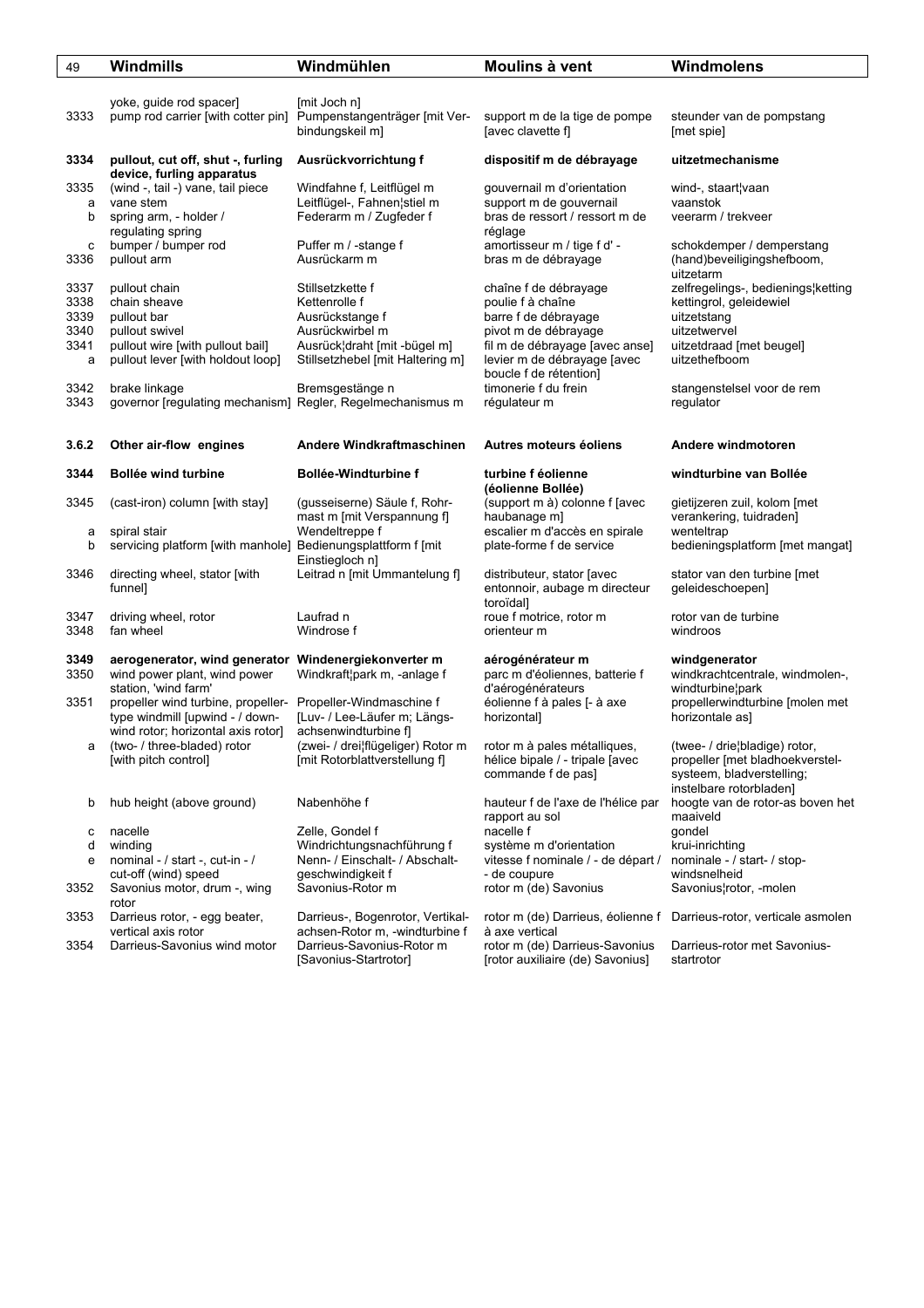| 50           | <b>Muscle-power mills</b><br><b>Motor mills</b>                                                  | Muskelmühlen<br>Motormühlen                                  | Moulins à force<br>musculaire et à moteur                                 | Hand- en diermolens<br><b>Motormolens</b>                           |
|--------------|--------------------------------------------------------------------------------------------------|--------------------------------------------------------------|---------------------------------------------------------------------------|---------------------------------------------------------------------|
| 4.1          | General                                                                                          | <b>Allgemeines</b>                                           | Généralités                                                               | Algemeen                                                            |
| 4001         | (animal -/ human -) muscular -, (tierische -/ menschliche -)<br>muscle power, living power       | Muskelkraft f                                                | force musculaire (animale /<br>humaine), énergie f musculaire spierkracht | (dierlijke - / menselijke -)                                        |
| 4002         | animal - / human power                                                                           | Tier- / Menschen¦kraft f                                     | force f animale / humaine                                                 | dieren- / mensen¦kracht                                             |
| a            | animal-driven / hand-, man- /<br>foot-operated [hand - / foot                                    | tier- / hand- / fuss¦betrieben<br>[Hand- / Fuss¦betrieb m]   | actionné par un animal / - à la<br>main, - à la force du poignet /        | door een dier - / door de mens - /<br>met de voeten aangedreven     |
|              | drive]                                                                                           |                                                              | - du pied                                                                 | [hand- / voet]bediening]                                            |
| 4003<br>4004 | whim drive<br>physical activity                                                                  | Göpelbetrieb m<br>Körperarbeit f                             | entraînement m à manège<br>activité f physique                            | via een kaapstander gedreven<br>fysieke -, lichamelijke arbeid      |
| a            | continuous power, - rating                                                                       | Dauerleistung f                                              | puissance f continue,- soutenue,<br>rendement m prolongé maximal          | continue -, constant vermogen                                       |
| b            | traction, pull(ing) [to pull; traction Ziehen n, Zug m [ziehen; Zug-<br>(power), tractive force] | kraft f                                                      | traction f [tirer, traîner; force f<br>de traction]                       | tractie [trekken; trekkracht]                                       |
| с            | walking round [standard speed                                                                    | Im-Kreis-Herumgehen n                                        | fait m de tourner en rond                                                 | rond¦lopen, -draaien [werksnel-                                     |
| d            | (for a working horse)]<br>tread, treading [to tread]                                             | [Schritttgeschwindigkeit f]<br>Treten n [treten]             | [allure f normale]<br>fait m d'actionner du pied                          | heid (van een trekkend paard)]<br>treden, trappen                   |
| e            | pushing [to push]                                                                                | Schieben n [schieben]                                        | poussée f [pousser]                                                       | druk [duwen, drukken]                                               |
| f            | turning, rotating [to turn, rotate]                                                              | Drehen n [drehen]                                            | rotation f [tourner]                                                      | (om een spil) draaien                                               |
| g<br>4005    | to crank<br>draft animal                                                                         | Kurbeln n<br>Arbeits-, Zug¦tier n                            | tourner la manivelle<br>animal m de trait                                 | slingeren, zwengelen<br>trekdier                                    |
| a            | mill -, draught -, harness horse                                                                 | Zug-, Mühlen-, Kummet¦pferd n                                | cheval m de trait                                                         | molenpaard                                                          |
| b            | mule / hinny / donkey, ass                                                                       | Maul¦tier n / -esel / Esel m                                 | mulet / bardot, bardeau / âne m                                           | muildier / muilezel / ezel                                          |
| 4006         | harness<br>collar-harness                                                                        | (Arbeits-)Geschirr n                                         | harnais, harnachement m                                                   | (paarden)tuig                                                       |
| a<br>b       | breast band                                                                                      | Kummet-, Kumt¦geschirr n<br>Sielen-, Brust(blatt)geschirr n  | harnais m à collier<br>harnais m à bricole                                | gareeltuig<br>borst-, zeel-, riem¦tuig                              |
| C            | yoke                                                                                             | (Nacken-)Joch n                                              | joug m                                                                    | juk                                                                 |
| 4007         | weight $[-]$                                                                                     | Gewichtskraft [Hangabtriebs-<br>kraft f]                     | pesanteur [force f descension-<br>nelle]                                  | gewicht $[-]$                                                       |
| 4.2          | <b>Muscle-powered machines</b>                                                                   | Muskelkraftmaschinen                                         | Engins mus par la force<br>musculaire                                     | Door spierkracht gedreven<br>werktuigen                             |
|              | Lever and crank see ch. 1                                                                        | Hebel und Kurbel siehe Kap. 1                                | Levier et manivelle voir ch. 1                                            | Hefboom en slinger zie hfdst. 1                                     |
| 4008         | hand winch, windlass / barrel<br>[with flywheel]                                                 | Rad-, Kreuz¦haspel m / Haspel-<br>welle f [mit Schwungrad n] | guindeau, treuil / tambour m<br>[avec volant m]                           | haspel / haspelspil [met vlieg-<br>wiel]                            |
| 4009         | rocker arm, balance beam                                                                         | Schwinge f, Schwingbaum m                                    | balancier m                                                               | balans¦boom, -arm                                                   |
| a<br>b       | shifting arm, rocker<br>rocker lever                                                             | Schwinggestänge n<br>Schwinghebel m                          | va-et-vient m horizontal<br>va-et-vient m vertical                        | horizontale hefboom<br>verticale hefboom                            |
| C            | handle, sweep                                                                                    | Schwengel m                                                  | bras m                                                                    | zwengel                                                             |
| d            | crank and rocker                                                                                 | Kurbel-Schwinggestänge n                                     | cominaison f de va-et-vient et<br>de vilebrequin                          | stangenstelsel met kruk en<br>krukarm                               |
| 4010<br>4011 | tilt -, treadle hammer, tilt pestle<br>pedal-operated machine                                    | Tret¦stampfe, -anke f<br>Tretmaschine f                      | pilon m à pied<br>machine f à pédale                                      | stamper met voetbediening<br>machine met voetbediening              |
| 4012         | whim                                                                                             | (Rundgang-)Göpel m                                           | manège m                                                                  | rosmolen, manege                                                    |
| 4013         | donkey -, cattle mill                                                                            | getriebelose Tiermühle f                                     | moulin-manège romain, moulin-<br>sablier m                                | Romeinse rosmolen                                                   |
| 4014         | (direct-drive) roller crusher                                                                    | Kollergang m                                                 | meule(s) f roulante(s), - verti-<br>cale(s)                               | (door een dier gedreven)<br>kollergang, kantsteen                   |
| 4015         | man-operated whim, capstan<br>bars [with spider, capstan hand-<br>wheel, star wheel]             | Handgöpel m [mit Hand-, Griff-<br>kreuz n]                   | manège à bras [avec cabestan m kaapstander, draaispil<br>à poignées]      | [met spaken]                                                        |
| 4016         | vertical shaft whim                                                                              | Säulengöpel, stehender Göpel m manège m à arbre vertical     |                                                                           | rosmolen met staand spil                                            |
| 4017         | horse-whim hoisting machine,<br>horse-gin, mining horse -, winding (actionné par des chevaux)    | Göpel-Fördermaschine f                                       | treuil m d'extraction, - de mine<br>ophaalmachine                         | (door paarden gedreven)                                             |
| 4018         | engine<br>balanced hoisting                                                                      | Gegengewichtsförderung f                                     | extraction f à contrepoids                                                | hijsen met tegenwicht                                               |
| 4019         | (conical-roofed) horse-engine<br>house                                                           | Göpel-, Fördermaschinen-<br>haus n                           | bâti m (conique) du manège                                                | gebouw voor de ophaal-<br>machine (met puntdak)                     |
| 4020         | winding -, hoisting drum, spool                                                                  | Fördertrommel f                                              | tambour m (de treuil)                                                     | hijs-, lier¦trommel                                                 |
| а            | hoisting rope, - chain                                                                           | Förder¦seil n, -kette f                                      | câble m -, chaîne f d'extraction                                          | ophaal-, hijs¦touw, -ketting                                        |
| b<br>4021    | sheave<br>horse arm                                                                              | Seilscheibe f<br>Göpel, Schwengel m                          | réa m<br>queue f, timon m                                                 | schijf<br>trek-, dissel¦boom                                        |
| a            | brace                                                                                            | Steife f                                                     | bracon, étai m oblique                                                    | schoor                                                              |
| b            | (trailing) sprag                                                                                 | Bremsbalken m                                                | frein m                                                                   | remblok                                                             |
| C<br>d       | driver's seat<br>swingle-tree, double-tree                                                       | Schemel, Treibersitz m<br>Ort-, Zug¦scheit n                 | siège m du conducteur<br>palonnier m                                      | zitplaats voor de paardendrijver<br>trekknuppel, zwengel, zwenghout |
| e            | shafts pl, tongue, pole                                                                          | Gabeldeichsel f                                              | limonière f, brancard m                                                   | dissel, gareelboom                                                  |
| 4022         | (low-level) horse engine,                                                                        | Pferdegöpel, liegender                                       | manège m à chevaux                                                        | geubel, manege                                                      |

horse gear **Göpel m** 

- 
- b open-armed arrangement of the offener / abgedeckter Göpel manège m non couvert / geubel met open / gesloten

a fixed - / portable horse engine stationärer -, feststehender - / manège m fixe / - transportable, stationaire - / verplaatsbare

fahrbarer -, transportabler Göpel m - mobile geubel, - manege - mobile geubel, - manege

٦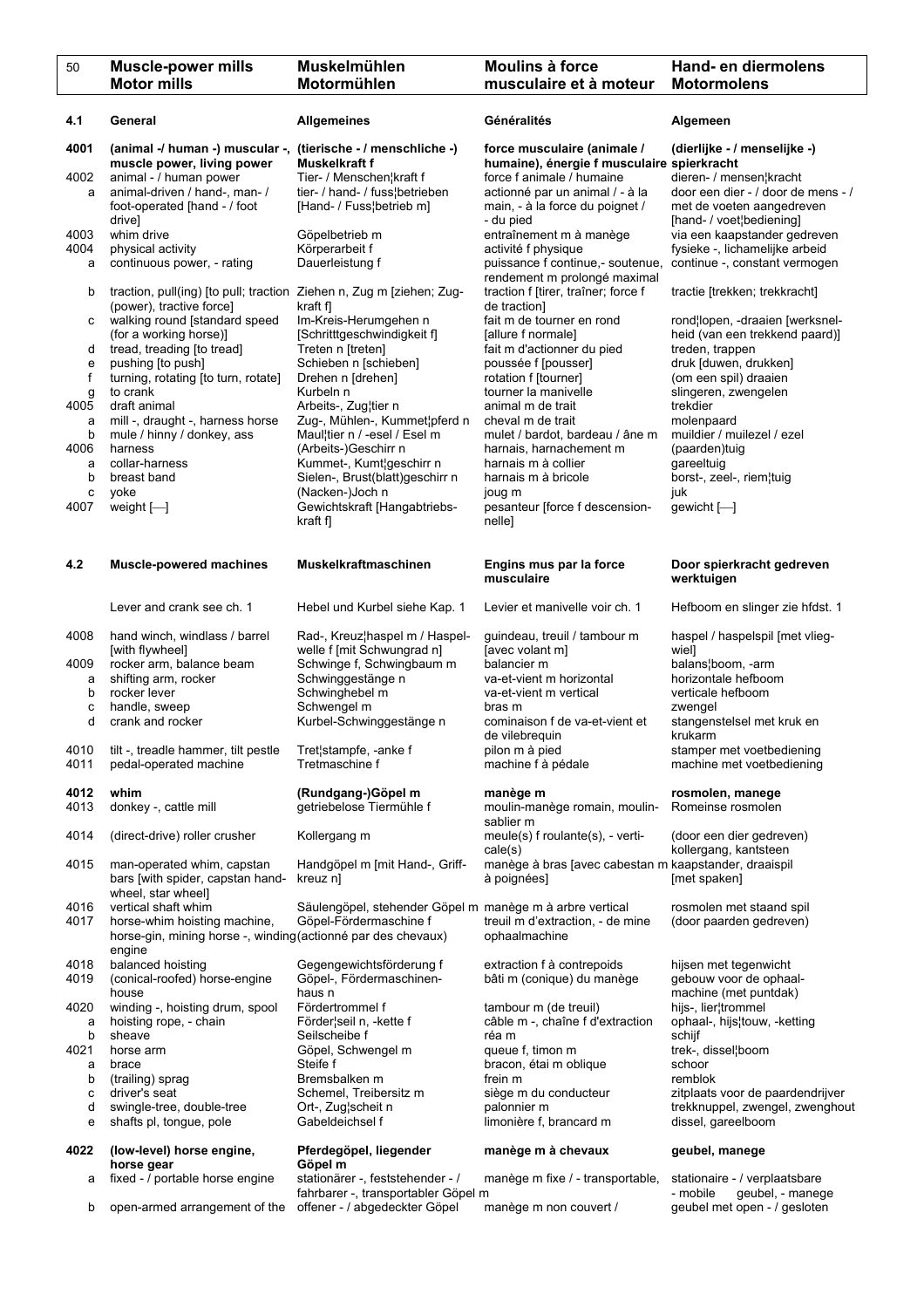| 51           | <b>Muscle-power mills</b><br><b>Motor mills</b>                                         | Muskelmühlen<br>Motormühlen                                                                          | <b>Moulins à force</b><br>musculaire et à moteur                                              | Hand- en diermolens<br><b>Motormolens</b>                      |
|--------------|-----------------------------------------------------------------------------------------|------------------------------------------------------------------------------------------------------|-----------------------------------------------------------------------------------------------|----------------------------------------------------------------|
|              |                                                                                         |                                                                                                      |                                                                                               |                                                                |
|              | horse engine / safety horse<br>gear, domed gear                                         | [Zylindergöpel m]                                                                                    | - couvert                                                                                     | drijfwerk                                                      |
| c            | sack for horse-manure                                                                   | Kötelsack m                                                                                          | sac m à crottin                                                                               | mest-, drollen¦zak                                             |
| d            | (wooden) sub-frame, iron frame                                                          | Holz-, Unter¦gestell n                                                                               | assise f en bois, châssis m en fer (houten) onderstel                                         |                                                                |
| е            | wheeled chassis, undercarriage                                                          | Fahrgestell n                                                                                        | châssis m à roues                                                                             | onderstel met wielen                                           |
| 4023         | horse engine with remote drive<br>to machine                                            | Göpel m mit Fernantrieb der<br>Arbeitsmaschine                                                       | manège m à entraînement à<br>distance                                                         | geubel met verlengd tussendrijf-<br>werk                       |
| 4024         | horse engine with upper                                                                 | Berliner Göpel, Bügelgöpel m                                                                         | manège m à pont cintré                                                                        | geubel met boogvormig boven-                                   |
|              | support of shaft                                                                        |                                                                                                      |                                                                                               | lager                                                          |
| 4025         | (circular / polygonal) wheel<br>house, gin gang                                         | Göpelhaus n, Umried m                                                                                | abri m (rond / polygonal)                                                                     | (rond / veelhoekig) rosmolen-<br>gebouwtje                     |
| 4026         | site of the horse engine                                                                | Göpelplatz m                                                                                         | emplacement m du manège                                                                       | plaats van de geubel                                           |
| 4027         | bell horse gear, ring gear horse                                                        | Glockengöpel m                                                                                       | manège m à rouet en cloche                                                                    | geubel met klokvormig tandrad                                  |
|              | engine                                                                                  |                                                                                                      |                                                                                               |                                                                |
| а<br>b       | base plate [with pinion]<br>main gear wheel, primary gear                               | Grundplatte f [mit Zapfen]<br>Glockenrad n                                                           | assise f, support m<br>rouet m en cloche                                                      | grondplaat<br>hoofdkamwiel                                     |
| с            | carrying roll                                                                           | Laufrolle f                                                                                          | galet m                                                                                       | geleiderol                                                     |
| d            | canister, socket                                                                        | (Zugbaum-)Schuh m                                                                                    | encastrement, patin, boìtier m                                                                | schoen                                                         |
| e            | drawbar, traction arm, horse                                                            | Zugbaum, Göpel(baum) m                                                                               | flèche f d'attelage, - de traction,                                                           | dissel, trekboom                                               |
|              | beam, horse arm [length of the                                                          | [Göpellänge f bis Anspannungs-                                                                       | tirant, bras m de manoeuvre,                                                                  | [trekboomlengte]                                               |
|              | drawbar]                                                                                | punkt]                                                                                               | queue f, timon m [longueur f du                                                               |                                                                |
|              |                                                                                         |                                                                                                      | tirant]                                                                                       |                                                                |
| f            | tie rod<br>guide rod                                                                    | Spannstange f<br>Leitstange f                                                                        | tendeur m<br>barre f de guidage                                                               | verbindingsstang<br>geleidestang                               |
| g<br>h       | cardan -, jointed shaft                                                                 | Kardanwelle f                                                                                        | arbre m à cardan                                                                              | cardanas                                                       |
|              |                                                                                         |                                                                                                      |                                                                                               |                                                                |
| 4028         | horse wheel, horse(-driven)<br>mill                                                     | Ross-, Göpel¦werk n, Ross-,<br>Trocken¦mühle f                                                       | moulin-manège, - à cheval,<br>moulin m à traction chevaline, brenging<br>- à traction animale | rosmolen met kamwielover-                                      |
| 4029         | horse mill with external drive                                                          | Rosswerk mit Aussenantrieb                                                                           | moulin-manège m à piste<br>extérieure                                                         | rosmolen met buitenaandrijving                                 |
| а            | rectangular - / octagonal - /                                                           | rechteckige - / achteckige - /                                                                       | moulin-manège m rectangulaire / vierhoekige -, vierkante - / acht-                            |                                                                |
|              | circular horse mill                                                                     | runde Rossmühle f                                                                                    | - octogonal / - rond                                                                          | zijdige - / ronde rosmolen                                     |
| b<br>c       | neck bearing<br>cap                                                                     | Halslager n<br>Schutzhaube f                                                                         | couronne f<br>chapeau m                                                                       | kransstuk<br>kapje                                             |
| 4030         | circular -, horse track                                                                 | Spur, (Göpel-)Bahn f, Umlauf m                                                                       | piste f (du manège), parcours m<br>du cheval, trottoir m                                      | loop-, paarde¦pad                                              |
| 4031         | upright -, central shaft                                                                | Göpelwelle, stehende Welle f                                                                         | arbre m (d'entraînement) vertical spil, koning                                                |                                                                |
| 4032         | track wheel [radial - / axial cogs]                                                     | Göpelrad n [radiale - / axiale<br>Verzahnung f]                                                      | grand rouet m [denture f radiale / spoor- / kroon¦wiel<br>- axiale]                           |                                                                |
| а            | simple / double arm cross                                                               | einfaches - / doppeltes Arm-<br>kreuz n                                                              | bras mpl en croix simple /<br>embrassures fpl                                                 | kruisarmen / stroparmen                                        |
| b            | bracing                                                                                 | Verstrebung, Versteifung f                                                                           | étrésillon m                                                                                  | plooien pl                                                     |
| с            | stay                                                                                    | Strebe, Stütze f, Stützband n                                                                        | aisselier m, jambe d'appui                                                                    | schoor                                                         |
| d            | hanging tie                                                                             | Hängeband n                                                                                          | faux-bras, bracon m                                                                           | trekschoor, hanger                                             |
| е<br>4033    | cross beam<br>horse mill with internal drive                                            | oberer Lagerbalken m<br>Rosswerk n mit Innenantrieb                                                  | palier m supérieur<br>moulin-manège m à piste                                                 | trekbalk, bovenste lagerbalk<br>rosmolen met binnenaandrijving |
|              |                                                                                         |                                                                                                      | intérieure                                                                                    |                                                                |
| а            | horse-wheel house, gin gang                                                             | Göpelhäuschen n                                                                                      | bâti m                                                                                        | rosmolen(gebouwtje)                                            |
| b            | underground -, underfoot gear,<br>sweep type horse engine                               | Unterflurantrieb m                                                                                   | transmission f en sous-sol                                                                    | ondergrondse overbrenging                                      |
| с            | low- / high-level -, overhead gear tief- / oben¦liegender Antrieb m                     |                                                                                                      | transmission f par le bas /<br>- par le haut                                                  | onder- / boven¦drijfwerk                                       |
| d            | hanging harness, harness<br>frame, horn                                                 | Hängejoch n                                                                                          | harnais -, joug m suspendu                                                                    | hangjuk                                                        |
| 4034         | military camp-mill, carriage mill                                                       | Wagenmühle f                                                                                         | moulin-manège m sur chariot                                                                   | rosmolen op en wagen                                           |
| 4035<br>4036 | treadwheel, treadmill<br>internal vertical -, squirrel-cage<br>treadwheel, donkey wheel | Tretrad n, Tretmühle f<br>Lauf-, Steig¦rad n, Trettrommel f tympan m, cage f d'écureuil              | tympan m                                                                                      | tredrad, tredmolenwiel<br>tredmolen, tredrad                   |
| a            | single-spoked treadwheel<br>Armsystem                                                   | Laufrad n mit einfachem<br>à bras en croix simple                                                    | tympan m -, cage d'écureuil<br>zijde                                                          | tredmolen met armen aan één                                    |
| b            | cleat                                                                                   | Trittleiste f                                                                                        | piste f                                                                                       | voering van het tredrad                                        |
| c            | treadwheel crane                                                                        | Tret-, Lauf¦radkran m                                                                                | grue f à tympan, - à cage                                                                     | tredmolenkraan                                                 |
|              |                                                                                         |                                                                                                      | d'écureuil                                                                                    |                                                                |
| 4037<br>a    | dog cage<br>dog spit (with dog cage)                                                    | Hunde-Laufrad, Hunde-Tretrad n moulin m -, roue f à chiens<br>Bratenwender m (mit Hunde-<br>laufrad) | tournebroche m                                                                                | hondenmolen<br>spitdraaier (met hondenmolen-<br>wiel)          |
| 4038         | (external vertical) treadmill                                                           | Tretrad n, Tretmühle f                                                                               | tympan m à entraînement<br>extérieur, trépigneuse f verticale                                 | tredmolen                                                      |
| а<br>b       | punitive -, prison treadmill<br>stave-wheel                                             | Gefängnis-Tretmühle f<br>Sprossenrad n                                                               | tympan m de prison<br>montoir m                                                               | gevangenistredmolen<br>$\overline{\phantom{0}}$                |
| 4039         | circular platform, treadboard                                                           | Tret¦scheibe, -bühne f                                                                               | manège m (à plan) horizontal                                                                  | tredschijf                                                     |
| а            | handhold, handrail                                                                      | Haltestange f                                                                                        | rambarde, main courante,                                                                      | handrail                                                       |
|              |                                                                                         |                                                                                                      | barre f de support                                                                            |                                                                |
| b<br>4040    | horizontal spoked treadwheel<br>oblique treadmill, paddle engine                        | horizontales Speichentretrad n<br>Tretwerk n, Trittmaschine f                                        | manège m horizontal à rayons<br>trépigneuse f [avec plancher m                                | horizontaal spaakrad<br>tredmolen met hellende band            |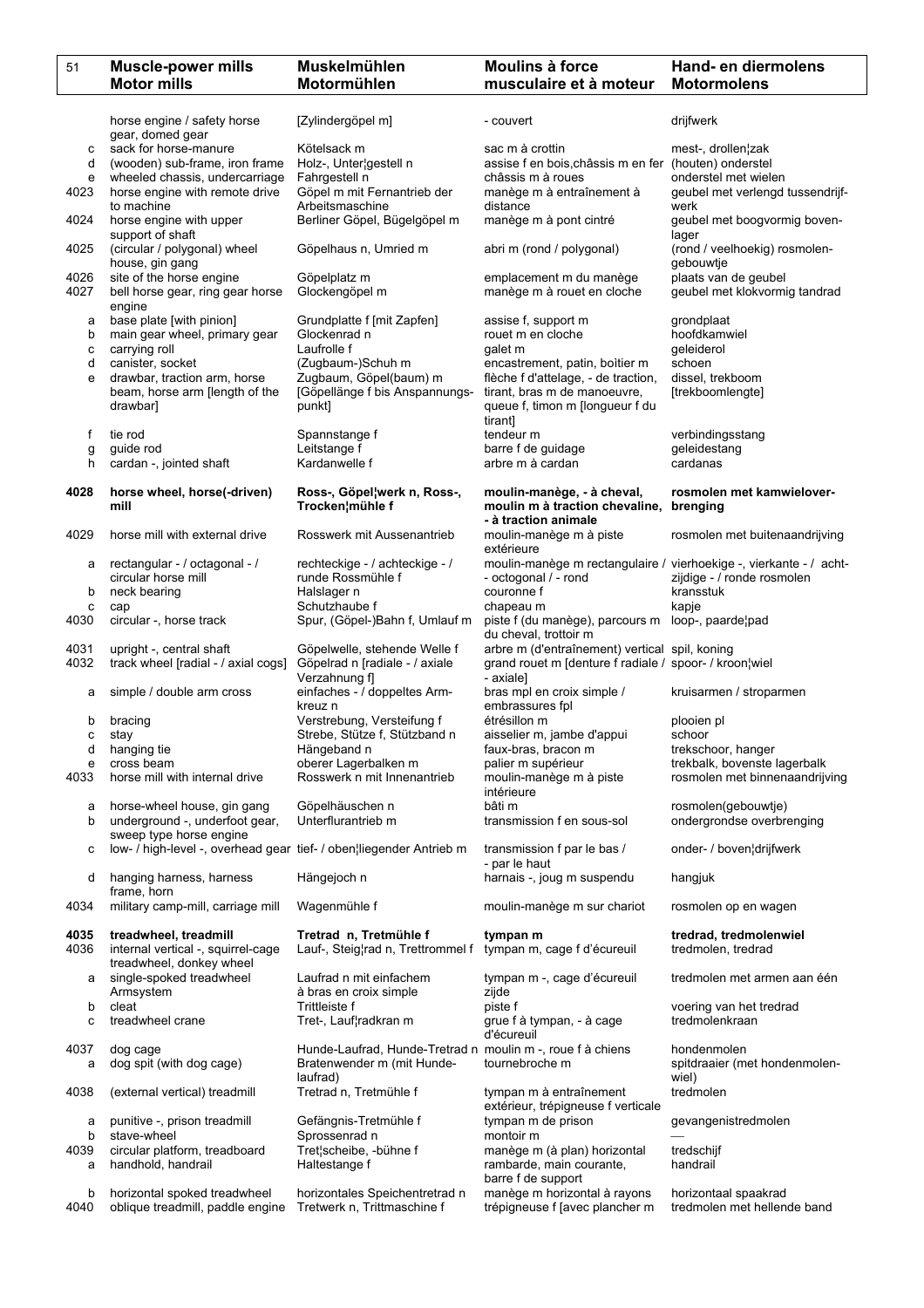| 52       | <b>Muscle-power mills</b><br><b>Motor mills</b>                                   | <b>Muskelmühlen</b><br>Motormühlen                         | <b>Moulins à force</b><br>musculaire et à moteur                               | Hand- en diermolens<br><b>Motormolens</b>                                                                 |
|----------|-----------------------------------------------------------------------------------|------------------------------------------------------------|--------------------------------------------------------------------------------|-----------------------------------------------------------------------------------------------------------|
|          | [with moving belt]                                                                | [mit Trittbrett n]                                         | mobile]                                                                        | of tredband                                                                                               |
| 4041     | inclined -, oblique treadwheel,<br>ox mill                                        | Tret¦göpel m, -scheibe, Ochsen-<br>mühle f                 | manège m (à plan) incliné                                                      | hellend tredrad                                                                                           |
| a        | inclined shaft, - axle                                                            | geneigte Spindelwelle f                                    | arbre m incliné                                                                | hellend spil                                                                                              |
| b        | treadboard, -floor, oblique<br>moving platform [with treads<br>and rough-cast]    | Tretboden m [mit Tretlatten fpl<br>und Lehmbewurf m]       | plancher m [à lattes fpl trans-<br>versales et crépi m]                        | tredvloer [met tredlijsten en<br>berapingl                                                                |
| с        | oxen ramp                                                                         | Rampe f                                                    | rampe f                                                                        | helling                                                                                                   |
| d        | oxen -, restraining cage [with<br>feeding trough]                                 | Ochsengatter n [mit Krippe,<br>Raufe fl                    | treillage m à boeuf(s) [avec<br>mangeoire f                                    | ossehek [met voederbak]                                                                                   |
| e        | brake lever                                                                       | Bremshebel m                                               | levier m du frein                                                              | remhefboom                                                                                                |
| f        | brake sill, brake-beam                                                            | Brems¦baum m, -stange f                                    | poutre f de frein(age)                                                         | rembalk                                                                                                   |
|          |                                                                                   |                                                            |                                                                                |                                                                                                           |
| 4.3      | <b>Motor mill</b>                                                                 | Motormühle                                                 | Moulin à moteur                                                                | <b>Motormolen</b>                                                                                         |
| 4042     | power -, motor mill [motor drive]                                                 | Motor-, Kraft¦mühle f [Motor-<br>antrieb m]                | par moteur]                                                                    | moulin m à moteur [commande f motor molen, -maalderij, mecha-<br>nische maalderij [motor-<br>aandrijving] |
| 4043     | auxiliary drive                                                                   | Hilfsantrieb m                                             | moteur m auxiliaire                                                            | hulpmotor                                                                                                 |
| 4044     | motor -, engine-room, - shed                                                      | Motorschuppen m, Motoren-<br>haus n                        | compartiment m à moteur                                                        | motorhok                                                                                                  |
| 4045     | steam mill                                                                        | Dampfmühle f                                               | moulin m à vapeur                                                              | stoommolen                                                                                                |
| 4046     | portable steam engine                                                             | Lokomobile f                                               | locomobile f                                                                   | locomobiel                                                                                                |
| 4047     | (internal-)combustion engine                                                      | Verbrennungsmotor m                                        | moteur m à combustion                                                          | verbrandingsmotor                                                                                         |
| a        | carburettor -, light-oil engine                                                   | Vergaser-, Leichtöl¦maschine f<br>explosion                | moteur m à carburation, - à                                                    | explosiemotor                                                                                             |
| b        | heavy-oil engine [diesel -, hot-<br>bulb engine], (solid injection)<br>oil engine | Rohöl-, Schweröl¦maschine f<br>[Diesel-, Glühkopf¦motor m] | moteur à pétrole brut, - à fuel<br>lourd [moteur m Diesel, - à<br>tête chaude] | ruwoliemotor [diesel-,<br>gloeikop¦motor]                                                                 |
| 4048     | gas-engine / producer-gas -,                                                      | Gasmotor / Sauggasmotor m                                  | moteur m à gaz / - à gaz pauvre gasmotor                                       | / arm-, zuig-                                                                                             |
| gasmotor |                                                                                   |                                                            |                                                                                |                                                                                                           |
|          | suction-gas engine                                                                |                                                            |                                                                                |                                                                                                           |
| 4049     | electric motor                                                                    | Elektromotor m                                             | électromoteur, moteur m<br>électrique                                          | electromotor                                                                                              |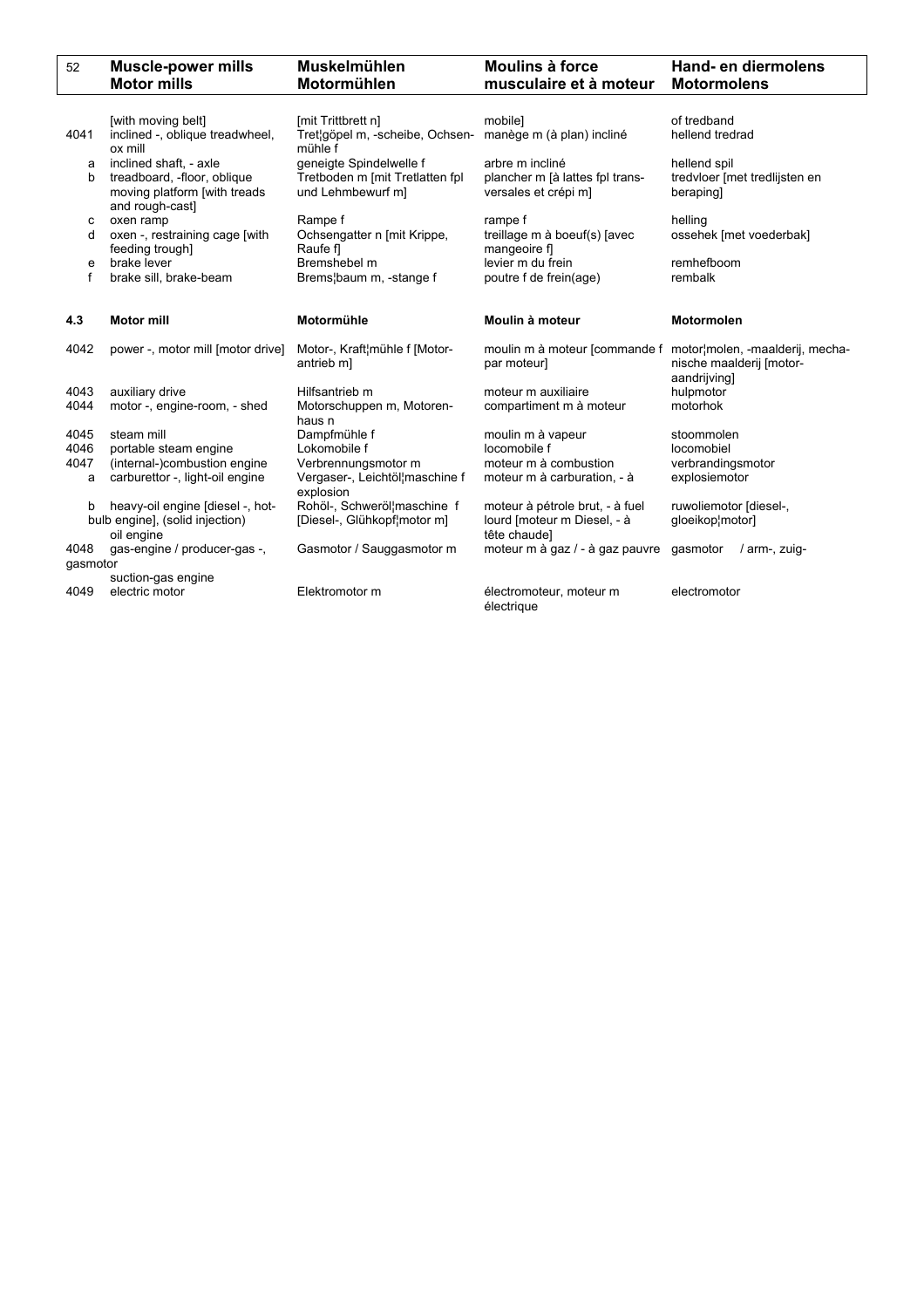| 53                             | <b>Transmission</b>                                                                                                                                              | <b>Triebwerk</b>                                                                                                                                                                          | <b>Engrenages</b>                                                                                                                                                                                                | <b>Drijfwerk</b>                                                                                                                                                               |
|--------------------------------|------------------------------------------------------------------------------------------------------------------------------------------------------------------|-------------------------------------------------------------------------------------------------------------------------------------------------------------------------------------------|------------------------------------------------------------------------------------------------------------------------------------------------------------------------------------------------------------------|--------------------------------------------------------------------------------------------------------------------------------------------------------------------------------|
| 5.1                            | General                                                                                                                                                          | <b>Allgemeines</b>                                                                                                                                                                        | Généralités                                                                                                                                                                                                      | Algemeen                                                                                                                                                                       |
| 5001<br>5002<br>5003           | drive<br>power transmission<br>standing - / running graith;<br>fixed - / moving parts; drive<br>mechanism                                                        | Antrieb m<br>Kraftübertragung f<br>stehendes - / gehendes Werk,<br>Gangwerk n                                                                                                             | entraînement m, commande f<br>transmission f<br>éléments mpl fixes / mécanisme, staande - / gaande -, draaiende<br>harnais m tournant, ouvrages mpl werk, binnenwerk<br>tournants, mécanisme m<br>d'entraînement | aandrijving<br>kracht¦overbrenging, -overdracht                                                                                                                                |
| 5004                           | power -, drive -, gear train [gear<br>pair, - set, pair of gears]                                                                                                | Räderwerk n [Getriebe, Räder-<br>paar nl                                                                                                                                                  | train m d'engrenages, rouages<br>mpl [engrenage m, paire f de<br>roues]                                                                                                                                          | drijfwerk [stel tandwielen]                                                                                                                                                    |
| а<br>b<br>с<br>d               | gear / pinion<br>driver, driving-wheel<br>idler gear, carrier<br>driven -, mating gear, counter-<br>wheel, mate                                                  | Gross- / Klein¦rad, Ritzel n<br>Treiber m<br>Transport-, Zwischen¦rad n<br>Getriebene, Gegenrad n                                                                                         | roue f / pignon m<br>roue f motrice, - conductrice<br>roue f folle<br>roue f conduite, - entraînée                                                                                                               | groot - / klein wiel, rad, rondsel<br>drijvende wiel, aandrijf-, voer¦wiel<br>tussenwiel<br>aangedreven wiel                                                                   |
| е                              | drive - / driven shaft, counter-<br>shaft                                                                                                                        | An- / Ab¦triebswelle f                                                                                                                                                                    | arbre m d'entraînement, - de<br>commande, - menant / - conduit,<br>- entraîné, - mené, - commandé                                                                                                                | (aan)drijfas / (aan)gedreven -,<br>uitgaande as                                                                                                                                |
| f<br>g<br>h<br>5005<br>a       | centre-distance<br>intermediate gearing, - drive<br>overhung arrangement<br>(gear) transmission / reduction<br>multiplier, increaser / reducer;                  | Wellenabstand m<br>Zwischengetriebe n<br>fliegende Anordnung f<br>Über- / Unter¦setzung f<br>Über- / Unter¦setzungsgetriebe n engrenage m multiplicateur /                                | écartement m (des arbres)<br>transmission f intermédiaire<br>roue f en porte-à-faux<br>multiplication / démultiplication,<br>réduction f                                                                         | as-, hartafstand<br>tussendrijfwerk<br>buiten de lagers liggende wiel<br>overbrenging, transmissie,<br>versnelling / vertraging<br>versnellende / vertragende over-            |
| b<br>с                         | step-up - / step-down gear;<br>transmission - / reduction gear<br>gear (train) -, speed -, gear<br>transmission ratio<br>overall gear ratio                      | Getriebeverhältnis [Über- /<br>Unter¦setzungsverhältnis n]<br>Laufübersetzung f                                                                                                           | - démultiplicateur<br>rapport m d'engrenage, - d'un<br>train d'engrenages<br>rapport m total de transmission                                                                                                     | brenging; versnellings-/<br>vertragings¦drijfwerk<br>overbrengings¦verhouding,<br>-getal<br>totale overbrengingsverhouding                                                     |
| 5.2                            | <b>Drive systems</b>                                                                                                                                             | Antriebsarten                                                                                                                                                                             | Modes d'entraînement                                                                                                                                                                                             | Type drijfwerken                                                                                                                                                               |
| 5006                           | wrapping connectors                                                                                                                                              | Zugmittel-, Rollengetriebe n                                                                                                                                                              | transmission f par lien<br>flexible                                                                                                                                                                              | riem-, snaar- en ketting-<br>aandrijving                                                                                                                                       |
| 5007                           | (flat) belt drive [belt-driven]                                                                                                                                  | (Flach-)Riemen(an)trieb m,<br>Riementransmission f                                                                                                                                        | commande -, transmission f<br>par courroie (plate)                                                                                                                                                               | (platte) riem¦drijfwerk, -aan-<br>drijving                                                                                                                                     |
| 5008<br>5009                   | open belt drive [open belt]<br>quarter-twist belt drive<br>[half-crowned belt]                                                                                   | offener Riementrieb m<br>Halbkreuz(riemen)trieb, halb-<br>geschränkter Trieb m                                                                                                            | c. par courroie ouverte<br>c. par courroie demi-croisée                                                                                                                                                          | rechte riemaandrijving<br>aandrijving met halfgekruiste<br>riem                                                                                                                |
| 5010                           | cross(ed) belt drive [crossed<br>belt]                                                                                                                           | Riemenkreuzung f, geschränkter c. par courroie croisée<br>Trieb m                                                                                                                         |                                                                                                                                                                                                                  | aandrijving met gekruiste riem                                                                                                                                                 |
| 5011                           | quarter-turn belt drive, angle-<br>belt drive [with guide pulley]                                                                                                | Leitrollen-, Winkel(riemen)trieb m transmission f à angle [avec<br>[mit Umlenk-, Leit¦rolle f]                                                                                            | rouleau m -, poulie f de renvoi]                                                                                                                                                                                 | haakse riemaandrijving, riem-<br>aandrijving met hoekverdraaiing<br>[met keer¦rol, -schijf]                                                                                    |
| 5012                           | tight -, driven - / slack side [or<br>strand] of belt                                                                                                            | ziehendes -, auflaufendes - / brin m actif, - conducteur /<br>loses -, rücklaufendes (Riemen-) - flottant, - conduit, -mou<br>Trum n                                                      |                                                                                                                                                                                                                  | drijvende - / getrokken -,<br>gedreven deel                                                                                                                                    |
| 5013<br>a<br>b                 | pull, gripping -, pulling power<br>belt tension<br>angle of wrap, arc of contact                                                                                 | Übertragungskraft f<br>Riemen¦spannung f, -zug m<br>Umschlingungswinkel m                                                                                                                 | effort m de traction<br>tension f de la courroie<br>angle d'embrassement, arc m<br>embrassé                                                                                                                      | grip, wrijvingskracht<br>riemspanning<br>omvattingshoek, omspannings-<br>boog                                                                                                  |
| с<br>d                         | sag (of a belt)<br>belt slip, slippage                                                                                                                           | Riemendurchhang m<br>(Gleit-, Riemen-)Schlupf, Gleit-<br>verlust m                                                                                                                        | mou m<br>patinage m (sur tambour)                                                                                                                                                                                | zeeg, doorhanging (van de riem)<br>(riem)slip                                                                                                                                  |
| 5014<br>5015<br>5016<br>a<br>b | velocity of belt<br>run-off (of a belt)<br>belt pulley<br>driving pulley [straight-face<br>pulley]<br>crown-face pulley [crown taper,<br>crowning, pulley crown] | Riemengeschwindigkeit m<br>Wandern n (des Riemens)<br>(Flach-)Riemenscheibe f<br>Antriebsscheibe f [gerader<br>Kranz m<br>getriebene Riemenscheibe f<br>[ballige, bombierte Lauffläche f; | vitesse f de la courroie<br>(fait m de) quitter son support<br>poulie f, tambour m<br>poulie de commande [surface f<br>de roulement plate]<br>poulie bombée [convexité f]                                        | riemsnelheid<br>het aflopen (van de riem)<br>riem¦poelie, -schijf<br>drijvende (riem) schijf [platte<br>loopvlak]<br>zwak gewelfde -, bolle riem-<br>schijf [welving, bolling] |
| с                              | step - / flanged pulley                                                                                                                                          | Wölbung, Ballung f]<br>Stufen- / Bord¦scheibe f                                                                                                                                           | poulie f étagée, - en gradins /<br>- à rebord                                                                                                                                                                    | trap- / flens¦schijf                                                                                                                                                           |
| d<br>e                         | solid planked wheel / split belt<br>pulley<br>slatted wheel                                                                                                      | Scheibenrad n / geteilte Riemen- roue pleine, - à centre plein /<br>scheibe f<br>Holzriemenscheibe f [versetzte                                                                           | poulie f bipartite<br>poulie f d'assemblage en bois                                                                                                                                                              | schijf / gedeelde schijf<br>houten riemschijf                                                                                                                                  |
| f<br>g                         | bearing pulley<br>belt tensioner, jockey pulley                                                                                                                  | Kranzsegmente npl]<br>Tragrolle f<br>Spannrolle f, Riemenspanner m                                                                                                                        | galet-support, galet m de support steun-, draag¦rol<br>tendeur de courroie, rouleau m                                                                                                                            | spanrol                                                                                                                                                                        |
| 5017                           | flat (leather) belt [with belt joint]                                                                                                                            | Flach-, Treib¦riemen m                                                                                                                                                                    | de tension, - tendeur<br>courroie f plate (en cuir)                                                                                                                                                              | platte leren riem, drijfriem                                                                                                                                                   |
| а<br>b<br>c                    | endless -, spliced belt<br>laced joint<br>belt fastener, - clip                                                                                                  | [mit Riemenverbindung f]<br>Endlos-, geklebter Riemen m<br>Binderiemen m<br>Riemen¦schloss n, -verbinder m                                                                                | [avec joint m de courroie]<br>courroie f sans fin<br>courroie f d'assemblage cousue<br>agrafe f de courroie                                                                                                      | [met riem¦verbinding, -las]<br>riem zonder einde, gesloten riem<br>genaaide riem, bindriem<br>riem¦slot, -verbinder, -hechter                                                  |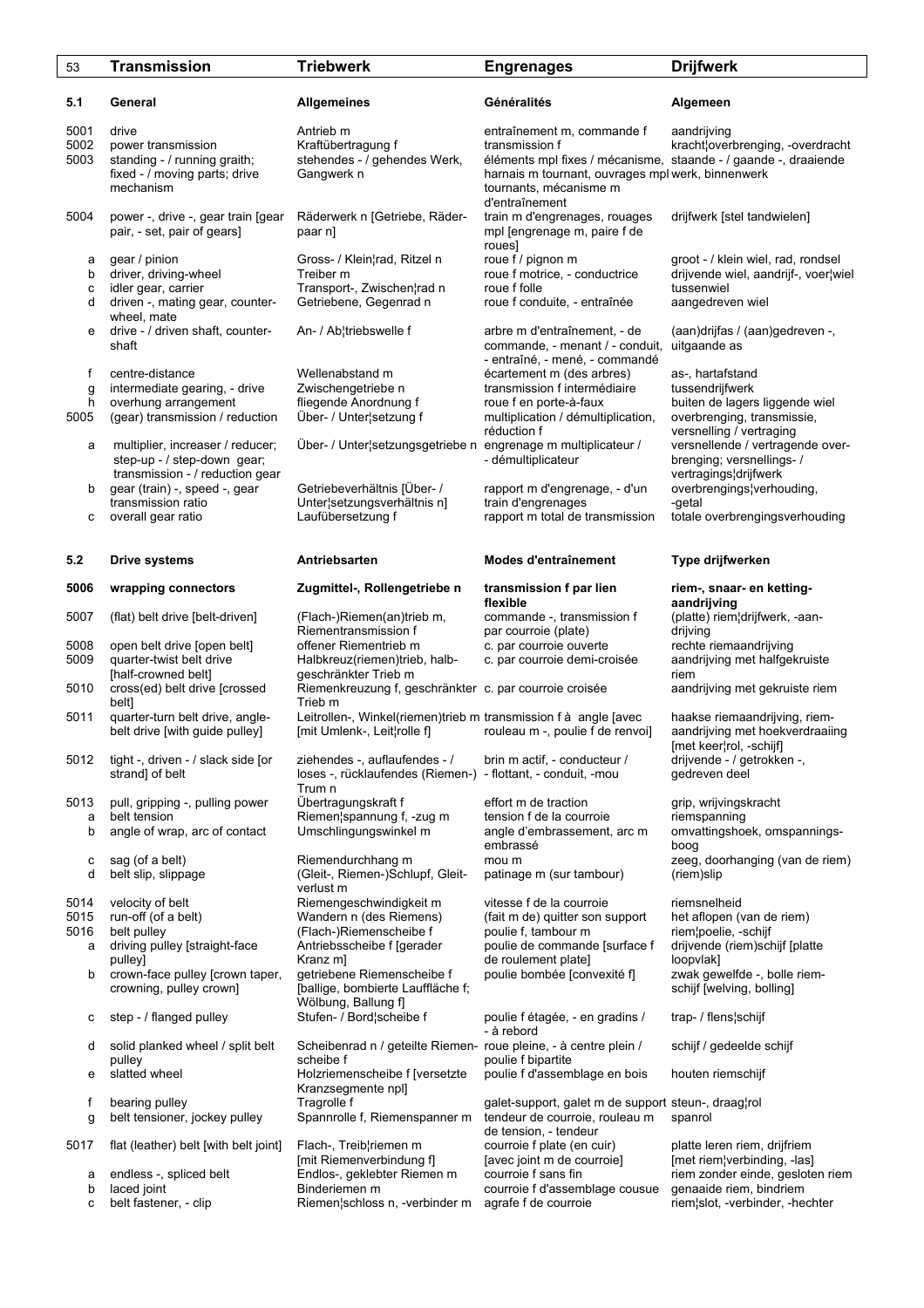| 54           | <b>Transmission</b>                                             | <b>Triebwerk</b>                                                  | <b>Engrenages</b>                                                                                  | <b>Drijfwerk</b>                                                         |
|--------------|-----------------------------------------------------------------|-------------------------------------------------------------------|----------------------------------------------------------------------------------------------------|--------------------------------------------------------------------------|
| d            | belt hole [with belt guard]                                     | Riemenloch n                                                      | ouverture f pour le passage de<br>la courroie                                                      | riemgat [met riembeschermer]                                             |
| 5018<br>a    | belt shifter<br>shifting fork, striker, belt-shifter<br>fingers | Riemen¦ausrücker, -schalter m<br>Riemenausrückgabel f             | chasse-courroie m<br>fourchette f de déplacement,<br>quide-fourchette m                            | riem¦overzetter, -uitzetter<br>riemvork, gaffel                          |
| b            | fast and loose pulley                                           | Fest-, Last- / Los-, Leer¦scheibe f poulie f fixe / - folle       |                                                                                                    | vaste - / losse schijf, poelie                                           |
| с<br>5019    | idling, idle running<br>rope - / chain drive                    | Leerlauf m<br>Seiltrieb / Ketten(an)trieb m                       | marche f à vide<br>transmission f par corde,                                                       | onbelast lopen<br>touw-, snaar- / ketting¦over-                          |
| а            | (rope) sheave, V-pulley,                                        | Seil-, Rillen¦scheibe f                                           | - par câble / - par chaîne<br>poulie f à gorge, - à câble, réa m                                   | brenging, -aandrijving<br>reep-, snaar-, touw¦schijf,                    |
| b            | (grooved) pulley<br>sprocket wheel / - chain                    | Kettenrad n / Gelenk-, Laschen-<br>kette f                        | pignon m (d'entraînement) à<br>chaîne / chaîne f                                                   | V-snaar poelie<br>kettingwiel / aandrijfketting                          |
| 5020         | gearing, gear drive                                             | Rädergetriebe n                                                   | transmission f par rouages                                                                         | drijfwerk met raderen                                                    |
| 5021         | friction (wheel) drive, - gear                                  | Friktions-, Reibrad¦antrieb m                                     | contigus<br>commande -, transmission f<br>à friction                                               | sleepdrijfwerk, wrijvings-,<br>frictie¦aandrijving                       |
| a            | friction wheel                                                  | Reib(ungs)rad n                                                   | roue de -, poulie f à friction                                                                     | sleep-, frictie-, wrijvings¦wiel                                         |
| b<br>5022    | friction disk<br>gear drive, transmission gear,                 | Planrad n, Betriebsscheibe f<br>Zahnrad¦antrieb m, -getriebe n    | disque m de friction, roue f plane frictie-, sleep¦schijf, tafelwiel<br>commande -, transmission f | tandwiel-, kammen¦drijfwerk,                                             |
| 5023         | gearing<br>spur gearing, spur wheel gear,                       | Stirnrad- / Kegelrad¦getriebe n                                   | par engrenage<br>engrenage m cylindrique /                                                         | tandwieloverbrenging<br>spoorwiel(drijf)werk, cylindrisch /              |
| а            | spurwheel drive / bevel gearing<br>(straight-toothed) spur gear | (geradzahniges) Stirnrad n                                        | - conique<br>roue f cylindrique (à denture<br>droite)                                              | conisch werk, kegelwerk<br>spoorwiel, cylindrisch -, recht<br>(tand)wiel |
| b            | (straight) bevel gear [45 °: mitre<br>gear]                     | (geradzahniges, Gerad-) Kegel-<br>rad n                           | roue f conique (à denture droite)                                                                  | (recht) kegelrad, conisch rad,<br>kegel(tand) wiel, schuin tandwiel      |
| с            | ring gear                                                       | Tellerrad n                                                       | couronne f (dentée)                                                                                | conisch kroonwiel                                                        |
| 5024         | rack-and-pinion gear<br>[rack with pitch line]                  | Zahnstangengetriebe n<br>[Zahnstange f mit Teillinie]             | engrenage m à -, - par pignon<br>et crémaillère [crémaillère avec<br>ligne f primitive]            | tandheugelaandrijving<br>[(tand)heugel met steeklijn]                    |
| 5025         | worm gearing, - drive                                           | Schnecken¦antrieb m,<br>-(rad)getriebe n                          | commande f par vis sans fin, en- wormwielaandrijving, wormwerk<br>grenage m à roue et vis sans fin |                                                                          |
| а            | worm wheel                                                      | Schneckenrad n                                                    | roue f hélicoïdale, - à vis sans fin wormwiel                                                      |                                                                          |
| b            | worm, endless screw [with<br>worm thread, helix]                | Schnecke(nwelle) f [mit<br>Schneckengewinde n]                    | vis f sans fin [à filetage m<br>hélicoïdal]                                                        | wormas [met schroefgang,<br>helix, spiraallijn]                          |
| 5.3          | Gear wheel configuration                                        | Getriebekonstruktion                                              | <b>Construction des rouages</b>                                                                    | Constructie van molenwielen                                              |
| 5026         | gear (wheel)                                                    | Zahnrad n<br>Vollrad n                                            | roue f dentée, - d'engrenage                                                                       | tand¦rad, -wiel<br>vol-, plaat-, schijf-, massief wiel                   |
| 5027<br>5028 | one-piece -, solid wheel<br>wheel centre, hub, boss             | Radkörper m                                                       | roue f pleine, - à centre plein<br>corps de la -, centre m de roue                                 | wiellichaam                                                              |
| a            | hub [with bore / keyway, slot]                                  | Nabe [mit Bohrung / Keilnut f]                                    | moyeu m [avec lumière /<br>rainure f de clavette]                                                  | (wiel)naaf [met boring / spie-<br>baan, -gleuf                           |
| b            | spoke / spoke wheel centre,<br>centre of wheel                  | Radarm / Radstern m                                               | rayon / corps m de roue à<br>rayons                                                                | (rad)spaak / spaakwiellichaam                                            |
| с<br>d       | (wheel) rim [with gear rim]<br>external - / internal gearing    | Radkranz [mit Zahnkranz m]<br>Aussen- / Innen¦verzahnung f        | jante [avec couronne f dentée]<br>denture f extérieure / - intérieure                              | velg, krans [met tandkrans]<br>buiten- / binnen¦vertanding               |
| 5029         | tooth [integral part of the rim]                                | Zahn m                                                            | dent f                                                                                             | tand                                                                     |
| 5030<br>a    | tooth profile<br>end face, front [root / head]                  | Zahn¦profil n, -form f<br>Zahnstirn f [Zahn¦fuss / -kopf m]       | profil m de la dent<br>front [pied m / tête f]                                                     | tand¦vorm, -profiel<br>front [tand]voet / -kop]                          |
| b            | inner flank / outer face [right - /                             | Zahnflanke [Rechts- / Links-                                      | flanc m / face f                                                                                   | tandflank, koon [werkzijde,                                              |
|              | left flank]                                                     | flanke; Werk-, Arbeits- / Liege-<br>seite f; Flankenpaar n]       | [flanc m droit / - gauche]                                                                         | werkende flank / legzijde]                                               |
| с<br>d       | top land, point, tip<br>bottom land                             | Scheitel m, Zahnspitze f<br>Zahn-, Rad¦boden m                    | surface f de tête<br>fond m du creux                                                               | voorhoofd, spiegel, tandtop<br>tandgrond, -bodem                         |
| e            | tooth space, gullet [- - width,                                 | Zahnlücke [Zahnlückenweite f]                                     | creux, entre-dent m [largeur f                                                                     | tand¦ruimte, -holte [tandholte-                                          |
| 5031         | width of tooth space]<br>(full) depth [dedendum /               | Zahn¦höhe, -länge [Fuss- / Kopf-                                  | de l'entre-dent]<br>longueur, hauteur [hauteur de                                                  | breedte]<br>tand¦hoogte, -diepte [tandvoet- /                            |
|              | addendum] / working depth (of<br>tooth)                         | höhe] / gemeinsame -, wirksame<br>Zahnhöhe, Zahneingriffstiefe f  | pied / saillie f] / longueur -,<br>hauteur f utile                                                 | tandkophoogte, -diepte] /<br>nuttige tand¦hoogte, -diepte,               |
| 5032         | tooth thickness                                                 | Zahndicke f                                                       | épaisseur f                                                                                        | ingrijpdiepte, beet<br>tand¦dikte, -sterkte                              |
| 5033         | face width, breadth                                             | Zahnbreite f                                                      | largeur f de la denture                                                                            | tandbreedte, wijdte                                                      |
| 5034         | clearance [side clearance,<br>backlash / clearance]             | Zähnespiel [Flanken- / Kopf-<br>spiel n]                          | jeu [- du flanc / -, vide m à fond<br>de dent]                                                     | tandspeling [flank- / top-<br>speling                                    |
| 5035<br>a    | (even - / odd -) number of teeth<br>hunting cog                 | (gerade / ungerade) Zähnezahl f<br>Regel-, Wechsel-, Spiel¦zahn m | nombre m (pair / impair) de dents (even - / oneven) aantal tanden<br>dent f surnuméraire           | reservekam                                                               |
| 5036         | cog                                                             | Kamm m [eingesetzter Zahn]                                        | alluchon m                                                                                         | kam                                                                      |
| a<br>b       | head<br>shank [neck and butt]                                   | (Kamm-)Kopf m<br>Schaft [Hals und Fuss m]                         | tête f<br>queue f, corps m [col et bout]                                                           | (kam)kop<br>steel, staaf, kamstaart [nek en                              |
| с            | shoulder                                                        | Brüstung f                                                        | appui, épaulement m                                                                                | eind]<br>koon [koonbreedte]                                              |
| d            | pin, peg / key                                                  | Bolzen m, Lünse f / Schliess-                                     | goupille, cheville / clavette f (de                                                                | luns, borgspijker, sleutertje /                                          |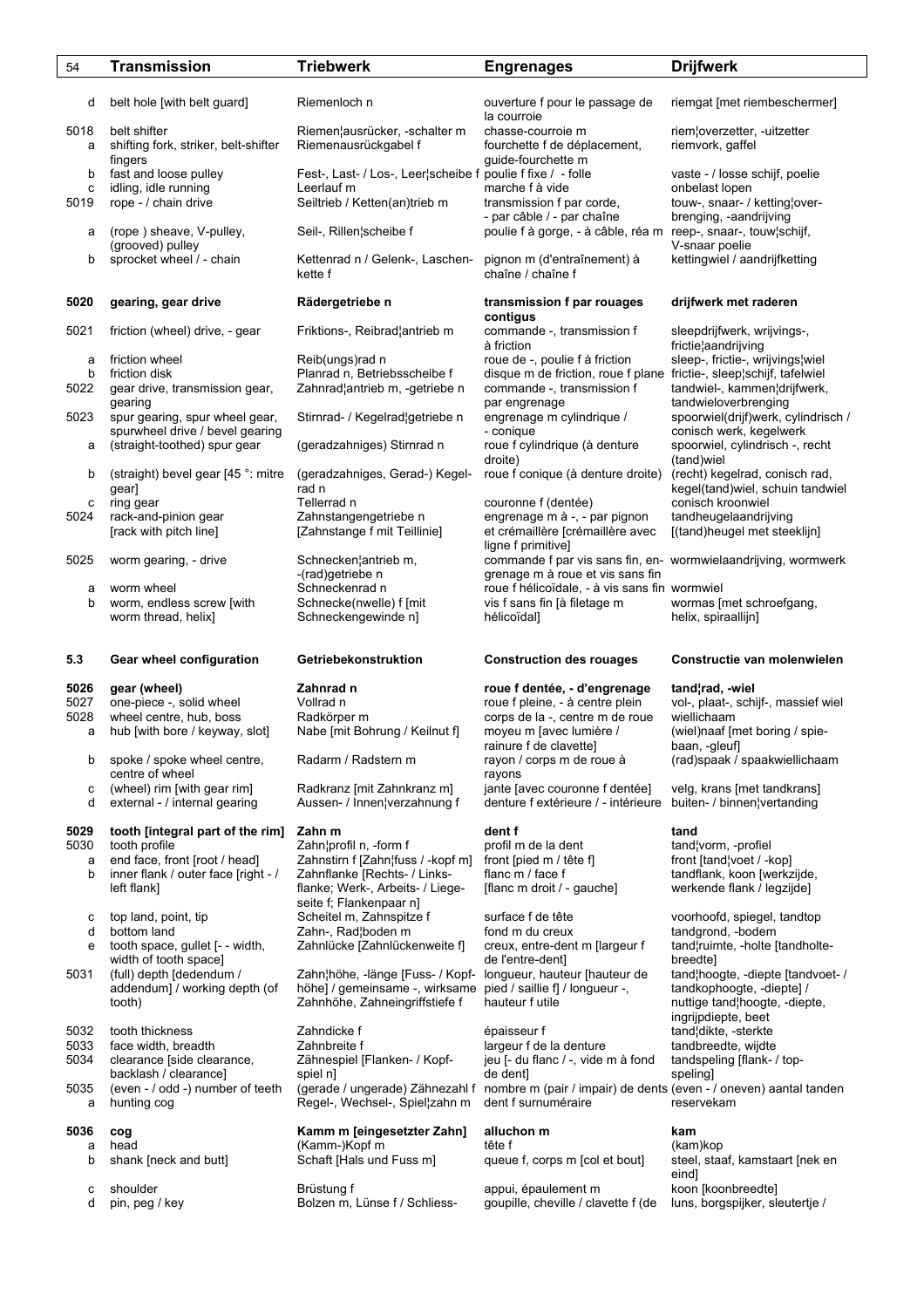| 55   | Transmission                                            | <b>Triebwerk</b>                                                  | <b>Engrenages</b>                                                   | <b>Drijfwerk</b>                                                |
|------|---------------------------------------------------------|-------------------------------------------------------------------|---------------------------------------------------------------------|-----------------------------------------------------------------|
|      |                                                         |                                                                   |                                                                     |                                                                 |
|      |                                                         | keil m                                                            | blocage)                                                            | kamsleutel, borg-, sluit¦wig                                    |
| 5037 | rim of cogs                                             | Kammkranz m                                                       | ensemble des alluchons, jeu m                                       | gang kammen                                                     |
|      |                                                         |                                                                   | d'alluchons                                                         |                                                                 |
| 5038 | cog blank, unworked cog                                 | (Kamm-)Rohling m                                                  | alluchon m brut                                                     | ruwe -,onbewerkte kam, boetkam                                  |
| a    | cog box                                                 | Kamm¦lade f, -kasten m                                            | calibre m à alluchons                                               | kammenbak                                                       |
| b    | template, templet, pattern                              | Seiten- / Breiten¦lehre f                                         | jauge f                                                             | kantmal / platte mal                                            |
| 5039 | bevelment, trimming                                     | Verschirren n                                                     | traçage, dégraissage m                                              | afschrijving / bomberen                                         |
| a    | square-cut -, flat -, contrate cog                      | Stirnradkamm m                                                    | alluchon m radial, - de hérisson                                    | spoorwielkam                                                    |
| b    | hog-backed cog [radius of<br>curvature]                 | Kronradkamm [Krümmungs-<br>radius m der Flankenrundung]           | alluchon m de roue à couronne<br>[rayon m de courbure]              | kroonwielkam [bolronde flank;<br>(kop-, voet-)afrondingsstraal, |
|      |                                                         |                                                                   |                                                                     | kromte-, krommings¦straal]                                      |
| 5040 | toothing, cogging                                       | Verkämmen n                                                       | mise f en place des alluchons                                       | verkammen, een gang kammen                                      |
|      |                                                         |                                                                   |                                                                     | steken, plaatsen van de                                         |
|      |                                                         |                                                                   |                                                                     | kammen, (in)steken                                              |
|      |                                                         |                                                                   |                                                                     |                                                                 |
| 5041 | pitch [circular pitch]                                  | Teilung [Umfangteilung f]                                         | pas m (d'engrenage)                                                 | (theoretische) steek, deling                                    |
| 5042 | true pitch                                              | Zirkelmass n, Schrift f, Abstich m corde f [compassage m]         |                                                                     | (praktische) steek, deling [op                                  |
|      |                                                         | [Abstechen n]                                                     |                                                                     | steek zetten, de steek nemen, de                                |
|      |                                                         |                                                                   |                                                                     | deling maken, afstappen,<br>uitpassen 1                         |
| 5043 | module                                                  | Modul n [Durchmesserteilung f]                                    | module m                                                            | moduul, module                                                  |
| 5044 | diametral pitch                                         | Pitchzahl f, Diametralpitch m                                     | pas m diamétral                                                     | diametrale steek                                                |
| 5045 | diameter of the pitch circle,                           | Radmass n                                                         | diamètre m de la roue par                                           | 7/11 regel                                                      |
|      | pitch circle diameter                                   |                                                                   | rapport à la denture                                                |                                                                 |
| 5046 | circumferential pitch                                   | Stirnteilung f                                                    | axe m d'alluchon (sur la tête)                                      | hartlijn (op de kamspiegel)                                     |
| 5047 | mesh [to mesh]                                          | Kämmen n, Eingriff m [kämmen,                                     | engrènement m [engrener]                                            | het raken, het ingrijpen, ineen-                                |
|      | im Eingriff stehen]                                     |                                                                   | grijpen [raken, in elkaar grijpen,                                  | in(een)grijpen, (in)kammen]                                     |
| а    | smooth drive [to mate well]                             | guter -, ruhiger Gang, richtiger                                  | (fait m de) tourner rond, de                                        | goed op steek staan, zachte                                     |
| b    | to mesh too deep / shallow                              | Eingriff m<br>zu tief kämmen, - ineinander-                       | tourner sans heurts<br>s'engrener trop profondément /               | gang<br>te dicht (in het werk) staan /                          |
|      |                                                         | greifen / zu flach kämmen                                         | - trop peu profondément                                             | te ondiep in het werk staan                                     |
| с    | gear -, tooth load, tooth                               | Zahndruck m                                                       | pression f sur la dent, - de dent                                   | tand belasting, -druk                                           |
|      | pressure                                                |                                                                   |                                                                     |                                                                 |
| d    | wear                                                    | Abrieb m, Abnutzung [ein- /                                       | usure f                                                             | beet, slijtage, afwerking, vreten,                              |
|      |                                                         | aus¦schlüpfende Reibung f]                                        |                                                                     | sleet [inbijten, slijten, invreten]                             |
|      |                                                         |                                                                   |                                                                     |                                                                 |
| 5048 | gearing, toothing                                       | Verzahnung f                                                      | denture f                                                           | vertanding                                                      |
| 5049 | (straight) spur gearing, - toothing                     | Gerad-, Normal-, Stirnrad-<br>verzahnung f                        | denture f droite                                                    | rechte vertanding                                               |
| 5050 | involute gearing [involute]                             | Evolventenverzahnung [Kreis-                                      | engrenage m à développantes                                         | evolventvertanding [evolvente,                                  |
|      |                                                         | evolvente, Abwicklungslinie f]                                    | (de cercles) [développante f]                                       | ontwindende lijn]                                               |
| а    | root -, dedendum - / base - /                           | Fuss- / Grund-, Konstruktions- /                                  | cercle m interieur, - de pied /                                     | voet-, binnen- / constructie-,                                  |
|      | pitch - / addendum -, outside                           | Teil-, Wälz- / Kopf¦kreis m                                       | - de base / - primitif / - extérieur,                               | grond- / steek-, rol- / kop-,                                   |
|      | circle                                                  |                                                                   | - de tête                                                           | buiten¦cirkel                                                   |
| b    | line of centres                                         | Mittel-, Mitten¦linie f                                           | ligne f des centres                                                 | centraal, as-, hart¦lijn                                        |
| c    | pitch point / pitch line                                | Wälzpunkt m / Wälzlinie f                                         | point m primitif / ligne f primitive                                | raakpunt, rolpunt op de centraal /                              |
| d    | pressure angle                                          | Eingriffswinkel m                                                 | angle m de pression                                                 | rollijn, aanrakingslijn<br>ingrijp-, druk¦hoek                  |
| e    | line of action                                          | Eingriffslinie f                                                  | ligne f d'action, - de contact                                      | ingrijp-, werk¦lijn                                             |
| f    | path of contact                                         | Eingriffs¦strecke, -länge f                                       | longueur f d'action                                                 | ingrijp¦steek, -baan                                            |
| g    | point of contact, pitch point                           | Berührungspunkt m                                                 | point m de contact                                                  | aanrakings-, ingrijpings¦punt                                   |
| h    | normal (at point of contact)                            | Berührungsnormale f                                               | normale f (au point de contact)                                     | (gemeenschappelijke) normaal                                    |
| 5051 | cycloidal gearing [epicycloid /                         | Zykloidenverzahnung [Epizykloi-                                   | denture f cycloïdale [épicycloïde / cycloïdale vertanding [epi-     |                                                                 |
|      | cycloid]                                                | de / Zykloide; Aufrad- / Radlinie f] cycloïde m]                  |                                                                     | cycloïde / cycloïde, radlijn]                                   |
| а    | pitch circle                                            | Roll-, Erzeugungs¦kreis m                                         | cercle m primitif de fonctionne-<br>ment, circonférence f primitive | rol-, steek-, bij¦cirkel                                        |
| 5052 | bevel gearing, - toothing                               | Kegelradverzahnung f                                              | denture f de roue conique                                           | kegelradvertanding                                              |
| а    | pitch - / back cone                                     | Grund-, Roll- / Ergänzungs-,                                      | cône m primitif / - complémen-                                      | steek(cirkel)-, grond¦kegel /                                   |
|      |                                                         | Gegen¦kegel m                                                     | taire                                                               | complementaire -, tegen¦kegel                                   |
| b    | cone angle [dedendum - /                                | Kegel-, halber Spitzen¦winkel                                     | angle m de cône [angle de                                           | kegelhoek [voet- / steek- / kop-                                |
|      | pitch - / addendum angle]                               | [Fuss-/ Teil-/ Kopf¦kegelwinkel m] pied / - primitif / - de tête] |                                                                     | kegelhoek]                                                      |
| с    | shaft angle                                             | Achsenwinkel m                                                    | angle m des axes                                                    | ashoek                                                          |
| d    | length of the pitch cone, pitch                         | Teilkegellänge f, Spitzen-                                        | (longueur f de) génératrice f                                       | raaklijnlengte                                                  |
| 5053 | cone length, cone distance                              | abstand m                                                         |                                                                     |                                                                 |
|      | cog-and-rung gear(ing), lantern<br>gearing, mangle gear | Triebstockverzahnung [einfache<br>Punktverzahnung f]              | denture f pour l'engrènement<br>d'une roue droite avec une          | vertanding van combinatie<br>cylindrisch tandrad en stavenrad,  |
|      |                                                         |                                                                   | lanterne, engrenage m à                                             | pennenrad-, lantaarnwiel-                                       |
|      |                                                         |                                                                   | lanterne                                                            | vertanding                                                      |
| а    |                                                         | Aus- / Ein¦schritt m                                              | compassage m augmenté /                                             | intrede / uittrede                                              |
|      |                                                         |                                                                   | - diminué                                                           |                                                                 |
| 5054 | all-cogged gear                                         | Kammradverzahnung f                                               | engrenage m perpendiculaire                                         | kamwiel¦vertanding, -over-                                      |
|      |                                                         |                                                                   | à alluchons                                                         | brenging                                                        |
| 5055 | angle gear, cog and rung gear,                          | Winkelgetriebe n                                                  | engrenage d'angle, - à lanterne,                                    | haaks werk, haakse over-<br>brenging, kantelwerk(over-          |
|      | trundle gearing                                         |                                                                   | - par rouet et lanterne, couple<br>rouet-lanterne, renvoi m d'angle | brenging)                                                       |
| 5056 | all-wooden - / all-iron gearing /                       | hölzernes - / eisernes Getriebe /                                 | roues fpl -, rouages mpl en                                         | houten / ijzeren drijfwerk,                                     |
|      | mortise wheel, - gear                                   | Holz-Eisenrad, Hybridrad n                                        | bois / en fer, en fonte / roue f                                    | overbrenging / hybride wiel,                                    |
|      |                                                         |                                                                   | hybride                                                             | gecombineerd ijzeren-houten wiel                                |
|      |                                                         |                                                                   |                                                                     |                                                                 |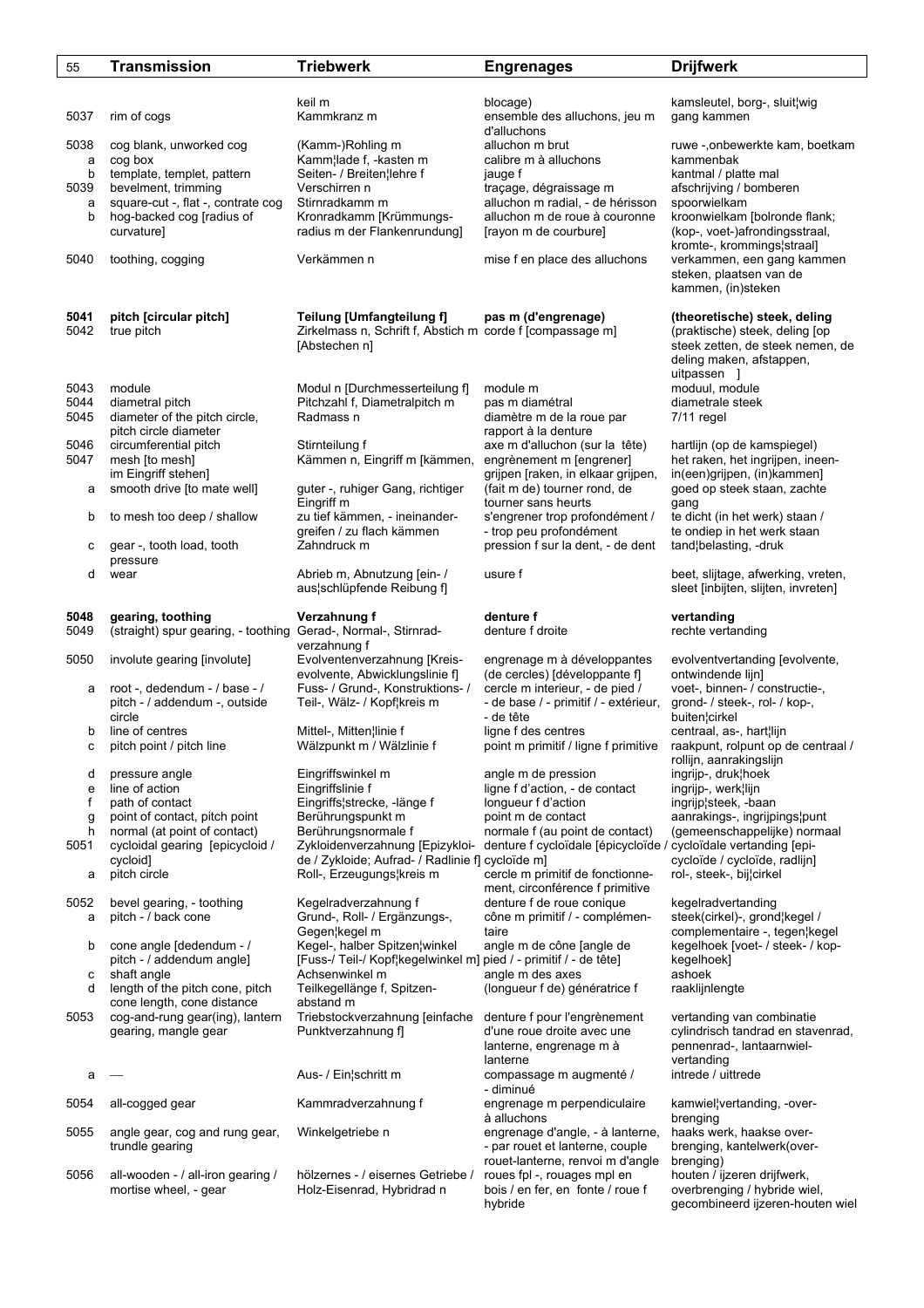| 56   | <b>Transmission</b>                                     | <b>Triebwerk</b>                                                      | <b>Engrenages</b>                                                                                  | <b>Drijfwerk</b>                                                        |
|------|---------------------------------------------------------|-----------------------------------------------------------------------|----------------------------------------------------------------------------------------------------|-------------------------------------------------------------------------|
|      |                                                         |                                                                       |                                                                                                    |                                                                         |
| 5057 | rim - / disk wheel                                      | Kranz- / Scheiben¦rad n                                               | roue f à jante / - pleine                                                                          | kranswiel, wiel met velg / wiel<br>met platen, schijf-, plaat¦wiel,     |
| 5058 | disk wheel with rim / wheel with<br>cants and rim       | Scheiben- / Spiegel¦felgenrad n                                       | roue f pleine à jante / - à<br>chanteaux et jante                                                  | massief wiel<br>wiel met platen en velling / - met<br>plooien en velgen |
| 5059 | arms pl                                                 | Radarme mpl                                                           | bras mpl de la roue                                                                                | armen                                                                   |
| 5060 | compass - / radial arm [- - wheel] Kreuz- / Stern¦arm m |                                                                       | bras mpl en croix / bras m radial                                                                  | kruisarm [armwiel] / radiale arm a                                      |
|      | intermediate arm                                        | Zwischenarm m                                                         | bras m intermédiaire                                                                               | tussenarm                                                               |
| b    |                                                         | Speichenrad n                                                         | roue f à rayons                                                                                    | spaakwiel                                                               |
|      | spoke-arm wheel                                         |                                                                       |                                                                                                    |                                                                         |
| c    | spoke wheel centre                                      | Eisenspinne f, Arm-, Radstern m corps m de roue à rayons              |                                                                                                    | wiellichaam van spaakwiel, naaf                                         |
| 5061 | clasp arm                                               | Sattel-, Umlege-, Joch-, Schloss- embrassure f, bras mpl              |                                                                                                    | stroparm [stropwiel]                                                    |
|      |                                                         | arm m [Schloss n]                                                     | parallèles [embrassure f]                                                                          | [kruis, strop, gareel]                                                  |
| а    | arm / halved arm                                        | Voll- / Halb¦arm m                                                    | embrassure entière / demie-                                                                        | kruisarm / spouwarm;                                                    |
|      |                                                         |                                                                       | embrassure f                                                                                       | enkele - / dubbele arm                                                  |
| b    | birdsmouth                                              | Nase f                                                                | épaulement m                                                                                       | schouder                                                                |
| c    | twin set of arms                                        | Doppelarm m                                                           | embrassure f double                                                                                | katarm, dubbele strop                                                   |
| 5062 | wedging [on the square part of                          | Aufkeilen n [auf den Vierkant-                                        | centrer au moyen de coins [sur                                                                     | centreren -, opwiggen van het                                           |
|      | the windshaft]                                          | teil der Flügelwelle]                                                 | la partie équarrie de l'arbre]                                                                     | aswiel [bovenwielwig, aswig, spie                                       |
|      |                                                         |                                                                       |                                                                                                    | (met) spiebaan) op de spiegel]                                          |
| а    | corner fillet / fillet                                  | Eck- / Füll¦stück n                                                   | remplissage d'angle [arbre en                                                                      | opzetstuk [houten as] / vulstuk                                         |
|      |                                                         |                                                                       | bois] / remplissage m [axe                                                                         | [gietijzeren as]                                                        |
|      |                                                         |                                                                       | métallique]                                                                                        |                                                                         |
| b    | chuck, timber fillet                                    | Befestigungsbohle f, Futter n                                         | planche(tte) -, cale f de serrage,                                                                 | bos(hout)                                                               |
|      |                                                         |                                                                       | - de remplissage                                                                                   |                                                                         |
| с    | keeper                                                  | Halteklotz m, Dreikant n                                              | tasseau m                                                                                          | wouterman, woutertje                                                    |
| d    | cleat, bracket                                          | Knagge f                                                              | chantignole f                                                                                      | duim, klamp, klos                                                       |
|      |                                                         |                                                                       |                                                                                                    |                                                                         |
| 5063 | spur wheel                                              | Stirnrad n                                                            | roue f (à denture) droite,                                                                         | spoorwiel, ster(re)wiel, takrad,                                        |
|      |                                                         |                                                                       | hérisson m                                                                                         | radiaal kamwiel                                                         |
|      | spur wheel with housed cogs /                           | Gerad- / Spund¦rad n [Spund,                                          |                                                                                                    | roue f droite à alluchons introduits spoorwiel zonder / met dammen      |
| а    | with insets                                             | Wechsel, Damm m, Zwischen-                                            |                                                                                                    |                                                                         |
|      |                                                         |                                                                       | dans les mortaises de la jante /                                                                   | [(losse) (kam)dam]                                                      |
|      |                                                         | holz n]                                                               | - à pièces f intercalaires                                                                         |                                                                         |
| b    | spur wheel with cogs in pairs                           |                                                                       | doppelt verschirrtes (Stirn-)Rad n roue f droite à alluchons doubles, spoorwiel met dubbele kammen |                                                                         |
|      |                                                         |                                                                       | - à double rangée d'alluchons                                                                      |                                                                         |
| с    | spur wheel with stepped cogs                            | Schrankrad n [Stufenzahn m]                                           | roue f droite à alluchons en<br>gradins, - à alluchons étagés                                      | spoorwiel met getrapte -,<br>verspringende kammen                       |
| 5064 | ring gear [with iron segment                            | Zahnkranz m / Ritzel n                                                | cerceau denté / pignon m                                                                           | (ijzeren) tandkrans / ron(d)sel,                                        |
|      | teeth] / jack wheel, pinion                             |                                                                       |                                                                                                    | klein kamwiel                                                           |
|      | spur pinion                                             |                                                                       |                                                                                                    |                                                                         |
| 5065 |                                                         | Trieb(ling) m                                                         | petite roue f droite, petit<br>hérisson m                                                          | ster(re)wiel, overwerker                                                |
| 5066 | one-piece spur pinion                                   | Vollrad-Trieb(ling) m                                                 | petit hérisson m à corps plein                                                                     | varken(swiel)                                                           |
| a    | disk [with hoop]                                        | Radscheibe f [mit Band n]                                             | plateau m [avec cercle m de fer,                                                                   | wielschijf (met band)                                                   |
|      |                                                         |                                                                       | cerclé de fer]                                                                                     |                                                                         |
| 5067 |                                                         | Ritzel n                                                              | pignon m droit                                                                                     | ster(re)wieltje, spinbol                                                |
|      | cogged pinion<br>skew gear pinion                       | schrägverzahntes Ritzel,                                              | pignon m à denture oblique                                                                         | ster(re)wieltje met schuine                                             |
| а    |                                                         |                                                                       |                                                                                                    |                                                                         |
|      |                                                         | Schrägzahnrad n                                                       |                                                                                                    | tanden                                                                  |
| 5068 | cog wheel, face-wheel                                   | Kammrad n                                                             | roue f de chant [de champ]                                                                         | kam¦wiel, -rad                                                          |
|      |                                                         |                                                                       | à alluchons                                                                                        |                                                                         |
| а    | cog wheel with two (concentric)                         | Kammrad n mit konzentrischen                                          | rouet m à deux couronnes [jeux]                                                                    | kamwiel met twee concentrische                                          |
|      | rings of cogs                                           | Kammreihen                                                            | d'alluchons concentriques                                                                          | gangen kammen                                                           |
| b    | double-sided cog wheel                                  | Doppelkammrad n                                                       | rouet m à alluchons jumelés                                                                        | kamwiel met aan weerszijden een                                         |
|      |                                                         |                                                                       |                                                                                                    | gang kammen                                                             |
|      |                                                         | kombiniertes Stirn- und Kamm-                                         | rouet m à alluchons radiaux et                                                                     | gekombineerd spoor- en kamwiel                                          |
| с    | combined spur- and cog wheel                            | rad n                                                                 | perpendiculaires                                                                                   |                                                                         |
|      |                                                         |                                                                       |                                                                                                    |                                                                         |
| d    | skew-bevel gear                                         | Kammrad n mit schräggestellten rouet m à alluchons obliques<br>Zähnen |                                                                                                    | kamwiel met schuin opgestelde<br>kammen, conisch kamwiel                |
|      |                                                         |                                                                       |                                                                                                    |                                                                         |
| 5069 | (rear) cant                                             | Sekanten-, Grund¦platte, Hinter-, chanteau, quartier m                |                                                                                                    | plooi(stuk)                                                             |
|      |                                                         | Spiegel¦felge, gerade Felge f                                         |                                                                                                    |                                                                         |
| а    | gusset                                                  | Zwickel m, Eckstück n                                                 | gousset m                                                                                          | hoek-, zwee¦stuk, zwaard, zweerd                                        |
| b    | shaft hole                                              | Spiegel m                                                             | vide m f carrée au centre de                                                                       | spiegel(gat)                                                            |
|      |                                                         |                                                                       | l'embrassure                                                                                       |                                                                         |
| с    | arm bolt                                                | Armschraubbolzen m                                                    | boulon m fixant le chanteau à                                                                      | arm(schroef)bout                                                        |
|      |                                                         |                                                                       | l'embrassure                                                                                       |                                                                         |
| 5070 | (sectional) rim [rim felloe, felly,                     | Felge, Bogenplatte f, Felgen-,                                        | parement m, jante f [segment m                                                                     | velg [velg(stuk)]                                                       |
|      | rim section]                                            | Rad¦kranz m                                                           | de jante, - de couronne]                                                                           |                                                                         |
| а    | front-rim / rear-rim                                    | Vorder-, Brust- / Hinter¦felge f                                      | jante, couronne f antérieure /                                                                     | voor- / achter¦velg                                                     |
|      |                                                         |                                                                       | postérieure                                                                                        |                                                                         |
| b    | thickness, sheet, layer [with                           | Felgenlage f [mit (versetztem)                                        | couche f [avec joint m]                                                                            | (velg)laag [met velgnaad]                                               |
|      | breaking joint, junction]                               | Felgenstoss m, Verwechslung f]                                        |                                                                                                    |                                                                         |
| с    | flap, strap                                             | Felgenlasche f                                                        | couvre-joint m                                                                                     | velgbeslag, velglas                                                     |
| d    | treenail                                                | Holznagel m [Nagelung f]                                              | cheville m de bois                                                                                 | houten pen, - nagel                                                     |
| е    | cog-hole, mortise                                       | Kammloch n                                                            | lumière, mortaise f, logement m                                                                    | kamgat                                                                  |
|      |                                                         |                                                                       | (des alluchons)                                                                                    |                                                                         |
| 5071 | lining                                                  | Besatz m                                                              | semelle f du frein                                                                                 | (slijt) voering, beleg                                                  |
| 5072 | arm cog [blind mortise]                                 | Armkamm m [blindes Kamm-                                              | alluchon m à queue raccourcie                                                                      | armkam, kam met ingekorte                                               |
|      |                                                         | loch n]                                                               | [logement m -, mortaise f                                                                          | staart [blind kamgat]                                                   |
|      |                                                         |                                                                       |                                                                                                    |                                                                         |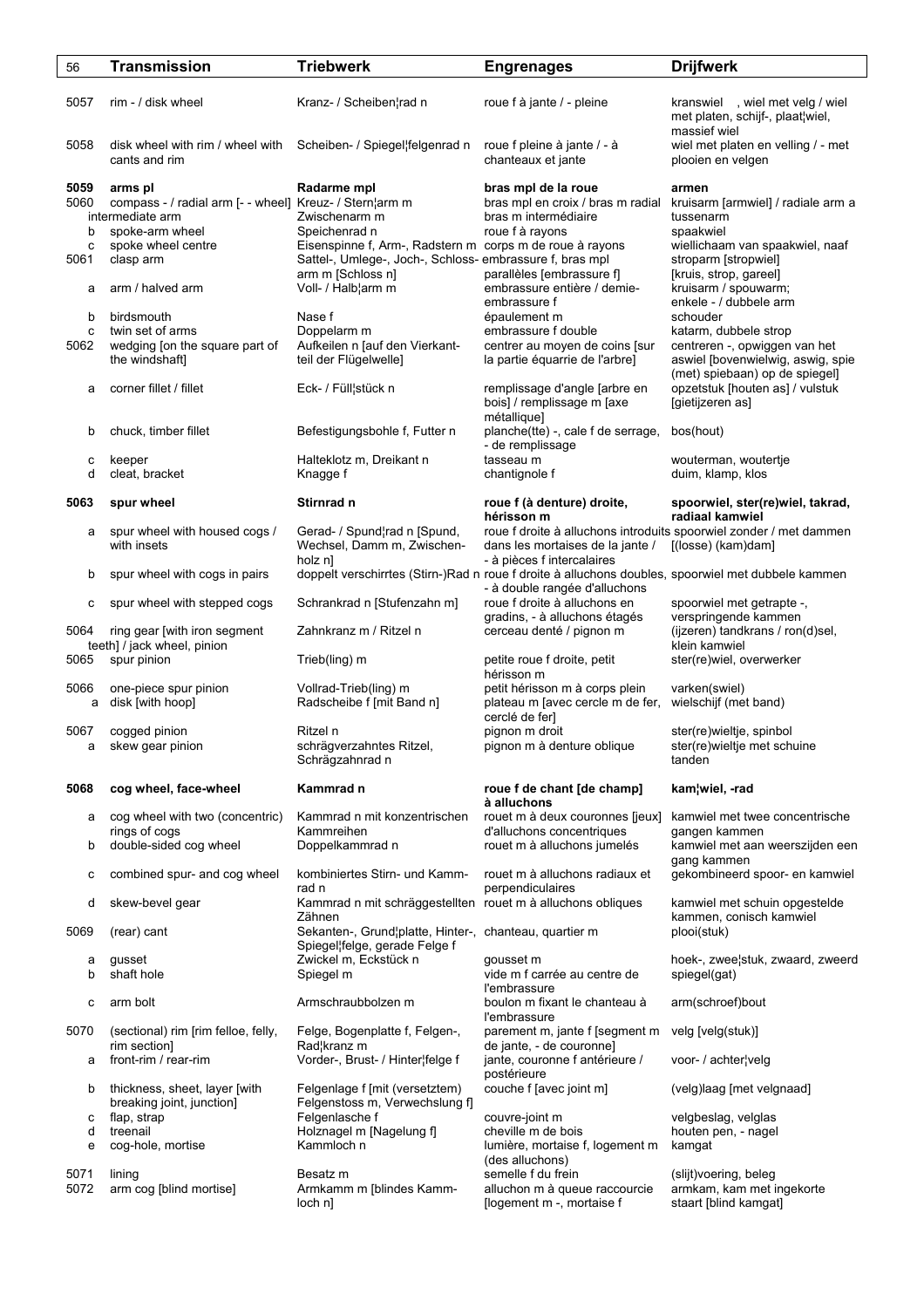| 57           | <b>Transmission</b>                                                               | <b>Triebwerk</b>                                                                          | <b>Engrenages</b>                                                                                                                                                     | <b>Drijfwerk</b>                                                               |
|--------------|-----------------------------------------------------------------------------------|-------------------------------------------------------------------------------------------|-----------------------------------------------------------------------------------------------------------------------------------------------------------------------|--------------------------------------------------------------------------------|
|              |                                                                                   |                                                                                           |                                                                                                                                                                       |                                                                                |
| а            | locking pin                                                                       | Sicherungsstift m                                                                         | aveugle]<br>cheville f de sécurité, - de<br>blocage                                                                                                                   | borg¦nagel, -pen                                                               |
| b<br>5073    | hole for driving out cog<br>crown wheel, face gear                                | Ausstossbohrung f<br>Kronrad n                                                            | forure f<br>roue f de chant [de champ]<br>horizontale                                                                                                                 | uitstootholte<br>kroon-, haaks wiel                                            |
| а<br>b       | crown wheel with cogs<br>inverted crown wheel                                     | Bunkler m, Bonkel(rad) n<br>Kronrad n in Obergriff-                                       | roue f de chant [de champ] pleine bonkelaar<br>roue f de chant [de champ] à                                                                                           | kroonwiel met bovenaangrijping                                                 |
| с<br>d       | small crown wheel<br>horse wheel [with strut]                                     | anordnung<br>kleines Kronrad n<br>Göpelrad n [mit (Stütz-)Strebe f]                       | alluchons s'engrenant par en haut<br>petite roue f de chant [de champ] spinbol<br>grande roue f de chant [de<br>champ] du moulin-manège<br>[avec faux-bras, bracon m] | rosmolenwiel [met schoor]                                                      |
| 5074         | lantern-wheel, lantern-gear                                                       | Drehling, Trilling, Drilling m,<br>Laternenrad n                                          | lanterne (à fuseaux), fusée,<br>pelote f                                                                                                                              | schijfloop, trilling, lantaarn,<br>spille(n)wiel, (spille)geloop,<br>ron(d)sel |
| 5075         | flange, roundel, disk, plate,<br>trindleboard [with band]                         | Grund-, Rad¦scheibe f [mit<br>Ring m]                                                     | tourte f, plateau m [avec frette f]                                                                                                                                   | schijf, plaat [met (schijf)band]                                               |
| а<br>b<br>c  | cant segment<br>halfmoon-shaped segment<br>trimmer, spacer                        | Grundscheibenteil n<br>Segmentstück, 'Mondstück' n<br>Zwischenstück n                     | quartier m<br>segment m<br>pièce f d'espacement                                                                                                                       | kwartsegment van een schijf<br>maanstuk<br>kalf                                |
| 5076         | rung, stave, rounds pl                                                            | Stecken, Stab, Stock m                                                                    | fuseau m                                                                                                                                                              | staaf, spil                                                                    |
| 5077         | stay                                                                              | Stempel, Drempel m                                                                        | étai m                                                                                                                                                                | stutstaaf                                                                      |
| 5078<br>5079 | forelock bolt [with nut / cotter]<br>lantern pinion, trundle                      | Schliessbolzen m [mit<br>Schraube f / Schliesskeil m]<br>Getriebe, Stollenrad n /         | boulon de serrage [avec écrou m sluit-, span; bout [met schroef] /<br>/ clavette f<br>pignon m / bloc-lanterne,                                                       | spiebout [met spie]<br>schijfloopje, ron(d)sel / massief                       |
|              | conical trundle                                                                   | Kolben <sub>m</sub><br>konisches Laternenrad n                                            | pignon-lanterne m<br>lanterne f (tron)conique                                                                                                                         | rondsel<br>conisch rondsel                                                     |
| а<br>b       | skew trundle                                                                      | schrägverzahntes Laternenrad,<br>- Getriebe n                                             | lanterne f cylindrique à fuseaux<br>obliques                                                                                                                          | schijfloopje met scheve staven                                                 |
| 5080         | pin-wheel, pin gear, trundle<br>wheel, cow-pop wheel                              | halber Drehling m                                                                         | demi-lanterne, roue f à chevilles                                                                                                                                     | dollen-, tap¦wiel                                                              |
| а<br>5082    | stave, peg, pin<br>shaft pinion [with corset]                                     | Dollen m<br>Kumpf, Kumm [mit Schloss-<br>ring m, Schliesse f]                             | cheville f<br>pignon solidaire de l'arbre, -arbré in de as gewerkt tandwiel [met<br>[avec cerceau m à clavette,<br>- à fermoir]                                       | dol, pen<br>spieband]                                                          |
| 5.4          | <b>Shafting and bearings</b>                                                      | <b>Wellen und Lager</b>                                                                   | Arbres et paliers                                                                                                                                                     | Assen, spillen en lagers                                                       |
| 5083         | (solid) shaft<br>vertical - / horizontal shaft                                    | (glatte) Welle f<br>stehende - / liegende Welle f                                         | arbre m (lisse)<br>arbre m droit, vertical / horizontal spil, staande as / as                                                                                         | (massieve) as                                                                  |
| а<br>b       | line shafting [shaft aligning]                                                    | Wellen¦strang m, -leitung f<br>[Ausrichten n (der Wellen)]                                | ligne f d'arbres [alignement m<br>des arbres, aligner les arbres]                                                                                                     | asleiding [as-uitlijning]                                                      |
| с            | flexure, bending                                                                  | Biegung f                                                                                 | flexion f                                                                                                                                                             | (door)buiging                                                                  |
| d<br>е       | torsion, twisting<br>main shaft                                                   | Verdrehung, Torsion f<br>Haupt-, Königs¦welle f                                           | torsion f<br>arbre principal, - de commande,<br>maître-arbre m                                                                                                        | torsie<br>(hoofd)aandrijfas                                                    |
| f            | transmission shaft                                                                | Transmissionswelle f                                                                      | arbre m de transmission                                                                                                                                               | transmissie-, overbrengingsas                                                  |
| g<br>h       | graft shaft<br>countershaft [generally: layshaft, Vorgelegewelle f<br>jack shaft] | Propfwelle f                                                                              | arbre m greffé, - à greffe<br>arbre m secondaire                                                                                                                      | - [half hout / half ijzer]<br>tussenas, secondaire as                          |
| 5084         | splined -, key shaft [with feather]                                               | Keilwelle f                                                                               | arbre m rainuré                                                                                                                                                       | gegroefde as, gleuf-, spie¦as                                                  |
| 5085<br>a    | shaft coupling<br>clamp - compression coupling<br>[sleeve halves]                 | Wellenkupplung f<br>Schalenkupplung f                                                     | accouplement m<br>accouplement à coquilles<br>[manchon m cylindrique, - à<br>coquilles]                                                                               | (as)koppeling<br>huls-, schaal-, klembus¦koppeling<br>[koppelingshuls]         |
| b<br>с       | flanged -, plate coupling<br>jaw clutch coupling [with shift                      | Scheibenkupplung f<br>ausrückbare Klauenkupplung f                                        | accouplement m à disques<br>accouplement à clabots [avec                                                                                                              | flens-, schijf¦koppeling<br>uitschakelbare klauwkoppeling                      |
| d<br>5086    | lever]<br>sleeve -, butt-muff coupling<br>journal, trunnion [with chamfer]        | [mit Kupplungshebel m]<br>Muffen-, Hülsen¦kupplung f<br>Stirn-, Lager¦zapfen [mit Fase f] | levier m d'accouplement]<br>accouplement m à manchon<br>tourillon [à chanfrein] / pivot /                                                                             | [met (koppelings)hefboom]<br>mofkoppeling<br>(as)tap [met afkanting] /         |
|              | / pivot / pintle                                                                  | / Spurzapfen / Bolzen m                                                                   | goujon m                                                                                                                                                              | taats / pin, pen                                                               |
| 5087<br>5088 | adjusting -, set collar<br>keyway, spline, key bed, - seat                        | Stellring m<br>Keilnut f                                                                  | bague f d'arrêt<br>rainure f de clavetage                                                                                                                             | stelring<br>spie¦sleuf, -baan, -gleuf                                          |
| а            | square -, feather -, sunk key,<br>'reed' / gib-head key                           | Einlege-, Feder- / Nasen¦keil m                                                           | clavette f ordinaire, - noyée /<br>- à talon                                                                                                                          | schijf-, inleg- / kop¦spie                                                     |
| 5089         | bearing                                                                           | Lager n                                                                                   | palier m                                                                                                                                                              | lager                                                                          |
| a<br>b       | journal -, trunnion bearing<br>thrust bearing                                     | Spur-, Längs-, Axial¦lager n                                                              | Trag-, Hals-, Radial-, Quer¦lager n palier m ordinaire, palier-support draag-, hals-, radial-, dwars¦lager<br>palier-crapaudine, boitard m,<br>palier m de butée      | taats-, langs-, druk-, axiaal lager                                            |
| с<br>d       | sliding -, sleeve bearing<br>roller bearing [ball - / roller                      | Gleitlager n<br>Wälzlager [Kugel- / Rollen-                                               | palier m lisse<br>palier m à roulements                                                                                                                               | glijlager<br>wentellager [kogel- / rol lager]                                  |
| 5090         | bearing<br>distance between bearings                                              | lager n]<br>Lager¦abstand m, -entfernung f                                                | [- à billes / - à rouleaux]<br>écartement m des paliers                                                                                                               | lagerafstand                                                                   |
| 5091         | split - / solid bearing                                                           | Deckellager, geteiltes Lager /                                                            | palier m à chapeau, - fendu /                                                                                                                                         | gedeeld lager, - kussenblok /                                                  |

geschlossenes Lager n and bein bein besteht gesloten lager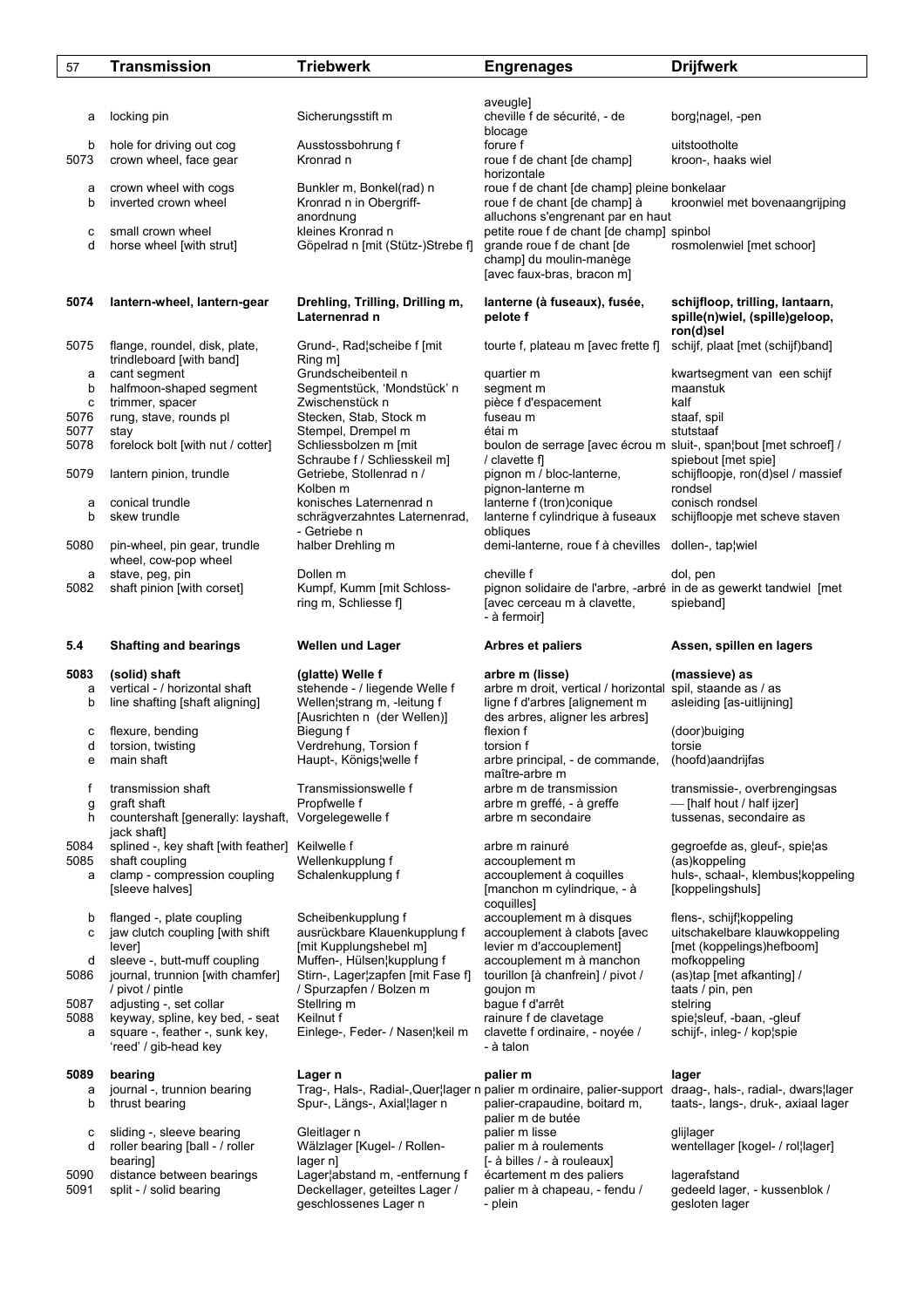| 58           | <b>Transmission</b>                                              | <b>Triebwerk</b>                                                                                     | <b>Engrenages</b>                                                                              | <b>Drijfwerk</b>                                                |
|--------------|------------------------------------------------------------------|------------------------------------------------------------------------------------------------------|------------------------------------------------------------------------------------------------|-----------------------------------------------------------------|
|              |                                                                  |                                                                                                      |                                                                                                |                                                                 |
| а            | bearing body, - block, - housing,<br>plummer-block, pillow-block | Lagerkörper m                                                                                        | boîtier m de palier                                                                            | lager-, kussen¦blok                                             |
| b            | socket / bearing cap, cover<br>(pedestal) cap, cover             | Fussplatte f, Lagerfuss /<br>(Lager-)Deckel m                                                        | corps - / chapeau m de palier                                                                  | voetstuk / (lager)deksel,<br>lagerkap                           |
| с            | bearing-brass, bush,<br>half-bearings                            | Lager¦schale, -buchse f                                                                              | coussinet m                                                                                    | (onder- / boven-)kussen, lager-<br>bus, -schaal                 |
| d            | wooden bearing seat                                              | (hart-)hölzerne Lagerschale f                                                                        | semelle f de bois dur                                                                          | houten lagerschaal                                              |
| e<br>f       | drip-pan<br>axis height                                          | Tropf-, Auffang¦schale f<br>Lagerhöhe f                                                              | bac m collecteur<br>niveau m du palier                                                         | druip¦schaal, -pan<br>lagerhoogte                               |
| 5092         | bearing support                                                  | Lager¦träger, -stuhl m,                                                                              | support m (de palier)                                                                          | lagersteun, oplegsteun                                          |
| 5093         | bolster, supporting pedestal,                                    | -gestell n<br>Sohlplatte f [Stehlager n]                                                             | plaque f de base, support                                                                      | voet-, opleg-, lager-, draag¦plaat                              |
|              | sole -, bed -, base plate [stand -,<br>pedestal bearing]         |                                                                                                      | [palier m sur châssis]                                                                         | [staand lager]                                                  |
| 5094<br>5095 | A-bracket, floor stand, bearing<br>block [pedestal bearing]      | Stehbock m [Bocklager n]                                                                             | support m, chaise f [palier m<br>$sur -]$                                                      | lagerstoel [boklager]                                           |
| 5096         | wall box, bearing frame                                          | Mauerkasten m                                                                                        | boitard m mural                                                                                | muurkast [?]                                                    |
| 5097         | drop hanger, hanger frame<br>[suspended bearing]                 | Hängebock m [Hängelager n]                                                                           | support suspendu [palier m de<br>suspension]                                                   | hangbok, ezel [hanglager]                                       |
| 5098         | wall bracket [bracket bearing /<br>console hanger bearing]       | Konsol-, Wand¦bock m [Wand-<br>konsollager / Konsolhängelager n]                                     | support-console [palier m sur -]                                                               | console                                                         |
| а            | front bracket                                                    | Winkel-, Stirn¦konsole f                                                                             | support-console m frontal                                                                      |                                                                 |
| 5099         | three-arm -, Armfield arch                                       | Spurbock, mehrfacher Lager-<br>stuhl m                                                               | palier-boitard m à trois arcs,<br>- sur trépied arqué                                          | spoorblok                                                       |
| 5100         | bridge work                                                      | Zapfengerüst n, Bockstuhl m                                                                          | boitard m sur socle                                                                            | tapblok                                                         |
| a            | wooden hanger [with bridge tree] hängendes Zapfengerüst n        | [mit Steg, Riegel m]                                                                                 | boitard m suspendu                                                                             | ezel, paard                                                     |
| 5101         | upper bearing of the main<br>upright shaft, top bearing          | oberes Königswellenlager n<br>[im Königsbalken m]                                                    | boitard m supérieur de l'arbre<br>vertical                                                     | lager voor het bovenijzer van<br>de koningspil, bovenlager      |
| а            | bearing housing, - box                                           | Lagergehäuse n                                                                                       | évidement m du palier supérieur<br>de l'arbre vertical                                         | spilgat, gleuf, neut(e)gat,<br>slot(lager)                      |
| b            | bolster                                                          | Hirnholzlager n [auf der Druck-<br>seite des Zapfens]                                                | noix f                                                                                         | (maal- / weer-) neut, lagerstuk,<br>slot(stuk), weg(je)         |
| c            | bearing cover / - - fastener                                     | Schlossholz n, 'Frosch' m /<br>Sperre f                                                              | volet m / contrainte f                                                                         | poort / poortstut, dwang, stempel                               |
| 5102         | bearing of the pintle of the main                                | unteres Königswellenlager n                                                                          | crapaudine f de l'arbre vertical,                                                              | spaar-, spoor-, taatspot                                        |
|              | upright shaft [on the bridge<br>beam]                            | [auf Lagerbalken m]                                                                                  | boitard m inférieur de l'arbre<br>vertical                                                     | [op draagbalk, spilkalf]                                        |
| 5103         | glut -, sprattle box [with keep]                                 | Langeisen-, Steinspindel-,                                                                           | glissière f à baïonnette, boitard                                                              | lager voor de klauwspil, lagering                               |
|              |                                                                  | Klaueneisen¦lager n [mit Siche-<br>rungs¦bügel, - haken m, -klampe, tenon m, chaîne f]<br>-kette $f$ | du gros fer [avec étrier, crochet,                                                             | van het boveneinde van het<br>staakijzer [met beugel, haak,     |
| 5104         | bearing friction                                                 | Lagerreibung f                                                                                       | friction f                                                                                     | klamp, ketting]<br>(lager)frictie, (lager)wrijving              |
| a            | lubrication, greasing, oiling<br>[(lubrication) grease / oil]    | Schmierung f [Fett / Öl n]                                                                           | lubrification f [graissage /<br>huilage m]                                                     | smering [(smeer)vet / smeerolie]                                |
| b            | lubricator, grease cup, stauffer                                 | Schmier-, Stauffer¦büchse f                                                                          | graisseur m, boîte f à graisse                                                                 | smeer¦bus, -pot, stauffer(vet)pot                               |
| c            | lubricant [black -, hard grease,<br>lubricant / lubricating oil] | Schmiermittel n [Starrschmiere f, lubrifiant m [graisse / huile f de<br>Staufferfett / Schmieröl n]  | graissage]                                                                                     | smeermiddel [consitentvet,<br>stauffer-, smeer¦vet / smeerolie] |
| 5.5          | <b>Gearing layouts</b>                                           | Triebwerkanordnungen                                                                                 | <b>Dispositions des rouages</b>                                                                | Drijfwerksysteemen                                              |
| 5105         | gearing, transmission, driving- Triebwerk, Getriebe, Gang-       |                                                                                                      | transmission f, engrenage m,                                                                   | (aan)drijfwerk, gaande werk,                                    |
|              | gear, going -, running graith                                    | werk, -zeug n (gangbares Zeug)rouages mpl                                                            |                                                                                                | gangwerk                                                        |
| 5106         | drive (direct - / group - /                                      | Antrieb m (Einzel- / Gruppen- /                                                                      | commande f (- directe / - en                                                                   | aandrijving (directe - / groeps- /                              |
| 5107         | central - / detached -)<br>basement, bridge floor                | Zentral- / Fern-)<br>Getriebekeller m                                                                | groupe / - centrale / - à distance)<br>compartiment des machines,                              | centraal- / afstands-)<br>drijfwerk-, transmissie¦kelder        |
| а            | table -, hurst type / full storey                                | Mühlstuhl- / Steinboden¦typ m                                                                        | - de l'engrenage, bas-moulin m<br>type m à beffroi / - à étage aux                             | type maalstoel / - steenvloer                                   |
| b            | type<br>rotunda, rotonda                                         | Rotunde f [mit gusseisernen                                                                          | meules complet<br>rotonde f [à colonnes en fonte]                                              | ringmuur [met gietijzeren                                       |
| C            | [with cast-iron columns]<br>gear wheel pit                       | Säulen]<br>Getriebe-, Wellen¦schacht m                                                               | puits m, fosse f (au rouet)                                                                    | kolommen]<br>asput                                              |
| 5108         | gearing layout, - diagram                                        | Getriebeplan m                                                                                       | schéma m du système de trans-<br>mission                                                       | aandrijfschema                                                  |
| а            | gearless -, direct -, 0-step drive<br>[gearless mill]            | Direktantrieb m                                                                                      | commande f directe                                                                             | directe -, rechtstreekse aan-<br>drijving                       |
| b            | angle gear, angular gears /<br>spurwheel gear                    | Winkel- / Stirnrad¦getriebe n                                                                        | engrenage m d'angle, - angulaire haaks werk / rechte tandwiel-<br>/ - parallèle, - cylindrique | overbrenging                                                    |
| с            | lineshaft gear, layshaft drive                                   | Rädertransmission f, Reihen-                                                                         | commande -, transmission f en                                                                  | lijnaandrijving [nevenas,                                       |
| d            | [lay-, lineshaft]<br>over- / underdrift, underneath              | antrieb m [Sammelwelle f]<br>Ober- / Unter¦triebwerk n                                               | série, - en ligne [arbre m commun] secondaire as]<br>commande -, transmission par              | boven- / onder¦aandrijving,                                     |
| e            | drive<br>mesh from overhead / - under-                           | Ober- / Unter¦griffanordnung f                                                                       | dessus / - par dessous<br>engrènement m par dessus /                                           | -drijfwerk<br>ingrijping aan de boven- / onder-                 |
| f            | neath<br>single - / double gear, twin gear                       | einfaches - / doppeltes Gang-                                                                        | - par dessous<br>harnais m simple / - double,                                                  | zijde<br>enkel - / dubbel gaand werk                            |
|              |                                                                  | werk n                                                                                               | - jumelé                                                                                       |                                                                 |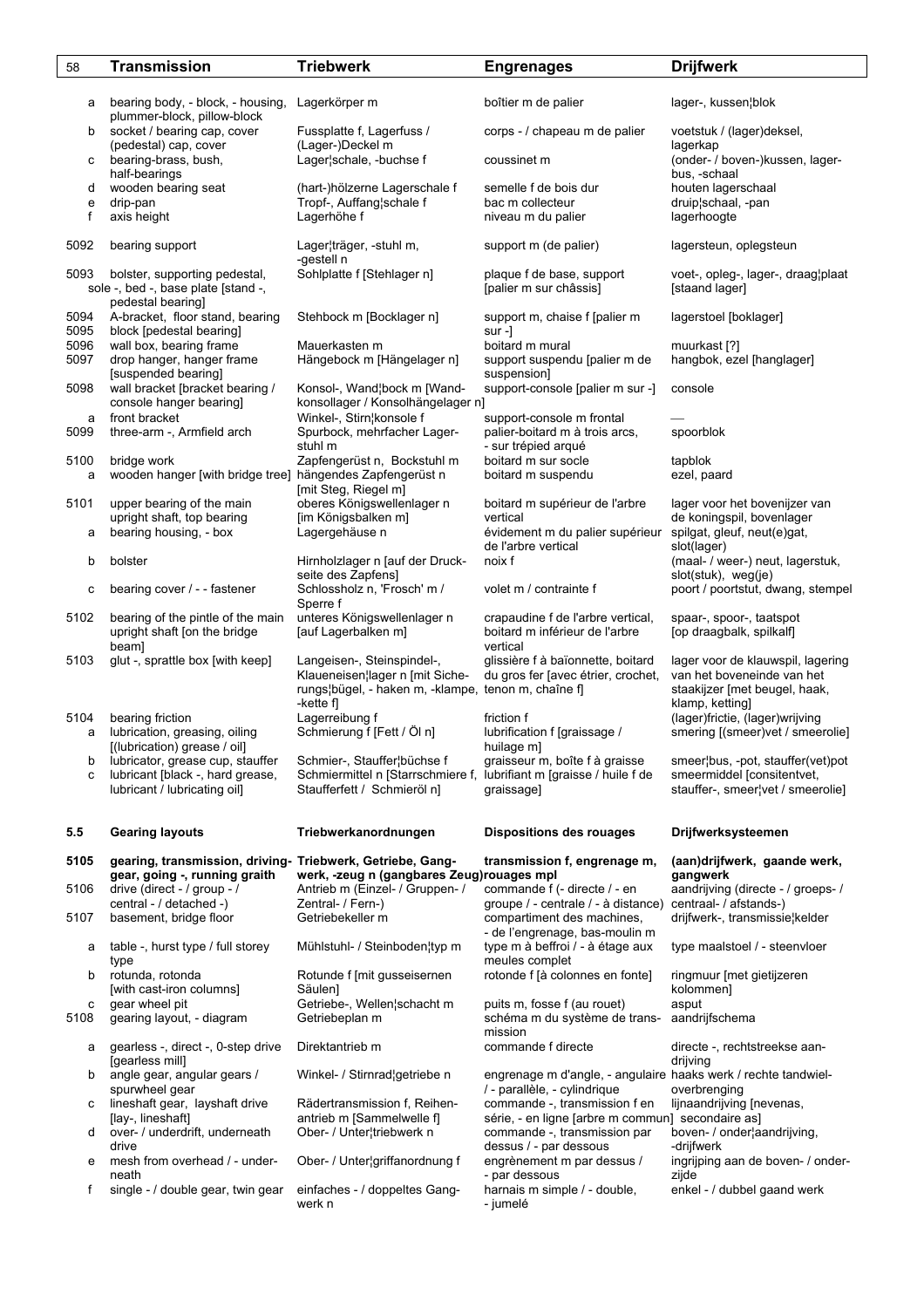| 59             | <b>Transmission</b>                                                                                                      | <b>Triebwerk</b>                                                                                                                   | <b>Engrenages</b>                                                                                                                             | <b>Drijfwerk</b>                                                                                                      |
|----------------|--------------------------------------------------------------------------------------------------------------------------|------------------------------------------------------------------------------------------------------------------------------------|-----------------------------------------------------------------------------------------------------------------------------------------------|-----------------------------------------------------------------------------------------------------------------------|
|                |                                                                                                                          |                                                                                                                                    |                                                                                                                                               |                                                                                                                       |
| 5109           | single-step drive, - gearing<br>[one-step -, single geared mill]                                                         | einstufiges Triebwerk, 'ein-<br>faches Zeug', Einstufen-<br>Vorgelege n                                                            | engrenage m à un seul étage,<br>- monoétagé                                                                                                   | enkel gaand werk,<br>éénstapswerk                                                                                     |
| а              | pitwheel [watermill], brake -,<br>head wheel [windmill]                                                                  | Hauptkammrad / Bremsrad,<br>Obenkammrad n                                                                                          | rouet de fosse [moulin à eau] /<br>(grand) rouet, rouet m du frein<br>[moulin à vent]                                                         | as-, water¦wiel, groot kamwiel /<br>vang-, (groot) kam-, as-,<br>boven¦wiel                                           |
| b              | stone nut, millstone pinion                                                                                              | (Stein-)Kolben m, Stock-,<br>Spindel¦rad, Ritzel, Getriebe n                                                                       | lanterne f, pignon m (de l'arbre<br>de la meule)                                                                                              | steen¦rondsel, -schijf, lantaarn,<br>schijfloop, spillegeloop                                                         |
| с<br>5110      | 'two corn mills under one roof',<br>two single-geared plants<br>single-step drive with additional<br>lineshaft drive     | Mühle f mit einstufigem<br>Zwillingstriebwerk<br>Einstufen-Vorgelege n mit<br>Zusatz-Rädertransmission                             | moulin m double entraîné par<br>deux harnais indépendants<br>engrenage m monoétagé<br>entraînant plusieurs tournants                          | - [watermolen met twee enkele<br>drijfwerken]<br>éénstapswerk met toegevoegde<br>lijnaandrijving                      |
| 5111           | head-and-tail mill<br>[head - / tail wheel]                                                                              | Bockwindmühle f mit zwei Oben-<br>kammrädern [Brems- / Neben-                                                                      | en ligne<br>moulin m à vent à deux rouets<br>[rouet m frontal, - du frein /                                                                   | standerdmolen met twee boven-<br>wielen [achterwiel / hekrad, kleine                                                  |
| 5112           | double header [two pairs of<br>stones side by side in the breast] Mahlgängen                                             | rad n]<br>Bockwindmühle f mit parallelen                                                                                           | - arrière]<br>rouet m simple entraînant deux<br>tournants placés côte à côte                                                                  | aswiel]<br>twee koppels stenen naast elkaar<br>in de borst                                                            |
| 5113<br>a<br>b | multiple-step drive, - gearing<br>[multiple-geared mill]<br>gearing step<br>back gear, back-gearing                      | mehrstufiges Triebwerk,<br>'vorgelegtes Zeug' n<br>Getriebestufe f<br>Vorgelege n                                                  | engrenage m polyétagé,<br>- à plusieurs étages<br>étage m<br>engrenage m intermédiaire                                                        | meervoudig gaand werk,<br>meerstapswerk<br>overbrengingsstap<br>tussen¦drijfwerk, -overbrenging                       |
| 5114           | arrangement, intermediate gearing<br>horizontal shaft arrangement,<br>layshaft drive                                     | liegendes Vorgelege, 'liegendes harnais m intermédiaire couché<br>Zeug' n                                                          |                                                                                                                                               | liggende -, horizontale<br>overbrenging                                                                               |
| a              | $-/-$                                                                                                                    | Stirn-, grosses - / kleines Zeug n harnais de l'arbre hydraulique                                                                  | [hérisson-lanterne] / harnais m<br>secondaire [rouet-lanterne]                                                                                | groot - / klein geloop                                                                                                |
| b              | layshaft drive with parallel - /<br>- with intersecting shafts                                                           | liegendes Vorgelege n mit<br>parallelen - / schneidenden<br>Wellen                                                                 | harnais m couché à arbres<br>parallèles / - sécants                                                                                           | liggende overbrenging met<br>parallele - / snijdende assen                                                            |
| с<br>5115      | layshaft drive with overhead<br>shaft<br>vertical shaft arrangement [spur-<br>gear mill, spurwheel gearing]              | liegendes Vorgelege n mit oben- harnais m couché à arbre<br>liegender Drehlingswelle<br>stehendes Vorgelege,<br>'stehendes Zeug' n | conduit [mené] supérieur<br>harnais m vertical                                                                                                | liggende overbrenging met<br>bovenliggende as<br>staande -, verticale overbrenging<br>[spoorwieloverbrenging]         |
| 5116<br>a<br>b | pitgear [watermill]<br>pit -, inner wheel, master face-<br>wheel / wallower, wallow (wheel)<br>spurwheel [upright shaft] | Hauptkammrad / Wälzrad n<br>grosses Stirnrad n [stehende<br>Hauptwelle fl                                                          | harnais m de fosse<br>rouet de fosse / pignon m<br>fosse / pignon m<br>hérisson m [arbre m vertical<br>(principal)]                           | waterasoverbrenging<br>onder-, kroon-, maal-, as¦wiel,<br>groot kamwiel / rondsel, lantaarn<br>spoorwiel [koningspil] |
| с              | stone nut [lantern pinion or<br>cast-iron nut]                                                                           | Steinritzel n                                                                                                                      | pignon m                                                                                                                                      | steenschijf, rondsel                                                                                                  |
| d              | additional pitwheel and pinion                                                                                           | Zwischengetriebe n                                                                                                                 | rouages mpl (de fosse) inter-<br>médiaires, - additionnels                                                                                    | tussendrijfwerk                                                                                                       |
| 5117           | wallower, waller, wallow (wheel)<br>[windmill]                                                                           | Bunkler, Bunkel m, Bonkel n                                                                                                        | grand rouet m supérieur [à<br>alluchons] / grande lanterne f<br>supérieure [à fuseaux]                                                        | (boven)bonkelaar [met kammen]<br>/ bovenschijfloop, 'wieg', 'kraaie-<br>nest' [met staven]                            |
| а<br>b<br>с    | (main) upright shaft<br>great spur wheel<br>stone nut [(timber) quant /                                                  | Königswelle f, König(sstock) m<br>grosses Stirnrad n<br>Getriebe, Steinritzel [Lang-                                               | arbre m vertical (principal),<br>- montant (principal)<br>hérisson m<br>lanterne f du (gros) fer [à                                           | konings¦spil, -stijl, koning, staand<br>spil, staande as<br>spoor-, ster(re)wiel<br>schijfloop, steenbonkelaar        |
|                | stone spindle]                                                                                                           | eisen n / Steinspindel fl                                                                                                          | fuseaux], pignon m du (gros) fer<br>[à alluchons] [gros fer / fer m]                                                                          | [steenspil / molenijzer]                                                                                              |
| d<br>5118      | secondary spur wheel<br>[second(ary) shaft]<br>gear -, cog box, gear room<br>[gearbox loft]                              | Neben-, Sekundär¦stirnrad n<br>[Klüwer m, Nebenwelle f]<br>Getriebekasten m                                                        | hérisson secondaire [arbre m<br>secondaire]<br>couvre-engrenage, carter m                                                                     | secundair -, tweede spoorwiel<br>[nevenspil, secundaire spil]<br>tandwiel-, drijfwerk¦kast<br>[drijfwerkzolder]       |
| 5119<br>5120   | auxiliary drive<br>layshaft / upright shaft take-off<br>from pitwheel                                                    | Hilfsantrieb m<br>liegende - / stehende Abtriebs-<br>welle f am Kammrad                                                            | commande f auxiliaire<br>arbre m couché / - vertical mené<br>[conduit] par le rouet de fosse                                                  | hulpaandrijving<br>liggende - / staande overbrenging<br>van aswiel [watermolen]                                       |
| 5121           | (extended) upright shaft with<br>[inverted] crownwheel                                                                   | (verlängerte) Königswelle f mit<br>Kronrad [Unter- / Ober¦eingriff m] roue f à couronne [engrènement                               | arbre m vertical (allongé) avec<br>par dessus / - par dessous]                                                                                | (verlengde) koningsspil met<br>kroonwiel [boven- / onder-<br>ingrijping]                                              |
| 5122           | upright shaft take-off from spur<br>wheel                                                                                | stehende Abtriebswelle f am<br>Spurrad                                                                                             | arbre m vertical mené [conduit]<br>par le hérisson                                                                                            | staand overbrenging van<br>spoorwiel                                                                                  |
| 5123           | auxiliary drive from tail wheel on<br>the windshaft                                                                      | Stirnradantrieb m ab Flügelwelle                                                                                                   | engrenage m auxiliaire mené<br>[conduit] par le rouet arrière                                                                                 | hulpdrijfwerk vanaf het achter-<br>wiel                                                                               |
| 5124           | auxiliary drive from brake wheel<br>with internal / external gear                                                        | innen- / aussen¦liegender Ab-<br>trieb m ab Bremsrad                                                                               | engrenage m auxiliaire mené<br>[conduit] par le rouet du frein à<br>l'intérieur - / - à l'extérieur de la<br>couronne                         | hulpdrijfwerk vanaf het vang-<br>wiel [in- / uit¦wendig]                                                              |
| 5125           | transverse auxiliary drive shaft<br>with gear engaging brake wheel<br>at - / below windshaft level                       | achsgleicher - / achsversetzter<br>Abtrieb m ab Bremsrad                                                                           | engrenage m auxiliaire mené<br>[conduit] par le rouet de frein sur vangwiel<br>un arbre sécant au niveau de -/<br>- placé sous l'arbre moteur | haaks hulpdrijfwerk vanaf het                                                                                         |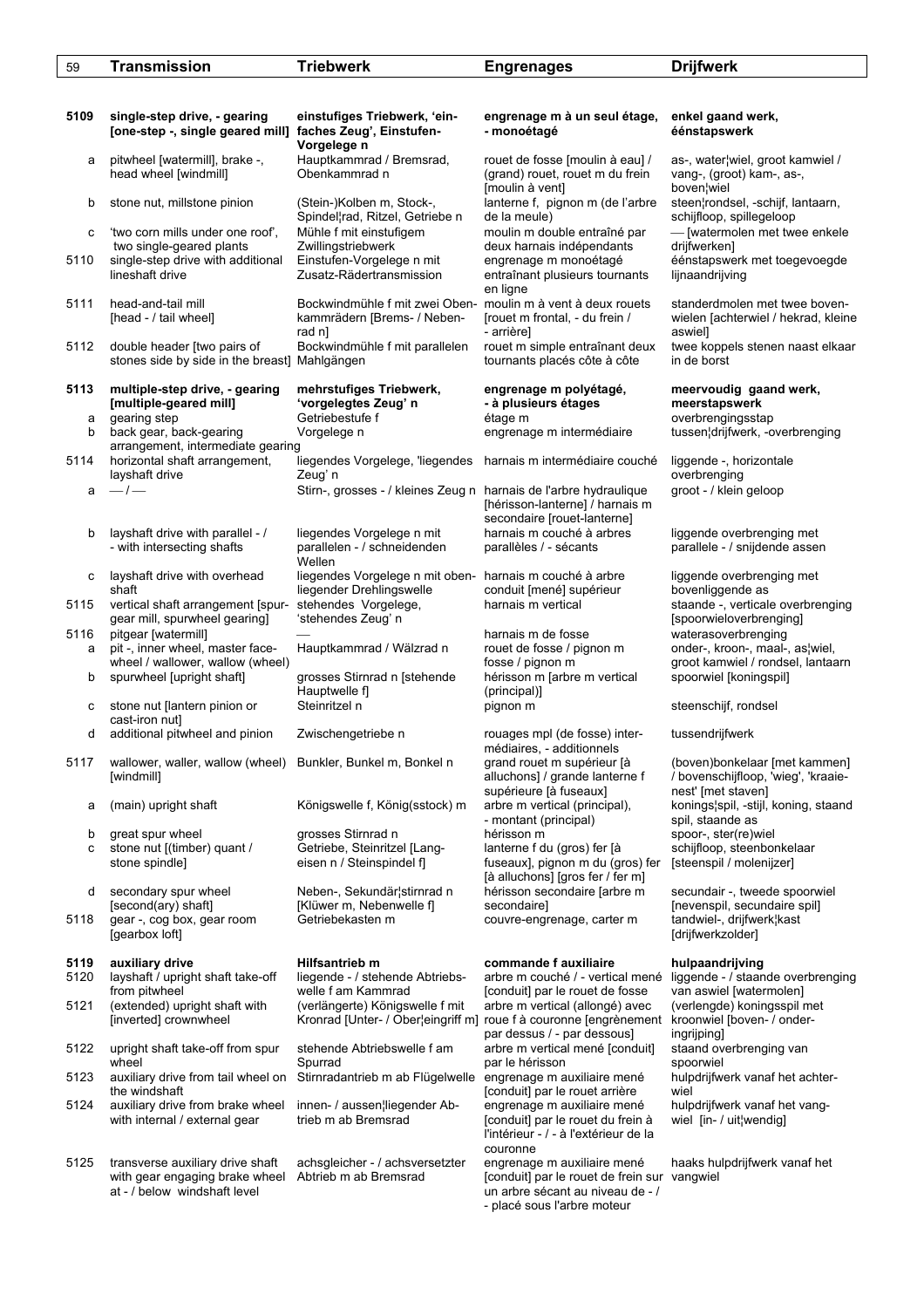| 60   | Transmission                                                                          | Triebwerk                                       | <b>Engrenages</b>                                                          | <b>Drijfwerk</b>                                     |
|------|---------------------------------------------------------------------------------------|-------------------------------------------------|----------------------------------------------------------------------------|------------------------------------------------------|
|      |                                                                                       |                                                 |                                                                            |                                                      |
| 5126 | disengaging                                                                           | Ausrückung f                                    | débrayage, déclenchement m                                                 | ontkoppeling                                         |
| a    | engage, drop into mesh / dis-<br>engage, take -, lifting out of<br>mesh, to throw out | ein- / aus¦kuppeln; ein- / aus-<br>rücken       | embrayer, enclencher, engrener<br>/ dé(sem)brayer, déclencher,<br>dégrener | in- / ont¦koppelen; in- / uit-<br>schakelen          |
| 5127 | gearshift, shifter                                                                    | Ausrückvorrichtung f, Aus-<br>rücker m          | dispositif de débrayage, - de<br>déclenchement, déclencheur m              | ontkoppelingsinrichting                              |
| 5128 | sliding pillow [with shifter lever,<br>- rod]                                         | Rückschere [mit Rück-, Schalt-<br>stange f      | coussinet m coulissant [avec<br>levier m de débrayage]                     | schuifbaar lager [met<br>ontkoppelingshefboom]       |
| a    | base plate                                                                            | Rücksohle f                                     | semelle f fixe                                                             |                                                      |
| b    | bearing block                                                                         | Angewelle n                                     | plumard m                                                                  | lagerblok                                            |
| 5129 | slip cogs [with retaining pegs] /<br>slip sticks                                      | Schleif¦zähne / -stöcke mpl<br>[im Steinkolben] | alluchons - / fuseaux mpl<br>amovibles                                     | uitneembare kammen [met<br>borgnagel] / schietstaven |
| 5130 | taper, tapered collar (with 'reed',<br>key) [on the stone spindle]                    | konische Muffe f                                | manchon m conique                                                          | conische mof, sok                                    |
| 5131 | (screw-operated) jack ring,<br>screw jack                                             | Ausrückring, Teller m                           | anneau m de débrayage à vis                                                | (schroef)vijzel, schroefdraad-<br>systeem            |
| 5132 | yoke, lever and fork, rigger,<br>forked -, yoked lever, yoke and<br>chain             | Ausrückgabel f                                  | fourchette f de débrayage<br>(à chaîne)                                    | vorkhefboom, tang, juk,<br>gaffelhefboom             |
| 5133 | glut box                                                                              | Bajonettausrückung f                            | débrayage m par glissière à<br>baïonnette                                  | bajonet-koppeling                                    |
| 5134 | disengagement slip ring with<br>disengagement lever                                   | Ausrück-Gleitring mit Ausrück-<br>hebel m       | bague f glissante de débrayage<br>avec levier m de débrayage               | uitzet-glijring met uitzethefboom                    |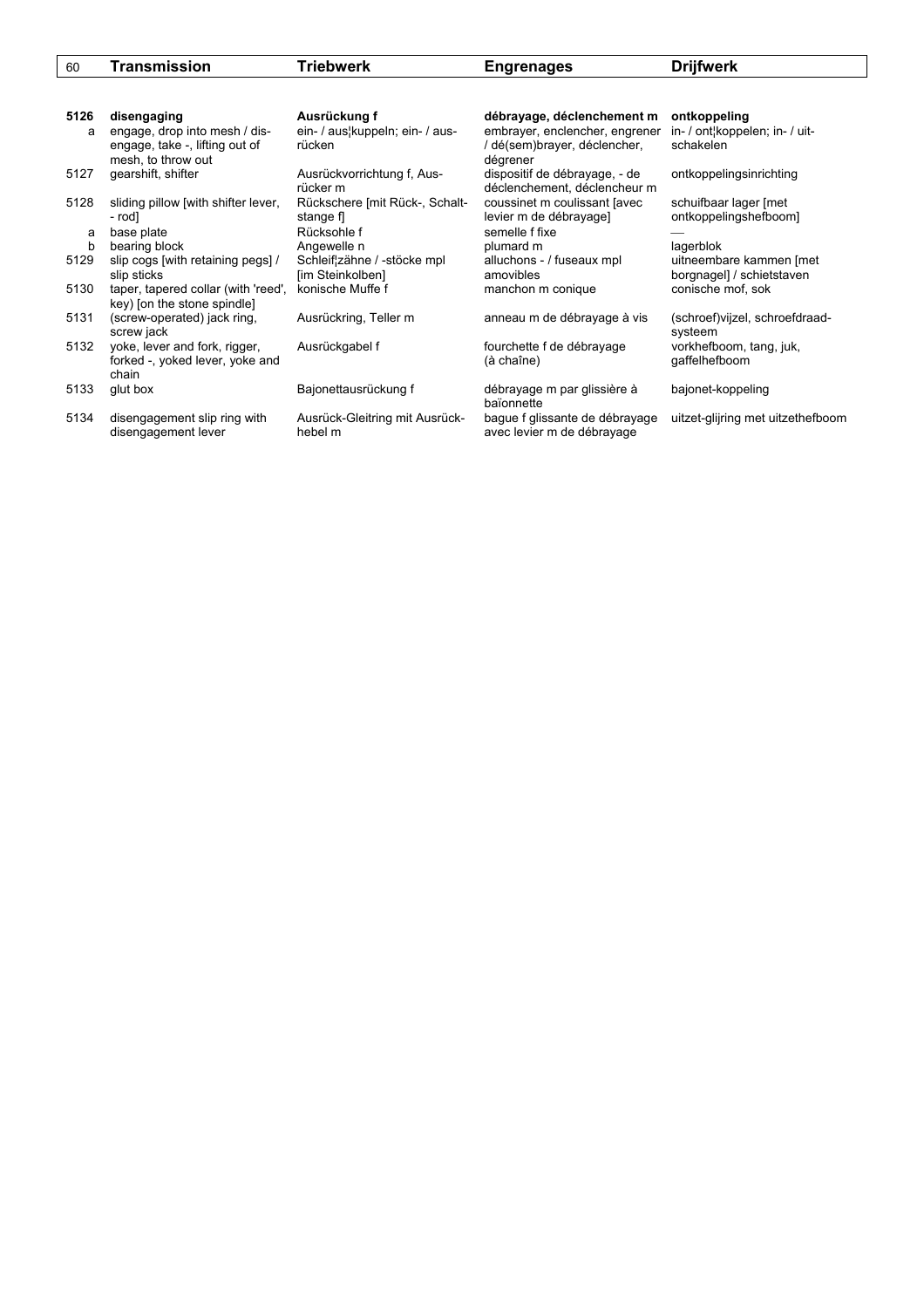| 61                | <b>Grain mill</b>                                                                                                                                                           | Getreidemühle                                                                                                                                               | Moulin à grain                                                                                                                                                                                                                                                              | Korenmolen                                                                                                                                    |
|-------------------|-----------------------------------------------------------------------------------------------------------------------------------------------------------------------------|-------------------------------------------------------------------------------------------------------------------------------------------------------------|-----------------------------------------------------------------------------------------------------------------------------------------------------------------------------------------------------------------------------------------------------------------------------|-----------------------------------------------------------------------------------------------------------------------------------------------|
| 6.1               | General                                                                                                                                                                     | <b>Allgemeines</b>                                                                                                                                          | Généralités                                                                                                                                                                                                                                                                 | Algemeen                                                                                                                                      |
| 6001              | grain -, corn -, flour -,<br>cereal mill                                                                                                                                    | Getreide-, Mahl-, Korn¦mühle f moulin m à blé, - à grain, - à                                                                                               | farine, - bladier, - farinier                                                                                                                                                                                                                                               | koren-, graan¦molen                                                                                                                           |
| 6002<br>6003      | grinder<br>grist mill, corn-grinder                                                                                                                                         | Vermahlungsgerät n<br>Schrotmühle f                                                                                                                         | broyeur m<br>moulin à égruger, égrugeoir m                                                                                                                                                                                                                                  | maalwerktuig<br>molen voor veevoer, schroot-<br>molen                                                                                         |
| 6004<br>6005      | kitchen mill<br>stone-mill / roller-mill [all-mill-<br>stone - / all-roller -, gradual-<br>reduction mill]                                                                  | Haushaltsmühle f<br>Stein- / Walzen-, Kunst¦mühle f                                                                                                         | moulin m ménager<br>moulin m à meules / - à cylindres molen met stenen / - met walsen                                                                                                                                                                                       | huishoudmolen                                                                                                                                 |
| 6006              | (corn-, flour-, grain-) milling                                                                                                                                             | Müllerei / Grossmüllerei f                                                                                                                                  | meunerie / minoterie f                                                                                                                                                                                                                                                      | (graan) maalderij / de groot-<br>schalige maalderij                                                                                           |
| а<br>b            | rye -, wheat - / provender -,<br>feed -, grist milling<br>stone-milling, stone-grinding,<br>millstone system / roller-milling,<br>rollermilling system                      | Roggen-, Weizen- / Futter-<br>müllerei f                                                                                                                    | meunerie de seigle, - de blé /- de broodgraan-, rogge-, tarwe-<br>fourrage, mouture f pour le bétail maalderij / (vee)voedergemaal<br>Gang-, Stein- / Walzen¦müllerei f mouture f à meule, - par meules / malen met (molen)stenen / - met<br>- à cylindres, - par cylindres | walsen                                                                                                                                        |
| 6007              | cereals, cereal -, food grain,<br>cereal crops                                                                                                                              | Getreide n, Zerealien, Halm-,<br>Mehl-, Körner¦früchte f                                                                                                    | céréales fpl, grains, blés mpl                                                                                                                                                                                                                                              | graangewassen, granen, koren                                                                                                                  |
| 6008              | bread-stuff / feedstuff [for human<br>consumption], animal feed                                                                                                             | Brot- / Futter¦getreide n                                                                                                                                   | céréales fpl panifiables / - secon- brood- / voeder¦graan<br>daires, - fourragères                                                                                                                                                                                          |                                                                                                                                               |
| 6009<br>6010<br>a | maslin<br>ear (of corn), spike<br>axis, rachilla                                                                                                                            | Meng-, Misch¦korn n<br>Ähre f<br>Spindel f                                                                                                                  | (blé) méteil, farrago m<br>épi m<br>axe m d'épillet                                                                                                                                                                                                                         | mengkoren, gemengd graan<br>(koren)aar<br>as                                                                                                  |
| b<br>C            | spikelet<br>husk, glumes, paleae                                                                                                                                            | Ährchen n<br>Spelzen fpl                                                                                                                                    | épillet m<br>bractées, glumelles, bal(l)es fpl                                                                                                                                                                                                                              | aartje<br>kaf                                                                                                                                 |
| d                 | awn, bristle                                                                                                                                                                | Granne f                                                                                                                                                    | arête, barbe f                                                                                                                                                                                                                                                              | baard                                                                                                                                         |
| 6011<br>a         | kernel, grain, berry [an enclosed<br>seed, caryopsis]<br>crease                                                                                                             | (Getreide-)Korn n, Kern m [eine<br>Schliessfrucht, Karyopse f<br>Furche, Kerbe f                                                                            | grain m (de céréale), amande f<br>cannelure f, sillon m                                                                                                                                                                                                                     | (graan) korrel, graan vrucht,<br>graantje<br>kerf, buiknaad                                                                                   |
| b                 | beard, brush, fuzz                                                                                                                                                          | Bärtchen n                                                                                                                                                  | poils mpl, houppe f                                                                                                                                                                                                                                                         | baard, haartjes                                                                                                                               |
| 6012<br>a         | (bran-)coats, coatings pl [bran]<br>fruit coat, pericarp, outer layers,<br>- bran [surface layer, epidermis /<br>outer - / inner layer of the fruit<br>coat; epi-/endocarp] | Schalen fpl [Kleie f]<br>Frucht¦haut, -schale f, Perikarp n<br>[Oberhaut, Epidermis / Quer-<br>zellen- / Schlauchzellen¦schicht f;<br>Epikarp / Endokarp n] | enveloppes fpl [son m]<br>péricarpe [épiderme / épicarpe /<br>endocarpe m]                                                                                                                                                                                                  | omhulsel, zaadhuid [zemelen]<br>zaadhuid, vruchtwand (opperhuid,<br>epidermis / epicarp, schil / endo-<br>carp]                               |
| b                 | seed coat, inner layers, - bran<br>[color layer, episperm / seminal<br>integument, proper seed coat,<br>nucellar layer / aleurone layer,<br>- cells]                        | Samen¦haut, -schale [Farb-<br>schicht f, Episperm n / Mem-<br>bran f, Tegment n / Aleuron-,<br>Kleber¦schicht f, Perisperm n]                               | tunique f [épisperme / tégument,<br>tegmen m, membrane f / péri-<br>sperme m, couche f farineuse,<br>- d'aleurone]                                                                                                                                                          | zaadvlies [zaadvlies / membraan<br>/ melige laag]                                                                                             |
| 6013              | starchy endosperm, farinaceous<br>part [storage tissue, parenchyma [Speichergewebe, Parenchym n<br>(with starch granules)]                                                  | Mehlkörper m, Endosperm n<br>(mit Stärkekörnern)]                                                                                                           | endosperme m, amande f<br>farineuse [parenchyme m (avec<br>grains mpl d'amidon)]                                                                                                                                                                                            | meel¦kern, -lichaam, endosperm<br>[parenchym (met zetmeel-<br>korrels)]                                                                       |
| 6014<br>6015      | germ, embryo, rudimentary plant Keimling m<br>constituents (of the grain)<br>[starch, carbohydrate / protein,<br>gluten / fat / cellulose / mineral<br>salts]               | Inhaltsstoffe mpl [Stärke f,<br>Kohlehydrat / Eiweiss, Gluten,<br>Protein / Fett n / Zellulose f,<br>Faserstoff m / Mineralsalze npl]                       | germe, embryon m, plantule f<br>composition f [glucides mpl /<br>protéines fpl, gluten m / lipides<br>mpl / cellulose f / minéraux mpl]                                                                                                                                     | (zaad)kiem, embryo<br>samenstelling van het graan<br>[zetmeel, koolhydraat / eiwit,<br>proteine, gluten / vetstof /<br>cellulose / mineralen] |
| 6016<br>6017      | grain variety<br>main -, principal grain varieties                                                                                                                          | Getreideart f<br>Hauptgetreidearten fpl                                                                                                                     | espèce f de céréale<br>les quatre blés mpl [froment,<br>seigle, orge, avoine]                                                                                                                                                                                               | graansoort<br>de belangrijkste graansoorten                                                                                                   |
| 6018              | barley [Hordeum sativum] [two-<br>row -, common barley, H. sat.<br>distichon / four-row barley, bere,<br>bear, H. sat. vulgare / six-row<br>barley, H. sat. hexastichon]    | Gerste [zwei- / vier- / sechs-<br>zeilige Gerste f]                                                                                                         | orge [paumelle / orge f tétra-<br>stique, - à 4 rangs / - hexastique, gerst]<br>- à 6 rangs, escourgeon m]                                                                                                                                                                  | gerst [twee- / vier- / zes¦rijige                                                                                                             |
| 6019              | oats [Avena sativa]                                                                                                                                                         | Hafer m                                                                                                                                                     | avoine f                                                                                                                                                                                                                                                                    | haver                                                                                                                                         |
| 6020<br>6021      | rye [Secale cereale]<br>wheat [Triticum cereale, T.                                                                                                                         | Roggen m<br>Weizen [Brot-, Weich- / Hart-                                                                                                                   | seigle m<br>froment, blé m [- tendre / - dur]                                                                                                                                                                                                                               | rogge, koren<br>tarwe [zachte - / harde tarwe]                                                                                                |
|                   | sativum] [bread -, soft - / hard -]                                                                                                                                         | weizen m]                                                                                                                                                   |                                                                                                                                                                                                                                                                             |                                                                                                                                               |
| 6022<br>а         | naked wheat<br>common wheat [T. aestivum,<br>T. vulgare]                                                                                                                    | Nacktweizen m<br>Saatweizen, Gemeiner Weizen                                                                                                                | blé m à grain nu<br>blé commun, froment m                                                                                                                                                                                                                                   | naaktzadige tarwe<br>zachte tarwe                                                                                                             |
| b<br>с            | club wheat [T. compactum]<br>rivet-wheat, poulard [T. turgid-<br>um]                                                                                                        | Zwerg-, Igel¦weizen m<br>Rauhweizen, Englischer<br>Weizen m                                                                                                 | blé m compact, - hérisson<br>blé poulard, - d'hiver, poulard m<br>sans barbe, - imberbe                                                                                                                                                                                     | dwergtarwe<br>Engelse tarwe, baardtarwe                                                                                                       |
| d                 | macaroni-wheat, bearded<br>wheat [T. turgidum durum]                                                                                                                        | Hart-, Glas-, Bart¦weizen m                                                                                                                                 | blé dur, froment renflé, gros blé,<br>poulard m barbu                                                                                                                                                                                                                       | harde tarwe                                                                                                                                   |
| е                 | Polish wheat [T. polonicum]                                                                                                                                                 | Polnischer Weizen m                                                                                                                                         | blé m de Pologne                                                                                                                                                                                                                                                            | Poolse tarwe                                                                                                                                  |
| 6023<br>а         | spelt -, hulled -, husked wheat<br>einkorn, small spelt [T. mono-                                                                                                           | Spelzweizen m<br>Einkorn n                                                                                                                                  | blé m à grain vêtu<br>petit épeautre, engrain cultivé,                                                                                                                                                                                                                      | bedektzadige tarwe<br>eenkoren                                                                                                                |
| b<br>c            | coccum]<br>emmer [T. dicoccon]<br>spelt, German wheat [T. spelta]                                                                                                           | Emmer m, Amelkorn n<br>Dinkel, Spelz, Spelt m                                                                                                               | blé m engrain<br>amidonnier m<br>(grand) épeautre m                                                                                                                                                                                                                         | tweekoren, emmer(koren)<br>spelt                                                                                                              |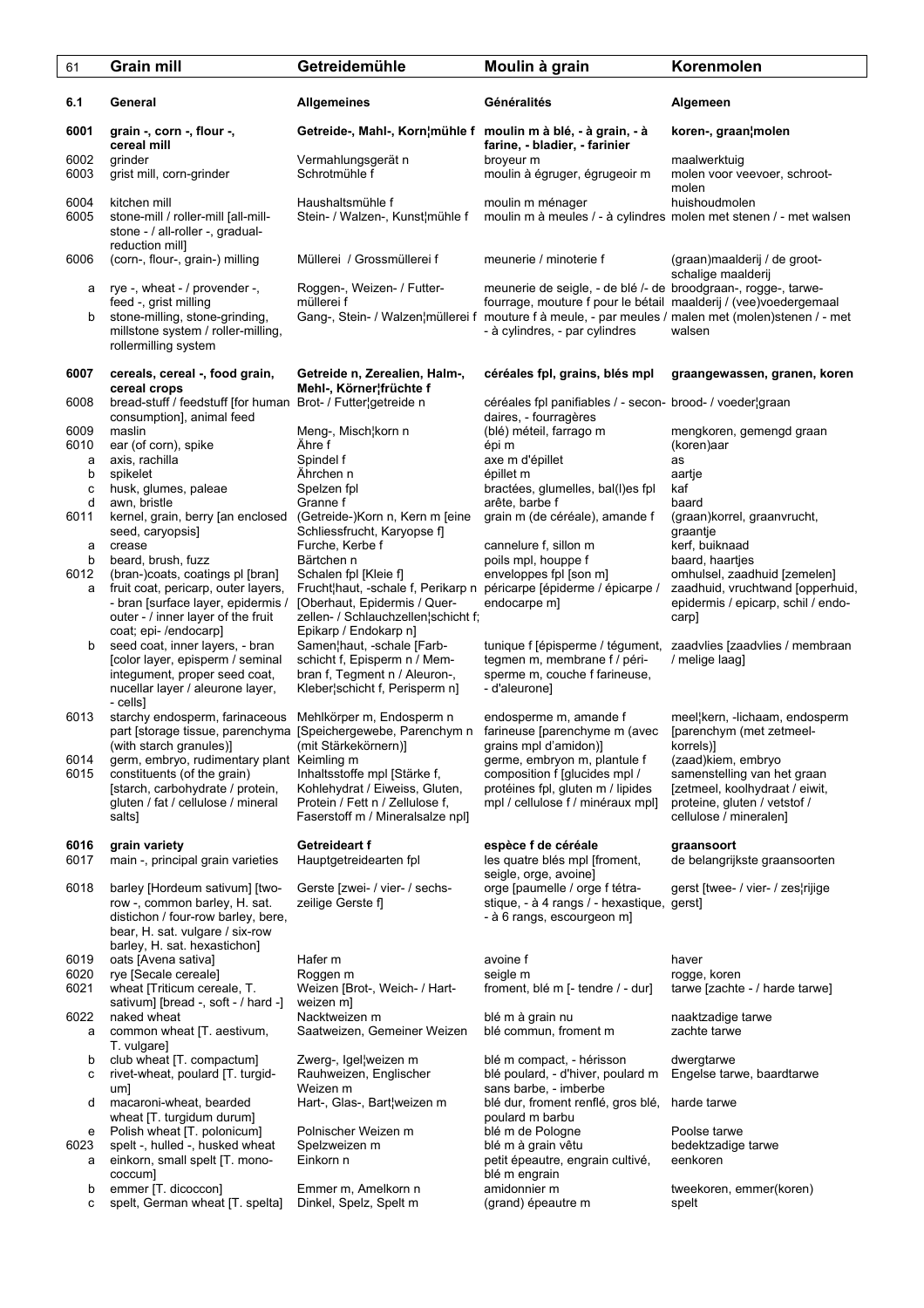| 62           | <b>Grain mill</b>                                                                                                         | Getreidemühle                                                                        | Moulin à grain                                                              | Korenmolen                                                                |
|--------------|---------------------------------------------------------------------------------------------------------------------------|--------------------------------------------------------------------------------------|-----------------------------------------------------------------------------|---------------------------------------------------------------------------|
| 6024         | buckwheat [Fagopyrum                                                                                                      | Buchweizen m, Heidenkorn n,                                                          | blé noir, sarrasin, fagopyrum m,                                            | boekweit                                                                  |
| 6025         | esculentum, F. tataricum]<br>bread -, panic -, proso millet                                                               | Tatarischer Weizen m<br>Gemeine Hirse, Rispenhirse f                                 | boguette f<br>millet, mil m                                                 | (pluim)gierst                                                             |
| 6026         | [Panicum miliaceum]<br>African millet, sorghum                                                                            | Sorgho m, Sorghum n, Mohren-, sorg(h)o (doura), gros mil m                           |                                                                             | zwarte gierst                                                             |
| 6027         | [Sorghum vulgare]<br>maize, indian corn [Zea mays]                                                                        | Kaffern¦hirse f<br>Mais m                                                            | maïs m                                                                      | maïs                                                                      |
| 6028         | rice [Oryza sativa]                                                                                                       | Reis m                                                                               | riz m                                                                       | rijst                                                                     |
| 6029<br>6030 | grain testing [quality / origin,<br>derivation]<br>odour                                                                  | Getreideprüfung [Qualität /<br>Herkunft, Provenienz f]<br>Geruch [Darrgeruch m]      | examen m du grain [qualité /<br>provenance f]<br>odeur f                    | graanonderzoek [kwaliteit /<br>herkomst]<br>reuk                          |
| 6031         | maturity                                                                                                                  | Reifezustand m [Milch-, Gelb-,<br>Tot¦reife f]                                       | (degré m de) maturité f                                                     | rijpheidsgraad                                                            |
| 6032         | kernel -, grain texture, hardness<br>[chalky -, floury - / vitreous -,<br>flinty kernels]                                 | Kornstruktur f [mehlige - /<br>glasige Körner]                                       | structure f du grain [grain m<br>crayeux / - vitreux]                       | graankwaliteit [melige - / glazige<br>korrels]                            |
| a<br>6033    | corn cutter, grain tester, farinator Korn¦prüfer, -schneider m<br>germination, sprouts [sprouted                          | Auswuchs m [Auswuchs-                                                                | farinatome, coupe-grain m<br>germination f prématurée                       | korrelsnijder, graanschaar<br>schot                                       |
| 6034         | grain]<br>uniformity of grain size                                                                                        | körner npl]<br>Gleichkörnigkeit f                                                    | [grains mpl germés]<br>régularité f de la taille du grain                   | gelijkvormigheid van de korrels                                           |
| 6035         | moisture content<br>hectolitre-weight / thousand corn Hektolitergewicht, hl-Gewicht /                                     | Feuchtigkeits-, Wasser¦gehalt m                                                      | teneur m en eau                                                             | vochtgehalte                                                              |
| 6036         | weight, weight of 1000 seeds                                                                                              | Tausendkorngewicht n (TKG)                                                           | poids m à l'hectolitre / - de mille<br>grains (pmg)                         | hectoliter- / duizendkorrel¦gewicht                                       |
| 6037<br>6038 | crushing strength<br>admixtures [shrivelled or broken                                                                     | Mahldruckfestigkeit f                                                                | résistance f à l'écrasement<br>admixtions fpl [grains mpl                   | maaldrukvastheid<br>bijmengsel [kleine of gebroken                        |
|              | kernels]                                                                                                                  | Körnerbeimischungen fpl<br>[Schmacht- oder Bruch¦körner]                             | échaudés ou - brisés]                                                       | korrels]                                                                  |
| 6039<br>6040 | impurities<br>weed seeds                                                                                                  | Fremd-, Schwarz¦besatz m<br>Unkrautsamen m, Gesäme n                                 | impuretés fpl<br>graines mpl étrangères,<br>mauvaises herbes fpl            | onzuiverheden pl<br>onkruidzaden, akkeronkruiden                          |
| а<br>b       | corn-flower [Centaurea cyanus]<br>corn-cockle, corn campion                                                               | Kornblume f<br>Kornrade f                                                            | $bl(e)$ uet m<br>nielle f des blés, gerzeau m                               | korenbloem<br>bolderik                                                    |
|              | [Agrostemma githago]                                                                                                      |                                                                                      |                                                                             |                                                                           |
| с<br>d       | bindweed [Convolvulus arvensis] Ackerwinde f<br>cow-wheat [Melampyrum                                                     | Acker-Wachtelweizen, Acker-                                                          | liseron m des champs<br>mélampyre m des champs                              | akkerwinde<br>wilde weit                                                  |
|              | arvense]                                                                                                                  | brand m                                                                              |                                                                             |                                                                           |
| е            | darnel ryegrass [Lolium<br>temulentum]                                                                                    | Tollkorn n, Taumel-, Gift¦lolch m                                                    | ivraie f (enivrante)                                                        | dolik                                                                     |
| f            | brome-grass [Bromus secalinus] Roggentrespe f                                                                             | Wicke f                                                                              | brome m                                                                     | dravik                                                                    |
| g<br>h.      | vetch [Vicia]<br>corn poppy [Papaver rhoeas]                                                                              | Klatschmohn m                                                                        | vesce f sauvage<br>coquelicot m                                             | wikke<br>klaproos, korenheul, papaver                                     |
| 6041         | disease of the grain                                                                                                      | Getreidekrankheit f                                                                  | maladie f du blé<br>ergot, blé m ergoté                                     | graanziekte                                                               |
| a            | ergot [Secale cornutum, by<br>fungus Claviceps purpurea]                                                                  | Mutterkorn n                                                                         |                                                                             | moederkoren                                                               |
| b<br>C       | rust, smut<br>mildew, blight                                                                                              | Rost m<br>Brand m                                                                    | rouille f<br>charbon m                                                      | roest<br>brand                                                            |
|              |                                                                                                                           |                                                                                      |                                                                             |                                                                           |
| 6042<br>6043 | grain and meal pest<br>grain -, granary weevil [Calandra Korn¦käfer, -rüssler, -krebs,<br>granaria, Sitophilus granarius] | Getreide-, Mehl¦schädling m<br>Wiebel m                                              | insecte m nuisible<br>charançon m -, calandre f du<br>blé                   | ongedierte, schadelijke insekt<br>(graan-, koren-)kalander,<br>snuitkever |
| 6044         | lesser grain borer [Rhizopertha<br>dominica]                                                                              | Getreide¦bohrer, -kapuziner m                                                        | capucin m des grains, rhizo-<br>perthe f                                    | graanboorder                                                              |
| 6045         | meal beetle [Tenebrio molitor]                                                                                            | Mehl(wurm)käfer, Müller m                                                            | ténébrion-meunier m                                                         | meel¦tor, -kever                                                          |
| 6046         | flour -, meal moth [Ephestia<br>kuehniella]                                                                               | Mehlmotte f                                                                          | ephestia, pyrale f                                                          | meelmot                                                                   |
| 6047         | Angoumois -, little grain moth<br>[Sitotroga cerealella]                                                                  | Getreidemotte, Französische<br>Kornmotte f                                           | alucite des céréales, - des<br>grains, teigne f des blés                    | graanmot, Franse korenmot                                                 |
| 6048         | European grain moth [Tinea<br>granella L.]                                                                                | Kornmotte f / Weisser Korn-<br>wurm m                                                | teigne f des grains                                                         | graan-, koren¦mot / korenworm                                             |
| 6049         | flour mite [Tyroglyphus farinae]                                                                                          | Mehlmilbe f                                                                          | acarien m des farines                                                       | meelmijt                                                                  |
| 6050         | precleaning                                                                                                               | Vor-, Speicher¦reinigung f                                                           | prénettoyage m                                                              | voor¦reiniging, -zuivering                                                |
| 6051<br>a    | winnowing [to winnow]<br>winnowing shovel                                                                                 | Worfeln n [worfeln]<br>Worfelschaufel f                                              | ventage, vannage m [vanner]<br>pelle f à vanner                             | het wannen [wannen]<br>grote korenschop                                   |
| b            | winnow                                                                                                                    | Korn¦schwinge, -schütte f<br>[schwingen, wannen]                                     | van m [vanner, vannage m]                                                   | (koren) wan [wannen]                                                      |
| 6052         | corn sieve / riddle screen                                                                                                | Kornsieb / Durchwurfsieb n                                                           | crible m à main / - à pied,<br>- allemand                                   | graanzeef / harpzeef, graan-<br>harp                                      |
| 6053         | (rotary-fan) winnowing-machine,<br>grain cleaner, winnower,<br>fanning mill                                               | Korn-, Wind¦fege, Fege-, Wind-,<br>Putz¦mühle [Siebgestellfege f]<br>[fegen, putzen] | tarare(-cribleur) m, vanneuse f,<br>crible m à vent                         | (zwengel)wanmolen, kaf-,<br>waaier¦molen, waaierij [molen]                |
| a            | overtails, chaff, coarse<br>impurities                                                                                    | Aussiebsel n, Spreu f, grober<br>Besatz, Grobbesatz m                                | criblure, balle, vannure f,<br>impuretés fpl grossières                     | uitzeefsel, kaf                                                           |
| 6054         | receiving separator                                                                                                       |                                                                                      | Speicher-, Annahme¦aspirateur m tarare-aspirateur, prénettoyeur m aspirator |                                                                           |
| а            | ravelling -, rubble reel, rotary<br>screen, - cleaner, drum sieve                                                         | Sortier-, Sieb¦zylinder m, Korn-<br>rolle f, Trommelsieb n                           | trieur à cylindre, tamiseur<br>rotatif, tambour m cribleur                  | sorteercilinder, trieur                                                   |
| 6055         | grain drying [drying-ground /                                                                                             | Getreidetrocknung f [Trocken-                                                        | séchage m du grain, dessicca-                                               | graandrogerij, drogen van graan                                           |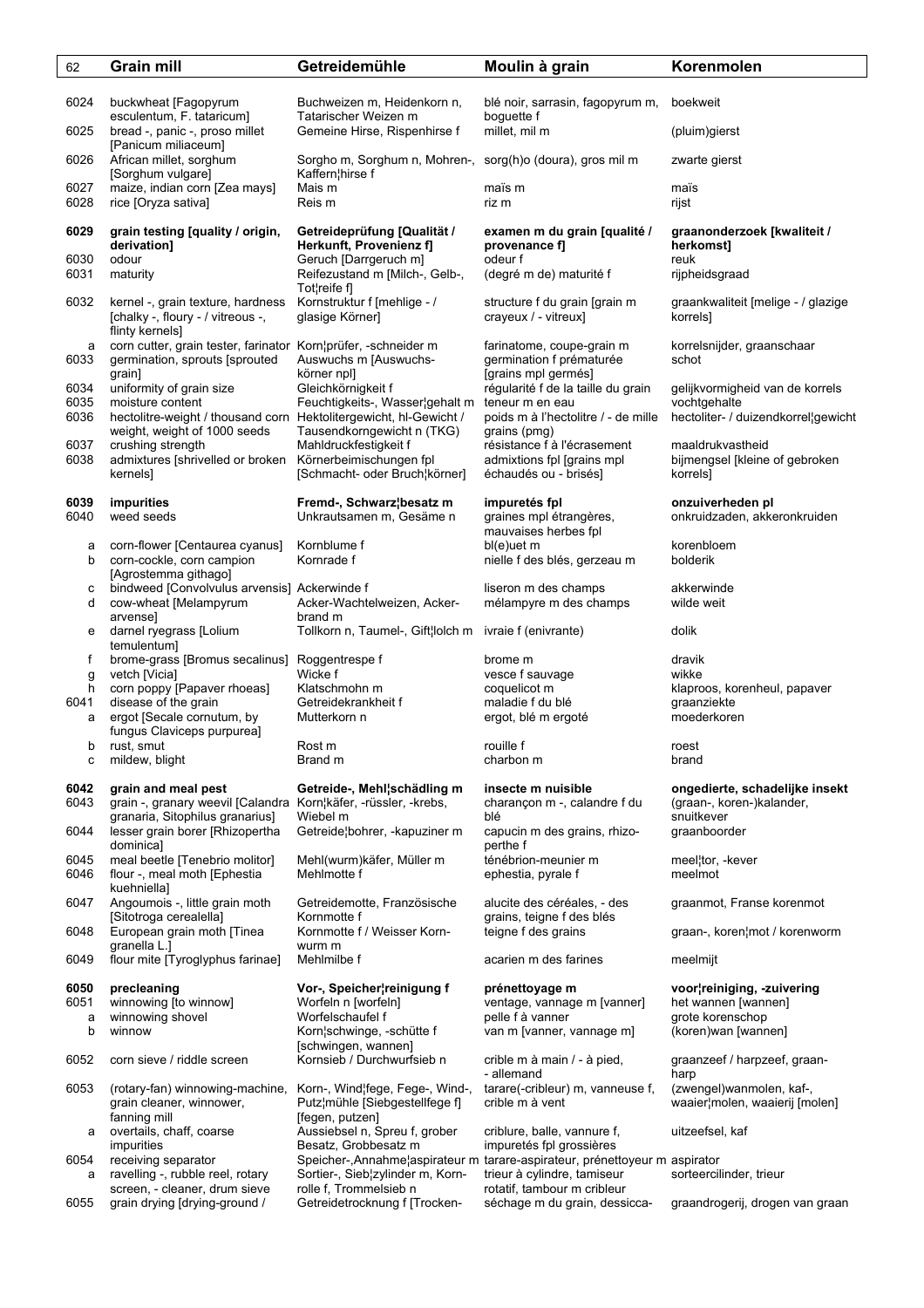| 63                | <b>Grain mill</b>                                                                             | Getreidemühle                                                                                               | Moulin à grain                                                                                                              | Korenmolen                                                                                               |
|-------------------|-----------------------------------------------------------------------------------------------|-------------------------------------------------------------------------------------------------------------|-----------------------------------------------------------------------------------------------------------------------------|----------------------------------------------------------------------------------------------------------|
|                   | (drying) kiln]                                                                                | platz m / Trockenhaus n, Darre f] tion f [séchoir à blé / séchoir m,                                        | touraille fl                                                                                                                | [droogplaats / graandroogoven,<br>droogkamer, eest]                                                      |
| 6056              | grain storage, binning                                                                        | Getreidelagerung f                                                                                          | stockage -, magasinage m<br>des grains                                                                                      | (graan)opslag                                                                                            |
| 6057<br>a<br>b    | corn floor, - loft, garner, floor<br>granary<br>depth of layer<br>turning-over (of the grain) | (Flach-)Bodenspeicher, Korn-,<br>Schütt¦boden m, Schütte f<br>Schütthöhe f<br>Umstechen, Umschlagen n       | grenier m à blé<br>épaisseur f de la couche<br>recyclage, pelletage m [pelle f                                              | graan-, koren-, opslag¦zolder,<br>graanspijker<br>storthoogte<br>omzetten, omsteken [(graan)-            |
| c                 | [(barn) scoop, grain shovel]<br>musty grain                                                   | [Schaufel f]<br>dumpfiges Getreide n                                                                        | à grains]<br>grains mpl moisis                                                                                              | schep, -schop]<br>muf graan                                                                              |
| 6058<br>6059      | (corn-, storage) bin, hutch /<br>funnel bin, hopper-bottomed bin<br>silo                      | Kasten- / Trichter¦speicher m<br>Schacht-, Zellen¦speicher m,                                               | bac-réservoir / trémie-réservoir,<br>réservoir m en entonnoir<br>silo m à blé                                               | stortsilo<br>graansilo                                                                                   |
| а                 | bulk intake, receiving bin,                                                                   | Silo m/n<br>Einschütt-, Annahme¦gosse f                                                                     | trémie f de réception (du blé)                                                                                              | storttrechter                                                                                            |
| 6060              | intake hopper<br>intake weighing                                                              | Annahmeverwiegung f                                                                                         | pesage m                                                                                                                    | wegen                                                                                                    |
| a<br>b            | gauge<br>receiving scale, intake weigher,<br>weighing hopper                                  | Messapparat m<br>Schütt-, Annahme¦waage f                                                                   | jauge f<br>balance f à benne peseuse,<br>- de réception                                                                     | waag<br>weegschaal                                                                                       |
| 6.2               | <b>Millstone</b>                                                                              | Mühlstein                                                                                                   | Meule                                                                                                                       | <b>Molensteen</b>                                                                                        |
| 6061<br>a<br>6062 | millstone<br>dome-shaped stone<br>eye                                                         | Mühl-, Mahl¦stein m<br>gewölbter Stein<br>(Stein-)Auge n                                                    | meule f<br>meule f bombée<br>oeillard m                                                                                     | molen-, maal¦steen<br>bolvormige molensteen<br>krop-, steen¦gat, steenoog, krop<br>[ligger: steenbusgat] |
| 6063              | eye, bosom, swallow [Am] /<br>waist                                                           | Schluck, Einzug m / Herz,<br>Herzstück n                                                                    | boitard m, entrée f / coeur m                                                                                               | krop, slok, zwelggat / hart, krop                                                                        |
| 6064<br>6065      | breast, reducing zone<br>skirt, grinding zone                                                 | Zufuhrkreis m, Reduktionszone f entrepied m<br>Mahlbahn f                                                   | feuillure f, feuillard m, couronne,<br>portée, feuillère f                                                                  | breek- en schrootbaan, breekvlak<br>buiten-, maal¦baan, maalvlak,<br>-kant                               |
| 6066              | hoisting socket, peg hole                                                                     | Kranloch n                                                                                                  | trou m (pour la cheville de la<br>potence)                                                                                  | bout-, kraan-, steen¦gat                                                                                 |
| 6067<br>6068      | balance box, - pot [with balance]<br>weights]<br>hoop, band [hot banding]                     | Ausgleichsschüssel f, Balancier-<br>kästchen n [Schrotkörner npl]<br>Reifen m [Warmaufziehen n]             | boîte f -, boîtier m d'équilibrage<br>[grenaille f de plomb]<br>cercle m de fer [posé à chaud],                             | balancergat, balansbus [met<br>balancergewicht]<br>steen-, beslag¦band                                   |
| 6069              | (working) face, grinding surface / Arbeitsseite, Mahlfläche / Rück-<br>backing                | seite f                                                                                                     | frette f<br>face travaillante, surface f active, werkzijde, maal(opper)vlak,<br>- moulante / dos m                          | 'gezicht' / rug                                                                                          |
| 6070<br>a<br>b    | millstone manufacture<br>millstone factory<br>millstone maker                                 | Mühlsteinherstellung f<br>Mühlsteinfabrik f<br>Mühlsteinmacher m                                            | fabrication f de meules<br>meulerie f<br>meulier m                                                                          | molensteenfabrikage<br>molensteenfabriek<br>molensteen¦fabrikant, -maker                                 |
| c<br>6071         | millstone quarry<br>standard size                                                             | Mühlsteinbruch m<br>Handels-, Stein¦mass n                                                                  | carrière f de meulière, - de meules molensteengroeve<br>format m courant                                                    | molensteen-, handels¦maat,<br>steen¦groote [-diameter / -dikte]                                          |
| а<br>b            |                                                                                               | Sechzehner m<br>Quere f / Wolf m / 'Juffer' f                                                               | meule f de 16 pieds<br>petite meule / meule f moyenne                                                                       | 16-der, zestiender<br>kweern / wolfje / juffer                                                           |
| 6072              | type of stone, stone quality                                                                  | Stein¦art, -qualität f                                                                                      | / - mince<br>sorte f -, genre m de (pierre)<br>meulière                                                                     | steen¦soort, -kwaliteit                                                                                  |
| а                 | open - / close stone; porous - /<br>non-porous stone [porosity]                               | offener - / dichter -, harter -,<br>feuriger Stein m [Porosität f]                                          | (pierre) meulière f à larges<br>éveillures, 'oeil m de perdrix' /<br>(pierre) meulière dense, - non<br>poreuse [porosité f] | open -, poreuze - / gesloten -,<br>dichte steen [poreusheid]                                             |
| 6073<br>а         | millstone<br>monolithic millstone, natural -,<br>one-piece stone, monolith                    | Mühlstein m<br>homogener Naturstein m                                                                       | (pierre) meulière, meule f<br>meule f monolithe, - monolithique (monoliete) natuursteen, steen                              | molensteen<br>uit één stuk                                                                               |
| b                 | built-up millstone [grinding layer<br>/ back covering, backing,<br>packing, filling]          | zusammengesetzter Naturstein<br>[Mahllage / Hinterfüllung, Auf-<br>lage fl                                  | meule composite [couche f<br>travaillante / remplissage m]                                                                  | samengestelde natuursteen<br>[(af)maal- / ballastlaag]                                                   |
| 6074              | burr -, French -, quartz stone,<br>French burr, buhr-stone (with<br>[so many] blocks)         | Burrstein, Champagner, Jouarre, (pierre) meulière f française,<br>Franzose, Pariser -, La Ferté-<br>Stein m | silex m (à [tant de] carreaux)                                                                                              | (zoetwater) kwarts, Franse<br>stenen                                                                     |
| а<br>b            | eye -, bosom block, eye stone<br>skirt block, burr                                            | Herzstück n<br>Umlage f                                                                                     | boitard m (à [tant de] pans)<br>clé, clef f, panneau m [entrepied<br>et feuillard]                                          | krop¦steen, -stuk<br>randstuk (uit de rand van de<br>steen)                                              |
| 6075              | sand-, grit-, grey -, (Derbyshire)<br>Peak -, barley stone                                    | Sandstein m                                                                                                 | meule f en grès                                                                                                             | zand-, gerst¦steen                                                                                       |
| 6076              | (Dutch) blue, cullin, black<br>(stone), cullen (stone), Cologne<br>stone, Holland stone       | Basaltstein, Lavamühlstein,<br>Rheinischer Stein, 'Blaue' m                                                 | meule f en pierre bleue, - en<br>basalte, meulière f du Rhin                                                                | blauwe -, grauwe -, Duitse -,<br>rijnsche steen, basalt-, lava-<br>steen, 'Andernachse'                  |
| 6077              | composite -, artificial stone                                                                 | Kunst-, Komposit¦stein m                                                                                    | meule f artificielle agglomérée,<br>- en émeri-silex                                                                        | kunst(molen)steen, gegoten<br>steen                                                                      |
| а                 | emery                                                                                         | Schmirgel m                                                                                                 | émeri m                                                                                                                     | amaril [hematiet, magnetiet,                                                                             |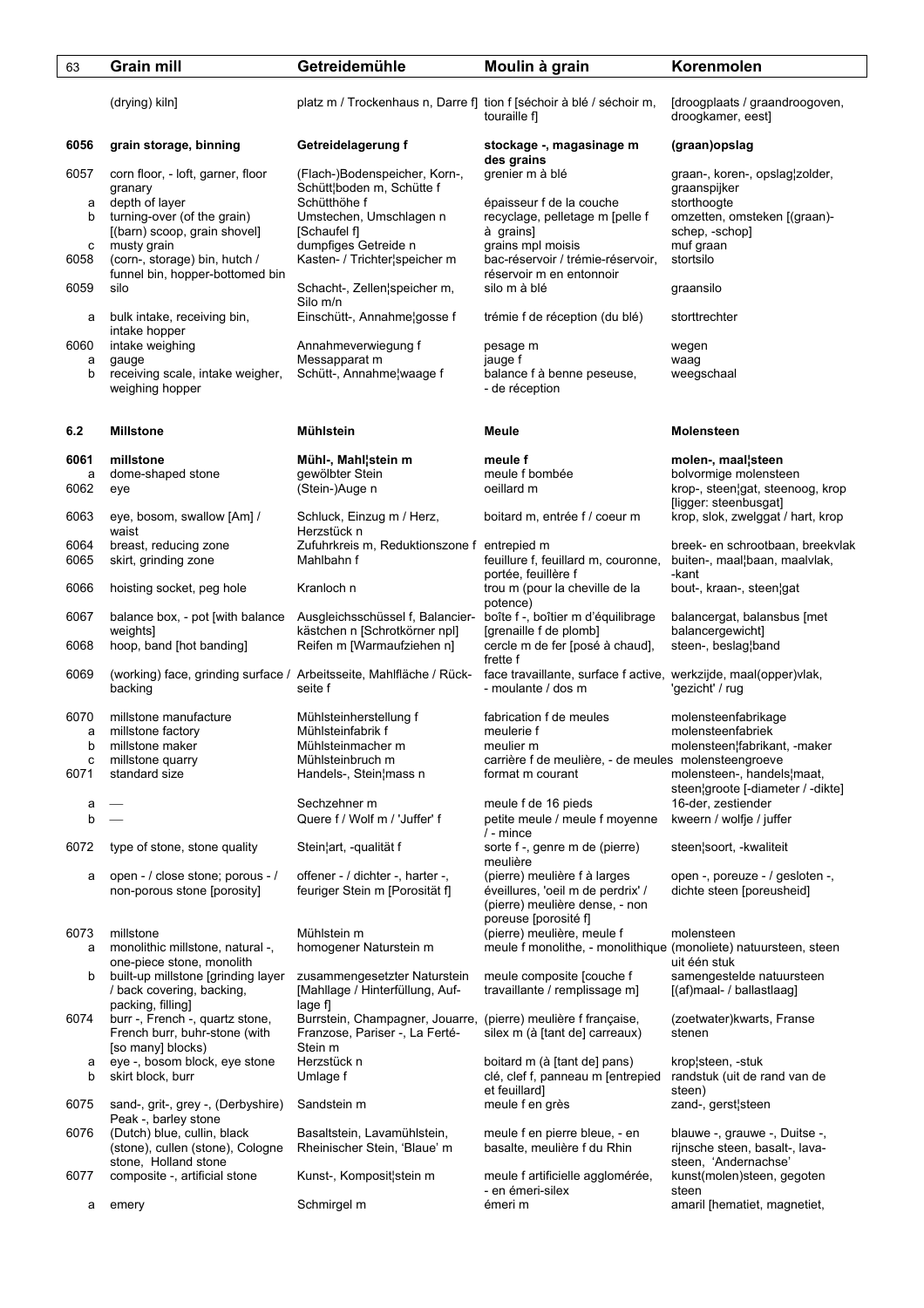| 64             | <b>Grain mill</b>                                                                                                    | Getreidemühle                                                                                                               | Moulin à grain                                                                                                                            | Korenmolen                                                                      |
|----------------|----------------------------------------------------------------------------------------------------------------------|-----------------------------------------------------------------------------------------------------------------------------|-------------------------------------------------------------------------------------------------------------------------------------------|---------------------------------------------------------------------------------|
|                |                                                                                                                      |                                                                                                                             |                                                                                                                                           |                                                                                 |
| b<br>c         | quartz granules<br>binding agent, adhesive cement<br>[magnesite, chlormagnesium]                                     | Quarzkörner npl<br>Bindemittel n [Magnesit m,<br>Chlormagnesium n]                                                          | granules mpl de quartz<br>liant m [magnésite f, chlorure m<br>de magnésium]                                                               | korund]<br>kwartskorrels<br>bindmiddel [magnesiet, chloor-<br>magnesium         |
| d              | break-, rye- / wheat - / feed-<br>stone, provender stone                                                             | Roggen-, Schrot- / Weizen- /<br>Futtermehl¦stein m                                                                          | meule f à seigle, - à blé / - à<br>céréales fourragères, - à farine<br>fourragère                                                         | breek-, rogge- / tarwe- / voer-<br>steen                                        |
| 6078<br>6079   | (pattern of) dress<br>right-/ left-handed -; clockwise - / Rechts- / Links¦schärfe f<br>anticlockwise dress]         | (Stein-)Schärfe f                                                                                                           | rayonnage m<br>rayonnage m à droite / à gauche rechts - / links bilsel                                                                    | bilsel, scherpsel                                                               |
| а<br>b<br>с    | draft -, draught circle<br>circle of the 'land' / auxiliary circle Furchen- / Hilfs¦kreis m<br>radius of millstone   | Zugkreis m<br>Stein¦radius, -halbmesser m                                                                                   | cercle m théorique, 'chasse' f<br>cercle m du rayon / - auxiliaire<br>rayon m de la meule                                                 | voorbijliggingscirkel<br>trek-, uitschlag- / hulp¦cirkel<br>straal van de steen |
| d<br>6080<br>a | harp, quarter<br>profile of the furrow<br>feather (edge), front, fore -,<br>cutting edge                             | Feld, Viertel [Furchenfeld n]<br>Furchenprofil n<br>Feder-, Schneid¦kante f                                                 | secteur, compartiment m<br>profil m du rayon<br>tranchant, bord m coupant,<br>arête f                                                     | pand(sel) [pandkerf]<br>profiel van de groef<br>maal-, snij¦kant, snede         |
| b              | bottom [true inclined / rounded /<br>qouged, dished]                                                                 | Furchenboden m [gerade /<br>rund / hohl]                                                                                    | rampant m [- incliné / - bombé /<br>- creux]                                                                                              | uitslag [schuine - / bolle - /<br>holle uitslag]                                |
| с<br>6081      | back -, deep edge, shoulder<br>furrow, groove [ventilation]                                                          | Rücken-, Vorder¦kante f<br>Luftfurche [Lüftung f]                                                                           | piédroit, pied-droit m, escarpe f<br>rayon, sillon m [aération f]                                                                         | vel-, vijl-, val¦kant<br>groef, kerf, bodemsel, uitslag<br>[ventilatie]         |
| 6082           | master - / tributary -, slave -,<br>journeyman - [2nd], prentice -<br>[3rd], (butter)fly furrow [smallest]           | Hauptfurche f, Schranz, Hau-<br>schlag m / Nebenfurche f                                                                    | rayon principal, maître-rayon /<br>rayon m latéral, - secondaire                                                                          | hoofd¦kerf, -groef / bij-, neven-<br>kerf, korte groef, bijgroef                |
| а              | width of furrow ['broad and<br>fleet']                                                                               | Furchenbreite f                                                                                                             | largeur f du rayon                                                                                                                        | breedte van de kerf [breed<br>scherpen]                                         |
| b<br>6083      | depth of furrow<br>(master -, wing - / subsidiary -,<br>second -) land, grinding bank,<br>face [Am]                  | Furchentiefe f<br>Mahlbalken m                                                                                              | profondeur f du rayon<br>portant m (de la feuillure)                                                                                      | kerfdiepte<br>dam, maalbalk, rib, kerf                                          |
| а              | cracks, drills, stitching, stitch,<br>feathering, cracking lines                                                     | Spreng¦schärfe f, -schläge mpl                                                                                              | (strie f de) rhabillure, éveillure f,<br>sillon m                                                                                         | poets, rhabillage, groefjes, fijn<br>scherpsel                                  |
| b<br>с         | leading - / trailing subsidiary<br>lands<br>width of land                                                            | vorangehende - / nachfolgende<br>Nebenfurchen-Mahlbalken mpl<br>Balkenbreite f                                              | rhabillure f précédant / suivant<br>le rayon principal<br>largeur f du portant                                                            | voor- / achter(recht-/zwaai-)pand<br>dambreedte                                 |
| 6084           | laying out [lay off the dress]                                                                                       | Aufsetzen n der Schärfe                                                                                                     | division f (en pans), sectionne-<br>ment m                                                                                                | verpanden, verkerven, opzetten                                                  |
| а              | furrowing strips, (furrowing)<br>splines, tin stencil of the layout                                                  | Schablone, Schränzenlehre f                                                                                                 | patron m                                                                                                                                  | (kerf)mal                                                                       |
| 6085<br>a      | central dress(ing)<br>union -, straight -, one-furrow<br>dress                                                       | Radialschärfe f [?]<br>Strahlenschärfe, gerade<br>Schärfe f                                                                 | rayonnage m à entailles droites<br>rayonnage m radial                                                                                     | recht scherpsel<br>stralenscherpsel                                             |
| b              | circular dress(ing)                                                                                                  | Kreis-, Bogen-, Kurven¦schärfe f rayonnage m en cercles                                                                     |                                                                                                                                           | [concentrisch - / excentrisch -]                                                |
| 6086           | [concentric - / eccentric -]<br>quarter dress(ing) [two- or three- Felderschärfe [Zwei- oder Drei-<br>quarter dress] | viertelschärfe f]                                                                                                           | [- concentriques / - excentriques] cirkelzwaaischerpsel<br>rayonnage m à pans, - par<br>sections                                          | pand(en)scherpsel, pandselbilsel<br>[twee- of drie]kwarts]                      |
| a<br>b         | common dress(ing) with<br>parallel subsidiary furrows<br>sickle dress(ing) [with equi-                               | Gerade Felderschärfe mit Neben- rayonnage m droit (à rayons<br>furchen von parallelem Zug<br>Kreisschärfe f [mit parallelen | secondaires parallèles)<br>rayonnage m courbe (à rayons                                                                                   | recht excentrisch pandscherpsel<br>excentrisch zwaaipandscherpsel               |
| 6087           | distant subsidiary furrows]<br>logarithmic dress                                                                     | Nebenfurchen]<br>Spiralenschärfe, logarithmische<br>(Bogen-)Schärfe f                                                       | secondaires parallèles)<br>rayonnage m en spirale                                                                                         | [met evenwijdige bijkerven]<br>spiraalscherpsel                                 |
| 6088<br>а      | grinding action<br>transportation, sweeping action<br>[sweeping force]                                               | Mahlwirkung f<br>Ausstreifen n [Auswerfkraft f]                                                                             | effet m de mouture<br>échappement m [force f<br>d'échappement, - d'expulsion]                                                             | maalwerking (van de steen)<br>transport [transportkracht]                       |
| b<br>с         | crossing -, intersecting angle<br>cutting force, 'scissors' action                                                   | Schnitt-, Kreuzungs¦winkel m<br>Schneidkraft f<br>Scherenwirkung f                                                          | angle m d'intersection<br>effet m coupant<br>effet m de cisaillement                                                                      | kruis(ings)hoek, scherptekruising<br>kunstmatig snijvermogen                    |
| d<br>e<br>f    | cutting -, 'scissors' action<br>peripheral force<br>grinding capacity                                                | Umfangskraft f<br>Mahlleistung f                                                                                            | force f tangentielle<br>capacité f de mouture                                                                                             | schaarwerking<br>tangentiale kracht<br>maalcapaciteit, productie (van de        |
| 6089           | (stone) dressing, sharpening                                                                                         | Schärfung f, (Nach-)Schärfen,<br>Scharfmachen, Billen n                                                                     | rhabillage, riblage m, taille f<br>des meules, (re)piquage m                                                                              | steen)<br>(het) billen, scherpen                                                |
| 6090           | to dress / day of dressing                                                                                           | schärfen / Schärftag m                                                                                                      | retailler, rhabiller, (re) piquer, ribler, billen, scherpen / scherpdag<br>(re)battre, redonner du 'mordant'<br>/ journée f de rhabillage |                                                                                 |
| 6091           | wearing                                                                                                              | Abrieb m                                                                                                                    | abrasion f [les meules sont<br>lasses, - fatiguées]                                                                                       | slijtage                                                                        |
| 6092           | (itinerant) millstone dresser                                                                                        | Mühlsteinhauer, Steinschärfer,<br>Biller m                                                                                  | rhabilleur, (a)moulangeur,<br>émoulangeur m                                                                                               | (rondgaande) scherper, biller,<br>steen-, beroeps-, loon¦scherper               |
| а<br>b         | stone dust, splinters<br>to show his steel, - his mettle                                                             | Stein¦splitter, -staub m<br>Splittereinlagerungen fpl                                                                       | éclats mpl de pierre, poussière f<br>de rhabillage<br>main f bleue, - à éclats bleutés                                                    | scherp-, steen¦stof<br>de handen van de molenaar                                |
| 6093           | running-in [stony mill-flour]                                                                                        | Einlaufen [Steinmehl n]                                                                                                     | rodage m, roder les meules<br>[farine f de rodage, - pierreuse]                                                                           | aanmalen, indraaien [steen-,<br>schuur-, bil¦meel]                              |
| 6094           | lifting, hoisting, raising the                                                                                       | Abheben n (des Läufers)                                                                                                     | levage m manuel                                                                                                                           | open¦leggen, -trekken, -doen,                                                   |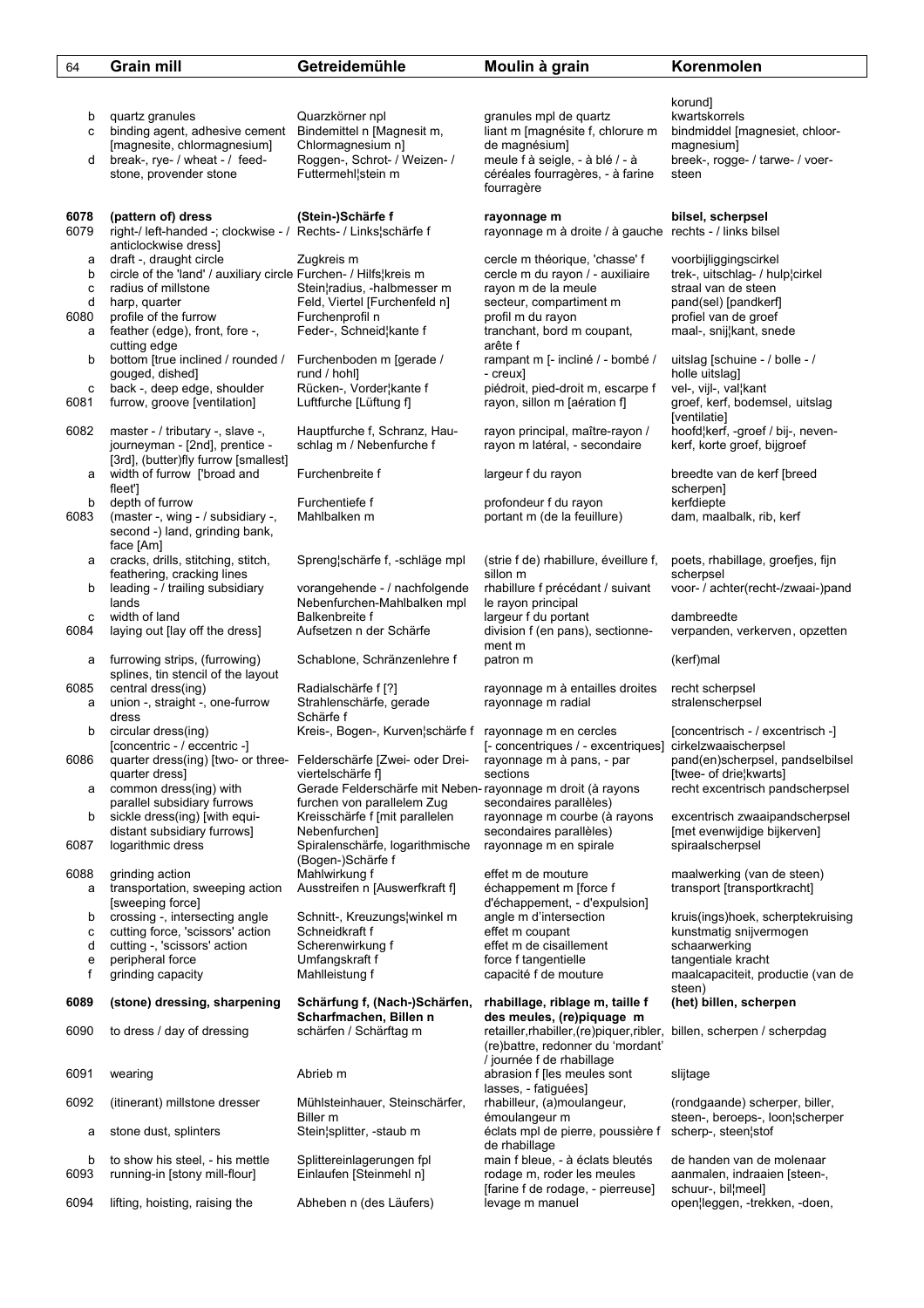| 65           | <b>Grain mill</b>                                                                                     | Getreidemühle                                                        | Moulin à grain                                                                     | Korenmolen                                                            |
|--------------|-------------------------------------------------------------------------------------------------------|----------------------------------------------------------------------|------------------------------------------------------------------------------------|-----------------------------------------------------------------------|
|              |                                                                                                       |                                                                      |                                                                                    |                                                                       |
|              | stones                                                                                                |                                                                      |                                                                                    | kantelen, lichten                                                     |
| а            | to (un)cover the millstone                                                                            | die Zarge abnehmen / aufsetzen enlever - / (re)mettre l'archure      |                                                                                    | uit- / aan¦kleden                                                     |
| b            | pinch bar, crowbar, gavelock                                                                          | Stemmeisen n, Brechstange f                                          | barre, pince f                                                                     | breekijzer, koevoet                                                   |
| с            | manyheight, stepped wedge,                                                                            | Treppholz n                                                          | orgueil m, crémaillère f                                                           | trapspie, waag-, krep-, trap¦hout,                                    |
|              | (s) notch block                                                                                       |                                                                      |                                                                                    | trapse wig                                                            |
| d            | stone -, lifting -, Scotch wedge                                                                      | Steinkeil m                                                          | coin m (de levée)                                                                  | kop, steenspie, steenwig                                              |
| e            | roller                                                                                                | Steinrolle f                                                         | rouleau m (de levée)                                                               | steenrol                                                              |
| 6095         | draw-winch                                                                                            | Zug-, Stein¦winde f                                                  | palan -, treuil de levage, tour                                                    | steen¦winde, -luiwerk                                                 |
|              |                                                                                                       |                                                                      | (simple / à volant), treuil m à levier                                             |                                                                       |
| а            | rope for raising stones                                                                               | Steinseil n                                                          | câble m des meules, corde f des steenreep [met twee lussen]<br>meules, - de levage |                                                                       |
| 6096         | stone crane                                                                                           | Steinkran, 'Galgen' m                                                | potence, grue f                                                                    | (steen)kraan, (steen)galg, balie                                      |
| a            | post                                                                                                  | Ständer m                                                            | poteau, montant, piédroit, piéd-                                                   | steenkraan-, (galg)boom                                               |
|              |                                                                                                       |                                                                      | droit m                                                                            |                                                                       |
| b            | arm [with brace]                                                                                      | Querbalken m [mit Strebe f]                                          | bras [avec étrésillon, aisselier m] uitlegger, steenkraan-, (galg) arm             |                                                                       |
|              |                                                                                                       |                                                                      |                                                                                    | [met steek-, steun¦balk, korbeel]                                     |
| с            | bails, callipers [movable],                                                                           | Bügel m, Kranschere f [mit                                           | arceau, étrier, bras, cercle m                                                     | (steen)beugels, hoepel, hangsel,                                      |
|              | stirrup [fixed]                                                                                       | Bolzen m]                                                            | [avec cheville f en fer]                                                           | scharen [schaar]                                                      |
|              |                                                                                                       |                                                                      |                                                                                    | [met tap, pin, losse pen]                                             |
| d            | screw jack, hoisting screw                                                                            | Schraubenwinde f                                                     | vérin [avec (écrou) papillon m].                                                   | steen¦schroef, -spindel, schroef-                                     |
|              | [with wrench]                                                                                         |                                                                      | vis f<br>chevalet m de rhabillage                                                  | spil [met draadbus]                                                   |
| 6097<br>6098 | stone saddle<br>facing, flawing, trimming [heads,                                                     | Schärf(e)stuhl m, Steinleiter f<br>Ab¦richten, -flächen, 'Stocken' n | nivellement m [bosses fpl]                                                         | steen¦hout, -stoel, vlonder<br>afrijen, vloeren, effen maken          |
|              | high spots]                                                                                           | [Unebenheiten fpl]                                                   |                                                                                    | [harde plek of rijder, pitten]                                        |
| 6099         | staffing [marking tools]                                                                              | Einfärben n [?]                                                      |                                                                                    | rougissement [rougir], traçage m rijen, strijken met de scherprij, op |
|              |                                                                                                       |                                                                      | ['riche' / 'pauvre']                                                               | de steen strijken [te rijk - / te arm                                 |
|              |                                                                                                       |                                                                      |                                                                                    | liggen]                                                               |
| а            | tiver, raddle, red oxyde, reddle,                                                                     | Rötel m                                                              | sanguine f, rouge m de Prusse                                                      | roodkrijt, bolus, rode bol, - oker,                                   |
|              | ruddle, 'English red'                                                                                 |                                                                      |                                                                                    | dodekop                                                               |
| b            | paint -, wheat -, red-, ebony                                                                         | Richtscheit n                                                        | règle à ocre, taloche f                                                            | rij(lat), richt-, pas¦lat, (steen)rij,                                |
|              | staff, wood proof                                                                                     |                                                                      |                                                                                    | scherprij                                                             |
| с            | proof staff, prover, steel proof                                                                      | Kontrolllineal n, Eichstab m                                         | gabarit m                                                                          | ijkrijl                                                               |
| d            | eye staff                                                                                             | Herzstück-Schablone f                                                | gabarit m à oeillard                                                               |                                                                       |
| 6100         | (re)furrowing [roughing out;<br>finishing up]                                                         | Aufsetzen n [Vertiefen] der<br>Hauschläge                            | retaille f [retailler les rayons],<br>rayonnage m                                  | scherpen, uitkappen                                                   |
| 6101         | cracking, stitching, scratching,                                                                      | Aufsetzen n [Auftragen] der                                          | rhabillage [rhabiller] [nombre m                                                   | het billen [billen], fijn scherpen,                                   |
|              | feathering [Am] [number of                                                                            | Sprengschärfe [Anzahl Spreng-                                        | de rhabillures par pouce]                                                          | poetsen, rhabilleren [aantal                                          |
|              | cracking lines per inch]                                                                              | schläge mpl pro Zoll]                                                |                                                                                    | springslagen per duim]                                                |
| 6102         | random dressing                                                                                       | Aufrauhen n                                                          | coups mpl perdus                                                                   | kneuzen                                                               |
|              |                                                                                                       |                                                                      |                                                                                    |                                                                       |
| 6103         | (millstone) dressing tools                                                                            | Schärfwerkzeuge npl                                                  | outils mpl de taille                                                               | werktuigen voor het scherpen                                          |
| 6104         | (mill) bill, dressing -, cracking                                                                     | Bille f, Breithammer m, Messer-<br>picke f [mit Griff m]             | mailloche f, marteau à rhabiller                                                   | bil-, scherp¦hamer, bil¦beitel, -ijzer                                |
| 6105         | pick [with thrift, handle, stock]<br>pick, pritchell, furrowing hammer (Spitz-)Picke f, Spitzhammer m |                                                                      | [avec manche m]<br>marteau à grain d'orge, - à deux punt-, spits¦hamer             | [met handvat, greep, steel]                                           |
|              |                                                                                                       |                                                                      | pointes, - à piquer, pic m, pique,                                                 |                                                                       |
|              |                                                                                                       |                                                                      | pointe(rolle) f                                                                    |                                                                       |
| 6106         | facing -, bush hammer                                                                                 | Kraus-, Kron-, Stock¦hammer m boucharde f                            |                                                                                    | kneus-, kruis-, wafel-, kroon-                                        |
|              |                                                                                                       |                                                                      |                                                                                    | hamer                                                                 |
| 6107         | chisel                                                                                                | Spitzmeissel m                                                       | repoussoir, pointeau m                                                             | steen-, kou(d)beitel                                                  |
| 6108         | tempering                                                                                             | Härtung f, Härten n                                                  | trempe f                                                                           | harden                                                                |
| 6109         | bist [cushion of chaff or bran]                                                                       | Spreuerkissen n                                                      | sac de son, coussin m                                                              | (scherp)kussen(tje), zak zemelen                                      |
| 6110         | millstone dresser's lamp                                                                              | Handlaterne f                                                        | lampe f de rhabilleur                                                              | scherplamp                                                            |
| 6111         | safety goggles                                                                                        | Schutz-, Draht¦brille f                                              | conserves, lunettes fpl de                                                         | veiligheids-, stof¦bril                                               |
| 6112         | millstone dressing machine                                                                            | (Mühl-)Steinschärfmaschine f                                         | protection<br>rhabilleuse, machine f à rhabiller (steen)scherp-, billmachine       |                                                                       |
|              |                                                                                                       |                                                                      |                                                                                    |                                                                       |
| 6113         | trueing of the millstone                                                                              | Steinlehre f                                                         | vérification f des meules                                                          | het rechten, recht leggen van                                         |
|              |                                                                                                       |                                                                      |                                                                                    | de (molen)stenen                                                      |
| 6114         | balancing [standing - / running                                                                       | Ausbalancieren n, 'in der Lehre                                      | équilibrage m [- statique /                                                        | (uit)balanceren (van de loper)                                        |
|              | balance]                                                                                              | gehen' (des Steines)                                                 | - dynamique]                                                                       | [statisch / dynamisch]                                                |
| а            | pivotal plane                                                                                         | Drehebene f                                                          | surface f de rotation                                                              | draaivlak                                                             |
| b            | wobbling                                                                                              | Poltern n                                                            | dandinement m                                                                      | hobbelen                                                              |
| c            | out of face                                                                                           | Schlagen n [der Läufer schlägt]                                      | toucher [la courante touche la                                                     | raken (van de loper)                                                  |
| 6115         | truing [balance tools]                                                                                | Ausrichten n                                                         | gisantel<br>dressage m, mise f à niveau                                            | (water)pasleggen, hangen                                              |
| a            | brigging the spindle, tramming,                                                                       | Unterlehre / Kraglatte f                                             | dressage m du fer de meule /                                                       | afstellen, te lood zetten, uitloden                                   |
|              | trammeling / trammel                                                                                  |                                                                      | latte f de dressage                                                                | van het bolspil (of peerijzer) /                                      |
|              |                                                                                                       |                                                                      |                                                                                    | (pas)wijzer [met veer, pluim]                                         |
| b            | jacking (the stone) / jack stick,                                                                     | Bodenlehre f / Zentrierzirkel [mit dressage de la meule gisante,     |                                                                                    | pasleggen, een steen wijzeren                                         |
|              | tracer(-bar), trammel [with quill]                                                                    | Federkiel m]                                                         | centrage / calibre, comparateur m centreren (van de ligger) /                      |                                                                       |
|              |                                                                                                       |                                                                      | [avec plume f]                                                                     | kaliber, steenwijzer [met veer,                                       |
|              |                                                                                                       |                                                                      |                                                                                    | pennetje]                                                             |
| с            | hanging the stone / trammel,                                                                          | Oberlehre f / Stein-, Hänge-                                         | dressage, centrage de l'anille /                                                   | centreren van de rijn / kaliber,                                      |
|              | jack(staff), tram-staff, tram stick<br>tram stick                                                     | zirkel m                                                             | calibre m                                                                          | hang¦cirkel, -passer, rijn¦leer,<br>-passer                           |
| d            | field -, mason's level, gable                                                                         | Setz-, Richt¦waage f                                                 | niveau m à perpendicule, - à                                                       | schietlood aan houten driehoek                                        |
|              |                                                                                                       |                                                                      | plomb, - de maçon                                                                  |                                                                       |
| 6116         | centering of the bedstone                                                                             | Zentrieren -, Ausloten n des                                         | centrage m de la (meule)                                                           | uitloden, centreren (van de                                           |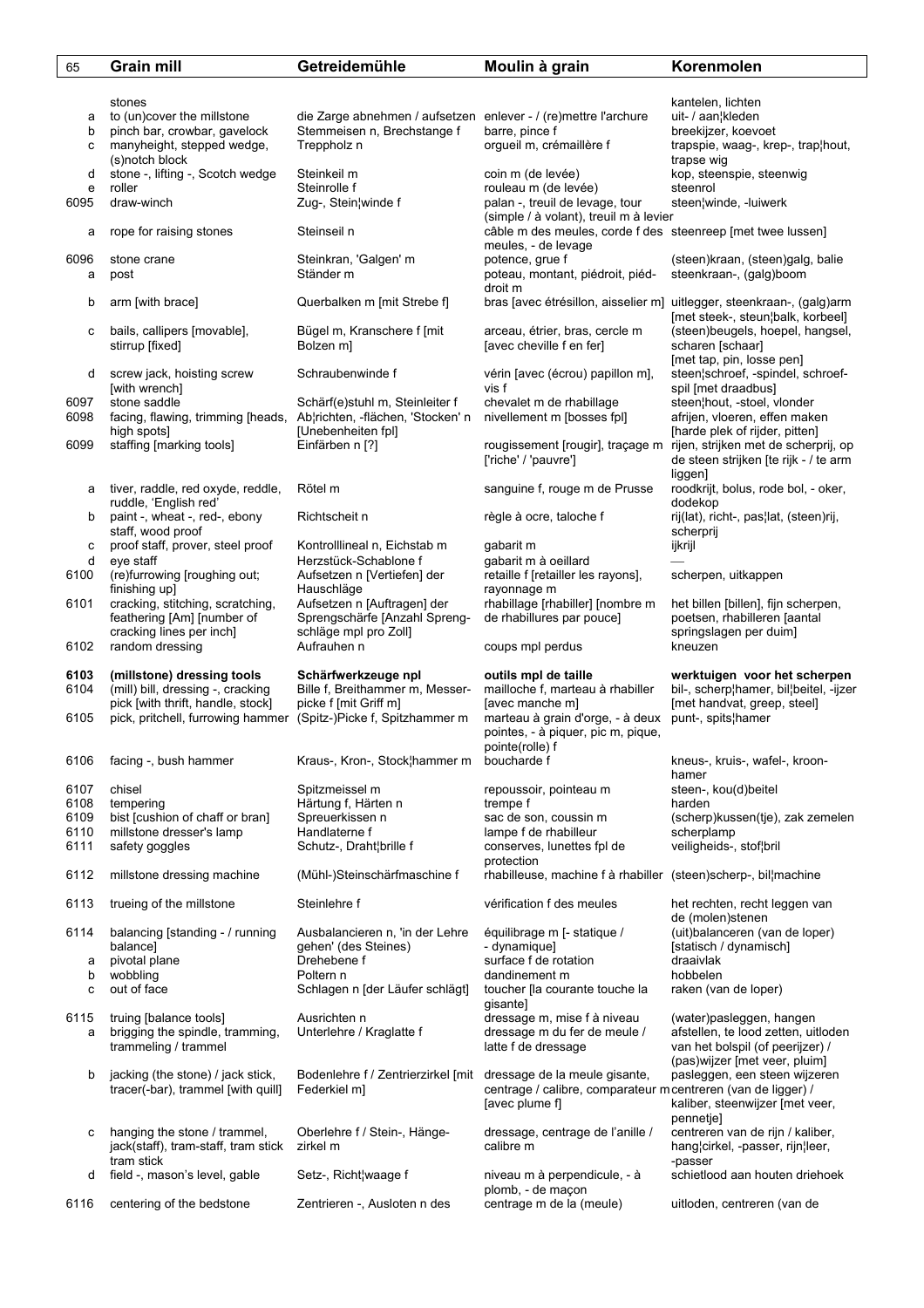| 66           | <b>Grain mill</b>                                                                                                   | Getreidemühle                                                                       | Moulin à grain                                                                                      | Korenmolen                                                                                                       |
|--------------|---------------------------------------------------------------------------------------------------------------------|-------------------------------------------------------------------------------------|-----------------------------------------------------------------------------------------------------|------------------------------------------------------------------------------------------------------------------|
|              |                                                                                                                     | <b>Bodensteins</b>                                                                  | gisante                                                                                             | ligger)                                                                                                          |
| 6.3          | Grinding equipment and<br>machinery                                                                                 | Vermahlungsgeräte und<br>-maschinen                                                 | Instruments et machines<br>de mouture                                                               | Maalwerktuigen                                                                                                   |
| 6.3.1        | Hand- and donkey mill                                                                                               | Hand- und Tiermühle                                                                 | Moulin à main et à animal de<br>trait                                                               | Hand- en diermolen                                                                                               |
| 6117<br>6118 | mortar and pestle, pounder<br>handmill [mola manuaria]                                                              | Mörser / Pistill m, Mörserkeule f<br>Handmühle f                                    | mortier, égrugeoir / pilon m<br>moulin m à bras, - à main,<br>meules fpl à main                     | mortier / (vijzel) stamper<br>handmolen, kweern                                                                  |
| а            | pushing mill [mola trusatilis]                                                                                      | Stossmühle f                                                                        | meule f va-et-vient (à mouve-<br>ment rectiligne alternatif)                                        | niet-draaiende handmolen                                                                                         |
| b            | rotary handmill [mola versatilis]                                                                                   | Drehmühle f                                                                         | meule f rotative, moulin m à<br>meule tournante                                                     | (hand)draaimolen, draaiende<br>handmolen                                                                         |
| 6119         | corn crusher and cup hollow,<br>pounding stone and depression,<br>'bedrock mortar' with pounder-<br>rubber, grinder | Kornquetscher mit Mahltrog,<br>Muldenstein m                                        | broyeur avec écraseur m                                                                             | wrijfsteen en wrijfkom                                                                                           |
| 6120         | saddle quern, muller, attrition<br>mill, saddle stone                                                               | Reibmühle, Getreidereibe f.<br>Sattelstein m                                        | broyeur m, pierre f à écraser,<br>- à broyer                                                        | zadelkweern, wrijf(steen)molen                                                                                   |
| а            | rubbing stone, rubber, crusher,<br>'rider', 'muller'                                                                | Reibstein, Reiber m                                                                 | molette f, rouleau, écraseur m                                                                      | rol-, maal-, wrijf¦steen                                                                                         |
| b<br>С<br>d  | hollow, bedstone<br>receptacle, cup<br>Mexican metata, metate-mano<br>combination                                   | Reibplatte f, Unterstein m<br>Auffangbehälter m<br>Metata f                         | meule f (gisante)<br>récepteur, bac m collecteur<br>metata [avec rouleau m]                         | (onder)legger, zadelsteen<br>meel¦kom, -bak<br>Mexicaanse zadelkweern                                            |
| е            | Napoleon's hat                                                                                                      | 'Napoleonshut' m                                                                    | 'chapeau de Napoléon'<br>[broyeur m en forme de tricorne]                                           | napoleonshoed                                                                                                    |
| 6121<br>6122 | — [Amer: slab mill]<br>push(ing) mill [with hopper-<br>rubber]                                                      | Schlitz-, Stoss¦mühle f [mit<br>Trichter-Reiber, Füllkasten m]                      | meule f à pousser, moulin à<br>fente [avec écraseur m à tremie]                                     | zadelkweern met 'handvaten'<br>stootmolen [wrijfsteen met<br>kaar]                                               |
| 6123<br>6124 | lever mill, 'Olynthian' grain-mill                                                                                  | Rahmenmahlstein m<br>Hebelmühle f                                                   | écraseur m à coulisse<br>meule f va-et-vient (à mouve-<br>ment circulaire alternatif)               | wrijfsteen met glijneut<br>Griekse wrijfmolen                                                                    |
| 6125<br>6126 | oscillatory mill<br>(rotary) quern, rotary grain-mill,<br>- hand-mill                                               | Pendel-, Schwenk¦mühle f<br>Hand(dreh)mühle, Querne f                               | moulin m à molette oscillante<br>moulin m à bras, meule à bras<br>rotative, - tournante, 'querne' f | pendelmolen<br>handmolen, kweern                                                                                 |
| a<br>b       | handle<br>rynd                                                                                                      | Dreh-, Hand¦griff m<br>Steglager n                                                  | manche m, manette f<br>anille f                                                                     | handvat<br>rijn                                                                                                  |
| 6127<br>6128 | pot quern<br>pole-operated quern                                                                                    | Trogmühle f<br>Kasten-, Gestell¦mühle [mit Dreh- querne f à bras articulé sur       | querne f 'en pot'                                                                                   | potkweern<br>kweern [op maalstoel] met                                                                           |
|              | [with swing -, upright bar]                                                                                         | schwinge f, Schwungstock m]                                                         | beffroi, - à bras vertical<br>querne f à manivelle horizontale                                      | losse stok als zwengel                                                                                           |
| 6129<br>6130 | donkey -, Pompeii -, ass -,<br>cattle -, hourglass mill [mola<br>asinaria, - jumentaria]                            | Kurbelschwingen-Drehmühle f<br>Tier(dreh)-, Glocken-, Trichter-,<br>Sanduhr¦mühle f | moulin romain, moulin-sablier m                                                                     | kweern met horizontale zwengel<br>Romeinse molen, zandloper-<br>molen, ezelkweern, diabolo-,<br>juk-, dier¦molen |
| а            | base, foundation [with meal<br>groove]                                                                              | Sockel m                                                                            | base f, socle m [avec auge f<br>circulaire]                                                         | sokkel                                                                                                           |
| b<br>с       | meta<br>catillus [with handle socket,<br>side-lug]                                                                  | Boden-, Unter¦stein m, Meta f<br>Hohldoppelkegel, Catillus m<br>[mit Zugbaumloch n] | meule gisante, meta f<br>meule f courante, - tournante,<br>catillus m [à oreilles fpl]              | ligger, meta, ondersteen<br>loper, catillus, bovensteen<br>[met oorgaten]                                        |
| d<br>e       | handle bar, cross bar<br>crossbeam                                                                                  | Zugbaum, Deichsel m<br>Traverse m                                                   | bras, tirant, mancheron m<br>traverse f, soliveau m                                                 | trekboom<br>dwarsbalk                                                                                            |
| f<br>6131    | rynd<br>slave mill [mola sanguinis]                                                                                 | Zapfenscheibe f<br>'Blutmühle' f                                                    | plaque de fer perforée, anille f<br>moulin m (romain) à esclaves,                                   | rijn<br>Romeinse slavenmolen                                                                                     |
| 6132         | mechanical mill [mola                                                                                               | Mahlgangsdrehmühle f                                                                | - 'à sang'<br>moulin m (romain) à beffroi                                                           |                                                                                                                  |
| 6133<br>6134 | machinaria]<br>hand-operated roller mill<br>coffee-mill [with cone / housing]                                       | Hand-Walzenmühle f<br>Kaffeemühle f [mit Mahlkegel /                                | moulin m à rouleau à main<br>moulin à café [avec cône m /                                           | walsmolen met handbediening<br>koffiemolen [met maalkegel /                                                      |
| 6135         | buckwheat mill                                                                                                      | Mahlring m]<br>Buchweizenmühle f                                                    | boîtier m denté]<br>moulin m à sarrasin                                                             | maalkoker]<br>boekweit(hand)molen                                                                                |
| 6.3.2        | Pair of stones                                                                                                      | <b>Mahlgang</b>                                                                     | Tournant                                                                                            | <b>Maalstenen</b>                                                                                                |
| 6136         | pair (of millstones), run (of                                                                                       | Mahlgang m                                                                          | tournant m, paire f de meules                                                                       | koppel stenen, (steen) koppel,                                                                                   |
| а            | stones) [Am], set of stones<br>under-runner / over-runner<br>(millstones)                                           | Unter- / Ober¦läufergang m                                                          | tournant m à meule courante<br>inférieure/ - supérieure                                             | (maal)gang<br>onder- / boven¦loper                                                                               |
| b            | pair of stones used for gradual<br>reduction / - for rough grinding                                                 | Mehl-, Mahl- / Schrot¦gang m                                                        | tournant m -, meules fpl à<br>farine / - à égruger                                                  | koppel stenen gebruikt voor hoog<br>malen / - voor malen in éen gang                                             |
| 6137         | bed -, lower -, nether -, base -,<br>under stone, 'ligger'                                                          | Boden-, Lager-, Unter¦stein m                                                       | (meule) gisante, dormante,<br>meule f inférieure, gîte m                                            | ligger, liggende steen                                                                                           |
| а            | pan [with leveling-screw and<br>-plate]                                                                             | Steinschüssel [mit Stell¦schraube cuvette [avec vis de réglage et<br>und -platte f] | plaque f de niveau]                                                                                 | kuip [met stel schroef en -plaat]                                                                                |
| b            | neck bearing, bush, (neck) box                                                                                      | Halslager n, Buchs(e) [Keil-,                                                       | boitard, boitillon m, boîte f                                                                       | [houten] (steen)bus, bos                                                                                         |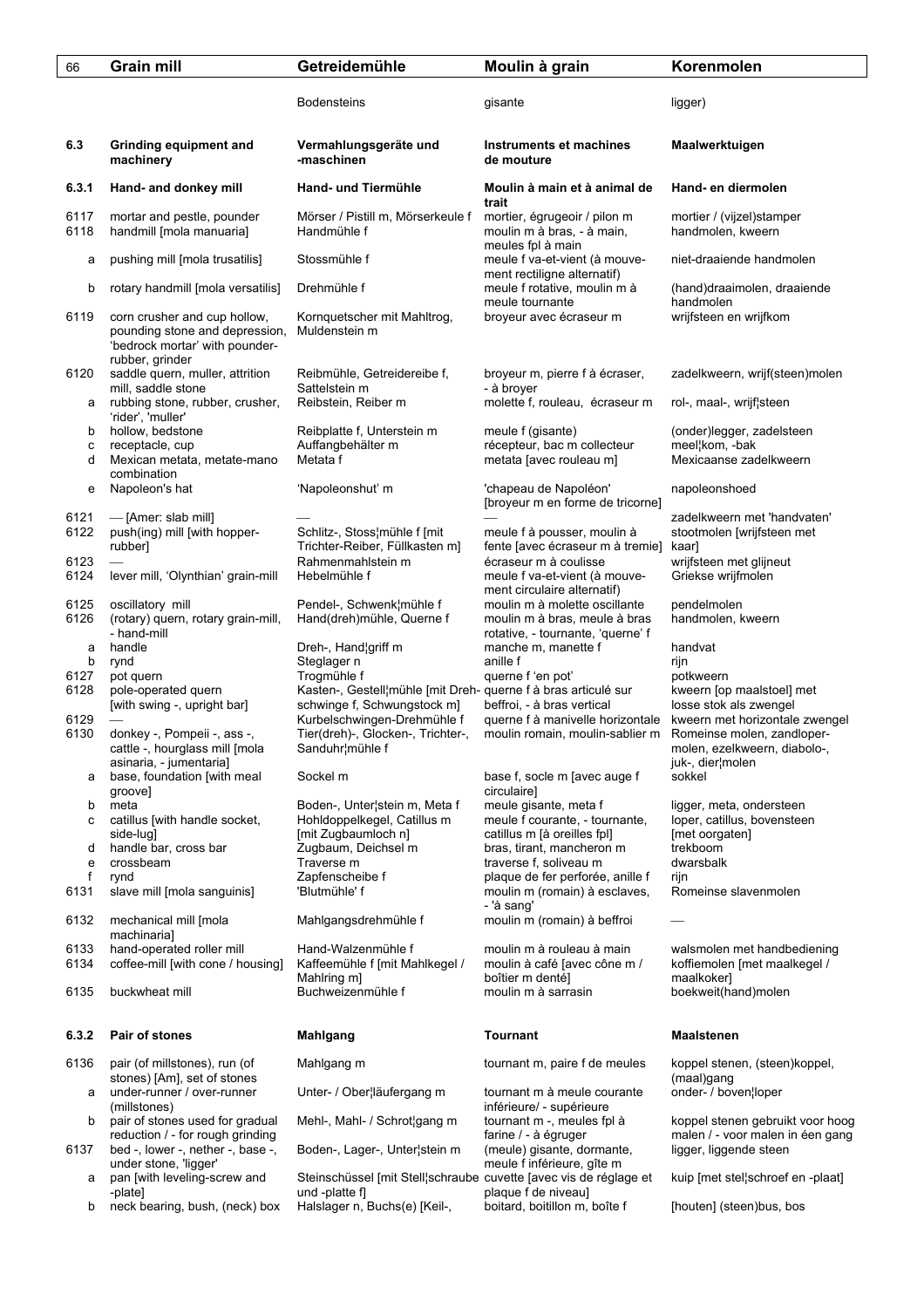| 67           | <b>Grain mill</b>                                                | Getreidemühle                                                            | Moulin à grain                                                                   | Korenmolen                                                        |
|--------------|------------------------------------------------------------------|--------------------------------------------------------------------------|----------------------------------------------------------------------------------|-------------------------------------------------------------------|
|              |                                                                  |                                                                          |                                                                                  |                                                                   |
|              |                                                                  | Holz¦buchs f]                                                            | [en bois]                                                                        |                                                                   |
| 6138         | (brass) neck bearing                                             | Spundbuchs [mit Packung f]                                               | boitard m à taquets                                                              | steenbus met neuten [met vet-                                     |
|              |                                                                  |                                                                          |                                                                                  | kamer, smeerholte]                                                |
| 6139         | cast-iron neck bearing, iron box                                 | Metallspundbuchs f                                                       | boitard m en fonte                                                               | gietijzeren steenbus                                              |
| a            | cast-iron box                                                    | Topf m                                                                   | pot m                                                                            | pot                                                               |
| b            | brass, bearing -, wood pad                                       | Metall- / Holz¦spund m                                                   | coussinet m en bronze / - en<br>gaïac, - en bois dur                             | neut van brons / - van pokhout                                    |
| с            | grease wedge                                                     | Stell- und Schmier¦keil m                                                | cale f de graissage                                                              | smeerspie                                                         |
| d            | hackle -, bush plate [with cap]                                  | Deckel m [mit Haube f]                                                   | couvercle (du boitard) [avec                                                     | busring, (dek)plaat [met hoed]                                    |
|              |                                                                  |                                                                          | chaperon m]                                                                      |                                                                   |
| 6140         | runner (stone), upper -, top                                     | Läufer(stein), Oberstein m                                               | (meule) tournante, courante,                                                     | loper, lopende steen                                              |
|              | stone, 'loper'                                                   |                                                                          | meule f supérieure, volant m                                                     |                                                                   |
| а            | paddle, tag, sweeper                                             | Räumer m                                                                 | videur m, raclette f                                                             | meel¦jager, -schuiver, -drijver,<br>-ruimer                       |
| b            | eye tin                                                          | Einlauftrichter m                                                        | entonnoir m (en métal), - pour                                                   | kraag [metalen trechter in het                                    |
|              |                                                                  |                                                                          | meule                                                                            | kropgat]                                                          |
| 6141         | millstone exhaustor, exhausting                                  | (Mühlstein-)Aspiration f                                                 | aspiration f                                                                     | ventilatie van de stenen, aspiratie                               |
|              | millstones                                                       |                                                                          |                                                                                  |                                                                   |
| а            | filter [in ventilated stones] /                                  | Krinoline f, Aspirations-, Stern-                                        | filtre en étoile / frappeur,                                                     | filter / klopper                                                  |
|              | knocker, tapper, mallet                                          | filter / Abklopfer, Abklopf-                                             | marteau m de dégommage                                                           |                                                                   |
| b            | exhaust trunk                                                    | hammer m<br>Absaugrohr                                                   | tuyau m d'aspiration                                                             | afzuigbuis                                                        |
|              |                                                                  |                                                                          |                                                                                  |                                                                   |
| 6142         | <b>Irons</b>                                                     | Eisenzeug n                                                              | fers mpl                                                                         | het ijzerwerk van de stenen [de                                   |
|              |                                                                  |                                                                          |                                                                                  | vier ijzers]                                                      |
| 6143         | $r(h)$ ynd, $r(h)$ ind                                           | Haue, Ri(h)ne, Ryne f                                                    | anille f, fer m de moulin                                                        | rijn, molenijzer, brug                                            |
| 6144         | fixed -, stiff rynd [two- / three- /                             | feste Haue [Schwalbenschwanz- anille f fixe, - prisonnière [- type]      |                                                                                  | vaste rijn [twee- /drie- / vier¦tak-                              |
|              | four-armed rynd]                                                 | haue / Triangel / Flügel-,                                               | gallo-romain / - tridactyle / - à                                                | rijn, Vlaamse rijn, vastwerk]                                     |
| а            | claw                                                             | Scheren¦haue fl<br>Klaue f, Flügel m                                     | quatre bras]<br>bras m, corne f de l'anille                                      | rijntak, tak van de rijn                                          |
| b            |                                                                  | Hauenauge n                                                              | oeil m de l'anille                                                               | hals-, ijzer-, rijn¦gat                                           |
| с            | $\overline{\phantom{a}}$                                         |                                                                          | épaulement m                                                                     | kloot                                                             |
| d            |                                                                  |                                                                          | coussinet m                                                                      | zadel                                                             |
| 6145         |                                                                  | Hauenloch n [Einpasstiefe f]                                             | loge du bras, cavité f destinée                                                  | rijngat                                                           |
|              |                                                                  |                                                                          | à recevoir le bras de l'anille                                                   |                                                                   |
| a            |                                                                  | Ausgiessen n [mit Alabaster-                                             | coulage m de fixation [plâtre et                                                 | vastgieten [gips met vloeibaar                                    |
|              |                                                                  | gips, erwärmten Alaun]                                                   | alun liquide]                                                                    | aluin]                                                            |
| 6146         | $-$ / $-$                                                        | Hauen-Klemme / Hauen-Abzieh- éclisse / pince f à anille<br>vorrichtung f |                                                                                  | rijnklem / rijntrekker                                            |
| 6147         | bridge rynd, bridge                                              | Bügelhaue [einfache Balancier-                                           | anille f à traverse, - à pont                                                    | tweetakrijn, tweetakkige beugel-                                  |
|              |                                                                  | haue fl                                                                  |                                                                                  | rijn                                                              |
| 6148         | balance rynd                                                     | (doppelte) Balancierhaue f                                               | anille f à suspension, - suspen-                                                 | balanceerrijn, Engelse rijn,                                      |
|              |                                                                  |                                                                          | due                                                                              | schommel-, tuimel¦rijn                                            |
| а            | mace (head), driver                                              | Treiber, Mitnehmer, Kolben m                                             | manchon m, traverse f à                                                          | hoed, meenemer, binnenrijn                                        |
| b            | bridge, bar, bail [with cockeye]                                 | Bügel m                                                                  | fourchette, entraîneur, sabot m<br>traverse f [avec carré m]                     | beugel, buitenrijn                                                |
| с            | trunnion                                                         | Zapfen m                                                                 | tourillon m                                                                      | rijnoor                                                           |
| 6149         | gimbal rynd                                                      | Kompass-, Kugel¦haue f                                                   | anille f à cardan                                                                | kompasrijn                                                        |
| а            | gimbal ring, gimbals                                             | Kardanring m                                                             | anneau m de cardan                                                               | buitenrijn                                                        |
| b            | recess                                                           | Sattelstück n, Lagerkasten m                                             | logette f                                                                        | rijnschoen(tje)                                                   |
| 6150<br>6151 | (stone) spindle, stone shaft<br>quant, crotch spindle [Suffolk], | Mühleisen, Spill n, Spindel f<br>Lang-, Klauen¦eisen, grosses            | fer m de meule<br>gros -, grand fer, fer m de meule grote -, lange spil, boven-, | (maal-, steen-)spil, molenijzer                                   |
|              | crutch pole, - spindle                                           | Eisen n                                                                  |                                                                                  | klauw¦spil, lang-, klauw-, staak-,                                |
|              |                                                                  |                                                                          |                                                                                  | vork-, molen¦ijzer, groot ijzer                                   |
| а            | crotch, clutch, crutch                                           | Klaue f                                                                  | fourche(tte) f, fourchon m (du fer klauw, vork                                   |                                                                   |
|              |                                                                  |                                                                          | de meule, - du gros fer)                                                         |                                                                   |
| b            | glutbox, quant bearing, sprattle                                 | Oberlager n                                                              | glissière f à baïonnette                                                         | slotlager, spilgat, lagering van                                  |
| 6152         | box<br>stone spindle                                             | Kurzeisen, kleines Eisen n                                               | petit fer, pal m                                                                 | de top van het staakijzer<br>bol-, onder¦spil, kleine spil, peer- |
|              |                                                                  |                                                                          |                                                                                  | onder¦ijzer, hals, klein ijzer                                    |
| а            | cock -, onion head, nipple                                       | Kopf m, Krone f                                                          | tête f du fer, papillon [avec                                                    | nok [met kogel]                                                   |
|              | [with nib]                                                       |                                                                          | pointal, téton m]                                                                |                                                                   |
| b            | neck (of the stone spindle)                                      | Hals m                                                                   | fusée f                                                                          | nek, hals                                                         |
| с            | shaft                                                            | Schaft m                                                                 | fût m                                                                            | spil                                                              |
| d<br>6153    | pivot<br>footstep -, thrust -, toe bearing                       | Spurzapfen m<br>Spurlager n                                              | pivot m, pointe f (du fer)<br>crapaudine f                                       | taats<br>taats-, spoor¦pot                                        |
| a            | thrust plate [with footstep, cup]                                | Pfannenplatte [mit Spurmulde f]                                          | grain m, palette f                                                               | spoor                                                             |
| b            | centering block                                                  | Spurlagerblock m                                                         | coussinet, noyau m                                                               | pasblok, wervel                                                   |
| 6154         | (iron) bridging box                                              | Stellkasten m                                                            | corps m de la crapaudine                                                         | spoorpot, kroon                                                   |
| а            | adjusting -, bridging screw,                                     | Stellschraube f                                                          | boulon m -, vis f de réglage                                                     | stelschroef                                                       |
|              | tram-screw, pinching-screw                                       |                                                                          |                                                                                  |                                                                   |
| b            | brass bearing pot, tram-pot,<br>cast-iron socket                 | Spurbüchse f                                                             | métaillère f, métal m [Midi]                                                     | lagerpotje                                                        |
| с            | socket, bearing, bush, toe -,                                    | Spur, Pfanne f                                                           | poêlette f, grain m d'acier,                                                     | taats-, spoor¦pot, loper-, hals¦pan,                              |
|              | foot brass                                                       |                                                                          | souche f, pas m                                                                  | pan                                                               |
| 6155         | vertically adjustable thrust                                     | Gleitspurlager n [Spurtopf m                                             | crapaudine f à coulisseau                                                        | verstelbare taats-, spoorlpot                                     |
|              | bearing                                                          | mit Spurlinse]                                                           |                                                                                  |                                                                   |
| 6156         | sprattle -, Armfield arch                                        | Spurbock m                                                               | support m de la crapaudine                                                       | spoor-, kussen¦bok                                                |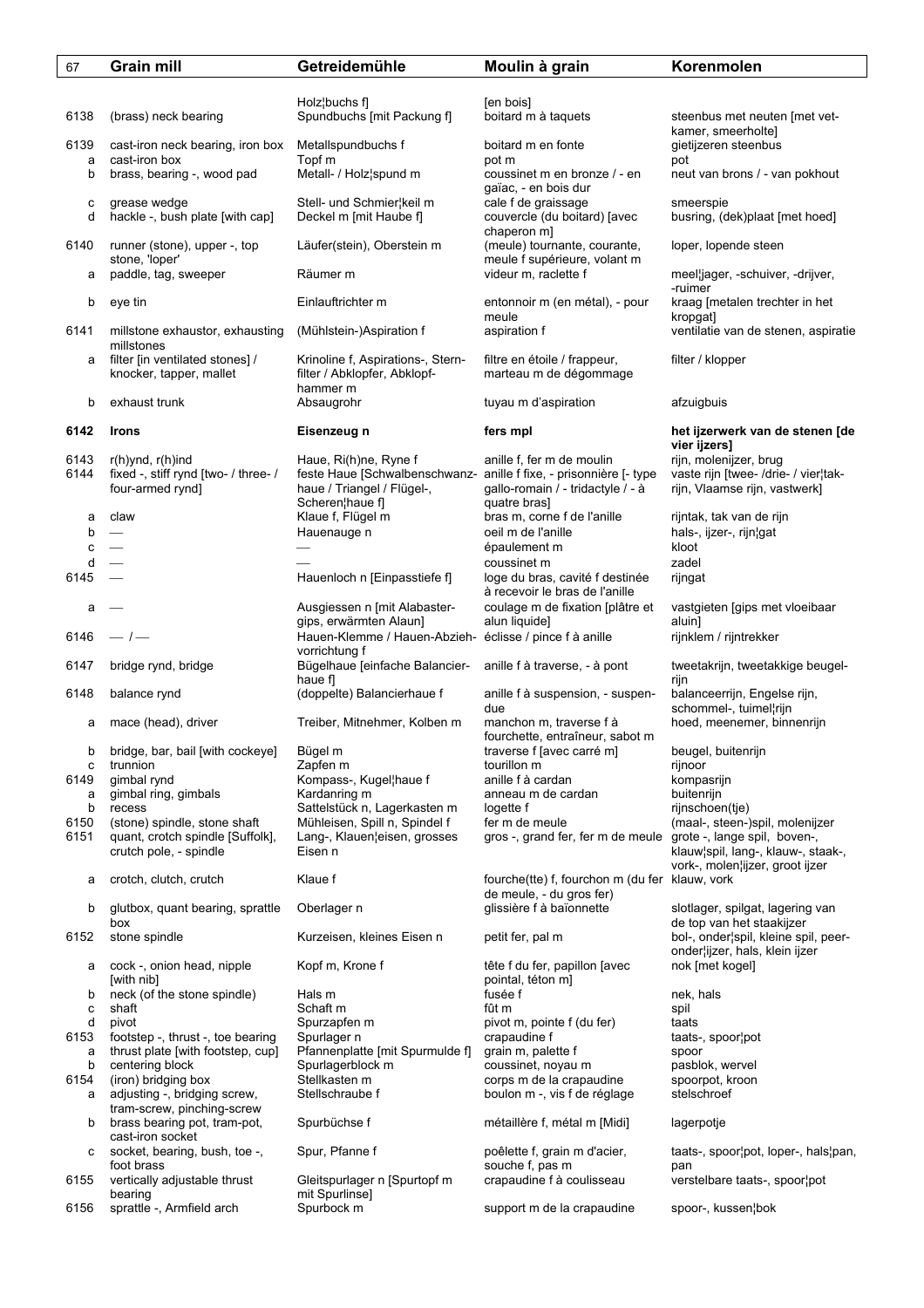| 68           | <b>Grain mill</b>                                                              | Getreidemühle                                                                       | Moulin à grain                                                                                                            | Korenmolen                                                                        |
|--------------|--------------------------------------------------------------------------------|-------------------------------------------------------------------------------------|---------------------------------------------------------------------------------------------------------------------------|-----------------------------------------------------------------------------------|
|              |                                                                                |                                                                                     |                                                                                                                           |                                                                                   |
| 6157         | hurst(ing), husk [Am], stone<br>table                                          | Mühl¦gerüst n, -stuhl m                                                             | bâti, beffroi m, estrade f                                                                                                | (maal-, steen-, draag-)stoel,                                                     |
| 6158         | cog hole, cog -, axle pit,<br>machinery space                                  | Kammgrube f                                                                         | fosse f, puits m                                                                                                          | paard<br>kam(rad)kuil, kam-, wiel-, as¦put                                        |
| 6159         | sill                                                                           | Schwelle f, Hausbaum m                                                              | sole f                                                                                                                    | ligger, draagbalk<br>kussen [met paswiggen]                                       |
| 6160         | bridge -, hurst frame - / bray<br>post                                         | Docke, Bietsäule / Hohldocke f<br>[Tragbank]                                        | montant, poteau, piédroit,<br>pied-droit m                                                                                | maalstoelstijl                                                                    |
| 6162         | longitudinal hurst beams                                                       | Laune, Schlüsselbank f, Lang-<br>baum m                                             | longeron m                                                                                                                | overlangse balk van de maalstoel                                                  |
| 6163         | breastsummer, bressummer<br>[with frieze, edging, border]                      | Mehlbank f, Bietriegel m<br>[mit Mehlleiste f]                                      | travon m [avec baguette f<br>décorative, listel]                                                                          | dwarsbalk [met sierlijst]                                                         |
| 6164         | stone bed, - seat, - beams,<br>- bearers                                       | Steinbett n                                                                         | lit m (de la meule)                                                                                                       | steen¦bed / -balken                                                               |
| 6165         | floor boards                                                                   | Steinboden m                                                                        | plancher m du beffroi                                                                                                     | vloer van de maalstoel,<br>maalstoelvloer                                         |
| 6166         | internal bearing                                                               | Inneres Angewänge, Ange-<br>welle n                                                 | jumelle f intérieure, plumeau m<br>intérieur                                                                              | binnenste lager                                                                   |
| 6167         | rotunda, circular wall                                                         | Rotunde f                                                                           | rotonde f                                                                                                                 | ringmuur, rotonde, asput                                                          |
| 6168         | stone furniture                                                                | Steinausrüstung f                                                                   | coffrage, équipement m du<br>tournant                                                                                     | steenkuip met toebehoren                                                          |
| 6169         | (stone) casing, vat, tun, hoop,<br>case, stone cover, drum                     | Zarge, Küfe, Bütte f, Lauf(t),<br>Rand m                                            | archure, enveloppe, tine, cerce f,<br>carter, coffre m des meules                                                         | (steen)kuip, (steen)kist, molen-<br>steenkap                                      |
| a            | casing -, curb of vat [with vat -,                                             | Büttenkörper [mit Bütten-,                                                          | tambour m [avec cerceau m                                                                                                 | kast, omhulsel, mantel [met                                                       |
| b            | tun rim]<br>vat cover                                                          | Zargen¦kranz m]<br>Zargendeckel m                                                   | de base (de l'archure)]<br>couvercle, couverceau m                                                                        | ring(hout)]<br>(kuip)deksel                                                       |
| с            | ring                                                                           | Sammelkanal m [mit Füllkleie f]                                                     | espace m collecteur                                                                                                       | meelgang, ring [ring-, kist]meel]                                                 |
| d            | skirting board, millstone curbing                                              | Stein¦riegel, -kranz, Schling m,<br>(Stein-)Geschlinge n                            | enchevêtrure f, chevêtre m                                                                                                | kuip-, steen-, meel¦ring, ringhout                                                |
| 6170<br>6171 | steps<br>(meal) spout, meal hole [with                                         | Anlegetreppe f<br>Mehl¦rohr n, -pfeife f [mit Sicht-,                               | marches fpl<br>anche, buse f, chéneau pour la                                                                             | trapje<br>meel¦pijp, -koker, -goot [met                                           |
|              | sight]                                                                         | Kontroll-, Schau¦loch n]                                                            | farine, boisseau, trou à farine<br>[avec regard m]                                                                        | kijkgat]                                                                          |
| а            | bagging chute [with dust cover]                                                | Absackrinne f                                                                       | maie [avec toile f, avec para-<br>poussière et diviseur m]                                                                | maal-, meel¦bak, ondergoot [met<br>stofschort of slab en scheiplank]              |
| b            | sack holder, - jigger                                                          | Sackhalter m                                                                        | porte-sac m                                                                                                               | ophanghaak, zakophouder,<br>zakkenhaakjes [zakbevestiging]                        |
| 6172         | miller's ark, meal ark, meal -,<br>flour bin, flour box                        | Mehlkiste f                                                                         | huche, (caisse f) farinière, arche, meel¦bak, -kist<br>maie f à farine                                                    |                                                                                   |
| 6173         | feeder [grain supply, corn -,<br>grain feed]                                   | Rumpfzeug n, Speise-, Auf-<br>schütt-, Aufgabe¦vorrichtung<br>[Getreidezufuhr f]    | appareil d'alimentation,<br>alimentateur m [alimentation,<br>amenée f de grain]                                           | voedingsmechanisme [graan-<br>toevoer, -aanvoer]                                  |
| а            | regulation of the grain feed                                                   | Regulierung f der Getreide-<br>zufuhr                                               | réglage m de l'amenée                                                                                                     | regelen van de graantoevoer<br>[graan bijgeven / afhouden]                        |
| b            | sack trestle, - bench                                                          | Sackbank f                                                                          | banc m                                                                                                                    | meel-, zak(ken)bank                                                               |
| c<br>6174    | scoop<br>hopper [with gate, spattle,<br>damper] / (suspended)<br>wicket basket | Aufschüttgefäss n<br>Rumpf, Trichter [mit Schieber]<br>/ (hängender) Korbtrichter m | corbeille f<br>trémie Javec coulisse, trappe f] /<br>trémie f en vannerie (suspendue) trechter [met (graan) schuif(je)] / | stortkaar, graan-, stort¦bak, romp,<br>(hangende) gevlochten kaar                 |
| а            | gauge                                                                          | Molternagel m                                                                       | repère m                                                                                                                  | peil in het kaar                                                                  |
| 6175         | horse                                                                          | Rumpfständer, Rüttelstuhl m<br>Wange f, Tragbalken m                                | chaise f, châssis, support m de<br>la trémie, trémions mpl                                                                | kaarbomen, stoel<br>kaarboom                                                      |
| а<br>b       | side-piece<br>leg                                                              | Bein n, Stütze f                                                                    | trémion, trayon m<br>porte-trémion, porte-trayon,<br>pied m                                                               | stijltje, tremelstijl                                                             |
| 6176         | swivelling hopper                                                              | Dreh-, Kran¦stelze f                                                                | jambe f pivotante                                                                                                         | draaibare houder voor het kaar                                                    |
| 6177         | hopper ladder                                                                  | Rumpfleiter f<br>Rüttelschuh, Rüttler, Korn-                                        | trémions mpl                                                                                                              | kaarbomen                                                                         |
| 6178         | shoe, slipper, feed-shoe<br>[shoe feeder]                                      | schüttler m, Gosse f [Rüttel-<br>schuh-Speisung f                                   | baille-blé, auget (de trémie),<br>caisson m                                                                               | schoe, schud(de)bak(je), slag-<br>bak, reugel, schuddertje                        |
| а            | (small) set wheel                                                              | Stellrädchen n                                                                      | roue f dentée à cliquet                                                                                                   | regel-palwieltje                                                                  |
| b            | shaker arm [with rap]                                                          | Gleitarm, Rüttel [mit Fender,<br>Klotz, Anschlagknaggen m]                          | bras -, manche de l'auget [avec<br>bloc de buis, taquet m]                                                                | klap¦arm, -spaan, speleman,<br>(graan)klapper, schudder [met<br>klopper, aanslag] |
| с            | agitator, 'damsel', 'dandelion',<br>rattler                                    | Mühlklapper f, Drei-, Vier¦schlag<br>Anschlag, 'Tanzmeister' m                      | babillard, claquet, frayon,<br>battant m, quenouille, chandelle,<br>'toupie' f                                            | opzetspil, juffer                                                                 |
| d            | shaker                                                                         | Anschlagschiene f                                                                   | arêtes, ailettes fpl, fuseaux mpl                                                                                         | klapspaan, klephout, klopstok,<br>spalk                                           |
| e            | miller's willow, spring stick /                                                | Spannstock, Rüttel m, Feder f /<br>Dran- oder Abhalter m                            | ressort m (de rappel) /<br>cordelettes fpl de réglage                                                                     | veer / aan- of afhouder                                                           |
| f            | crook string, shoe control rope,<br>feed line, feed adjustment cord            | Rumpfschnur f                                                                       | (corde f du) baille-blé m                                                                                                 | spankoord                                                                         |
| g            | $-/-$                                                                          | Bügel m, Spannrolle f / Bügel-<br>kamm m                                            | rouleau m à gorges / latte f à<br>dents de scie                                                                           | rol / hangerkam                                                                   |
| h            | twist peg                                                                      | Stellknopf m                                                                        | tourniquet, 'nombril' m, manette f draaipen                                                                               |                                                                                   |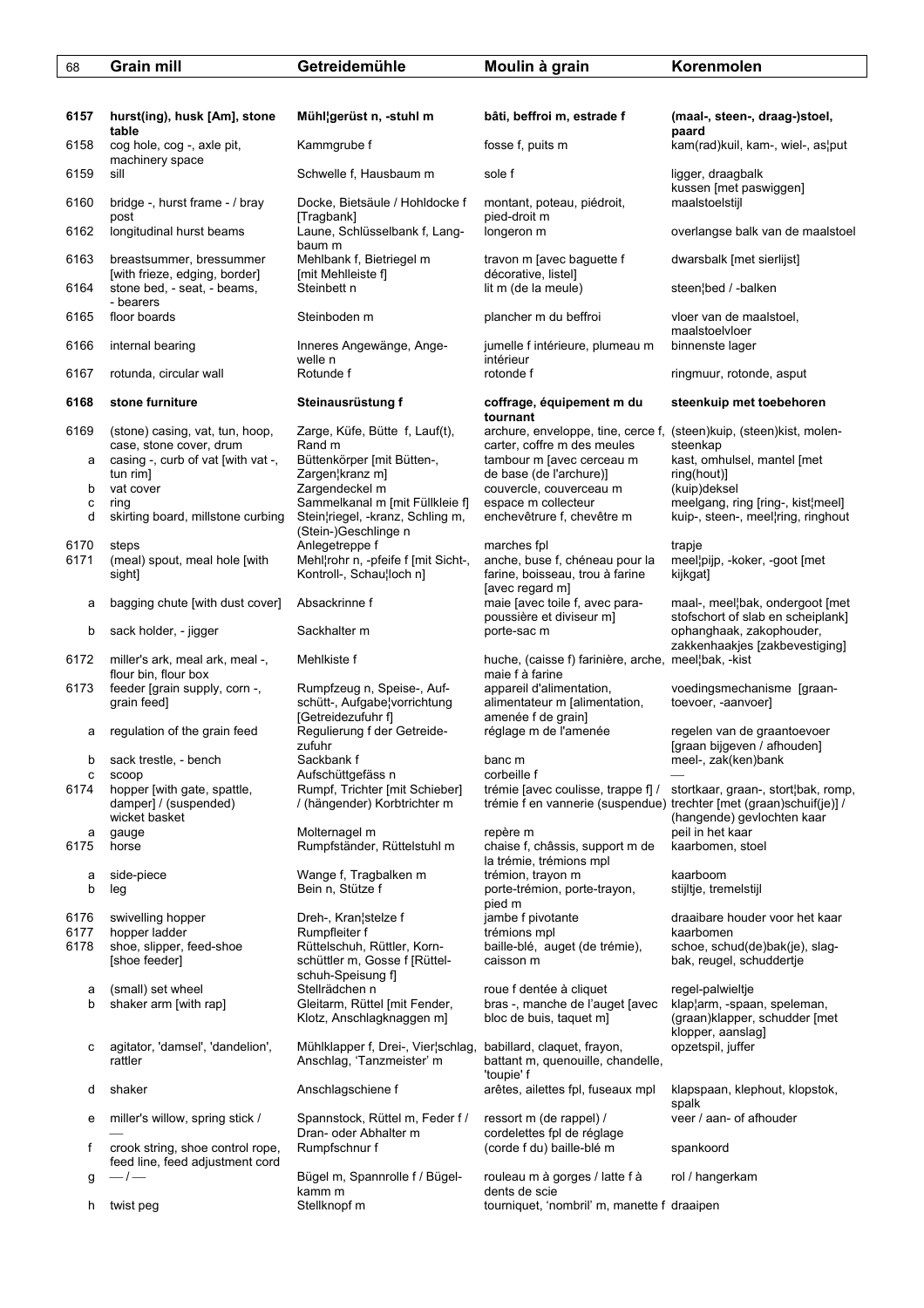| 69           | <b>Grain mill</b>                                                                                                           | Getreidemühle                                                                                                                                    | Moulin à grain                                                                                                                          | Korenmolen                                                                                         |
|--------------|-----------------------------------------------------------------------------------------------------------------------------|--------------------------------------------------------------------------------------------------------------------------------------------------|-----------------------------------------------------------------------------------------------------------------------------------------|----------------------------------------------------------------------------------------------------|
|              |                                                                                                                             |                                                                                                                                                  |                                                                                                                                         |                                                                                                    |
| j            | clapper, vibrator stick, trailstick /<br>stagger ring                                                                       | Rühr¦nagel, -stecken / Warzen-,<br>Staffel-, Rühr¦ring m                                                                                         | de réglage<br>bâtonnet, traquet, tapolet, tic-tac, tril-, sleep¦stok / nokkenring<br>frayon / cercle à redans, - à<br>redents, rochet m |                                                                                                    |
| 6179<br>6180 | shaker, 'bird'<br>clatter<br>silent -, rotary feeder                                                                        | Schleifklotz m<br>Klappern n (der Mühle)<br>(Zentrifugal-)Aufschütter, Streu-                                                                    | secoueur m<br>clac-clac (du moulin), tic-tac m<br>centrifugeuse-engreneuse f                                                            | sleepklos<br>klapperen, tiktak (van de molen)<br>centrifugaal-voedingsinrichting,                  |
| 6181         | drag stick                                                                                                                  | teller m<br>Streichgerte f                                                                                                                       | balai m                                                                                                                                 | aanvoerder, 'silent feed'-systeem<br>(af)strijker, schuiver                                        |
| 6182         | alarm system, bell -, feed                                                                                                  | Meldeanlage, Melde-, Alarm-                                                                                                                      | système m -, sonnerie f                                                                                                                 | bel-alarm, belsysteem,                                                                             |
| 6183         | alarm<br>working dry [overheat, to run<br>hot]                                                                              | einrichtung f<br>Leerlaufen der Steine [Heiss-<br>laufen n]                                                                                      | d'alarme<br>frottement sans grain, fait m de<br>tourner à vide, - de tourner<br>meule contre meule, - de travailler (van de stenen)]    | kaaralarm<br>zonder graantoevoer -, leeg<br>malen, schrapen [warmlopen                             |
| 6184<br>a    | alarm -, warning bell, 'warbler'                                                                                            | Mühlenglöckchen n<br>Trichterglocke f                                                                                                            | à sec [échauffement m des meules]<br>clochette (d'alarme), sonnette f<br>clochette f enfouie                                            | bel(letje), molen¦bel, -schel<br>bel in de kaar                                                    |
| b<br>6185    | hopper flap<br>cut-off                                                                                                      | Trichterklappe f<br>Abstellvorrichtung, -anlage f                                                                                                | planchette, planche f, flotteur m<br>arrêt (automatique), mécanisme                                                                     | klopper<br>afslag-, afzett¦inrichting                                                              |
|              |                                                                                                                             |                                                                                                                                                  | m d'arrêt                                                                                                                               |                                                                                                    |
| 6186<br>a    | tentering, lightering<br>tentering                                                                                          | <b>Steinstellung f</b><br>beihalten [senken]                                                                                                     | système m de trempure f<br>atterrer (la meule), donner de<br>la pierre                                                                  | het lichtwerk<br>bijhouden, neerlaten                                                              |
| b<br>6187    | lightering<br>(grinding) gap, nip                                                                                           | lichten [heben]<br>Mahlspalt m                                                                                                                   | alléger, ôter, retirer de la pierre<br>écart m                                                                                          | (uit)lichten<br>licht                                                                              |
| 6188<br>6189 | fineness of grind<br>tenter(ing) gear, tentering                                                                            | Mahlfeinheit f, Mahlgrad m<br>Licht-, Aufhelf¦werk, Lichte-,                                                                                     | finesse f de broyage<br>système m d'allégeage, - d'allège, lichtsysteem, lichtewerk                                                     | (maal)fijnheid, fijnheidgraad                                                                      |
| 6190         | mechanism<br>lighter staff tentering                                                                                        | Aufhelfe¦zeug n<br>Lichtstock-Steinstellung f                                                                                                    | - de serrage, - de trempure<br>trempure f à fléau                                                                                       | enkelvoudig lichtwerk, lichtwerk                                                                   |
| 6191         | lever tentering                                                                                                             | Hebelsystem-Steinstellung f                                                                                                                      | trempure f à leviers                                                                                                                    | met pasbalk en één lichtstok<br>gekruist pas, hefboomsysteem,<br>lichtwerk met pasbalk en kruis-   |
| а            | bridge tree, - beam                                                                                                         | (Pfannen-)Steg, Fonder, Spur-<br>balken m                                                                                                        | palier m (du fer de meule), - du<br>petit fer                                                                                           | vonder<br>pas(brug, -balk), vonder, vondel                                                         |
| b<br>с       | hanger<br>bray(er), brayer beam,<br>brayer-tree, cross bridge tree                                                          | Hängedocke f<br>Tragebank f, Aufhelfriegel m                                                                                                     | poteau, piédroit, pied-droit m<br>braie f                                                                                               | ezel, hangereel, kalf, hond, paard<br>vonderbalk, pas(brug), ezel                                  |
| d<br>е       | cross bridge tree<br>bray iron                                                                                              | Lichte-, Hebelschiene f, Aufhelf- épée f (de la trempure)                                                                                        | braie f transversale                                                                                                                    | kruisvonder<br>lichtijzer                                                                          |
| f            | lighter staff, tentering beam                                                                                               | eisen n<br>Lichtstock m                                                                                                                          | (fléau m de la) trempure f                                                                                                              | licht¦stok,-vlegel, -boom, lichter,<br>helling-, (h)elm¦stok                                       |
| g            | fulcrum                                                                                                                     | Stütz-, Dreh-, Hebel¦punkt m                                                                                                                     | dos d'âne, point m d'appui                                                                                                              | steunpunt van de lichtstok, ezel,<br>brug(je)                                                      |
| h            | lighter rope [with weight]                                                                                                  | Lichtkordel f [mit Gewicht n]                                                                                                                    | courroie, corde f (de la trempure)<br>[avec poids m de la trempure]                                                                     | licht¦riem, -touw [met gewicht,<br>bal]                                                            |
| 6192<br>a    | screw tentering<br>lighter -, tentering screw, tenter                                                                       | Spindel-Steinstellung f<br>Aufhelfschraube, Stellspindel                                                                                         | trempure f à vis<br>vis de trempure [avec manivelle f                                                                                   | lichtsysteem met schroefspil<br>schroefspil, draadstang [met                                       |
| 6193         | jack [with crank]<br>governor control [centrifugal<br>governor]                                                             | [mit Kurbel f oder Handrad n]<br>selbstregelnde Steinstellung f<br>[Fliehkraft-, Muffen¦regler m]                                                | ou volant m de manoeuvre]<br>dispositif -, système d'auto-<br>régulation, régulateur m                                                  | zwengel of hand-, regellwieltje]<br>lichtsysteem met regulateur.<br>(bollen) regulator, - regelaar |
| а<br>b       | upright spindle<br>pendulum rod [with governor                                                                              | stehende Welle, Spindel f<br>Kugelstange f, Pendel n [mit]                                                                                       | arbre m vertical<br>bras m, brimbale [avec boule f                                                                                      | regulatoras<br>(zwaai) arm van de regulator                                                        |
|              | ball, rising-ball]                                                                                                          | Schwungkugel f]                                                                                                                                  | de métal]                                                                                                                               | [met metalen bol]                                                                                  |
| с            | toe [with (sliding) collar, sliding<br>sleeve]                                                                              | Steuerungshebel m, Gelenk-<br>stange [mit Gleitmuffe f,<br>Kragen m]                                                                             | tige f [avec manchon, collier m<br>coulissant, baque fl                                                                                 | - [met regelmof, regulatorklos]                                                                    |
| d<br>е       | steelyard [with yoke], sword iron<br>governor weight                                                                        | Gabelhebel m<br>Reguliergewicht n                                                                                                                | barre f du régulateur<br>contrepoids m de réglage                                                                                       | regulator-, regel¦stang<br>regelgewichtje                                                          |
| 6194         | head beam, bolster head                                                                                                     | Auflagebalken m, Unterlage f                                                                                                                     | poutre f palière                                                                                                                        | onderkalf, voetlagerbalk<br>[horizontale watermolen]                                               |
| а<br>b       | sole tree, ground sile<br>lightening tree                                                                                   | Spurbalken, Pfannensteg m<br>Lichtstange f / Querstück n                                                                                         | braie -, poutre f mobile<br>épée en bois / traverse f                                                                                   | pasbrug, spilkalf<br>lichtstang / dwarshout, wig                                                   |
| 6.3.3        | Roller mill                                                                                                                 | Walzenstuhl                                                                                                                                      | Appareil à cylindres                                                                                                                    | Walsenstoel                                                                                        |
| 6195<br>6196 | roller-mill, rolling-mill<br>two- / four-roller mill; single - /<br>double stand of rolls; single - /<br>double set of pair | Walzenstuhl m<br>Zwei- / Vier¦walzenstuhl; Einzel- / appareil m à deux - / - à quatre<br>Doppel¦stuhl; ein- / zwei¦paariger cylindres<br>Stuhl m | appareil m à cylindres                                                                                                                  | walsenstoel<br>enkele - / dubbele walsen                                                           |
| 6197         | diagonal roller mill                                                                                                        | Diagonalwalzenstuhl m                                                                                                                            | appareil m à cylindres diagonaux walsenstoel met diagonaal                                                                              |                                                                                                    |
| 6198         | grain crusher                                                                                                               | Quetschstuhl m                                                                                                                                   | concasseur m                                                                                                                            | geplaatste walsen<br>breek-, kwets¦walsen, pletter                                                 |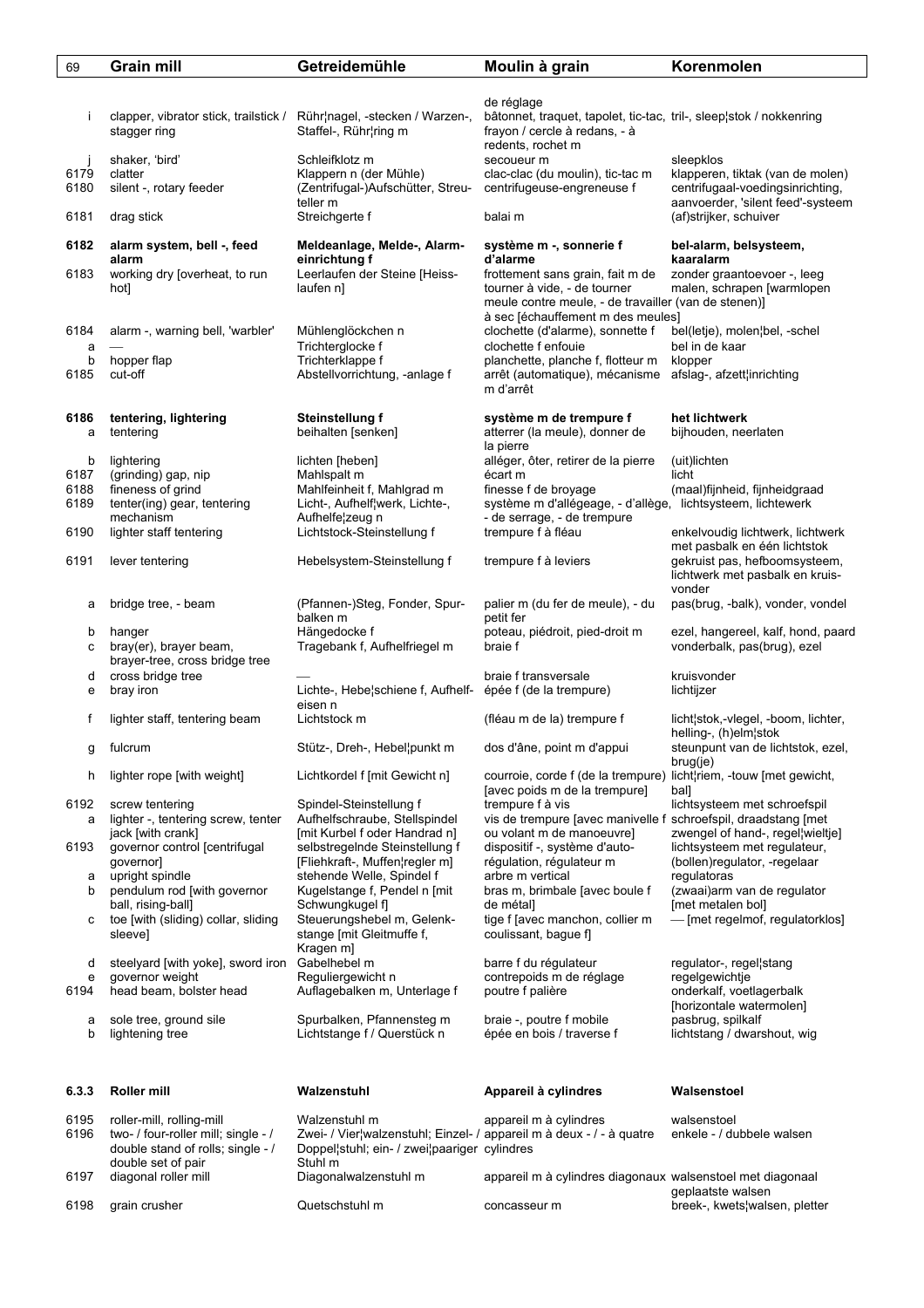| 70                     | <b>Grain mill</b>                                                                                                                                | Getreidemühle                                                                                                                                       | Moulin à grain                                                                                                                                                                                                               | Korenmolen                                                                                                                     |
|------------------------|--------------------------------------------------------------------------------------------------------------------------------------------------|-----------------------------------------------------------------------------------------------------------------------------------------------------|------------------------------------------------------------------------------------------------------------------------------------------------------------------------------------------------------------------------------|--------------------------------------------------------------------------------------------------------------------------------|
| 6199                   | break rolls                                                                                                                                      | Schrotstuhl m                                                                                                                                       | broyeur m                                                                                                                                                                                                                    | (schroot) wals, breek¦ walsen,<br>-stoel                                                                                       |
| 6200                   | scratch rolls, coarse reduction<br>rolls                                                                                                         | Auflöse-, Koppen¦stuhl m                                                                                                                            | claqueur, appareil m à cylindres                                                                                                                                                                                             | oploswals                                                                                                                      |
| 6201                   | fine reduction -, reducing -,<br>middling rolls [Am]                                                                                             | (Aus-)Mahl-, Glattwalzen¦stuhl m convertisseur m                                                                                                    | désagrégeur                                                                                                                                                                                                                  | (uit)maalwals                                                                                                                  |
| 6202<br>a              | roll<br>roll length / roll size                                                                                                                  | <b>Walze f</b><br>Walzen-, Mahl¦länge f / Walzen-<br>durchmesser m                                                                                  | cylindre m<br>longueur f - / diamètre m de<br>cylindre                                                                                                                                                                       | wals [walsenpaar]<br>wals¦lengte / -diameter                                                                                   |
| b<br>C<br>d            | angle of nip<br>grinding -, roll gap<br>tramming ['in tram' / 'out of tram'] Parallelität f                                                      | Einzugswinkel m<br>Mahl-, Walzen¦spalt m                                                                                                            | angle m d'entraînement<br>écartement m des cylindres<br>parallélisme m                                                                                                                                                       | inloophoek (tussen de walsen)<br>maalspleet<br>paralleliteit, mate van evenwijdig-                                             |
| 6203                   | chilled-iron roll                                                                                                                                | Hartgusswalze f                                                                                                                                     | cylindre m en fonte dure                                                                                                                                                                                                     | heid<br>gehard gietijzeren wals                                                                                                |
| 6204<br>6205           | porcelain roll<br>(speed) differential [slow -,<br>holding - / fast -, cutter roll]                                                              | Porzellanwalze f<br>Differentialgeschwindigkeit, 'Vor- vitesse f différente [cylindre m<br>eilung' [langsame - / schnelle<br>Walze, Schneidwalze f] | cylindre m en porcelaine<br>lent / - rapide]                                                                                                                                                                                 | porseleinen wals<br>voorijling [langzame - / snelle<br>wals, snijwals]                                                         |
| 6206<br>6207<br>a<br>b | smooth - / fluted roll<br>roll flute [roll fluting]<br>back, dull [Am]<br>front, cutting edge, sharp [Am]                                        | Glatt- / Riffel¦walze f<br>Riffel [Riffelung f]<br>Rücken m<br>Schneide f                                                                           | cylindre m lisse / cannelé<br>cannelure f [cannelage m]<br>dos m<br>tranchant m                                                                                                                                              | glad- / riffel¦wals<br>riffel [(walsen)riffeling]<br>rug [?]<br>snede, snijkant [?]                                            |
| c<br>d<br>e<br>f<br>h  | root<br>land, fluting level<br>cutting -, front - / back angle<br>flute depth<br>draft -, draught circle<br>(roll) spiral, twist<br>spiral angle | Wurzel f<br>Riffelsteg, Balken m<br>Schneiden- / Rücken¦winkel m<br>Riffeltiefe f<br>Zugkreis m<br>Drall m [in Prozent]<br>Riffelwinkel m [in Grad] | racine f<br>méplat des cannelures, portant m dam [?]<br>angle m de biais / - de dépouille<br>profondeur f de la cannelure<br>cercle m théorique, 'chasse' f<br>inclinaison f [en pourcentage)<br>angle m de (la) spirale [en | wortel [?]<br>snijhoek / vrijloophoek<br>riffeldiepte<br>voorbijliggingscirkel<br>riffelhelling, drall, kromming<br>riffelhoek |
| k<br>6208              | number of flutes<br>position of flutes                                                                                                           | Riffelzahl f<br>Riffelstellung f                                                                                                                    | degrés]<br>nombre m de cannelures<br>position f des cannelures                                                                                                                                                               | aantal riffels<br>riffelstelling [?]                                                                                           |
| а<br>b<br>с            | back to back, dull to dull [Am]<br>front to front, sharp to sharp [Am]<br>front to back, sharp to dull [Am]                                      | 'Rücken gegen Rücken'<br>'Schneide gegen Schneide'<br>'Schneide gegen Rücken'                                                                       | dos contre dos m<br>tranchant contre tranchant m<br>tranchant contre dos m                                                                                                                                                   | rug tegen rug<br>snede tegen snede<br>snede tegen rug                                                                          |
| d<br>6209<br>6210      | back to front, dull to sharp [Am]<br>frame, (roll)stand<br>glass inlet spout                                                                     | 'Rücken gegen Schneide'<br>Gehäuse n<br>Zulaufrohr n, Glaszylinder m                                                                                | dos contre tranchant m<br>bâti m<br>tube m transparent                                                                                                                                                                       | rug tegen snede<br>kast, stoel<br>voedingscylinder                                                                             |
| 6211<br>6212           | feed box [with inspection cover]<br>adjustable gate, slide valve                                                                                 | Aufsatzkasten m [mit Kontroll-<br>klappe f<br>Leistungsschieber m                                                                                   | caissette f d'entrée [avec<br>regard m]<br>vanne f de réglage du débit                                                                                                                                                       | toevoerkast<br>regelingsschuif                                                                                                 |
| 6213                   | roll feeder [roll - / shake feed],<br>feeding arrangement                                                                                        | (Walzen-)Speise¦vorrichtung f,<br>-apparat m                                                                                                        | appareil d'alimentation,<br>alimentateur m de cylindres                                                                                                                                                                      | distributeur, graantoevoer-<br>apparaat                                                                                        |
| a<br>b                 | feed roll<br>feed gate                                                                                                                           | Speisewalze f<br>Speiseklappe f                                                                                                                     | cylindre m d'alimentation<br>clapet m d'alimentation                                                                                                                                                                         | spijs-, voedingswals<br>voedingsklep                                                                                           |
| 6214                   | roll gap setting                                                                                                                                 | Walzen(spalt)einstellung f                                                                                                                          | réglage m de l'écartement des<br>cylindres                                                                                                                                                                                   | walsinstelling                                                                                                                 |
| а                      | fixed -, immovable - / adjustable, feste - / bewegliche Walze f<br>movable roll                                                                  |                                                                                                                                                     | cylindre m fixe / - mobile                                                                                                                                                                                                   | vaste - / beweeglijke wals                                                                                                     |
| b<br>C                 | scraper brush / roll scraper<br>(knife)<br>throwout mechanism [to throw                                                                          | Abstreif¦bürste f / -messer n<br>Ausrückmechanismus m                                                                                               | racloir m à brosse / - à lame<br>système m de débrayage                                                                                                                                                                      | borstel / strijker<br>ontkoppelingsmechanisme                                                                                  |
|                        | out -, to disengage the rolls]                                                                                                                   |                                                                                                                                                     | (automatique) [débrayer]                                                                                                                                                                                                     |                                                                                                                                |
| 6.3.4                  | Other milling machines                                                                                                                           |                                                                                                                                                     | Andere VermahlungsmaschinenAutres machines de moulage Andere maalmaschines                                                                                                                                                   |                                                                                                                                |
| 6215                   | disintegrator, percussion grinder,<br>pin mill                                                                                                   | Desintegrator m, Stiften-,<br>Schleuder¦mühle f                                                                                                     | moulin m à broches, - à<br>goupilles                                                                                                                                                                                         | desintegrator, verbrokkelaar                                                                                                   |
| 6216                   | steel (disk) mill                                                                                                                                | Perplex-, Scheiben¦mühle f                                                                                                                          | broyeur m à disques                                                                                                                                                                                                          | perplex-, schijven¦molen,<br>voorbreker                                                                                        |
| а<br>b<br>с            | revolving disk<br>finger, abutment, lug<br>screen ring                                                                                           | Schlagscheibe f<br>Schlag¦kloben, -stift m, -nase f<br>Siebmantel m                                                                                 | disque m<br>percuteur m<br>tambour m cribleur                                                                                                                                                                                | slagschijf<br>slagpen<br>zeefmantel                                                                                            |
| 6217                   | wing -, cross beater mill                                                                                                                        | Schlagkreuzmühle f                                                                                                                                  | moulin à croisillon percuteur,<br>broyeur m à croix                                                                                                                                                                          | slagkruis-, kruisslag¦molen                                                                                                    |
| 6218<br>6219<br>6220   | hammer mill<br>disk grinder, corn craker                                                                                                         | Schlag-, Hammer¦mühle f<br>Korn-, Vor¦spalter m<br>Sodermühle f                                                                                     | broyeur m à marteaux<br>broyeur m à disques                                                                                                                                                                                  | hamer-, slag¦molen<br>graan-, voor¦breker                                                                                      |
| 6221<br>6222           | vertical stone grinder<br>flaker, flaking mill, flattening<br>roller, oat crusher, roller crusher                                                | Vertikalmahlgang m<br>Quetschstuhl m                                                                                                                | tournant m vertical<br>aplatisseur à avoine, moulin m<br>aplatisseur                                                                                                                                                         | vertikale molen, vertikaalmolen<br>kwetswals, haver¦breker, -pletter                                                           |
| 6.4                    | <b>Grain milling</b>                                                                                                                             | Müllerei                                                                                                                                            | <b>Meunerie</b>                                                                                                                                                                                                              | Maalderijtechnologie                                                                                                           |
| 6.4.1                  | <b>Cleaning and conditioning</b>                                                                                                                 | Reinigung und Vorbereitung                                                                                                                          | Nettoyage et conditionnement Reiniging en voorbewerking                                                                                                                                                                      |                                                                                                                                |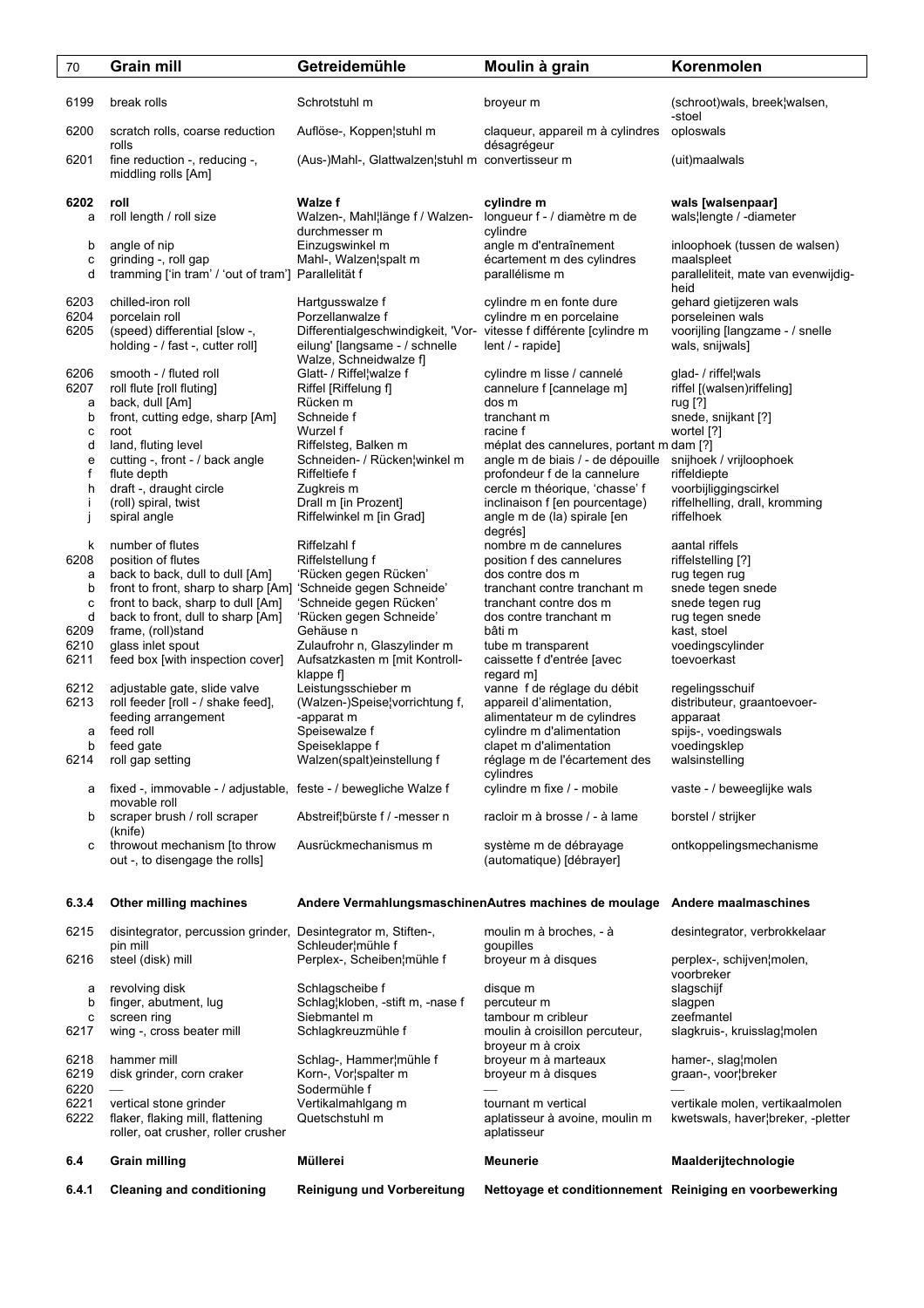| 6223<br>grain cleaning, preparation<br>(Mühlen-)Reinigung f<br>tarage, nettoyage m (du blé)<br>graanreiniging, graanzuivering,<br>voorbehandeling<br>Reinigung f [Anlage]<br>installation f de nettoyage<br>(de) graanreiniging<br>screenroom<br>а<br>Reinigungsdiagramm n<br>diagramme m de nettoyage<br>reinigings¦schema, -diagram<br>b<br>screenroom diagram<br>gereinigtes Getreide n<br>grain propre, bon grain m<br>clean wheat<br>schoen -, zuiver graan<br>c<br>Trockenreinigung [Vorreinigung f nettoyage à sec [triage /<br>droogreinigen [voorreiniging /<br>6224<br>(dry) scouring, dry cleaning<br>/ Bürsten / Schälen n]<br>[grading, separation / brushing /<br>brossage / épointage m]<br>borstelen / schillen]<br>scouring]<br>kaf<br>screenings<br>Reinigungsabgänge mpl<br>déchets mpl de nettoyage<br>a<br>Übergang / Durch¦fall, -gang m<br>uitstoot / zeefdoorval<br>b<br>overtails / throughs pl<br>rejet, refus m / extraction f<br>Abfall¦vermahlung [-mühle f]<br>6225<br>grinding of screenings<br>mouture f des issues [broyeur m<br>afvalvermaling [kafmolen]<br>[screenings grinder]<br>à déchets]<br>6226<br>separator<br>Vorreiniger m<br>prénettoyeur m<br>voorreiniger<br>(reel) separator, rolling screen,<br>Kornrolle f, Schrollenzylinder m,<br>crible m cylindrique<br>trommelzeef<br>a<br>Rundsieb n<br>corn cleaner, ravelling -, rubble<br>reel<br>shaking -, oscillating sieve<br>Rüttel-, Schwing¦sieb n<br>tamis m oscillant<br>schudzeef<br>b<br>Tarar m, Getreidereinigungs-<br>milling separator, millerator<br>tarare, nettoyeur à blé, 'lucifer',<br>wanmolen, graanreiniger<br>с<br>maschine f [mit Ventilator m]<br>'diable volant' [avec ventilateur m] [met waaier]<br>[with fan]<br>Aspirateur, Siebsichter m<br>6227<br>aspirator<br>aspirateur-séparateur m<br>aspirator, ziftmachine met zuiger<br>Getreideeinlauf m<br>grain inlet, feed gate<br>admission f<br>inlaat van het graan<br>а<br>Sauglüfter m<br>b<br>aspirator<br>aspirateur m<br>zuigventilator, aspirator<br>expansion -, settling chamber<br>Expansionsraum m, Abscheide-<br>chambre f de détente<br>expansiekamer<br>с<br>kammer f<br>Vor-, Schrollen¦sieb n<br>tamis m émotteur<br>grof-, boven-, schrollen¦zeef<br>scalping sieve, upper -,<br>d<br>coarse-meshed screen<br>first main sieve<br>Körnersieb n<br>graan-, korrel¦zeef<br>grille f à otons, - à autons<br>е<br>f<br>second main sieve, sand sieve<br>Sandsieb n<br>tamis m à sable<br>zand-, onder zeef<br>Ventil n<br>air-valve<br>soupape f<br>ventiel<br>g<br>6228<br>trieur -, cockle -, seed cylinder,<br>(Trommel-, Zylinder-, Mantel-,<br>trieur m cylindrique<br>(trommel-, cilinder-)trieur, sorteer-<br>Rund-)Trieur, Gesäme-, Zellen-<br>cockler, indent-type separator,<br>zeef, -cilinder, graansorteerder<br>ausleser<br>indented cylinder<br>indented cylinder<br>Zellenmantel m<br>cylindre m à alvéoles<br>cilinder, trommel [met uitsparing]<br>а<br>trough [with conveyer]<br>Mulde [mit Muldenschnecke f]<br>auge [avec hélice f (d'auge)]<br>bak, trog [met trogschroef]<br>b<br>raclette f<br>afstrijker<br>apron, scraper<br>Abstreifblech n<br>с<br>spiral gravity separator<br>trieur hélicoïdal, toboggan m<br>spiraalsorteerder<br>6229<br>Schnecken-, Spiral¦trieur m<br>6230<br>table separator<br>Tuch-, Tisch¦ausleser m<br>séparateur m à table<br>bandsorteerder<br>6231<br>(Carter) disk separator<br>(Carter-)Scheibenausleser,<br>trieur m à disques du type Carter schijvensorteerder<br>Scheibentrieur m<br>separator disk [wheat - / seed<br>Taschen-, Auslese¦scheibe<br>disque f à trier<br>sorteerschijf<br>а<br>disk]<br>[mit Förderschaufel f]<br>6232<br>dry stoner, (de)stoner<br>Steinausleser m<br>separator, tafelsorteerder<br>épierreur m<br>6233<br>magnetic separator, magnet<br>Magnet¦abscheider, -apparat m<br>séparateur magnétique,<br>magneet(af)scheider, ijzer-<br>aimant m<br>uitlezer<br>6234<br>ending stones<br>Spitzgang m, Koppmühle f<br>épointeuse f, tournant-<br>koppel spits-, punt¦stenen<br>[Spitzen n]<br>épointeur m [épointer]<br>[spitsen, punten]<br>6235<br>rotary cleaner, brush(ing)<br>(Getreide-)Bürstmaschine f<br>brosse f à grains<br>borstelmachine<br>machine, grain brush<br>6236<br>(emery) scourer<br>Spitz- und Schälmaschine f<br>épointeuse-décortiqueuse f à<br>spits- en schilmachine<br>manteau d'émeri<br>barrel with emery lining<br>Schmirgelmantel m<br>manteau m d'émeri<br>mantel met amarilvoering<br>а<br>b<br>longitudinal beater<br>Längsschläger m<br>batteur m longitudinal<br>slagwerk<br>6237<br>smutter, smut machine, rubber,<br>Vertikalschäler m. Scheuer-<br>colonne épointeuse à manteau<br>verticale ontschorsmachine,<br>maschine f<br>d'émeri, ramonerie f<br>- schilmachine<br>scourer<br>Schälrotor m<br>rotor m à épointer<br>schilrotor<br>scouring rotor<br>а<br>baffle plate<br>Stau-, Prall¦scheibe, Stossplatte f chicane f<br>b<br>stootplaat, trekplaat<br>beater<br>Schläger m<br>batteur m<br>c<br>klopper<br>Gehäuse n<br>case, cylinder<br>carter m<br>kast, omhulsel<br>d<br>Auslauf m<br>delivery, spout<br>tuyau m, sortie f<br>uitloop<br>e<br>Kombireinigungsmaschine f<br>6238<br>combined cleaning machine<br>nettoyeur m combiné<br>gecombineerde reinigings-<br>machine<br>6239<br>Getreidesortiermaschine f<br>grain grader<br>calibreur m à grains<br>graansorteerder<br>6240<br>hulling -, peeling -, shelling<br>Gerbgang m, Schäl-, Gerb-<br>moulin à décortiquer<br>koppel schilstenen, schilgang<br>mill [hulling, sheeling]<br>mühle f [Gerben, Rellen n]<br>[décorticage m]<br>[schillen, ontschorsen]<br>meule f à décortiquer<br>hulling -, shelling stone<br>Gerb-, Schäl¦stein m<br>pelsteen<br>а<br>Ventilator m<br>ventilateur m<br>ventilator, waaier<br>b<br>fan<br>Gerbröhre f, Spelzrohr n<br>air trunk, wind tube [with tongue]<br>porte-vent m [avec languette f]<br>windbuis [met reguleringstong]<br>с<br>[mit (Regulier-)Zunge f]<br>husk cupboard<br>Spreu(er)kasten m<br>ballier m<br>stof-, dust¦hok<br>d<br>husk house<br>Spreukammer f<br>chambre f à balle, - à vannure<br>doppenhok<br>e<br>f<br>kernel cupboard<br>Kern(en)-, Schäl¦kasten m<br>boisseau f à grain<br>graanhok<br>6241<br>wet cleaning, - scouring<br>Nassreinigung, Wäscherei f<br>nettoyage (par voie) humide,<br>natreinigen, wasserij [wassen]<br>[washing, whizzing, drying]<br>lavage m<br>Steinausleser m<br>wet (de)stoner<br>cuvier-épierreur m<br>stenenvanger<br>а<br>rinsing worm, spraying plant<br>Abspritzschnecke f<br>vis f de rinçage<br>wasschroef<br>b<br>whizzer<br>Trockenzentrifuge f<br>essoreuse f (-centrifugeuse)<br>droogcentrifuge<br>c<br>washing machine, grain washer<br>Waschmaschine f<br>laveuse f avec colonne-sécheuse wasmachine<br>d | 71 | <b>Grain mill</b> | Getreidemühle | Moulin à grain | Korenmolen |
|-------------------------------------------------------------------------------------------------------------------------------------------------------------------------------------------------------------------------------------------------------------------------------------------------------------------------------------------------------------------------------------------------------------------------------------------------------------------------------------------------------------------------------------------------------------------------------------------------------------------------------------------------------------------------------------------------------------------------------------------------------------------------------------------------------------------------------------------------------------------------------------------------------------------------------------------------------------------------------------------------------------------------------------------------------------------------------------------------------------------------------------------------------------------------------------------------------------------------------------------------------------------------------------------------------------------------------------------------------------------------------------------------------------------------------------------------------------------------------------------------------------------------------------------------------------------------------------------------------------------------------------------------------------------------------------------------------------------------------------------------------------------------------------------------------------------------------------------------------------------------------------------------------------------------------------------------------------------------------------------------------------------------------------------------------------------------------------------------------------------------------------------------------------------------------------------------------------------------------------------------------------------------------------------------------------------------------------------------------------------------------------------------------------------------------------------------------------------------------------------------------------------------------------------------------------------------------------------------------------------------------------------------------------------------------------------------------------------------------------------------------------------------------------------------------------------------------------------------------------------------------------------------------------------------------------------------------------------------------------------------------------------------------------------------------------------------------------------------------------------------------------------------------------------------------------------------------------------------------------------------------------------------------------------------------------------------------------------------------------------------------------------------------------------------------------------------------------------------------------------------------------------------------------------------------------------------------------------------------------------------------------------------------------------------------------------------------------------------------------------------------------------------------------------------------------------------------------------------------------------------------------------------------------------------------------------------------------------------------------------------------------------------------------------------------------------------------------------------------------------------------------------------------------------------------------------------------------------------------------------------------------------------------------------------------------------------------------------------------------------------------------------------------------------------------------------------------------------------------------------------------------------------------------------------------------------------------------------------------------------------------------------------------------------------------------------------------------------------------------------------------------------------------------------------------------------------------------------------------------------------------------------------------------------------------------------------------------------------------------------------------------------------------------------------------------------------------------------------------------------------------------------------------------------------------------------------------------------------------------------------------------------------------------------------------------------------------------------------------------------------------------------------------------------------------------------------------------------------------------------------------------------------------------------------------------------------------------------------------------------------------------------------------------------------------------------------------------------------------------------------------------------------------------------------------------------------------------------------------------------------------------------------------------------------------------------------------------------------------------------------------------------------------------------------------------------------------------------------------------------------------------------------------------------------------------------------------------------------------------------------------------------------------------------------------------------------------------------------------------------------------------------------------------------------------------------------------------------------------------------------------------------------------------------------------------------------------------------------------------------------------------------------------------------------------------------------------------------------------------------------------------------------------------------------------------------------|----|-------------------|---------------|----------------|------------|
|                                                                                                                                                                                                                                                                                                                                                                                                                                                                                                                                                                                                                                                                                                                                                                                                                                                                                                                                                                                                                                                                                                                                                                                                                                                                                                                                                                                                                                                                                                                                                                                                                                                                                                                                                                                                                                                                                                                                                                                                                                                                                                                                                                                                                                                                                                                                                                                                                                                                                                                                                                                                                                                                                                                                                                                                                                                                                                                                                                                                                                                                                                                                                                                                                                                                                                                                                                                                                                                                                                                                                                                                                                                                                                                                                                                                                                                                                                                                                                                                                                                                                                                                                                                                                                                                                                                                                                                                                                                                                                                                                                                                                                                                                                                                                                                                                                                                                                                                                                                                                                                                                                                                                                                                                                                                                                                                                                                                                                                                                                                                                                                                                                                                                                                                                                                                                                                                                                                                                                                                                                                                                                                                                                                                                                                                                                                                                                                                                                                                                                                                                                                                                                                                                                                                                                                                                         |    |                   |               |                |            |
|                                                                                                                                                                                                                                                                                                                                                                                                                                                                                                                                                                                                                                                                                                                                                                                                                                                                                                                                                                                                                                                                                                                                                                                                                                                                                                                                                                                                                                                                                                                                                                                                                                                                                                                                                                                                                                                                                                                                                                                                                                                                                                                                                                                                                                                                                                                                                                                                                                                                                                                                                                                                                                                                                                                                                                                                                                                                                                                                                                                                                                                                                                                                                                                                                                                                                                                                                                                                                                                                                                                                                                                                                                                                                                                                                                                                                                                                                                                                                                                                                                                                                                                                                                                                                                                                                                                                                                                                                                                                                                                                                                                                                                                                                                                                                                                                                                                                                                                                                                                                                                                                                                                                                                                                                                                                                                                                                                                                                                                                                                                                                                                                                                                                                                                                                                                                                                                                                                                                                                                                                                                                                                                                                                                                                                                                                                                                                                                                                                                                                                                                                                                                                                                                                                                                                                                                                         |    |                   |               |                |            |
|                                                                                                                                                                                                                                                                                                                                                                                                                                                                                                                                                                                                                                                                                                                                                                                                                                                                                                                                                                                                                                                                                                                                                                                                                                                                                                                                                                                                                                                                                                                                                                                                                                                                                                                                                                                                                                                                                                                                                                                                                                                                                                                                                                                                                                                                                                                                                                                                                                                                                                                                                                                                                                                                                                                                                                                                                                                                                                                                                                                                                                                                                                                                                                                                                                                                                                                                                                                                                                                                                                                                                                                                                                                                                                                                                                                                                                                                                                                                                                                                                                                                                                                                                                                                                                                                                                                                                                                                                                                                                                                                                                                                                                                                                                                                                                                                                                                                                                                                                                                                                                                                                                                                                                                                                                                                                                                                                                                                                                                                                                                                                                                                                                                                                                                                                                                                                                                                                                                                                                                                                                                                                                                                                                                                                                                                                                                                                                                                                                                                                                                                                                                                                                                                                                                                                                                                                         |    |                   |               |                |            |
|                                                                                                                                                                                                                                                                                                                                                                                                                                                                                                                                                                                                                                                                                                                                                                                                                                                                                                                                                                                                                                                                                                                                                                                                                                                                                                                                                                                                                                                                                                                                                                                                                                                                                                                                                                                                                                                                                                                                                                                                                                                                                                                                                                                                                                                                                                                                                                                                                                                                                                                                                                                                                                                                                                                                                                                                                                                                                                                                                                                                                                                                                                                                                                                                                                                                                                                                                                                                                                                                                                                                                                                                                                                                                                                                                                                                                                                                                                                                                                                                                                                                                                                                                                                                                                                                                                                                                                                                                                                                                                                                                                                                                                                                                                                                                                                                                                                                                                                                                                                                                                                                                                                                                                                                                                                                                                                                                                                                                                                                                                                                                                                                                                                                                                                                                                                                                                                                                                                                                                                                                                                                                                                                                                                                                                                                                                                                                                                                                                                                                                                                                                                                                                                                                                                                                                                                                         |    |                   |               |                |            |
|                                                                                                                                                                                                                                                                                                                                                                                                                                                                                                                                                                                                                                                                                                                                                                                                                                                                                                                                                                                                                                                                                                                                                                                                                                                                                                                                                                                                                                                                                                                                                                                                                                                                                                                                                                                                                                                                                                                                                                                                                                                                                                                                                                                                                                                                                                                                                                                                                                                                                                                                                                                                                                                                                                                                                                                                                                                                                                                                                                                                                                                                                                                                                                                                                                                                                                                                                                                                                                                                                                                                                                                                                                                                                                                                                                                                                                                                                                                                                                                                                                                                                                                                                                                                                                                                                                                                                                                                                                                                                                                                                                                                                                                                                                                                                                                                                                                                                                                                                                                                                                                                                                                                                                                                                                                                                                                                                                                                                                                                                                                                                                                                                                                                                                                                                                                                                                                                                                                                                                                                                                                                                                                                                                                                                                                                                                                                                                                                                                                                                                                                                                                                                                                                                                                                                                                                                         |    |                   |               |                |            |
|                                                                                                                                                                                                                                                                                                                                                                                                                                                                                                                                                                                                                                                                                                                                                                                                                                                                                                                                                                                                                                                                                                                                                                                                                                                                                                                                                                                                                                                                                                                                                                                                                                                                                                                                                                                                                                                                                                                                                                                                                                                                                                                                                                                                                                                                                                                                                                                                                                                                                                                                                                                                                                                                                                                                                                                                                                                                                                                                                                                                                                                                                                                                                                                                                                                                                                                                                                                                                                                                                                                                                                                                                                                                                                                                                                                                                                                                                                                                                                                                                                                                                                                                                                                                                                                                                                                                                                                                                                                                                                                                                                                                                                                                                                                                                                                                                                                                                                                                                                                                                                                                                                                                                                                                                                                                                                                                                                                                                                                                                                                                                                                                                                                                                                                                                                                                                                                                                                                                                                                                                                                                                                                                                                                                                                                                                                                                                                                                                                                                                                                                                                                                                                                                                                                                                                                                                         |    |                   |               |                |            |
|                                                                                                                                                                                                                                                                                                                                                                                                                                                                                                                                                                                                                                                                                                                                                                                                                                                                                                                                                                                                                                                                                                                                                                                                                                                                                                                                                                                                                                                                                                                                                                                                                                                                                                                                                                                                                                                                                                                                                                                                                                                                                                                                                                                                                                                                                                                                                                                                                                                                                                                                                                                                                                                                                                                                                                                                                                                                                                                                                                                                                                                                                                                                                                                                                                                                                                                                                                                                                                                                                                                                                                                                                                                                                                                                                                                                                                                                                                                                                                                                                                                                                                                                                                                                                                                                                                                                                                                                                                                                                                                                                                                                                                                                                                                                                                                                                                                                                                                                                                                                                                                                                                                                                                                                                                                                                                                                                                                                                                                                                                                                                                                                                                                                                                                                                                                                                                                                                                                                                                                                                                                                                                                                                                                                                                                                                                                                                                                                                                                                                                                                                                                                                                                                                                                                                                                                                         |    |                   |               |                |            |
|                                                                                                                                                                                                                                                                                                                                                                                                                                                                                                                                                                                                                                                                                                                                                                                                                                                                                                                                                                                                                                                                                                                                                                                                                                                                                                                                                                                                                                                                                                                                                                                                                                                                                                                                                                                                                                                                                                                                                                                                                                                                                                                                                                                                                                                                                                                                                                                                                                                                                                                                                                                                                                                                                                                                                                                                                                                                                                                                                                                                                                                                                                                                                                                                                                                                                                                                                                                                                                                                                                                                                                                                                                                                                                                                                                                                                                                                                                                                                                                                                                                                                                                                                                                                                                                                                                                                                                                                                                                                                                                                                                                                                                                                                                                                                                                                                                                                                                                                                                                                                                                                                                                                                                                                                                                                                                                                                                                                                                                                                                                                                                                                                                                                                                                                                                                                                                                                                                                                                                                                                                                                                                                                                                                                                                                                                                                                                                                                                                                                                                                                                                                                                                                                                                                                                                                                                         |    |                   |               |                |            |
|                                                                                                                                                                                                                                                                                                                                                                                                                                                                                                                                                                                                                                                                                                                                                                                                                                                                                                                                                                                                                                                                                                                                                                                                                                                                                                                                                                                                                                                                                                                                                                                                                                                                                                                                                                                                                                                                                                                                                                                                                                                                                                                                                                                                                                                                                                                                                                                                                                                                                                                                                                                                                                                                                                                                                                                                                                                                                                                                                                                                                                                                                                                                                                                                                                                                                                                                                                                                                                                                                                                                                                                                                                                                                                                                                                                                                                                                                                                                                                                                                                                                                                                                                                                                                                                                                                                                                                                                                                                                                                                                                                                                                                                                                                                                                                                                                                                                                                                                                                                                                                                                                                                                                                                                                                                                                                                                                                                                                                                                                                                                                                                                                                                                                                                                                                                                                                                                                                                                                                                                                                                                                                                                                                                                                                                                                                                                                                                                                                                                                                                                                                                                                                                                                                                                                                                                                         |    |                   |               |                |            |
|                                                                                                                                                                                                                                                                                                                                                                                                                                                                                                                                                                                                                                                                                                                                                                                                                                                                                                                                                                                                                                                                                                                                                                                                                                                                                                                                                                                                                                                                                                                                                                                                                                                                                                                                                                                                                                                                                                                                                                                                                                                                                                                                                                                                                                                                                                                                                                                                                                                                                                                                                                                                                                                                                                                                                                                                                                                                                                                                                                                                                                                                                                                                                                                                                                                                                                                                                                                                                                                                                                                                                                                                                                                                                                                                                                                                                                                                                                                                                                                                                                                                                                                                                                                                                                                                                                                                                                                                                                                                                                                                                                                                                                                                                                                                                                                                                                                                                                                                                                                                                                                                                                                                                                                                                                                                                                                                                                                                                                                                                                                                                                                                                                                                                                                                                                                                                                                                                                                                                                                                                                                                                                                                                                                                                                                                                                                                                                                                                                                                                                                                                                                                                                                                                                                                                                                                                         |    |                   |               |                |            |
|                                                                                                                                                                                                                                                                                                                                                                                                                                                                                                                                                                                                                                                                                                                                                                                                                                                                                                                                                                                                                                                                                                                                                                                                                                                                                                                                                                                                                                                                                                                                                                                                                                                                                                                                                                                                                                                                                                                                                                                                                                                                                                                                                                                                                                                                                                                                                                                                                                                                                                                                                                                                                                                                                                                                                                                                                                                                                                                                                                                                                                                                                                                                                                                                                                                                                                                                                                                                                                                                                                                                                                                                                                                                                                                                                                                                                                                                                                                                                                                                                                                                                                                                                                                                                                                                                                                                                                                                                                                                                                                                                                                                                                                                                                                                                                                                                                                                                                                                                                                                                                                                                                                                                                                                                                                                                                                                                                                                                                                                                                                                                                                                                                                                                                                                                                                                                                                                                                                                                                                                                                                                                                                                                                                                                                                                                                                                                                                                                                                                                                                                                                                                                                                                                                                                                                                                                         |    |                   |               |                |            |
|                                                                                                                                                                                                                                                                                                                                                                                                                                                                                                                                                                                                                                                                                                                                                                                                                                                                                                                                                                                                                                                                                                                                                                                                                                                                                                                                                                                                                                                                                                                                                                                                                                                                                                                                                                                                                                                                                                                                                                                                                                                                                                                                                                                                                                                                                                                                                                                                                                                                                                                                                                                                                                                                                                                                                                                                                                                                                                                                                                                                                                                                                                                                                                                                                                                                                                                                                                                                                                                                                                                                                                                                                                                                                                                                                                                                                                                                                                                                                                                                                                                                                                                                                                                                                                                                                                                                                                                                                                                                                                                                                                                                                                                                                                                                                                                                                                                                                                                                                                                                                                                                                                                                                                                                                                                                                                                                                                                                                                                                                                                                                                                                                                                                                                                                                                                                                                                                                                                                                                                                                                                                                                                                                                                                                                                                                                                                                                                                                                                                                                                                                                                                                                                                                                                                                                                                                         |    |                   |               |                |            |
|                                                                                                                                                                                                                                                                                                                                                                                                                                                                                                                                                                                                                                                                                                                                                                                                                                                                                                                                                                                                                                                                                                                                                                                                                                                                                                                                                                                                                                                                                                                                                                                                                                                                                                                                                                                                                                                                                                                                                                                                                                                                                                                                                                                                                                                                                                                                                                                                                                                                                                                                                                                                                                                                                                                                                                                                                                                                                                                                                                                                                                                                                                                                                                                                                                                                                                                                                                                                                                                                                                                                                                                                                                                                                                                                                                                                                                                                                                                                                                                                                                                                                                                                                                                                                                                                                                                                                                                                                                                                                                                                                                                                                                                                                                                                                                                                                                                                                                                                                                                                                                                                                                                                                                                                                                                                                                                                                                                                                                                                                                                                                                                                                                                                                                                                                                                                                                                                                                                                                                                                                                                                                                                                                                                                                                                                                                                                                                                                                                                                                                                                                                                                                                                                                                                                                                                                                         |    |                   |               |                |            |
|                                                                                                                                                                                                                                                                                                                                                                                                                                                                                                                                                                                                                                                                                                                                                                                                                                                                                                                                                                                                                                                                                                                                                                                                                                                                                                                                                                                                                                                                                                                                                                                                                                                                                                                                                                                                                                                                                                                                                                                                                                                                                                                                                                                                                                                                                                                                                                                                                                                                                                                                                                                                                                                                                                                                                                                                                                                                                                                                                                                                                                                                                                                                                                                                                                                                                                                                                                                                                                                                                                                                                                                                                                                                                                                                                                                                                                                                                                                                                                                                                                                                                                                                                                                                                                                                                                                                                                                                                                                                                                                                                                                                                                                                                                                                                                                                                                                                                                                                                                                                                                                                                                                                                                                                                                                                                                                                                                                                                                                                                                                                                                                                                                                                                                                                                                                                                                                                                                                                                                                                                                                                                                                                                                                                                                                                                                                                                                                                                                                                                                                                                                                                                                                                                                                                                                                                                         |    |                   |               |                |            |
|                                                                                                                                                                                                                                                                                                                                                                                                                                                                                                                                                                                                                                                                                                                                                                                                                                                                                                                                                                                                                                                                                                                                                                                                                                                                                                                                                                                                                                                                                                                                                                                                                                                                                                                                                                                                                                                                                                                                                                                                                                                                                                                                                                                                                                                                                                                                                                                                                                                                                                                                                                                                                                                                                                                                                                                                                                                                                                                                                                                                                                                                                                                                                                                                                                                                                                                                                                                                                                                                                                                                                                                                                                                                                                                                                                                                                                                                                                                                                                                                                                                                                                                                                                                                                                                                                                                                                                                                                                                                                                                                                                                                                                                                                                                                                                                                                                                                                                                                                                                                                                                                                                                                                                                                                                                                                                                                                                                                                                                                                                                                                                                                                                                                                                                                                                                                                                                                                                                                                                                                                                                                                                                                                                                                                                                                                                                                                                                                                                                                                                                                                                                                                                                                                                                                                                                                                         |    |                   |               |                |            |
|                                                                                                                                                                                                                                                                                                                                                                                                                                                                                                                                                                                                                                                                                                                                                                                                                                                                                                                                                                                                                                                                                                                                                                                                                                                                                                                                                                                                                                                                                                                                                                                                                                                                                                                                                                                                                                                                                                                                                                                                                                                                                                                                                                                                                                                                                                                                                                                                                                                                                                                                                                                                                                                                                                                                                                                                                                                                                                                                                                                                                                                                                                                                                                                                                                                                                                                                                                                                                                                                                                                                                                                                                                                                                                                                                                                                                                                                                                                                                                                                                                                                                                                                                                                                                                                                                                                                                                                                                                                                                                                                                                                                                                                                                                                                                                                                                                                                                                                                                                                                                                                                                                                                                                                                                                                                                                                                                                                                                                                                                                                                                                                                                                                                                                                                                                                                                                                                                                                                                                                                                                                                                                                                                                                                                                                                                                                                                                                                                                                                                                                                                                                                                                                                                                                                                                                                                         |    |                   |               |                |            |
|                                                                                                                                                                                                                                                                                                                                                                                                                                                                                                                                                                                                                                                                                                                                                                                                                                                                                                                                                                                                                                                                                                                                                                                                                                                                                                                                                                                                                                                                                                                                                                                                                                                                                                                                                                                                                                                                                                                                                                                                                                                                                                                                                                                                                                                                                                                                                                                                                                                                                                                                                                                                                                                                                                                                                                                                                                                                                                                                                                                                                                                                                                                                                                                                                                                                                                                                                                                                                                                                                                                                                                                                                                                                                                                                                                                                                                                                                                                                                                                                                                                                                                                                                                                                                                                                                                                                                                                                                                                                                                                                                                                                                                                                                                                                                                                                                                                                                                                                                                                                                                                                                                                                                                                                                                                                                                                                                                                                                                                                                                                                                                                                                                                                                                                                                                                                                                                                                                                                                                                                                                                                                                                                                                                                                                                                                                                                                                                                                                                                                                                                                                                                                                                                                                                                                                                                                         |    |                   |               |                |            |
|                                                                                                                                                                                                                                                                                                                                                                                                                                                                                                                                                                                                                                                                                                                                                                                                                                                                                                                                                                                                                                                                                                                                                                                                                                                                                                                                                                                                                                                                                                                                                                                                                                                                                                                                                                                                                                                                                                                                                                                                                                                                                                                                                                                                                                                                                                                                                                                                                                                                                                                                                                                                                                                                                                                                                                                                                                                                                                                                                                                                                                                                                                                                                                                                                                                                                                                                                                                                                                                                                                                                                                                                                                                                                                                                                                                                                                                                                                                                                                                                                                                                                                                                                                                                                                                                                                                                                                                                                                                                                                                                                                                                                                                                                                                                                                                                                                                                                                                                                                                                                                                                                                                                                                                                                                                                                                                                                                                                                                                                                                                                                                                                                                                                                                                                                                                                                                                                                                                                                                                                                                                                                                                                                                                                                                                                                                                                                                                                                                                                                                                                                                                                                                                                                                                                                                                                                         |    |                   |               |                |            |
|                                                                                                                                                                                                                                                                                                                                                                                                                                                                                                                                                                                                                                                                                                                                                                                                                                                                                                                                                                                                                                                                                                                                                                                                                                                                                                                                                                                                                                                                                                                                                                                                                                                                                                                                                                                                                                                                                                                                                                                                                                                                                                                                                                                                                                                                                                                                                                                                                                                                                                                                                                                                                                                                                                                                                                                                                                                                                                                                                                                                                                                                                                                                                                                                                                                                                                                                                                                                                                                                                                                                                                                                                                                                                                                                                                                                                                                                                                                                                                                                                                                                                                                                                                                                                                                                                                                                                                                                                                                                                                                                                                                                                                                                                                                                                                                                                                                                                                                                                                                                                                                                                                                                                                                                                                                                                                                                                                                                                                                                                                                                                                                                                                                                                                                                                                                                                                                                                                                                                                                                                                                                                                                                                                                                                                                                                                                                                                                                                                                                                                                                                                                                                                                                                                                                                                                                                         |    |                   |               |                |            |
|                                                                                                                                                                                                                                                                                                                                                                                                                                                                                                                                                                                                                                                                                                                                                                                                                                                                                                                                                                                                                                                                                                                                                                                                                                                                                                                                                                                                                                                                                                                                                                                                                                                                                                                                                                                                                                                                                                                                                                                                                                                                                                                                                                                                                                                                                                                                                                                                                                                                                                                                                                                                                                                                                                                                                                                                                                                                                                                                                                                                                                                                                                                                                                                                                                                                                                                                                                                                                                                                                                                                                                                                                                                                                                                                                                                                                                                                                                                                                                                                                                                                                                                                                                                                                                                                                                                                                                                                                                                                                                                                                                                                                                                                                                                                                                                                                                                                                                                                                                                                                                                                                                                                                                                                                                                                                                                                                                                                                                                                                                                                                                                                                                                                                                                                                                                                                                                                                                                                                                                                                                                                                                                                                                                                                                                                                                                                                                                                                                                                                                                                                                                                                                                                                                                                                                                                                         |    |                   |               |                |            |
|                                                                                                                                                                                                                                                                                                                                                                                                                                                                                                                                                                                                                                                                                                                                                                                                                                                                                                                                                                                                                                                                                                                                                                                                                                                                                                                                                                                                                                                                                                                                                                                                                                                                                                                                                                                                                                                                                                                                                                                                                                                                                                                                                                                                                                                                                                                                                                                                                                                                                                                                                                                                                                                                                                                                                                                                                                                                                                                                                                                                                                                                                                                                                                                                                                                                                                                                                                                                                                                                                                                                                                                                                                                                                                                                                                                                                                                                                                                                                                                                                                                                                                                                                                                                                                                                                                                                                                                                                                                                                                                                                                                                                                                                                                                                                                                                                                                                                                                                                                                                                                                                                                                                                                                                                                                                                                                                                                                                                                                                                                                                                                                                                                                                                                                                                                                                                                                                                                                                                                                                                                                                                                                                                                                                                                                                                                                                                                                                                                                                                                                                                                                                                                                                                                                                                                                                                         |    |                   |               |                |            |
|                                                                                                                                                                                                                                                                                                                                                                                                                                                                                                                                                                                                                                                                                                                                                                                                                                                                                                                                                                                                                                                                                                                                                                                                                                                                                                                                                                                                                                                                                                                                                                                                                                                                                                                                                                                                                                                                                                                                                                                                                                                                                                                                                                                                                                                                                                                                                                                                                                                                                                                                                                                                                                                                                                                                                                                                                                                                                                                                                                                                                                                                                                                                                                                                                                                                                                                                                                                                                                                                                                                                                                                                                                                                                                                                                                                                                                                                                                                                                                                                                                                                                                                                                                                                                                                                                                                                                                                                                                                                                                                                                                                                                                                                                                                                                                                                                                                                                                                                                                                                                                                                                                                                                                                                                                                                                                                                                                                                                                                                                                                                                                                                                                                                                                                                                                                                                                                                                                                                                                                                                                                                                                                                                                                                                                                                                                                                                                                                                                                                                                                                                                                                                                                                                                                                                                                                                         |    |                   |               |                |            |
|                                                                                                                                                                                                                                                                                                                                                                                                                                                                                                                                                                                                                                                                                                                                                                                                                                                                                                                                                                                                                                                                                                                                                                                                                                                                                                                                                                                                                                                                                                                                                                                                                                                                                                                                                                                                                                                                                                                                                                                                                                                                                                                                                                                                                                                                                                                                                                                                                                                                                                                                                                                                                                                                                                                                                                                                                                                                                                                                                                                                                                                                                                                                                                                                                                                                                                                                                                                                                                                                                                                                                                                                                                                                                                                                                                                                                                                                                                                                                                                                                                                                                                                                                                                                                                                                                                                                                                                                                                                                                                                                                                                                                                                                                                                                                                                                                                                                                                                                                                                                                                                                                                                                                                                                                                                                                                                                                                                                                                                                                                                                                                                                                                                                                                                                                                                                                                                                                                                                                                                                                                                                                                                                                                                                                                                                                                                                                                                                                                                                                                                                                                                                                                                                                                                                                                                                                         |    |                   |               |                |            |
|                                                                                                                                                                                                                                                                                                                                                                                                                                                                                                                                                                                                                                                                                                                                                                                                                                                                                                                                                                                                                                                                                                                                                                                                                                                                                                                                                                                                                                                                                                                                                                                                                                                                                                                                                                                                                                                                                                                                                                                                                                                                                                                                                                                                                                                                                                                                                                                                                                                                                                                                                                                                                                                                                                                                                                                                                                                                                                                                                                                                                                                                                                                                                                                                                                                                                                                                                                                                                                                                                                                                                                                                                                                                                                                                                                                                                                                                                                                                                                                                                                                                                                                                                                                                                                                                                                                                                                                                                                                                                                                                                                                                                                                                                                                                                                                                                                                                                                                                                                                                                                                                                                                                                                                                                                                                                                                                                                                                                                                                                                                                                                                                                                                                                                                                                                                                                                                                                                                                                                                                                                                                                                                                                                                                                                                                                                                                                                                                                                                                                                                                                                                                                                                                                                                                                                                                                         |    |                   |               |                |            |
|                                                                                                                                                                                                                                                                                                                                                                                                                                                                                                                                                                                                                                                                                                                                                                                                                                                                                                                                                                                                                                                                                                                                                                                                                                                                                                                                                                                                                                                                                                                                                                                                                                                                                                                                                                                                                                                                                                                                                                                                                                                                                                                                                                                                                                                                                                                                                                                                                                                                                                                                                                                                                                                                                                                                                                                                                                                                                                                                                                                                                                                                                                                                                                                                                                                                                                                                                                                                                                                                                                                                                                                                                                                                                                                                                                                                                                                                                                                                                                                                                                                                                                                                                                                                                                                                                                                                                                                                                                                                                                                                                                                                                                                                                                                                                                                                                                                                                                                                                                                                                                                                                                                                                                                                                                                                                                                                                                                                                                                                                                                                                                                                                                                                                                                                                                                                                                                                                                                                                                                                                                                                                                                                                                                                                                                                                                                                                                                                                                                                                                                                                                                                                                                                                                                                                                                                                         |    |                   |               |                |            |
|                                                                                                                                                                                                                                                                                                                                                                                                                                                                                                                                                                                                                                                                                                                                                                                                                                                                                                                                                                                                                                                                                                                                                                                                                                                                                                                                                                                                                                                                                                                                                                                                                                                                                                                                                                                                                                                                                                                                                                                                                                                                                                                                                                                                                                                                                                                                                                                                                                                                                                                                                                                                                                                                                                                                                                                                                                                                                                                                                                                                                                                                                                                                                                                                                                                                                                                                                                                                                                                                                                                                                                                                                                                                                                                                                                                                                                                                                                                                                                                                                                                                                                                                                                                                                                                                                                                                                                                                                                                                                                                                                                                                                                                                                                                                                                                                                                                                                                                                                                                                                                                                                                                                                                                                                                                                                                                                                                                                                                                                                                                                                                                                                                                                                                                                                                                                                                                                                                                                                                                                                                                                                                                                                                                                                                                                                                                                                                                                                                                                                                                                                                                                                                                                                                                                                                                                                         |    |                   |               |                |            |
|                                                                                                                                                                                                                                                                                                                                                                                                                                                                                                                                                                                                                                                                                                                                                                                                                                                                                                                                                                                                                                                                                                                                                                                                                                                                                                                                                                                                                                                                                                                                                                                                                                                                                                                                                                                                                                                                                                                                                                                                                                                                                                                                                                                                                                                                                                                                                                                                                                                                                                                                                                                                                                                                                                                                                                                                                                                                                                                                                                                                                                                                                                                                                                                                                                                                                                                                                                                                                                                                                                                                                                                                                                                                                                                                                                                                                                                                                                                                                                                                                                                                                                                                                                                                                                                                                                                                                                                                                                                                                                                                                                                                                                                                                                                                                                                                                                                                                                                                                                                                                                                                                                                                                                                                                                                                                                                                                                                                                                                                                                                                                                                                                                                                                                                                                                                                                                                                                                                                                                                                                                                                                                                                                                                                                                                                                                                                                                                                                                                                                                                                                                                                                                                                                                                                                                                                                         |    |                   |               |                |            |
|                                                                                                                                                                                                                                                                                                                                                                                                                                                                                                                                                                                                                                                                                                                                                                                                                                                                                                                                                                                                                                                                                                                                                                                                                                                                                                                                                                                                                                                                                                                                                                                                                                                                                                                                                                                                                                                                                                                                                                                                                                                                                                                                                                                                                                                                                                                                                                                                                                                                                                                                                                                                                                                                                                                                                                                                                                                                                                                                                                                                                                                                                                                                                                                                                                                                                                                                                                                                                                                                                                                                                                                                                                                                                                                                                                                                                                                                                                                                                                                                                                                                                                                                                                                                                                                                                                                                                                                                                                                                                                                                                                                                                                                                                                                                                                                                                                                                                                                                                                                                                                                                                                                                                                                                                                                                                                                                                                                                                                                                                                                                                                                                                                                                                                                                                                                                                                                                                                                                                                                                                                                                                                                                                                                                                                                                                                                                                                                                                                                                                                                                                                                                                                                                                                                                                                                                                         |    |                   |               |                |            |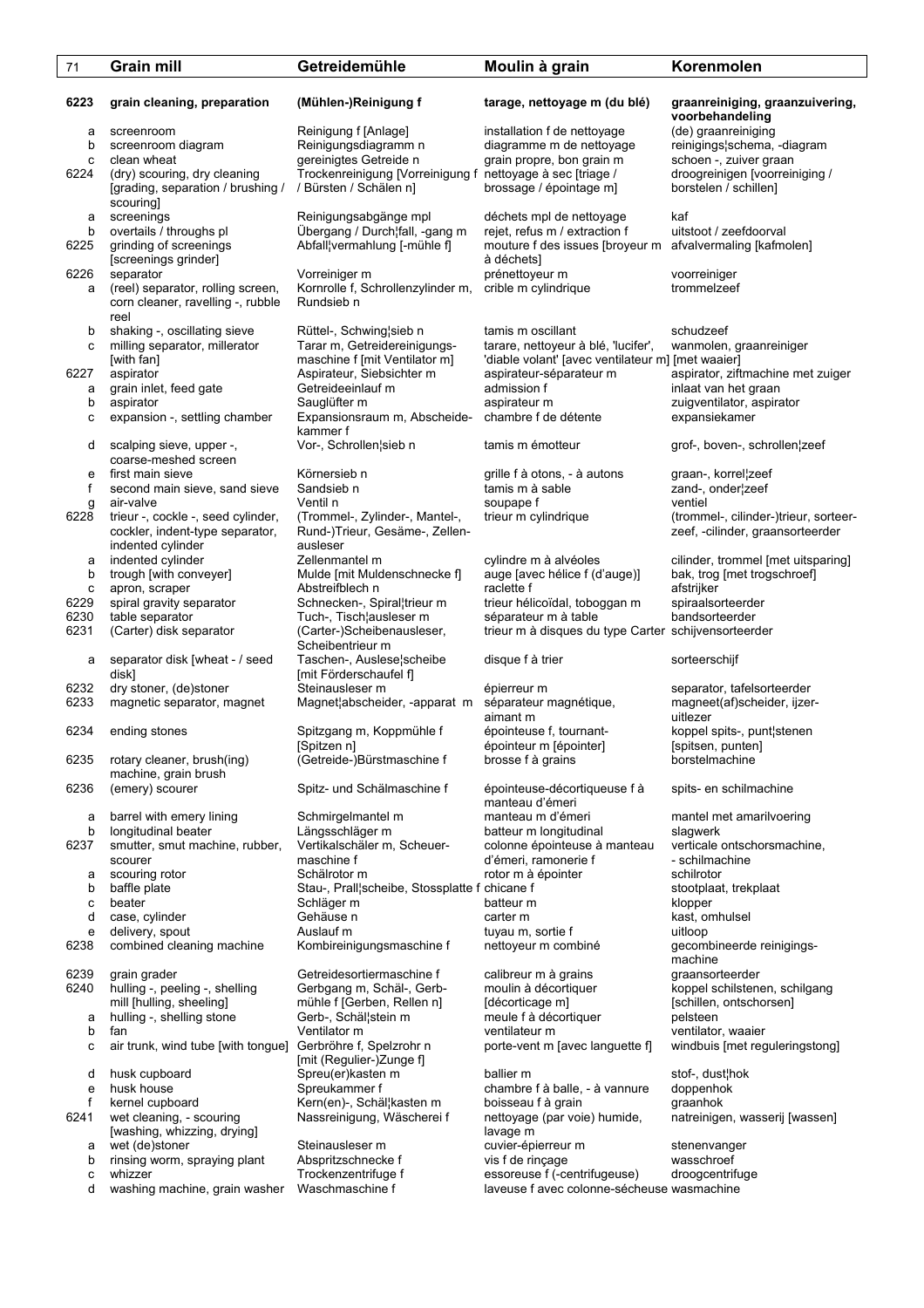| 72             | <b>Grain mill</b>                                                                 | Getreidemühle                                                                        | Moulin à grain                                                                                              | Korenmolen                                                                                 |
|----------------|-----------------------------------------------------------------------------------|--------------------------------------------------------------------------------------|-------------------------------------------------------------------------------------------------------------|--------------------------------------------------------------------------------------------|
| 6242<br>6243   | aspiration [mill dust]                                                            | <b>Staubentfernung f [Mehl-</b><br>staub m]                                          | aspiration f, dépoussiérage m<br>[poussière, folle farine f]<br>cyclone m                                   | aspiratie [molenstof, stuif-,<br>stof¦meel]                                                |
| 6244           | cyclone dust collector, dust<br>separator, screener<br>dust extractor [with dust  | Zyklon-Staubsammler,<br>Zyklon(abscheider) m<br>Staub¦abscheider [mit -filter m]     |                                                                                                             | cycloon, stofzuiger<br>dépoussiéreur [avec collecteur m stof¦scheider, -separator, -vanger |
| 6245           | collection filter]<br>dust room, - settling chamber                               | Staubkammer f                                                                        | de poussières]<br>chambre f à poussières                                                                    | [met stoffilter]<br>stofkamer                                                              |
| 6246           | millstone exhaust / exhaust fan                                                   | Aspiration f / Exhaustor,<br>Sauger m                                                | aspiration f / aspirateur m                                                                                 | aspiratie / exhaustor,<br>centrifugaalzuiger                                               |
| 6247           | tempering, (grain) condition-<br>ing                                              | Getreidevorbereitung,<br>Konditionierung f                                           | conditionnement m (des<br>céréales)                                                                         | conditionering, voorbewerking                                                              |
| 6248<br>а<br>b | damping, spraying, wetting<br>(water wheel) damper<br>control -, determination of | Netzung f<br>Becherbenetzer, Netzapparat m<br>Feuchtigkeitsbestimmung f              | mouillage m<br>mouilleur m à blé, mouilleuse f<br>détermination f de la teneur en                           | bevochtiging, aanvochten<br>bevochtiger<br>vochtigheidsbepaling                            |
| 6249           | moisture content of cereals<br>tempering                                          | Abstehen n                                                                           | eau des céréales<br>repos m, attente f                                                                      | wacht                                                                                      |
| a              | tempering bin                                                                     | Absteh¦silo n, -zelle f                                                              | boisseau m de repos                                                                                         | wacht¦vat, -silo, rustsilo                                                                 |
| 6250<br>6251   | drying and cooling column,<br>conditioner-dryer<br>automatic weighing machine     | Trockensäule f, Vorbereiter,<br>Trockner m<br>automatische Waage f                   | (conditionneur-)sécheur m,<br>colonne f sécheuse<br>balance f automatique                                   | conditioneermachine<br>automatisch weegwerktuig                                            |
|                |                                                                                   |                                                                                      |                                                                                                             |                                                                                            |
| 6.4.2          | Grinding                                                                          | Vermahlung                                                                           | <b>Mouture</b>                                                                                              | Malen                                                                                      |
| 6252           | grinding [to grind]                                                               | Vermahlung f, Mahlen n<br>$[$ (ver)mahlen $]$                                        | mouture f, moulage m [moudre]                                                                               | vermaling [(ver)malen, fijnmalen,<br>uitmalen, meulenen]                                   |
| а<br>b         | gristing<br>overgrinding                                                          | (einmaliges) Schroten n<br>Totmahlung f                                              | égrugeage, broyage m<br>mouture f trop poussée                                                              | grof malen, schroten<br>doodmalen                                                          |
| с              | heat the flour [heating the                                                       | Erhitzen des Mehls [Heiss-                                                           | échauffer la farine [échauffe-                                                                              | warm-, heet¦malen [heetlopen                                                               |
| d              | stones]<br>'pasting' (of the stone)                                               | laufen n der Steine]<br>Verschmieren, Zusetzen n<br>(der Steine, der Gaze)           | ment m des meules]<br>encrassement, empâtement m<br>(des meules)                                            | van de molensteen]<br>verdegen                                                             |
| 6253           | mill stock                                                                        | Mahlgut n                                                                            | matière f à broyer                                                                                          | maal¦goed, -koren                                                                          |
| a<br>b         | blending, mash, mixed grain,<br>grist<br>mixer machine, batch mixer,              | Getreidemischung f<br>Mischapparat, Mischer m                                        | mélange m<br>appareil de mélange,                                                                           | graanmengsel<br>meng¦machine, -ketel                                                       |
|                | blending machine                                                                  |                                                                                      | mélangeur m                                                                                                 | [schroefmenger]                                                                            |
| с              | item, parcel, grist                                                               | Getreide-, Mahl¦posten m, Mahl-<br>charge f                                          | lot m                                                                                                       | maalkwantiteit                                                                             |
| d<br>6254      | feeding (the stones)<br>grinding rate, 'sacks per hour'                           | Aufschütten n<br>Durchsatz m, Leistung f                                             | engrènement m [engrener]<br>capacité f de mouture                                                           | graan in het kaar storten<br>maalcapaciteit, -vermogen                                     |
| 6255           | hopper boy, cooler                                                                | Kühlrechen m                                                                         | rateau à farine, refroidisseur m                                                                            | koeler, koel-, roerkuip                                                                    |
| 6256<br>6257   | shovel<br>flour scraper                                                           | Mehlschaufel f<br>Mehlschaber m                                                      | pelle à farine, main f<br>racloir m à farine                                                                | molenaars-, meelscho(e)p<br>meelkrabber                                                    |
| 6258           | pallet                                                                            | Probierpalette f                                                                     | palette f                                                                                                   | palet                                                                                      |
| 6259           | slicking [palm - / finger method]                                                 | Ausstreichen n [Streck-, Aus-<br>breite-, Griff¦probe f]                             | étaler la farine pour la tester<br>tester                                                                   | wrijven -, testen van het meel<br>[tussen duim en wijsvinger]                              |
| 6260           | milling system                                                                    | Mahlverfahren n                                                                      | façon f de moudre, genre m<br>de mouture                                                                    | wijze van malen, maalsysteem                                                               |
| 6261           | mill diagram, flow chart diagram                                                  | Mühlen-, Vermahlungs-<br>diagramm n                                                  | diagramme m de mouture                                                                                      | vermalingsdiagram, maalschema                                                              |
| 6262<br>6263   | traditional milling<br>single pass grinding                                       | handwerliche Müllerei f<br>gewöhnliches Mahlverfahren n                              | mouture f artisanale<br>mouture f rustique, - à la grosse,<br>- en grosse                                   | ambachtelijk malen<br>grof malen                                                           |
| 6264           | French system [regrinding]                                                        | ökonomisches Mahverfahren<br>[Wiederaufschütten n]                                   | mouture f économique, - à la<br>française [remouture f,<br>rengrènement m]                                  | hoogmalen [over-, her¦malen]                                                               |
| 6265           | low -, flat -, close milling, single<br>grinding                                  | Flachmüllerei f                                                                      | mouture f basse                                                                                             | grof-, laag¦maalderij                                                                      |
| 6266           | half-high grinding, new process<br>milling                                        | Halbhochmüllerei f                                                                   | mouture f à l'américaine,<br>- demi-haute                                                                   | halfhoogmaalderij, Amerikaans<br>malen, half hoogmalen                                     |
| 6267           | high grinding, - milling, gradual<br>reduction, Hungarian process,<br>long system | Hoch-, Weiss-, Griess¦müllerei f                                                     | mouture f haute, - en infini                                                                                | hoogmaalderij, hoogmalen                                                                   |
| а<br>b         | breaking, break passage<br>detaching, scratching, detaching<br>passage / detacher | Schrotung, Schrotpassage f<br>Auflösung, Auflösepassage f /<br>Auflöser, Detacheur m | broyage, passage m de -<br>claquage, désagrégeage,<br>détachage, passage de - /<br>désagrégeur, détacheur m | breken, schrootpassage<br>oplossen, oplospassage /<br>losklopper, detacheur                |
| с<br>6268      | reduction, reductions<br>$aq(e)$ ing                                              | Ausmahlung, Ausmahlpassage f<br>Mehlnachreife, Alterung f                            | convertissage, passage m de -<br>vieillissement m                                                           | uitmalen, uitmaalpassage<br>wacht                                                          |
| 6269           | stage, pass, 'break'                                                              | Durchgang, Zug m, Passage,<br>Aufschüttung f                                         | passage, engrènement m<br>[engrener]                                                                        | maalpassage, (maal)doorgang                                                                |
| 6270           | meal                                                                              | Mehl n                                                                               | farine f                                                                                                    | meel                                                                                       |
| 6271           | (long, short) extraction (rate),<br>'meal for corn'                               | (hohe, geringe) Ausmahlung f,<br>Ausmahlgrad m                                       | taux m d'extraction                                                                                         | meelopbrengst, uitmalings-,<br>uitmaal¦percentage                                          |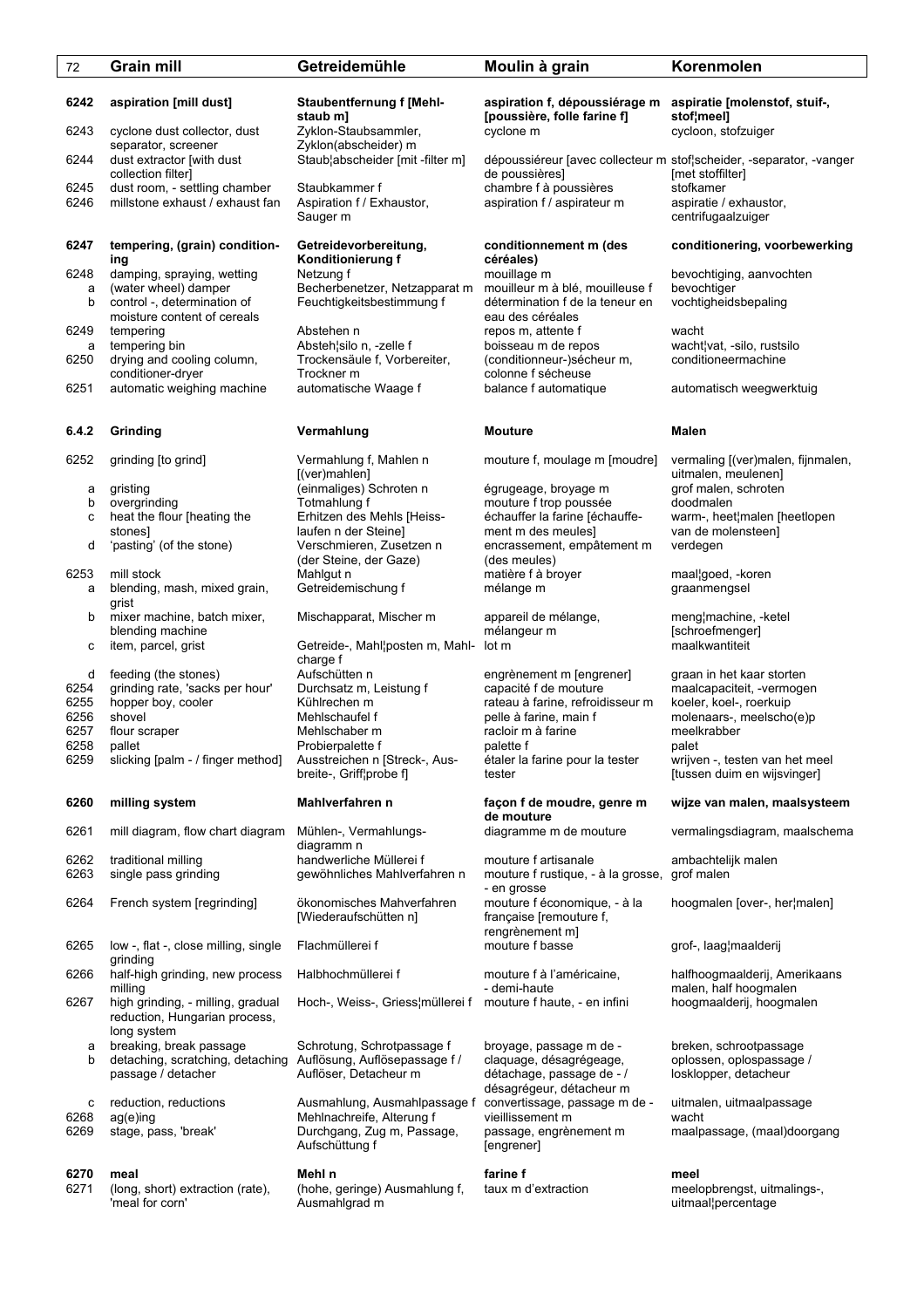| 73           | <b>Grain mill</b>                                       | Getreidemühle                                               | Moulin à grain                                            | Korenmolen                                |
|--------------|---------------------------------------------------------|-------------------------------------------------------------|-----------------------------------------------------------|-------------------------------------------|
|              |                                                         |                                                             |                                                           |                                           |
| а            | yield, flour extraction / grinding                      | Mehlausbeute f / Mahl-,                                     | rendement m en farine / freinte f rendement / maalverlies |                                           |
|              | loss                                                    | Vermahlungsverlust m                                        |                                                           |                                           |
| b            | solid matter                                            | Mehltrockensubstanz f                                       | matière f sèche                                           | drogestofgehalte                          |
| с            | ash content                                             | Aschegehalt m                                               | taux m de cendres                                         | asgehalte                                 |
| d            | meal type, flour grade                                  | Mehltype f                                                  | type f de farine                                          | meel type                                 |
| 6272         | break flour, (coarse) meal,                             | Schrot-, Grob¦mehl n                                        | (grosse) farine, farine de                                | (krop)meel, grof -, kort-, schroot-       |
|              | grindings                                               |                                                             | broyage, mouture f, grésillon m                           | meel                                      |
| 6273         | white -, patent flour, first grade                      | Fein-, Weiss-, Auszug¦mehl n                                | farine fleur, - blanche, - de                             | bloem, fijn -, gebuild meel               |
|              | flour<br>pollard, thirds, shorts [Am]                   | Kleiemehl n                                                 | minot, fleur f de farine                                  |                                           |
| 6274<br>6275 | feed meal / wheatfeed                                   | Futter- / Nach¦mehl n                                       | recoupes, recoupettes fpl<br>rebulet m / remoulages mpl,  | grind<br>voedermeel $/$ —                 |
|              |                                                         |                                                             | basse farine f                                            |                                           |
| 6276         | coarse whole meal                                       | Backschrot n                                                | farine f intégrale                                        | grot volkorenmeel                         |
| 6277         | wholewheat -, straight-run flour                        | Vollkorn-, Final-, Graham¦mehl n farine f complète Graham   |                                                           | volkorenmeel                              |
| 6278         | bread -, bakery flour                                   | Brot-, Bäcker¦mehl n                                        | farine f boulangère, - panifiable                         | broodmeel                                 |
| 6279         | filler                                                  | Streckmittel n                                              | agent m d'allongement                                     | versterk(ings)middel                      |
| 6280         | flour improver, flour-treatment                         | Mehlverbesserungsmittel n                                   | améliorant m de farine                                    | meelverbeteraar                           |
| 6281         | flour blend                                             | Mehlmischung f                                              | mélange m de farines                                      | meelmengsel                               |
| 6282         | flour testing                                           | Mehlprüfung f                                               | examen m de la farine                                     | meelonderzoek                             |
| a            | Pekar test, dipping                                     | Pekarisieren n, Farbenprüfung,                              | épreuve f de Pekar                                        | proef van Pekar                           |
|              |                                                         | Pekar-Probe f                                               |                                                           |                                           |
| b            | gluten content [strong flour] /<br>gluten quality       | Klebergehalt m [kleberreiches<br>Mehl n] / Kleberqualität f | teneur en gluten / qualité f du<br>gluten                 | gluten¦gehalte / - kwaliteit              |
| с            | baking quality [weak - / strong                         | Backfähigkeit f                                             | qualité -, valeur f boulangère                            | bak¦kwaliteit, -waarde                    |
|              | wheat], strength                                        |                                                             |                                                           |                                           |
| d            | water absorption capacity                               | Wasseraufnahmefähigkeit f                                   | capacité f d'absorption d'eau                             | absorptiecapaciteit voor water            |
| е            | diastatic capacity, fermentation                        | diastatische Kraft, Gärung f                                | pouvoir m diastatique                                     | fermentatiecapaciteit                     |
|              |                                                         |                                                             |                                                           |                                           |
|              |                                                         |                                                             |                                                           |                                           |
| 6.4.3        | <b>Sifting</b>                                          | Sichtung                                                    | <b>Blutage</b>                                            | <b>Builen</b>                             |
|              |                                                         |                                                             |                                                           |                                           |
| 6283         | stock, meal, chop, wheatmeal                            | Mahlgutgemisch, Sichtgut n                                  | boulange, mouture, marchandise f mengsel, maalsel         |                                           |
| 6284         | sifting, sieving / bolting                              | Sichtung f / Beuteln n                                      | blutage, tamisage m                                       | builen, zifting [zeven / builen]          |
| а            | scalping                                                | Schrotputzen, Vorsichten n                                  | tamisage m de broyage                                     |                                           |
| b            | grading                                                 | Griesssortieren, Sortieren n                                | calibrage, tri m, classification f                        | sorteren                                  |
| с<br>d       | dusting<br>purification                                 | Dunstputzen n                                               | séchage m des finots                                      |                                           |
| е            | (flour) dressing                                        | Griessputzen n<br>Nachsichtung f                            | sassage m<br>blutage m                                    | (gries)poetsen<br>builen                  |
| 6285         | fraction                                                | Fraktion f                                                  | fraction f                                                | fractie                                   |
| а            | overtails, tailings                                     | (Sieb-)Übergang, Austrag m                                  | refus m                                                   | zeefrest                                  |
| b            | throughs                                                | (Sieb-)Durchfall m                                          | extraction f                                              | extract                                   |
| C            | screenings                                              | Abfall m                                                    | déchets mpl                                               | zeefrest                                  |
| 6286         | sifting products                                        | Sichtprodukt n                                              | produit m bluté                                           | builprodukten                             |
| а            | groats pl                                               | Schrot m/n                                                  | gruau m                                                   | grof gemalen graan                        |
| b            | middlings                                               | Dunst m                                                     | finots mpl                                                | donst                                     |
| с            | (coarse - / medium - / fine -)                          | (grober - / Mittel- / Fein-)                                | semoules fpl (- grosses /                                 | gries                                     |
|              | semolina                                                | Griess m                                                    | - moyennes / - fines)                                     |                                           |
| d            | bran / beeswing                                         | Kleie / Flugkleie f [reine Kleie]                           | son m gras, issues fpl /<br>soufflures fpl de son         | zemel(en)                                 |
| е            | bran(nny) particles, bran chips,                        | Schalenteile, 'Stippen' fpl                                 | écailles, pigûres fpl                                     | schilferachtige zemelen                   |
|              | specks [specky flour]                                   | [stippiges Mehl n]                                          |                                                           |                                           |
| 6287         | cover, sieve clothing                                   | (Sieb-)Bespannung f                                         | garniture f (de tamisage)                                 | builgaas, bespanning                      |
| а            | wire bolting cloth                                      | Drahtgewebe n                                               | tissu m -, toile f métallique                             | metalen builgaas                          |
| b            | silk bolting cloth [silk cover]                         | Seiden-, Müller¦gaze [Seiden-                               | gaze f de soie, - à tissage,                              | builzijde, buil-, zeef¦gaas               |
|              |                                                         | bespannung fl                                               | tissu m de soie, soie f à bluter                          |                                           |
| с            | weave [regular - / twisted                              | Webart [Gewebebindung /                                     | tissage m à fils droits / - à fils                        | Franse-, Zwitserse -, Engelse             |
|              | weave]                                                  | verdrillte Bindung f]                                       | sinueux, gaze f (de) Chambéry                             | weving                                    |
| d            | thread number<br>woof, weft / warp                      | Fadenzahl f<br>Schuss m / Kette f                           | rapport m d'armure<br>trame / chaîne f                    | draadnummer<br>inslag / ketting, schering |
| е<br>f       | mesh size, - aperture                                   | Maschenweite f                                              | vide m de maille                                          | maaswijdte                                |
| g            | sieve -, screen area                                    | Sieb-, Sicht¦fläche f                                       | surface f blutante                                        | zeefoppervlak                             |
| 6288         | tem(s)e, sieve [mealman]                                | Hand-, Haar¦sieb n                                          | tamis -, crible à main, tamis                             | (meel)zeef, zift                          |
|              |                                                         | [Reder, Mehlsieber m]                                       | manuel, sas en crin [cribleur m]                          | [zever, zifter]                           |
|              |                                                         |                                                             |                                                           |                                           |
| 6289         | plansifter, - scalping machine                          | Plansichter [Freischwinger m]                               | plansichter m, bluterie f plane                           | plansichter                               |
|              | [self-balancing sifter]                                 |                                                             |                                                           |                                           |
| 6290         | nest of sieves, sieve stack                             | Sieb¦stapel, -kasten m, Paket n                             | pile f de tamis, coffre m                                 | kast                                      |
| a            | sieve clamping device                                   | Siebspannvorrichtung f                                      | dispositif m de serrage des tamis                         |                                           |
| b<br>с       | clamping -, steel frame<br>reed -, sieve hanger [top -, | Spannrahmen m, Joch n<br>Rohrstabaufhängung f [oberer - /   | cadre m de serrage<br>rotin [crochet m (de fixation)      | ijzeren frame                             |
|              | ceiling - / sifter -, box bracket]                      | unterer Stockhalter m]                                      | supérieur / - inférieur]                                  | hangers, veren                            |
| d            | feed -, landing board                                   | Einlaufbrett n                                              | couvercle m d'amenée, - d'entrée deksel                   |                                           |
| е            | inlet- / discharge sleeve                               | Sichterstrumpf, Moltonschlauch                              | manche f (en futaine) d'entrée                            | moltonsok, bombazijn sok                  |
|              |                                                         | [Ein- und Auslaufschlauch m]                                | et de sortie                                              |                                           |
| t            | outlet spout                                            | Auslauf-, Fühlkasten m                                      | tuyau m de sortie                                         | afvoer¦buis, -pijp                        |
| 6291         | drive shaft                                             | Pendelwelle f                                               | arbre m basculant                                         | aandrijfspil                              |
| a            | eccentric -, crank shaft                                | Exzenter-, Kurbel¦welle f                                   | excentrique m                                             | krukspil                                  |
| b            | balance weight, counterweight                           | Schwung¦gewicht, -segment n                                 | contrepoids m d'équilibrage                               | balanceergewicht                          |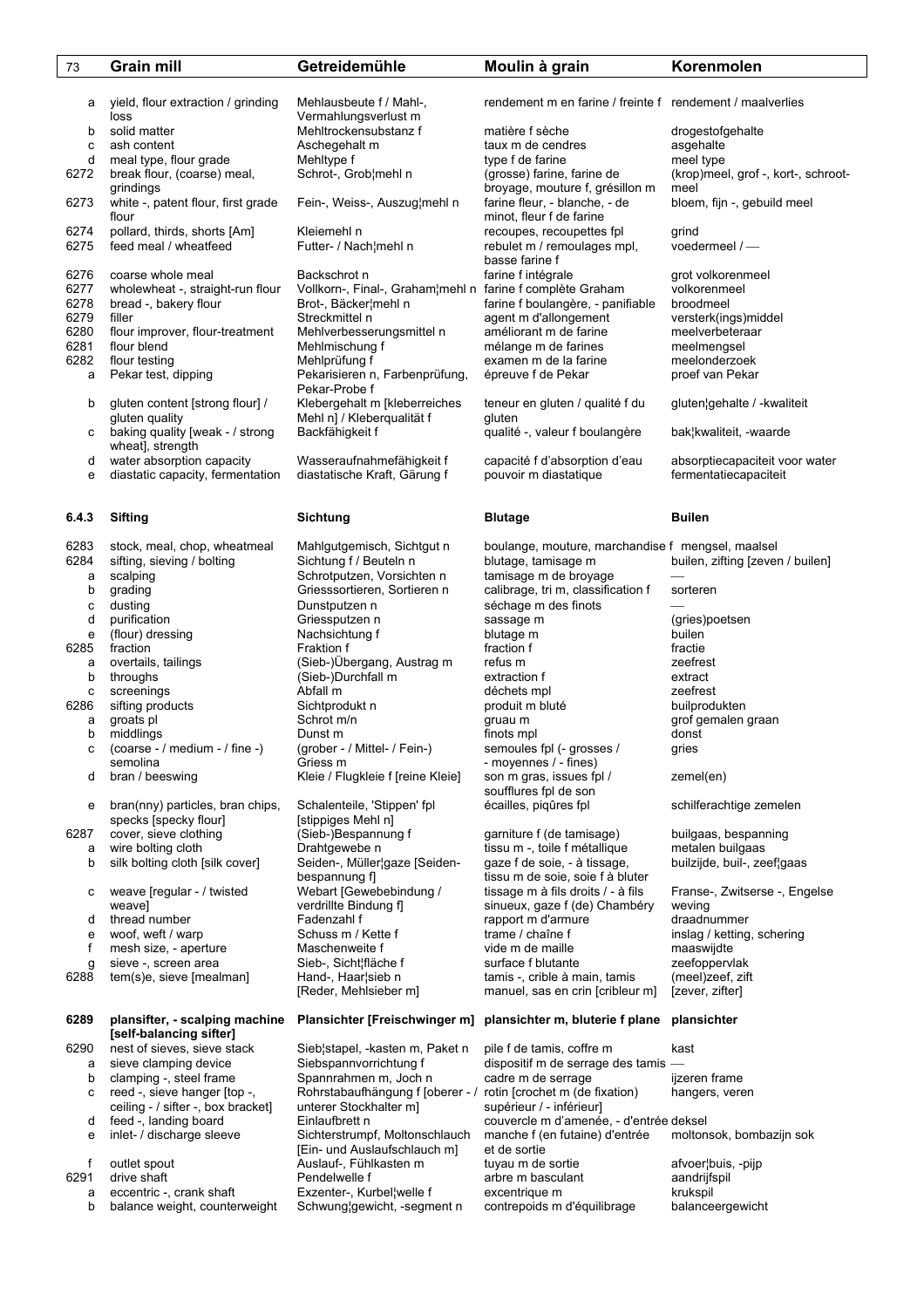| 74        | Grain mill                                                                                                                        | Getreidemühle                                                                                   | Moulin à grain                                                                | Korenmolen                                                                            |
|-----------|-----------------------------------------------------------------------------------------------------------------------------------|-------------------------------------------------------------------------------------------------|-------------------------------------------------------------------------------|---------------------------------------------------------------------------------------|
| 6292      | sieve frame [scalping - /<br>grading - / flour sieve]                                                                             | Siebrahmen m [Vor- / Griess- /<br>Mehl¦sieb n]                                                  | cadre m de tamis                                                              | zeefkader, frame                                                                      |
| a         | flight, impeller                                                                                                                  | Förderpalette f, Mitnehmer m                                                                    | palette f                                                                     | transportlijst                                                                        |
| b         | collecting -, sieve tray [with                                                                                                    | Sammelboden [mit Kanal / Aus-                                                                   | fond ramasseur [avec canal m                                                  |                                                                                       |
| с         | frame channel / outlet spout]<br>brush cleaning [with self-<br>propelling sieve brush, - cleaner] Reiterbürste f, Siebreiniger m] | lauf m]<br>Bürstenreinigung [mit Wander-,                                                       | de tamis / sortie f]<br>nettoyage à brosses, tamis<br>brossé [avec tapotin m] | [met kanaal / uitlaat]<br>borstelzuivering [planzichter-,<br>zeef(reinigings)borstel] |
| 6293      | bo(u)Iter                                                                                                                         | Beutelsichter m, Sichtewerk n, blutoir, bluteau m<br>Schlagbeutel m                             |                                                                               | builmachine                                                                           |
| 6294      | bolting hutch                                                                                                                     | Beutelkasten m                                                                                  | huche f                                                                       | buil(kist)                                                                            |
| а         | flour drawer                                                                                                                      | Mehl¦schublade f, -kasten m                                                                     | tiroir m à farine                                                             | meellade                                                                              |
| b         | dust cover                                                                                                                        | Schweisstuch n                                                                                  | parapoussière m                                                               | stof¦doek, -schort                                                                    |
| c<br>6295 | bran box<br>beating - / shaking bolter                                                                                            | Kleie-, Vor¦kasten m<br>Gabelzeug n, Klopfeinrichtung f /<br>Hebezeug n                         | bac -, coffre m à son<br>blutoir m à tapette, - à batte /<br>- à agitateur    | zemelenbak<br>kloptoestel / schudwerk                                                 |
| а         | stud                                                                                                                              | Kloben-, Sichte¦säule f                                                                         | potelet m                                                                     | stijltje [?]                                                                          |
| b         | knockers pl                                                                                                                       | Schlaggetriebe n, Dreischlag m                                                                  | croisé m                                                                      | klopper                                                                               |
| с         | crosspiece                                                                                                                        | Sichtesteg m                                                                                    | traverse f du babillard                                                       | dwarshout [?]                                                                         |
| d         | beater shank                                                                                                                      | Sichte-, Räde¦welle f, 'Tanz-<br>meister' m                                                     | babillard m                                                                   |                                                                                       |
| е         | shaker arm / beater                                                                                                               | Gleitarm, Ausschlag m / Gabel f, bras m / batte, baguette f<br>Schlag-, Klopf¦stock, Rädestab m |                                                                               | schudarm / slag-, klop¦stok                                                           |
| f         | tension rod / reeling shaft                                                                                                       | Spannstock m, Stabfeder f [mit]<br>Vorschlag m] / Haspelwelle f                                 | bâton - / axe m tendeur                                                       | spanstok /                                                                            |
| 6296      | bolting bag                                                                                                                       | Beutel m                                                                                        | étamine f                                                                     | buildoek, -zak                                                                        |
| a         | loop                                                                                                                              | Lederschlaufe f. 'Ohr' n                                                                        | lanière, attache f                                                            | lus                                                                                   |
| b<br>c    | bolting bag mouth<br>bolting bag clip                                                                                             | Beutelmund m<br>Beutelklemme f                                                                  | bouche f de l'étamine<br>pince f de l'étamine                                 | monding van de buil<br>builklem                                                       |
| d         | adjusting board                                                                                                                   | Stellbrett n, Schild m                                                                          | planche f de réglage                                                          | stelplank                                                                             |
| 6297      | jog-scry, (bran) jumper, bran<br>shaker                                                                                           | Abräder, Abred(d)er, Säuberer,<br>Rätter m, Hülsensieb n                                        | crible m oscillant                                                            | schudzeef                                                                             |
| а         | jog-scry operating gear                                                                                                           | Stangen-Umführung [mit Wende-tringlage m<br>docke, Klobensäule f]                               |                                                                               | hefboomaandrijving van de<br>schudzeef                                                |
| 6298      | shaking sieve, shaker, jog-scry,<br>jogger, joggling screen,                                                                      | Schüttel-, Rüttel-, Langsieb-,<br>Schwing-, Stoss¦sichter, Rätter m                             | crible oscillant, cribleur m                                                  | schudzeef                                                                             |
| 6299      | (silk -, bolting -, hexagon -) reel,                                                                                              | Drehsichter, Mehlzylinder,                                                                      | blutoir m à pans, bluterie f                                                  | buil(molen), zeskanter,<br>zeskantbuil                                                |
| а         | reel separator, 'silk', silk machine Sechskanter m, Beutelkiste f<br>spout                                                        | Einlauf¦rohr n, -stutzen m                                                                      | (hexagonale)<br>tuyau m d'entrée                                              | toevoergoot                                                                           |
| b         | (flour) reel                                                                                                                      | Haspel m                                                                                        | carcasse f, tambour m                                                         | raamwerk, zeskant, trommel                                                            |
| с         | beaters                                                                                                                           | Masseln f pl                                                                                    | masselottes fpl, taquets mpl                                                  | kloppers, klampjes                                                                    |
| d         | beating device                                                                                                                    | Klopfvorrichtung f                                                                              | appareil m frappeur                                                           | kloptoestel                                                                           |
| e         | lobe wheel                                                                                                                        | Stern-, Zacken-, Staffel¦rad                                                                    | roue f à lobes                                                                | nokkenwiel                                                                            |
| 6300      | centrifugal (reel separator),<br>bolter, differential reel                                                                        | Zentrifugal-, Schleuder-, Wurf-,<br>Schläger¦sichter, Chasseur m                                | bluterie f centrifuge                                                         | centrifugaalbuil                                                                      |
| а         | beater                                                                                                                            | Schläger m, Schlagwerk n                                                                        | batteur m                                                                     | vleugelwerk [met slaglijst]                                                           |
| 6301      | wire machine, (wire) dresser,<br>brush -, rotary sifter, bran duster,<br>round reel, bran finisher                                | Kleiebürste f. Rundsichter m                                                                    | brosse à son, bluterie f<br>cylindrique                                       | zemelborstelmaschine, askania-<br>buil, borstelzeefmachine                            |
| а         | rotating -, revolving brushes                                                                                                     | Bürstenschläger m                                                                               | brosses fpl                                                                   | draaiende borstels                                                                    |
| b         | wire gauze cylinder                                                                                                               | Drahtgeflecht n                                                                                 | treillis m                                                                    | metaal¦gaas, -cilinder                                                                |
| с         | fixed framing                                                                                                                     | Gestell n, Rahmen m                                                                             | châssis m                                                                     | geraamte, frame                                                                       |
| 6302      | (middlings) purifier                                                                                                              | (Griess-)Putzmaschine f                                                                         | sasseur m                                                                     | (dunst-, gries-)poetsmaschine                                                         |
| a         | gravity - / centrifugal - / sieve<br>purifier                                                                                     | Gravitations- / Zentrifugal- /<br>Sieb¦putzmaschine f                                           | sasseur m à gravitation /<br>- centrifuge / - à tamis                         | gravitatie- / centrifugaal- / zeef-<br>poetsmaschine                                  |
| 6.4.4     | <b>Transport and others</b>                                                                                                       | <b>Guttransport und Anderes</b>                                                                 | <b>Transport et autres</b>                                                    | Graantransport                                                                        |
| 6303      | conveyance of the product                                                                                                         | Guttransport m                                                                                  | transport m des produits                                                      | graantransport, vervoer van de<br>producten                                           |
| а         | gravity flow                                                                                                                      | Schwerkraftförderung f                                                                          | transport m par gravitation                                                   | gravitatie-, zwaartekracht-<br>transport                                              |
| b         | lift system, elevation                                                                                                            | Uberhebung f, Vertikal-                                                                         | remontée f                                                                    | verticaal transport                                                                   |
| с         | conveying                                                                                                                         | transport m<br>Horizontaltransport m                                                            | transport m horizontal                                                        | horizontaal transport                                                                 |
| d<br>6304 | pneumatic conveying<br>(wood) spout, gravity spout                                                                                | Pneumatische Förderung f<br>(Holz-)Lauf-, Fall-, Schmiegen-                                     | transport m pneumatique<br>tuyau m de chute                                   | pneumatisch transport<br>afvoerpijp                                                   |
| а         | diamond spout                                                                                                                     | rohr n<br>Rhombusrohr n [rauten-                                                                | tuyau m rhomboïdal                                                            | rombisch afvoerpijp                                                                   |
| b         | branched -, forked spout, branch Hosen-, Zweig¦rohr n                                                                             | förmiger Querschnitt]                                                                           | tuyau m bifurqué, - de bifurcation spruitstuk, Y-vormige pijp                 |                                                                                       |
| c<br>6305 | angle of slide, fall<br>choking                                                                                                   | Rohrwinkel m, Laufrohrgefälle n<br>Verstopfung, Stauung f,                                      | angle m de glissement<br>engorgement m                                        | hoek van de pijp<br>verstopping                                                       |
| 6306      | (screw -, worm -) auger, (worm)                                                                                                   | 'Schanzen' n<br>Förder-, Austrag¦schnecke f,                                                    | transporteur m à vis sans fin                                                 | transportschroef                                                                      |
|           | conveyor, creeper                                                                                                                 | Konveyor m                                                                                      |                                                                               |                                                                                       |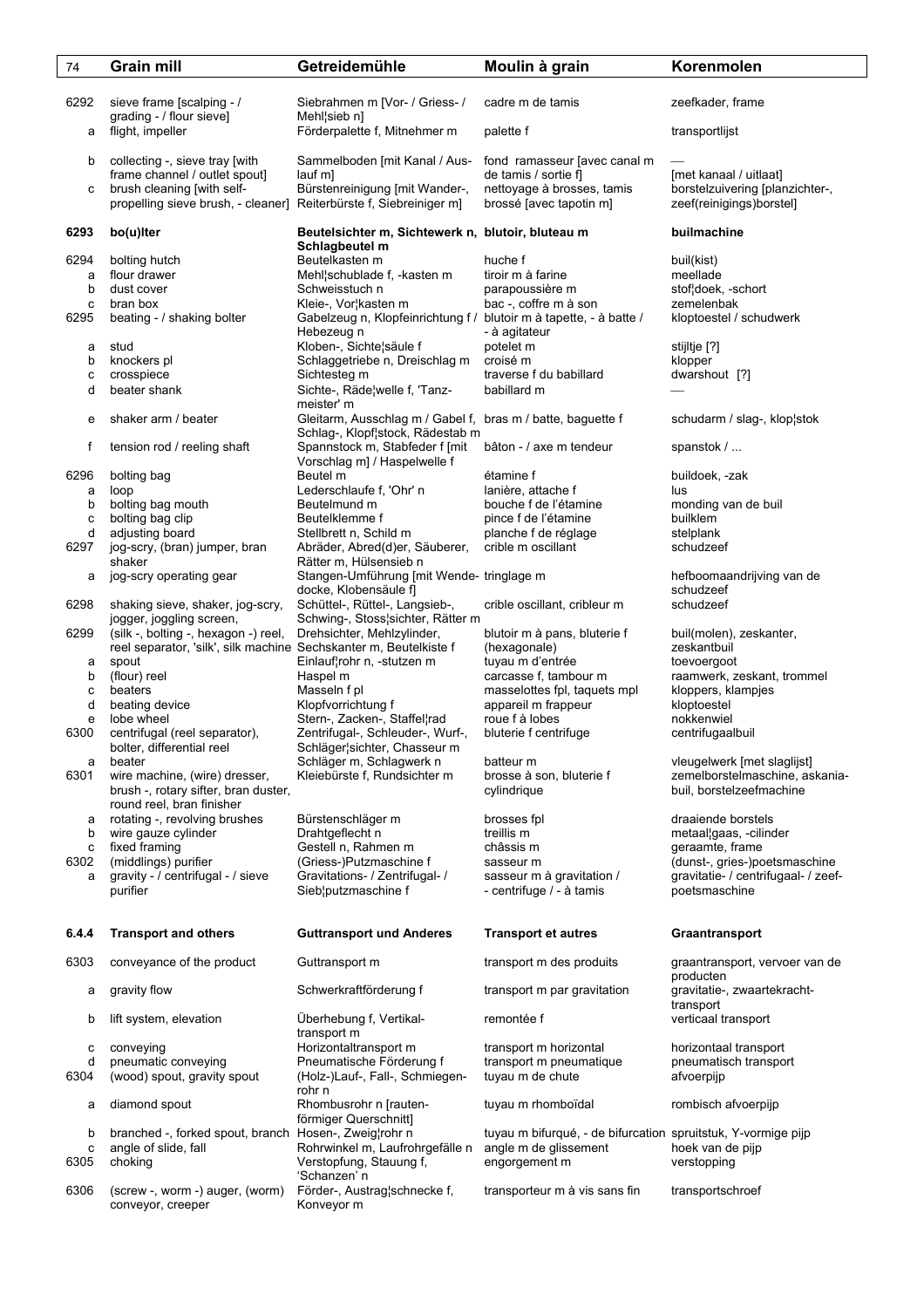| 75           | <b>Grain mill</b>                                           | Getreidemühle                                                   | Moulin à grain                                                                   | Korenmolen                                                                            |
|--------------|-------------------------------------------------------------|-----------------------------------------------------------------|----------------------------------------------------------------------------------|---------------------------------------------------------------------------------------|
|              |                                                             |                                                                 |                                                                                  |                                                                                       |
| а            | continuous blade                                            | Vollgewinde n                                                   | spirale f                                                                        | schroef                                                                               |
| b            | paddle -, crescent blade<br>[paddle screw][                 | Paddelgewinde n [Paddel-<br>schnecke f]                         | vis f sans fin à palettes                                                        | transportschroef met verstelbare<br>schroefbladen                                     |
| 6307         | belt -, band conveyor                                       | Bandförderer m, Förderband n                                    | transporteur m à bande, - à<br>ruban                                             | transportband                                                                         |
| 6308         | oscillating -, vibrating conveyor                           | Schüttel-, Schwing¦förderer m                                   | transporteur m oscillant                                                         | schudtransporteur                                                                     |
| 6309         | chain conveyor, (chain) creeper,<br>drill                   | Trogförderer, Kratzer, Redler,<br>Kettentransporteur m          | transporteur m à chaîne                                                          | sleperij                                                                              |
| 6310         | (belt bucket) elevator, bucket<br>conveyor                  | (Gurt-)Becherwerk n, (Becher-,<br>Überhebe-)Elevator m          | élévateur m à godets (à sangle)                                                  | (bak) elevator, jacobsladder                                                          |
| а            | head [with discharge section]                               | Elevatorenkopf [mit Auswurf m]                                  | tête (d'élévateur) [avec décharge, elevatorkop<br>jetée f                        |                                                                                       |
| b<br>с       | elevator leg, - trunking<br>boot [with control slide, choke | (Elevatoren-)Rohr n<br>Elevatorenfuss [mit Schanz-              | gaine f (d'élévateur)<br>pied m (d'élévateur) [avec                              | elevatorpijp<br>onderkant van de elevator                                             |
| d            | release]<br>belt pulley [head - / boot pulley]              | schieber m]<br>Trommel, Gurtscheibe f                           | vanne f de dégorgement]<br>poulie f                                              | riemschijf                                                                            |
| е            | belt, strap                                                 | (Becher-)Gurt m                                                 | sangle f                                                                         | riem                                                                                  |
| f            | bucket, (elevator) cup                                      | Schöpf-, Aufgabe¦becher m                                       | godet m                                                                          | bak(je)                                                                               |
| g            | elevator brush                                              | Elevatorbürste f                                                | brosse f                                                                         | borstel                                                                               |
| 6311         | gravity chute, - conveyor,<br>spiral bag chute, sack slide  | Sack-, Wendel¦rutsche f                                         | glissière f à sacs, toboggan m                                                   | zakkenglijbaan                                                                        |
| 6312         | sack barrow, - trolley, hand -,<br>bag truck                | Sack-, Stech¦karren m                                           | diable m                                                                         | zak(ken)wagentje, steek-<br>wagen(tje)                                                |
| 6313<br>6314 | sack lift<br>man lift                                       | Sackheber m<br>Fahrstuhl m, Stuhlwinde f                        | monte-charge m<br>ascenseur, monte-charge m                                      | zakkenlift<br>lift                                                                    |
| 6314         | sack hoist, - tackle<br>[clutch - / belt hoist]             | Sackaufzug m                                                    | tire-sac, monte-sac m                                                            | lui(werk)                                                                             |
| а            | hoist - / lower - / attach - /<br>release a sack            |                                                                 | monter / descendre / attacher /<br>détacher (un sac)                             | (en zak) luien / aflaten / aan-<br>slaan / afslaan                                    |
| b            | (double-flap) trap-door, sack                               | Klapp-, Winde¦tür f                                             | trappe f                                                                         | lui¦luik, -val, -gat, valdeur, zakke-                                                 |
|              | trap(s), flap door, sack flaps,<br>sack hatches             |                                                                 |                                                                                  | val, valluik                                                                          |
| 6315         | Y-wheel sack hoist                                          | Gaffelradsackaufzug m                                           | tire-sac m manuel, - à main                                                      | handluiwerk                                                                           |
| а            | Y-wheel, chain purchase wheel                               | Gaffel-, Sporn¦rad n, Zieh-<br>scheibe f [Seileisen n]          | roue f à béquilles, - à fourches                                                 | gaffel-, klauw¦wiel [gaffel, klauw]                                                   |
| b            | [two-pronged fork]<br>endless hand rope                     | Gaffelseil n                                                    | [béquille, fourche f]<br>corde sans fin, vindenne f                              | gaffeltouw, klauw-, gaffelreep,<br>doorloper                                          |
| с            | (sack) bollard, barrel, sackhoist<br>spindle                | Windewelle, Leuachse f                                          | arbre m du tire-sac                                                              | luias                                                                                 |
| d            | chain -, hoisting-, winding-drum                            | Kettentrommel f                                                 | tambour, cylindre m enrouleur                                                    | luitrommel                                                                            |
| е            | sack (hoist) -, hoisting chain,                             | Förder¦seil n, -kette f, Leureep n                              | câble m, corde f des sacs                                                        | lui-, ophaal-, zak(ken)reep,                                                          |
| f            | sack -, hoist rope<br>running noose [with ring]             | Sack¦schlaufe, -schlinge f                                      | noeud m coulant [serrer]                                                         | luitouw / luiketting<br>molenaartje [ring en lus] / aan-<br>stroppen, -leggen, -slaan |
| g            | internal - / external sackhoist<br>rope                     | inneres - / äusseres Förder-<br>seil n                          | corde f intérieure / extérieure<br>(du tire-sac)                                 | binnen- / buiten¦reep                                                                 |
| 6316         | friction sack hoist                                         | Friktionssackaufzug m                                           | tire-sac m avec entraînement<br>à friction                                       | sleepluiwerk                                                                          |
| а<br>b       | friction ring, - disk<br>wooden pulley                      | Tafelrad n<br>Schleifrad n                                      | disque m de friction<br>roue f à friction                                        | luitafel<br>lui-, sleep-, wrijvings¦wiel                                              |
| с            |                                                             | Leu¦balken, -steg m                                             | $\overbrace{\phantom{12333}}$                                                    | beweegbare luiaslagerbalk                                                             |
| d            | (sack) control lever / control                              | Steuerhebel m / Steuerseil,                                     | levier m de commande / corde f                                                   | luibalk(je), wip / luibedienings-                                                     |
| 6317         | cord<br>geared sack hoist                                   | Bedienungstau n<br>Getriebesackaufzug m                         | de commande<br>tire-sac m à hérisson                                             | touw, luikoord<br>kammenluiwerk, intreklui(werk)                                      |
| а            | sack hoist wheel                                            | Leurad n                                                        | hérisson m                                                                       | lui-, sterre¦wiel(tje), varkenswiel                                                   |
| 6318         | slack-belt drive [with jockey<br>pulley]                    | Lockerriemenantrieb m<br>[mit Spannrolle f]                     | commande f par courroie lâche<br>[avec poulie de tension,<br>rouleau m tendeur]  | sleepriemdrijfwerk [luiwerk met<br>span-, aandruk¦rol]                                |
|              |                                                             |                                                                 |                                                                                  |                                                                                       |
| 6319<br>6320 | bagging, bag-packing                                        | Absackung f<br>Mischmaschine f, Chargen-                        | ensachage m                                                                      | zakken vullen, op-, af¦zakken                                                         |
| 6321         | mixer [blending]<br>flour shovel                            | mischer m [Mischen n]<br>Mehlschaufel f                         | mélangeuse f, mélangeur m<br>[mêlage m]<br>pelle à farine, main / pelle-         | mengmachine<br>(ver)mengen<br>meelschop                                               |
| 6322         | meal sack / - barrel [barrel                                | Mehl¦sack m / -fass n                                           | écope f<br>sac - / tonneau m à farine                                            | meelzak / meelvat                                                                     |
|              | packer]                                                     |                                                                 |                                                                                  |                                                                                       |
| 6323<br>6324 | sack stencil / sack brand<br>bag spreader                   | Sack¦schablone f / -stempel m<br>Sackoffenhalter m, Sackspreiz- | pochoir m à marquer les sacs<br>conformateur de sacs, porte-sac, zakop(en)houder | zakstencil / zakstempel                                                               |
| 6325         | sack jogger, - jigger, - posser                             | gerät n<br>Sack¦schüttler, -rüttler m                           | cercle m d'osier<br>tasseur m des sacs                                           | zakkenschudder                                                                        |
| 6326         | bagging spout [with bag clamp]                              | (Ab-)Sackstutzen m [mit Sack-<br>schnalle f                     | bouche f d'ensachage [avec<br>attache-sacs m]                                    | zakmond, aftapmond                                                                    |
| а            | sack hooks / sack holder                                    | Sackklemme f / Sackhalter m                                     | attache-sacs m / pince f à sacs                                                  | zakken¦klem / -tang                                                                   |
| 6327         | bagging machine, bag sealer                                 | Absackgerät n                                                   | ensacheuse f                                                                     | afzakautomaat                                                                         |
| 6328         | sack cleaner, sack-beater                                   | Sackreinigungs-, Sackausklopf-                                  | batteur de sacs, nettoyeur m à                                                   | zakken¦klopper, -klopmachine                                                          |
| 6329         | sack balance, beam scales                                   | maschine f<br>Sack-, Balken¦waage f                             | sacs<br>balance f à sacs                                                         | weegschaal                                                                            |
|              |                                                             |                                                                 |                                                                                  |                                                                                       |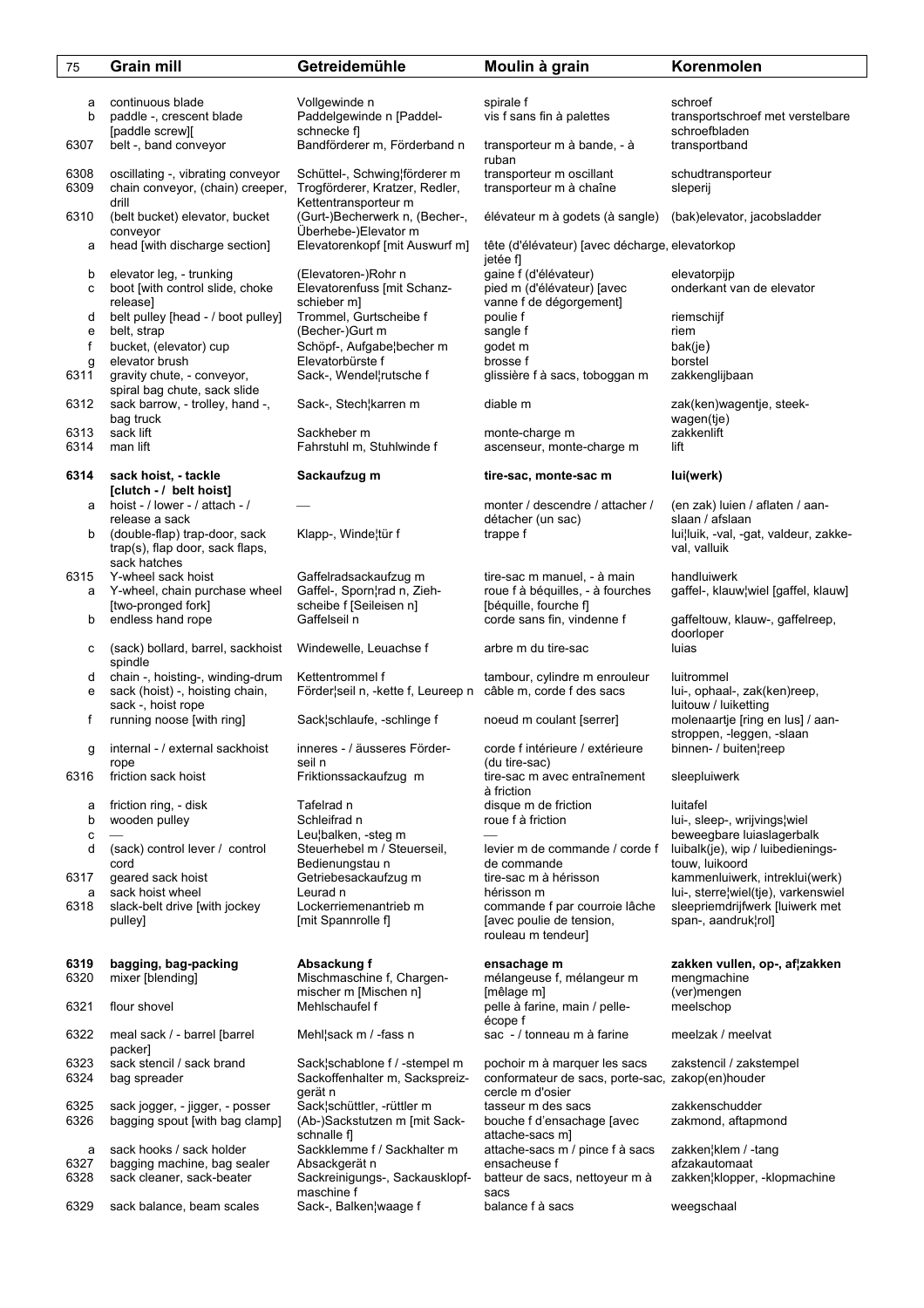| 76   | <b>Grain mill</b>                       | Getreidemühle                                                    | Moulin à grain                              | Korenmolen                        |
|------|-----------------------------------------|------------------------------------------------------------------|---------------------------------------------|-----------------------------------|
|      |                                         |                                                                  |                                             |                                   |
| а    | platform scale, - balance               | Brückenwaage f                                                   | (balance à ) bascule f                      | brugbalans, weegbrug              |
| b    | steelyard                               | Schnellwaage f                                                   | (bascule) romaine f, peson m                | snelweger, unster                 |
|      |                                         |                                                                  | (à contrepoids)                             |                                   |
| 6330 | transport in sacks' / - in bulk,        | Sack- / Lose¦transport m                                         | transport m en sacs /                       | zakken- / bulk¦transport          |
|      | bulk handling                           |                                                                  | manutention f en vrac                       |                                   |
| 6331 | mouse-trap                              | Mausefalle f                                                     | souricière f                                | muizenval                         |
|      |                                         |                                                                  |                                             |                                   |
| 6.5  | <b>Hulling mill</b>                     | Schälmühle                                                       | Moulin à monder                             | Pelmolen                          |
|      |                                         |                                                                  |                                             |                                   |
| 6332 | barley(-peeling) mill, hulling mill     | Graupen-, Pell-, Schäl¦mühle                                     | moulin à monder                             | (gort)pelmolen, pellerij          |
|      | [hulling, husking]                      | [Schälmüllerei f]                                                | [décorticage m]                             |                                   |
| 6333 | pot -, hulled barley                    | Graupen fpl                                                      | orge m mondé                                | gort, gepelde gerst               |
| a    | pearl barley                            | Perlgraupen fpl                                                  | orge m perlé                                | parellgerst, -gort                |
| b    | polished barley                         | polierte Graupen fpl                                             | orge m poli                                 | geslepen gort                     |
| 6334 | peeling                                 | Schälen, Jagen, Pellen n                                         | émondage m                                  | pellen                            |
| 6335 | buzzer, clock [hulling time]            | Wecker, Wächter m [Schälzeit f]                                  | avertisseur [temps m d'émon-                | wekker [peltijd]                  |
|      |                                         |                                                                  | dage]                                       |                                   |
| 6336 | item, lot                               | Jagsel n, Posten m                                               | lot m                                       | schoot                            |
| 6337 | husk - / polishing mill                 | Pell-, Schäl-, Graupen-, Gruben- tournant m à monder / - à polir |                                             | pelsteen / poitoermolen           |
|      |                                         | gang / Poliergang m                                              |                                             |                                   |
| a    | hulling vat                             | Graupen¦rand, -lauf m, Bütte f                                   | bac m (à monder)                            | pelkuip                           |
| b    | hopper                                  | Pellsteintrichter m                                              | trémie f                                    | pel¦romp, -kaar, maalkaar         |
| 6338 | barley -, hulling stone                 | Graupen-, Pell¦stein m                                           | meule f à monder                            | pelsteen                          |
| a    | four-armed fixed rynd                   | Kreuzhaue f                                                      | anille f en croix                           | viertakrijn                       |
| b    | wind furrow                             | Windfurche f                                                     | sillon, rainure f                           | windkerf                          |
| C    |                                         | Mitnehmer m, Windfeder f                                         | entraîneur m                                | meenemer                          |
| 6339 | bedstone                                | Totenbett n                                                      | gisante f                                   | doodbed                           |
| 6340 | sieve, sieving machine                  | Sieb-, Sauber¦werk n                                             | tamiseur m                                  | zeefwerk                          |
| 6341 | hulling mechanism                       | Schälwerk n                                                      | émondeur m                                  | pelmachine                        |
| a    | rasp                                    | Reibeisen-, Riffel¦blech n                                       | râpe f en tôle                              | pelblik (half- / heel¦blik, rasp) |
| b    | hulling dust, attrition flour           | Schleif-, Schäl¦mehl n                                           | poussière f d'émondage                      | pelmeel                           |
| c    | dust trunk / - room                     | Staubröhre / Staub-, Schal-                                      | tuyau m - / chambre f à                     | stofpijp / stofkamer              |
|      |                                         | Dunst¦kammer f<br>Schieber m                                     | poussières                                  |                                   |
| d    | slide, spattle, damper                  | Eimerloch n / Pelleimer m                                        | coulisse f, coulisseau m                    | schuiver                          |
| e    | bucket hole / (peeled barley)<br>bucket |                                                                  | réceptacle du seau / seau m<br>à orge mondé | emmergat / schootemmer            |
| f    | paddle, tag, sweeper                    | Jager, Jäger m                                                   | videur m, raclette f                        | jager                             |
| 6342 | groat mill [groats]                     | Grützmühle [Grütze / Grütz-                                      | moulin à gruau [gruau m d'orge]             | grutmolen, grutterij [grutten]    |
|      |                                         | müllerei fl                                                      |                                             |                                   |
| a    | barley stamp, groat stamp               | Gerstenstampfe f                                                 | pilon m à orge                              | gerst¦stamper, -molen             |
| 6343 | rice huller                             | Reisschälmühle f                                                 | décortiqueur m de riz                       | rijstpelmolen                     |
|      |                                         |                                                                  |                                             |                                   |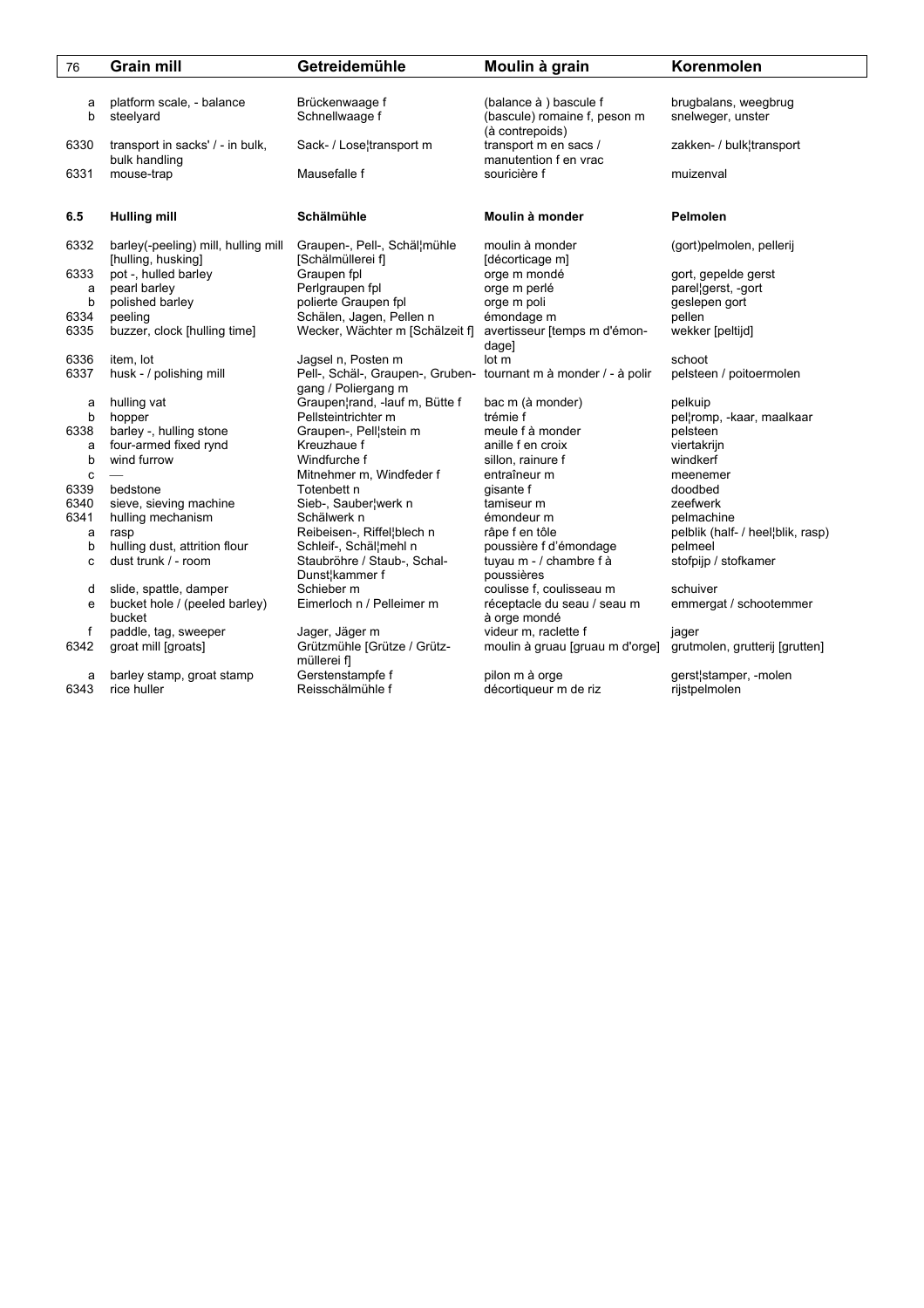| 77                | <b>Industrial mills</b>                                                                                                 | Werkmühlen                                                                                            | <b>Moulins industriels</b>                                                                                                                     | Industriemolens                                                                |
|-------------------|-------------------------------------------------------------------------------------------------------------------------|-------------------------------------------------------------------------------------------------------|------------------------------------------------------------------------------------------------------------------------------------------------|--------------------------------------------------------------------------------|
| 7.1               | General                                                                                                                 | <b>Allgemeines</b>                                                                                    | Généralités                                                                                                                                    | Algemeen                                                                       |
| 7001<br>7002<br>а | industrial mill<br>kinematics (of processing<br>machines)<br>intermittent - / continuous                                | Werk-, Gewerbe¦mühle f<br>Kinematik f (von Arbeits-<br>maschinen)<br>(dis) kontinuierliche Bewegung f | moulin m industriel<br>cinématique f (des machines-<br>outils)<br>mouvement m discontinu, - inter- (dis)continue beweging                      | industriële molen<br>kinematica (van werktuigen-<br>maschines)                 |
| b<br>с            | motion<br>rotatory -, circular motion<br>reciprocating -, to-and-fro - /<br>up-and-down motion [cam - /<br>crank drive] | Drehbewegung f<br>Hin- und Her- / Auf- und Ab-<br>bewegung f [Nocken- / Kurbel-<br>antrieb m]         | mittent / - continu<br>mouvement m circulaire<br>mouvement m de va-et-vient.<br>- alternatif / - de haut en bas<br>[came / bielle-manivelle f] | draaibeweging<br>heen- en weer- / op- en neer-<br>gaande beweging [nok / kruk] |
| d<br>7003         | shutter motion<br>stamping-mill, pestle mill                                                                            | Pendel-, Schwing¦bewegung f<br>Stampfe, Stampf¦mühle f,<br>-werk n                                    | mouvement m pendulaire<br>moulin m à pilons, - à piler,<br>pilerie f                                                                           | pendelbeweging<br>stampmolen                                                   |
| а<br>b            | vertical stamps / trip-hammer<br>stamp(er), pestle, pounder                                                             | Stab- / Hammerstampfe f<br>Stampfe f, Stempel, Stössel,<br>Stösser m                                  | pilon m vertical / - à bascule<br>(marteau-)pilon m [batterie f de<br>pilons]                                                                  | stamp- / hamer¦molen<br>stamper [stel -, set stampers]                         |
| 7.2               | <b>Metal industry</b>                                                                                                   | <b>Metallindustrie</b>                                                                                | Industries métallurgiques                                                                                                                      | <b>Metaalindustrie</b>                                                         |
| 7004<br>а         | ironworks, iron-forge, foundry, (Eisen-)Hüttenwerk n, Erz-,<br>smelting mill<br>forge-master, ironmaster                | Schmelz-, Eisen¦hütte f<br>Hüttenmeister m                                                            | fonderie f (de fer), moulin à<br>fer, atelier m de forge<br>maître m de forge                                                                  | ijzer-, erts¦smelterij<br>ijzerfabrikant                                       |
| b                 | ironmaking, iron extraction                                                                                             | Eisengewinnung f                                                                                      | extraction f du fer                                                                                                                            | ijzerwinning                                                                   |
| 7005              | stamping -, ore-crushing mill                                                                                           | Pochwerk n, Pocher m                                                                                  | bocard m                                                                                                                                       | ertsstamper                                                                    |
| a                 | dry - / wet stamping, crushing;                                                                                         | Trocken- / Nass¦pochen n; Erz-<br>aufbereitung f]                                                     | bocardage m à eau / - à sec;                                                                                                                   | droog - / nat stampen;                                                         |
| b                 | ore dressing]<br>stamp, ore crusher [with stamp<br>shoel                                                                | Poch¦stempel [mit -schuh m]                                                                           | préparation f du minerai<br>pilon (du bocard), bocard [avec<br>masse, bout m ferré]                                                            | ertsvoorbereiding<br>stamper [met stamperbeslag]                               |
| с                 | trough, stamp mortar [with<br>stamp die]                                                                                | Poch¦trog m [mit -sohle f]                                                                            | auge (du bocard) [avec taque f<br>de fonte]                                                                                                    | stamp¦bak, -kuip [met grond-,<br>bodem¦plaat]                                  |
| d<br>7006         | crushed ore<br>ore mill, - pulverizer, arrastra,<br>arrastre [ore milling]                                              | Pocherz n<br>Erz-, Schlepp¦mühle, Arrastra f                                                          | minerai m bocardé, - broyé<br>moulin-broyeur [broyage m du<br>minerail                                                                         | gestampte erts<br>ertsmolen                                                    |
| 7007<br>7008      | Chile mill [edge runner]<br>buddle, ore-washing machine                                                                 | Kollergang m<br>Erz(wasch)trog m, Läuter-<br>trommel f                                                | broyeur m à meule verticale<br>patouille f, patouillet, lavoir m                                                                               | kantstenen, kollergang<br>ertswaskuip                                          |
| а                 | ore washing [separation of the                                                                                          | Erzwäsche f [Trennung vom                                                                             | lavage m du minerai [séparation                                                                                                                | het wassen van de erts                                                         |
|                   | gangue]                                                                                                                 | Ganggestein]                                                                                          | f de la gangue]                                                                                                                                | [afscheiden van mijnsteen]                                                     |
| 7009<br>a         | ore melting<br>Catalan forge [direct reduction]                                                                         | Verschmelzen n<br>Katalanschmiede [direkte                                                            | fonte f<br>forge (à la) catalane [réduction f                                                                                                  | smelten<br>Catalaanse (hoog) oven [directe                                     |
|                   |                                                                                                                         | Reduktion f                                                                                           | directe]                                                                                                                                       | reductie]                                                                      |
| b<br>C            | cold-blast furnace<br>pig iron [liquid iron]                                                                            | Hochofen m<br>Roheisen [Gusseisen n]                                                                  | haut fourneau m<br>fonte brute, - crue [fonte f liquide] ruwijzer [gesmolten ijzer]                                                            | hoogoven                                                                       |
| d                 | slag, scoria, iron-dross                                                                                                | (Eisen-)Schlacke f                                                                                    | I(a)itier m, scorie f de fer                                                                                                                   | slak(ken)                                                                      |
| e                 | pig, slab, clump weight                                                                                                 | Massel f                                                                                              | gueuse f, saumon m                                                                                                                             | gieteling, geus                                                                |
| 7010              | blast, blower, blowing-engine,<br>blowing apparatus [blast-air]                                                         | Gebläse n [Wind m]                                                                                    | soufflerie, (machine) soufflante f blaas machine, -balg<br>[vent m]                                                                            |                                                                                |
| 7011              | waterwheel of the bellows                                                                                               | Wind-, Balg¦rad n                                                                                     | roue f du soufflet                                                                                                                             | waterrad van de blaasbalg(en)                                                  |
| 7012              | (lever-operated) bellows<br>bellows framing                                                                             | Balgengebläse n<br>Balggerüst n                                                                       | soufflet m (de forge)<br>châssis m du soufflet                                                                                                 | blaasbalg(en)<br>het raam van de blaasbalg(en)                                 |
| a<br>b            | (pair of) bellows, box-bellows                                                                                          | Blase-, Kasten¦balg [Leder-,                                                                          | soufflet m pyramidal, - triangu-                                                                                                               | (gewone) blaasbalg(en)                                                         |
|                   | [wood and leather bellows]                                                                                              | Spitz¦balg m]                                                                                         | laire [- en bois et cuir]                                                                                                                      |                                                                                |
| с                 | tuyère - / upper plate                                                                                                  | Boden- / Schwing¦platte f                                                                             | plateau m inférieur / - supérieur                                                                                                              | onder- / boven¦kant van de<br>blaasbalg                                        |
| d<br>е            | operating rod<br>double bellows [blower /                                                                               | Schwingstange f<br>doppeltwirkender Balg [Bläser /                                                    | bielle, bascule f, balancier m<br>soufflet jumelé [compartiment]                                                                               | balansboom<br>dubbele blaasbalg [met                                           |
|                   | collecting case; with centre                                                                                            | Sammelkasten m; mit fester                                                                            | soufflant / réservoir; avec                                                                                                                    | middenschot]                                                                   |
|                   | board]                                                                                                                  | Zwischenplatte f]                                                                                     | plateau m intermédiaire]                                                                                                                       |                                                                                |
| f                 | wind-chest, air vessel                                                                                                  | Wind¦sammler, -kessel m                                                                               | cloche f d'air, réservoir m à air                                                                                                              | wind¦kast, -ketel                                                              |
| g<br>7013         | blast -, tuyère pipe / tuyère<br>piston bellows, blowing-cylinder                                                       | Windrohr n, Lutte / Düse f<br>Zylinder-, Kolben¦gebläse n                                             | tuyau m / tuyère f<br>soufflet m (cylindrique) à piston                                                                                        | windpijp / buis<br>zuig-blaasapparaat                                          |
| 7014              | trompe / venturi                                                                                                        | (Wasser-)Trommelgebläse /<br>Windfass n                                                               | trompe f à eau, - catalane,<br>- dauphinoise / venturi m                                                                                       | waterstraalblaastoestel /<br>verstuiverkast                                    |
| 7015              | refinery forge, finery [refining;<br>decarburization]                                                                   | Frischanlage f [Herdfrischen n;<br>Entkohlung f]                                                      | (forge d')affinerie f [affinage m;<br>décarburation f]                                                                                         | frishaard, lauteroven [frissen,<br>affinage; ontkoling]                        |
| a<br>b            | refining-furnace<br>sponge iron                                                                                         | Frisch¦herd, -ofen m<br>Eisenschwamm m                                                                | foyer m d'affinage, - d'affinerie<br>fer m spongieux                                                                                           | fris-, affineer¦haard<br>sponsijzer                                            |
| с                 | bloom, lump, 'loupe'                                                                                                    | Luppe f                                                                                               | masse de fer, loupe f, renard m                                                                                                                | bloom, wolf                                                                    |
| 7016              | ironworks, iron mill                                                                                                    | Hammerwerk n, Hammer-,                                                                                | grosse forge f (à martinets),                                                                                                                  | ijzerpletterij                                                                 |
| а                 | shingling                                                                                                               | Eisen¦mühle f<br>Ausschmieden, Ausschweissen,                                                         | martellerie f, martinet m à fer<br>martelage, cinglage ('cingler la                                                                            | hameren                                                                        |
| b                 | piece, half bloom, ancony                                                                                               | Zängen n<br>Stück n                                                                                   | loupe'), martinage, corroyage m<br>pièce f, 'bâtard', fer m brut                                                                               | stuk                                                                           |
| с                 | stretching                                                                                                              | Strecken, Zainen n                                                                                    | étirage m                                                                                                                                      | rekken, strekken                                                               |
| d                 | chafery (-furnace, -hearth)                                                                                             | Glühofen m                                                                                            | (foyer m de) chaufferie f                                                                                                                      | gloeioven                                                                      |
| e                 | (merchant) bar, fillet, slip, ingot                                                                                     | Zain, Kolben, Zaggel, Knüppel,                                                                        | fer m marchand, barre f [fer m                                                                                                                 | staaf, baar [smeedijzer]                                                       |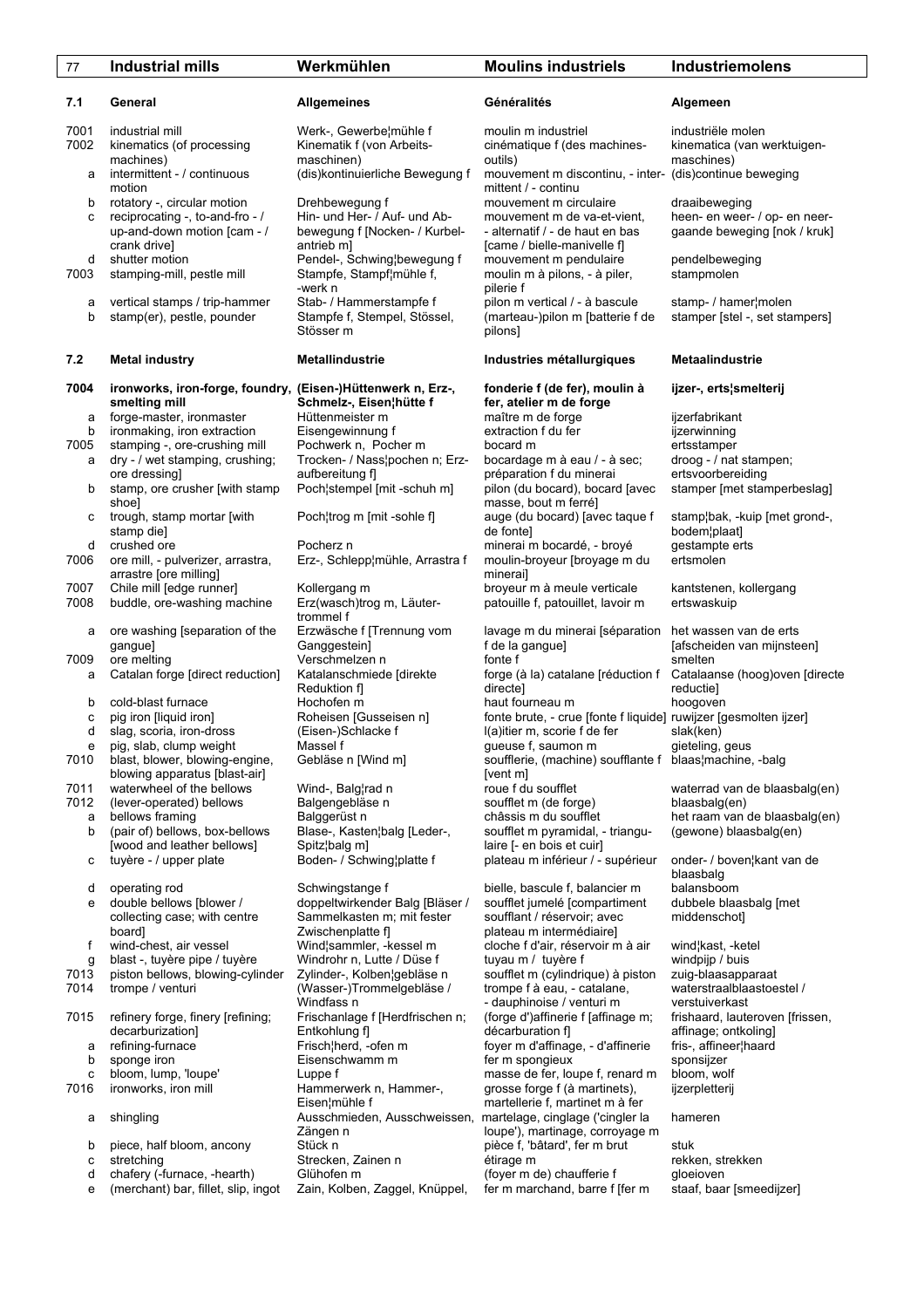| 78           | Industrial mills                                                | Werkmühlen                                                       | <b>Moulins industriels</b>                                                       | <b>Industriemolens</b>                                 |
|--------------|-----------------------------------------------------------------|------------------------------------------------------------------|----------------------------------------------------------------------------------|--------------------------------------------------------|
|              | [wrought iron]                                                  | Bengel, Prügel m, Schiene f                                      | forgé]                                                                           |                                                        |
|              |                                                                 | [Schmiede-, Schweiss¦eisen n]                                    |                                                                                  |                                                        |
| 7017<br>7018 | shingling hammer<br>belly helve hammer                          | Eisen-, Zäng-, Reck¦hammer m<br>Aufwurf-, Brus¦hammer m          | gros -, grand marteau m, - à piler strekhamer<br>marteau m latéral, -médian, - à | flankhamer                                             |
| а            |                                                                 | Trumm(balken) m                                                  | drome<br>drome f                                                                 |                                                        |
| b            | recoil spring                                                   | Reitel, Balkenpreller m                                          | ressort m                                                                        | veerbalk                                               |
| 7019         | nose helve hammer                                               | Stirnhammer m                                                    | martinet m frontal                                                               | voorhoofdshamer                                        |
| 7020         | (hammer) forge, hammer mill,                                    | Hammerschmiede f                                                 | martinet (à roue), moulin-                                                       | hamer-, smederij¦molen                                 |
|              | forge-hammer                                                    |                                                                  | forge m, forge f à martinet                                                      |                                                        |
| а            | ironware manufacture                                            | Grobschmiede f                                                   | taillanderie f                                                                   | fabriek van ijzerwaren                                 |
| b<br>С       | scythe forge, - mill<br>copper works                            | Sensenschmiede f<br>Kupfer¦hammer m, -schmiede f                 | forge f de planage des faux<br>martinet m à cuivre, cuivrerie,                   | zeisen¦smidse, -smederij<br>koper¦pletterij, -molen    |
|              |                                                                 |                                                                  | chaudronnerie f                                                                  |                                                        |
| 7021         | hammer wheel                                                    | Hammerrad n                                                      | roue f du marteau, - du martinet                                                 | rad van de smeedhamer                                  |
| a            | main axle                                                       | Hammerwelle f                                                    | arbre m du martinet, - moteur                                                    | as van de smeedhamer                                   |
| b            | tappet wheel, cam barrel / cam                                  | Nocken-, Pauken¦ring, Daumen-<br>kranz / Nocken m                | collier m à cames / came f                                                       | nokkenkrans / nok                                      |
| 7022         | tail helve -, tilt -, trip hammer                               | Schwanzhammer m [ein Stiel-,                                     | martinet m terminal, - de queue,                                                 | staarthamer [een steelhamer]                           |
|              | [a helve hammer]                                                | Helm¦hammer]                                                     | [un marteau à bascule]                                                           |                                                        |
| a<br>b       | set of hammers<br>hammer [rack-, racking - /                    | Geschläge npl<br>Hammer m [Reck-, Streck- /                      | batterie f<br>marteau, maka [petit: martinet m] hamer [rek- / plat- / breed- /   | stel hamers                                            |
|              | flattening - / smoothing - /                                    | Breite- / Tupf- / Glätt-, Schlicht- /                            | [martinet d'étirage / - d'aplatis-                                               | planeer- / punt¦hamer]                                 |
|              | planishing - / hollowing-hammer]                                | Tief-, Spitz¦hammer]                                             | sage / - de finition / marteau à                                                 |                                                        |
|              |                                                                 |                                                                  | platiner, - de platinage / - à pointe]<br>balancelle f, siège-balancelle m       |                                                        |
| с            | swing                                                           | Schaukel-, Pendel¦sitz m,<br>Schocke f                           | suspendu                                                                         | schommel                                               |
| d            | hammerlock                                                      | Abfangholz n, Hammersperre f                                     | étai m                                                                           | hamerstut                                              |
| 7023         | hammer frame, - framing                                         | Hammergerüst n                                                   | ordon m, charpente f, jambages, hamer frame                                      |                                                        |
| а            | upright, panel                                                  | Hammer-, Büchsen¦säule f                                         | montants mpl<br>pied-droit, piédroit m, colonnes,                                | geleidestijl van de hamer                              |
|              |                                                                 |                                                                  | jumelles fpl                                                                     |                                                        |
| b            | crossbeam, crossrail                                            | Querhaupt n                                                      | traverse f, étrésillon m                                                         | hoofdstuk, kalf                                        |
| 7024         | hammer tup, monkey [with face]                                  | Hammerbär [mit Sattel m,<br>Hammerbahn fl                        | marteau, mail(let), maka m,<br>masse [avec panne f]                              | hamerblok [met baan]                                   |
| 7025         | helve, hammer shaft                                             | Hammerhelm m                                                     | manche m                                                                         | hamersteel                                             |
| a            | hammer joint [trunnion / cheek]                                 | Hammergelenk n [Hülse f / Patt-,                                 | collier m du manche [hurasse,                                                    |                                                        |
|              |                                                                 | Backleisen nl                                                    | hulse, cogue / boîte f]                                                          | hamersteelkolf                                         |
| b<br>с       | butt<br>buffer, tail collar                                     | Schwanzfeder f<br>Helfband n, Preller, Bart m                    | emplature [queue f du manche]<br>taque f, taqueret m                             | stootblok                                              |
| d            | recoil -, tail block [with tail block                           | Stösser, Federbock [mit Prell-                                   | ressort, rabat [avec heurtoir m]                                                 | stoot [met stootblok]                                  |
|              | foundation]                                                     | hammerstock m]                                                   |                                                                                  |                                                        |
| 7026<br>a    | anvil<br>anvil block [with anvil's stock]                       | (Schmiede-)Amboss m<br>Schabotte f [mit Schmiede-,               | enclume f (de forge)<br>chabotte [avec base d'enclume,                           | aambeeld<br>hamerblok [met aambeelds-                  |
|              |                                                                 | Hammer¦stock m]                                                  | souche f]                                                                        | blok]                                                  |
| 7027         | forge, smith's hearth                                           | Schmiede¦feuer n, -esse f                                        | foyer m, cheminée f de forge                                                     | smids¦vuur, -oven                                      |
| 7028         | open die - / closed-die -, drop -,<br>deap forging [die, swage] | Freiform- / Gesenk¦schmieden<br>[Gesenk n]                       | forgeage libre / étampage m<br>[étampe f]                                        | smeden met open matrijs /<br>matrijssmeden [smeedvorm] |
| а            | hammer-blow, stroke [cadence]                                   | Schlag m [Schlagfolge, Kadenz f] frappe [cadence f de frappe]    |                                                                                  | (hamer)slag [slagensnelheid]                           |
| 7029         | forging tool [blacksmith's tongs /                              | Schmiede, werkzeug n [-zange f / outil m de forgeron [pince f de |                                                                                  | smeedwerktuig [smidstang /                             |
|              | forging -, sledge hammer]                                       | -hammer m]                                                       | forgeron, tenailles fpl / marteau m smids-, smeed¦hamer]                         |                                                        |
| 7030         | sheet-iron shears                                               | Blech-, Stahl¦schere f                                           | de forge<br>coupoir m, cisailles fpl                                             | blik-, plaat¦schaar                                    |
| 7031         | quenching tank [quenching]                                      | Abschreckbottich m                                               | bac m pour la trempe, - à eau,                                                   | koelbak                                                |
|              |                                                                 |                                                                  | cuve f de refroidissement                                                        |                                                        |
| 7032<br>7034 | grinder<br>drop-hammer, forging hammer                          | Schleifgerät n<br>Fallhammer m                                   | poste m d'affûtage<br>marteau-pilon m                                            | slijp¦toestel, -steen<br>valhamer                      |
|              |                                                                 |                                                                  |                                                                                  |                                                        |
| 7035<br>7036 | metal processing<br>plate mill [plating / sheet -, plate        | Metallverarbeitung f<br>Plättmühle f [Plattieren n /             | transformation f du fer<br>platinerie, forge f de planage                        | metaalbewerking<br>pletterij [pletten / plaat]         |
|              | bar, plate slab]                                                | Platine f                                                        | [pla(ti)nage, large-plat m, platine f]                                           |                                                        |
| 7037         | rolling mill [rolling]                                          | Walzwerk [Walzen n]                                              | laminoir [laminage m]                                                            | walserij [walsen]                                      |
| а            | rolling-stand                                                   | Walzgerüst n                                                     | cage f (de laminoir)                                                             | wals¦raam, -kooi                                       |
| b<br>с       | set of cylinders<br>grooved / smooth roll                       | Walzensatz m<br>Kaliber- / Glatt¦walze f                         | jeu m de cylindres<br>cylindre m à cannelures / - lisse                          | stel cilinders, walsen<br>gegroefde - / gladde wals    |
| d            | (slab) ingot                                                    | Roh¦block m, -bramme f                                           | lingot m plat                                                                    | plat blok                                              |
| е            | bloom                                                           | Bramme f                                                         | bloom m, brame f                                                                 | braam                                                  |
| 7038         | slitting -, cutting mill [slitting]                             | (Eisen-)Schneidemühle f<br>[Schneiden n]                         | fenderie f, moulin m à cisailler,<br>cisailleuse f [fendage m]                   | snijwalserij [snijden, knippen]                        |
| а            | slicer, cutter / cutting disk                                   | Schneid¦maschine / -walze f                                      | fendoir m / taillants mpl                                                        | snijder / snijwals                                     |
| b<br>7039    | bar iron<br>wire mill [wire-drawing]                            | Stabeisen n                                                      | barre f<br>tréfilerie f [tréfilage m]                                            | staafijzer<br>draad¦trekkerij, -molen [draad-          |
|              |                                                                 | Drahtzug m, Drahtziehmühle f<br>[Drahtziehen n]                  |                                                                                  | trekken]                                               |
| а            | drawing die, draw-plate                                         | Zieheisen n                                                      | filière f                                                                        | trekijzer                                              |
| b            | drawing grease, - compound                                      | Ziehfett n                                                       | pâte f de tréfilage, - d'étirage                                                 | vet voor bij het draadtrekken                          |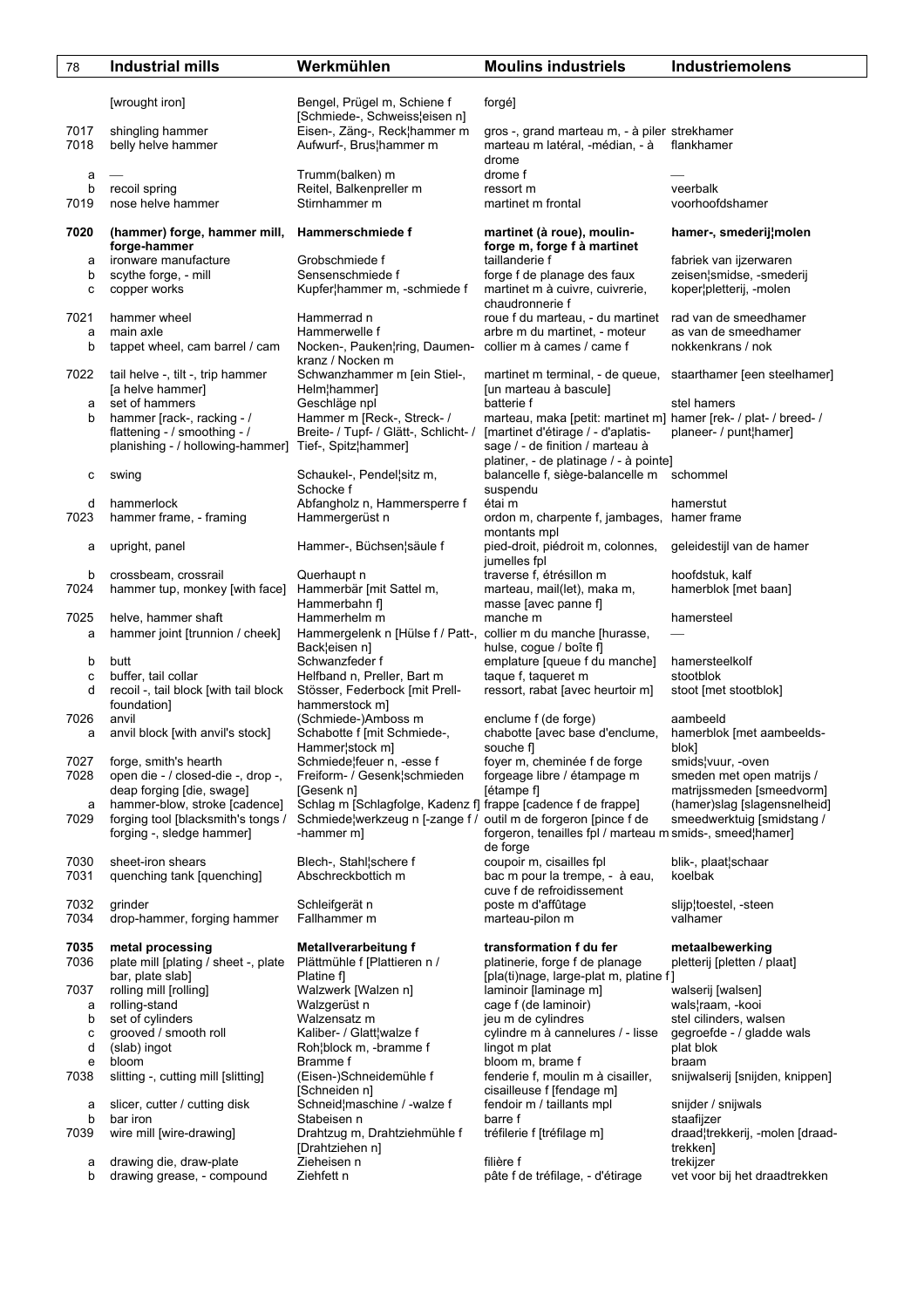| 79     | <b>Industrial mills</b>             | Werkmühlen                                             | <b>Moulins industriels</b>                                      | <b>Industriemolens</b>                      |
|--------|-------------------------------------|--------------------------------------------------------|-----------------------------------------------------------------|---------------------------------------------|
|        |                                     |                                                        |                                                                 |                                             |
| 7040   | $-\sqrt{3}$                         | Schockenzieharbeit [Schocke f]                         | tréfilage m à balancelle                                        | draadtrekken volgens het<br>schommelsysteem |
| 7041   | draw bench                          | Schleppzangen-, Hand¦ziehbank f filière f à main       |                                                                 | handtrekbank                                |
| a      | pliers, dog, gripping pincers       | Ziehzange f                                            | chien m, tenailles fpl                                          | trektang                                    |
| b      | grip sleeve, drag hook              | (ringförmiger) Griff m, Hülse f                        | chaînon m                                                       | trekhuls                                    |
| с      | elbow lever                         | Kniehebel m                                            | levier m coudé                                                  | kniehefboom                                 |
| 7042   | roller draw bench                   | Ziehbank, Drahtrolle f                                 | banc m d'étirage, tréfileuse f                                  | trek-, draadtrek¦bank                       |
| a      | wire drum, block                    | Ziehtrommel f                                          | tambour m d'étirage                                             | trektrommel                                 |
| b      | bobbin, swift                       | Haspel m, Laterne f                                    | bobineuse, enrouleuse f,                                        | haspel                                      |
|        |                                     |                                                        | bobinoir m                                                      |                                             |
| 7043   | blade -, grinding -, cutlery mill / | Schleif¦mühle f, -kotten m /                           | moulin m à aiguiser, - à émoudre slijperij, slijpmolen /        |                                             |
|        | polishing mill                      | Poliermühle f                                          | / - à polir                                                     | polijstmolen                                |
| а      | grindstone                          | Schleifstein m                                         | meule f à aiguiser                                              | slijpsteen                                  |
| b      | 'stretcher'                         | Schleifersitz m                                        | planche f d'émouleur                                            | slijpersstoel                               |
| 7044   | needle mill                         | Nadelmühle f                                           | fabrique d'aiguilles, - d'épingles,                             | naaldenmolen                                |
|        |                                     |                                                        | épinglerie f                                                    |                                             |
| 7045   | boring-mill, drilling mill          | (Zylinder-, Kanonen-)Bohr-                             | forerie, aléseuse f [forage et                                  | (cylinder- / kanon-)boormolen               |
|        |                                     | mühle f                                                | alésage m des cylindres, des<br>canons]                         |                                             |
|        | boring-bar                          | Bohrstange f                                           | barre f d'alésage                                               | boorstang                                   |
| а<br>b | cutter(-head), boring-head          | Bohr-, Messer¦kopf m                                   | collier porte-grain, foret m,                                   | boorkop, meskopfrees,                       |
|        | with cutting-blade                  |                                                        | broche f                                                        | kaliberboor                                 |
|        | calibre, caliber, bore [Am]         |                                                        |                                                                 | kaliber                                     |
| с<br>d | boring-machinery for                | Seele f [Kanonenrohr n]                                | âme f (d'un canon)                                              |                                             |
|        |                                     | Flintenbohrmühle, Laufbohr-                            | aléseuse f à canons de fusils                                   | geweer-, loop¦boormolen                     |
|        | gun-barrels, barrel drill           | maschine f                                             |                                                                 |                                             |
| 7.3    | <b>Sawmill</b>                      | Sägemühle                                              | Moulin à scier                                                  | Houtzaagmolen                               |
|        |                                     |                                                        |                                                                 |                                             |
| 7046   | hand sawing, - cutting              | Hand¦sägen, -schneiden n                               | sciage m en long à la main                                      | kraanzagen, kranen                          |
| a      | frame pit-saw, cleaving-saw         | Spalt-, Klieb-, Rahmen¦säge f                          | scie f à cadre                                                  | (hand)raamzaag                              |
| b      | open pit-saw                        | (Längs-)Schrot-, Kran¦säge f                           | scie f de long [sciage m de long]                               | kraan-, schulp¦zaag, kraanijzer             |
| C      | sawbuck, -trestle, sawhorse         | Sägebock m                                             | chevalet (de scieur), baudet m.                                 | zaagbok                                     |
| d      | saw pit                             | Sägegrube f                                            | fosse f de sciage                                               | kraangat, zaagkuil                          |
| e      | pitman / topman; pit-sawyer /       | Unter- / Ober¦schneider; Pit- /                        | scieur de long [scieur m d'en                                   | onder- / opper¦man                          |
|        | top-sawyer                          | Top¦mann m                                             | bas / - d'en haut]                                              |                                             |
| 7047   | saw-, lumber mill [industrial:      | Säge-, (Brett-)Schneid(e)-,                            | moulin à scier (le bois), moulin-                               | houtzaagmolen [industriël:                  |
|        | saw factory]                        | Borden¦mühle f [Sägewerk n]                            | scierie m [industriel: scierie f]                               | houtzagerij]                                |
| 7048   | (sawmill) sawyer                    | Säge¦müller, -werker, Säger m                          | scieur, 'sagard' m [Vosges]                                     | zaagmolenaar                                |
| 7049   | sawing machine                      | Sägemaschine f                                         | scie mécanique, machine f de                                    | zaagmachine                                 |
|        |                                     |                                                        | sciage                                                          |                                             |
| а      | circular saw                        | Kreissäge f                                            | scie f circulaire                                               | cirkelzaag                                  |
| b      | band saw                            | Blockbandsäge f                                        | scie f à ruban (horizontale)                                    | bandzaag                                    |
| c      | (horizontal / vertical) frame saw   | (Horizontal- / Vertikal-)Gatter-                       | scie f à va-et-vient, - alternative,                            | (horizontale - / vertikale -)               |
|        |                                     | säge f                                                 | - à cadre (horizontale / verticale) raamzaag                    |                                             |
| 7050   | woodyard                            | Sägeplatz m                                            | chantier m de la scierie                                        | houtwerf                                    |
| 7051   | log -, saw mill -, storage pond     | Klotz-, Holzblock¦teich, Wasser-,                      | bassin m de stockage                                            | balken-, zaag¦haven, balkengat,             |
|        |                                     | Schwemm¦garten m                                       |                                                                 | houtvijver                                  |
| a      | dry sawmill [no log pond]           | Sägemühle f ohne Klotzteich                            | moulin m à scier sans bassin                                    | zaagmolen zonder houtvijver                 |
|        |                                     |                                                        | de stockage                                                     |                                             |
| 7052   |                                     | (Rund-)Holz¦lager, -polter n,                          | port aux grumes, entrepôt de                                    | (blok)hout¦werf, -depot                     |
|        | log storage yard                    | Blocklagerplatz m, Lände f                             | troncs, dépôt m de -, chantier m                                |                                             |
|        |                                     |                                                        | à grumes                                                        |                                             |
| 7053   | log, round trunk                    | Rundholz n                                             | (bois m de) grume f, bois m rond stam, rond klos, -hout         |                                             |
| а      | root tip                            | Wurzel f, Erdstamm m                                   | 'patte' f                                                       | worteleinde                                 |
| b      | clean bole                          | (Mittel-)Stamm m                                       | fût m, 'surbille', 'seconde bille' f                            | stam                                        |
| c      | top -, head log                     | Zopf, Wipfel m [Stamm- / Mittel- / tête, 'chandelle' f |                                                                 | kroon-, topleinde                           |
|        |                                     | Zopf¦ware f]                                           |                                                                 |                                             |
| 7054   | log turning                         | Blockwenden n                                          | retournement m des billes                                       | stammen kantelen                            |
| a      | cant hook, ring dog, peavey         | Wende-, Kehr-, Kant¦haken                              | tourne-billes, crochet à grumes,                                | kant(el)-, keer¦haak                        |
|        |                                     | [mit Hebebaum m]                                       | - à anneau, renard m                                            |                                             |
| b      | pick                                | Sapine f, Sappel, Sappie m,                            | sapi, pic m                                                     | handsappi                                   |
|        |                                     | Krempe, Spitzhacke f                                   |                                                                 |                                             |
| 7055   | barker, scraper [scraping]          | Schäleisen, Rindenschälmesser                          | décortiqueur, écorçoir m,                                       | schilschop [schillen, ontschorsen]          |
|        |                                     | [Entrinden, Schälen n]                                 | spatule f [écorçage m]                                          |                                             |
| 7056   | crosscut saw, two-man saw           | Schrot-, Trumm-, Wald¦säge f                           | passe-partout m                                                 | boomzaag                                    |
| 7057   | tree calliper                       | Kluppe f [Kluppen n]                                   | calibre, pied m à coulisse                                      | boomschuifmaat                              |
| 7058   | sawn timber -, lumber [Am] -,       | Bretter-, Schnittholz¦lager n,                         | port aux planches, dépôt de bois zaaghout werf, -depot, stapel- |                                             |
|        | stacking yard                       | Stapelplatz m                                          | débité, chantier m aux planches                                 | plaats                                      |
| a      | air-drying yard                     | Trockenhalle f                                         | hangar m de séchage                                             | houtloods                                   |
| b      | pile-up [stack bearer / sticker,    | Vorstapelung f [Stapel¦stein,                          | empilage, empilement [support                                   | stapelen [stapelsteen / stapel-,            |
|        | stacking stick]                     | -sockel m / -holz n]                                   | m - / latte f d'empilage]                                       | droog¦lat]                                  |
| 7059   | sawn timber                         | Schnittholz n                                          | bois m débité                                                   | gezaagd hout                                |
| a      | log-timber                          | Blockware f                                            | plots mpl                                                       | dosse gezaagt hout, balkhout                |
| b      | plank, thick board                  | Bohle, Diele f                                         | madrier m                                                       | (dikke) plank, plaat                        |
| с      | scantlings, square(d) timber        | Kantholz n                                             | bois équarri, - carré, - à vives                                | bekantrecht hout [mes-, vier¦kant           |
|        |                                     |                                                        |                                                                 |                                             |
|        |                                     |                                                        |                                                                 |                                             |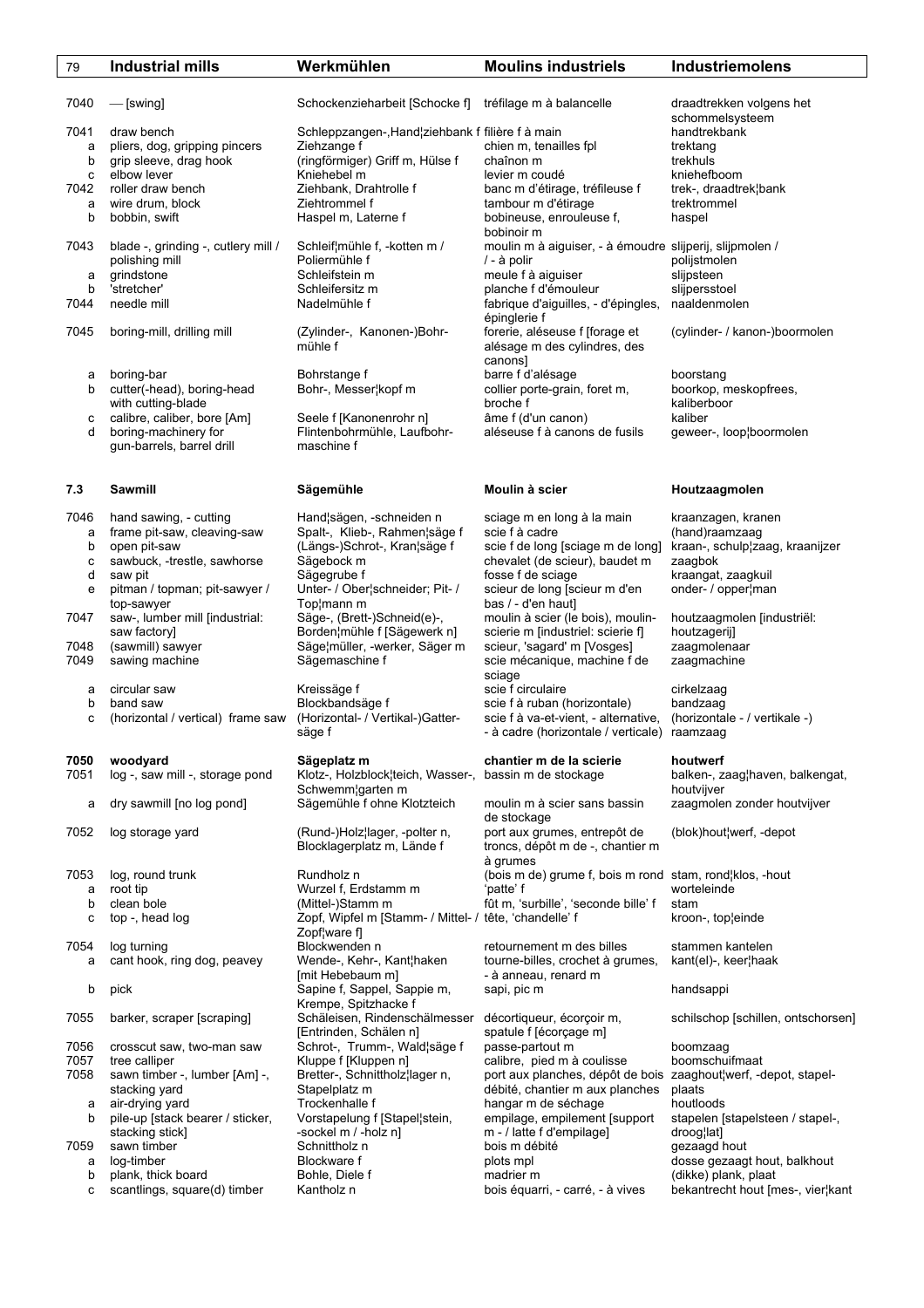| 80           | <b>Industrial mills</b>                                           | Werkmühlen                                                                                  | <b>Moulins industriels</b>                                                                    | Industriemolens                                                           |
|--------------|-------------------------------------------------------------------|---------------------------------------------------------------------------------------------|-----------------------------------------------------------------------------------------------|---------------------------------------------------------------------------|
|              |                                                                   |                                                                                             |                                                                                               |                                                                           |
| 7060<br>7061 | sawmill building<br>sawing -, frame floor                         | Säge(werks)gebäude n<br>Säge¦boden m, -halle f                                              | arêtes, avivé m<br>bâtiment m de la scierie<br>atelier m de la scierie, 'halle' f<br>[Vosges] | bezaagd]<br>zagerijgebouw, zaagmolen<br>zaag¦vloer, -zolder, -grond       |
| а<br>b       | log hoist, windlass<br>incline, ramp                              | Block, winde f, -aufzug m<br>Rampe f                                                        | treuil m<br>rampe f, lançoir m                                                                | windas, winderij<br>(hout)helling, sleephelling                           |
| 7062         | frame saw pit, bottom rig floor                                   | Säge-, Gatter¦keller m                                                                      | cave f (du moulin)                                                                            | kot, hel                                                                  |
| a<br>b       | sawdust chute<br>sawdust depot, - pit                             | Sägemehl-, Späne¦rutsche f<br>Sägemehl¦depot n, -keller m                                   | glissière, 'hayotte' f [Vosges]<br>dépôt m de sciure                                          | zaagselgoot<br>kot, zaagmeel¦hok, -depot                                  |
| 7063         | frame -, reciprocating -, gate<br>saw, sash saw [Am]              | Gatter-, Hub¦säge f                                                                         | scie f à cadre, - à châssis,<br>- alternative                                                 | raamzaag                                                                  |
| a            | one-blade frame saw                                               | Einfach-, Einblatt-, Mittel-, Block- cadre m à simple fer [scie f (à<br>gatter n            | cadre) monolame]                                                                              | zaagraam met één zaag                                                     |
| b            | gang-saw, multiple-blade frame<br>saw                             | Voll-, Bund¦gatter n                                                                        | scie f multiple (à châssis),<br>- alternative à lames multiples                               | zaagraam met meerdere zagen                                               |
| с            | side-blade frame saw                                              | Seiten-, End¦gatter n                                                                       | scie f battante, - manchote                                                                   | zaagraam met een zaagblad opzij                                           |
| d<br>7064    | two-blade vertical frame saw<br>flop jack, plumping mill          | Säum-, Doppel¦gatter n<br>Gnepfe, Schwinghebel-<br>maschine f                               | cadre m à double fer<br>scie f à bascule                                                      | zaagraam met twee zagen<br>wipzaag                                        |
| 7065         | cam -, knock saw [?]                                              | Klopf-, Plotz-, Schlegel¦säge f,<br>Nockengatter n                                          | scie f à percussion, - à cames,<br>- à bloc, - à plomb, - gravitaire                          | klopmolen                                                                 |
| а            | spring-pole / buffer                                              | Feder- / Brems¦baum m                                                                       | lame f flexible supérieure /<br>- inférieure                                                  | veerboom                                                                  |
| b<br>c       | lug, boss, block, chock<br>cam                                    | Schuh, Anschlag m<br>Nocken, Schlegel, 'Lupfarm' m                                          | ergot, mentonnet m, 'langotte' f<br>'bracelet' [avec 'aisselet' m,<br>levée fl                | aanslag<br>nok                                                            |
| 7066         | crank saw [simple- / double-<br>pitman saw]                       | Kurbelsäge f [Ein- / Zwei¦stelzen-<br>gatter n]                                             | scie f à bielle, - à 'haut-fer'<br>[scie f à bielle simple / - double]                        | krukzaag [zaagraam met<br>enkele - / dubbele kolderstok]                  |
| 7067         | flywheel set                                                      | Schwung¦geschirr n, -satz m                                                                 | embiellage, jeu m de volants                                                                  | stel vliegwielen                                                          |
| a            | crankshaft                                                        | Kurbelwelle f                                                                               | arbre de manivelle, vilebrequin m krukas                                                      |                                                                           |
| b<br>с       | overhung -, front crank<br>throw, crank radius                    | Stirnkurbel f, Krummzapfen m<br>Kröpfung f, Hub m                                           | manivelle f frontale<br>coude m                                                               | kruk<br>kniebocht, krukradius                                             |
| d            | crank web                                                         | Kurbelarm m                                                                                 | bras m de manivelle                                                                           | krukarm                                                                   |
| e            | crank disk, flywheel [with                                        | Kurbelwellenschwungrad [mit                                                                 | volant (en fonte) à maneton                                                                   | vliegwiel met krukpen [met                                                |
|              | counter-balance]                                                  | Ausgleichsgewicht n]                                                                        | [à segment m plein]                                                                           | contragewicht]                                                            |
| f<br>7068    | crank pin<br>connecting rod, pitman                               | Stirn-, Kurbel¦zapfen m<br>Stelze f, Lenker m, Pleuel-,<br>Kurbel-, Lenker-, Treib¦stange f | maneton m<br>bielle, 'chasse' f                                                               | krukpen, kruktap<br>kolder-, drijf¦stok, wijfelaar, kruk-,<br>drijf¦stang |
| а            | crankpin bearing [with<br>cotter-pin]                             | Kurbelzapfenlager n [mit<br>Schliesskeil m]                                                 | pied m de bielle [avec<br>coussinnet et clavette fl                                           | kruktaplager [met opsluitwig]                                             |
| b            | pitman bar [with lug-pin]                                         | Lenkerkappe [mit Kramme f]                                                                  | tête f de bielle [avec tirant m de<br>bielle]                                                 | kolderstok-, drijfstang¦lager [met<br>draaipen]                           |
| 7069         | saw mill with gear train and<br>belt drive [?]                    | Hochgangsäge f [mit Räder-<br>vorgelege und Riementrieb]                                    | scie f à engrenage et courroies                                                               | zaagmolen met tandwielover-<br>brenging en riemaandrijving                |
| 7070         |                                                                   | Venetianersäge f, Stossrad-<br>gatter n                                                     | scie f alpine à porte-bille latéral                                                           | (watergedreven) zaagraam met<br>één kolderstok                            |
| 7071         | edging circular sawing machine                                    | Besäumkreissäge, Wagen-                                                                     | scie f (circulaire) à déligner avec                                                           | (be)kantrechtcirkelzaag [kant-                                            |
| 7072         | with saw carriage [edging]<br>cut-off -, oscillating -, swing saw | fräse f [Besäumen n]<br>Kappsäge f                                                          | chariot mobile [délignage m]<br>scie f à tronçonner                                           | rechten]<br>afkortzaag                                                    |
| 7073<br>7074 | saw frame<br>frame foundation, - base                             | (Säge-)Gatter n<br>Gatterfundament n                                                        | cadre, châssis m<br>socle m, base f (du cadre)                                                | zaagraam<br>fundament                                                     |
| a            | base beam                                                         | Grundbalken m                                                                               | plumard m                                                                                     | krukbalk                                                                  |
| b            | fender post                                                       | Gatter¦ständer, -laden m                                                                    | montant m, coulisse f                                                                         | geleidestijl voor het zaagraam                                            |
| с<br>7075    | cross beam<br>saw frame, - gate, - jig                            | Gatterbalken m<br>Gatter n                                                                  | entrait m<br>châssis porte-lame, cadre m                                                      | draagbalk<br>zaagraam                                                     |
| a            | side piece, upright                                               | Gattersäule f                                                                               | courant m, jumelles fpl                                                                       | raamstijl                                                                 |
| b            | crosshead, tensioning beam                                        | Gatter¦riegel m, -joch n                                                                    | traverse f                                                                                    | spanhoofd, raamkalf                                                       |
| с            | log capacity                                                      | Gatterweite f, Blockdurchlass m                                                             | écartement m                                                                                  | (zaag)raambreedte                                                         |
| 7076<br>a    | saw frame guiding<br>slide-way guiding [with tappet]              | Gatterführung f<br>Gatterbettführung [mit Knagge f,<br>Zwinghaken m]                        | guidage m<br>guidage à feuillures [avec<br>tasseau, taquet, 'valet' m]                        | (zaag)raamgeleiding<br>geleiding met neuten [met<br>knoest, kwast]        |
| b            | bar-guiding [slide-bar with slide-                                | Stangenführung [Führungs-,                                                                  | guidage m à colonne [colonne                                                                  | geleiding langs glijstangen                                               |
|              | bar bearer or bracket / guide-                                    | Gleit¦stange f mit Gleistangen-                                                             | (de guidage), coulisse f/                                                                     | [(ge)leidestang, glijstang /                                              |
| с            | block]<br>prismatic guide, V-way guiding                          | bock, -träger m / Gleitbacke f]<br>Prismenführung f                                         | coulisseau m]<br>guidage m à prisme                                                           | geleideblok]<br>prismageleiding                                           |
| 7077         | saw blade                                                         | Sägeblatt n                                                                                 | lame f, fer m (de scie)                                                                       | zaagblad                                                                  |
| 7078         | line of the points, top line [with]<br>overhang, lead-in]         | Zahnspitzenlinie f [mit Sägen-<br>überhang, 'Anlauf', 'Busen' m]                            | ligne f des pointes [avec<br>inclinaison le la ligne des dents,                               |                                                                           |
| 7079         | blade back edge, saw blade<br>back                                | Blattrücken m                                                                               | 'chute' fl<br>dos m (de lame)                                                                 | rug van het zaagblad                                                      |
| 7080         | saw-tooth                                                         | Sägezahn m                                                                                  | dent m de scie                                                                                | zaagtand                                                                  |
| a            | back                                                              | (Zahn-)Rücken m                                                                             | face f en dépouille                                                                           | (tand)rug                                                                 |
| b            | face                                                              | Brust f                                                                                     | face f coupante                                                                               | borst                                                                     |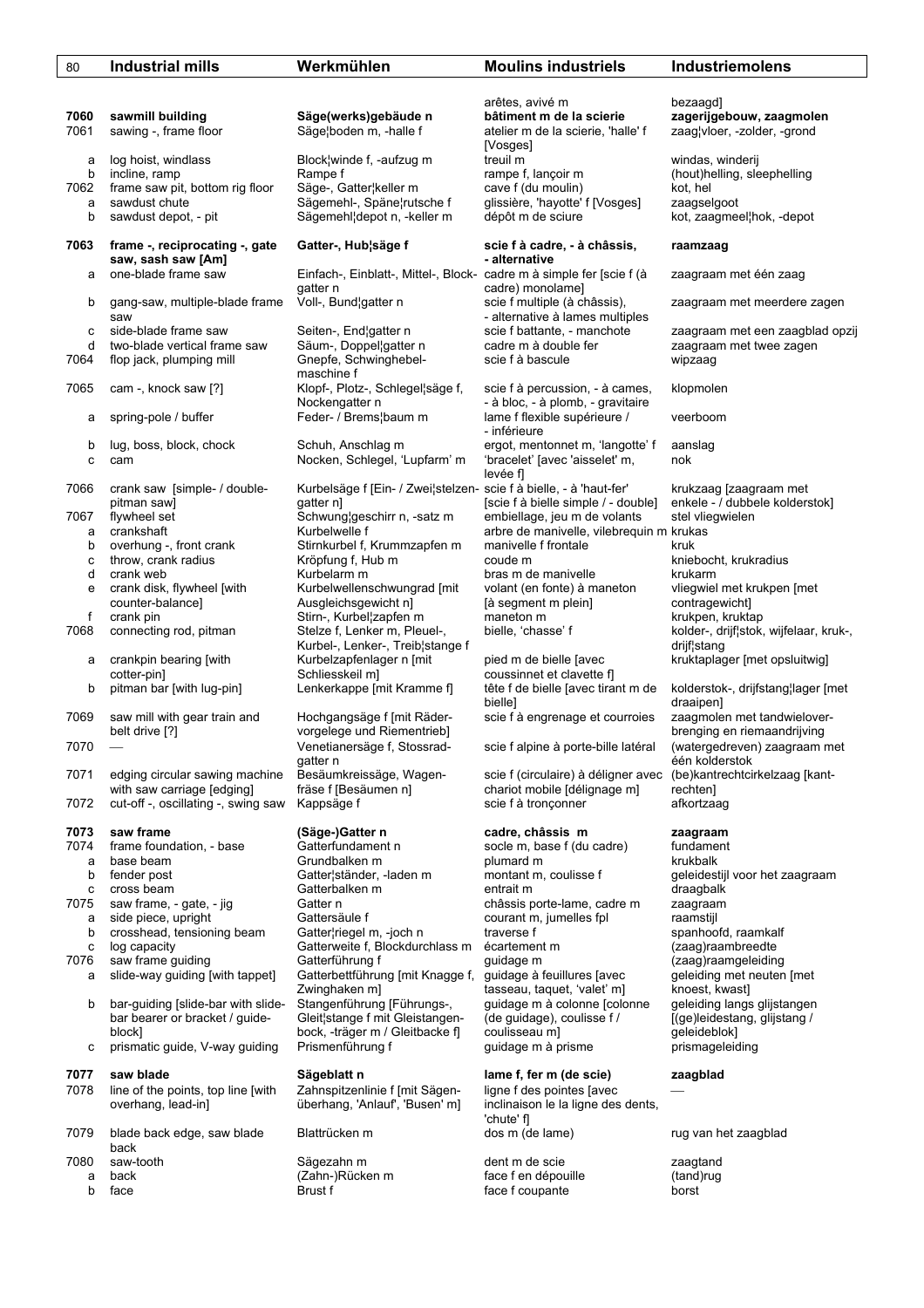| 81     | <b>Industrial mills</b>                                       | Werkmühlen                                             | <b>Moulins industriels</b>                                                 | <b>Industriemolens</b>                        |
|--------|---------------------------------------------------------------|--------------------------------------------------------|----------------------------------------------------------------------------|-----------------------------------------------|
| с      | point, tip                                                    | Spitze, Schneide f                                     | pointe f, taillant m                                                       | punt                                          |
| d      | gullet                                                        | Fuss m                                                 | pied m                                                                     | tandgrond                                     |
| е      | space                                                         | Zahnteilung f                                          | écartement m des dents                                                     | steek                                         |
| f      | gullet -, tooth depth                                         | Zahn¦länge, -höhe f                                    | hauteur f de dent                                                          | diepte                                        |
| g      | back - / face - / cutting angle /                             | Frei- / Keil- / Schnitt-, Brust- /                     | angle m de dépouille / - de                                                | vrijloop- / wig-, tand- / snij- /             |
|        | pitch, rake                                                   | Span¦winkel m                                          | taillant / - de biais / - d'affûtage                                       | spaan¦hoek                                    |
| 7081   | setting [setting, set the teeth]                              | Schränkung, Schränkweite f                             | voie f, pas m [décalage, avoyage zetting [schranken, (scherp)              |                                               |
|        |                                                               | [Schränken n]                                          | m; décaler, donner de la voie,                                             | zetten]                                       |
|        |                                                               |                                                        | - du pas]                                                                  |                                               |
| а      | saw set                                                       | Schränkeisen n                                         | tourne-à-gauche m                                                          | zetijzer                                      |
| 7082   | whetting, sharpening                                          | Schärfen n                                             | affilage, limage, affûtage m                                               | scherpen                                      |
| а      | hand vice / saw horse                                         | Feilkloben m / Sägekluppe f                            | étau pour affûter les scies /                                              | handschroef / vijl¦bok, -bank                 |
|        |                                                               |                                                        | chevalet m                                                                 |                                               |
| b      | edge life                                                     | Standzeit f                                            | durée f (d'un outil)                                                       | standtijd                                     |
| 7083   | tensioning (device), tensioner,<br>staple [saw blade tension] | (Säge-)Kappe f, Sägespanner m<br>[Sägeblattspannung f] | système m de tension [tension f<br>de la lame]                             | (zaag)spanner [zaagblad-<br>spanning          |
| а      | saw-blade holder [cross -, steel                              | Säge-, Einschub¦angel [mit Be-                         | chape f de fixation de la lame                                             | hengsel                                       |
|        | strip]                                                        | leistung f                                             | [avec joues, chapes fpl]                                                   |                                               |
| b      | tenter-screw                                                  | Spannschraube f                                        | écrou m tendeur                                                            | spanschroef                                   |
| с      | tenter-head [with saw buckle]                                 | Spann¦bügel, -kopf [mit Angel-                         | étrier m (de tension)                                                      | spanbeugel                                    |
|        |                                                               | kasten m]                                              |                                                                            |                                               |
| d      | saw spacer                                                    | Sägebeilage f                                          | tendeur m                                                                  | spanhoutje                                    |
|        |                                                               |                                                        |                                                                            |                                               |
| 7084   | log -, saw carriage                                           | (Klotz-, Block-, Spann-)                               | chariot (porteur),                                                         | (zaag)slede, (zaag)slee                       |
|        |                                                               | Wagen m                                                | chariot porte-grume m                                                      |                                               |
| 7085   | cheeks pl, side                                               | Wagenbaum [Kammbaum m]                                 | panne, longrine [panne f tirante], slee; legger, -stuk, -balk              |                                               |
|        |                                                               |                                                        | brancard m<br>traverse, entretoise f                                       |                                               |
| а<br>b | bolster, transom, cross-beam<br>roll                          | Wagenriegel m<br>Laufrolle f                           | roulette f à gorge, - plate                                                | sleehoofd [voor- / achter hoofd]<br>(loop)rol |
| 7086   | way, carriage bearer                                          | Strass(en)-Baum m                                      | panne roulante, coulisse f                                                 | railbalk, beerstuk                            |
| а      | rail                                                          | Schiene f                                              | rail m, bande f d'appui [plat], - de rail                                  |                                               |
|        |                                                               |                                                        | guidage [triangle], rail m triangulaire                                    |                                               |
| 7087   | dogging, gripping                                             | (Block-)Ein-, Auf¦spannung f                           | griffage m [(dé)griffer le tronc]                                          | bevestiging van de boomstam                   |
| а      | (fixed) tail block, head block                                | Ruhe-, kleiner -, vorderer                             | coussinet (fixe), châssis m,                                               |                                               |
|        | [with sliding-block]                                          | Schemel [mit Rückschemel m]                            | forme f, bloc m porte-grume                                                |                                               |
| b      | knee [with clamp(ing) claw,                                   | Blockhalter m [mit Spann klaue,                        | poupée porte-griffes [avec                                                 |                                               |
|        | - jaw]                                                        | -pratze f]                                             | mâchoire, griffe f (de serrage)]                                           |                                               |
| с      | dog (iron)                                                    | Klammer-, Bund¦haken m                                 | crampe f, valet m, clameaux mpl                                            | $\overline{\phantom{m}}$                      |
| d      | (adjustable) head block                                       | Stell-, grosser -, hinterer                            | coussinet m (réglable)                                                     |                                               |
|        |                                                               | Schemel m<br>Schere f                                  |                                                                            |                                               |
| е      | dog, chuck                                                    |                                                        | griffe f                                                                   | prook                                         |
| 7088   | feeder, (in)feed gear, feeding                                | Schiebezeug n, Wagen-                                  | mécanisme, dispositif m                                                    | krabbelwerk [voeding]                         |
|        | mechanism, timber feed, log                                   | antrieb [Vorschub m]                                   | d'avance (automatique)                                                     |                                               |
|        | (carriage) drive [feed]                                       |                                                        | [avance f]                                                                 |                                               |
| 7089   | pawl feeder, - infeed                                         |                                                        | Klinken¦vorschub m, -gesperre n mécanisme m d'avance à cliquet krabbelwerk |                                               |
| а      | lever, reciprocating lever bar                                | (Wipp-)Arm, Schwinghebel m                             | levier m oscillant, perche f,                                              | bovenkrabbelarm                               |
|        |                                                               |                                                        | 'mal-plaisant' m                                                           |                                               |
| b      | roller / block, slotted lever                                 | Schiebe-, Zeug¦w¦elle f / Stoss-,                      | arbre pivotant / levier à coulisse, krabbelarmas / krabbelarm              |                                               |
|        | hand pole, feed bar [with iron                                | Kulissenhebel m                                        | 'mouton' m<br>perche f, (pousse-)perche [avec                              |                                               |
| с      | hand]                                                         | Schiebe-, Stoss¦stange [mit]<br>Schiebeklaue fl        | butoir, pied-de-biche m]                                                   | krabbelstok [met krabbelaar]                  |
| d      | rack -, ratched wheel                                         | Kranz-, Klinken¦rad n                                  | rochet m, roue f à crans,                                                  | krabbelrad                                    |
|        |                                                               |                                                        | - crantée, - à cliquet, - de minute                                        |                                               |
| е      | pawl / feed pawl                                              | Sperr- / Vorschub¦klinke f                             | cliquet m / - d'avance                                                     | pal, binnenijzer / krabbelaar,                |
|        |                                                               |                                                        |                                                                            | buitenijzer                                   |
| f      | pinion / feed wheel                                           | Setzzahnrad, Kranzgetriebe /                           | pignon / grand rouet m                                                     | rondsel / krabbelwiel                         |
|        |                                                               | Setz-, Vorschub¦rad n                                  |                                                                            |                                               |
| g      | feed shaft                                                    | Setz-, Vorschub¦welle f                                | arbre m du grand rouet                                                     | krabbelas                                     |
| h      | feed gear / feed rack                                         | Kumpf m, Kumme f, Getriebe n /                         | pignon m d'avance /<br>cremaillère f                                       | rondsel / tandheugel                          |
| 7090   | trestle                                                       | Zahnstange f<br>Bockstuhl m                            | chevalet m                                                                 | stoel, bok                                    |
| 7091   | friction cam feeder                                           | Klemmvorschub m, Reibungs-                             | mécanisme m d'avance à                                                     | klemwerk [?]                                  |
|        |                                                               | gesperre n                                             | serrage                                                                    |                                               |
| а      | eccentric-and-rod mechanism                                   | Exzenter-, Vorschub¦kurbel f                           | excentrique [excentrique /                                                 | excentriek [excentriek schijf /               |
|        | [eccentric disk / - strap, - hoop]                            | [Exzenter scheibe f / -ring m]                         | collier m]                                                                 | -ring]                                        |
| b      | eccentric rod                                                 | Exzenterstange f                                       | tringle -, barre -, bielle f d'ex-                                         | excentriekstang                               |
|        |                                                               |                                                        | centrique                                                                  |                                               |
| с      | eccentric lever [with friction                                | Exzenterhebel m [mit Reibungs-                         | levier d'excentrique [avec butoir,                                         | excentriekhefboom [met                        |
|        | cam]                                                          | klinke f]                                              | 'cabot' m]                                                                 | stootblok]                                    |
| d      | grooved friction wheel                                        | Rillenreibrad n, Klobenscheibe f                       | roue -, poulie f à gorge                                                   | gegroefd frictiewiel                          |
| 7092   | (automatic) feed disengagement<br>device                      | (automatische) Vorschub-<br>abstellvorrichtung f       | arrêt f automatique d'avance                                               | (automatische) afslag van het<br>krabbelwerk  |
| а      | releasing lug, trip dog                                       | Auslösenase f                                          | déclencheur m                                                              | afslagarm                                     |
| 7093   | carriage return [process]                                     | Wagenrücklauf m                                        | rappel m, course f de retour                                               | terugloop, teruglopen                         |
| а      | carriage return mechanism                                     | Rücklaufmechanismus m                                  | mécanisme -, dispositif m de                                               | terughaalwerk                                 |
|        |                                                               |                                                        |                                                                            |                                               |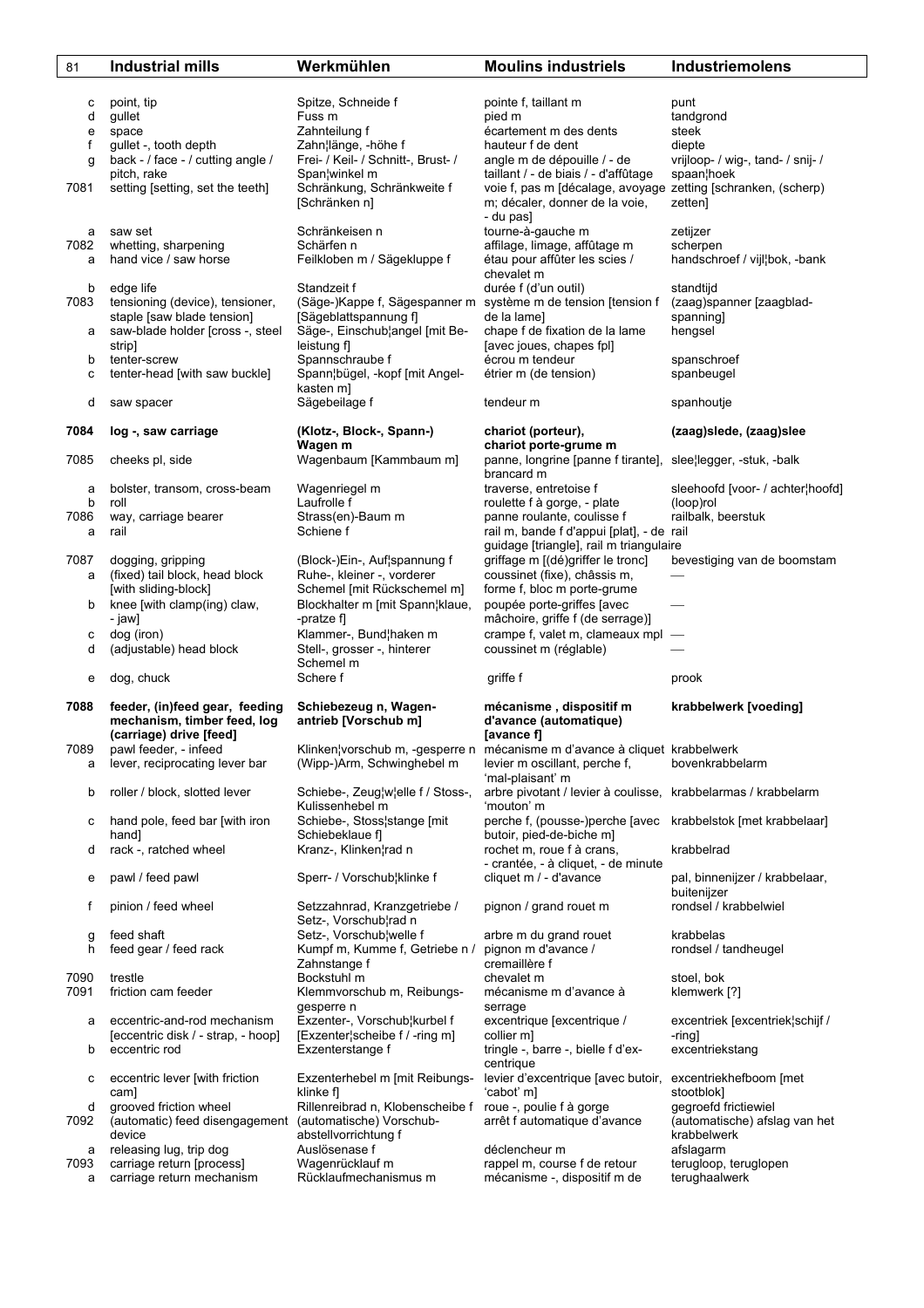| 82        | <b>Industrial mills</b>                                                | Werkmühlen                                                                             | <b>Moulins industriels</b>                                                                                 | Industriemolens                                      |
|-----------|------------------------------------------------------------------------|----------------------------------------------------------------------------------------|------------------------------------------------------------------------------------------------------------|------------------------------------------------------|
|           |                                                                        |                                                                                        |                                                                                                            |                                                      |
| b         | carriage return winch [with<br>winding shaft] [?]                      | Wagenwinde [mit Windewelle f]                                                          | rappel<br>treuil de rappel [avec palan m]                                                                  | (slede) winderij [met winderijrol]                   |
| 7094      | log conversion, cutting                                                | Einschnitt m                                                                           | débitage, sciage m                                                                                         | verzagen                                             |
| 7095      | saw log                                                                | Block, Klotz m                                                                         | bille f, 'billon', bloc m à scier                                                                          | boom, (boom)stam, rondklos                           |
| a<br>b    | block length<br>root / top, head                                       | Blocklänge f<br>Stock- / Zopf¦ende n                                                   | longueur f de la bille<br>gros - / petit bout m                                                            | boom-, stamlengte<br>wortel(einde) / topeinde        |
| 7096      | pass, travel [?]                                                       | Gatterdurchgang m                                                                      | passage m sous la scie                                                                                     | zaagsnee                                             |
| 7097      | sawing / ripping                                                       | Ablängen, Sägen / Trennen n                                                            | coupe f / sciage -, débitage m<br>en long                                                                  | afkorten / schulpen                                  |
| 7098      | saw cut                                                                | Schnitt m                                                                              | trait -, coup m de scie                                                                                    | zaagsnede                                            |
| a         | upward - / downward stroke,<br>downstroke, cutting stroke              | Gatter- / Schnitt¦hub [Aufwärts- /<br>Abwärts¦gang m]                                  | course f montante /<br>- descendante                                                                       | op-/neer waardse (of -gaande)<br>(zaag)slag          |
| b         | width of kerf [kerf wastage,                                           | Schnitt¦weite, -breite f [Schnitt-                                                     | voie [perte, freinte f]                                                                                    | breedte van de (zaag)snee                            |
|           | cut waste]                                                             | verluste mpl]                                                                          |                                                                                                            | [zaagsnedeverlies]                                   |
| с         | cutting speed, - rate                                                  | Schnittgeschwindigkeit f [m/min]                                                       | vitesse f de sciage                                                                                        | zaagsnelheid                                         |
| d<br>e    | infeed<br>cutting capacity, - performance                              | Schnitttiefe f [Vorschub m]<br>Schnittleistung f [m <sup>2</sup> /min]                 | entaille [avance f]<br>capacité f de coupe, effet m<br>tranchant                                           | zaagdiepte [voeding]<br>snijvermogen                 |
| 7099      | gauge, templet                                                         | Lehre f                                                                                | gabarit m                                                                                                  | mal                                                  |
| 7100      | butt (end)                                                             | 'Kamm', Strählklotz m                                                                  | extrémité f non débitée                                                                                    | ongezaagd eindstuk van de stam                       |
| 7101      | sawing pattern                                                         | Einschnittart f, Schnittbild n                                                         | mode m de débit                                                                                            | wijze van zagen                                      |
| 7102      | radial cut, - section                                                  | Radial-, Spalt-, Spiegel¦schnitt n<br>[Spiegelbohle f]                                 | coupe -, section f radiale                                                                                 | radiaal zagen                                        |
| 7103      | chordal -, tangential cut                                              | Sehnen-, Flader-, Tangential-,<br>Bretter¦schnitt m                                    | tranchage m tangentiel, - sur<br>dosse, - à plat                                                           | vlamhout -, dosse -, tangentieel<br>zagen, - snijden |
| 7104      | through-and-through sawing                                             | Einfach-, Block-, Rund-, Scharf-<br>schnitt m                                          | sciage -, débit m en plots                                                                                 | dosse zagen, bloksnede                               |
| а         | wane, waney edge                                                       | Baum-, Wald-, Wahn¦kante f                                                             | flache f, dévers m                                                                                         | wankant                                              |
| b         | heart - / outside plank                                                | Kern- / Seiten¦brett n                                                                 | planche f de coeur / - de côte                                                                             | hartplank / dosse (plank)                            |
| c<br>7105 | slab, offcut<br>log-timber, whole timber, balk                         | Schwarte f, Schwartling m<br>Ganzholz n [einstieliger Ein-                             | dosse f<br>bois m de brin [non avivé,                                                                      | schaaldeel<br>eindhout, balk met besloten hart       |
|           | [waney / square-, full edged]                                          | schnitt m; fehl-, / voll-, scharf-<br>kantig]                                          | flacheux / en avivés, avivé]                                                                               | [wan- / mes-, vier¦kant (gezaagd]                    |
| 7106      | half-timber                                                            | Halbholz n [mehrstieliger Ein-<br>schnitt m; herzgetrennt]                             | bois d'équarrissage, - refendu,<br>demi-bois m                                                             | hartgezaagde -, gekloofde<br>balk                    |
| 7107      | quarter-balk                                                           | Kreuz¦holz n [-schnitt m]                                                              | débit m sur quartier                                                                                       | kwartierhout, kruisgezaagde balk                     |
| 7108      | square cut [part cut / conversion<br>of cant]                          | Doppel-, Kant-, Prismen-, Model- sciage m en avivés<br>schnitt [Vor- / Nach¦schnitt m] |                                                                                                            | vierkant bezagen, kantrechten                        |
| а<br>7109 | cant<br>quarter-sawn, rift-sawn timber                                 | Model m<br>Riftschnitt m [Riftbrett n]                                                 | bloc m à deux faces avivées<br>débit m sur (faux-)quartier m                                               | (half)kwartierzagen                                  |
| 7110      | wainscot                                                               | Wagen¦schoss, -schuss n                                                                | merrain m                                                                                                  | wagenschot                                           |
| 7.4       | Oil mill                                                               | Ölmühle                                                                                | Moulin à huile                                                                                             | Oliemolen                                            |
| 7111      | oil mill                                                               | Ölmühle f                                                                              | moulin m à huile, huilerie f,<br>tordoir m                                                                 | olie(slag)molen, olieslagerij                        |
| а         | combined seed stamp and<br>wedge press                                 | kombinierte Samenstampfe<br>und Keilpresse f                                           | tordoir m, batterie f à pilons et<br>à hies                                                                | slagbank, stel stampers en heien                     |
| 7112      | oil-presser                                                            | Ölschläger, Ölmüller m                                                                 | huilier, tordeur m d'huile                                                                                 | olie¦slager, -mulder                                 |
| 7113      | oleaginous plants [vegetable<br>oil]                                   | Ölpflanzen fpl [Pflanzenöl n]                                                          | plantes fpl oléagineuses<br>[huile f végétale]                                                             | oliehoudende gewassen<br>[plantaardige olie]         |
| 7114      | oil fruit                                                              | Ölfrucht f                                                                             | fruit m oléagineux                                                                                         | oliehoudende vruchten                                |
| a         | olive [--tree, Olea europeae]                                          | Olive f [Oliven-, Öl¦baum m]                                                           | olive f [olivier m]                                                                                        | olijf [-boom]                                        |
| b<br>c    | coconut [- palm, Cocos nucifera]<br>earthnut [Arachis hypogaea L.]     | Kokosnuss [-palme f]<br>Erdnuss f                                                      | (noix f de) coco m [cocotier m]<br>arachide f                                                              | kokos-noot [-palm]<br>pinda, aardnoot                |
| d         | walnut [--tree, Juglans regia]                                         | Walnuss¦kern [-baum m] /<br>Nussöl n                                                   | cerneau [noyer m] / huile f de<br>noix                                                                     | wal-, okker¦noot                                     |
| е         | beech-nut [common beech,<br>Fagus sylvatica]                           | Buch¦ecker, -eichel, -nuss,<br>Buchel [Buche f]                                        | faine f [hêtre m]                                                                                          | beukennoot [beuk]                                    |
| 7115<br>a | oil seed, oily seed<br>rape-seed [rape, cole, Brassica                 | Ölsaat f<br>Kohlsaat f [Kohlraps, Reps m] /                                            | graine f oléagineuse<br>graine f de colza m                                                                | oliehoudende zaden<br>koolzaad [koolzaad]            |
| b         | napus L. var. napus]<br>naven [bird rape, Brassica rapa                | Rapsöl n<br>Rüb¦saat f, -samen [Rübsen m] /                                            | (graine de) navette [huile f de                                                                            | raapzaad [raapzaad]                                  |
| с         | var. sylvestris] / rape oil<br>poppy-seed [Papaver somni-<br>ferum L.] | Rüb(sen)öl n [ein Leuchtöl]<br>Mohn-, Mag¦samen                                        | navette [une huile d'éclairage]<br>(graine d') oeillette f [pavot m<br>somnifère] / (huile d') oeillette f | klaproos / maanzaadolie                              |
| d         | linseed [Linum usitatissimum]                                          | [(Schlaf-)Mohn m]<br>Leinsaat f [Lein m]                                               | graine de lin, linette f [lin m]                                                                           | lijnzaad [vlas]                                      |
| е         | camelina, gold of pleasure<br>[Camelina sativa]                        | Leindotter m, Camelina f<br>[Leindotteröl n]                                           | graine de caméline, - de<br>cameline [huile f de caméline]                                                 | dederzaad [huttentut]                                |
| f         | hemp-seed [Cannabis sativa]                                            | Hanfsamen [Hanf m]                                                                     | chènevis [chanvre m]                                                                                       | hennepzaad [hennep]                                  |
| g         | sunflower-seed [Helianthus<br>annuus]                                  | Sonnenblumenkernen [Sonnen-<br>blume f]                                                | graine f de tournesol m                                                                                    | zonnebloempitten<br>[zonnebloemen]                   |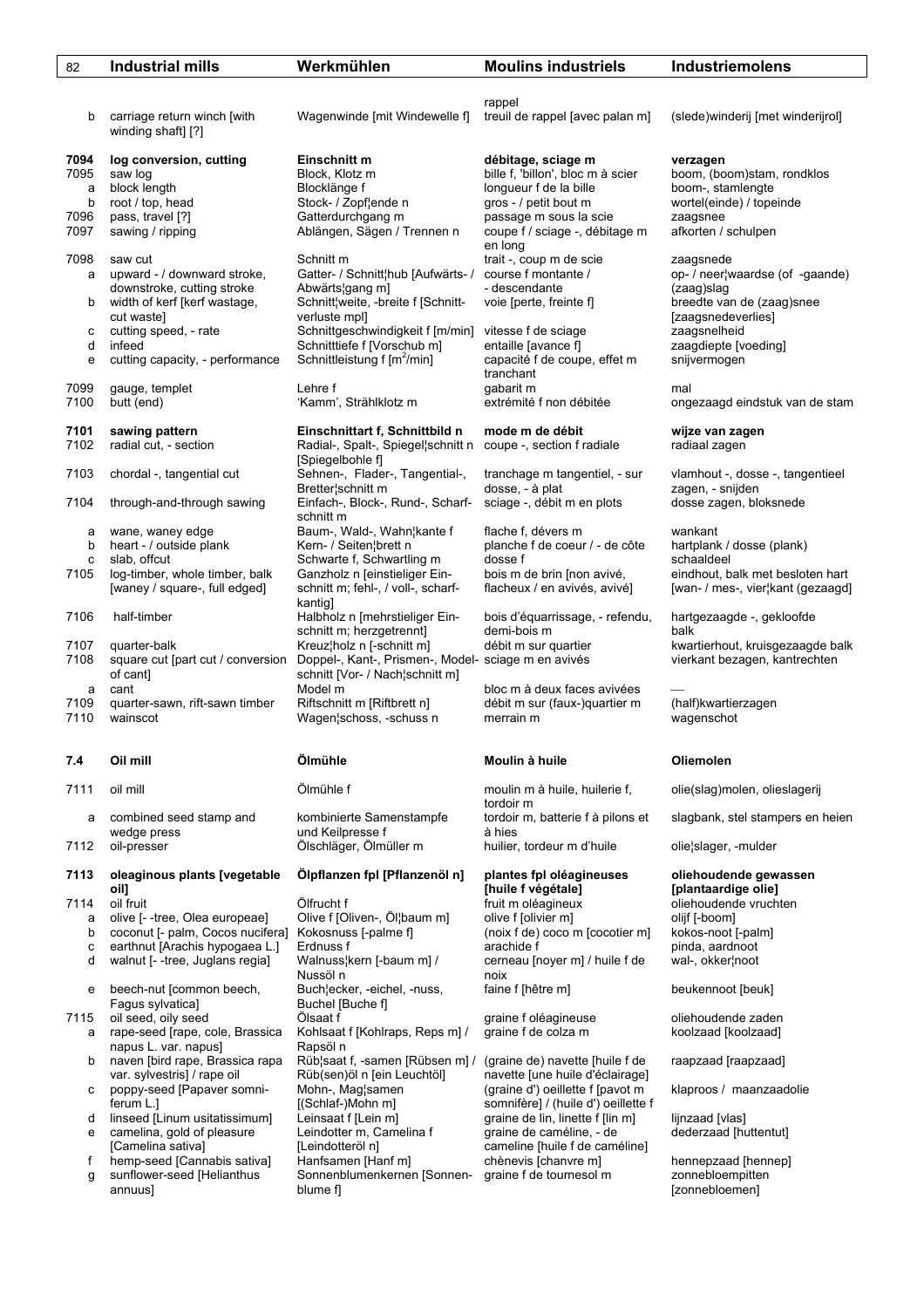| 83           | <b>Industrial mills</b>                                                         | Werkmühlen                                                                                               | <b>Moulins industriels</b>                                                                                       | Industriemolens                                                              |
|--------------|---------------------------------------------------------------------------------|----------------------------------------------------------------------------------------------------------|------------------------------------------------------------------------------------------------------------------|------------------------------------------------------------------------------|
|              |                                                                                 |                                                                                                          |                                                                                                                  |                                                                              |
| 7116<br>7117 | oil-pressing<br>bruising, primary stamping<br>[virgin oil]                      | Ölschlagen n<br>Vor-, Kalt-, Rauh¦schlag m,<br>Vorpresse f [Jungfernöl n]                                | pilonnage m<br>première pression, pression f -,<br>pilonnage à froid, froissage m<br>[huile f vierge, - blanche] | (olie) stampen, olieslaan<br>voorslag, voorslaan<br>[voorslagolie]           |
| 7118         | crushing                                                                        | Nach-, Aus¦schlag m, Nach-<br>presse f                                                                   | deuxième pression, pression f -,<br>pilonnage à chaud, rebat m<br>[huile f noire]                                | naslag, naslaan                                                              |
| 7119<br>7120 | seed-meal<br>meal bin                                                           | Fruchtmasse f, Samenmehl n<br>Mehlkasten m                                                               | pâte f<br>maie f -, baquet m (du froissage)                                                                      | zaad-, olie-, lijn¦meel<br>voorslagsmeelbak, uithaalbak,<br>uithaaldersbakje |
| 7121<br>7122 | seed cake<br>oil cake, press-cake                                               | Samenkuchen, Öltrester m<br>Ölkuchen m                                                                   | tourteau [olives: grignon m]<br>tourteau m de pression                                                           | voorslagkoek<br>oliekoek, lijn(meel)koek                                     |
| а<br>7123    | oil-cake crusher<br>oil-purifying apparatus                                     | Ölkuchenbrecher m<br>Klärfass n [Ölklärung, -filtration f] épurateur m [épuration f]                     | concasseur m à tourteaux                                                                                         | koeken¦hok, -breker<br>druiperij                                             |
| 7124         | stamping-mill                                                                   | (Samen-)Stampfwerk,<br>'Deutsches Werk' n                                                                | pilon et mortier m                                                                                               | stampers, stamperblok,<br>pottenblok                                         |
| 7125         | frame                                                                           | Stampfergerüst n                                                                                         | bâti m                                                                                                           | stamp(er)raam, balkenraam                                                    |
| а            | upright                                                                         | Gerüstsäule, Docke f, Ständer m montant, poteau m                                                        |                                                                                                                  | reestijl                                                                     |
| b            | $\overline{\phantom{m}}$                                                        | Scheide(latte), Leitscheide f                                                                            | moise, coulisse f                                                                                                | ree, schofhout                                                               |
| С            | spacer                                                                          | Distanzstück n                                                                                           | entretoise f                                                                                                     | ree-, glij¦blok                                                              |
| 7126         | trough                                                                          | Grubenstock m                                                                                            | table f (des mortiers), bloc m à<br>mortiers                                                                     | voorslagblok                                                                 |
| а            | pit, pot                                                                        | Grube f, Stampfloch n                                                                                    | mortier m                                                                                                        | appel-, peren-, stamp(er)pot                                                 |
| 7127         | stamp [with stamper foot]                                                       | Stampfe f [mit Schuh m]                                                                                  | pilon [à bout m ferré]                                                                                           | stamper [met stamperbeslag]                                                  |
| а            | lifter, wyper, wiper, lug                                                       | Hebelatte f, -zapfen m, Zunge f                                                                          | mentonnet m                                                                                                      | (stamper) vuist, nok                                                         |
| b            | stamper pen, release pin                                                        | Sicherungsbolzen m                                                                                       | cheville f du pilon                                                                                              | stamper¦bout, -pen                                                           |
| 7128         | cam shaft [cam, wiper, wyper /<br>lifting lever, - roll]                        | Wendelbaum m, Daumenwelle f<br>[Daumen m / Heberolle f]                                                  | arbre m à cames [came f,<br>poucet m / levée f, bras -,                                                          | wentelas [wentelasspaak, nok /<br>opnemer, heef, spaak, wentelas-            |
|              |                                                                                 |                                                                                                          | rouleau m de levée]                                                                                              | arm]                                                                         |
| 7129         | edge runner (mill), edge-mill,                                                  | Koller-, Öl¦gang m, Holländi-                                                                            | broyeur m, meules fpl                                                                                            | koller-, kolder¦gang, kolder-                                                |
| 7130         | pan mill<br>basis, base                                                         | sches Werk, Steinwerk n<br>Fundament n, Untermauerung f                                                  | (roulantes, verticales)<br>socle m, assise f                                                                     | molen, pletter-, kant¦stenen<br>doodbed, fundering, gemetselde               |
| 7131         | platform [flat], basin, pan                                                     | Herd-, Boden-, Unter¦stein m                                                                             | bassin m, auge, 'couche' f                                                                                       | sokkel<br>ligger                                                             |
| а            | parapet [with discharge slide]<br>gate]                                         | Rand [mit Austragschieber m]                                                                             | collet m [avec coulisse f de<br>décharge]                                                                        | kuip [met schuif]                                                            |
| b            | king pillar                                                                     | Spurblock, König m                                                                                       | pivot m                                                                                                          | koning                                                                       |
| C<br>7132    | track<br>edge runner stone, roller-stone                                        | Herdfläche f<br>Kant-, Koller-, Roll¦stein, Läufer m meule f verticale, - de champ                       | surface f de roulement                                                                                           | loopvlak<br>kant-, koller-, plet¦steen, loper                                |
| а            | eve [with bush]                                                                 | Auge [mit Steinbüchse f]                                                                                 | oeillard [avec boitard m]                                                                                        | asgat [met askoker]                                                          |
| b            | edge runner spindle                                                             | Stein¦spindel, -achse f                                                                                  | essieu, bras m                                                                                                   | (kant)steenas                                                                |
| c            | vertical shaft                                                                  | Ständer, König(sstock) m,<br>Königswelle f                                                               | arbre m vertical                                                                                                 | steenspil, koning(sstijl)                                                    |
| d<br>7133    | yoke [with ear]<br>plough                                                       | Steinrahmen m, Joch [mit Ohr n, châssis, joug m [avec<br>Hängedocke f]<br>Kehr-, Scharr-, Streich¦werk n | crapaudine f]<br>rabayon, racloir, ramasseur m,                                                                  | steenraam [met steenoor]<br>strijker-, sleep¦werk                            |
| а            | plough bearer                                                                   | Schloss n, Rahmen m                                                                                      | ramassoire, servante f<br>châssis, support m du racloir                                                          | strijkerarm                                                                  |
| b            | plough rod                                                                      | Abladestiel, Hängestab m                                                                                 | bras m du racloir                                                                                                | leider                                                                       |
| с            | tag, sweeper                                                                    | Zustreicher, Beischärr m,<br>Beistreich f                                                                | rabat m                                                                                                          | koningsstrijker [binnensteen],<br>sleper                                     |
| d            | scraper                                                                         | Abstreicher m, Abweiseschaufel, racleur m<br>Ausstreich f                                                |                                                                                                                  | aanstrijker [buitensteen]                                                    |
| е            | ejector                                                                         | Auswerfer m, Abladeschaufel f                                                                            | éjecteur m                                                                                                       | afloper, aftrekker                                                           |
| 7134         | oil seed heater, heated stirrer, Samen-, Vor¦wärmer, Wärm-<br>pre-heating stove | ofen m                                                                                                   | chauffoir m, poêle, chaudière f vuister                                                                          |                                                                              |
| 7135         | warming plate                                                                   | Wärmeplatte f                                                                                            | platine f                                                                                                        | roer-, vuister¦plaat                                                         |
| а            | heating dish                                                                    | Wärmepfanne f, Napf m                                                                                    | poêle f [passage m à la poêle]                                                                                   | vuister-, roer-, aftrek¦pan                                                  |
| b            | discharge, outlet [with slider]                                                 | Auslauf m, Ablaufrinne f<br>[mit Schieber m]                                                             | goulotte f, goulot m [avec<br>vanne f]                                                                           | goot [met schuiver]                                                          |
| с<br>d       | launder<br>(cloth-) bag                                                         | Einfülltrichter m<br>Woll¦tuch n, -sack m                                                                | entonnoir m de la poêle<br>sac à tordre, sachet m (de toile)                                                     | vuisterkaar, trechter, kaartjes<br>buul, buil                                |
| 7136         | stirrer                                                                         | Rühr¦werk, -geschirr n                                                                                   | remueur, agitateur m                                                                                             | roerwerk                                                                     |
| а            | stirrer, scraper                                                                | Rührer, Quirl m                                                                                          | brassoir m                                                                                                       | roerijzer                                                                    |
| b            | stirring rod                                                                    | Rührstange f                                                                                             | axe m (vertical) du brassoir                                                                                     | roerstok                                                                     |
|              |                                                                                 |                                                                                                          |                                                                                                                  |                                                                              |
| 7137<br>7138 | oil press<br>wedge -, stamp -, Dutch press                                      | Ölpresse f<br>Keil-, Stempel-, Ramm¦presse f                                                             | presse f<br>presse f, tordoir m                                                                                  | slag-, olie¦pers<br>perslade, slagbank, wigpers                              |
| а            | frame                                                                           | Pressen¦ständer m, -gerüst f                                                                             | bâti m                                                                                                           | heiraam                                                                      |
| b            | pressing -, striking - / releasing                                              | Press- / Löse¦ramme(I) f                                                                                 | hie f à presser / - à dépresser;                                                                                 | slaghei / loshei                                                             |
|              | stamp, ram                                                                      |                                                                                                          | pilon m de pression / - de retour                                                                                |                                                                              |
| с<br>d       | lifter, wyper, wiper, lug<br>release lever with string                          | Hebellatte f, -zapfen m, Zunge f<br>Ausrück-Seilzug m                                                    | mentonnet m<br>fléau m (du pilon, - de la hie)                                                                   | (hei) vuist, nok<br>schortkneppel [met schorttouw]                           |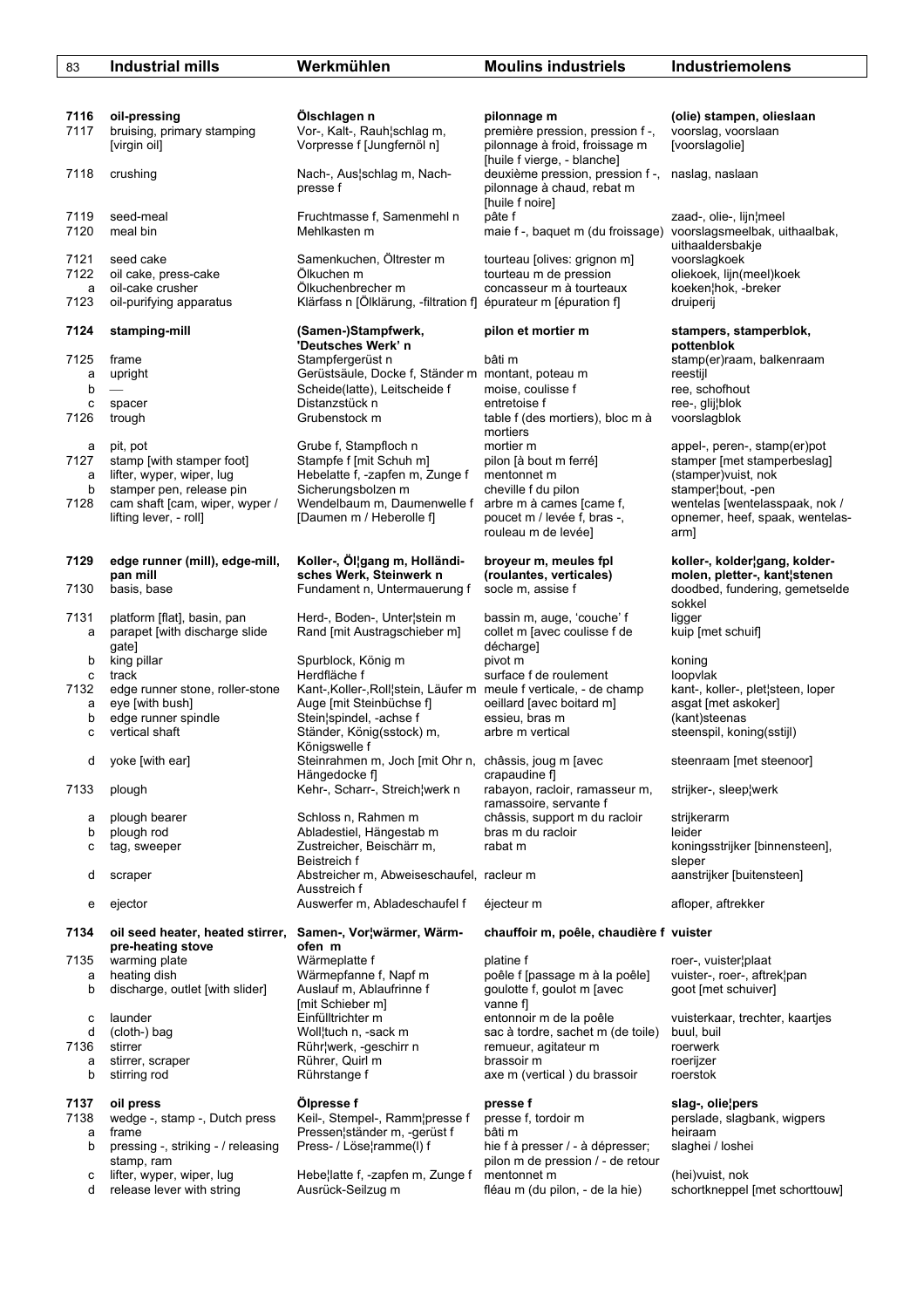| 84           | <b>Industrial mills</b>                                 | Werkmühlen                                                    | <b>Moulins industriels</b>                                                                                    | <b>Industriemolens</b>                                              |
|--------------|---------------------------------------------------------|---------------------------------------------------------------|---------------------------------------------------------------------------------------------------------------|---------------------------------------------------------------------|
|              |                                                         |                                                               |                                                                                                               |                                                                     |
| 7139         | pressing block                                          | Press¦block, -kumpf m, Öllade f                               | auge f, bloc m                                                                                                | hei-, olie-, slag¦blok, bank, pers-<br>lade [voorslag]blok, -lade / |
|              |                                                         |                                                               |                                                                                                               | naslag¦bank, -blok]                                                 |
| а<br>b       | sill, sleeper<br>pressing chamber, - box                | Streckschwelle f<br>Pressort m [mit durchlochtem              | bloc de calage, chantier m<br>auge [avec plaque f d'ecoule-                                                   | stuit-, spei¦blok, blokstut<br>perskamer [met fontijnijzer en       |
|              |                                                         | Boden und Auslauf                                             | ment]                                                                                                         | opening of mammegat]                                                |
| 7140         | pressing set                                            | Presssatz m                                                   | garniture f de l'auge                                                                                         | laadgoed                                                            |
| a            | fixed pressing plate                                    | Kopf-, Press-, Seiten¦platte f                                | plaque f de fer fixe                                                                                          | staander, vast jaagijzer                                            |
| b            | pressing sack [with horsehair                           | Press¦beutel, -sack m [mit                                    | étreindelle, étendelle f [olives:                                                                             | haar [belegd met paardenhaar]                                       |
|              | cover]                                                  | Haartuch n]                                                   | scoufflin m] [doublé(e) de crin]                                                                              |                                                                     |
| с            | loose pressing plate                                    | (Jage-)Eisen n, Jäger m, Press-<br>platte f                   | plaque f de fer amovible                                                                                      | gaander, los jaagijzer, jager                                       |
| d            | pressing - / releasing wedge                            | Press-, Treib- / Löse¦keil m                                  | coin m à presser, clé f / coin à<br>à dépresser, contre-coin m,<br>contre-clé f                               | slag¦beitel, -wig / los¦beitel, -wig                                |
| e<br>f       | filler, spacing block<br>wood packing, filling piece    | Kissen n, Spund m<br>Mittelstück, Futterholz n,               | billot, bois m de remplage<br>garde f                                                                         | kussen, leest<br>sleutel¦warde, -stuk, sloterward,                  |
|              |                                                         | Scheide f                                                     |                                                                                                               | schei                                                               |
| 7141         | oil-can                                                 | Auffangbehälter m, Ölkanne f                                  | huilière f, bac m                                                                                             | oliebekken                                                          |
| 7142         | oil cellar, - store, - reservoir                        | Ölsarg m                                                      | entrepôt à -, réservoir m d'huile                                                                             | oliekelder                                                          |
| 7143         | bell                                                    | Läutewerk n                                                   | clochette f                                                                                                   | bel, schelrad [met telwerk]                                         |
| 7144         | mallet press                                            | Schlegelpresse f                                              | presse f à maillet                                                                                            | sleg(ge)pers                                                        |
| a            | mallet shaft [oscillating shaft]                        | Schlegelwelle f                                               | arbre m pivotant                                                                                              | sleg(ge)as, sleias                                                  |
| b            | mallet / - arm                                          | Schlegel, (Press-)Schlägel /                                  | maillet / bras m du -                                                                                         | sleg(ge), slei / -arm                                               |
| с            | hanger [with guide rail]                                | Schlegelarm <sub>m</sub><br>Hängedocke [mit Leitschiene f]    | suspension f [avec guide, rail m hanger [met geleider]                                                        |                                                                     |
|              |                                                         |                                                               | de guidage]                                                                                                   |                                                                     |
| d            | forked arm                                              | Zugschere f                                                   | fourchette f                                                                                                  | trekarm, trekvork                                                   |
| е            | drawbar [with wiper]                                    | Zug¦schiene, -stange [mit -latte f] barre f de traction [avec | mentonnet m]                                                                                                  | trekstang [met vuist]                                               |
| f            | disengagement lever                                     | Geleite n, Ausrückhebel m                                     | levier m de débrayage                                                                                         | uitschakelhefboom                                                   |
| 7145         | model, mo(u)ld                                          | Pressnapf m, Form f [aus Napf<br>und Kern]                    | moule m                                                                                                       | perskamer-cilinder                                                  |
| 7146         | screw-press                                             | Spindelpresse f                                               | presse f (à bras) à vis,<br>pressoir m à vis                                                                  | schroefpers                                                         |
| а            | crosspart, press yoke, head                             | Quer-, Press¦haupt n                                          | poutre maîtresse, traverse, clé,<br>clef f                                                                    | schroefperskalf                                                     |
| b            | pressure plate                                          | Press¦platte f, -stempel m                                    | plateau m (de pression)                                                                                       | persplaat                                                           |
| с            | newel/pawl-head                                         | Spindelkopf m                                                 | tête f à cliquet                                                                                              | palwiel met pal                                                     |
| d            | press bed                                               | Presstafel f                                                  | maie f                                                                                                        | persbodem                                                           |
| e            | 'mur de force' / 'chapelle'                             | -/ (Wand-)Nische f                                            | mur m de force / chapelle f                                                                                   | muur achter pers / (pers)nis                                        |
| 7147         | hemp-mat, pressing basket                               | Matte f                                                       | (e)scourtin m                                                                                                 | (pers)matje                                                         |
| 7148         | decantation box                                         | Dekantiertrog m                                               | bac m de décantation                                                                                          | bak om olie en water te<br>scheiden                                 |
| a            | bailer, dipper, scoop, basting<br>ladle                 | Schöpfkelle f                                                 | feuille [récolte, cueillette f à la<br>feuille]                                                               | scheplepel                                                          |
| 7149         | lever -, beam press                                     | Hebelpresse f                                                 | pressoir m à levier                                                                                           | hefboompers                                                         |
| 7150         | roller crusher                                          | Brechmühle f                                                  | concasseur m                                                                                                  | breker, (zaad)pletter, pletterij                                    |
| a            | ghani                                                   | Indische Ölmühle f                                            | moulin m à huile oriental                                                                                     | ghani                                                               |
| b            | mola olearia, (edge-runner)                             | Kollergang m                                                  | broyeur m à olives romain                                                                                     | olijfoliemolen                                                      |
|              | oil-mill                                                |                                                               |                                                                                                               |                                                                     |
| 7152<br>a    | trapetum, olive-crusher<br>sphere segment, orbis, hemi- | Olivenquetsche f, Trapetum n<br>Kugelsegment n                | pressoir m à olives<br>segment m de sphère                                                                    | trapetum<br>bolsegment                                              |
|              | spherical stone                                         |                                                               |                                                                                                               |                                                                     |
| b            | central pillar [miliarium]                              | Pfeiler m                                                     | pilier m                                                                                                      | centrale spil, koning                                               |
| с            | stone basin [mortarium],                                | Unterstein m                                                  | lit, mortier m, auge f à fond                                                                                 | mortarium                                                           |
| d            | concave mill-trough<br>transverse beam [cupa]           | Zugbaum m                                                     | demi-sphérique<br>traverse, clef f                                                                            | trekboom                                                            |
| 7153         | hydraulic press                                         | hydraulische Presse f                                         | presse f hydraulique                                                                                          | hydraulische pers                                                   |
| 7.5          | Paper mill                                              | Papiermühle                                                   | Moulin à papier                                                                                               | Papiermolen                                                         |
|              |                                                         |                                                               |                                                                                                               |                                                                     |
| 7154<br>7155 | paper mill                                              | Papiermühle f<br>Papier¦macherei f [-macher m]                | moulin m à papier                                                                                             | papier¦molen, -makerij                                              |
| 7156         | paper making [- maker]<br>handmade -, mould-made paper  | Büttenpapier n                                                | fabrication f du papier [papetier m] papiermaken [-maker]<br>papier m à la main, - à la forme,<br>- à la cuve | (hand)geschept papier                                               |
| a            | laid - / vellum -, wire-wove paper                      | geripptes Papier / Velinpapier n                              | (papier) vergé / (papier) vélin m                                                                             | vergé / velijn(papier)                                              |
| b            | rag paper                                               | Hadernpapier n                                                | papier de chiffon, papier-chiffon m lompenpapier                                                              |                                                                     |
| 7157         | paper machine [long-wire                                | Papiermaschine [Langsieb-                                     | machine f à papier en continu                                                                                 | papiermachine [langzeef-papier-                                     |
|              | machine]                                                | maschine f]                                                   | [machine à table plate]                                                                                       | machine]                                                            |
| 7158         | preparation of the stuff                                | <b>Bereitung f des Zeugs</b>                                  | préparation f de la pâte                                                                                      | (papier)stofbereiding                                               |
| 7159         | rags pl [ragpicker, rag-and-                            | Hadern, Lumpen fpl [Lumpen-                                   | chiffons, drapeaux mpl, pilot m                                                                               | lompen, vodden pl [vodden-                                          |
|              | bone man]                                               | sammler m]                                                    | [chiffonnier m]                                                                                               | boer, -raper]                                                       |
| 7160         | sorting shop, rag-house                                 | Hadernsaal, -boden m                                          | délissoir, dérompoir m                                                                                        | lompen-, sorteer¦kamer,<br>voddenschuur                             |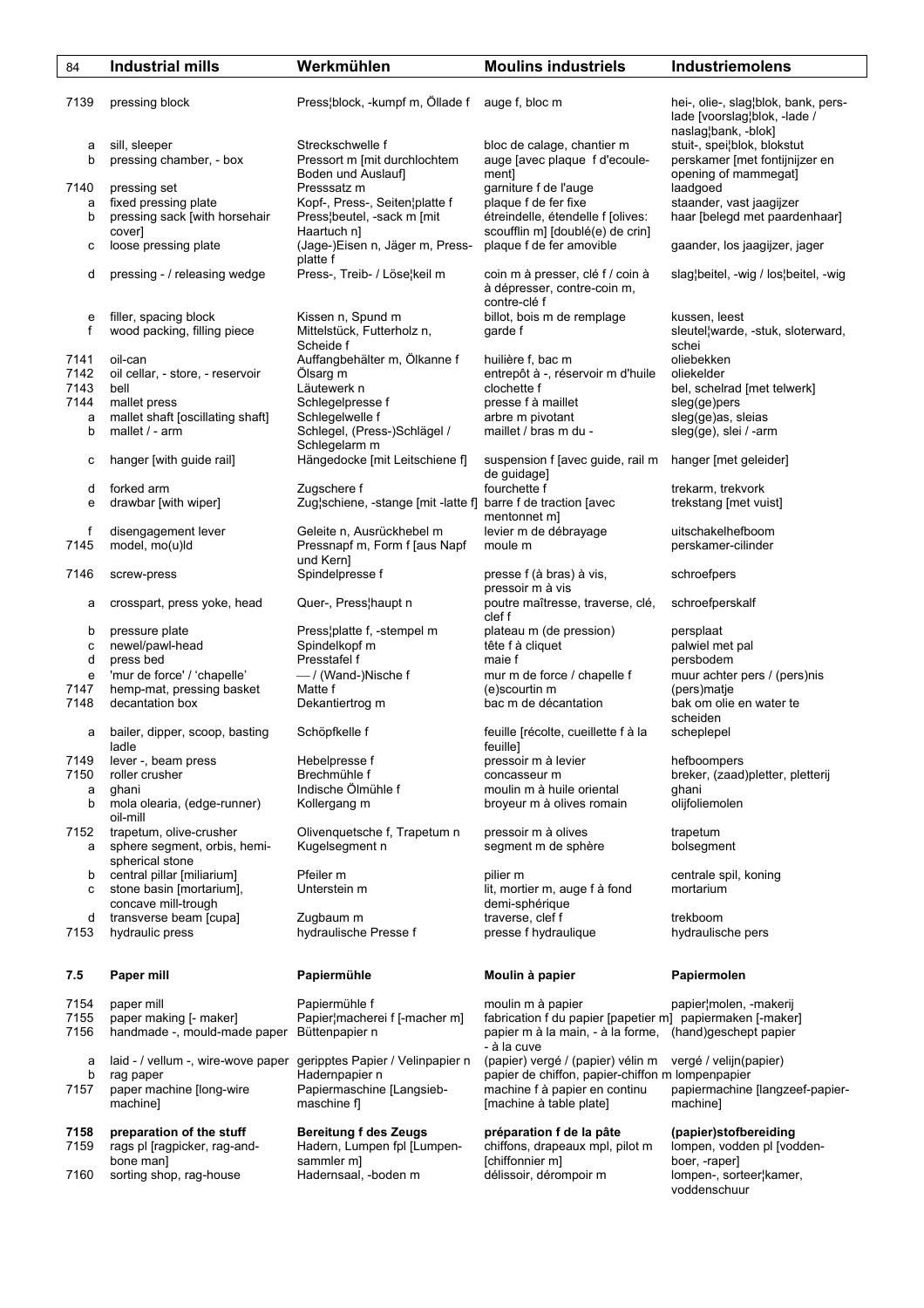| 85           | <b>Industrial mills</b>                                                                               | Werkmühlen                                                                                                                       | <b>Moulins industriels</b>                                                                                                                       | Industriemolens                                                 |
|--------------|-------------------------------------------------------------------------------------------------------|----------------------------------------------------------------------------------------------------------------------------------|--------------------------------------------------------------------------------------------------------------------------------------------------|-----------------------------------------------------------------|
| а<br>b       | sorting [sorting girl]<br>rag tearing [rag tearing table<br>with scythe blade]                        | Sortieren n [Sortiererin f]<br>Lumpenreissen n [Sortiertisch m délissage, dérompage m [dé-<br>mit Sensenmesser nl                | délissage, triage m [délisseuse f] sorteren [sorteerster]<br>rompoir m à chiffons à lame f<br>coupante, - à lame de faux, à dail(le)]            | lompenscheuren [sorteertafel,<br>zeef met kling]                |
| с<br>7161    | rag cutting machine<br>bleaching                                                                      | Hadernschneider m<br>rotting cellar [rotting, maceration, Faul keller m, -bütte f, Faulungs-<br>gewölbe n [Faulung, Bleichung f] | effilocheuse f<br>pourrissoir [pourrissage,<br>blanchiment m]                                                                                    | lompensnijmachine<br>rotkuip [rotten, bleken]                   |
| 7162<br>а    | beating [beater]<br>stamping chamber, beating                                                         | Stampfen n [Mühlbereiter m]<br>Stampfkeller m                                                                                    | battage -, pilonnage des chiffons stampen [molenaar, meester-<br>[gouverneur, gouverneau m]<br>salle f des maillets, - des                       | knecht, molenmeester]<br>stampkelder                            |
| b            | house<br>stuff [half stuff / whole stuff,<br>stock, pulp]                                             | Zeug, Stoff m [Halb- / Ganz-<br>zeug m]                                                                                          | marteaux, - des piles, 'moulin' m<br>pâte [demi-pâte f, drapelé,<br>défilé m / pâte raffinée]                                                    | stof [half- / heel stof]                                        |
| с            | stuff-chest                                                                                           | Zeugkasten m                                                                                                                     | bac m à pâte                                                                                                                                     | stofkist                                                        |
| 7163         | stamping-mill                                                                                         | (Lumpen-)Stampfwerk,<br>Deutsches Geschirr n                                                                                     | moulin m à maillets                                                                                                                              | stampwerk, hamermolen                                           |
| 7164<br>7165 | camshaft<br>hole beam                                                                                 | Wendelbaum m, Daumenwelle f<br>Löcherbaum, Grubenstock m                                                                         | arbre m à cames<br>pile f (à maillets)                                                                                                           | wentelas<br>hamerbak                                            |
| a            | trough, vat-hole, stamper hole                                                                        | (Stampf-)Loch n, Grube f                                                                                                         | cuve f, creux de pile m                                                                                                                          | stamperpot, stampbak                                            |
| b            | bedplate                                                                                              | Grundplatte, Platine f                                                                                                           | platine f                                                                                                                                        | (bodem)plaat                                                    |
| с            | hair sieve                                                                                            | Kas m, Haarsieb n                                                                                                                | kas, cas m, étamine f                                                                                                                            | wasschijf                                                       |
| d            | channel, leader [with gutter,<br>groovel                                                              | Wasserleitung f, Frischwasser-<br>känel m [mit Rinne f]                                                                          | chéneau m [avec goulotte f]                                                                                                                      | waterleiding [met goot]                                         |
| e            | filtering receptacle                                                                                  | Seihkasten m                                                                                                                     | bac m (de filtrage)                                                                                                                              | filtreerbakje                                                   |
| 7166         | hammer, mallet                                                                                        | Hammer(kopf) m                                                                                                                   | maillet m ferré                                                                                                                                  | hamer                                                           |
| a            | breaker [breaking]                                                                                    | Halbzeugstampfe f [Zerfasern n]                                                                                                  | (pile) drapelante, défileuse, dé-<br>fibreuse, effilocheuse, pile f à<br>drapeler, - défiler, - défibrer                                         | halve-, halfstof(maal)bak                                       |
| b            | refining beater                                                                                       | Mahlstampfe f [Feinmachen n]                                                                                                     | [défilage, effilochage, défibrage m]<br>(pile) raffineuse, pile f à (r) affiner heelstof(maal) bak<br>[raffinage m]                              |                                                                 |
| с            | finishing hammer [plain wooden – [ohne Beschlag m]<br>head without facing]                            |                                                                                                                                  | (pile) affleureuse, affleurante,<br>pile f à affleurer, - de l'ouvrier<br>[maillet m à tête nue, sans<br>garniture de fer]                       | roer-, was¦hamer [zonder<br>wiggen]                             |
| 7167         | guide [for hammer shaft] /                                                                            | Vorder- / Hinter¦staude [mit                                                                                                     | grippe de devant / - de derrière                                                                                                                 | voor- / achter¦scheer [met                                      |
|              | support for pivots [with sill]                                                                        | Schwelle fl                                                                                                                      | [avec verge, sablière f]                                                                                                                         | ligger, drempel]                                                |
| 7168         | shaft                                                                                                 | Schwinge f, Arm m                                                                                                                | queue f (de maillet)                                                                                                                             | zweng, arm<br>ijzerbeslag                                       |
| a<br>b       | spur<br>hook                                                                                          | Sporn m<br>Haken m                                                                                                               | éperon m, 'langue de chat' f<br>bêche f, crochet m                                                                                               | stamperhaak                                                     |
| c            | hammer jack                                                                                           | Hammerknecht m                                                                                                                   | engin, levier m                                                                                                                                  | hamerknecht                                                     |
| 7169         | beater, hollander, beating engine Holländer m, Stoffmühle f,                                          | Holländisches Geschirr n                                                                                                         | pile f à cylindre, cylindre m à<br>raffiner, - hollandais<br>bac m                                                                               | hollander, roer-, maal-, wrijf¦bak                              |
| a<br>b       | chest, tub, beater trough<br>partition wall                                                           | Schale, Kufe f, Mahltrog m<br>Mittel-, Scheide¦wand f                                                                            | cloison f                                                                                                                                        | kuip<br>middenschot                                             |
| с            | backfall                                                                                              | Kropf m                                                                                                                          | rampe f                                                                                                                                          | zadel                                                           |
| d            | (beating) roll, beater roll                                                                           | (Messer-)Walze f                                                                                                                 | cylindre m                                                                                                                                       | (maal)rol                                                       |
| е<br>f       | bed-plate<br>cover, hood, 'chapiter' [with<br>screens, 'chesses']                                     | Grundwerk n<br>Haube f [mit Sieb-, Wasch-<br>scheiben fpl]                                                                       | platine f<br>chapiteau m [avec châssis mpl<br>(de fil de fer, de crin)                                                                           | grondplaat<br>kap [met knopenzeef]                              |
| g            | hole-scupper, 'dalot'                                                                                 | Waschwasserabfluss m                                                                                                             | gouttière f, dalot m                                                                                                                             | waswaterafloop                                                  |
| 7170         | forming the sheet                                                                                     | Papiermachen n                                                                                                                   | fabrication f de la feuille de<br>papier, 'faire la feuille'                                                                                     | papierscheppen                                                  |
| 7171<br>7172 | vat room, vat-house<br>(rigid, hand) mould                                                            | Werkstube, Büttenkammer f<br>Form f [Formenpaar n]                                                                               | salle f de la cuve, 'cuve' f<br>forme, moule f (à main) [paire f<br>de formes]                                                                   | werk¦kamer, -huis, schepperij<br>(schep)vorm                    |
| а<br>b       | deckle<br>mould frame [with rib]                                                                      | Deckel m<br>Rahmen, Kasten [mit (Stütz-)                                                                                         | couverte f<br>cadre, châssis [avec fût,                                                                                                          | deksel<br>(schep)raam [met vormlatten,                          |
| с            | (laid) mould, cover [laid-wire,<br>'laid' / chain-wire, twist, 'chain']                               | Steg m]<br>(geripptes) Sieb, Gitter n [Ripp-,<br>Boden- / Steg-, Quer-, Näh-<br>draht m]                                         | pontuseau m]<br>tamis, grillage m (de la forme)<br>[vergeure f / pontuseau m,<br>chaînette f]                                                    | steven]<br>zeef(doek) [ketting lijn / -draad,<br>staande draad] |
| d<br>7173    | watermark<br>moulding the sheet, dipping<br>[dipper, vatman; vatman's shake] Schöpfer m; 'Treiben' n] | Wasserzeichen n<br>Schöpfen n [Büttgeselle,                                                                                      | filigrane m<br>ouvrage [ouvreur, ouvrier,<br>puiseur, plongeur; branlement m, beweging van de schepper]<br>promener la forme, verger la feuille] | watermerk<br>scheppen [schepper; schud-                         |
| 7174         | vat, dipping-vat                                                                                      | (Schöpf-)Bütte f                                                                                                                 | cuve f (à ouvrer, - de l'ouvrier)                                                                                                                | schepkuip                                                       |
| а<br>b       | stool<br>bridge, plank                                                                                | Büttstuhl m<br>grosser Steg m, Ablagebrett n                                                                                     | nageoire f (de l'ouvrier)<br>trapan -, drapeau m de cuve                                                                                         | stoel<br>schietplank                                            |
| с            | stay [with horn, 'asp']                                                                               | kleiner Steg m, Laufbrett n [mit]                                                                                                | planchette [avec égouttoir,                                                                                                                      | stift [met ezel]                                                |
|              |                                                                                                       | Abtropfstativ n, 'Esel' m]                                                                                                       | 'perroquet' m, 'rossignol' f]                                                                                                                    |                                                                 |
| d            | pistolet, charcoal heater                                                                             | Pistolet n, Büttofen m, Blase,<br>Pfanne, Büttenheizung f                                                                        | pistolet, fourneau m                                                                                                                             | blaas, kuipkachel                                               |
| e<br>7175    | paddle, stick, stirring-pole<br>couching [coucher]                                                    | Rühr¦brett, -scheit n, Büttkrück m rabot m<br>Gautschen n [Gautscher m]                                                          | couchage [coucheur m]                                                                                                                            | roerder<br>koetsen [koetser]                                    |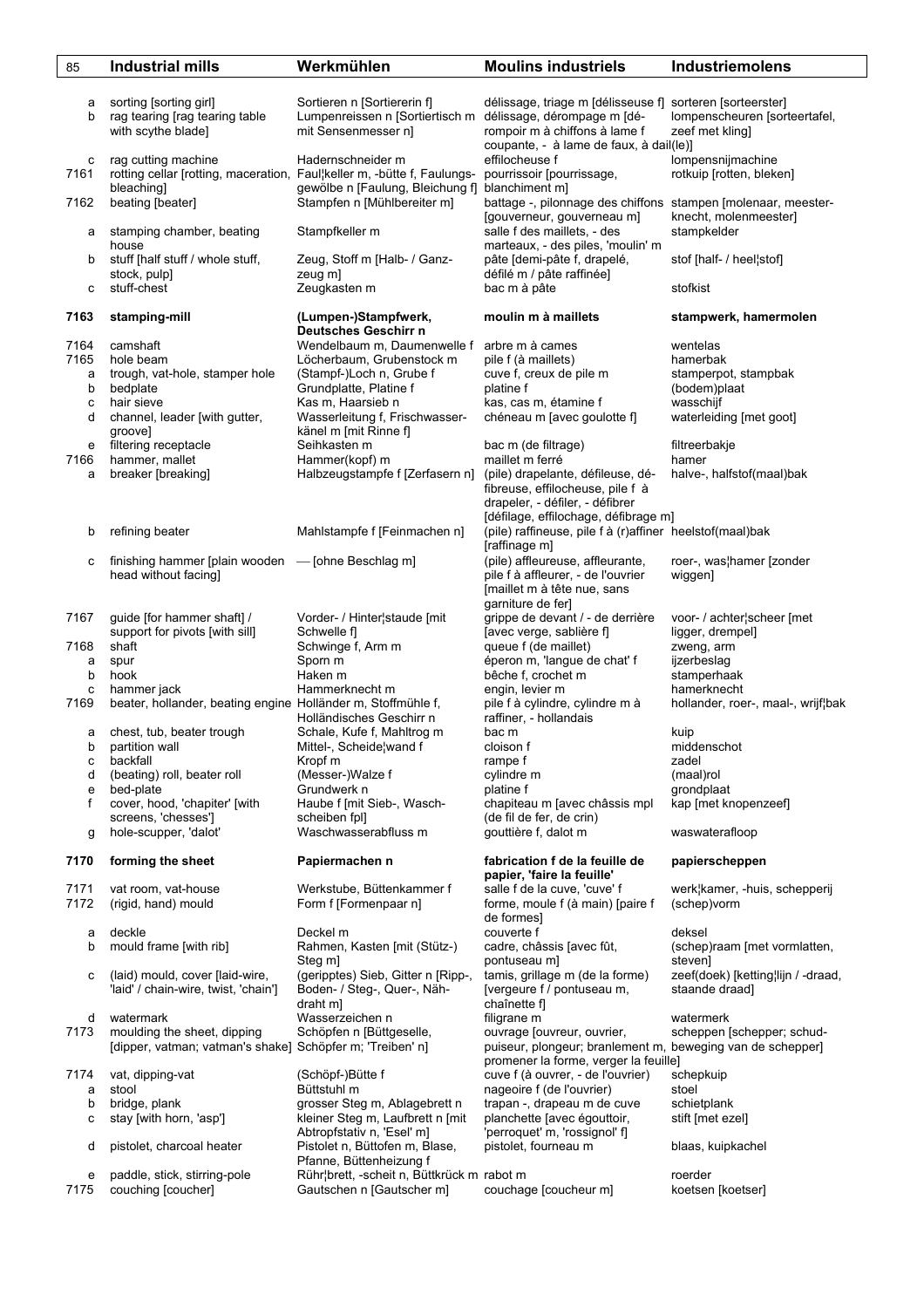| 86   | <b>Industrial mills</b>                              | Werkmühlen                                                                         | <b>Moulins industriels</b>                                                                 | <b>Industriemolens</b>                          |
|------|------------------------------------------------------|------------------------------------------------------------------------------------|--------------------------------------------------------------------------------------------|-------------------------------------------------|
|      |                                                      |                                                                                    |                                                                                            |                                                 |
| а    | couch stool                                          | Gautschstuhl m                                                                     | nageoire f du coucheur                                                                     | koetsstoel                                      |
| b    | sliders, run-ways pl                                 | Schleifen fpl                                                                      | poulains, longerons mpl                                                                    | vloertje                                        |
| с    | plank / couch-board, couch                           | Gautsch¦block m / -brett n                                                         | drapant / couvercle m du drapant koetsblok / koets¦bred, -hout                             |                                                 |
| d    | press hook                                           | Eisenhaken m                                                                       | bêche f, crochet m                                                                         | koetshaak                                       |
| e    | post [paper sheet / felt]                            | Pauscht, Stoss [Bogen / Filz m]                                                    | porse f (de feutres), tympan m<br>[feuille f / feutre, flôtre m]                           | post, stuk [vel papier / vilt]                  |
| 7176 | wet -, couch press, vat-press<br>[pressing the post] | Bütten-, Nass-, Post¦presse f<br>[Pressen n]                                       | presse f à porses, - à cuve<br>[pressage m en porses]                                      | nat-, stukken¦pers [persen van<br>het stuk]     |
| a    | upright                                              | Ständer m                                                                          | jambe f, montant m, jumelles fpl                                                           | stijl                                           |
| b    | cross-beam with female screw                         | Riegel m mit Mutter f, Holm m                                                      | croisée avec calotte f                                                                     | bovenkalf met spilmoer                          |
| с    | press bed                                            | unteres Bett n                                                                     | seuil, soutrait m                                                                          | persbodem                                       |
| d    | spindle, male screw                                  | Schraubenspindel f                                                                 | vis f                                                                                      | (schroef)spil                                   |
| e    | pawl head                                            | Press-, Spindel¦kopf m                                                             | lanterne, tête f                                                                           | perswiel- rondsel                               |
| f    | ratched wheel / pawl                                 | Zahnkranz m / Schloss n,<br>Hirsch-, Reh¦fuss m, Sperrklinke f de biche, cliquet m | rondelle f dentée / acotai, pied                                                           | tandrad / pal                                   |
| g    | pressure plate                                       | Pressplatte f                                                                      | sellette f, plateau m de pression                                                          | persblok, onderkalf, brug                       |
| h    | press-block                                          | Einlegebalken m                                                                    | mise f                                                                                     | vullingblok                                     |
| j.   | press jack / - pole                                  | Press¦bengel / -baum m                                                             | barre; barrette / barre f du tour                                                          | persknevel / persboom                           |
| j    | windlass, 'Sampson'                                  | Haspel m, Tummelwinde f                                                            | cabestan, tour m                                                                           | haspel, kaapstander                             |
| 7177 | laying [layer, layman]                               | Legen n [Leger, Aufnehmer m]                                                       | levage m [leveur m]                                                                        | leggen, heffen [legger, heffer]                 |
| a    | 'lay stool' [with lay-board]                         | Legestuhl m [mit Legebrett n]                                                      | piquet, chevalet m, 'chevre' f,<br>levoir m, selle du leveur [avec<br>planche f de levage] | legger-, hef¦stoel [met leggerbred,<br>hefbord] |
| b    | felt-table                                           | Filzbrett n                                                                        | mule f                                                                                     | viltenplank                                     |
| c    | white post, pack                                     | weisser Pauscht m                                                                  | porse f blanche [pressage m en                                                             | post wit papier, wit pak                        |
| d    | dry press                                            | kleine Presse, Trockenpresse f                                                     | porse blanche]<br>pressette f                                                              | droogpers                                       |
| 7178 | drying-loft, hanging room                            | Trockenhänge f, Hänge-, Henk-,                                                     | étendoir, grenier sécheur                                                                  | hang-, droog¦zolder, droogschuur                |
|      | [drying]                                             | Trocken¦boden m [Trocknen n]                                                       | [séchage m]                                                                                | [drogen]                                        |
| а    | louvre boards, shutters pl                           | Luken fpl, Jalousieläden mpl                                                       | baies de ventilation,                                                                      | (jalouzie)luiken                                |
|      |                                                      |                                                                                    | ouvertures fpl d'aération                                                                  |                                                 |
| b    | treble, tribble                                      | Hängebalken, Trappel(stab) m                                                       | demie f                                                                                    | schering                                        |
| c    | treble-line, hair rope                               | Hängeleine f, Feigenstrick m                                                       | corde f d'étendage                                                                         | drooglijn, strik, vijge¦touw, -snaar            |
| d    | hanging (in spurs) [hanger,                          | Aufhängen n (in Lagen, Griffen)                                                    | étendage (en pages)                                                                        | ophangen (in bundels)                           |
|      | loftsman, dry-worker]                                | [Pauschthänger m]                                                                  | [étendeur m de porses]                                                                     | [(papier)ophanger]                              |
| e    | hanging stool                                        | Aufhängestuhl m                                                                    | selle, sellette f                                                                          | hangstoel                                       |
| f    | hanging hook, 'cross', T bar                         | Ferlet, Papier-, Hänge¦kreuz n                                                     | ferlet m                                                                                   | kruis, kruk                                     |
| g    | stripping, peeling off                               | Schälen n                                                                          | dépliage, relevage m                                                                       | pellen                                          |
| 7179 | size house, sizing room [sizing]                     | Leimküche f [Leimung f]                                                            | atelier de collage [collage m (à                                                           | lijm¦kokerij, -kamer [lijming,                  |
|      |                                                      |                                                                                    | la gélatine)]                                                                              | lijmen]                                         |
| а    | cauldron                                             | Leimkocher m                                                                       | chaudière f à colle                                                                        | lijm¦zieder, -koker                             |
| b    | sizing kettle [(animal) size]                        | Leimbütte f [Leimwasser n]                                                         | mouilloir, bac m à colle [colle f                                                          | lijmketel [dierlijke lijm]                      |
|      |                                                      |                                                                                    | animale]                                                                                   |                                                 |
| c    | sizer, sizerman                                      | Leimer m                                                                           | colleur m                                                                                  | lijmer                                          |
| d    | size press                                           | Leimpresse f                                                                       | presse f des colleurs                                                                      | lijmpers                                        |
| 7180 | finishing                                            | Ausrüstung f                                                                       | finition f                                                                                 | gereedmaken, satineren                          |
| 7181 | glazing-stone, agate [glazer]                        | Glättstein, Achat ['Glätter' m]                                                    | lissoir [lisseur m]                                                                        | satineer-, glans¦steen [polijster]              |
| a    | $qlaz$ ing-hammer $\Box$                             | Glätthammer ['Schläger' m]                                                         | marteau pour lisser, 'martinet' m                                                          | satineer-, planeer hamer [-                     |
| 7182 | glazing-roll, calender                               | Kalander m                                                                         | calandre f                                                                                 | kalander, gladrol                               |
| 7183 | finishing room, 'salle'                              | Verschiesszimmer n. Saal m                                                         | salle f (de triage, - d'apprêt)                                                            | sorteerzaal                                     |
| a    | finishing                                            | Ausschiessen n                                                                     | triage m                                                                                   | sorteren, gereedmaken                           |
| b    | 'seconds', 'retree', outsides,                       | Ausschuss m                                                                        | (feuille f de) rebut m                                                                     | kas, retrieë                                    |
|      | cass(i)e, broke                                      |                                                                                    |                                                                                            |                                                 |
| 7184 | ream wrapper $\lceil 1$ ream =                       | Riespapier $n$ [1 Ries =                                                           | enveloppe f de ramette [1 rame                                                             | papier-, riemkap [1 riem =                      |
|      | 20 quires = $500$ sheets]                            | 20 Bücher = 500 Bogen]                                                             | $= 20$ mains $= 500$ feuilles]                                                             | 20 boeken = 500 vellen]                         |
| 7.6  | <b>Textile mills</b>                                 | Textilmühlen                                                                       | Moulins en industries pour                                                                 | <b>Textielmolens</b>                            |
|      |                                                      |                                                                                    | les textiles                                                                               |                                                 |
| 7185 | preparation of fibres                                | Faserzubereitung f                                                                 | préparation f des fibres                                                                   | vezelbereiding                                  |
| а    | flax [Linum usitatissimum L.]                        | Flachs, Gespinst-, Faser¦lein,<br>Echter Lein m                                    | lin m                                                                                      | vlas                                            |
| b    | hemp [Cannabis sativa L spp.]                        | Hanf, Faser-, Seiler¦hanf m                                                        | chanvre m                                                                                  | hennep                                          |
| с    | stalk [with boon, woody tissue /                     | Stengel m [mit Rinde f /                                                           | tige f, brin m [avec écorce f /                                                            | stengel [met schors /                           |
|      | woody fibres]                                        | Schäben fpl]                                                                       | t(e)illes fpl]                                                                             | houtdeeltjes]                                   |
| d    | husk                                                 | Bast, Werg m                                                                       | filasse f                                                                                  | bast                                            |
| 7186 | ripple, flax-comb [rippling]                         | Riffelbank f [Riffeln n]                                                           | drège f [dréger m]                                                                         | repel [repelen]                                 |
| 7187 | dew - / water retting                                | Rotten n, Flachsröste [Tau-,                                                       | rouissage m par rosée / - par                                                              | dauw-, veld- / water¦roting                     |
|      |                                                      | Feld-, Rasen- / Wasser¦röste f]                                                    | eau                                                                                        |                                                 |
| 7188 | flax-drying house [drying]                           | Flachsdarre [Darre f]                                                              | séchoir à lin [séchage m]                                                                  | vlaseest [drogent]                              |
| 7189 | flax break, breaker [breaking]                       | Flachsbreche, Brake f, Brech-                                                      | brisoir m, broie, macque f                                                                 | vlasbraak [braken]                              |

L

a fixed planks / blade Brech¦lade f / -stock, Deckel m, mâchoire f inférieure / vaste zwingelplank / zwingel Schwinge f, Schlägel m - supérieure, écang m

 stuhl m [Brechen n] [t(e)illage, broyage, écangage, macquage m]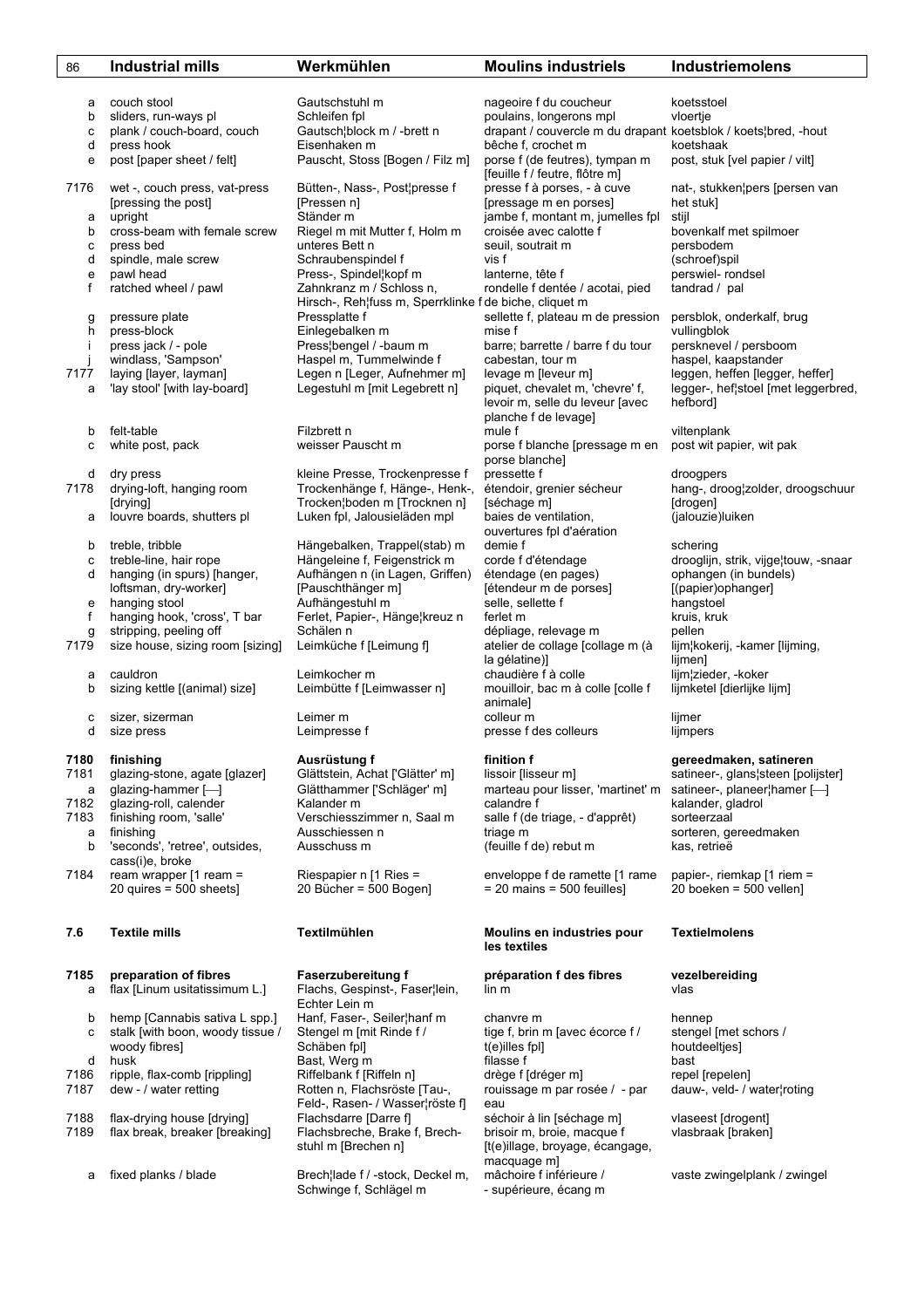| 87                        | <b>Industrial mills</b>                                                                                         | Werkmühlen                                                                                                        | <b>Moulins industriels</b>                                                                                            | Industriemolens                                                                          |
|---------------------------|-----------------------------------------------------------------------------------------------------------------|-------------------------------------------------------------------------------------------------------------------|-----------------------------------------------------------------------------------------------------------------------|------------------------------------------------------------------------------------------|
| 7190<br>7191              | flax stamp, - mill<br>flax-breaking machine, lintmill                                                           | Flachsstampfe, Bokemühle f<br>Flachsbrechmaschine, Flachs-<br>mühle f                                             | pilon -, battoir m à lin<br>t(e)illeuse, machine f à t(e)iller,<br>moulin m à écanguer (le lin),<br>- à broyer le lin | stamper voor vlas, vlasmolen<br>vlasbraak-, zwingel¦molen                                |
| а<br>b<br>с               | grooved -, fluted drum<br>grooved pressing roll<br>pressing ring [with movable                                  | Riffeltrommel f<br>Anpresswalze f<br>Anpressring m [mit beweglichen couronne f de pression                        | tambour-teilleur m (cannelé)<br>cylindre m de serrage                                                                 | trommel met groeven<br>gegroefde aandrukrol                                              |
| d<br>е                    | trunnion bearings]<br>tension rope<br>pressing lever                                                            | Zapfenlagern npl]<br>Spannseil n<br>Andruckhebel m                                                                | [- à paliers mpl amovibles]<br>câble m tendeur<br>levier m de pression                                                | spantouw<br>aandrukhefboom                                                               |
| f<br>7192                 | feed board, - table<br>scutch(er) [scutching]                                                                   | Zuführ¦brett n, -tisch m<br>Schwing¦bock, -stuhl m<br>[Schwingen n]                                               | planche -, table f d'alimentation<br>échanvroir [espadage,<br>échanvrage, t(e)illage m]<br>planche f d'échanvroir     | toevoerplank<br>vlaszwingel [zwingelen]                                                  |
| а<br>b                    | scutching-board<br>(wooden) scutching-blade                                                                     | Schwingbrett n<br>Schwing¦messer,-holz,<br>Schwert n                                                              | espade f                                                                                                              | zwingelbord<br>zwingel¦mes, -hout                                                        |
| с<br>7193                 | scutching mill [with scutch<br>wheel]<br>hemp stamper [softing]                                                 | Flachsschwingmaschine f<br>[mit Messerkranz m]<br>Hanfstampfe f [Geschmeidig-<br>machen n]                        | échanvroir, moulin m à t(e)iller<br>[avec roue f à t(e)iller]<br>foulon à chanvre [assouplisse-                       | (vlas)zwingelmolen, zwingel-<br>machine [met zwingelwiel]<br>hennepklopper [zacht maken] |
| 7194                      | hemp roller mill, - rubber                                                                                      | Hanfreibe f                                                                                                       | ment m]<br>moulin m à chanvre à rouleau,<br>t(e)illeuse f                                                             | hennepwrijfmolen                                                                         |
| а                         | hemp roller stone / pan                                                                                         | Roll-, Reibe¦stein m / Reibbett n                                                                                 | rouleau m en pierre, meule f à<br>chanvre, - tronconique / lit m                                                      | wrijfsteen / ligger, wrijfbed                                                            |
| 7195                      | comb, hackle, hackling-bench<br>[dressing, combing, hackling]                                                   | Hechel(bank) f, Hechelkamm m<br>[Hecheln n]                                                                       | séran(çoir), banc à sérancer,<br>affinoir, peigne [sérançage,<br>peignage m]                                          | vlashekel [hekelen]                                                                      |
| а<br>7196<br>7197<br>7198 | bundle of fibres / string<br>sheep's wool [shearings]<br>cotton [Gossypium spp.]<br>scribbling -, carding mill, | Faserbündel n / Zopf m<br>Schaf-, Schur-, Vlies¦wolle f<br>Baumwolle f<br>Karde(nmühle), Krempelmaschi-           | botte de fibres / natte, queue f<br>laine f de brebis, - de tonte<br>coton m<br>carde f, - en gros, moulin à          | bundel yezels / ylecht<br>wol [scheerwol]<br>katoen<br>kaardmachine, kaarde              |
| 7199                      | scribbler, carder [scribbling,<br>teaseling, willowing, carding]<br>(natural) silk                              | ne, Deckel-, Grob¦krempel f<br>[Krempeln, Karden n]<br>(Natur-)Seide, Bombyx-Seide f                              | carder [cardage m]<br>soie f (naturelle)                                                                              | [kaarden]<br>(natuur)zijde                                                               |
| а<br>b<br>C               | silk-moth [Bombyx mori L.]<br>silk-worm<br>(white) mulberry [Morus alba]                                        | (Maulbeer-)Seidenspinner m<br>Seidenraupe f<br>Maulbeerbaum m                                                     | bombyx m du mûrier<br>ver m à soie, chenille f<br>mûrier m                                                            | zijdevlinder<br>zijderup<br>witte moerbei, moerbezie                                     |
| d<br>е                    | cocoon of the silkworm<br>[silk filament, - thread, - bave]<br>reel [raw silk reeling]                          | Seidengespinst n, Puppen-<br>kokon [Seidenfaden m]<br>Haspel f/m [Abhaspeln n der<br>Roh-, Haspel¦seide, Grège f] | cocon de ver à soie [fil m de<br>soie]<br>dévidoir [dévidage m de la soie<br>grège, - écrue]                          | cocon [zijdedraad]<br>afwikkelhaspel [afwikkelen van<br>de ruwe zijde]                   |
| 7200                      | spinning mill                                                                                                   | Spinnmühle, Spinnerei f                                                                                           | filature f                                                                                                            | spinnerij                                                                                |
| 7201<br>a                 | hand spinning<br>distaff / spindle [with whorl]                                                                 | Handspinnen n<br>Spinnrocken m, Kunkel f /<br>Spindel f [mit Spinnwirtel m]                                       | filage m à la main<br>quenouille f / fuseau m, broche<br>[avec noix f]                                                | handspinnen<br>spinrok(ken) / spil [met-]                                                |
| b<br>7202                 | spinning-wheel / bobbin<br>cotton - / woollen -, worsted mill                                                   | Spinnrad n / Spule f<br>Baumwoll - / Woll-, Kammgarn-<br>spinnerei f                                              | rouet m / bobine f<br>filature de coton / - de laine,<br>peignerie f                                                  | spinnewiel / spoel<br>katoen- / kamgaren¦spinnerij                                       |
| а                         | spinning mule, mule spinner,<br>intermittent spinning frame                                                     | Mule-, Jenny-, Wagen-, Absetz-<br>spinn¦maschine f, Selfaktor m                                                   | jenny f, métier m à filer inter-<br>mittent                                                                           | selfactor, discontinu-spinmachine                                                        |
| b<br>с                    | twister, twisting mill [thread /<br>yarn / twine]<br>winder, skeiner, skein-winder,                             | Zwirnmaschine f [Faden m /<br>Garn n / Zwirn m]<br>Garnwinde, Wickelmaschine f,                                   | métier à retordre [filament / fil /<br>fil m retors]<br>machine à enrouler, enrouleuse f, opwikkel¦machine, -haspel   | twijner, twijnmolen [draad /<br>garen / twijn]                                           |
| d<br>е                    | reel, hasp<br>cop<br>hank, bundle, skein                                                                        | (Garn-)Haspel m<br>Kötzer, Kops m<br>Strang, Garnsträhn m, -strähne f                                             | dévidoir m<br>$cop(s)$ m<br>échevette f, écheveau m de fil                                                            | kluwen garen, cop<br>streng                                                              |
| 7203                      | silk(-twisting, -throwing) mill,<br>throwster                                                                   | Seidenzwirnmühle, Seiden-<br>spinnerei f                                                                          | moulin m à soie, filature f de<br>soie, tordoir m de soie grège                                                       | zijde¦molen, -twijnderij                                                                 |
| а<br>b<br>с               | organzine<br>tram<br>doubling                                                                                   | Organsin n/m, Kettseide f<br>Trame, Schussseide f<br>$D(o)$ ublieren n                                            | organsin m<br>trame f<br>doublage m                                                                                   | organzin-, ketting¦zijde<br>inslagzijde<br>doubleren                                     |
| d<br>7204                 | silk yarn, spun -, thrown silk<br>Piedmont throwing mill [circular<br>type throwing mill]                       | Seidenzwirn m<br>Etagenzwirnmaschine f                                                                            | fil m retors de soie<br>moulin m du Piémont                                                                           | getwijnde zijde                                                                          |
| 7205<br>7206              | reel<br>hand-operated throwing mill,                                                                            | Haspel m<br>Handzwirnmühle f                                                                                      | dévidoir m<br>tordoir m (de soie) actionné à                                                                          | twijn-, afwikkelhaspel<br>handtwijnmolen                                                 |

Le Payen's silk mill

## **7207 fulling mill, fullery, tucking Tuchwalke, Walk-, Dick-, foulerie f, foulon à drap, volmolen, 'stinkmolen'**

- 
- 
- -

**mill, walk mill Filz¦mühle f** moulin m à fouler, - à foulon 7208 fabric moulin m à foulon  $\frac{1}{20}$  moulin m à foulon  $\frac{1}{20}$  fabric

7208 fabric Woll¦ware f, -zeug, -tuch n tissu m de laine doek, textiel 7209 fulling [cold - / warm -] Walken n [Kalt- / Warm¦walke f] foul(onn)age m [à froid / à chaud] vollen [koud - / warm vollen] a scouring Entfettung, Entschweissung f dégraissage m ontvetten, wolwassen b felting [shrinkage] Verfilzen, Adhärieren [Einlaufen, feutrage [rétrécissement m] vervilten, vollen [krimpen] felting [shrinkage] Verfilzen, Adhärieren [<br>Krimpen n der Zeuge]

zorizon ...<br>tordoir m (de soie) actionné à la main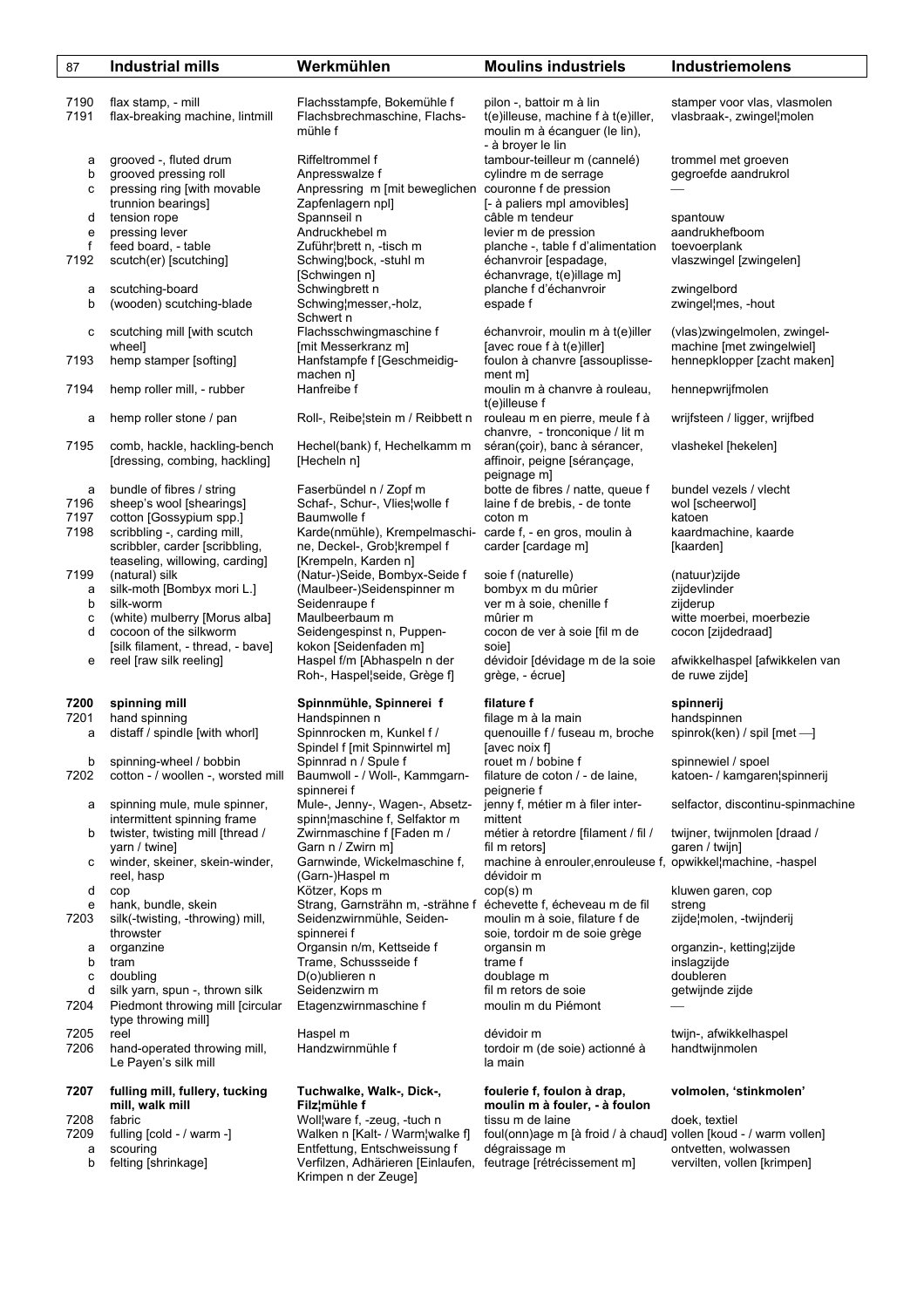| 88                               | <b>Industrial mills</b>                                                                                                                                                  | Werkmühlen                                                                                                                                           | <b>Moulins industriels</b>                                                                                                                                                                                                                                                   | Industriemolens                                                                                   |
|----------------------------------|--------------------------------------------------------------------------------------------------------------------------------------------------------------------------|------------------------------------------------------------------------------------------------------------------------------------------------------|------------------------------------------------------------------------------------------------------------------------------------------------------------------------------------------------------------------------------------------------------------------------------|---------------------------------------------------------------------------------------------------|
| c                                | fulling-agent, detergent [fuller's<br>earth, fulling-clay; stale (human)<br>urine; soft soap; soapwort,<br>Saponaria officinalis; pig's dung]                            | Walkzusatz m [Reinigungs-<br>mittel n: Walkerde; fauler Harn;<br>Schmierseife; Seifenkraut;<br>Schweinekot]                                          | détergent m [terre à foulon;<br>urine f pourrie; savon m mou;<br>saponaire, herbe à foulon;<br>fiente f de porcl                                                                                                                                                             | wasmiddel [vol-, vollers-, zeep-<br>aarde; gerotte urine; zeep;<br>zeepkruid; varkensmest]        |
| d                                | scouring agent [lye-water /<br>loamy earth]                                                                                                                              | Entfettungsmittel n [Seifenlauge /<br>lehmige Erde, Tonerde f]                                                                                       | dégraisseur m [lessive, eau<br>savonneuse / terre f argileuse]                                                                                                                                                                                                               | onvettingsmiddel [zeeploog / klei]                                                                |
| 7210                             | fuller / walker [walking, tramping] Walkmüller [Tuch-, Fuss-                                                                                                             | walker m; Fusswalke f]                                                                                                                               | fouleur [- à pied; foulage m à<br>pied]                                                                                                                                                                                                                                      | voller, volder [voetvolder; voet-<br>vollen]                                                      |
| a<br>7211<br>7212                | fulling vat, - tub<br>heating vessel, boiler, cauldron<br>blanket washing mill [whirlpool]                                                                               | Walk¦bottich m, -fass n<br>(Walk-)Kessel m<br>Waschmühle f [Wirbelkorb m]                                                                            | fouloire f, vaisseau m à fouler<br>chaudière f à fouler<br>foulon à dégraisser [entonnoir m wasmolen [was-draaikolk]<br>de foulage]                                                                                                                                          | volkuip<br>volketel                                                                               |
| 7213                             | tenter-frame [stretching]                                                                                                                                                | Spann-, Trocken¦rahmen m<br>[Strecken n]                                                                                                             | étendoir [étendage m]                                                                                                                                                                                                                                                        | spanraam [spannen]                                                                                |
| 7214<br>7215                     | stock (block) / fulling trough,<br>stock [with camber / back /<br>cheek]<br>mallet, hammer, driving stock,                                                               | Walk-, Gruben¦stock m / Walk-,<br>Stampf¦loch n [mit Wölbung /<br>Lehne / Wange f]<br>(Walk-)Hammer [abgestufter                                     | fouloir m, pile f du foulon / pot m<br>à fouler, auge f [avec bombe-<br>ment / dos m / joue $f$ ]<br>maillet m [tête f du maillet à                                                                                                                                          | komblok / volkom, lade<br>[met welving / leuning / wang,<br>koon]<br>hamer [trapgewijs afgewerkte |
| 7216                             | 'foot' [stepped -, shaped foot]<br>fulling -, falling stocks [vertical                                                                                                   | Hammerkopf; Treibzahn m]<br>Stempelwalke f                                                                                                           | degrés]<br>foulon m à bocard, - à pilon                                                                                                                                                                                                                                      | hamervoet]<br>volapparaat met stampers                                                            |
| a                                | action fulling mill]<br>stamp [with locking-pin]                                                                                                                         | Schosshammer, Stempel m                                                                                                                              | bocard, pilon m [avec cheville f<br>d'arrêt]                                                                                                                                                                                                                                 | stamper [met borgpen]                                                                             |
| b<br>7217                        | guideboard<br>hanging stocks [swinging/<br>pendulum action fulling mill],<br>recumbent trip-hammer, swinging<br>hammer                                                   | Leitbrett n<br>Schwinghammerwalke f                                                                                                                  | quide m<br>foulon m à maillets oscillants                                                                                                                                                                                                                                    | geleider<br>volmachine met slingerende<br>hamers                                                  |
| а<br>b<br>c<br>d                 | stock back<br>stock-post / sill<br>sill<br>guide of the mallets                                                                                                          | Hammer-, Docken¦gerüst n<br>Docke f, Pfosten m / Schwelle f<br>Walkstockschwelle f<br>Leitschiene f, Scheidebrett n                                  | beffroi, bâti m du foulon<br>pile / semelle f de la pile<br>semelle f du fond de l'auge<br>quide m circulaire des maillets                                                                                                                                                   | raamwerk<br>stijl / grondbalk [?]<br>bodembalk van de lade<br>cirkelvormige geleider van de       |
| е                                | [with cross-piece]<br>handle, shank (of stock)<br>[with striker plate]                                                                                                   | [mit Riegel m]<br>Schwinge f, Arm m<br>[mit Anschlagplatte f]                                                                                        | [avec entretoise f]<br>manche m [avec plaquette-<br>butée f                                                                                                                                                                                                                  | hamers [met verbindingsstuk]<br>heft [met slagplaat]                                              |
| f<br>g<br>7218                   | gutter [with bung-holes]<br>tappet arm<br>vertical trip-hammer                                                                                                           | Wasserrinne f [mit Zapflöchern]<br>Hebling m<br>Stielhammerwalke f                                                                                   | gouttière f [avec bondes fpl]<br>levier m à came<br>foulon m à maillets basculants                                                                                                                                                                                           | watergoot<br>volkuip met verticale hamers                                                         |
| 7219<br>7220                     | finishing<br>gig mill [dressing]                                                                                                                                         | Appretur f<br>Rauhmaschine f [Rauhen n]                                                                                                              | apprêt(age) m<br>machine à gratter, laineuse f<br>[lainage m]                                                                                                                                                                                                                | appretering<br>ruw-, kaard¦molen [ruwen]                                                          |
| а<br>b                           | teasel roller<br>(fuller's) teasel, teazle, teazel                                                                                                                       | Rauhwalze f<br>Kardendistel, Rauhkarde f                                                                                                             | tambour m gratteur<br>chardon m à foulon, cardère f                                                                                                                                                                                                                          | kaardwals<br>weverskaarde, kaardebol                                                              |
| 7221<br>7222<br>a                | [Dipsacus fullonum]<br>beetling mill, beetle [calandering] Stampfkalander m<br>linen washing mill<br>bleaching green                                                     | Leinenwaschmühle f<br>Bleiche f, Bleichplatz m                                                                                                       | calandre f à marteler<br>blanchisserie f<br>pré m d'étendage, - de séchage                                                                                                                                                                                                   | stampkalander<br>blekerij<br>bleek(veld)                                                          |
| 7223<br>a                        | mangle, calender, rolling-press,<br>Dutch box mangle [calandering]<br>calandering roll                                                                                   | Mange(I), Wäscherolle f<br>[Rollen, Kalandern, Mangeln n]<br>Plättrolle f                                                                            | calandre f [calandrage m]<br>rouleau m calandreur                                                                                                                                                                                                                            | mangel [mangelen, kalanderen]<br>pletrol                                                          |
| 7.7                              | Other mills                                                                                                                                                              | Andere Mühlen                                                                                                                                        | <b>Autres moulins</b>                                                                                                                                                                                                                                                        | Andere soorten molens                                                                             |
| 7224                             | (gun)powder mill, gunpowder                                                                                                                                              | Pulvermühle f                                                                                                                                        | moulin m à poudre (de guerre),                                                                                                                                                                                                                                               | kruit¦molen, -fabriek                                                                             |
| а                                | factory<br>black-, gunpowder                                                                                                                                             | Kanonen-, Musketen-, Schwarz- /<br>Jagd-, Pirsch-, Schiess¦pulver n                                                                                  | poudrerie, poudrière f<br>poudre f noire, - à canon, - de<br>guerre / - de chasse, - à fusil                                                                                                                                                                                 | buskruit, zwart kruit                                                                             |
| b                                | stuff mixture [potassium nitrate,<br>saltpetre / sulphur / (willow-,                                                                                                     | Substanzgemisch n [Kali-<br>salpeter n / Schwefel m / Holz-                                                                                          | mélange m [salpêtre / soufre /<br>charbon m de bois]                                                                                                                                                                                                                         | kruitmengsel [salpeter / zwavel /<br>houtskool]                                                   |
| с                                | alder-)charcoal]<br>binary / ternary mixing                                                                                                                              | kohle fl<br>binäre - / ternäre Mischung,<br>- Verbindung f                                                                                           | trituration f binaire / ternaire<br>des composés                                                                                                                                                                                                                             | binair - / ternair mengsel [?]                                                                    |
| d<br>e<br>f                      | liquoring<br>mixing drum<br>incorporation, milling [incorpor-<br>ating -, wheel mill, edge runner]                                                                       | Einnetzen n<br>Mischtrommel f<br>Verbindung, Inkorporation f                                                                                         | mouillage m<br>tambour m à mélanger<br>incorporation, mixtion f                                                                                                                                                                                                              | mengtrommel<br>incorporatie [?]                                                                   |
| g<br>h<br>Ť<br>7225<br>а<br>7226 | corning [corning mill]<br>shaker screen<br>polishing [polishing mill, - drum]<br>powder-house<br>bone(meal) mill<br>bone-manure, bone-dust<br>(tan) bark mill, tan-mill, | Körnen n<br>Körntafel f<br>Polieren n [Poliertrommel f]<br>Pulvermagazin n<br>Knochenstampfe f<br>Knochen¦mehl n, -dünger m<br>Loh¦mühle, -stampfe f | granulation, grainage, grenage m granuleren<br>grainoir, grenoir m<br>(po)lissage [tambour m à polir]<br>magasin m à poudre, poudrière f kruitmagazijn<br>broyeur m -, pile f à os<br>poudre -, farine f d'os<br>moulin à tan, - à écorces, pilon m run-, schors-, eek¦molen | granuleertafel<br>polijsten<br>beender(meel)molen<br>beendermeel                                  |
| a                                | tanning mill<br>oak-bark forest / tan-bark,<br>oak-bark                                                                                                                  | (Eichen-)Schälwald m / Loh-<br>rinde f                                                                                                               | à écorces<br>taillis m de chêne à écorce,<br>chênaie f / écorce f tannante,                                                                                                                                                                                                  | eikehakhout / run, looi-, eike-<br>schors                                                         |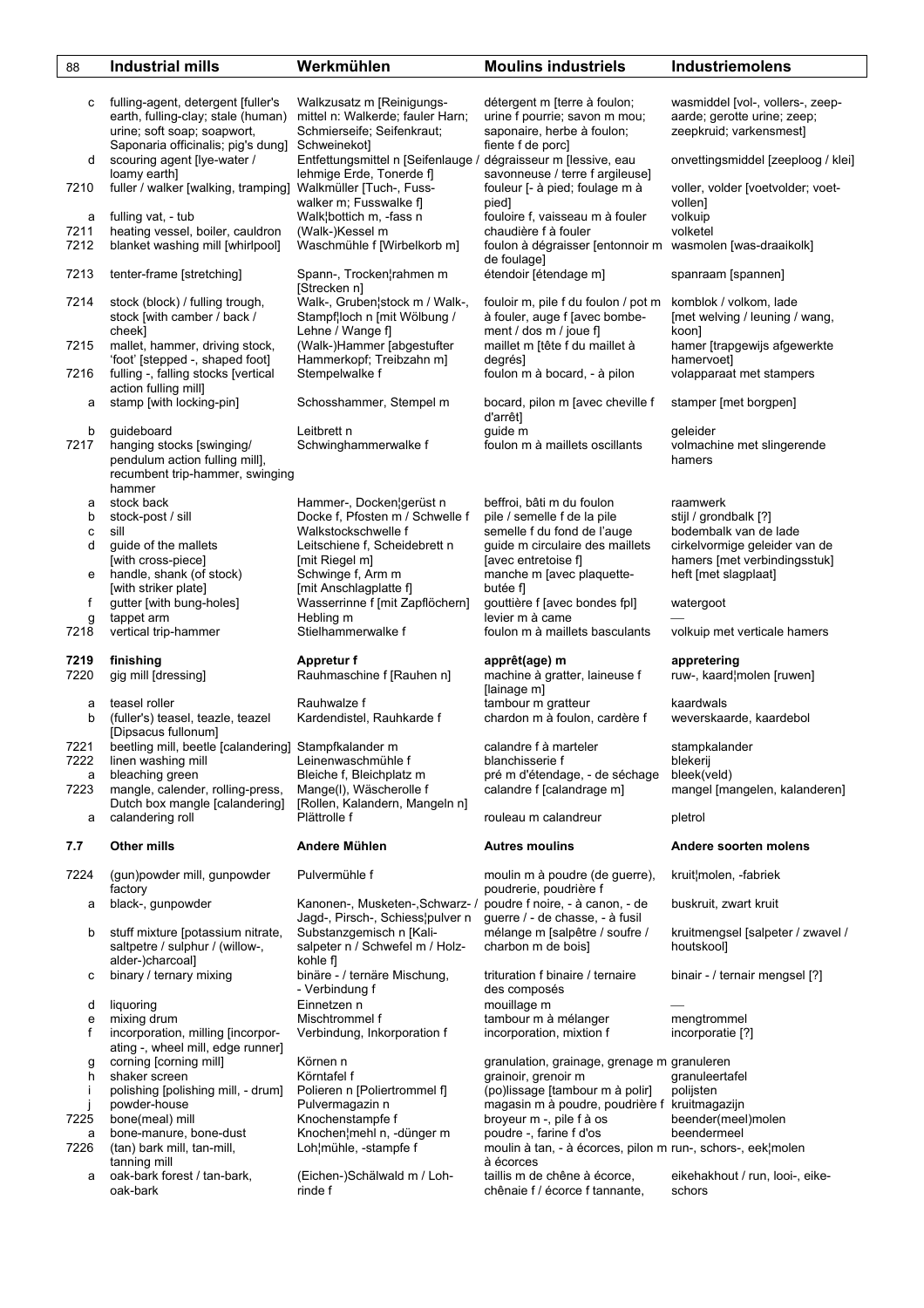| 89           | <b>Industrial mills</b>                                       | Werkmühlen                                                  | <b>Moulins industriels</b>                                                   | Industriemolens                                       |
|--------------|---------------------------------------------------------------|-------------------------------------------------------------|------------------------------------------------------------------------------|-------------------------------------------------------|
|              |                                                               |                                                             |                                                                              |                                                       |
|              |                                                               |                                                             | - à tan                                                                      |                                                       |
| b            | bark-chopper, bark-cutter                                     | Rindenschneider m                                           | hache-écorce m                                                               | schorssnijmachine                                     |
| c            | bark chips                                                    | Rindenschnitzel npl                                         | écorçons mpl                                                                 | snippers, schors pl                                   |
| d            | trough                                                        | Loh¦stock, -kumm m                                          | auge f                                                                       | kuip                                                  |
| e            | chopping stamp [chopper]                                      | Messerstampfe f [Kreuz-<br>messer n]                        | pilon m à couteau (en croix)                                                 | stamper met messen [kruismes]                         |
| f            | tanbark stone                                                 | Lohmühlstein m                                              | meule f à tan                                                                | runsteen                                              |
| g            | tanning-bark [tannin]                                         | Lohe f [Tannin n, Gerbstoff m]                              | (poudre f de) tan m [tanin m]                                                | run [tannine, looistof]                               |
| 7227         | bark tanning [tannery]                                        | Lohgerbung [Rotgerberei f]                                  | tannage m végétal [tannerie,                                                 | leerlooien [leerlooierij]                             |
|              |                                                               |                                                             | corroierie f]                                                                |                                                       |
| а            | hide, skin / pelt                                             | Tierhaut / Blösse f                                         | peau f, cuir m / cuir m en tripe,<br>peau f planée                           | huid, vel / bloot                                     |
| b            | bark-pit, tan-pit                                             | Gerbgrube f                                                 | fosse f à tan                                                                | looi-, run¦kuil                                       |
| c            | tan-barrel, tanning drum                                      | Gerbfass n, Walktrommel f                                   | baratte f de tannerie                                                        | looitrommel                                           |
| 7228         | leather fulling mill                                          | Leder-, Weissgerber¦walkmühle f foulon m à cuir, - hérisson |                                                                              | zeem(leer)molen                                       |
| a            | tawing [mineral (alum) process]                               | Weissgerberei, Mineralgerbung f                             | mégisserie f                                                                 | witleerlooierij, minerale looiing                     |
| b<br>7229    | oil tanning, chamoising<br>plaster (grinding) -, whiting mill | Sämischgerberei, Fettgerbung f<br>Gipsmühle f               | tannage à (I') huile, chamoisage m zeem-, traan¦looiing<br>moulin m à plâtre | gipsmolen                                             |
| a            | plaster (of Paris) [gypsum                                    | (gebrannter) Gips, Maurer-,                                 | plâtre m [plâtrière f]                                                       | gebrande gips [gipsbranderij]                         |
|              | burning                                                       | Stukatur¦gips m [Gipsbrennerei f]                           |                                                                              |                                                       |
| b            | gypsum, calcium sulfate                                       | Gips m                                                      | gypse m                                                                      | gips                                                  |
| c            | powdered plaster                                              | Gipsmehl n, Düngergips m                                    | plâtre m en poudre                                                           | gipspoeder                                            |
| 7230         | mica mill                                                     | Schwerspatmühle f                                           | moulin m à mica                                                              | barietmolen                                           |
| 7231<br>7232 | Roman cement mill<br>flint-mill, glazing -, potters mill      | Trassmühle f [Tuff m]<br>Keramik-, Glasur¦mühle f           | moulin m à trass<br>moulin m à faïence                                       | trasmolen [tufsteen]<br>glazuur-, vuursteen¦molen     |
| a            | grinding pan                                                  | Reibbett n                                                  | bassin m                                                                     | maalkuip                                              |
| b            | (calcined) flint                                              | (gebrannter) Kiesel, Feuerstein,                            | silex m                                                                      | (gebrande) vuursteen, flint                           |
|              |                                                               | Flint m                                                     |                                                                              |                                                       |
| 7233         | turnery, turning mill [turning]                               | Drechselmühle f [Drechseln n]                               | moulin m de tourneur, tournerie f draaierij [draaien]                        |                                                       |
|              |                                                               |                                                             | [tournage m]<br>tour m à bois                                                | draaibank                                             |
| а<br>b       | turning-lathe<br>wooden ring turnery                          | Drechsel-, Drehbank f<br>(Reifen-)Drehwerk n                | tour m à anneaux de bois                                                     | - [draaibank waarop speelgoed-                        |
|              |                                                               |                                                             |                                                                              | beesten op werden gemakt]                             |
| с            | serpentine turnery                                            | Lavez-, Topfstein-, Giltstein-                              | tour m à pierre ollaire,                                                     | zeep-, serpentijn¦steendraaibank                      |
|              |                                                               | drehbank f [Serpentin m]                                    | - à serpentine                                                               |                                                       |
| 7234         | pipe-boring mill                                              | Röhrenbohrmühle f                                           | moulin m à forer (des tuyaux)                                                | boormolen                                             |
| a            | (wooden) water-pipe, conduit                                  | (hölzerne) Wasserleitungs-<br>röhre f, Teuchel m            | tuyau m en bois de conduite<br>d'eau                                         | houten buis, pijp                                     |
| 7235         | shingle mill                                                  | Schindelmühle f                                             | moulin m à bardeaux,                                                         | schaliën(kloof)molen                                  |
|              |                                                               |                                                             | - à essentes                                                                 |                                                       |
| 7236         | stone saw mill                                                | Steinsägemühle f                                            | scie f à pierre, moulin m à scier                                            | steenzaagmolen                                        |
| 7237         | scouring powder mill                                          | Scheuersandmühle f                                          | la pierre [scierie f de marbre]<br>moulin m à sable coquillier,              | schelpzand(stamp)molen                                |
|              |                                                               |                                                             | - à falun                                                                    |                                                       |
| 7238         | toy marble mill                                               | Kugel-, Marmor-, Marbel-,                                   | moulin m à billes                                                            | knikkermolen                                          |
|              |                                                               | Marmel-, Schusser¦mühle f                                   |                                                                              |                                                       |
| 7239         | dye-stuff mill                                                | Farbstoff-, Färbemittel¦mühle f                             | moulin m à couleurs                                                          | verfmolen                                             |
| a<br>7240    | chipper, chopper<br>dye-wood                                  | Hackmaschine f<br>Farbholz n                                | déchiqueteuse f<br>bois m tinctorial                                         | kapperij [met hakmes]<br>verfhout                     |
| а            | logwood [Haematoxylum                                         | Blauholz n. Campechebaum m                                  | (bois de) campêche m                                                         | verf-, campêche¦hout                                  |
|              | campechianum L.]                                              |                                                             |                                                                              |                                                       |
| b            | Sappan -, Brazil wood [Caes-                                  | Rot-, Brasil¦holz n                                         | bois m de Brésil, brésil m                                                   | brazielhout                                           |
|              | alpinia echinata, C. sappa]                                   | Sandelholz n                                                |                                                                              | sandelhout                                            |
| с            | sandalwood [Pterocarpus<br>santalinus]                        |                                                             | (bois de) santal m                                                           |                                                       |
| 7241         | dye-plant                                                     | Färbepflanze f                                              | plante f tinctoriale                                                         | verf(stof)plant                                       |
| а            | (m)adder [Rubia tinctorum]                                    | Färberröte, Krappwurzel f                                   | qarance f                                                                    | meekrap                                               |
| b            | dyer's weed [Reseda luteola]                                  | Wau m                                                       | gaude f, réséda f gaude                                                      | wouw (reseda)                                         |
| c            | dyer's broom [Genista tinctoria]                              | Ginster m                                                   | genêt m des teinturiers,                                                     | brem                                                  |
| d            | sumac(h) [Rhus cotinus]                                       | Färbersumach m                                              | genestrol(I)e f<br>sumac des teinturiers, fustet m                           | sumak                                                 |
| e            | dyer's woad [Isatis tinctoria L.]                             | Waid m [Waidmühle f]                                        | pastel, guède m [moulin à -]                                                 | wede [wedemolen]                                      |
| 7242         | washing-blue mill                                             | Waschblau-, Neublau¦mühle f                                 | moulin m à bleu                                                              | blauwselmolen                                         |
| 7243         | mudmill, dragger, dredge                                      | Modder-, Bagger¦mühle f                                     | moulin m à draguer, drague f à                                               | bagger-, modder¦molen                                 |
|              |                                                               |                                                             | godets                                                                       |                                                       |
| а<br>b       | (dredge-)bucket chain<br>chute                                | Eimerkette f<br>Rutsche, Schütte f                          | chapelet m<br>déversoir m                                                    | emmerketting<br>stortgoot                             |
| c            | dredged material                                              | Baggergut n                                                 | déchets mpl                                                                  | modder                                                |
| d            | hopper barge, mud lighter                                     | Bagger¦schute f, -prahm m                                   | chaland m de transport,                                                      | modderschuit                                          |
|              |                                                               |                                                             | marie-salope f                                                               |                                                       |
| 7244         | slope hoist                                                   | Bergwinde f                                                 | monte-pente f                                                                | hijswerk op een berghelling                           |
| 7245<br>7246 | clay -, pug mill<br>incense mill                              | (Lehm-)Knetmaschine f<br>Räucherwerkmühle f [Rinde von      | pétrisseuse f<br>moulin m à pastilles à brûler,                              | (klei)kneedmachine<br>molen waarin reukstoffen worden |
|              |                                                               | Illicium anisatum L.]                                       | - à encens                                                                   | verwerkt                                              |
| 7247         | amalgamation mill                                             | Quickmühle f                                                | moulin m à amalgamer                                                         | amalgamatiemolen                                      |
| 7248         | snuff mill                                                    | (Schnupf-)Tabakstampfe f                                    | pilon -, moulin m à tabac (à                                                 | snuif-, tabaks¦molen                                  |
|              |                                                               |                                                             | priser)                                                                      |                                                       |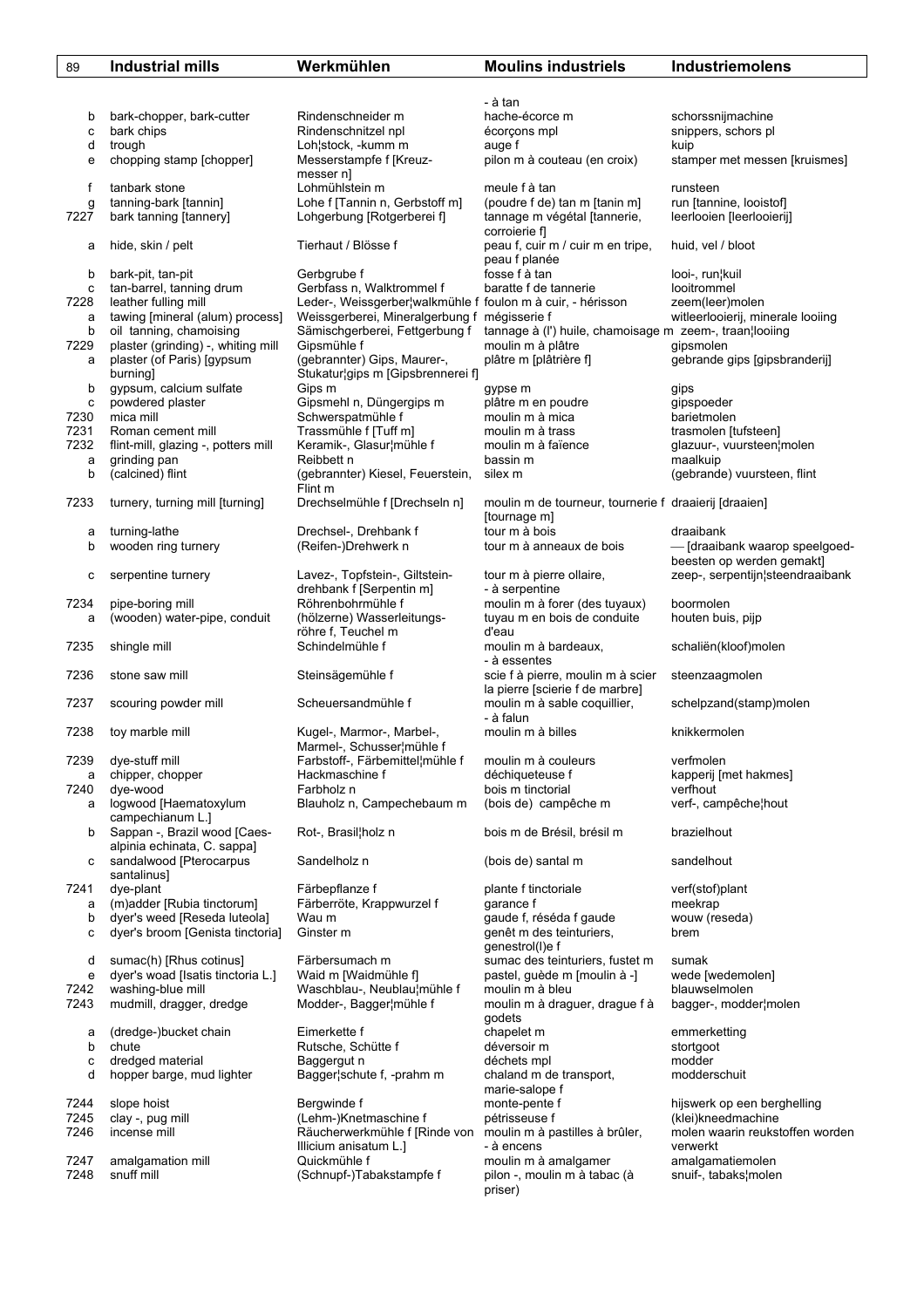| 90   | <b>Industrial mills</b> | Werkmühlen              | <b>Moulins industriels</b>                    | <b>Industriemolens</b>            |
|------|-------------------------|-------------------------|-----------------------------------------------|-----------------------------------|
|      |                         |                         |                                               |                                   |
| a    | chopping-tub            | Drehfass n              | déchiqueteuse f à embouchure                  | kapperij [met hakmes]             |
| 7249 | spice -, condiment mill | Gewürzmühle f           | moulin m à épices                             | specerijmolen                     |
| 7250 | pepper mill             | Pfeffer¦mühle f         | moulin m à poivre                             | pepermolen                        |
| 7251 | cider(-crushing) mill   | Obst¦mühle, -quetsche f | pressoir, broyeur m de pommes                 | vruchtenpers                      |
| 7252 | grape mill, - crusher   | Traubenmühle f, Maisch- | broyeur à rouleaux, fouloir m                 | druivenmolen                      |
|      |                         | apparat m               | (à vendanges)                                 |                                   |
| 7252 | churn mill [churn]      | Buttermühle, Kirne f    | moulin m à beurre, - à baratter,<br>baratte f | karnmolen, boterkarn<br>[karnton] |
| 7254 | mustard mill            | Senfmühle f             | moulin m à sénevé                             | mosterdmolen                      |
| 7255 | malt grist mill         | Malzschrotmühle f       | moulin m à malt                               | mout-, branders!molen             |
| 7256 | sugar mill              | Zuckermühle f           | moulin m à canne (à sucre)                    | suikermolen                       |
| 7257 | chicory -, succory mill | Zichorienmühle f        | moulin m à chicorée                           | chicoreimolen                     |
| 7258 | cocoa mill              | Kakaomühle f            | moulin m à cacao                              | cacao-, chocolaad¦molen           |
| 7259 | salt mill               | Salzmühle f             | moulin m à sel, - des paludiers               | zout(winners)molen                |
| 7260 | groats mill             | Grützmühle [Grütze f]   | moulin m à gruau                              | grutterij, grutmolen [grutten]    |
| 7261 | clappermill             | Klappermühle f          | moulin-crécelle m                             | ratelaarmolen                     |
|      |                         |                         |                                               |                                   |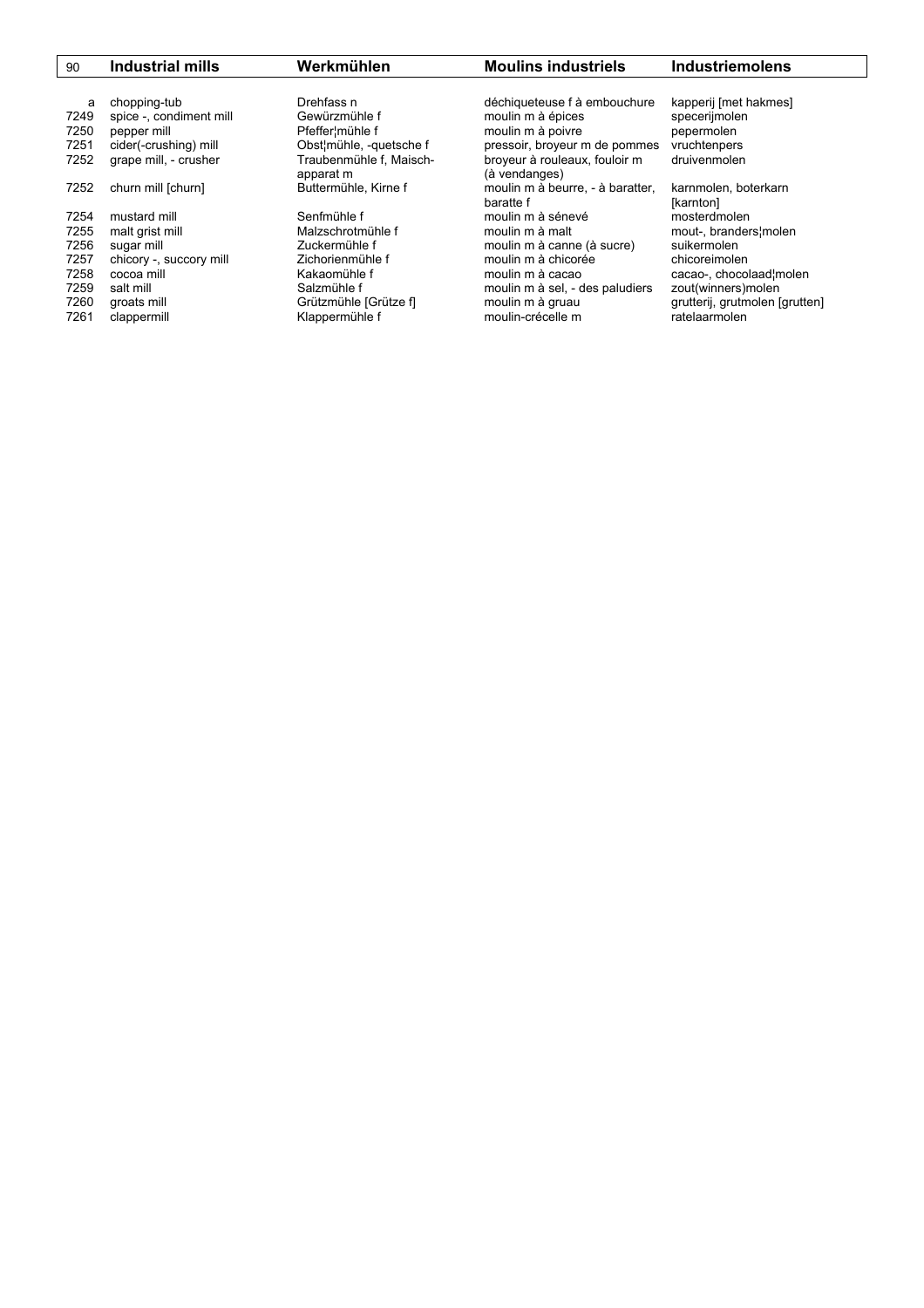| 91           | <b>Water engines</b>                                            | Wasserhebewerke                                                  | <b>Machines élévatoires</b>                                                                | Wateropvoermolens                                         |
|--------------|-----------------------------------------------------------------|------------------------------------------------------------------|--------------------------------------------------------------------------------------------|-----------------------------------------------------------|
| 8.1          | General                                                         | <b>Allgemeines</b>                                               | Généralités                                                                                | Algemeen                                                  |
| 8001         | water engine, water-raising -,<br>water-lifting machine         | Wasserhebelwerk n, -maschine,<br>Wasserhebungsmaschine f         | appareil m -, machine f éléva-<br>toire                                                    | wateropvoer¦molen, -werktuig                              |
| 8002         | (pumping) head                                                  | Förder-, Hub¦höhe f                                              | levée, hauteur f de transport                                                              | opvoerhoogte                                              |
| 8003<br>8004 | delivery rate<br>discharge, emptying                            | Förderleistung f<br>Entleerung f                                 | capacité f de refoulement<br>déversement m                                                 | waterverplaatsing, vermogen<br>lozing                     |
|              |                                                                 |                                                                  |                                                                                            |                                                           |
| 8005         | irrigation                                                      | Bewässerung f                                                    | irrigation f                                                                               | irrigatie                                                 |
| 8006         | valley civilizations pl                                         | Bewässerungs-, Fluss-<br>kulturen fpl                            | cultures fpl basées sur<br>l'irrigation                                                    | irrigatieculturen                                         |
| 8007         | sewage -, furrow -, surface<br>irrigation                       | Stau-, Riesel¦bewässerung f                                      | irrigation f par rigoles, - de<br>surface                                                  | oppervlaktebevloeiing                                     |
| 8008         | irrigation network                                              | Bewässerungs¦netz, -system n                                     | réseau m d'irrigation                                                                      | irrigatie-, bevloeiings¦systeem                           |
| a            | diversion canal                                                 | Ableitungskanal m                                                | canal m de dérivation                                                                      | irrigatie-, bevloeiings¦kanaal                            |
| b            | main irrigation canal [with<br>distributor]                     | Hauptbewässerungskanal, Zu-<br>leitungsgraben [mit Verteiler m]  | canal principal d'irrigation [avec<br>répartiteur m d'eau]                                 | hoofdbevloeiingskanaal [met<br>verdeelsluis]              |
| с            | irrigation channel                                              | Rieselrinne f                                                    | rigole f d'irrigation, - de                                                                | verdeel-, bevloeiings¦greppel                             |
|              |                                                                 |                                                                  | distribution                                                                               |                                                           |
| d            | outlet                                                          | Abzugsgraben m                                                   | colateur m                                                                                 | afvoersloot                                               |
| 8009         | drainage                                                        | Entwässerung f                                                   | drainage m                                                                                 | drainage                                                  |
| 8010         | land reclamation                                                | Trockenlegung [(Neu-)Land-                                       | dessèchement, assèchement m                                                                | droogmakerij [landaanwinning]                             |
| 8011         | embankment                                                      | gewinnung f]<br>Eindeichung f                                    | [poldérisation f]<br>endiguement m, poldérisation f                                        | inpoldering                                               |
| a            | polder                                                          | Polder, Groden m, Koog n                                         | polder m                                                                                   | polder, droogmakerij                                      |
| C            | pumping out the water                                           | Leermahlen, Auspumpen n                                          | assèchement m                                                                              | droogmalen                                                |
| d<br>8012    | shrinkage of land<br>drainage board                             | Sackung f<br>Polder-, Entwässerungs-                             | tassement, affaissement m<br>wateringue f                                                  | klink<br>waterschap, (hoog)heemraad-                      |
|              |                                                                 | verband m                                                        |                                                                                            | schap                                                     |
| а            | drainage administration                                         | Polderverwaltung f                                               | administration f du polder                                                                 | polderbestuur                                             |
| b            | drainage regulations                                            | Polderreglement n                                                | réglementation f du polder                                                                 | polderkeur                                                |
| 8013         | polder drainage [artificial<br>drainage by windmills, also with | Polderentwässerung f [künst-<br>liche Entwässerung mit Wind-     | drainage m du polder [- artificiel<br>par moulins à vent, aussi                            | polderbemaling [windbemaling,<br>ook met hulpkracht]      |
|              | auxiliary power]                                                | mühlen, auch mit Hilfsantrieb]                                   | drainage combiné]                                                                          |                                                           |
| а            | (steam / motor) pumping plant                                   | Polderpumpstation f, (Dampf- /                                   | station f de pompage [pompes<br>à vapeur / - à moteur]                                     | (polder)gemaal [stoom- / motor-<br>gemaal, motorbemaling] |
| b            | water-lifting                                                   | Motor-)Pump-, Schöpf¦werk n<br>Hoch-, Aus¦mahlen n               | élever (l'eau)                                                                             | op-, uit¦malen                                            |
| C            | difference in water level                                       | Wasserspiegeldifferenz f                                         | dénivellation f, dénivellement m                                                           | peilverschil                                              |
| d            | drainage of the basin [basin                                    | Busen¦entwässerung [-mühle f]                                    | drainage du bassin collecteur<br>[moulin m à drainage du bassin]                           | boezem¦bemaling [-molen]                                  |
| е            | drainage mill]<br>water-level of the polder /                   | Polder- / Mahl¦pegel m                                           | échelle f des eaux du polder /                                                             | polder-, maal-, molen- / boezem-                          |
|              | - of the basin                                                  |                                                                  | - du bassin                                                                                | peil                                                      |
| 8014         | drainage, field drain]                                          | drainage system [open -, surface Graben¦netz n [-entwässerung f] | réseau de drainage<br>[drainage m par rigoles]                                             | waterlopenstelsel [ontwatering<br>door open begreppeling] |
| а            | ditch                                                           | Beet-, Entwässerungs¦graben m fossé m de drainage, rigole f      |                                                                                            | sloot, afwateringswaterloop                               |
|              |                                                                 |                                                                  | d'assèchement                                                                              |                                                           |
| b            | drainage -, field -, polder ditch,<br>canal, channel            | Sammel-, Zug¦graben m                                            | canal m d'évacuation                                                                       | tochtsloot, vaart                                         |
| с            | main drainage channel, main<br>collection ditch, water-sewer    | Hauptvorflutgraben m, Haupt-<br>vorfluter, Mühlenzug m [Polder-, | émissaire, évacuateur m<br>[eau f du polder]                                               | hoofdwaterloop, molentocht<br>[polder-, binnen water]     |
|              | [water of the polder]                                           | Binnen¦wasser n]                                                 |                                                                                            |                                                           |
| d            | (storage - / reserve -) basin                                   | Sammel-, Mahl- / Reserve-                                        | bassin m collecteur / - de réserve boezem / bergboezem                                     |                                                           |
|              | [water of the basin]                                            | busen m [Busen-, Vor¦wasser n]<br>Ringgraben m                   | [eau f du bassin]<br>canal m de ceinture                                                   | [boezem-, buiten¦water]<br>ring¦vaart, -sloot             |
| е<br>f       | ring canal, belt channel<br>ring dyke, bank [with dike sluice,  | Ringdeich m [mit Deichsiel n/m,                                  | digue de ceinture [avec écluse f                                                           | ringdijk [bedijkingswerk] [met                            |
|              | tide gate]                                                      | Auslassschleuse fl                                               | de chasse]                                                                                 | spui-, uitwaterings¦sluis]                                |
| g            | receiving water course [natural],                               | Fluter m                                                         | cours d'eau - [artificiel: canal m]                                                        | boezemvaart, buitenwaterloop                              |
| 8015         | channel [artificial], outlet<br>stepped water lifting, stepped  | stufenweise Entwässerung f                                       | de décharge<br>épuisement m par paliers                                                    | [buitenwater]<br>getrapte bemaling, systeem               |
|              | drainage system, 'staircase                                     |                                                                  |                                                                                            | met getrapt bemaling                                      |
|              | drainage', pumping in stages                                    |                                                                  |                                                                                            |                                                           |
| а            | gang (of mills) [lower, inter-<br>mediate (or middle), upper    | Mühl(en)gang m [Dreigang mit<br>Unter-, Zwischen- (Mittel-),     | rangée f -, alignement de moulins molengang, gang molens<br>[moulin m de polder inférieur, | [driegang met onder-, middel-,                            |
|              | drainage mill]                                                  | Ober¦mühle fl                                                    | - intermédiaire, - supérieur]                                                              | boven¦molen]                                              |
| b            | lower - / intermediate - / upper                                | unterer - / mittlerer - / oberer                                 | bassin m inférieur / intermédi-                                                            | onder- / tussen- / boven-, voor-                          |
| с            | storage basin<br>connecting channel                             | Mahlbusen m<br>Verbindungskanal m                                | aire / supérieur<br>canal m de liaison entre les                                           | boezem<br>tussenwaterloop                                 |
|              |                                                                 |                                                                  | moulins                                                                                    |                                                           |
| d            | $-$ / signal post                                               | Flutpfahlmühle f / Signalmast m                                  | moulin avertisseur / séma-                                                                 | sein-, peil¦molen / seinmast                              |
|              | [signal at night lantern, at day<br>ball]                       | [Signal nachts: Laterne, tags:<br>Ball m]                        | phore m [signal de nuit: lanterne<br>f, de jour: ballon m]                                 | [seinteken: 's nachts lantaarn,<br>overdag bal]           |
|              |                                                                 |                                                                  |                                                                                            |                                                           |
| 8.2          | <b>Water-lifting apparatus</b>                                  | Schöpfwerke                                                      | Appareils de puisage                                                                       | Wateropvoerwerktuigen                                     |
|              |                                                                 |                                                                  |                                                                                            |                                                           |
| 8.2.1        | Muscle-operated scooping<br>devices                             | Muskelkraftbetriebene<br>Schöpfwerke                             | Appareils de puisage mus à la Door spierkracht gedreven<br>force des muscles               | wateropvoerwerktuigen                                     |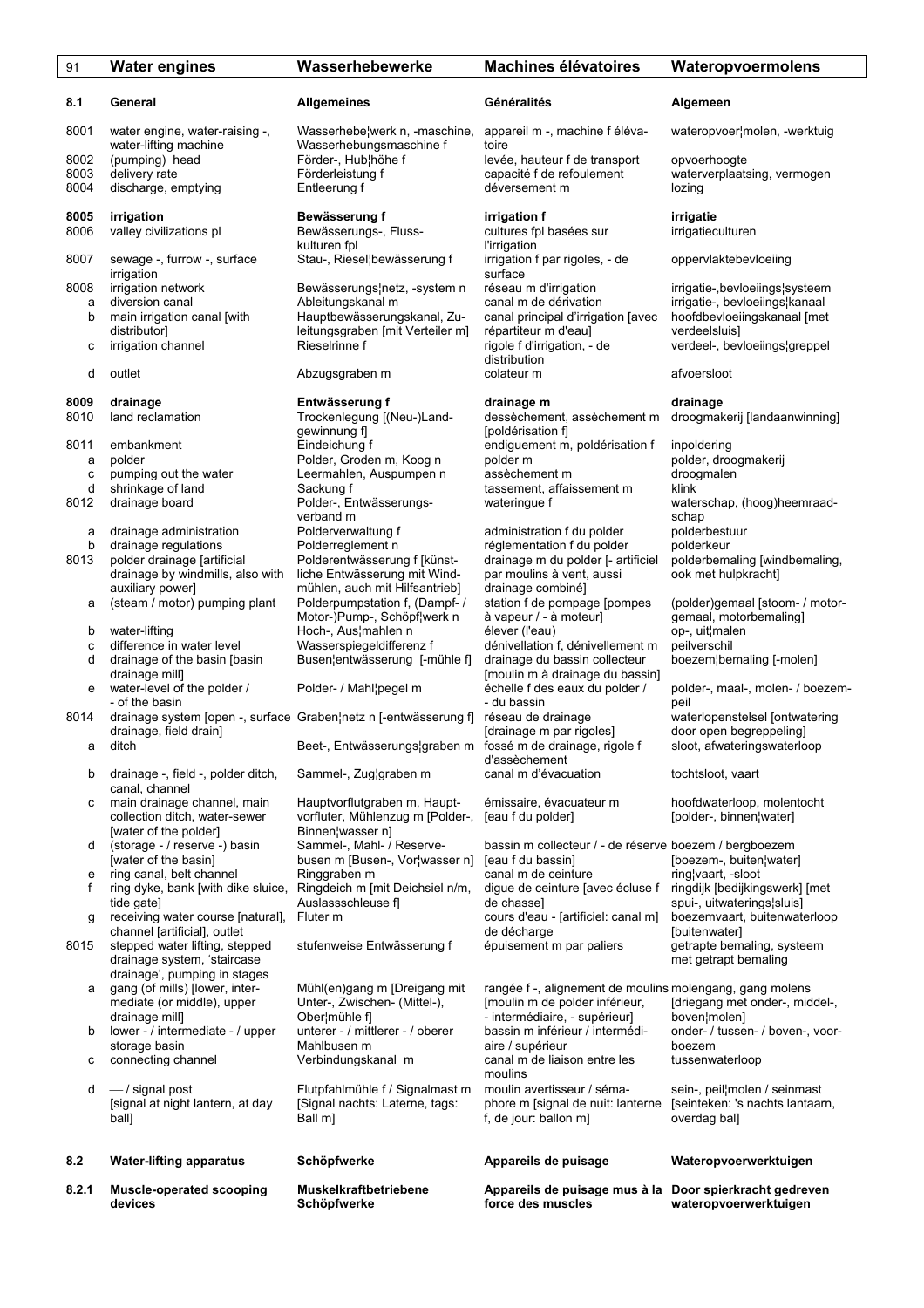| 92           | <b>Water engines</b>                                         | Wasserhebewerke                                                | <b>Machines élévatoires</b>                                          | Wateropvoermolens                                           |
|--------------|--------------------------------------------------------------|----------------------------------------------------------------|----------------------------------------------------------------------|-------------------------------------------------------------|
|              |                                                              |                                                                |                                                                      |                                                             |
| 8016         | scooping, drawing                                            | Schöpfen n                                                     | puisage m à la main                                                  | scheppen, pompen                                            |
| 8017         | draw-well [with bucket]                                      | Schöpf-, Zieh¦brunnen [mit                                     | puits m à poulie, - à chaîne                                         | put [met ketting of touw, en                                |
|              |                                                              | Wassereimer m]<br>Wurf- / Schwung¦schaufel f                   | [avec seau m à main]<br>écope, épuisette, sasse / pelle f            | emmer]                                                      |
| 8018         | scoop, skeet / swing gutter                                  |                                                                | hollandaise                                                          | hoos, schep / hoosbak                                       |
| 8019         | shadoof, shaduf, swipe, swape,<br>swing bucket               | Schöpfbaum, Schwingeimer m,<br>Schaduf, Shadouf n              | chadouf (puisoir à -, élévateur<br>d'eau à) balancier m, 'cigogne' f | schepboom                                                   |
| 8020         | paternoster bailing work                                     | Paternoster(schöpf)werk n                                      | patenôtre f, chapelet m                                              | paternosterwerk                                             |
| a            | square-pallet chain-pump,                                    | pedalbetriebene Kettenpumpe f                                  | pompe f à chapelet                                                   | kettingpomp                                                 |
|              | chain scoop [pedal motion]                                   |                                                                |                                                                      |                                                             |
| b            | chain-and-bucket pump, chain                                 | Eimerkunst f, Kasten-, Kannen-,                                | chaîne f à godets [aussi                                             | emmerketting [ook met schoep-                               |
|              | of buckets, dipper chain pump<br>[also with paddle wheel]    | Becher¦werk n, Topfkette f [mit]<br>Wasserrad: Schaufelwerk n] | associée à une roue à aubes]                                         | rad]                                                        |
| 8021         | Archimedes' screw                                            | Archimedische Schraube f                                       | vis d'Archimède, limace f,                                           | vijzel, schroef (van Archimedes),                           |
|              | [crank-driven]                                               | [Handkurbelbetrieb]                                            | escargot m [avec manivelle f]                                        | tonmolen [met kruk]                                         |
| 8022         | tympanum (wheel), enclosed                                   | Wasser-, Schöpf¦trommel f, Tym- (roue f à -, petit -) tympan,  |                                                                      | trommelvormig dicht scheprad                                |
|              | wheel                                                        | panon, Trommelrad n                                            | tambour m (de Vitruve)<br>section f du tambour [avec                 |                                                             |
| a            | sector [with partition]                                      | Sektor, Oktant m [mit Scheide-<br>wand fl                      | cloison f                                                            | sector [met scheidingswand,<br>schot]                       |
| 8023         | spiral scoop wheel                                           | Schnecken-, Spiral¦schöpfrad n                                 | tambour spiralé, tympan mà                                           | spiraalvormig scheprad                                      |
|              |                                                              |                                                                | développante, noria f en spirale                                     |                                                             |
| 8024         | man-powered water-lifting wheel Tretschöpfrad n [mit Wasser- |                                                                | grand tympan m, roue f éléva-                                        | scheprad med tred-aandrijving                               |
|              | [with compartmented rim]                                     | transportkasten m]                                             | toire en cage d'écureuil [avec<br>caisson m]                         |                                                             |
|              |                                                              |                                                                |                                                                      |                                                             |
| 8025         | saqiya, Persian wheel,                                       | Göpelschöpfrad n, Sakie f                                      | sakièh, sakieh, (noria fà)                                           | (door dierkracht gedreven)                                  |
|              | geared -, animal-powered noria                               |                                                                | manège m                                                             | noria                                                       |
| 8026         | pillar [with cross beam]                                     | Pfeiler [mit Lagerbalken m]                                    | pilier m [avec grosse poutre f                                       | pilaar [met lagerbalk]                                      |
| 8027         | upright shaft [with footstep                                 | Göpelwelle f [mit Spurlager n]                                 | transversale]<br>arbre m vertical [avec socle m                      | spil [met taatslager]                                       |
|              | bearing]                                                     |                                                                | central, crapaudine f]                                               |                                                             |
| 8028         | draw bar                                                     | Zugbaum m                                                      | tirant m                                                             | trekboom                                                    |
| 8029         | yoke [with neck-bar]                                         | Joch n                                                         | joug m avec poutre f horizontale juk                                 |                                                             |
| 8030         | circular track                                               | Spur f, Umlauf m                                               | reliant le joug au hérisson]<br>piste f circulaire                   | looppad                                                     |
| 8031         | power train [with pawl mecha-                                | Räderwerk [mit Gesperre n]                                     | rouages mpl [avec taquet de                                          | drijfwerk [met palwerk]                                     |
|              | nism]                                                        |                                                                | bois, encliquetage m]                                                |                                                             |
| 8032         | potgarland wheel, drum-wheel                                 | Topfrad n [mit Tragbolzen m]                                   | tambour m à godets, - à pots                                         | rad voor emmerketting                                       |
|              | [with carrying peg, carrier peg]                             |                                                                | [avec barreau m de fixation]                                         | [met draag¦pen, -bout]                                      |
| а            | potgarland, bucket chain, chain<br>of buckets                | Topf¦kranz m, -girlande, -kette f                              | chaîne f des pots, - des godets                                      | emmer-, potten¦ketting                                      |
| b            | earthen -, clay pot, bucket [with                            | irdener Topf m [mit Luft-, Spund-                              | pot m, cruche f de terre cuite                                       | aardewerken pot [met hals /                                 |
|              | vent, neck, fastening knob]                                  | loch n, Hals, Knopf m]                                         | [avec col / bouton m]                                                | knop]                                                       |
| 8033         | well, pit                                                    | Brunnenschacht m                                               | puits m                                                              | put                                                         |
| 8034         | trough                                                       | Trog m                                                         | goulotte f collectrice                                               | goot                                                        |
|              |                                                              |                                                                |                                                                      |                                                             |
| 8.2.2        | Noria                                                        | Noria                                                          | Noria                                                                | Noria                                                       |
| 8035         | (hydraulic, stream) noria, wheel                             | (Fluss-)Schöpfrad n, Noria f                                   | noria (de courant), roue f                                           | (door waterkracht gedreven)                                 |
|              | of pots, Persian -, irrigation wheel                         |                                                                | élévatrice, - à godets                                               | noria                                                       |
|              |                                                              |                                                                |                                                                      |                                                             |
| 8036         | noria with compartmented                                     | Noria f mit durchgehendem                                      | noria f de l'Oronte, - à cercle                                      | noria met doorgaande bakken-                                |
|              | rim, Hama wheel<br>twin - / double noria                     | Zellenkranz<br>Zwillings- / Doppelrad-Noria f                  | continu de godets<br>noria f à deux roues jumelles /                 | krans<br>tweelingnoria / noria met twee                     |
| а            |                                                              |                                                                | - à deux roues de taille différente wielen                           |                                                             |
| b            | norias at either end of the same                             | aufgeteilte Noria f                                            | norias à chaque extrémité de                                         | dubbele noria                                               |
|              | weir                                                         |                                                                | la digue                                                             |                                                             |
| 8037<br>8038 | aqueduct (with canal)<br>stepped pier                        | Aquädukt m/n [mit Ablaufrinne f]<br>Stufenpfeiler m            | aqueduc m (avec canal m)<br>triangle m, pile f à redents             | aquaduct (met waterleiding)<br>trapgewijze opgebouwde muur, |
|              |                                                              |                                                                |                                                                      | asmuur                                                      |
| 8039         | dam [with spillway, control gate                             | Wehr [mit Freigerinne n,                                       | digue f, barrage [avec passage m stuwdam [met spui, regelsluis       |                                                             |
|              | and runway]                                                  | Schütze f, Radgerinne n]                                       | d'eau, vanne f de réglage et                                         | en maalbeek]                                                |
|              |                                                              |                                                                | canal m d'amenée]                                                    |                                                             |
| 8040<br>а    | scoop wheel<br>outer rim [with radial planks]                | Schöpfrad n<br>äusserer Radkranz m [mit                        | roue f élévatoire<br>cercle m extérieur [avec                        | scheprad<br>buitenvelg [met stekers]                        |
|              |                                                              | Schaufelstielen mpl]                                           | coyaux mpl]                                                          |                                                             |
| b            | paddle, floatboard                                           | Schaufel f                                                     | pale f -                                                             | schoep                                                      |
| c            | compartmented rim, rim of                                    | Zellenkranz m [Ausgussöffnung                                  | cercle m continu de godets                                           | bakkenkrans [uitloop met tuit]                              |
|              | buckets [orifice with spout]                                 | mit Ausgusslippe f                                             | [orifice de godet avec bec m<br>verseur]                             |                                                             |
|              |                                                              |                                                                |                                                                      |                                                             |
| 8041         | noria with simple - / double                                 | (einfaches - / doppeltes -)                                    | roue f élévatoire à godets                                           | (enkele - / dubbele -) noria                                |
|              | sets of pots                                                 | Kannen-Schöpfrad n                                             | (- simple / - double)                                                |                                                             |
| 8042<br>8043 | bucket, can, water container<br>Chinese noria, bamboo water  | Kanne f<br>Chinesisches Schöpfrad n                            | godet de bois, bidon m de métal<br>noria f chinoise [à tuyaux de     | emmer, bak<br>Chinese noria                                 |
|              | wheel [inclined bamboo tubes]                                | [schrägliegende Bambusröhren]                                  | bambou inclinés]                                                     |                                                             |
|              |                                                              |                                                                |                                                                      |                                                             |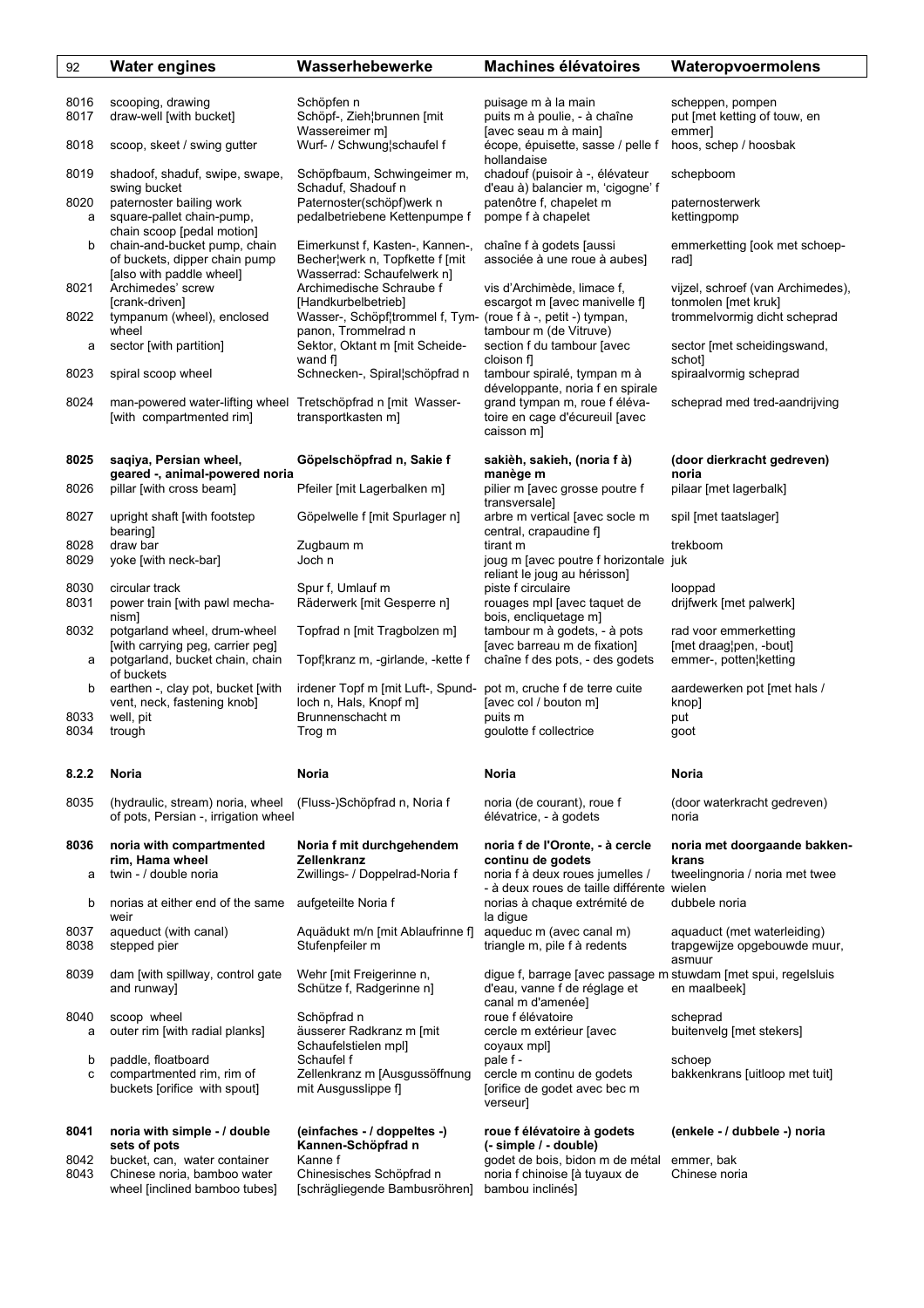| 93           | <b>Water engines</b>                                                | Wasserhebewerke                                                                             | <b>Machines élévatoires</b>                                                                              | Wateropvoermolens                                                     |
|--------------|---------------------------------------------------------------------|---------------------------------------------------------------------------------------------|----------------------------------------------------------------------------------------------------------|-----------------------------------------------------------------------|
| 8.3          | <b>Drainage windmills</b>                                           | Poldermühlen                                                                                | Moulins à vent de drainage                                                                               | Watermolens                                                           |
| 8044         | meadow-mill, marsh-mill,                                            | Weidenmühlchen n,                                                                           | moulin m girouette, - des prés, weidemolen(tje),                                                         |                                                                       |
| 8045         | untended drainage mill<br>body, buck / substructure                 | Zubringermühle f<br>Kopf, Kasten / Unterbau m                                               | - de prairie<br>cage f / soubassement m                                                                  | aanbrenger(tje)<br>kop / onderbouw                                    |
| 8046         | wind vane, tail fin, tail                                           | Windfahne f                                                                                 | girouette f                                                                                              | windvaan, staart                                                      |
| 8047         | (square) hollow post                                                | (quadratischer) Koker m                                                                     | pivot m creux (carré)                                                                                    | (vierkante) koker                                                     |
| 8048<br>8049 | vertical - / pump shaft                                             | Königs- / Pumpen¦welle f<br>Flügel(rad)pumpe f                                              | arbre m vertical / - de la pompe<br>pompe f centrifuge, - rotative                                       | (konings)spil / pompspil                                              |
| 8050         | rotary vane-type -, vane pump<br>discharge pipe, spout [with        | Auslaufrohr n [mit Klappe f]                                                                | conduite f de refoulement                                                                                | waaierpomp(je), roerom<br>uitschot [met terugslagklep,                |
|              | automatic sluice flap]                                              |                                                                                             | [avec clapet m]                                                                                          | wachtdeurtje]                                                         |
| 8051         | weed screen                                                         | Krautfang m                                                                                 | grille f de protection                                                                                   | krooshek                                                              |
| 8052         | tjasker                                                             | Tjasker m, Schreck-, Schrick-, moulin lacustre, 'tjasker' m<br>Flutter-, Tonnen¦mühle f     |                                                                                                          | (t)jasker                                                             |
| 8053         | enclosed Archimedean<br>[Archimedes'] screw                         | Schnecke, Tonne f                                                                           | Röhrenschnecke, Archimedische cylindre m avec vis d'Archimède, tonmolen, schroef<br>limace f, escargot m |                                                                       |
| 8054         | (screw) tun, cylinder                                               | Röhre, Tonne f [mit Reifen m]                                                               | auge f, cylindre m (de la vis                                                                            | (vijzel)ton                                                           |
| 8055         | [with metal hoop]<br>windshaft [poll end with horn                  | Flügelwelle f [mit Finger m und                                                             | d'Archimède) [avec cerceau m]<br>arbre m [tête f de l'arbre avec                                         | [met hoepel, beslagband]<br>(molen)as [wiekenkop                      |
|              | and crosshead]                                                      | Kreuz-, Schliess¦kopf m]                                                                    | fourchon m et tête en croix]                                                                             | met klauw en kruis- of sluit¦kop]                                     |
| а            | neck bearing block                                                  | Wellbalken m                                                                                | joug, palier m du collet                                                                                 | halslagerblok                                                         |
| b            | neck bearing / neck stud                                            | Halslager / Pföstchen n                                                                     | coussinet / lu(t)on m                                                                                    | halslager [hout] / stijl(tje)<br>dwarshout                            |
| с            | cross beam, lock beam [against<br>shaft displacement]               | Querholz n, Riegel m<br>[Flügelwellensicherung f]                                           | traverse f [empêchant le<br>déplacement de l'arbre]                                                      |                                                                       |
| d            | band brake [brake wheel, - band, Bandbremse f [Brems]rad,           |                                                                                             | frein m à bande [roue -, cein-                                                                           | (band) vang, bandrem [vang wiel,                                      |
|              | - lever]<br>ratchet                                                 | -band n, -hebel m]                                                                          | ture -, bande f -, levier m du frein] -band, -hefboom]                                                   |                                                                       |
| e<br>8056    | frame (work)                                                        | Sperrad n<br>Rahmen m                                                                       | roue f à rochet<br>châssis m                                                                             | palwiel, palrad<br>raam(werk), molenframe, bok                        |
| 8057         | discharge spout, outfall                                            | Auslaufmulde, Abflussrinne f                                                                | déversoir, caniveau m                                                                                    | uitloop(bak), afvoergoot                                              |
| 8058         | trestle tjasker                                                     | Bocktjasker m                                                                               | d'écoulement<br>tjasker m sur chèvre                                                                     | boktjasker                                                            |
| a            | (movable) trestle [with trolley                                     | Bock m [mit Laufrädern npl]                                                                 | chèvre f [à galets mpl]                                                                                  | (verrijdbare) bok [met                                                |
|              | wheels]                                                             |                                                                                             |                                                                                                          | (loop)wiel(tjes)]                                                     |
| b<br>с       | winding track<br>support, picket, submerged                         | Krühring m<br>Pflock, Pfahl m                                                               | chemin m de mise au vent<br>piquet m de support immergé                                                  | kruibaan, ring<br>(midden)paal                                        |
|              | supporting post                                                     |                                                                                             |                                                                                                          |                                                                       |
| d            | tail bearing, pillow block, sub-<br>merged tail beam, water bolster | Lagerbalken m                                                                               | palier m du tourillon                                                                                    | penbalk                                                               |
| 8059         | post tjasker                                                        | Pfahltjasker m                                                                              | tjasker m sur pivot                                                                                      | paaltjasker                                                           |
| a            | central pivot, post [with pintle                                    | Pfahl [mit Drehzapfen m und                                                                 | poteau m central [avec pivot et                                                                          | tjaskerpaal [met pen en                                               |
| b            | and bearing block]<br>cross [with crosstree, joist,                 | Lagerschwelle f]<br>Kreuz n [mit Schwelle / Strebe f / croix m [avec lien / étai / pilot m] | coussinet m]                                                                                             | kussen]<br>kruis [met ligger / schoor /                               |
|              | girder, beam / brace / pile]                                        | Erdpfahl m]                                                                                 |                                                                                                          | grondpaal]                                                            |
| с<br>d       | shoe, soleplate, solepiece<br>tail beam [with thrust bearing]       | Kufe, Schleifplatte f<br>Pinnbalken m [mit Fusslager n]                                     | patin m<br>palier m du tourillon [avec                                                                   | slof, voet¦balk<br>pen-, pot¦balk [met pen, tap,                      |
|              |                                                                     |                                                                                             | coussinet m]                                                                                             | taats(lager), onderlager]                                             |
| 8060         | channel system                                                      | Grabenschema n                                                                              | ensemble m des canalisations                                                                             | maalcircuit                                                           |
| a            | outer - / inner ring ditch [trestle<br>tjasker also: pond]          | äusserer - / innerer Ring-<br>graben m                                                      | canal m de ceinture extérieur /<br>- intérieur                                                           | buiten- / binnen¦ringsloot<br>[boktjasker ook: vijzelkom]             |
| b            | inlet channel [trestle tjasker: with Zufuhrgraben [Bocktjasker:     |                                                                                             | canal m d'amenée [avec dalot m] aanvoersloot(je), achtersloot                                            |                                                                       |
|              | culvert] / outlet channel                                           | mit Düker m] / Abflussrinne f                                                               | / - d'évacuation                                                                                         | [boktjasker: met (grond)duiker] /<br>overloop-, watergoot, 'aquaduct' |
| 8061         | polder-, drainage -, fen mill,                                      | Polder(wind)mühle f                                                                         | moulin m de polder, - de                                                                                 | water-, polder-, windwater-                                           |
|              | marsh-mill                                                          |                                                                                             | drainage, - d'assèchement                                                                                | molen                                                                 |
| а            | hollow post - -, wip drainage mill                                  | Kokerschöpfmühle, Wipp-<br>wassermühle f                                                    | moulin m de drainage à<br>pivot creux                                                                    | wip(water)molen                                                       |
| b            | wind engine used for drainage                                       | Drainage-Windrad n                                                                          | éolienne f de drainage                                                                                   | windmotor als poldergemaal                                            |
| 8062         | scoop wheel drainage mill                                           | Schöpfmühle f                                                                               | moulin m de drainage à palettes                                                                          | schep(rad)molen                                                       |
| а            | spillway, (wheel) race [with<br>spillway wall, brick water wall]    | Wassergang m [mit Flügel-<br>mauer fl                                                       | canal m [avec bajoyer m]                                                                                 | waterloop, -gang [met krimp-<br>muur, waterloopmuur]                  |
| b            | head race, intake                                                   | Einlauf m                                                                                   | canal m d'amenée                                                                                         | achter-, beneden¦loop                                                 |
| с            | water guide, - race [with sill]                                     | Aufleitung f, Kropf, Aufleiter                                                              | montée f                                                                                                 | opleider, opleiding [met drempel]                                     |
| d            | apron                                                               | [mit Drempel m]<br>Sturzbett n                                                              | radier m                                                                                                 | stortebed, stortbak                                                   |
| е            | automatic sluice door                                               | Wachtür f                                                                                   | vanne à bascule, trappe f de                                                                             | wacht-, valldeur                                                      |
|              |                                                                     |                                                                                             | retenue                                                                                                  |                                                                       |
| f<br>8063    | tail race, outlet<br>scoop -, dash -, paddle-wheel                  | Auslauf m<br>Wurfrad n                                                                      | canal m d'évacuation<br>roue f à palettes, - à aubes                                                     | voor-, buiten¦waterloop<br>scheprad                                   |
| a            | scoop wheel shaft                                                   | Wurfradwelle f                                                                              | arbre m de la roue à palettes                                                                            | wateras, schepradas                                                   |
| b            | pit wheel / wheel pit                                               | Unterrad n / Kammradgrube f                                                                 | roue f inférieure, rouet m de                                                                            | water-, onder¦wiel / wielbak                                          |
| с            | cross arm [with cross-bar]                                          | Kreuzarm [mit Riegel m]                                                                     | fosse / fosse f de la roue<br>bras m en croix [avec lien m                                               | kruisarm [met kalf]                                                   |
| d            | (tangential) float, paddle [draft]                                  | (tangentiale) Schaufel f                                                                    | intérieur]<br>palette, aube f [cercle m dé-                                                              | schoep [afschotcirkel]                                                |
| e            | shroud, circle                                                      | [Zugkreis m]<br>Gurtung f                                                                   | limitant l'inclinaison des palettes]<br>lien m extérieur, écharpe f                                      | gording                                                               |
| f            | rim                                                                 | Felge f                                                                                     | jante f                                                                                                  | velg                                                                  |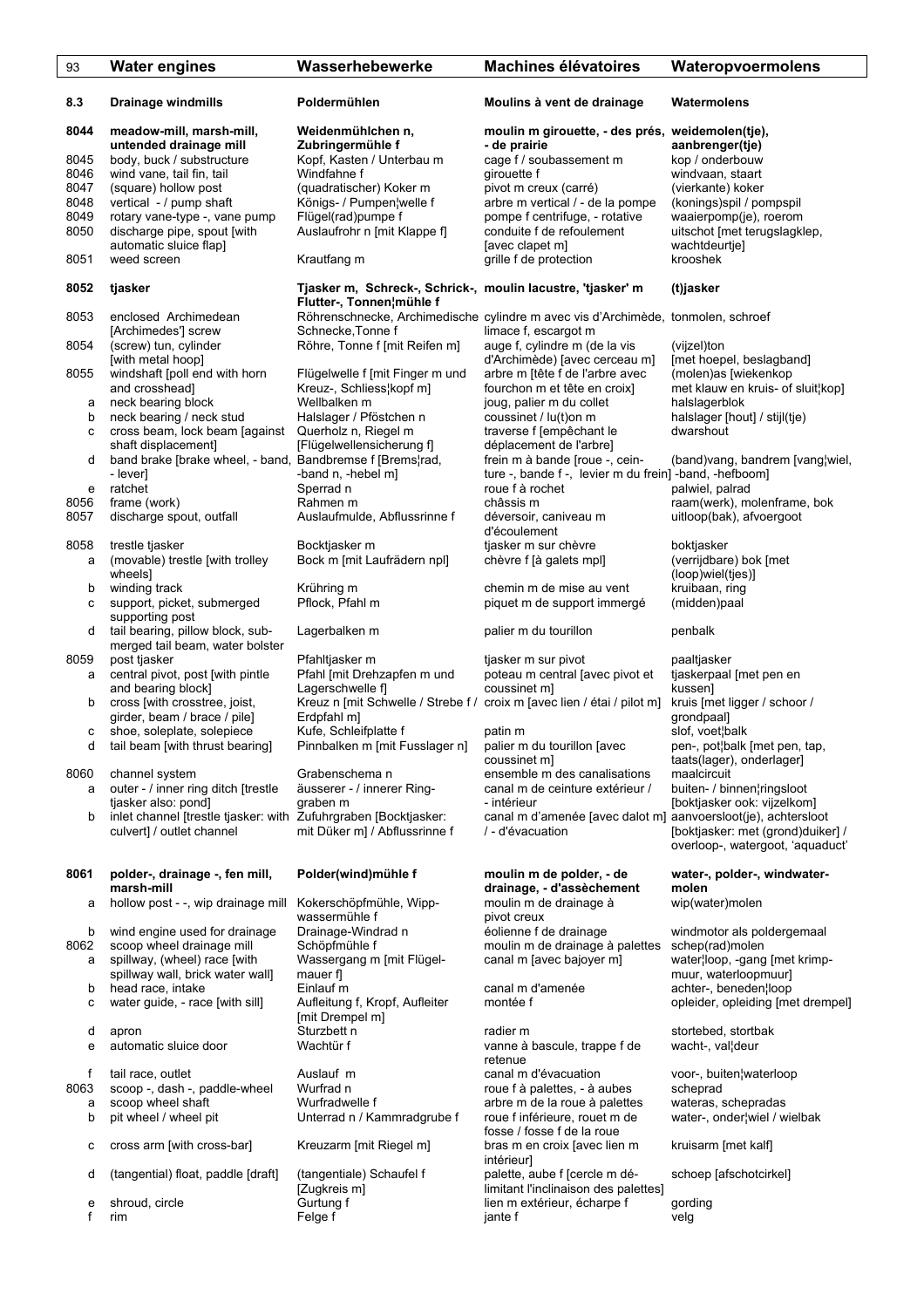| 94           | <b>Water engines</b>                                             | Wasserhebewerke                                             | <b>Machines élévatoires</b>                                    | Wateropvoermolens                              |
|--------------|------------------------------------------------------------------|-------------------------------------------------------------|----------------------------------------------------------------|------------------------------------------------|
|              |                                                                  |                                                             |                                                                |                                                |
| g            | central iron frame                                               |                                                             | châssis m métallique central                                   | gietijzeren vulstuk                            |
| 8064<br>8065 | inclined -, tilted scoop wheel<br>Archimedean screw drainage     | schrägliegendes Wurfrad n<br>Schnecken¦mühle [-förderung f] | roue f à palettes inclinée<br>moulin m de drainage à vis       | hellend scheprad<br>vijzelmolen                |
|              | mill                                                             |                                                             | (d'Archimède)                                                  |                                                |
| 8066         | water -, Archimedes' screw,                                      | Wasser¦schnecke, -schraube,                                 | vis d'Archimède, limace f,                                     | vijzel, schroef (van Archimedes)               |
|              | water snail                                                      | Schraubenpumpe f                                            | escargot m                                                     |                                                |
| а            | double-threaded screw [pitch]                                    | zweigängige Schraube f [Gang-                               | vis f à deux pas [pas m]                                       | tweegangige vijzel                             |
| b            | screw shaft                                                      | höhe, Schraubensteigung f]<br>Spindel f                     | moyeu m de la vis d'Archimède                                  | [spoed (van de vijzel)]<br>vijzel-, schroef¦as |
| с            | screw blade / - sector                                           | Schrauben¦blatt n / -sektor m                               | filet m / secteur m de la vis                                  | schroefblad / duig                             |
| d            | upper - / lower bearing of the                                   | oberes - / unteres Wasser-                                  | palier m haut / bas de la vis                                  | bovenste / onderste schroefas-                 |
|              | water screw                                                      | schraubenlager n                                            |                                                                | lager                                          |
| е            | stud / cross-beam, transom                                       | $-$ / Holm m                                                | lu(t) on m de la vis / traverse f                              | steenstijl / slotstuk                          |
| f<br>h       | crown wheel<br>water trough, brick housing,                      | Schraubenrad n<br>Trog m [mit Trogdeckel m]                 | rouet m de la vis (d'Archimède)<br>auge f (bétonnée, maçonnée) | vijzelwiel<br>vijzel-, schroefbak [met         |
|              | brick-lined casing [with cover]                                  |                                                             | de la vis [avec couvercle m]                                   | vijzelbakdeksel]                               |
|              |                                                                  |                                                             |                                                                |                                                |
| 8067         | (square / octagonal) spider<br>mill, farm drainage milll         | (vier- / achteckige) Spinnkopf-<br>mühle f, Spinnkopf m     | (moulin m) tête f d'araignée<br>$(\hat{a} 4/8 \hat{c}$         | (vier- / achtkante) spinnekop-<br>molen        |
| 8068         | substructure                                                     | Unterbau m                                                  | soubassement m                                                 | (onder)toren                                   |
| a            | side, quarter [with boarding]                                    | Wand f [mit Eindeckung f]                                   | pan m [avec bardage m]                                         | veld [met beschot, beplanking]                 |
| b            | lower sill, soleplate                                            | unteres Tafelment n, Mauer-                                 | sablière f basse                                               | muurplaat, ondertafel(e)ment                   |
| с            | cross bracing                                                    | platte f<br>Kreuzverband m                                  | liens mpl en croix de St.-André                                | veldkruis                                      |
| d            |                                                                  | Riegel m                                                    | entrait m retroussé                                            | kopbalk, hoofdbalk                             |
| е            | collar, girdle                                                   | oberes Tafelment n, unterer                                 | sablière f haute                                               | boventafelment                                 |
|              |                                                                  | Sattel m                                                    |                                                                |                                                |
| 8069         | body, buck                                                       | Kasten m                                                    | cage f                                                         | (molen)kop                                     |
| а            | bottom side rail, lower side rail                                | Wasserleiste f                                              | travon m bas                                                   | waterlijst                                     |
| b<br>C       | threshold, rear cross beam<br>tail framing                       | Hinterbalken m<br>Treppenwandgebälk n                       | travon m arrière<br>panneau m arrière                          | achterzomer<br>achterbint                      |
| d            | wind indicator                                                   | Windanzeiger m                                              | moulinet m                                                     | molentje                                       |
| е            | door head                                                        | hinterer Giebelbalken m                                     | heurtoir m                                                     | achterbalk                                     |
| f            | girt                                                             | Riegel m                                                    | traverse f                                                     | regel                                          |
| g            | collar                                                           | obere Tragbahn f, Querbalken m lit m des meules             |                                                                | steenburrie                                    |
| h            | front winding beam / ladder<br>brace                             | Schwertbalken m / Treppen-<br>schwert n                     | travon du raidisseur de la<br>queue / raidisseur m             | spruit / trapschoor                            |
| Ť            | sheers / upper collar                                            | Fugbalken mit Riegel /                                      | chaise f basse / haute                                         | onder- / boven¦zetel,                          |
|              |                                                                  | oberer Sattel m                                             |                                                                | raamwerk                                       |
|              | collar plate                                                     |                                                             | plaque f d'espacement                                          | zetelplaat                                     |
| k            | hollow post collar                                               | Kokerkragen m                                               | ceinture f du pivot                                            | kokerkraag, kokerband                          |
|              | bridge tree [with bearing block]                                 | Dunstbalken [mit Lagerblock m]                              | poutre f palière basse [avec<br>palier m de la crapaudine]     | donsbalk [met wervel]                          |
| 8070         | crown wheel                                                      | Unterrad n                                                  | rouet m inférieur de l'arbre                                   | onderbonkelaar, onderste spilwiel              |
|              |                                                                  |                                                             | vertical                                                       |                                                |
| 8.4          | <b>Pumps</b>                                                     | Pumpwerke                                                   | <b>Pompes</b>                                                  | Pompen                                         |
|              |                                                                  |                                                             |                                                                |                                                |
| 8071         | bob gin, water (pump) engine                                     | Pumpwerk n                                                  | appareil m de pompage,<br>pompe f                              | pomp(en)                                       |
| 8072         | water supply                                                     | Wasserversorgung f                                          | alimentation f en eau                                          | watervoorziening                               |
| 8073         | lift -, suction pump                                             | Hub(kolben)-, Saug-, Brunnen-                               | pompe f à piston, - élévatoire,                                | zuigpomp                                       |
|              |                                                                  | pumpe f                                                     | - aspirante                                                    |                                                |
| 8074<br>8075 | suction and force pump                                           | Saug- und Druckpumpe f<br>(manometrische) Förderhöhe f      | pompe f aspirante et foulante<br>hauteur f manométrique        | zuig-perspomp<br>opvoerhoogte                  |
| 8076         | head<br>stroke                                                   | Pumpen¦schlag, -hub m                                       | course f de pompe                                              | (pomp)slag                                     |
| 8077         | (pump) cylinder, casing                                          | Pumpenkörper, Stiefel, Zylin-                               | cylindre -, corps -, canon m de                                | pomp¦buis, -cilinder, -lichaam                 |
|              | [two-cylinder pump]                                              | der m [zweistiefelige Pumpe f]                              | pompe [pompe f jumelée,                                        | [pomp met twee cilinders]                      |
|              |                                                                  |                                                             | - conjuguée, - à double corps]                                 |                                                |
| a            | valve-piston, plunger [cup<br>leather, leathers, leather         | Ventilkolben m [Liederung,<br>Dichtung f                    | piston m à clapet [garniture f,<br>cuir m à cuvette]           | zuiger met klep [pakking]                      |
|              | packing, packed seal]                                            |                                                             |                                                                |                                                |
| b            | suction-valve, lower valve /                                     | Saug- / Druck¦ventil n                                      | soupape f d'aspiration /                                       | zuig- / pers¦ventiel, -klep                    |
|              | pressure-valve, upper valve<br>pump inlet, suction-pipe [screen, | Saug-, Einfall¦rohr n [Saugkorb                             | - de pression<br>tuyau m d'aspiration [filtre m,               |                                                |
| 8078         | strainer, suction filter in the                                  | im Pumpensumpf m]                                           | boîte f d'aspiration dans le                                   | zuig¦pijp, -buis [zuigkorf in de<br>pompzode]  |
|              | sumpl                                                            |                                                             | puisard]                                                       |                                                |
| а            | check-valve, check, foot valve                                   | Rückschlag-, Fuss¦ventil n                                  | soupape f de retenue                                           | afsluit-, voet¦klep                            |
| 8079         | pressure pipe                                                    | Druckrohr n                                                 | tuyau m d'ascension                                            | perspijp                                       |
| 8080<br>8081 | bob<br>water tower, reservoir                                    | (Gegen-)Gewicht n<br>Wasser¦schloss, -reservoir n,          | contrepoids m<br>château m d'eau                               | contragewicht<br>watertoren                    |
|              |                                                                  | -turm m                                                     |                                                                |                                                |
| 8082         | pumping mill                                                     | Wasserpumpe f                                               | moulin m de pompage                                            | petmolen [Zaan]                                |
| 8083         | American mill, wind-pump,                                        | Windrad-, Windmühl¦pumpe f                                  | éolienne f américaine                                          | (Amerikaanse) windmotor                        |
|              | pumping windmill                                                 |                                                             |                                                                |                                                |
| 8084         | railroad outfit                                                  | Eisenbahn-Wasserstation f                                   | équipement m servant aux<br>locomotives à vapeur               | watervoorziening voor stoom-<br>lokomotieven   |

 $\overline{1}$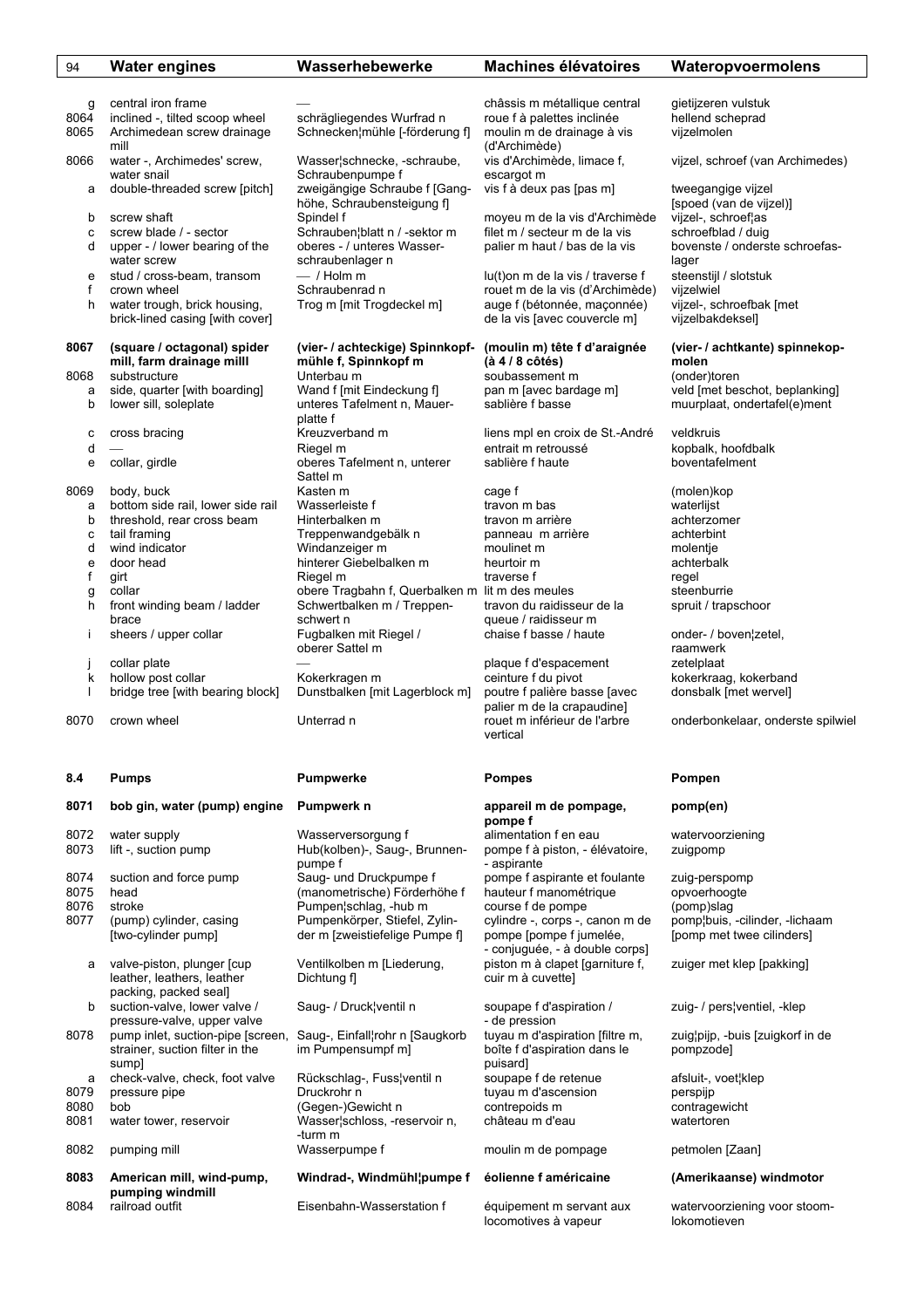| 95             | <b>Water engines</b>                                                                                                                                           | Wasserhebewerke                                                                                                    | <b>Machines élévatoires</b>                                                                   | Wateropvoermolens                                                                     |
|----------------|----------------------------------------------------------------------------------------------------------------------------------------------------------------|--------------------------------------------------------------------------------------------------------------------|-----------------------------------------------------------------------------------------------|---------------------------------------------------------------------------------------|
| a<br>b<br>8085 | reservoir tank, cistern<br>derrick tank, taper tower tank<br>pump -, push rod, slide,<br>plunger (bar, rod) [with swivel]                                      | Wassertank m<br>Turm-Kegelbehälter m<br>Pumpenstange f<br>[mit Drehbügel m]                                        | réservoir m d'eau<br>réservoir m conique intérieur<br>tige f de la pompe                      | water¦tank, -reservoir<br>conische watertank op toren<br>pompstang                    |
| 8086           | windmill -, red -, pump rod, wood Schachtstange [mit schwingen-<br>pump pole [with pump rod -,<br>swinging -, pole guide]                                      | der (Pumpen-)Stangenführung f]                                                                                     | tige f de pompe en bois [avec<br>guidage m de la tige]                                        | houten pompstang<br>[met pompstanggeleider]                                           |
| 8087<br>а      | hand and windmill pump<br>[with handle]<br>polish rod / stuffing -, packing -,                                                                                 | Schwengelpumpe f [mit<br>Pumpenschwengel m]<br>Polierstange f / Stopfbüchse f                                      | pompe f à main et du moulin<br>[avec manivelle f]<br>tige f polie / presse-étoupe m           | wind- en zwengel¦pomp<br>[met pompzwengel]<br>qepolijste stang /<br>pompstang-pakking |
| b<br>c<br>d    | gland box, packer head<br>drop pipe, tube, stem<br>pump -, sucker rod<br>bored -, drilled well [with casing,<br>lining, tube (with well seal at<br>upper end)] | Pumpenrohr n<br>Pumpenstange f<br>Bohrloch [mit Futterrohr n]                                                      | tuyau m de puits<br>tige f de pompe<br>puits [avec revêtement m et<br>garniture f             | pompbuis<br>pompstang<br>boorput [met casing,<br>bekledingsbuis]                      |
| 8088           | hydraulic ram<br>Widder m                                                                                                                                      | Stossheber, Hydraulischer                                                                                          | bélier m hydraulique                                                                          | waterram, hydraulische ram                                                            |
| 8089           | drive pipe [with spill -, waste<br>valve]                                                                                                                      | Zuflussleitung f [mit Stoss-,<br>Sperrventil nl                                                                    | conduite f d'eau, corps m de<br>bélier [avec clapet m -, soupape f<br>d'arrêt]                | toevoerbuis [met afsluitventiel]                                                      |
| 8090<br>8091   | shock<br>delivery -, check valve                                                                                                                               | Wasserschlag m<br>Steig-, Druck¦ventil n                                                                           | coup m de bélier<br>clapet m de refoulement,<br>soupape f ascensionnelle                      | waterslag<br>persklep                                                                 |
| 8092<br>8093   | air chamber<br>delivery pipe                                                                                                                                   | Windkessel m<br>Steig¦leitung f, -rohr n                                                                           | cloche f d'air, cuve f antibélier<br>conduite f d'ascension,<br>- ascensionnelle              | windketel<br>stijgbuis                                                                |
| 8094           | mine drainage, dewatering<br>(of mines)                                                                                                                        | Wasserhaltung, Gruben-<br>entwässerung f                                                                           | exhaure f (minière),<br>épuisement m                                                          | mijnontwatering                                                                       |
| 8095           | mine adit                                                                                                                                                      | Erb-, Lösungs-, Entwässerungs-<br>stollen m                                                                        | arrugie f                                                                                     | waterlozingstunnel                                                                    |
| 8096           | waterwork(s)                                                                                                                                                   | Wasserkunst, Wasserhaltungs-<br>maschine f                                                                         | machine f d'exhaure                                                                           | wateropvoerwerk                                                                       |
| а<br>b<br>c    | waterwheel for mine drainage<br>waterwheel chamber<br>engine driver [?]                                                                                        | Kunstrad n<br>Radstube f<br>Kunstmeister m                                                                         | roue f d'exhaure, - d'épuisement mijn-waterrad<br>chambre f de la roue<br>maître m de machine | ruimte voor het waterrad<br>verantwoordelijke voor de<br>mijnontwatering              |
| 8097           | mine drainage with bucket,<br>water-bag                                                                                                                        | Bulgenkunst f                                                                                                      | exhaure f à seaux                                                                             | mijnontwatering met emmers                                                            |
| 8098           | rag-and-chain -, paternoster<br>(chain) pump, chain-of-plug<br>hoist, ball chain pump [pump<br>barrel, leather pallet, plug, ball]                             | Püschel-, Heinzen-, Taschen-,<br>Paternoster¦kunst f, Kugelwerk n que, pompe f à chapelet<br>[Püschel m/f, Ball m] | patenôtre f, chapelet m hydrauli-<br>[ballon m à pompe]                                       | paternosterpomp [zuiger in<br>een paternosterpomp]                                    |
| 8099           | water-powered pumps                                                                                                                                            | Radpumpe f (mit Pumpensatz m) pompes fpl étagées entraînées                                                        | par une roue                                                                                  | door een waterrad gedreven<br>pompen                                                  |
| 8100<br>а      | flat rods, parallel reciprocating<br>bars, 'stangenkunst' / double -<br>connecting rod                                                                         | Stangenkunst f, Kunst-, Feld-/<br>Doppel¦gestänge n<br>Lenkerstange f                                              | transmission f par tringles / - par stangenwerk / dubbel -<br>tringles jumelées<br>bielle f   | krukstang                                                                             |
| b              | rocker / - stand, - frame, - trestle Schwinge f / Schwingenstuhl m                                                                                             |                                                                                                                    | palonnier de transmission /<br>chevalet m                                                     | tuimelaar / bok voor de tuimelaar                                                     |
| с              | field rod                                                                                                                                                      | (Zug-, Schwing-)Stange f                                                                                           | tringle, tiraille f                                                                           | (drijf)stang                                                                          |
| d<br>e         | rocker arm<br>working -, rocking beam /<br>rocking cross                                                                                                       | Wende¦docke f, -bock m<br>Balancier m / Kunstkreuz n                                                               | renvoi à équerres, varlet m<br>balancier m / - en croix                                       | arm van de tuimelaar<br>balanceerboom / kruisvormige<br>balanceerboom                 |
| t              | pump well, - pit, - shaft                                                                                                                                      | Kunst-, Blind-, Pumpen-<br>schacht m                                                                               | bure m                                                                                        | pompput                                                                               |
| g              | mine pump                                                                                                                                                      | Wasserhaltungs-, Bergwerks-,<br>Gruben¦pumpe, Pumpenkunst f                                                        | pompe f d'épuisement                                                                          | mijnpomp                                                                              |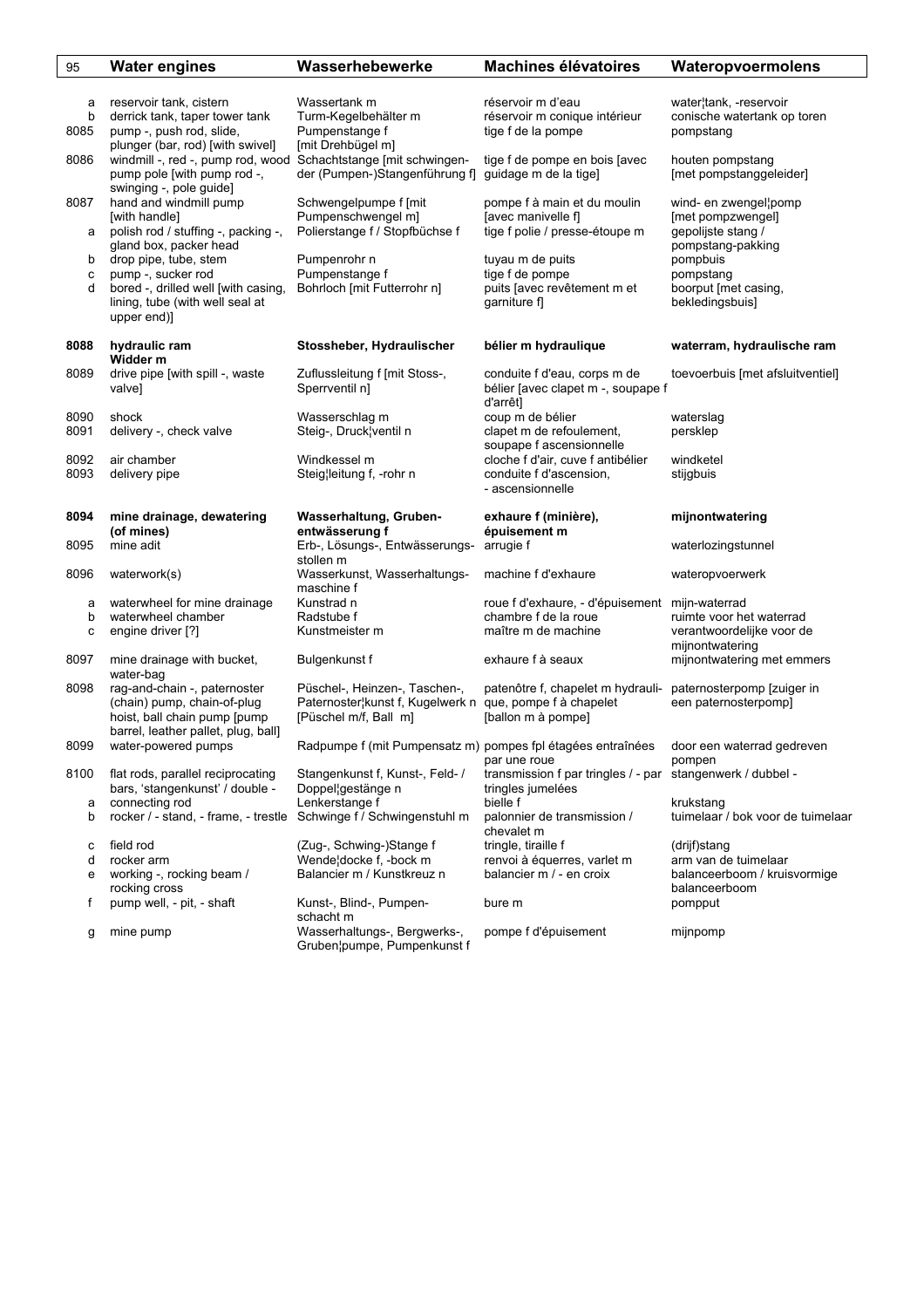| 96           | <b>Mill matters</b>                                                | Mühlenwesen                                                     | Affaires de moulin                                                                                               | <b>Molenwezen</b>                                               |
|--------------|--------------------------------------------------------------------|-----------------------------------------------------------------|------------------------------------------------------------------------------------------------------------------|-----------------------------------------------------------------|
| 9.1          | General                                                            | <b>Allgemeines</b>                                              | Généralités                                                                                                      | Algemeen                                                        |
| 9001<br>9002 | culture of the mill<br>neolithic revolution                        | Mühlenkultur f<br>neolithische Revolution f                     | culture f du moulin<br>révolution néolithique,<br>néolithisation f                                               | molencultuur<br>neolithische revolutie                          |
| 9003         | household tasks<br>[milling as women's work]                       | Hausgewerbe npl [Mahlen als<br>Frauenarbeit fl                  | travaux mpl domestiques<br>[la mouture comme travail m<br>féminin, - des femmes]                                 | huishoudelijke werk [het graan-<br>malen als vrouwenarbeid]     |
| 9004         | — [pistrinum]                                                      | Mühlenbäckerei f                                                | moulin-fournil m                                                                                                 | molen-bakkerij                                                  |
| a            | mill slave                                                         | Mühlensklave m                                                  | esclave m de moulin                                                                                              | molenslaaf                                                      |
| 9005         | corn trade                                                         | Korn-, Getreide¦handel m                                        | commerce m des céréales,<br>- des grains, graineterie f                                                          | graanhandel                                                     |
| а            | corn exchange                                                      | Korn¦markt m, -börse f                                          | marché m aux grains, halle f<br>aux grains, - aux blés                                                           | graan-, koren¦markt                                             |
| b            | corn-chandler, - merchant                                          | Korn¦händler, -makler m                                         | grainetier, négociant en grains,<br>courtier m en blé                                                            | graan¦handelaar, -makelaar                                      |
| 9006         | dry measure [corn measure-<br>ment]                                | Korn-, Hohl¦mass, Massgefäss<br>[Kornmessen n]                  | mesure f à grains, - de capacité<br>pour matières sèches<br>[boisselage m]                                       | koren¦maat [-meten]                                             |
| а            | standard [standardization /<br>gauger]                             | Eichmass n [Eichen n / Eich-<br>Fechtmeister m]                 | jauge f, étalon [jaugeage,<br>étalonnage / jaugeur, vérifi-                                                      | ijk, standaardmaat [ijken /<br>ijkmeester]                      |
| 9007         | corn laws                                                          | Getreidegesetz n                                                | cateur m des poids et mesures]<br>loi f sur le blé, - sur l'approvision- graanwetten<br>nement en blé            |                                                                 |
| 9.2          | <b>Milling trade</b>                                               | Müllereigewerbe                                                 | <b>Meunerie</b>                                                                                                  | Maalderijbedrijf                                                |
| 9008         | milling trade                                                      | Müllereigewerbe n                                               | meunerie, minoterie,<br>industrie f meunière                                                                     | maalderijbedrijf                                                |
| 9009         | small - / medium - / large-scale<br>milling [or mill]              | Klein- / Mittel- / Gross¦müllerei f<br>[oder -mühle]            | petite - / moyenne - / grande<br>meunerie f [petit - / moyen - /<br>grand moulin m]                              | kleine - / middelgrote - / grote<br>maalderij [of molen]        |
| 9010         | country mill                                                       | Bauernmühle f                                                   | moulin m rustique                                                                                                | plattelandsmolen, boeren-<br>gemaal, -molentje                  |
| 9011         | commercial mill                                                    | gewerbliche Mühle f                                             | moulin m artisanal                                                                                               | ambachtelijke -, industriële molen                              |
| 9012         | economic situation [economic                                       | Wirtschaftslage f [wirtschaftliche                              | situation f économique                                                                                           | economische toestand                                            |
|              | conditions]                                                        | Bedingungen fpl]                                                | [conditions fpl économiques]                                                                                     | [economische verhoudingen]                                      |
| а            | economic trading area of the mill                                  | wirtschaftliche Ausstrahlung f<br>der Mühle                     | rayonnement m économique<br>du moulin                                                                            | economische uitstraling van de<br>molen                         |
| b            | economic - / technical change                                      | Strukturwandel / technischer<br>Wandel m                        | mutation -, évolution f écono-<br>mique / - technique                                                            | economische - / technologische<br>veranderingen                 |
| c            | economic independence                                              | wirtschaftliche Selbständigkeit f                               | indépendance f économique                                                                                        | economische zelfstandigheid                                     |
| d            | (farmer-)miller-winegrower                                         | (Bauer-)Müller-Winzer m                                         | (paysan-)meunier-vigneron m                                                                                      | (boer-)molenaar-wijnbouwer                                      |
| 9013         | decline, death, decay (of the<br>mill)                             | Mühlensterben n                                                 | déclin m (des moulins)                                                                                           | (het) molensterven, (de) onder-<br>gang van de molens           |
| а            | demand for mills                                                   | Mühlenbedarf m                                                  | besoin m en moulins                                                                                              | behoefte aan molens                                             |
| b            | freedom of trade / trade<br>regulations / - census                 | Gewerbe¦freiheit / -ordnung /<br>-zählung f                     | liberté f - / code m du travail /<br>recensement m industriel                                                    | vrijheid van beroep / handels-<br>wet(ten) / nijverheidstelling |
| с            | process of concentration                                           | Konzentrationsprozess m                                         | processus m de concentration                                                                                     | proces van concentratie                                         |
| d            | grinding -, milling capacity<br>[daily capacity]                   | Mahl¦kapazität f [Tages-f]                                      | capacité f de mouture<br>[- journalière]                                                                         | maalcapaciteit [dagelijkse<br>capaciteit]                       |
| e            | overcapacity / -production                                         | Über¦kapazität / -produktion f                                  | surcapacité / surproduction f                                                                                    | over¦capaciteit / -productie                                    |
| 9014         | mill ownership [conditions of<br>ownership]                        | Mühlenbesitz m [Eigentums-<br>und Besitzverhältnisse npl]       | possession f du moulin<br>[conditions fpl de propriété et de<br>possession]                                      | molenbezit [eigendoms- en<br>bezitsverhoudingen]                |
| а            | mill owner / - occupant /<br>- manager                             | Mühlen¦eigentümer / -besitzer /<br>-betreiber m                 | propriétaire - / possesseur - /<br>exploitant m de moulin                                                        | molen¦eigenaar / -bezitter /<br>molenaar, molenexploitant       |
| b            | flour manufacturer                                                 | Grossmühlenbesitzer m                                           | minotier m                                                                                                       | meelfabrikant                                                   |
| c            | alienation, transfer (of owner-                                    | Handänderung f, Besitz-                                         | changement -, transfert m -, mu-                                                                                 | bezitsoverdracht [koop, ruil,                                   |
|              | ship) [purchase, exchange,<br>lease, pawning, donation or          | wechsel m [Kauf, Tausch, Leihe,<br>Verpfändung, Schenkung, Ver- | tation f de propriété [vente f,<br>échange, prêt, nantissement m,                                                | verhuur, verpanding, schenking,<br>verrenting                   |
|              | grant, renting]                                                    | rentung]                                                        | donation, location f]                                                                                            |                                                                 |
| 9015<br>9016 | mill use<br>free mill use                                          | Mühlen¦betrieb m, -nutzung f<br>unentgeltliche Mühlen(be)-      | exploitation f du moulin<br>utilisation f gratuite d'un moulin                                                   | molenexploitatie<br>het vrije gebruik van een molen             |
|              |                                                                    | nutzung f                                                       |                                                                                                                  |                                                                 |
| 9017         | private -, farm -, house mill                                      | Privat-, Hof-, Haus-, Heim-,<br>Bauern-, Eigen¦mühle f          | moulin m particulier, - privé,<br>- familial, - rustique, - agricole,<br>- au petit sac, meule f domes-<br>tique | privé-molen, eigen molen,<br>boerenmolen                        |
| а            | private milling (in subsistence<br>farming), milling for own needs | Eigen(bedarfs) vermahlung f<br>(in der Subsistenzwirtschaft)    | mouture f pour la consommation<br>propre (dans l'économie f de<br>subsistance)                                   | malen voor eigen gebruik [deel<br>van de overlevingseconomie]   |
| 9018         | co-operative mill<br>[use in rotation]                             | Genossenschafts-, Gemein-<br>mühle f [Nutzung im Turnus]        | moulin m coopératif, - collectif<br>[exploitation f par rotation]                                                | coöperatieve molen [gebruik bij<br>toerbeurt]                   |
| 9019         | own business                                                       | Selbstbewirtschaftung f, Eigen-<br>betrieb m                    | faire-valoir m direct, exploitation f exploitatie door de eigenaar<br>propre, - individuelle, - personnelle      |                                                                 |
| 9020         | union -, subscription mill                                         | Mühle f in Gemeinschaftsbesitz                                  | moulin m en copropriété                                                                                          | coöpertieve molen                                               |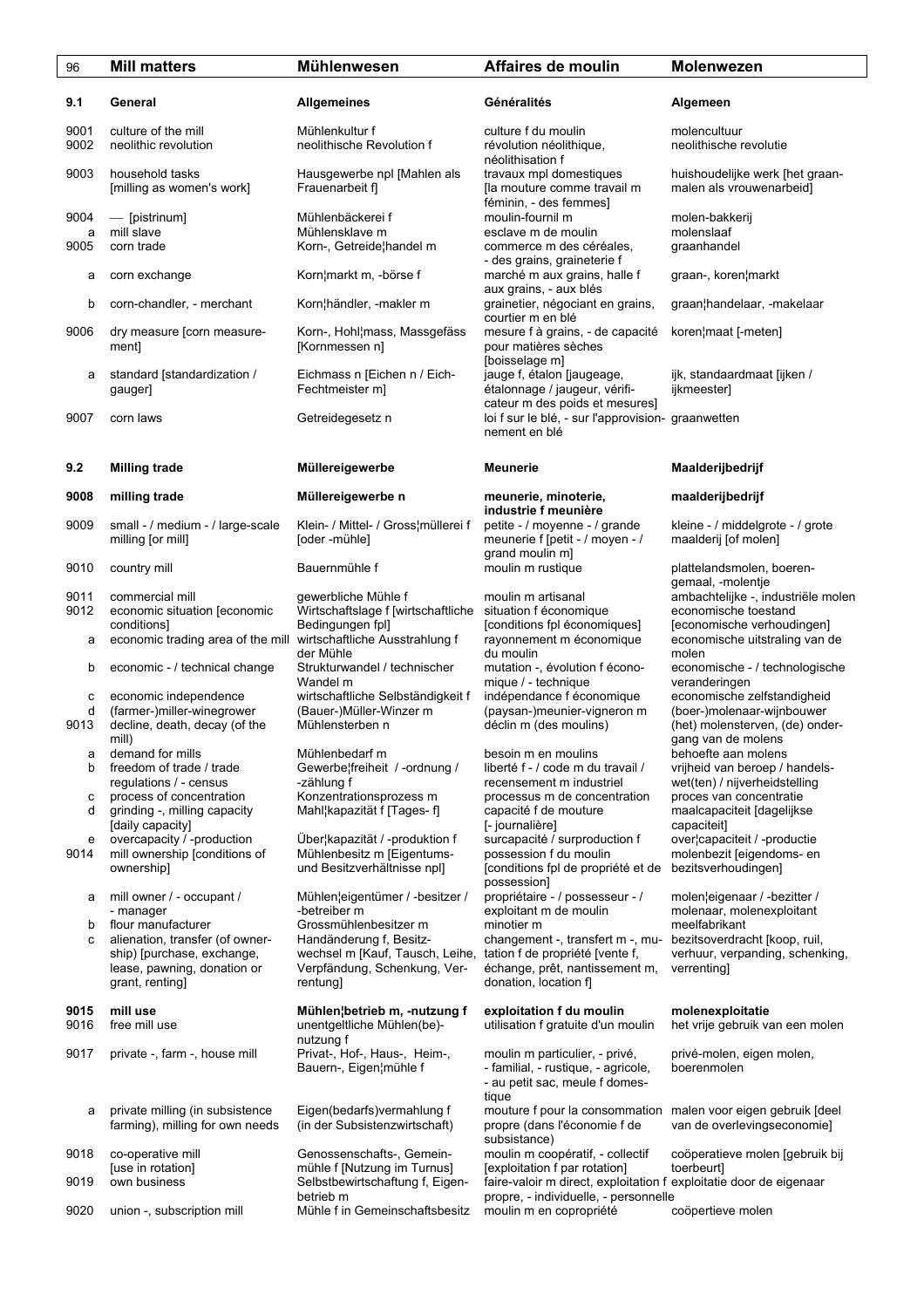| 97           | <b>Mill matters</b>                                                                          | <b>Mühlenwesen</b>                                                                                   | Affaires de moulin                                                                          | <b>Molenwezen</b>                                                 |
|--------------|----------------------------------------------------------------------------------------------|------------------------------------------------------------------------------------------------------|---------------------------------------------------------------------------------------------|-------------------------------------------------------------------|
|              |                                                                                              |                                                                                                      |                                                                                             |                                                                   |
| 9021         | joint stock company mill                                                                     | Aktienmühle f                                                                                        | moulin m par actions                                                                        | molen in het bezit van aandeel-<br>houders                        |
| 9022         | communal mill                                                                                | Kommunal-, Gemeinde¦mühle f                                                                          | moulin m communal                                                                           | gemeentemolen, molen in<br>het bezit van een gemeente             |
| 9023         | manorial -, estate -, lord's - /<br>castle - / monastic -, abbey - /<br>royal -, king's mill | Fron-, Herren-, Allodial-,<br>Herrlichkeits- / Burg-, Schloss- /<br>Kloster- / Königs-, Kron¦mühle f | moulin m seigneurial / - châtelain heerlijke molen / kasteel- /<br>/ - monastique / - royal | klooster- / konings¦molen                                         |
| 9024         | sovereignly mill [?]                                                                         | (landesherrliche) Amtsmühle f                                                                        | moulin m souverain                                                                          | soevereine molen                                                  |
| 9025         | domain -, demesne mill                                                                       | Kammer-, Kameral¦mühle f                                                                             | moulin m domanial                                                                           | domaniale molen                                                   |
| 9026         | state-owned mill                                                                             | fiskalische Mühle f [Regie-<br>betrieb m]                                                            | moulin m fiscal [régie f]                                                                   | molen in staatseigendom<br>[regie]                                |
| 9027<br>a    | method of management<br>custom milling, toll grinding                                        | Betriebsform f<br>Lohn-, Kunden¦müllerei [Kunden- mouture f à façon, - au petit sac                  | conditions fpl d'exploitation                                                               | bedrijfs-, exploitatie¦vorm<br>loonmaalderij [klantenmolen]       |
| b            | [custom mill]<br>exchange milling [meal for corn]                                            | mühle fl<br>Tauschmüllerei f [Mehl für Korn] meunerie f d'échange                                    | [moulin m à façon]                                                                          | maalderij verbonden aan                                           |
|              |                                                                                              |                                                                                                      | [échangiste, minotier m]                                                                    | meelhandel                                                        |
| с            | commercial -, merchant milling<br>[merchant mill]                                            | Handels¦müllerei [-mühle f]                                                                          | mouture f commerciale, - mar-<br>chande [moulin m commercial,<br>- marchand]                | handels¦maalderij [-molen]                                        |
| d            | large-scale milling [flour factory]                                                          | Gross¦müllerei [-mühle, Mehl-<br>fabrik fl                                                           | mouture industrielle [minoterie f]                                                          | industriële maalderij [meel-<br>fabriek]                          |
| 9028         | grinding allocation / - quota<br>[allocated mill]                                            | Kontingentierung f / Mahlkontin-<br>gent n [kontingentierte Mühle f]                                 | contingentement / contingent -,<br>quota de mouture [moulin m<br>contingenté]               | contingentering [molen die werkt<br>met een vast maalcontingent]  |
| 9029         | milling regulations [capacity<br>reduction]                                                  | Mühlengesetz n [Kapazitäts-<br>abbau m]                                                              | législation sur la mouture<br>[réduction f de la capacité]                                  | molen-, maal¦wetgeving<br>[capaciteitsverlaging]                  |
|              |                                                                                              |                                                                                                      |                                                                                             |                                                                   |
| 9.3          | Miller and milling craft                                                                     | Müller und Müllerhandwerk                                                                            | Meunier et métier de meunier                                                                | Molenaar en molenaars-<br>ambacht                                 |
| 9030         | miller / female miller                                                                       | (Mahl-)Müller m / Müllerin f                                                                         | meunier m / meunière f                                                                      | molenaar, mulder / molenarin,<br>mulderin                         |
| a            | miller's wife                                                                                | Müllersfrau, Müllerin f                                                                              | meunière f                                                                                  | molenaarsvrouw                                                    |
| 9031         | wind- / water- / town - /<br>country miller                                                  | Wind- / Wasser- / Stadt- / Land-<br>müller m                                                         | meunier m à vent / - à eau /<br>- urbain, - citadin / - de                                  | wind- / water- / stads - /<br>plattelands¦molenaar                |
|              |                                                                                              |                                                                                                      | campagne, - rural, - campagnard                                                             |                                                                   |
| 9032         | miller-proprietor                                                                            | Müller-Unternehmer m                                                                                 | meunier-exploitant m                                                                        | molenaar-ondernemer, eigenaar-<br>molenaar, molenaarspatroon      |
| 9033<br>9034 | employee miller<br>mill-master, master miller                                                | angestellter Müller m<br>Müllermeister m                                                             | meunier m salarié<br>maître-meunier m                                                       | molenaar in loondienst<br>meester-molenaar, molenaars-<br>baas    |
| 9035         | head miller                                                                                  | Obermüller m                                                                                         | meunier-chef m, - en chef                                                                   | hoofdmolenaar                                                     |
| 9036         | hired miller                                                                                 | Mietmüller m                                                                                         | meunier-locataire m                                                                         | huurmolenaar                                                      |
| a            | appointment [deed of appoint-                                                                | Bestallung f [Bestallungsbrief m] nomination f [titre m de nomi-                                     |                                                                                             | benoeming, aanstelling [bewijs -,                                 |
| 9037         | ment, articles<br>millward, custodian                                                        | Mühlherr, Mühlenaufseher m                                                                           | nation<br>surveillant m de moulin                                                           | akte van aanstelling]<br>molentoezichtholder, chercher            |
| 9038         | sworn keeper                                                                                 | vereidigter Müller m                                                                                 | meunier m juré                                                                              | beëdigd molenaar                                                  |
| 9039         | appearance (of the miller)                                                                   | Erscheinungsbild n, Habitus m                                                                        | image f (du meunier)                                                                        | beeld (van de molenaar)                                           |
| 9040         | miller's men, staff                                                                          | (des Müllers)<br>Mühlenbediensteten mpl                                                              | personnel m -, gens mpl du<br>moulin                                                        | molenaarsknechten, molenvolk                                      |
| а            | miller's man, servant, knave,                                                                | Müller¦knecht, -bursche,                                                                             | garçon-meunier, valet m                                                                     | molenaars-, mulders¦knecht,                                       |
| b            | mill hand<br>journeyman miller                                                               | -knappe m<br>Müllergeselle m                                                                         | compagnon m meunier                                                                         | muldersgast<br>molenaarsgezel                                     |
| с            | mill boy                                                                                     | Junge m                                                                                              | garde-moulin m                                                                              | molenaarsknecht                                                   |
| d            | traveller, canvasser                                                                         | Treiber m                                                                                            | chasse-mannée, chasse-pochée, ketser, (molenaars-, molen-)<br>farinier m                    | drijver                                                           |
| 9041         | milling craft                                                                                | Müller¦beruf m, -handwerk n                                                                          | profession f -, métier m de                                                                 | molenaars-, mulders¦ambacht                                       |
|              |                                                                                              |                                                                                                      | meunier                                                                                     |                                                                   |
| 9042<br>9043 | art of milling<br>to run -, to conduct a mill                                                | Müllerkunst f<br>eine Mühle f leiten, - führen                                                       | art m de la mouture<br>exploiter -, gérer un moulin                                         | molenaars¦kunst, -vakkennis<br>een molen exploiteren, - drijven   |
| 9044         | milling profession                                                                           | Müllerstand m, Korporation,                                                                          | corporation f des meuniers                                                                  | molenaarsstand, de molenaars                                      |
| a            | craft-guild regulations                                                                      | Fachschaft f<br>berufsständische Ordnung f                                                           | règlement m professionnel                                                                   | [als beroepsgroep]<br>gildereglement                              |
| b            | professional qualification                                                                   | Berufsbefähigung f                                                                                   | aptitude f profesionnelle                                                                   | beroepsbekwaamheid                                                |
| 9045         | miller's guild, guild of millers                                                             | Müllerinnung f                                                                                       | corporation des meuniers,<br>guilde f des meuniers [hist.]                                  | molenaarsgilde                                                    |
| а            | guild meeting, assembly                                                                      | Morgensprache f, Quartal, sitz-                                                                      | assemblée f générale                                                                        | (gilde)vergadering                                                |
|              |                                                                                              | endes Handwerk n, Meistertag m                                                                       |                                                                                             |                                                                   |
| b            | charter (of a guild)                                                                         | Innungsbrief m                                                                                       | charte f                                                                                    | gildebrief, statuten                                              |
| с<br>9046    | guild cash-box<br>miller's customs                                                           | Handwerks-, Innungs¦lade f<br>Müllerbrauchtum n                                                      | caisse f<br>coutumes fpl des meuniers                                                       | kas van het gilde<br>gebruiken van de molenaar                    |
| a            | working clothing [leather, apron,                                                            | Berufs¦kleidung, -tracht f                                                                           | vêtement de travail [tablier de                                                             | beroepskleding, molenaars-                                        |
|              | miller's coat or smock, cap]                                                                 | [Schurzfell n, Müllerrock m,                                                                         |                                                                                             | cuir, habit de meunier, bonnet m] kostuum [schootsvel, molenaars- |
|              |                                                                                              | Zipfelmütze f]                                                                                       |                                                                                             | kleren, puntmuts]                                                 |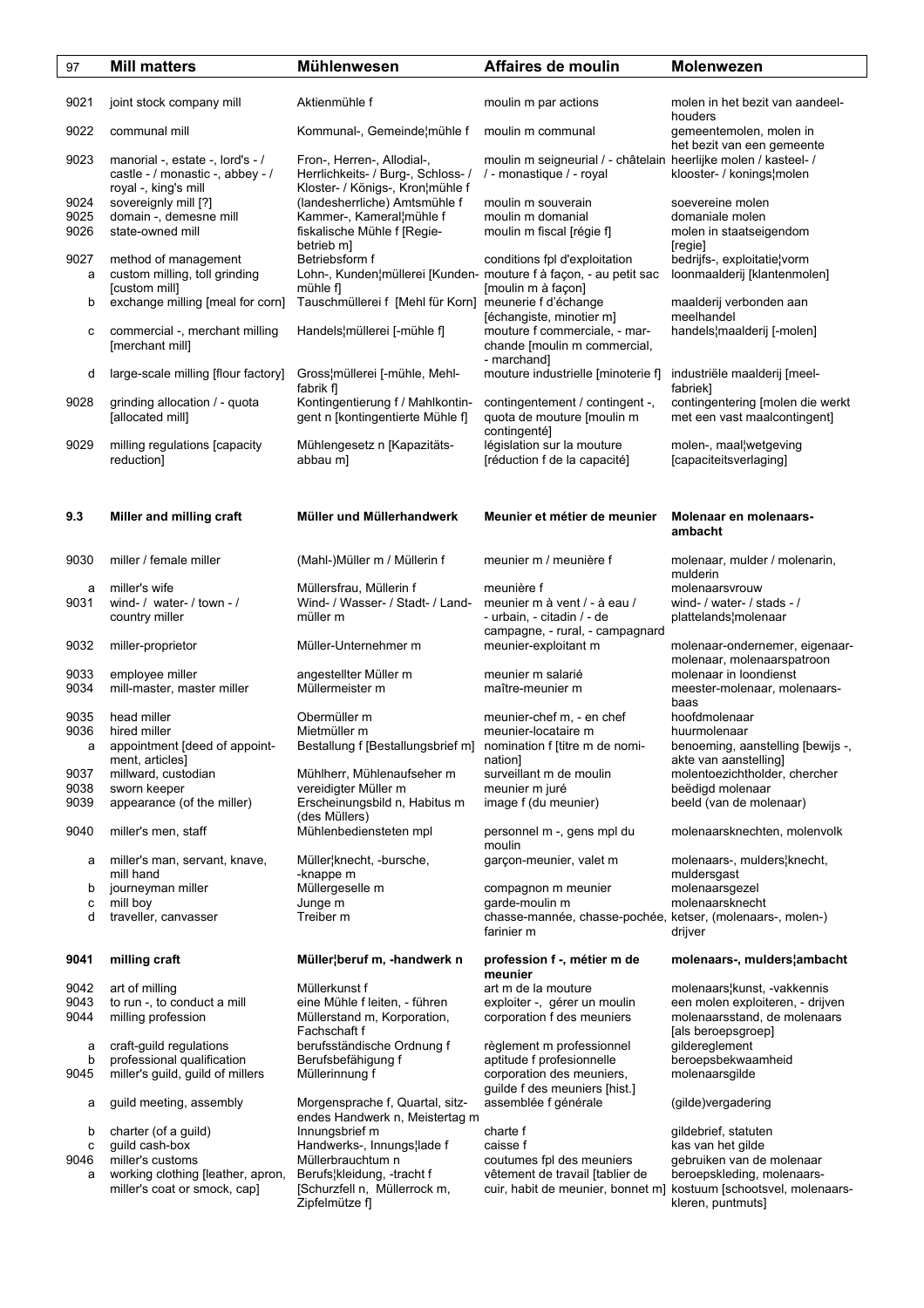| 98           | <b>Mill matters</b>                                | <b>Mühlenwesen</b>                                  | Affaires de moulin                                                                         | <b>Molenwezen</b>                                            |
|--------------|----------------------------------------------------|-----------------------------------------------------|--------------------------------------------------------------------------------------------|--------------------------------------------------------------|
|              |                                                    |                                                     |                                                                                            |                                                              |
| b            | canting symbols                                    | Müllerzeichen npl                                   | insignes mpl                                                                               | molenaarsteken                                               |
| c            | patron saint                                       | Schutz¦heilige, -patron m                           | (saint) patron m (des meuniers)                                                            | bescherm-, molen¦heilige, patroon                            |
| d            | brotherhood                                        | Bruderschaft f                                      | confrérie f                                                                                | broederschap                                                 |
| 9047         | apprenticeship [vocational                         | Lehrzeit [Berufsausbildung f]                       | apprentissage m [formation f                                                               | leertijd [(molenaars)opleiding]                              |
|              | education]                                         |                                                     | professionnelle]                                                                           |                                                              |
| а            | vocational instructions                            | Ausbildungsvorschrift f                             | règlement m d'instruction                                                                  | opleidingseisen                                              |
| b            | miller catechism                                   | Müllerkatechismus m                                 | catéchisme m du meunier                                                                    | molenaarscatechismus                                         |
| c            | apprentice                                         | Müllerlehr¦bursche, -junge m                        | apprenti m                                                                                 | (molenaars) leerjongen                                       |
| d            | admission / acquittal, release                     | Aufdingen n / Lossprechung f,<br>Frei-, Ab¦dingen n | admission f / délivrance f d'un<br>brevet d'apprentissage                                  | toelating / het gezellendiploma<br>aan een leerling geven    |
| е            | indentures                                         | Lehrbrief, Knechtszettel m,                         | certificat m d'aptitude                                                                    | bewijs van voltooide opleiding                               |
|              |                                                    | Kundschaft f                                        | professionnelle                                                                            |                                                              |
| 9048         | travelling, travels pl, journey                    | Wanderschaft, Matine, Walze,                        | voyage m [trimarder, être sur                                                              | het rondtrekken [gaan (rond)-                                |
|              | [to be on the road]                                | Tippelei f [auf der Walze sein]                     | le trimard]                                                                                | trekken]                                                     |
| a            | travel diary                                       | Wanderbuch n                                        | livret m (de travail)                                                                      | monsterboek                                                  |
| b            | the ceremony of asking for work                    | 'Vorsprechen' n                                     | demande f d'embauche                                                                       | om werk vragen                                               |
| c            | miller's greeting                                  | Müller-, Handwerksgruss,                            | salut m de compagnonnage                                                                   | molenaarsgroet                                               |
|              |                                                    | 'Anruf' m ["Glück zu!"]                             |                                                                                            |                                                              |
| 9049         | school for millers                                 | Müller(fach)schule f                                | école f professionnelle de<br>meunerie                                                     | molenaars(vak)school,<br>maalderijschool                     |
| а            | test piece                                         | Prüfungsaufgabe f, Meister-                         | sujet m d'examen, épreuve f                                                                | proefstuk                                                    |
|              |                                                    | stück n                                             | (d'examen)                                                                                 |                                                              |
| b            | master's certificate                               | Meisterbrief m                                      | brevet m de maîtrise                                                                       | meesterdiploma, diploma van                                  |
|              |                                                    |                                                     |                                                                                            | meester¦molenaar of -maalder                                 |
|              |                                                    |                                                     |                                                                                            |                                                              |
| 9050         | miller's working day [work                         | Mülleralltag m [Arbeit und                          | journée f du meunier [travail                                                              | dagelijkse werk [arbeid en                                   |
|              | and income]                                        | Einkommen]                                          | et revenus]                                                                                | inkomen]                                                     |
| а            | Sunday grinding                                    | Sonn- und Feiertagsarbeit f                         | travail m du dimanche et des                                                               | arbeid op zon- en feestdagen                                 |
| b            | night-work, night-grinding                         | Nachtmahlen n                                       | jours fériés<br>travail m de nuit                                                          | nachtmalen                                                   |
| 9051         | canvassing (for business)                          | Mühle(n)-, Haus-, Kehr¦fahrt f,                     | tournée f (du meunier), - des                                                              | ketsronde [ketsen, karrijden,                                |
|              | [to canvass]                                       | Eselsdienst m [kehrfahren]                          | clients [chasser -, quêter la                                                              | drijven, de ronde doen]                                      |
|              |                                                    |                                                     | mannée]                                                                                    |                                                              |
| а            | miller's cart                                      | Müllerkarren m                                      | chariot m de meunier                                                                       | (molenaars-, drijf-, molen-) kar                             |
| b            | canvassing district                                | Mahlbezirk m                                        | aire f de la tournée                                                                       | werkgebied, maaldistrict                                     |
| c            | mill horse / - donkey                              | Mühlenpferd n / Mühlesel m                          | cheval de meunier / âne m du                                                               | molen(aars)paard / molenezel                                 |
|              |                                                    |                                                     | moulin                                                                                     |                                                              |
| d            | order book                                         | Auftragsbuch n [?]                                  | livret m de tournée                                                                        | maal-, molen-, ronde¦boek                                    |
| 9052<br>9053 | carriage (of grain and flour)<br>'miller's thumb'  | Müllerdaumen m                                      | portage m des sacs                                                                         | zakkendragen                                                 |
| 9054         | weights and measures officer                       | Mühlenwieger, Mitterer m                            | pouce m meunier<br>peseur m                                                                | de duim van de molenaar<br>weger                             |
| a            | tally sticks                                       | Zählzeichen n                                       | code m du meunier                                                                          | molenaarsschrift                                             |
| 9055         | flour sifter                                       | Scheider, Beutler m                                 | tamiseur, cribleur m                                                                       | zever                                                        |
| 9056         | toll [(toll in) grist, payment in                  |                                                     | Mahllohn [Natural- / Geld¦lohn m] marge f de mouture [paiement m maal¦geld, -loon [loon in |                                                              |
|              | kind / money payment]                              |                                                     | en nature / - en espèces]                                                                  | natura / - in geld]                                          |
| a            | table of prices (for grinding)                     | Mahltarif m                                         | tarif m de mouture                                                                         | maaltarief                                                   |
|              | [ratio of toll, amount of the toll]                |                                                     |                                                                                            |                                                              |
| b            | mill taking toll in grist /<br>- in money          | Matt-, Malter- / Geld¦mühle f                       | moulin m où l'on paie (paye) en<br>nature / en espèces                                     | molen waar scheploon wordt<br>geheven, - waar wordt geschept |
|              |                                                    |                                                     |                                                                                            | / - waar wordt betaald                                       |
| с            | toll-corn, toll-grain, thirlage                    | Molter, (Mühl-)Metze f [moltern,                    | (droit m de) mouture f, droit de                                                           | maal-, schep¦loon, gemaal                                    |
|              | [to take toll]                                     | metzen1                                             | poignée, prélèvement en nature,                                                            | [scheppen]                                                   |
|              |                                                    |                                                     | mouturage, moulage m                                                                       |                                                              |
|              |                                                    |                                                     | [(é)mouturer, prélever la mouture]                                                         |                                                              |
| d            | multure bowl, toll dish                            | Lohnmass n                                          | mesure f à mouture                                                                         | schep¦maat, -vat                                             |
| е            | strike [to strike off wheat]                       | Abstreichholz n [abstreichen]                       | racloire f [racler une mesure de                                                           | strekel, strijkstok [strijken]                               |
| f            | toll cupboard, kist                                | Molter-, Matt¦kiste f                               | grain]<br>caisse f -, bac m à mouture                                                      | korenkist                                                    |
| 9057         | knaveship                                          | Beutelgeld n, Knappendreier m                       | pourboire m                                                                                | drinkgeld, knapenpenning                                     |
| 9058         | sweepings, mill-ring [to ring the                  |                                                     | farine f de l'archure                                                                      | ring-, kist-, kuip¦meel, meel van                            |
|              | mill1                                              |                                                     |                                                                                            | de (steen)ring                                               |
| 9059         | to grind at finely cut rates                       | unter Preis mahlen [Preis-                          | moudre à vil prix [meunier m qui                                                           | onder de kostprijs malen                                     |
|              | [cut-price operator]                               | brecher m]                                          | casse les prix, qui moud à vil                                                             |                                                              |
|              |                                                    |                                                     | prix, qui gâche le métier]                                                                 |                                                              |
| 9060         | wage                                               | Gesindelohn m                                       | gages mpl                                                                                  | loon                                                         |
| 9061         | damages, fatalities                                | Schäden, Unfälle mpl                                | sinistres, accidents mpl                                                                   | schade(gevallen)                                             |
| a            | dust explosion                                     | (Mehl-)Staubexplosion f<br>'Bär' m, Verstopfung f   | explosion m de poussière<br>obstruction f (de mouture),                                    | meelstofontploffing                                          |
| b            | choking, choke-up                                  |                                                     | engorgement, bourrage m                                                                    | verstopping (van meel)                                       |
| с            | damage by storm / - fire /                         | Sturm- / Feuer- / Wasser-                           | dégâts -, dommages mpl causés storm- / vuur- / water¦schade                                |                                                              |
|              | - water                                            | schaden m                                           | par la tempête / - par le feu                                                              |                                                              |
|              |                                                    |                                                     | [sinistre m] / - par l'eau                                                                 |                                                              |
| d            | mill fire [fire insurance company]                 | Mühlenbrand m [Brandkasse f]                        | incendie m de moulin [société f                                                            | molenbrand [verzekeringsmaat-                                |
|              |                                                    |                                                     | d'assurance contre l'incendie]                                                             | schappij tegen brand]                                        |
| е            | leakage water                                      | Sickerwasser n                                      | infiltration f                                                                             | lekwater                                                     |
| 9062         | occupational disease                               | Berufskrankheit f                                   | maladie f professionnelle                                                                  | beroepsziekte                                                |
| a<br>b       | miller's cough<br>rupture (in the groin), inguinal | Müllerhusten m<br>Leistenbruch, 'Leib-, Müller-     | toux f du meunier, asthme m<br>hernie f (inguinale)                                        | molenaarshoest<br>liesbreuk                                  |
|              |                                                    |                                                     |                                                                                            |                                                              |
|              |                                                    |                                                     |                                                                                            |                                                              |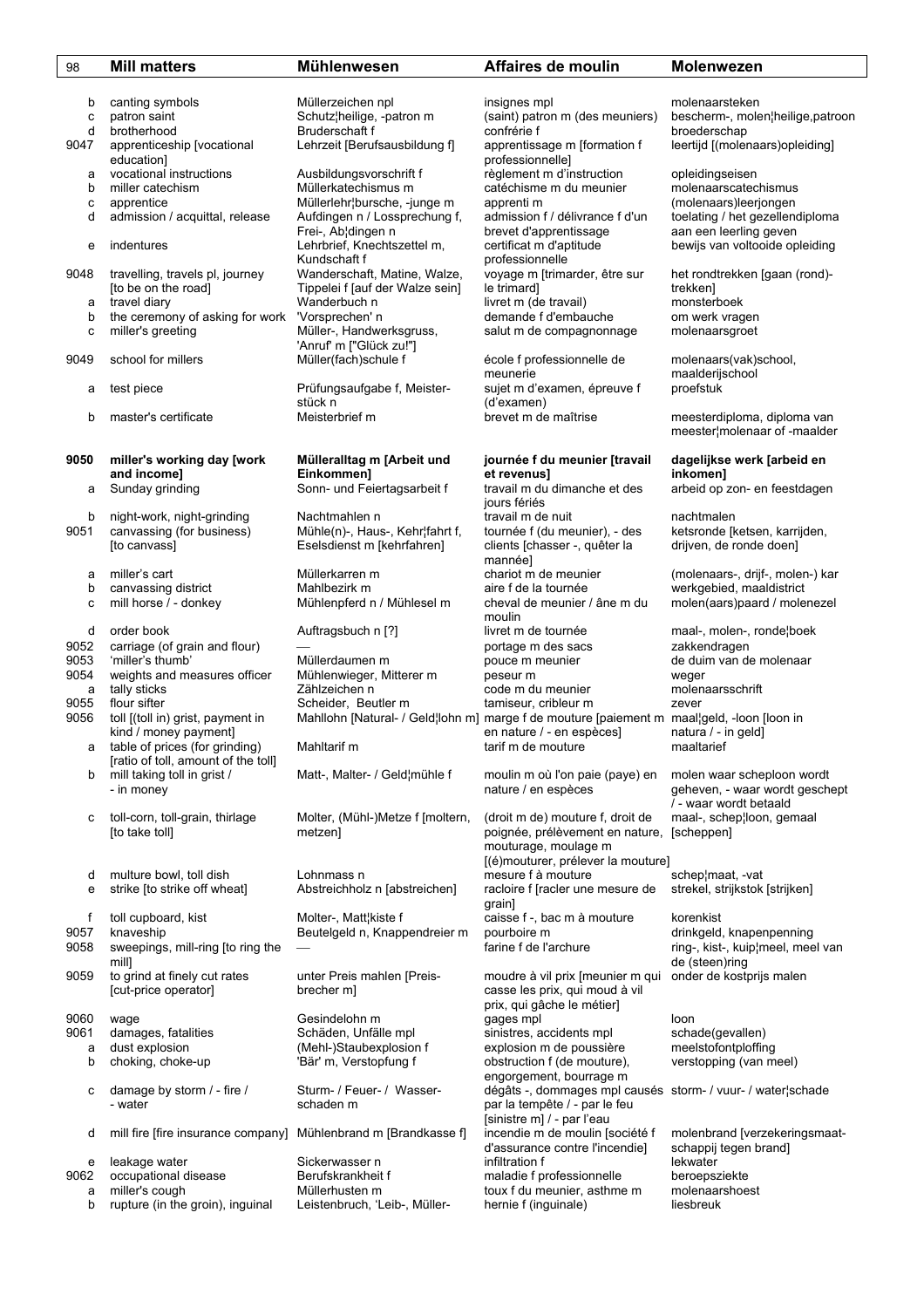| 99           | <b>Mill matters</b>                                                | <b>Mühlenwesen</b>                                                                   | Affaires de moulin                                                                                                | <b>Molenwezen</b>                                                                             |
|--------------|--------------------------------------------------------------------|--------------------------------------------------------------------------------------|-------------------------------------------------------------------------------------------------------------------|-----------------------------------------------------------------------------------------------|
|              |                                                                    |                                                                                      |                                                                                                                   |                                                                                               |
| с            | hernia<br>splinter of steel                                        | schaden' m<br>Stahlsplitter m                                                        | éclat m d'acier                                                                                                   | staalsplinter                                                                                 |
| 9063         | socioeconomic relations                                            | sozial-ökonomische Ver-<br>hältnisse npl                                             | rapports socio-économiques                                                                                        | sociaal-economische<br>verhoudingen                                                           |
| 9064         | medieval status of the miller                                      | mittelalterlicher Status m des<br><b>Müllers</b>                                     | statut m mediéval du meunier                                                                                      | middeleeuwse status van<br>de molenaar                                                        |
| а            | feudal system [- society]                                          | Feudal¦system n [-gesellschaft f]                                                    | système féodal, féodalisme m<br>[société f féodale]                                                               | feodalisme [feodale maat-<br>schappij]                                                        |
| b            | - [miller as servant of the<br>manorial lord]                      | im Dienst des Grundherrn]                                                            | Ministeriale m [Müller als Höriger meunier dépendant du seigneur,<br>ministériel m [dans les pays<br>germaniques] | molenaar als horige                                                                           |
| с            | services of tenants, compulsory<br>service, statute-labour, socage | Fron-, Hand-, Spann¦dienste mpl corvée f                                             |                                                                                                                   | horigen-, heren¦diensten                                                                      |
| d<br>9065    | donation / benefice<br>incompetence (of the miller)                | Schenkung f / Benefiz(ium) n<br>Unehrlichkeit [Rechtsunfähig-<br>keit f]             | donation f / bénéfice m<br>incapacité juridique, inhabilité f                                                     | schenking, donatie<br>rechtsonbekwaamheid                                                     |
| 9066<br>a    | milling family<br>endogamy                                         | Müller¦geschlecht n, -dynastie f<br>Endogamie, Binnenheirat f                        | lignée f -, dynastie f de meuniers molenaars¦geslacht, -stam<br>endogamie f                                       | endogamie                                                                                     |
| b            | good-for-nothing                                                   | Müllersöhnchen n                                                                     | fils m de meunier                                                                                                 | mulders-, molenaars¦zoon                                                                      |
| 9067         | blame - / praise of the miller                                     | Müller¦schelte f / -lob n                                                            | griefs mpl envers le meunier,<br>critique f - / éloge m -, louange f<br>du meunier                                | grieven tegen - / lof voor de<br>molenaar                                                     |
| а            | bad reputation (of the miller)<br>[dishonesty (of the miller)]     | schlechter Leumund, - Ruf m<br>(des Müllers) [Müller¦tücke,<br>-rüchigkeit f]        | mauvaise réputation (du<br>meunier) [malhonnêteté f du<br>meunier]                                                | slechte reputatie (van de<br>molenaar) [slechte naam (van<br>de molenaar)]                    |
| b            | rude name                                                          | Schimpfname m                                                                        | sobriquet m (injurieux)                                                                                           | spot-, scheld¦naam                                                                            |
| с<br>d       | popular suspicion, distrust<br>pilferer (of grist) [thumb of gold] | Argwohn m, Misstrauen n<br>diebischer -, betrügerischer -,<br>verschlagener Müller m | suspicion, défiance, méfiance f<br>meunier voleur [pouce m d'or]                                                  | argwaan, verdenking<br>diefachtige molenaar<br>[de gouden duim]                               |
| e            | 'to hang the cat up' [to put<br>aside]                             | unzulässiges Moltern n                                                               | arnaquer, estamper, escroquer,<br>gruger (le client)                                                              | gestolen scheploon                                                                            |
| f            | desirable - / desirous -, wanton<br>miller's wife                  | schöne - / buhlerische Müllerin f                                                    | meunière f désirable, - affrio-<br>lante / - aguichante                                                           | begeerlijke vrouw van de<br>molenaar                                                          |
| g<br>9068    | gibe<br>bone of contention                                         | (Müller-)Spott m, Stichelei f<br>Streitsache, Prozessangelegen-<br>heit f            | raillerie, moquerie, dérision f<br>contentieux m                                                                  | spot<br>geschilpunt                                                                           |
| 9069<br>9070 | miller's privilege<br>chat / notorious                             | Müllergerechtsame f<br>Schwätzchen n, Schwatz m /<br>mühlenrüchtig                   | privilège m du meunier<br>(brin m de) causette f /<br>de notoriété publique                                       | molenaarsrecht<br>praatje $/$ —                                                               |
| 9.4          | Mill law                                                           | Mühlenrecht                                                                          | Droit du moulin                                                                                                   | Molenrecht                                                                                    |
| 9071         | legal conditions                                                   | Rechtsverhältnisse npl                                                               | situation f juridique                                                                                             | rechtsverhoudingen                                                                            |
| a<br>b       | mill law<br>peace of the mill                                      | Mühlenrecht n<br>Mühlenfriede m                                                      | droit m du moulin<br>paix f du moulin                                                                             | molenrechten<br>molenbescherming                                                              |
| c            | lord's right / popular rights                                      | Hohheitsrecht n / Volks-<br>rechte npl                                               | droit m de souveraineté /<br>coutumes fpl                                                                         | soeverein recht / volksrechten                                                                |
| d<br>9072    | judgement, res judicata<br>territorial conditions                  | Weistum n<br>territorialpolitische Verhält-<br>nisse npl                             | chose f jugée<br>conditions fpl territoriales                                                                     | rechtsgewijsde<br>geografische -, territoriale<br>verhoudingen                                |
| 9.4.1        | Soke and astriction                                                | <b>Bann und Zwang</b>                                                                | <b>Ban et contrainte</b>                                                                                          | Ban en dwang                                                                                  |
| 9073         | regality [royal privilege,                                         | (königliches) Regal n                                                                | régale f, droit m régalien                                                                                        | koninklijk regaal                                                                             |
| а            | - prerogative]<br>trade governed by soke                           | Bann-, Eh(e)haftengewerbe n                                                          | entreprise f banale                                                                                               | banbedrijf                                                                                    |
| b            | privilege to trade in millstones                                   | Mühlsteinregal n                                                                     | régale f des meules                                                                                               | regaal op molenstenen                                                                         |
| 9074         | manorial system                                                    | Grund-, Guts¦herrlichkeit f                                                          | seigneurie f banale                                                                                               | heerlijkheid                                                                                  |
| а            | lord of the manor, manorial lord                                   | Grund-, Guts-, Zins¦herr m                                                           | seigneur m bannier                                                                                                | grond-, lands¦heer                                                                            |
| b<br>с       | coat of arms of the lord<br>terrier / rent-roll                    | herrschaftliches Wappen n<br>Urbar(ium) n / Rodel m                                  | blason m seigneurial<br>terrier / (registre) censier m                                                            | heerlijk wapen, - blazoen<br>grondboek / dossier, register                                    |
| 9075         | (milling) soke, soken, sucken<br>[ius molendinarum]                | Mühlen¦bann m, -recht, -regal n,<br>Eh(e)hafte f                                     | banalité f [droit m banal - /<br>- seigneurial des moulins]                                                       | molen¦ban, -dwang [feodaal /<br>domaniaal molenrecht], dwang-<br>recht, plaatselijk maalrecht |
| а            | statute - / manorial law                                           | geschriebenes -, gesetztes<br>Recht $n$ / $-$                                        | banalité f légale /<br>- conventionnelle                                                                          | wettelijke - / contractuele ban                                                               |
| b            | soke -, manorial mill                                              | Bann-, Zwang-, Zwing¦mühle f                                                         | moulin m banal, - féodal, - à ban, ban-, dwang¦molen<br>- bannier                                                 |                                                                                               |
| с<br>9076    | soke (district)<br>astriction, suckening,                          | Bannbezirk m<br>Mahlzwang m, Mühlen-                                                 | ban m, banlieue f<br>contrainte, banalité f                                                                       | (molen)bangebied, banmijl<br>dwang, -verplichting,                                            |
| а            | compulsory milling<br>astricted tenant, compulsory                 | pflichtigkeit f<br>Zwangsgast, 'Bannmähler' m,                                       | moulant contraint, contraigna-                                                                                    | bangemaal<br>ban(onder)horige                                                                 |
| b            | client, suckener<br>customer                                       | Zwangskundschaft f<br>(freier) Mahlgast, Mahlkunde,                                  | ble, soumis m au ban<br>client du meunier, chaland m                                                              | maal-, molen(aars)klant                                                                       |
|              |                                                                    | 'Ausmähler' m                                                                        |                                                                                                                   |                                                                                               |
| c            | tally [tallying, to tally]                                         | Kerbholz [Anschneiden n]                                                             | taille f [entaillage m]                                                                                           | kerfstok [kerven]                                                                             |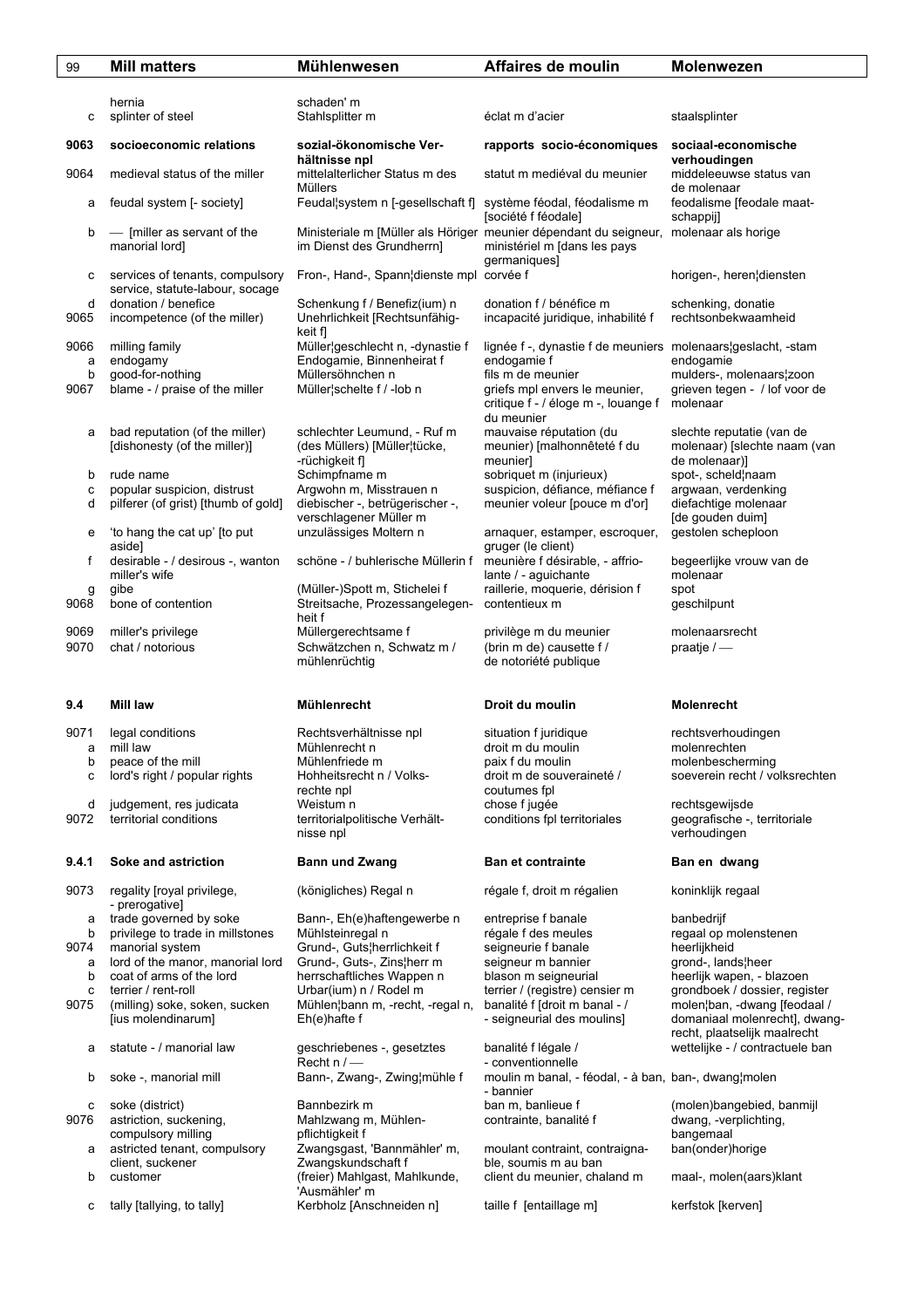| 100            | <b>Mill matters</b>                                                                         | <b>Mühlenwesen</b>                                                              | Affaires de moulin                                                                                                | <b>Molenwezen</b>                                               |
|----------------|---------------------------------------------------------------------------------------------|---------------------------------------------------------------------------------|-------------------------------------------------------------------------------------------------------------------|-----------------------------------------------------------------|
|                |                                                                                             |                                                                                 |                                                                                                                   |                                                                 |
| 9077           | abstraction                                                                                 | Defraudation, Hinterziehung f                                                   | fraude f                                                                                                          | fraude, banovertreding,<br>ontduiking                           |
| а<br>b         | denunciation<br>confiscation (of grain or flour),<br>seizure                                | Denunziation f<br>Konfiskation f                                                | dénonciation, délation f<br>confiscation f                                                                        | verklikken<br>inbeslagneming, confiscatie                       |
| с<br>d<br>9078 | pillory<br>drawn on a hurdle<br>milling right / grinding duty,                              | Pranger m<br>Schleife f [für Verurteilte]<br>Mahl¦recht n / -pflicht f          | pilori m<br>claie f<br>droit - / devoir m de mouture                                                              | schand¦paal, -blok<br>draagbaar<br>maalrecht / verplichting tot |
| 9079           | - obligation<br>grinding injunction, - prohibition                                          | Mahlverbot [Schwarzmahlen n]                                                    | interdiction f de mouture [mou-                                                                                   | malen<br>maalverbod [clandestiene                               |
| 9080           | [illegal grinding]<br>grinding priority                                                     | Vormahlrecht n                                                                  | ture f noire, - au noir, - illicite]<br>mouture f immédiate, - prioritaire maalrecht, recht van                   | maalderijl<br>(voor)malen                                       |
| 9081           | toll and hopper freedom                                                                     | Freimahlrecht n                                                                 | franche-mouture f                                                                                                 | vrije maalderij, vrij gemaal,<br>vrije molenkeuze               |
| 9.4.2          | Copyhold, tenure and licence Leihe, Pacht und Konzession                                    |                                                                                 | Location, fermage<br>et concession                                                                                | Lening, pacht en concessie                                      |
| 9082<br>a      | right of usufruct [dominium utile]<br>right of possession, ownership<br>[dominium directum] | Nutzungsrecht n<br>Eigentumsrecht, Obereigentum n droit -, titre m de propriété | droit m usufructuaire, - d'usufruit recht van gebruik                                                             | eigendomsrecht                                                  |
| b              | shared ownership [right of pre-<br>emption of the lord]                                     | geteiltes Eigentum [Vorkaufs-<br>recht n des Grundherrn]                        | propriété f en indivision [droit m<br>de préemption du seigneur]                                                  | gedeeltelijk eigendom<br>[met voorkooptrecht, optie]            |
| 9083<br>a      | mill leasehold<br>leasehold [ius hereditarium]                                              | Mühlenleihe f<br>Erb¦leihe, -pacht f, -lehen n,<br>-bestand m                   | bail m de moulin<br>emphytéose f, bail m emphyté-<br>otique                                                       | molen(ac)cijns<br>erfpacht                                      |
| b              | tenure, lease                                                                               | Zeitleihe f, Zeit-, Schupf-, Hand-<br>lehen n, Temporalbestand m                | fermage, bail m temporaire,<br>amodiation f                                                                       | tijdelijk leen                                                  |
| 9084           | leased mill                                                                                 | Erbpacht-, Erbbestands¦mühle f                                                  | moulin m emphytéotique                                                                                            | erfpachtmolen                                                   |
| 9085<br>9086   | mill estate<br>leaseholder                                                                  | Mühle(hof)statt f<br>Erb-, Lehen¦müller, Erbpächter m meunier emphytéotique,    | ferme f meunière<br>emphytéote m                                                                                  | molenhoeve<br>erf-, cijns¦pachter, cijnshouder                  |
| 9087           | lease(hold) [with formula of<br>appurtenances, - of belongings]                             | Lehns-, Erbbestands-, Erbleih-<br>brief m, Lehen n [mit Pertinenz-<br>formel fl | bail m [pl: baux m]<br>[avec titre m de propriété]                                                                | cijnsovereenkomst<br>[met eigendomstitel]                       |
| а              | - [a fee paid when taking<br>over the lease of a mill]                                      | Standgeld n                                                                     | droit m d'implantation                                                                                            |                                                                 |
| b              | take over / relinquishment<br>(of the mill)                                                 | Übernahme / Abgabe f<br>(der Mühle)                                             | entrée au moulin, reprise /<br>sortie f du moulin, abandon m                                                      | 'op- / af¦gaan' (van de molen)                                  |
| с              | valuation [lower- / upper value]                                                            | Schätzung, Taxierung f<br>[Minder- / Mehr¦wert m]                               | prisée, estimation f [moins-value taxatie [onder- / meer waarde;<br>/ plus-value f]                               | vermeerderde - / verminderde                                    |
| 9088           | (ground) rent, rent charge                                                                  | Mühlen-, Grund¦zins, Kanon m,<br>Erbpacht, Eh(e)haftengebühr f /                | moulage, cens m                                                                                                   | waardel<br>cijns(vergoeding), erfpachtssom,<br>canon            |
| a              | rent-day, quarter-day                                                                       | Zinstag m [Martini]                                                             | terme m                                                                                                           | rente-, cijns¦dag                                               |
| b              | tithe [- freedom]                                                                           | Natural¦abgabe, -leistung f                                                     | redevance f en nature                                                                                             | belasting -, opbrengst in natura                                |
| с              | - [poultry keeping / pig<br>breeding]                                                       | Tierabgabe f [Hühnerzins m /<br>Schweinemast fl                                 | redevance f en animaux [cens m - [kippen-, hoender cijns /<br>en poules, - en volaille / éle-<br>vage m de porcs] | varkensfokkerij]                                                |
| d<br>е         | dry multure<br>payment in cash / mixed pay-                                                 | Getreideabgabe f, Kornzins m<br>Geldzins / gemischter Zins m                    | cens m en blé<br>paiement m en argent, - en                                                                       | pacht in natura<br>betaling in geld / - in geld en              |
| 9089           | ment<br>redemption                                                                          | Loskauf m, Ablösung f                                                           | espèces / - mixte<br>rachat m                                                                                     | natura<br>afkoop                                                |
| 9090           | reversion                                                                                   | Heimfall m                                                                      | réversion f                                                                                                       | terugkerend bezit                                               |
| 9091           | right of succession                                                                         | Erbrecht n                                                                      | droit m successoral                                                                                               | erfrecht                                                        |
| а              | succession, inheritance                                                                     | Erbgang m                                                                       | succession f                                                                                                      | successie, erfenis                                              |
| b              | partition [payment] of an<br>inheritance                                                    | Erbregelung [Auszahlung,<br>Abfindung f                                         | partage d'un héritage<br>[payement m]                                                                             | verdeling van de erfenis<br>[uitkering]                         |
| с              | goods / fixtures                                                                            | (un)bewegliche Habe f                                                           | biens mpl (im)meubles,<br>- (im)mobiliers                                                                         | (on)roerend goed                                                |
| d              | heriot [payment to a lord on<br>the death of the tenant]                                    | Laudemium, Erblehnsgeld n,<br>Ehrschatz m, Hand f                               | droit m de succession                                                                                             | erfopvolgingsvergoeding                                         |
| 9092<br>9093   | mill tenure, - lease, - rent<br>leasehold mill [to lease (a mill]                           | Mühlenpacht f<br>Zeitpachtmühle f [(eine Mühle)<br>austunl                      | affermage m d'un moulin<br>moulin m à ferme, - à bail,<br>- affermé [affermer (un moulin)]                        | molenpacht<br>pachtmolen<br>[(de molen) verpachten]             |
| а<br>9094      | advertisement<br>auction                                                                    | Ausschreibung f (der Mühle)<br>Lizitation, Versteigerung f                      | annonce f<br>vente publique, - aux enchères,                                                                      | aankondiging<br>veiling                                         |
| а<br>9095      | taxation, valuation                                                                         | Taxierung f<br>Pachtmüller, 'Beständer' m                                       | licitation f<br>taxation f                                                                                        | taxatie<br>molenaar-pachter of -huurder,                        |
| 9096           | lessee, tenant-miller<br>lease, deed of conveyance                                          | Pachtvertrag m [keine Unter-                                                    | tenancier, locataire,<br>amodiataire m<br>bail à ferme, - d'arrentement,                                          | molenpachter, pachter-molenaar<br>pacht¦overeenkomst, -contract |
|                | [no sublease allowed]                                                                       | verpachtung f erlaubt]                                                          | - d'accensement, - de fermage,<br>affermage [sous-arrentement m]                                                  | [geen onderverpachting toe-<br>gestaan]                         |
| а              | lease inventory                                                                             | Pachtinventar n                                                                 | inventaire, cheptel m vif / - mort                                                                                | pachtinventaris                                                 |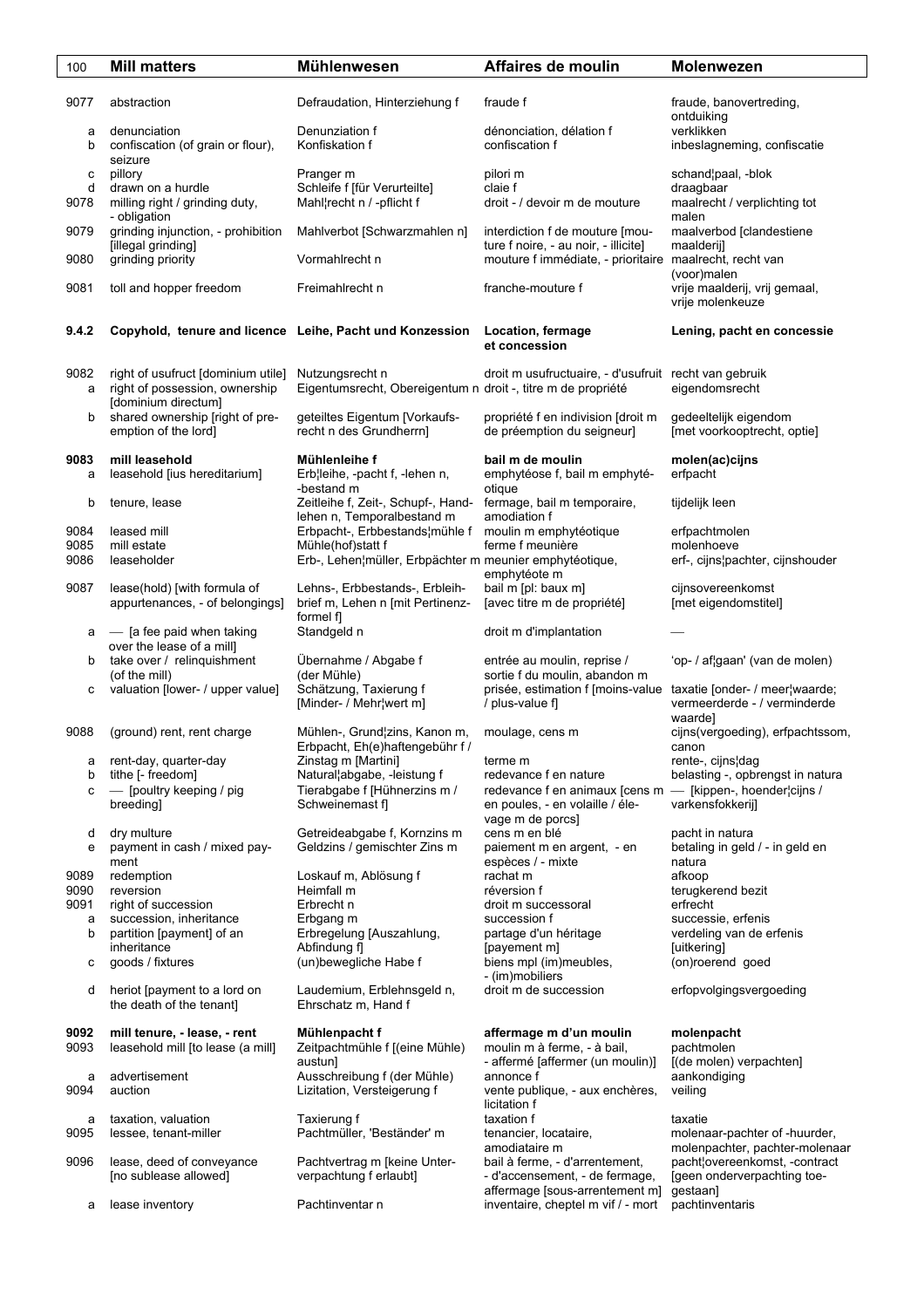| 101          | <b>Mill matters</b>                                  | <b>Mühlenwesen</b>                                                                  | Affaires de moulin                                                  | <b>Molenwezen</b>                                 |
|--------------|------------------------------------------------------|-------------------------------------------------------------------------------------|---------------------------------------------------------------------|---------------------------------------------------|
|              |                                                      |                                                                                     |                                                                     |                                                   |
| b            | term of lease                                        | Pachtzeit f                                                                         | durée f d'affermage, - de bail                                      | pachttermijn                                      |
| C            | rent, rental                                         | Pacht¦preis, -zins m                                                                | fermage annuel, prix m de ferme                                     | pacht¦prijs, -som, -geld                          |
| d            | tax paid on the wear of the<br>millstones            | Zehrzoll m                                                                          | compensation f pour l'usure des<br>meules                           | teer¦penning, -geld<br>[steen¦sleet, -slijtage]   |
| 9097         | right to wind                                        | Windfangrecht n                                                                     | droit m de captation du vent,                                       | recht van vrije windvang                          |
|              |                                                      |                                                                                     | - de captage du vent                                                |                                                   |
| 9098         | cost of maintenance                                  | Unterhaltskosten fpl [Müller:                                                       | frais mpl d'entretien [tenancier:                                   | onderhoudskosten                                  |
|              |                                                      | Mühlwerk; Grundherr: Gebäude]                                                       | basse -, bailleur: grosse meunerie f]                               |                                                   |
| 9099         | mill licence                                         | Mühlenkonzession f                                                                  | concession f de moulin                                              | molen¦concessie, -vergunning                      |
| 9100         | licensed mill                                        | konzessionierte Mühle, Patent-                                                      | moulin m concessionnaire                                            | concessiemolen                                    |
|              |                                                      | mühle f                                                                             |                                                                     |                                                   |
| 9101         | recognizance                                         | Rekognitionsgebühr f                                                                | droit m de reconnaissance f                                         | recognitie, erkenning                             |
| 9102         | water rights, mill privilege                         | (unantastbares) Wasserrecht n,<br>Wassergerechtigkeit f                             | droit m d'eau (imprescriptible),<br>- des eaux, concession f d'eau  | water-, stuw¦recht, recht op het<br>lopende water |
| 9103         | wind rights                                          | Windrecht n                                                                         | droit m de vent                                                     | windrecht                                         |
| 9104         | octroi, privilege                                    | Bewilligung f                                                                       | octroi m                                                            | windbrief, octrooi, molenprivilegie               |
| 9105         | - [tax for the right to wind]                        | Windgeld n                                                                          | droit m des ailes                                                   | windgeld                                          |
| 9106         | - [tax paid by a boat miller                         | Liegegeld n [Schiffmühle]                                                           | droit m d'amarrage, - d'attache                                     | recht om af te meren                              |
|              | for his berth on the stream]                         |                                                                                     |                                                                     |                                                   |
| 9.4.3        | <b>Mill regulations</b>                              | Mühlenordnung                                                                       | Réglementation meunière                                             | Reglementering van het                            |
|              |                                                      |                                                                                     |                                                                     | molenbedrijf                                      |
|              |                                                      |                                                                                     |                                                                     |                                                   |
| 9107         | mill regulations [ordinatio<br>molinaria]            | Mühlen-, Müller-, Mahl¦ordnung f, ordonnance pour les moulins,<br>Mühlenreglement n | réglementation f de la meunerie                                     | molen¦reglement, -verordening                     |
| 9108         | rights - / duties of the miller                      | Müller¦rechte npl / -pflichten fpl                                                  | droits mpl - / contraintes fpl du                                   | molenaars¦rechten / -plichten                     |
|              |                                                      |                                                                                     | meunier                                                             |                                                   |
| 9109         | announcement, advertisement                          | Anschlag m, Bekanntmachung f                                                        | affiche f                                                           | (molen)plakkaat                                   |
| 9110         | mill inspection [visitatio et                        | Mühlen¦schau, -visitation,                                                          | inspection -, reconnaissance f                                      | molen¦schouw, -kontrole,                          |
| a            | inspectio molendinorum]<br>mill inspector            | -besichtigung f<br>Mühlen(be)schauer m                                              | du moulin<br>inspecteur m de moulins                                | -visitatie<br>inspecteur, molenschouwer           |
| b            | multure test                                         | Mahlprobe f                                                                         | épreuve f de mouture                                                | maalproef                                         |
| 9111         | order of grinding                                    | Mahlreihenfolge f                                                                   | tour m de mouture                                                   | maalbeurt                                         |
| 9112         | ledger                                               | Mahlverzeichnis n                                                                   | cahier m de mouture                                                 | maalregister                                      |
| 9113         | - [receipt for the payment of                        | Mahlbescheinigung f                                                                 | carte f de mouture                                                  | maalbriefje                                       |
| 9114         | the excise tax]<br>declaration of the grain to be    | Pachtzettel m                                                                       | billet m de mouture                                                 | molenbriefje, cedule                              |
|              | ground                                               |                                                                                     |                                                                     |                                                   |
| 9115         | mill clerk                                           | Mühlschreiber m                                                                     | receveur m                                                          | ontvanger, chercher, sarries                      |
| 9116         | excise tax [token]                                   | Mühlen-, Mahl-, Mehl¦ungeld n,                                                      | impôt sur la mouture, moulage                                       | heffing, verbruiksbelasting,                      |
|              |                                                      | Korn-, Mühlen¦steuer, Akzise f<br>[Kornwahrzeichen n]                               | $[$ reçu m $]$                                                      | maalcijns [betaalbewijs, cedule]                  |
| 9117         | animal husbandry                                     | Kleintierhaltung f                                                                  | (fait m de) tenir des animaux                                       | het houden van kleine landbouw-                   |
|              |                                                      |                                                                                     | domestiques                                                         | huisdieren                                        |
| 9118         | fishing rights                                       | Fischereirechtsame f                                                                | droit m de pêche                                                    | visrechten                                        |
| 9119         | regulations concerning water<br>courses              | Wasserrecht n                                                                       | règlement m (des cours) d'eau                                       | wetgeving op het gebruik van<br>waterlopen        |
| а            | regulations for scouring of the                      | Bach-, Fege¦ordnung f                                                               | réglementation f d'entretien des                                    | reglement op het onderhoud van                    |
|              | mill races                                           |                                                                                     | cours d'eau                                                         | de waterloop                                      |
| b            | downstream - / upstream miller                       | Unter- / Ober¦lieger m                                                              | meunier m d'aval / - d'amont                                        | boven- / beneden¦stroomse                         |
| с            | riparian rights                                      | Anliegerrecht n                                                                     | droits mpl des riverains                                            | molenaar<br>rechten van de aanliggenden           |
| d            | meadow irrigation                                    | Mattenwässerung f                                                                   | irrigation f des prés                                               | weidebevloeiing, -irrigatie                       |
|              |                                                      |                                                                                     |                                                                     |                                                   |
|              |                                                      |                                                                                     |                                                                     |                                                   |
| 9.5          | Mills in art and folklore                            | Mühlen in Kunst und<br><b>Volksleben</b>                                            | Le moulin dans l'art et<br>le folklore                              | Molens in kunst en folklore                       |
|              |                                                      |                                                                                     |                                                                     |                                                   |
| 9.5.1        | Mill motif, allegory and                             | Mühlenmotiv, Allegorie und                                                          | Sujet, allégorie et symbole                                         | Thema, allegorie en symboliek                     |
|              | symbolism                                            | Symbolik                                                                            |                                                                     |                                                   |
| 9120         | mill subject, - motif, - theme [art]                 | Mühlen¦thema, -motiv n                                                              | moulin m comme sujet m                                              | molen¦thema, -motief                              |
| 9121         | mill poetry, - poem                                  | Mühlen¦poesie, -lyrik f, -gedicht n poésie f du moulin                              |                                                                     | molen¦poëzie, -gedicht                            |
| 9122         | mill prose                                           | Mühlenprosa f                                                                       | prose m du moulin                                                   | (de) molen in proza, molenproza                   |
| 9123<br>9124 | mill tale                                            | Mühlenmärchen n                                                                     | conte m de meunier                                                  | molenaarssprookje                                 |
| 9125         | mill song<br>mill dance                              | Müller-, Mühlen¦lied n<br>Mühlentanz m                                              | chanson m meunière, - de moulin molenaarslied<br>danse f du meunier | molenaarsdans                                     |
| 9126         | romanticism about mills                              | Mühlenromantik f                                                                    | romantisme m du moulin                                              | molenromantiek                                    |
| 9127         | grotesque head on the flour                          | Kleiekotzer, Mühlgötze m,                                                           | cracheur de son, dégorgeoir,                                        | gesneden kop aan de meelpijp                      |
|              | spout                                                | Mühlgosche f                                                                        | dégueuloir m                                                        |                                                   |
| 9128         |                                                      | Schreck-, Neid¦kopf m [Heils-                                                       | masque, croquemitaine m                                             | - [heilsteken / afweer van                        |
|              |                                                      | zeichen n, Übelabwehr f]                                                            | [porte-bonheur m / qui conjure<br>le mauvais sort]                  | kwade geesten]                                    |
| 9129         | mill-wheel                                           | Mühlrad n                                                                           | roue f du moulin                                                    | molenrad                                          |
| 9130         | mill of youth, - of old women, - of Altweibermühle f |                                                                                     | moulin m de jouvence                                                | baker-, oudewijven-, verjongings-                 |
|              | rejuvenation, rejuvenation mill                      | Narrenmühle f                                                                       |                                                                     | molen                                             |
| 9131         | - [an allegory of the mill as                        |                                                                                     | moulin m des fous, des bouffons gekkenmolen                         |                                                   |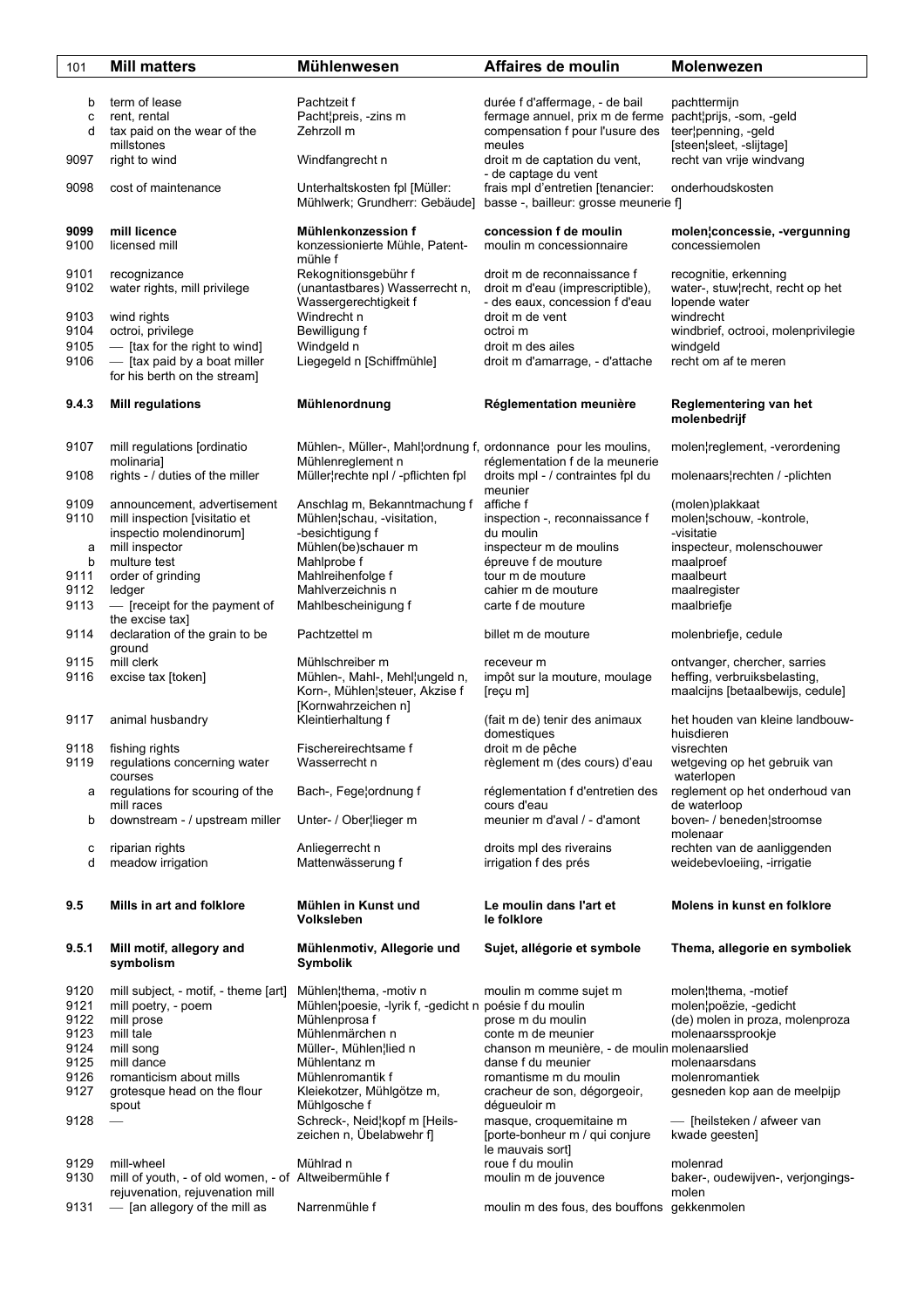| 102                  | <b>Mill matters</b>                                                                           | Mühlenwesen                                                                                                                                      | Affaires de moulin                                                                                                                                  | Molenwezen                                                                                                                                          |
|----------------------|-----------------------------------------------------------------------------------------------|--------------------------------------------------------------------------------------------------------------------------------------------------|-----------------------------------------------------------------------------------------------------------------------------------------------------|-----------------------------------------------------------------------------------------------------------------------------------------------------|
|                      |                                                                                               |                                                                                                                                                  |                                                                                                                                                     |                                                                                                                                                     |
| 9132                 | nemesisl<br>mystic mill [transsubstantiation]                                                 | Hostien-, Sakraments-, Apostel-, moulin m aux hosties, - de<br>Wunder-, mystische -, heilige -,<br>geistliche Mühle f<br>[Transsubstantiation f] | l'eucharistie, - mystique, - de<br>miséricorde<br>[transsubstantiation f]                                                                           | hostiemolen, mystieke molen<br>[transsubstantiatie],<br>sacramentsmolen                                                                             |
| 9133                 | divine mill                                                                                   | Göttliche Mühle f                                                                                                                                | moulin m divin                                                                                                                                      | goddelijke molen                                                                                                                                    |
| 9134                 | priest's mill                                                                                 | Pfaffenmühle f                                                                                                                                   | moulin m calotin                                                                                                                                    | papenmolen                                                                                                                                          |
| 9135                 | devil's mill                                                                                  | Teufelsmühle f                                                                                                                                   | moulin m du diable                                                                                                                                  | duivelsmolen                                                                                                                                        |
| 9136                 | mill of love                                                                                  | Liebesmühle f                                                                                                                                    | moulin m des amours                                                                                                                                 | liefdesmolen                                                                                                                                        |
| 9137                 | - [the mill of prosperity]                                                                    | Goldmühle f                                                                                                                                      | moulin m d'or                                                                                                                                       | geluksmolen                                                                                                                                         |
| 9138                 | language of the sails and<br>the wheel                                                        | Flügel-, Rad¦sprache f                                                                                                                           | langage f du moulin                                                                                                                                 | molentaal                                                                                                                                           |
| 9139<br>a            | sail position<br>St Andrews cross, 'rest' position<br>[with sails: short rest]                | Flügelstellung f<br>Schere f, Ruhestand m<br>[mit Segeln: kurze Pause]                                                                           | signification f des ailes<br>ailes fpl en quartier, - au repos,<br>- en croix de Saint-André [ailes                                                 | wiekenstand<br>overheks(e stand), in het kruis,<br>rust(stand) [met zeilen: voor                                                                    |
| b                    | celebration, 'coming' position,                                                               | Freudenschere f                                                                                                                                  | vêtues: pour une courte durée]<br>en jambe de chien à gauche,                                                                                       | korte duur]<br>'in de vreugd', komende stand                                                                                                        |
| d                    | joy<br>celebration [without sails]                                                            | Freudenschere f [ohne Segel]                                                                                                                     | en chien qui pisse<br>en jambe de chien à gauche<br>[sans voiles]                                                                                   | bloot                                                                                                                                               |
| е                    | St Georges Cross, miller's<br>glory, - pride                                                  | Kreuz-, Feierabend-, Ruhe-<br>stellung f                                                                                                         | bout au pied, en croix                                                                                                                              | rechte stand, 'met één roede voor<br>de borst', 'op één roede staan'                                                                                |
| f                    | - [the mill is ready for<br>grinding                                                          | Kreuzstellung f [mit Segel]                                                                                                                      | en croix [avec voiles]                                                                                                                              | kruisstand, overeinde, over-<br>heks(e stand)                                                                                                       |
| g                    | mourning, 'going' position                                                                    | Trauerschere f                                                                                                                                   | en jambe de chien à droite,<br>moulin m en berne                                                                                                    | rouwstand, in de rouw, gaande<br>stand                                                                                                              |
| h                    | - [the miller is dressing the<br>millstones]                                                  |                                                                                                                                                  | en position de rhabillage des<br>meules                                                                                                             | op (het) scherpen [zonder zeil]                                                                                                                     |
| 9140                 | mill dressed overall [decoration,<br>embellishment; to dress the mill] [Zierrat m]            | Mühle f im Festschmuck                                                                                                                           | moulin m enjolivé, - décoré,<br>orné, - paré [enjolivement m,<br>décoration, ornementation f;<br>parer -, apprêter le moulin]                       | molen in feesttooi [de molen<br>versieren, mooimaken]                                                                                               |
| 9.5.2                | Mills in phrases and<br>proverbs                                                              | Mühlen in Redewendungen<br>und Sprichwörtern                                                                                                     | Moulins dans dictons et<br>proverbes                                                                                                                | Molens in gezegden en<br>spreekwoorden                                                                                                              |
| 9141<br>9142<br>9143 | expression<br>funny farm, loony-bin<br>bone-shaker, rattletrap                                | (bildlicher) Ausdruck m<br>Klapsmühle f<br>Mühle f, Klapperkasten m                                                                              | expression figurée, métaphore f metafoor<br>[maison f de fous]<br>[bagnole, bécane, hotte f, bahut, rammelkast<br>tape-cul m, carriole, chignole f] | krankzinnigengesticht                                                                                                                               |
| 9144<br>9145         | chatterbox, prattler, gossip<br>to grind [slang for sexual inter-                             | Plappermaul n, Plaudertasche f<br>'mahlen'                                                                                                       | moulin m à paroles<br>[euphémisme pour 'avoir des                                                                                                   | kletskous<br>'malen' [eufemisme voor                                                                                                                |
| 9146                 | coursel<br>— Ito set the sails turning<br>without grinding]                                   |                                                                                                                                                  | rapports sexuels']<br>tourner à vide                                                                                                                | geslachtsgemeenschap]<br>voor de prins malen                                                                                                        |
| 9147                 | to mill around                                                                                | [umherirren]                                                                                                                                     | [courir çà et là]                                                                                                                                   | 'malen'                                                                                                                                             |
| 9148<br>9149<br>9150 | phrase<br>the daily grind<br>to keep one's nose to the<br>grindstone                          | Redewendung, Redensart f<br>[die tägliche Mühsal f]<br>[ochsen, schuften, büffeln<br>müssen]                                                     | locution m<br>[les soucis quotidiens]<br>[trimer, piocher]                                                                                          | gezegde<br>[de dagelijkse sleur]<br>[blokken]                                                                                                       |
| 9151<br>9152         | [he will join our side]<br>[he never stops talking]                                           | [er wird uns schon kommen]<br>seine Mühle steht nicht still, sein                                                                                | il viendra moudre à notre moulin<br>la langue lui va comme un                                                                                       | hij komt op onze molen malen<br>[haar mond/molen staat geen                                                                                         |
|                      |                                                                                               | Mund geht wie eine Klapper-<br>mühle                                                                                                             | claquet de moulin; c'est un<br>moulin à paroles                                                                                                     | ogenblik stil; het is een waterval<br>van woorden]                                                                                                  |
| 9153                 | to tilt at windmills                                                                          | mit Windmühlen kämpfen                                                                                                                           | combattre des moulins à vent,<br>se battre contre des moulins à vent                                                                                | vechten tegen (de) windmolens                                                                                                                       |
| 9154                 | [everything is hoing haywire]                                                                 | [alles geht drunter und drüber]                                                                                                                  | [tout va à la débandade]                                                                                                                            | de molen is door de vang                                                                                                                            |
| 9155<br>9156         | trim one's sails to the wind<br>to throw one's cap over the<br>windmill                       | sich nach dem Wind drehen<br>[sich über alles hinwegsetzen]                                                                                      | tourner à tous les vents<br>jeter son bonnet par-dessus<br>les moulins                                                                              | De molen naar de wind keren                                                                                                                         |
| 9157                 | [to derive great benefit from]                                                                | [doppelten Vorteil aus einer<br>Sache ziehen]                                                                                                    | tirer d'un sac deux moutures,<br>- deux moutures d'un même sac                                                                                      | tweemaal scheppen (multeren)<br>uit dezelfde zak                                                                                                    |
| 9158                 | to go through the mill                                                                        | [viel -, eine harte Schule durch-<br>machen]                                                                                                     | [passer par de rudes épreuves]                                                                                                                      | [een harde leerschool ondergaan]                                                                                                                    |
| 9159<br>9160         | to put someone through the mill<br>to draw water to one's mill /<br>that is grist to his mill | jmdn. durch die Mühle drehen<br>alle Wasser auf seine Mühle<br>leiten / das ist Wasser auf seine<br>Mühle                                        | [n'être pas tendre pour qqn.]<br>c'est de l'eau à mon moulin /<br>ça fait venir l'eau à son moulin,<br>[ça met du beurre dans les<br>épinards]      | [iem. streng aanpakken]<br>alleen op eigen voordeel bedacht<br>zijn, al het water naar zijn molen<br>leiden / dat is water (koren) op<br>zijn molen |
| 9161                 | [he is bats in the belfry]                                                                    | [er hat Raupen im Kopf, er ist<br>nicht recht gescheit]                                                                                          | [il n'a pas tout son bon sens]                                                                                                                      | hij loopt met molentjes                                                                                                                             |
| 9162                 | [to have a screw loose]                                                                       | [einen Klaps (Fimmel, Rappel)<br>haben]                                                                                                          | [être cinglé, être toqué]                                                                                                                           | hij heeft een klap van de molen<br>qehad                                                                                                            |
| 9163                 | the mills of government grind<br>slowly                                                       | die Mühlen der Verwaltung<br>(mahlen langsam)                                                                                                    | [l'administration est très lente]                                                                                                                   | ambtelijke molens malen<br>langzaam                                                                                                                 |